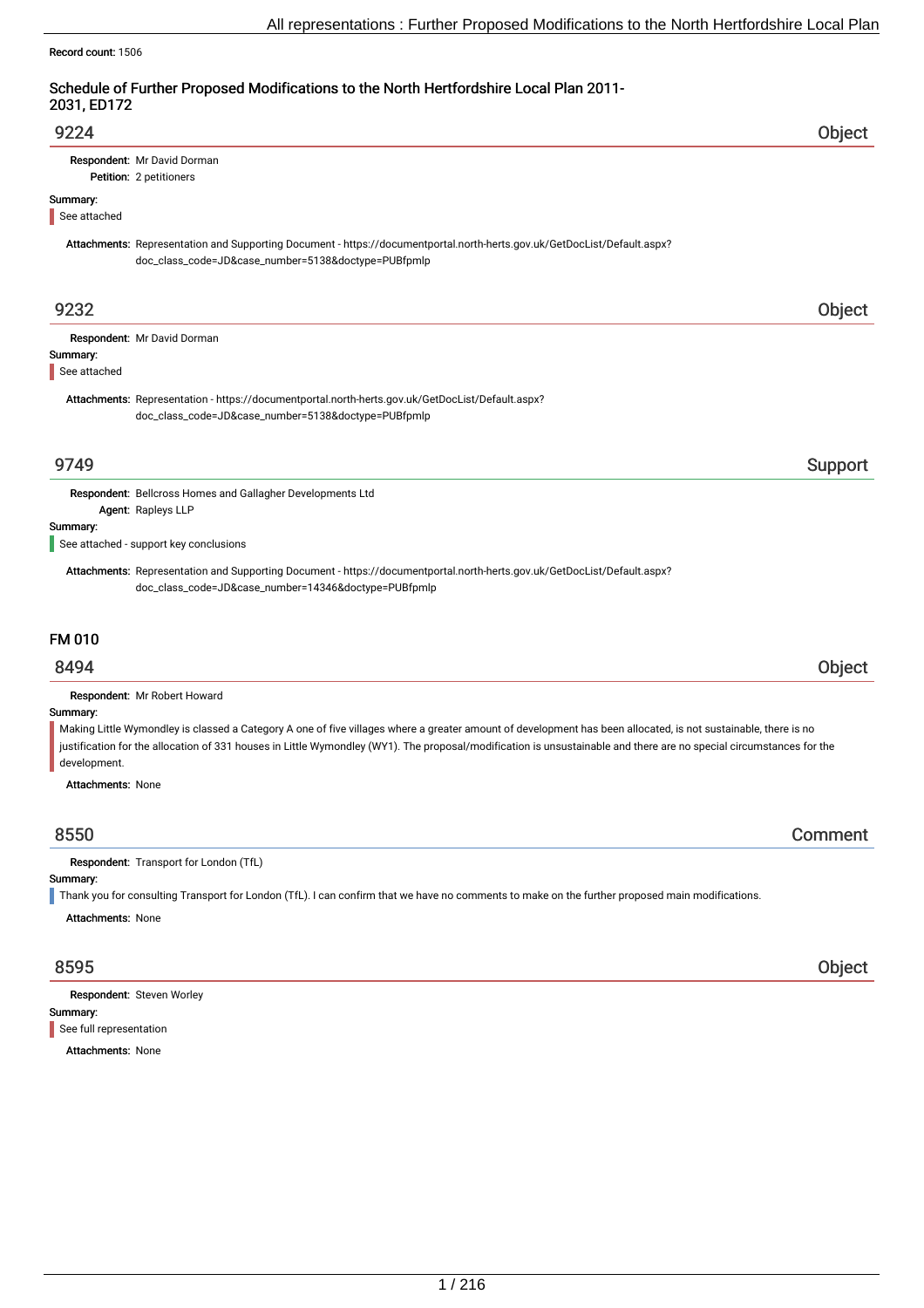#### Respondent: Mr Mike Banyard

#### Summary:

As a local resident (central Letchworth) I am writing to object to the local housing plan.

The ONS estimates that North Herts requires a maximum of 6,000 new homes, so a plan that will deliver 3 times that amount, predominantly built on Green Belt land that acts as the lungs for the country, is both environmentally and economically damaging

I urge you to reconsider and scale back the plans to that which is actually needed.

Attachments: None

#### Respondent: Mr Gregor Laing

#### Summary:

I am emailing to register my strong opposition to the current NHDC Local Plan. The figure of 13,000 new homes in the district is well over twice the requirement estimated by the ONS. That 85% of these are to be located on green belt is even more concerning. As it stands, the Plan appears little more than a charter for greedy landowners and opportunistic developers, at the end of which there will still be insufficient genuinely affordable homes, increased congestion on the District`s roads and permanent loss of attractive countryside.

Attachments: None

## 8604 Object

Respondent: Mr and Mrs Rhys and Nina Lancaster

### Summary:

See full representation attached - Barkway

Petition: 2 petitioners

Attachments: None

## 8605 Object

#### Respondent: Mr Alan Willcocks

#### Summary:

I seriously object to the development plans of NHDC to build on green belt land in and around Hitchin and other surrounding villages.

There are sufficient unfulfilled planning consents available to meet Office of National Statistics development numbers of up to 6000, and adequate failed commercial sites to meet this need by redevelopment.

Attachments: None

#### Respondent: Mr Stan Kitchiner

#### Summary:

I wish to raise my concerns of the North Herts District Council (NHDC) Local Plan.

In particular I am very disappointed that the number of new houses proposed is growing in a plan that has been changed many times and therefore indicates that the planners are unsure of what they are trying to achieve. The current number of new houses, 18,500, is way above the number that the Office of National Statistics confirm as being needed namely 3,500 - 6,000.

On top of this most of the developments are planned to be built on Green Belt land which is supposed to be protected. We are currently experiencing a pandemic that has led people to get back to nature and the number of walks in the beautiful countryside in North Herts has increased significantly. Local people have come to appreciate the local countryside more and need these green spaces for their physical and mental health. There are many 'brown field' sites available that should first be used for building houses particular on the west side of Stevenage.

In addition, what thought has been given of the impact approx 50 - 60,000 people living in those homes will have on the local environment in terms of water supply, communications, additional roads, schools, bus services, health services etc.

Lets be sensible and manage expectations, do we really need to build 3 times the number of houses confirmed and destroy not only our green belt land but the wildlife and pleasure that so many people enjoy in our countryside.

#### Attachments: None

8600 Object

## 8606 Object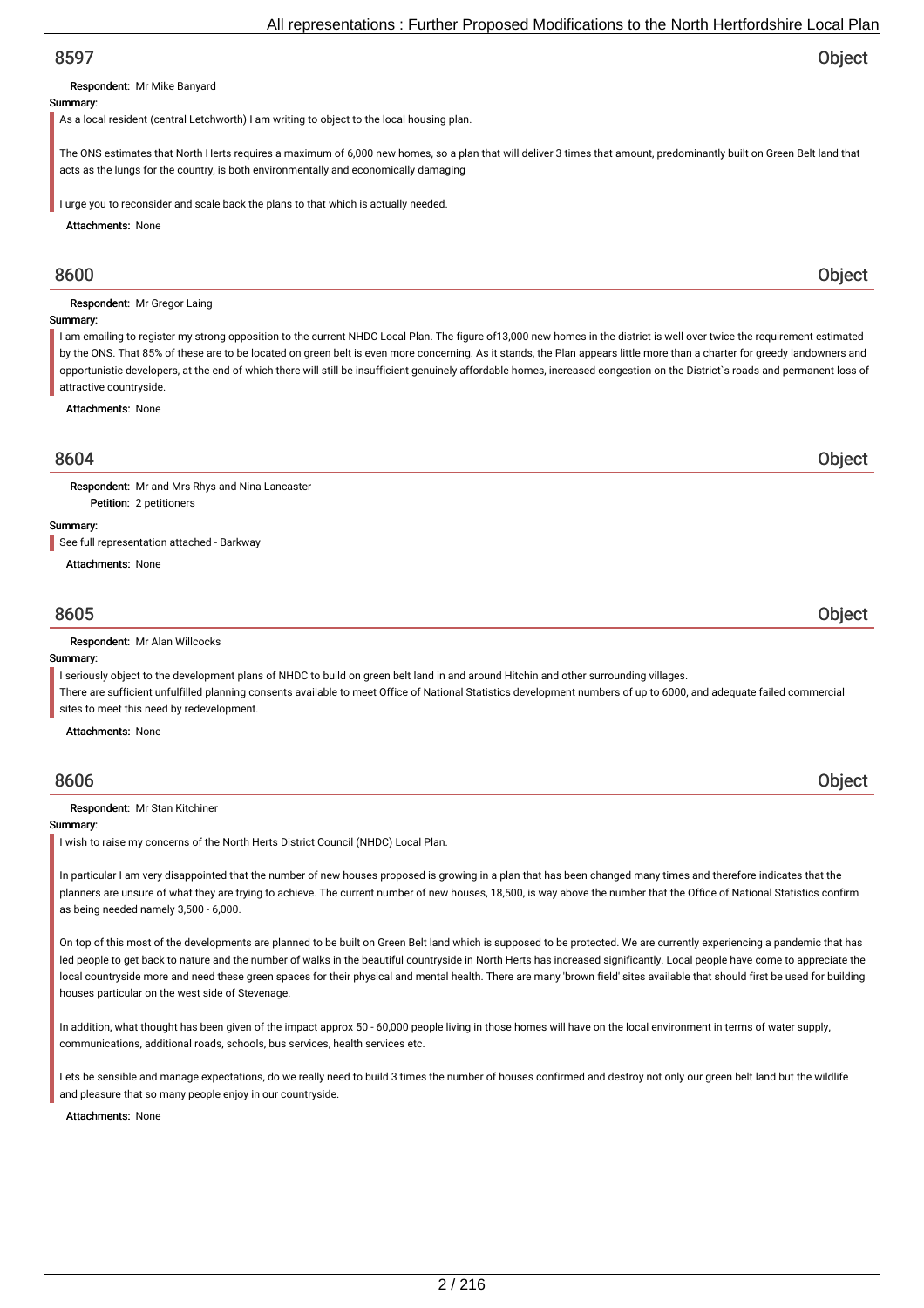Respondent: Mrs Jennifer Warren

#### Summary:

See attached representation for Barkway

Petition: 2 petitioners

Attachments: None

8647 Object

Respondent: Mr and Mrs Alistair & Jannetta Prickett

#### Summary:

We strongly object to the North Herts DC local plans proposed development of 2100 homes East of Luton, required solely to meet an unmet need from Luton of 9300 homes calculated in 2017 as argued in ED224, for the following reasons;-

1. Valuable Green Belt land, there are no adequate exceptional circumstances

- 2. Luton's house building is much higher than 2017 forecast, updated assessed needs are lower, unmet needs reduced to around 2000
- 3. Luton's unmet needs have already been more than covered by Central Beds as the designated 'best fit' neighbour; with many already in build
- 4. Luton's failure to require adequate family housing from developers

Furthermore, there is no evidence at all that NHDC officials and Councillors have carried out adequate, or even any, due diligence on Luton's housing figures.

Attachments: None

## 8649 Object

Respondent: Mr Robert Chisnall

### Summary:

See representation attached for Barkway

Attachments: Representation Letter - https://north-herts.oc2.uk/a/vn3

## 8650 Object

| Respondent: Mrs Sonia Chisnall                                        |  |
|-----------------------------------------------------------------------|--|
| Summary:                                                              |  |
| See representation attached for Barkway                               |  |
| Attachments: Representation Letter - https://north-herts.oc2.uk/a/vn4 |  |

## 8651 Object

Respondent: Ms Abby Chisnall

Summary:

See representation attached for Barkway

Attachments: Representation Letter - https://north-herts.oc2.uk/a/vn5

## 8654 Object

Summary: Respondent: Dr Robert S Davidson See representation attached for Barkway

Attachments: Representation Letter - https://north-herts.oc2.uk/a/vn9

## 8655 Object

Respondent: Mrs Jennifer Forster Davidson

Summary:

See representation attached for Barkway

Attachments: Representation Letter - https://north-herts.oc2.uk/a/vnv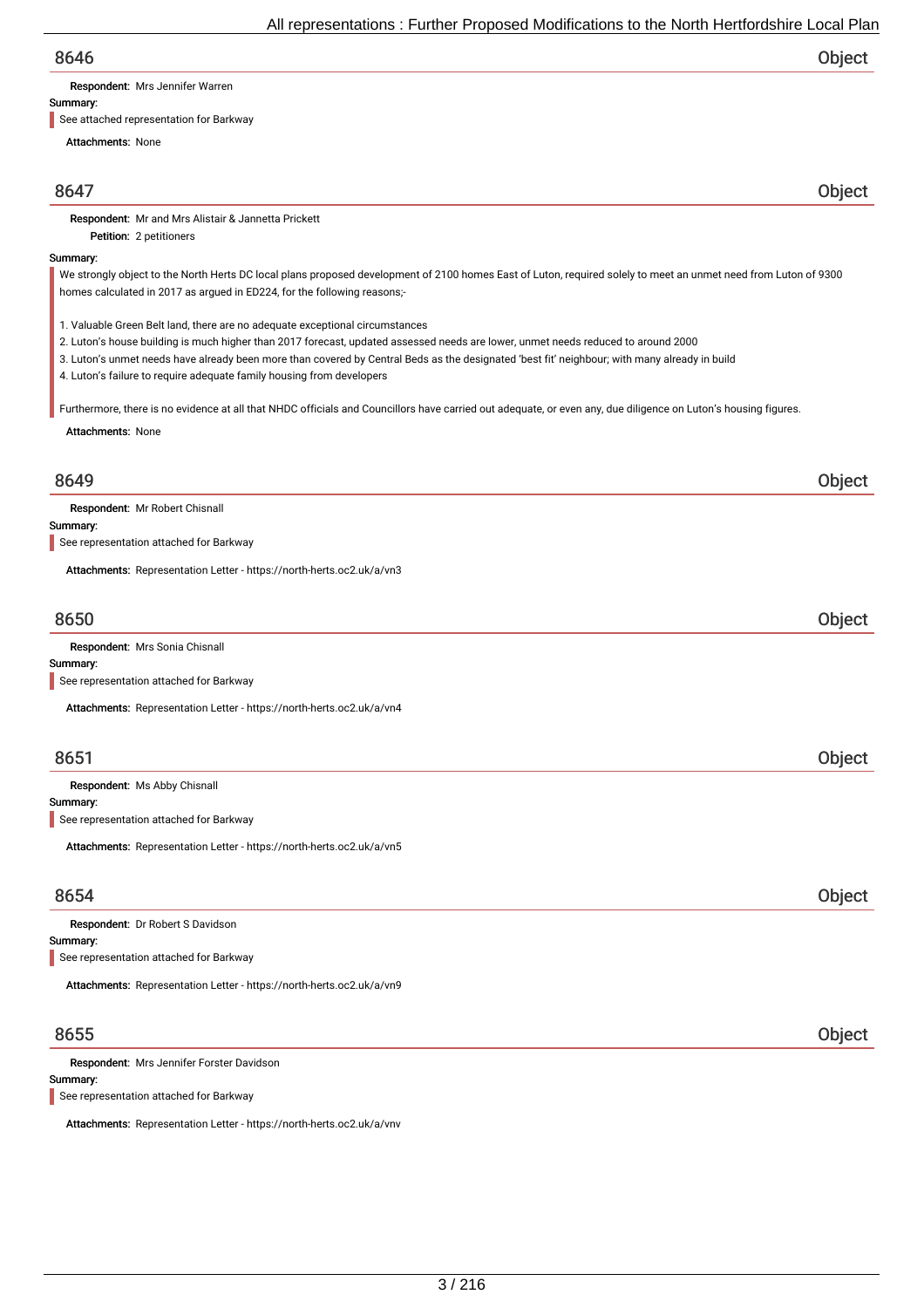| <b>Respondent:</b> Mr Alan Tong |
|---------------------------------|

| Summary:<br>See full representation for Barkway                                                                                                          |        |
|----------------------------------------------------------------------------------------------------------------------------------------------------------|--------|
| Attachments: None                                                                                                                                        |        |
|                                                                                                                                                          |        |
| 8665                                                                                                                                                     | Object |
| Respondent: Mrs Patricia Smith                                                                                                                           |        |
| Summary:                                                                                                                                                 |        |
| See attached representation for Barkway                                                                                                                  |        |
| Attachments: None                                                                                                                                        |        |
| 8666                                                                                                                                                     | Object |
|                                                                                                                                                          |        |
| Respondent: Mr Keith Smith<br>Summary:                                                                                                                   |        |
| See attached representation for Barkway                                                                                                                  |        |
| <b>Attachments: None</b>                                                                                                                                 |        |
|                                                                                                                                                          |        |
| 8667                                                                                                                                                     | Object |
| Respondent: Mrs Anne Smalley                                                                                                                             |        |
| Summary:                                                                                                                                                 |        |
| See attached representation for Barkway                                                                                                                  |        |
| Attachments: None                                                                                                                                        |        |
|                                                                                                                                                          |        |
| 8668                                                                                                                                                     | Object |
| Respondent: Ms Mary E Collins                                                                                                                            |        |
| Summary:                                                                                                                                                 |        |
| See attached representation for Barkway                                                                                                                  |        |
| <b>Attachments: None</b>                                                                                                                                 |        |
|                                                                                                                                                          |        |
| 8670                                                                                                                                                     | Object |
| Respondent: Mrs Patricia Swann                                                                                                                           |        |
| Summary:<br>See representation for Barkway                                                                                                               |        |
|                                                                                                                                                          |        |
| Attachments: Representation - https://documentportal.north-herts.gov.uk/GetDocList/Default.aspx?<br>doc_class_code=JD&case_number=14040&doctype=PUBfpmlp |        |
|                                                                                                                                                          |        |
|                                                                                                                                                          |        |

| Respondent: Mr Graham Swann                                                                      |  |
|--------------------------------------------------------------------------------------------------|--|
| Summary:                                                                                         |  |
| See representation attached for Barkway                                                          |  |
| Attachments: Representation - https://documentportal.north-herts.gov.uk/GetDocList/Default.aspx? |  |
| doc_class_code=JD&case_number=14041&doctype=PUBfpmlp                                             |  |
|                                                                                                  |  |

## 8678 Object

Summary: Respondent: Mrs Jackie Connolly See attached representation for Barkway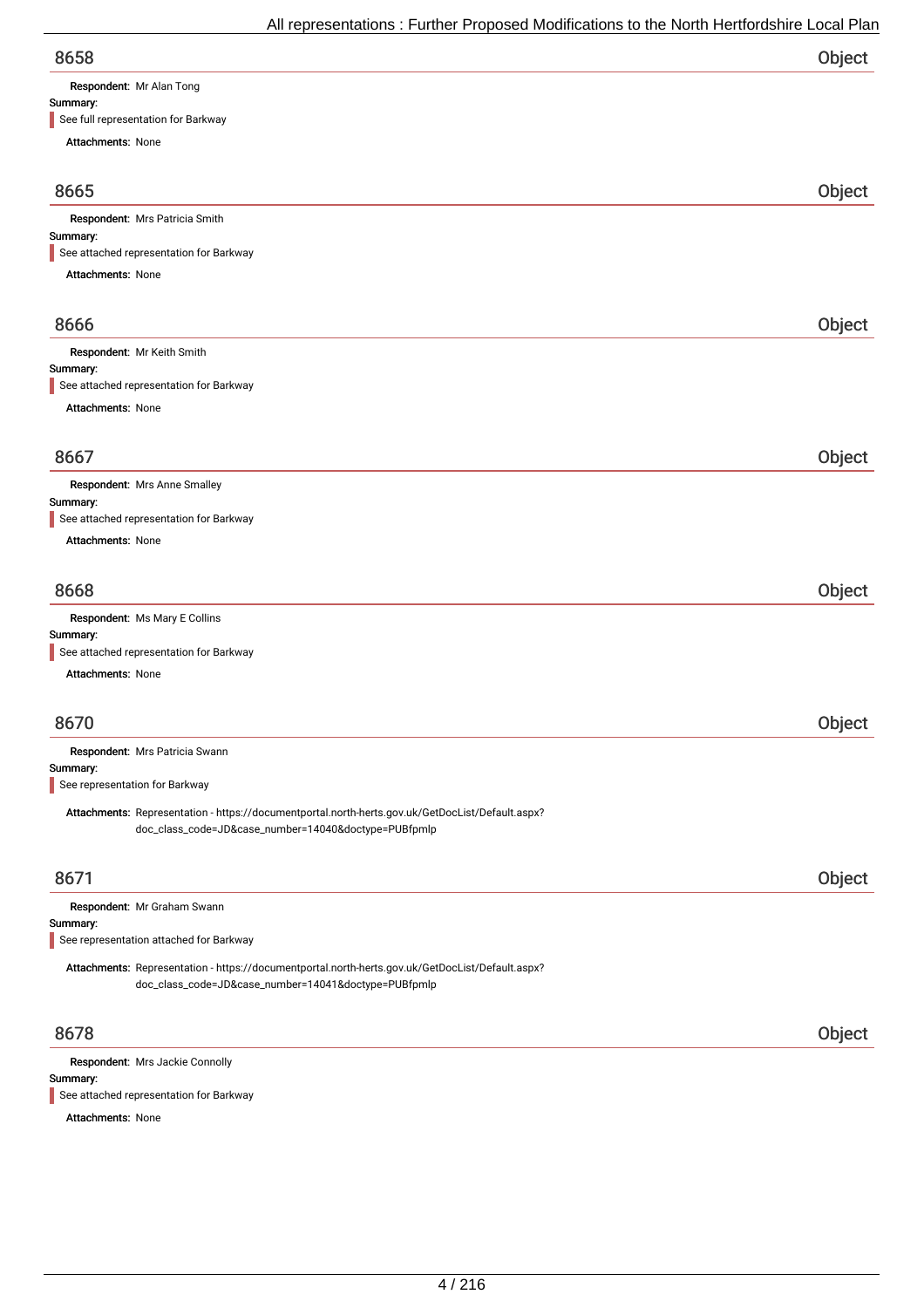Respondent: Mr Dave Connolly

# Summary:

See attached representation for Barkway

| See attached representation for Barkway                                                                                                                  |        |
|----------------------------------------------------------------------------------------------------------------------------------------------------------|--------|
| Attachments: None                                                                                                                                        |        |
| 8683                                                                                                                                                     | Object |
| Respondent: Mr John Golding                                                                                                                              |        |
| Summary:<br>See attached representation for Barkway                                                                                                      |        |
| Attachments: None                                                                                                                                        |        |
|                                                                                                                                                          |        |
| 8691                                                                                                                                                     | Object |
| Respondent: Mr Peter Bassett                                                                                                                             |        |
| Summary:<br>See attached representation for Barkway                                                                                                      |        |
| Attachments: None                                                                                                                                        |        |
|                                                                                                                                                          |        |
| 8694                                                                                                                                                     | Object |
| Respondent: Mr and Mrs Antonis and Constantina Vouniotis                                                                                                 |        |
| Petition: 2 petitioners                                                                                                                                  |        |
| Summary:<br>See attached representation for Barkway                                                                                                      |        |
| <b>Attachments: None</b>                                                                                                                                 |        |
|                                                                                                                                                          |        |
| 8695                                                                                                                                                     | Object |
| Respondent: Mr and Mrs Andrew and Ruth Millard<br>Petition: 2 petitioners                                                                                |        |
| Summary:                                                                                                                                                 |        |
| See attached representation for Barkway                                                                                                                  |        |
| Attachments: None                                                                                                                                        |        |
| 8698                                                                                                                                                     | Object |
| Respondent: Mrs Sue Humphreys                                                                                                                            |        |
| Summary:<br>See attached representation                                                                                                                  |        |
|                                                                                                                                                          |        |
| Attachments: Representation - https://documentportal.north-herts.gov.uk/GetDocList/Default.aspx?<br>doc_class_code=JD&case_number=17002&doctype=PUBfpmlp |        |
|                                                                                                                                                          |        |
| 8699                                                                                                                                                     | Object |
| Respondent: Mr Cameron Bonfield                                                                                                                          |        |
| Summary:<br>See attached representation for Barkway                                                                                                      |        |
|                                                                                                                                                          |        |
| Attachments: Representation - https://documentportal.north-herts.gov.uk/GetDocList/Default.aspx?<br>doc_class_code=JD&case_number=16987&doctype=PUBfpmlp |        |
|                                                                                                                                                          |        |
| 8700                                                                                                                                                     | Object |
| Respondent: Mr Robert Bonfield                                                                                                                           |        |
| Summary:                                                                                                                                                 |        |

See attached representation for Barkway

Attachments: Representation - https://documentportal.north-herts.gov.uk/GetDocList/Default.aspx? doc\_class\_code=JD&case\_number=16985&doctype=PUBfpmlp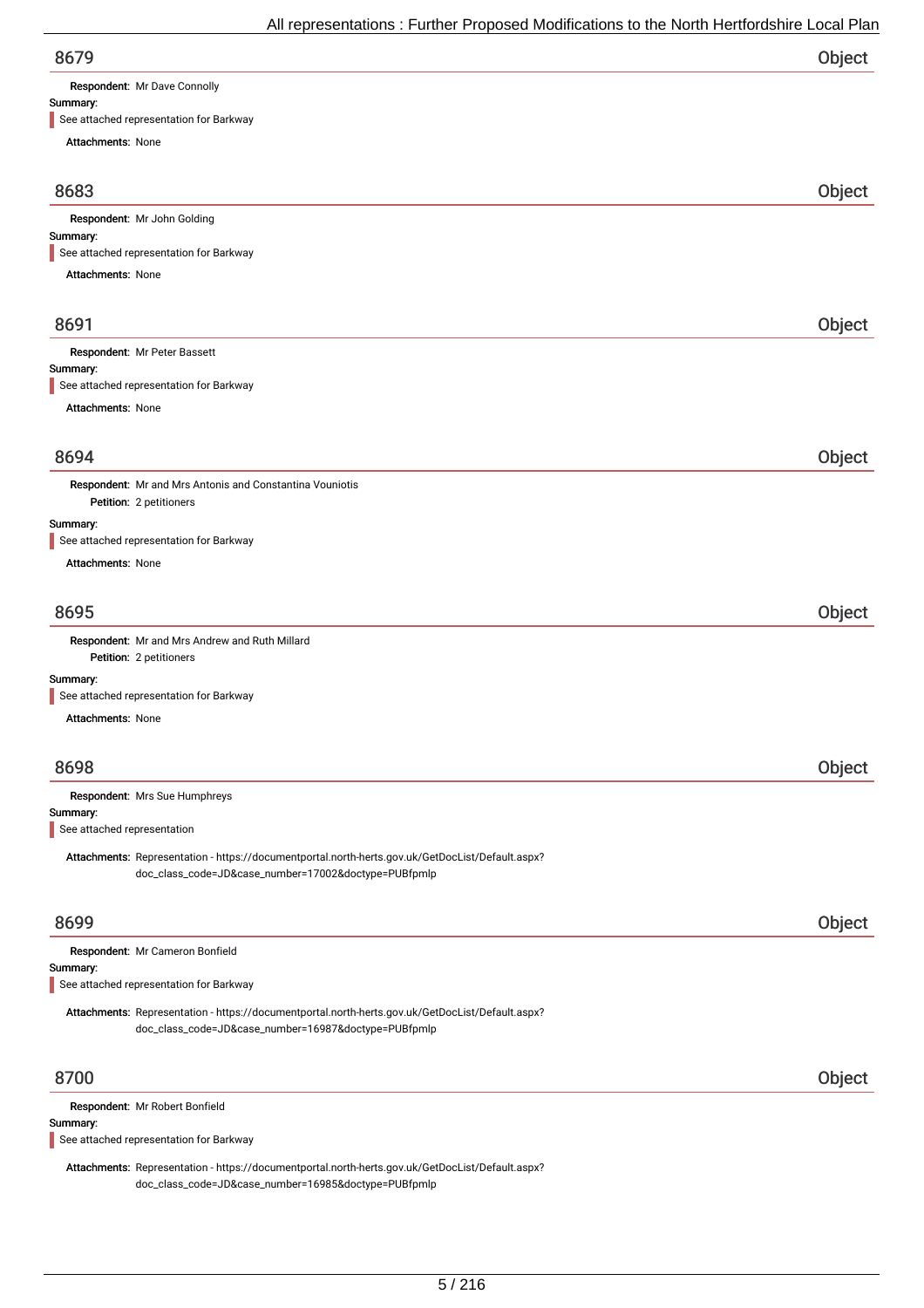| Object |
|--------|
|        |

Respondent: Mrs Michelle Bonfield

#### Summary:

See attached representation for Barkway

Attachments: Representation - https://documentportal.north-herts.gov.uk/GetDocList/Default.aspx? doc\_class\_code=JD&case\_number=16986&doctype=PUBfpmlp

| 8702                                                                                                                                                     | <b>Object</b> |
|----------------------------------------------------------------------------------------------------------------------------------------------------------|---------------|
| Respondent: Ms Amanda Edmonds<br>Summary:<br>See attached representation for Barkway                                                                     |               |
| Attachments: Representation - https://documentportal.north-herts.gov.uk/GetDocList/Default.aspx?<br>doc_class_code=JD&case_number=16988&doctype=PUBfpmlp |               |
| 8703                                                                                                                                                     | Object        |
| Respondent: Ms Orla Swann<br>Summary:<br>See attached representation for Barkway                                                                         |               |
| Attachments: Representation - https://documentportal.north-herts.gov.uk/GetDocList/Default.aspx?<br>doc_class_code=JD&case_number=16989&doctype=PUBfpmlp |               |
| 8704                                                                                                                                                     | Object        |
| Respondent: Mr David Coxall<br>Summary:<br>See attached representation for Barkway                                                                       |               |
| Attachments: Representation - https://documentportal.north-herts.gov.uk/GetDocList/Default.aspx?<br>doc_class_code=JD&case_number=16990&doctype=PUBfpmlp |               |
| 8705                                                                                                                                                     | Object        |
| Respondent: Miss Emilie Hales                                                                                                                            |               |
| Summary:<br>See attached representation for Barkway                                                                                                      |               |
| Attachments: Representation - https://documentportal.north-herts.gov.uk/GetDocList/Default.aspx?<br>doc_class_code=JD&case_number=16968&doctype=PUBfpmlp |               |
| 8706                                                                                                                                                     | Object        |
| Respondent: Mr Alan Digby<br>Summary:<br>See attached representation for Barkway                                                                         |               |
| Attachments: Representation - https://documentportal.north-herts.gov.uk/GetDocList/Default.aspx?<br>doc_class_code=JD&case_number=16969&doctype=PUBfpmlp |               |
| 8707                                                                                                                                                     | Object        |
| Respondent: Mr Brian Coxall<br>Summary:                                                                                                                  |               |

See attached representation for Barkway

Attachments: Representation - https://documentportal.north-herts.gov.uk/GetDocList/Default.aspx? doc\_class\_code=JD&case\_number=16970&doctype=PUBfpmlp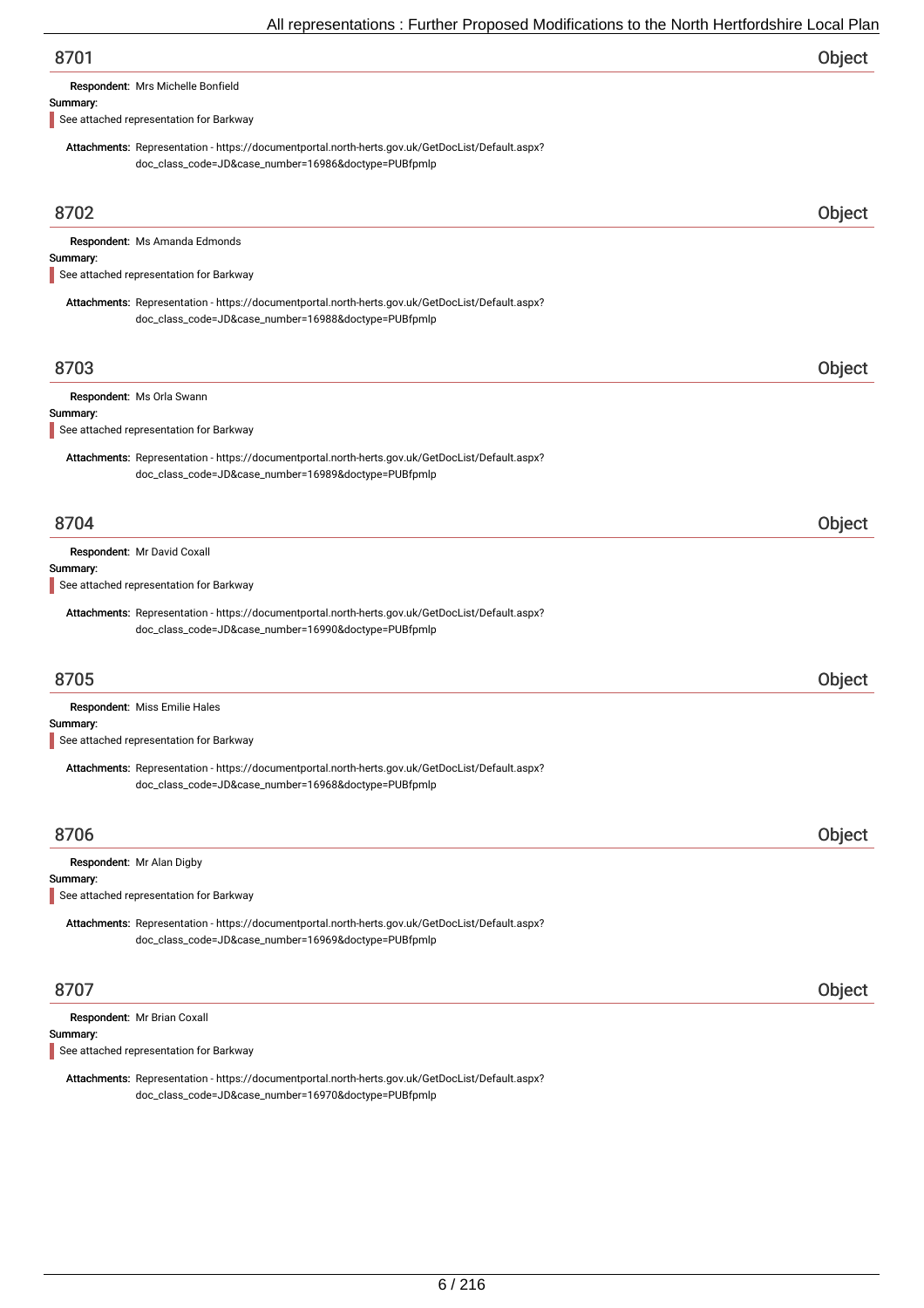| 8708 | Object |
|------|--------|
|      |        |

Respondent: Mr Craig Garner

#### Summary:

See attached representation for Barkway

Attachments: Representation - https://documentportal.north-herts.gov.uk/GetDocList/Default.aspx? doc\_class\_code=JD&case\_number=16971&doctype=PUBfpmlp

| 8709                     |                                                                                                          | Object |
|--------------------------|----------------------------------------------------------------------------------------------------------|--------|
|                          | Respondent: Mrs M Digby                                                                                  |        |
| Summary:                 | See attached representation for Barkway                                                                  |        |
|                          | Attachments: Representation - https://documentportal.north-herts.gov.uk/GetDocList/Default.aspx?         |        |
|                          | doc_class_code=JD&case_number=16972&doctype=PUBfpmlp                                                     |        |
|                          |                                                                                                          |        |
| 8710                     |                                                                                                          | Object |
|                          | Respondent: Mrs Marian Newton                                                                            |        |
| Summary:                 | See attached representation for Barkway                                                                  |        |
|                          | Attachments: Representation - https://documentportal.north-herts.gov.uk/GetDocList/Default.aspx?         |        |
|                          | doc_class_code=JD&case_number=16973&doctype=PUBfpmlp                                                     |        |
|                          |                                                                                                          |        |
| 8711                     |                                                                                                          | Object |
|                          | Respondent: Mrs Pat Lewis                                                                                |        |
| Summary:                 | See attached representation for Barkway                                                                  |        |
|                          | Attachments: Representation - https://documentportal.north-herts.gov.uk/GetDocList/Default.aspx?         |        |
|                          | doc_class_code=JD&case_number=16974&doctype=PUBfpmlp                                                     |        |
|                          |                                                                                                          |        |
| 8712                     |                                                                                                          | Object |
| Summary:                 | Respondent: Mrs Rita Tindall                                                                             |        |
|                          | See attached representation for Barkway                                                                  |        |
|                          | Attachments: Representation - https://documentportal.north-herts.gov.uk/GetDocList/Default.aspx?         |        |
|                          | doc_class_code=JD&case_number=16975&doctype=PUBfpmlp                                                     |        |
|                          |                                                                                                          |        |
| 8714                     |                                                                                                          | Object |
| Summary:                 | Respondent: Ms Emma Bransom                                                                              |        |
|                          | See attached representation for Barkway                                                                  |        |
| <b>Attachments: None</b> |                                                                                                          |        |
|                          |                                                                                                          |        |
| 8737                     |                                                                                                          | Object |
| Summary:                 | Respondent: Ms Mirjam M Foot                                                                             |        |
|                          | Object to the Main Modifications in relation to site BK3 and Barkway remaining as a "village for growth" |        |
| See full representation  |                                                                                                          |        |
| <b>Attachments: None</b> |                                                                                                          |        |
|                          |                                                                                                          |        |
| 8739                     |                                                                                                          | Object |
| Summary:                 | Respondent: Mr Matthew Scales                                                                            |        |

See attached representation for Barkway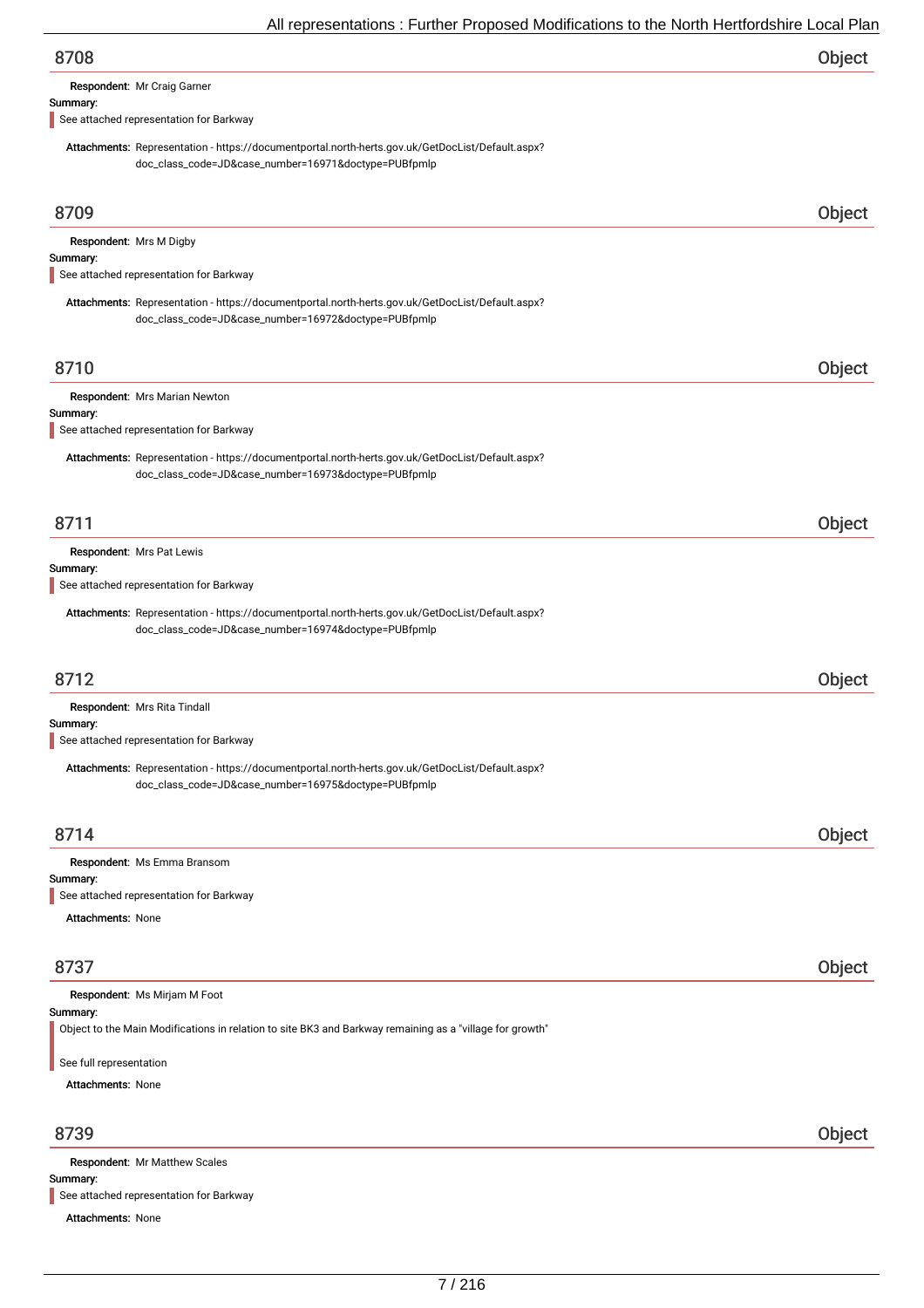| 8740                                                                                                                                                    | Object |
|---------------------------------------------------------------------------------------------------------------------------------------------------------|--------|
| Respondent: Mrs Catherine Toms                                                                                                                          |        |
| Summary:<br>See attached representation for Barkway                                                                                                     |        |
|                                                                                                                                                         |        |
| Attachments: Representation - https://documentportal.north-herts.gov.uk/GetDocList/Default.aspx?<br>doc_class_code=JD&case_number=2174&doctype=PUBfpmlp |        |
|                                                                                                                                                         |        |
| 8750                                                                                                                                                    | Object |
| Respondent: Ms Cecilia van der Heijden                                                                                                                  |        |
| Summary:                                                                                                                                                |        |
| See attached representation for Barkway                                                                                                                 |        |
| Attachments: None                                                                                                                                       |        |
|                                                                                                                                                         |        |
| 8752                                                                                                                                                    | Object |
| Respondent: Ms Jane Franks                                                                                                                              |        |
| Summary:                                                                                                                                                |        |
| See attached representation                                                                                                                             |        |
| Attachments: None                                                                                                                                       |        |
|                                                                                                                                                         |        |
| 8759                                                                                                                                                    | Object |
| Respondent: Mr and Mrs Richard and Sheila Logan                                                                                                         |        |
| Petition: 2 petitioners                                                                                                                                 |        |
| Summary:<br>See attached representation                                                                                                                 |        |
| <b>Attachments: None</b>                                                                                                                                |        |
|                                                                                                                                                         |        |
| 8776                                                                                                                                                    | Object |
| Respondent: Mr Neville Davis                                                                                                                            |        |
| Summary:                                                                                                                                                |        |
| See representation attached                                                                                                                             |        |
| <b>Attachments: None</b>                                                                                                                                |        |
|                                                                                                                                                         |        |
| 8777                                                                                                                                                    | Object |
| Respondent: Mrs Jane Greening                                                                                                                           |        |
| Summary:<br>See representation attached - Barkway                                                                                                       |        |
| Attachments: None                                                                                                                                       |        |
|                                                                                                                                                         |        |
|                                                                                                                                                         |        |
| 8778                                                                                                                                                    | Object |
| Respondent: Mr William James Dennis                                                                                                                     |        |
| Summary:<br>See attached representation for Barkway                                                                                                     |        |
| Attachments: Representation - https://documentportal.north-herts.gov.uk/GetDocList/Default.aspx?                                                        |        |
| doc_class_code=JD&case_number=17020&doctype=PUBfpmlp                                                                                                    |        |
|                                                                                                                                                         |        |
| 8779                                                                                                                                                    | Object |
|                                                                                                                                                         |        |
| Respondent: Ms Dolores Altaras<br>$C_{11}$ $C_{22}$                                                                                                     |        |

mmary: See attached representation for Barkway

Attachments: Representation - https://documentportal.north-herts.gov.uk/GetDocList/Default.aspx? doc\_class\_code=JD&case\_number=17003&doctype=PUBfpmlp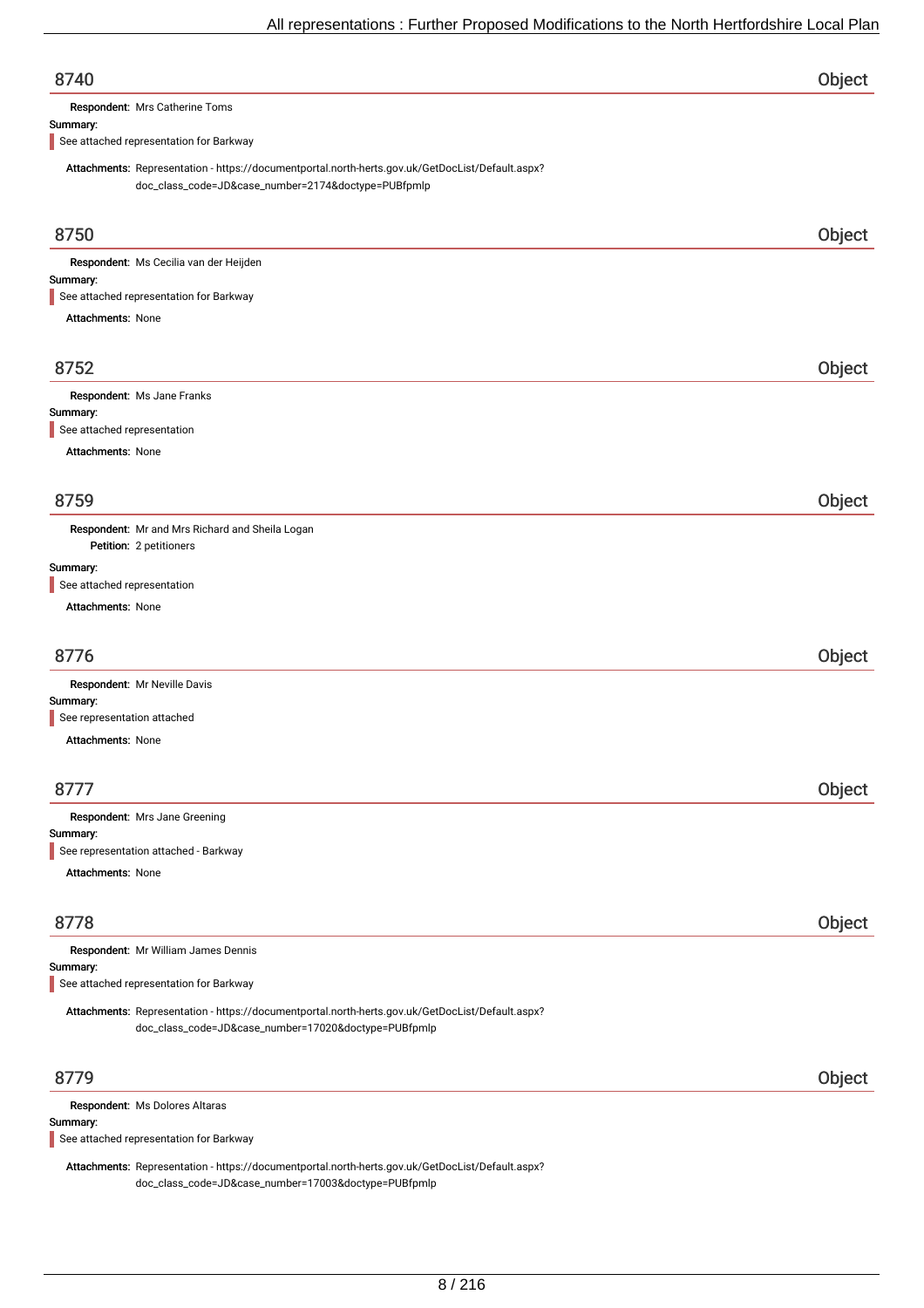| 8780                                |  |
|-------------------------------------|--|
| <b>Respondent:</b> Mr Tim Goldspink |  |

#### Summary:

See attached representation for Barkway

Attachments: Representation - https://documentportal.north-herts.gov.uk/GetDocList/Default.aspx? doc\_class\_code=JD&case\_number=17005&doctype=PUBfpmlp

| 8781                                                                                                                                                     | Object  |
|----------------------------------------------------------------------------------------------------------------------------------------------------------|---------|
| Respondent: Ms Helen Price                                                                                                                               |         |
| Summary:<br>See attached representation for Barkway                                                                                                      |         |
|                                                                                                                                                          |         |
| Attachments: Representation - https://documentportal.north-herts.gov.uk/GetDocList/Default.aspx?<br>doc_class_code=JD&case_number=17007&doctype=PUBfpmlp |         |
|                                                                                                                                                          |         |
| 8782                                                                                                                                                     | Object  |
| Respondent: Mr Pete Lander                                                                                                                               |         |
| Summary:                                                                                                                                                 |         |
| See attached representation for Barkway                                                                                                                  |         |
| Attachments: Representation - https://documentportal.north-herts.gov.uk/GetDocList/Default.aspx?                                                         |         |
| doc_class_code=JD&case_number=17008&doctype=PUBfpmlp                                                                                                     |         |
|                                                                                                                                                          |         |
| 8783                                                                                                                                                     | Object  |
| Respondent: Mr J K McCormick                                                                                                                             |         |
| Summary:<br>See attached representation - Barkway                                                                                                        |         |
| <b>Attachments: None</b>                                                                                                                                 |         |
|                                                                                                                                                          |         |
|                                                                                                                                                          |         |
| 8784                                                                                                                                                     | Comment |
| Respondent: Highways England                                                                                                                             |         |
| Summary:<br>See full text - documents generally appropriate; remind Inspector of previous comments provided                                              |         |
| <b>Attachments: None</b>                                                                                                                                 |         |
|                                                                                                                                                          |         |
| 8787                                                                                                                                                     | Comment |
|                                                                                                                                                          |         |
| Respondent: Save The Worlds First Garden City<br>Summary:                                                                                                |         |
| See Attached; very different circumstances nine years on                                                                                                 |         |
| Attachments: Representation - https://documentportal.north-herts.gov.uk/GetDocList/Default.aspx?                                                         |         |
| doc_class_code=JD&case_number=16015&doctype=PUBfpmlp                                                                                                     |         |
|                                                                                                                                                          |         |
| 8791                                                                                                                                                     | Comment |
| Respondent: The Coal Authority                                                                                                                           |         |
| Summary:                                                                                                                                                 |         |
| See full text - No comments                                                                                                                              |         |
| <b>Attachments: None</b>                                                                                                                                 |         |
|                                                                                                                                                          |         |
| 8795                                                                                                                                                     | Object  |
| Respondent: Mrs Laura Childs                                                                                                                             |         |
| Summary:<br>See attached representation for Barkway                                                                                                      |         |
|                                                                                                                                                          |         |
| Attachments: Supporting Document - https://documentportal.north-herts.gov.uk/GetDocList/Default.aspx?                                                    |         |

doc\_class\_code=JD&case\_number=14842&doctype=PUBfpmlp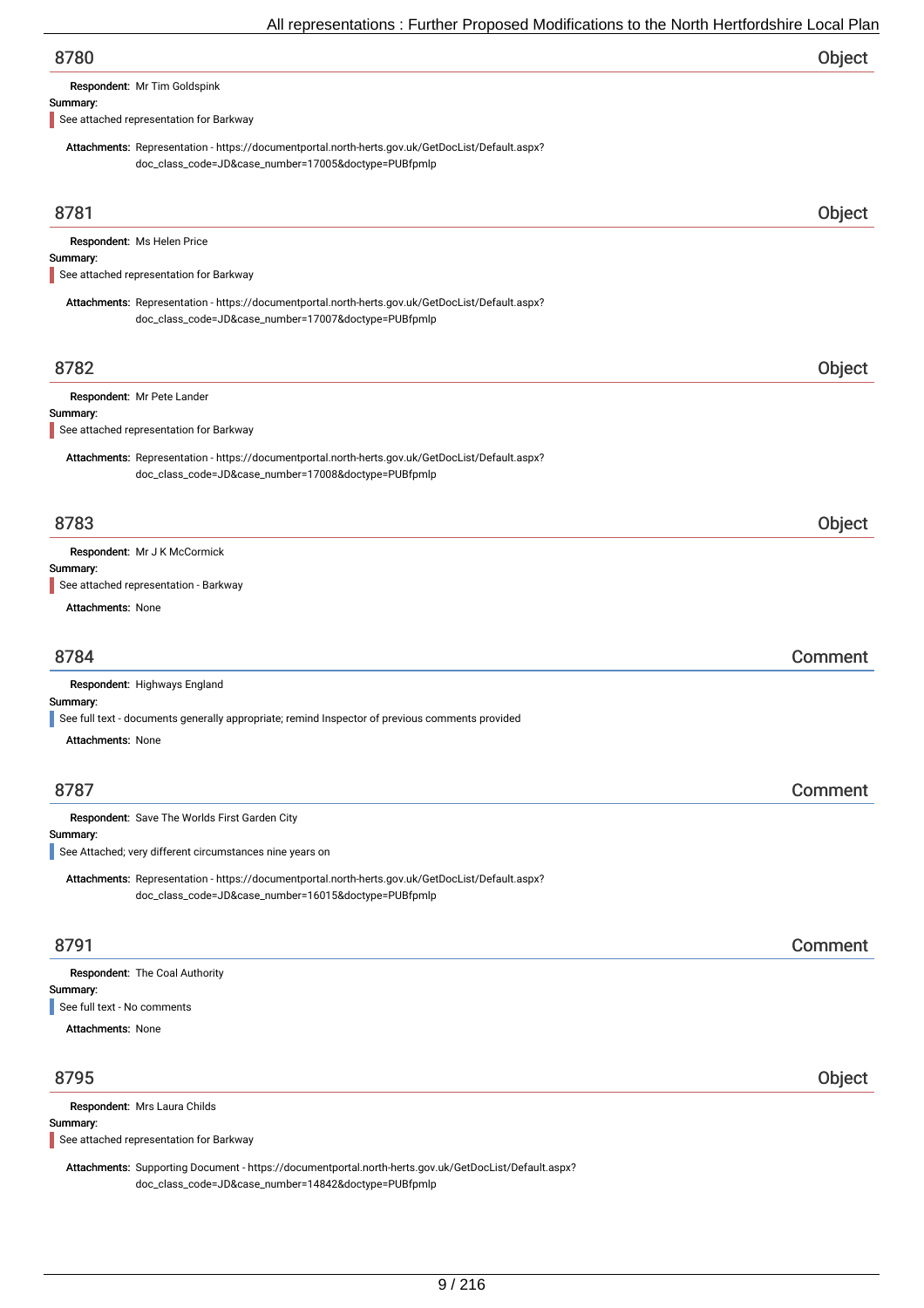| 8802 | Object |
|------|--------|
|      |        |

Respondent: Ms Anita Scales

Attachments: None

#### Summary:

See representation attached for Barkway

| Attachments: None                                                                                                                                        |        |
|----------------------------------------------------------------------------------------------------------------------------------------------------------|--------|
| 8804                                                                                                                                                     | Object |
| Respondent: Mr John Gibson                                                                                                                               |        |
| Summary:<br>See attached representation for Barkway                                                                                                      |        |
| Attachments: None                                                                                                                                        |        |
|                                                                                                                                                          |        |
| 8807                                                                                                                                                     | Object |
| Respondent: Ms Louise Fletcher<br>Summary:                                                                                                               |        |
| See attached representation                                                                                                                              |        |
| <b>Attachments: None</b>                                                                                                                                 |        |
| 8809                                                                                                                                                     | Object |
| Respondent: Mr Andy Seymour                                                                                                                              |        |
| Summary:                                                                                                                                                 |        |
| See representation attached for Barkway                                                                                                                  |        |
| <b>Attachments: None</b>                                                                                                                                 |        |
| 8810                                                                                                                                                     |        |
| Respondent: Dr Ian R Sanders                                                                                                                             | Object |
| Summary:                                                                                                                                                 |        |
| See representation attached                                                                                                                              |        |
| <b>Attachments: None</b>                                                                                                                                 |        |
| 8818                                                                                                                                                     | Object |
| Respondent: Mr Mark Sherwin                                                                                                                              |        |
| Summary:                                                                                                                                                 |        |
| See attached representation for Barkway                                                                                                                  |        |
| Attachments: Representation - https://documentportal.north-herts.gov.uk/GetDocList/Default.aspx?<br>doc_class_code=JD&case_number=17043&doctype=PUBfpmlp |        |
| 8841                                                                                                                                                     | Object |
| Respondent: Mr James Alexander Wylie                                                                                                                     |        |
| Summary:                                                                                                                                                 |        |
| See attached representation - Barkway<br>Attachments: None                                                                                               |        |
|                                                                                                                                                          |        |
| 8843                                                                                                                                                     | Object |
| Respondent: Ms Sally Tym<br>Summary:                                                                                                                     |        |
| See attached representation - Barkway                                                                                                                    |        |
| Attachments: None                                                                                                                                        |        |
|                                                                                                                                                          |        |
| 8845                                                                                                                                                     | Object |
| Respondent: Ms Louise Fletcher<br>Summary:                                                                                                               |        |
| See attached representation - Barkway                                                                                                                    |        |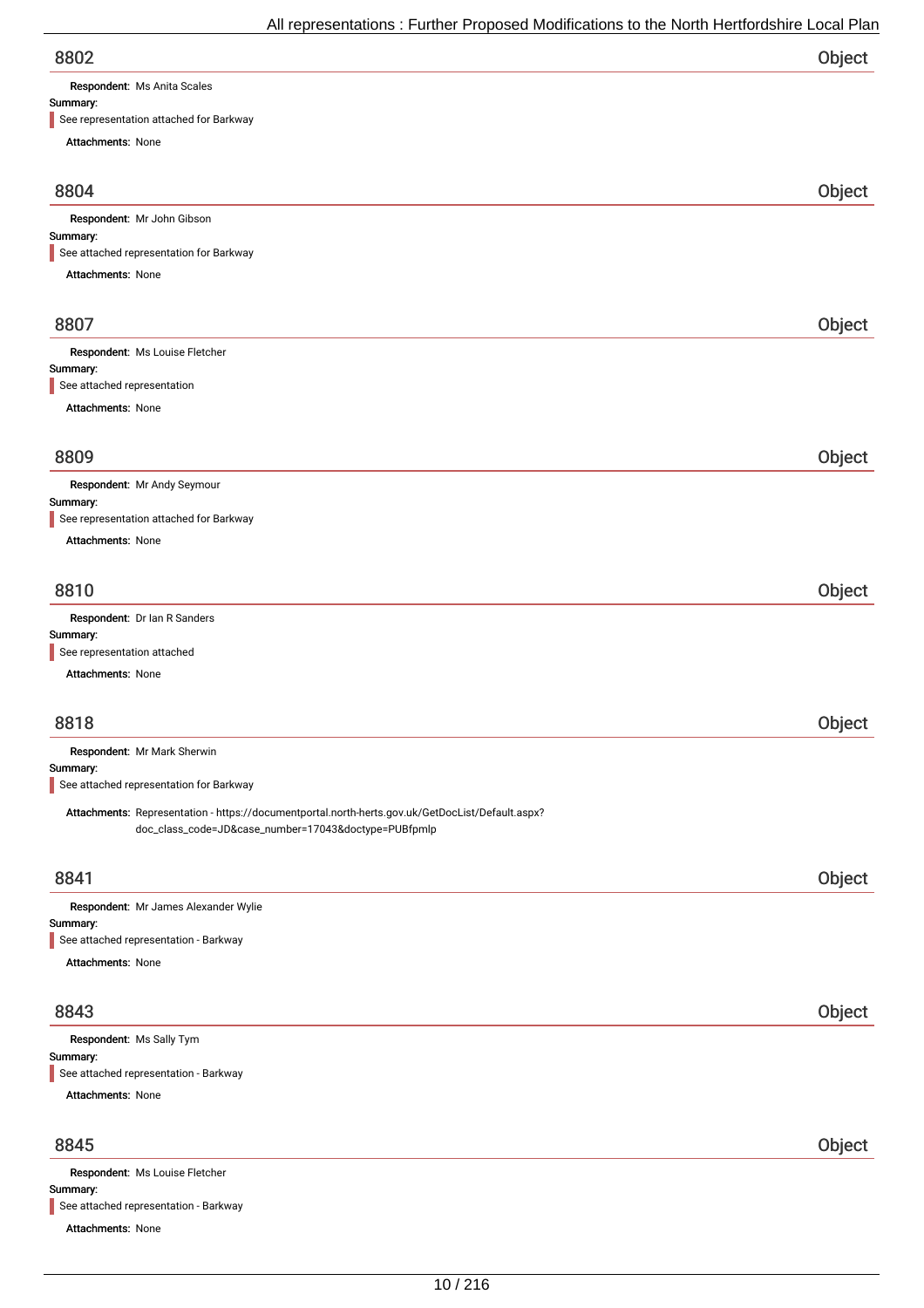| 8847 | Object |
|------|--------|
|      |        |

Respondent: Mr Clive Toms

### Summary:

See attached representation for Barkway

Attachments: Representation - https://documentportal.north-herts.gov.uk/GetDocList/Default.aspx? doc\_class\_code=JD&case\_number=16012&doctype=PUBfpmlp

| 8867                                                                                                                                                     | Object |
|----------------------------------------------------------------------------------------------------------------------------------------------------------|--------|
| Respondent: Mrs Susan Sanders                                                                                                                            |        |
| Summary:<br>See attached representation - Barkway                                                                                                        |        |
| <b>Attachments: None</b>                                                                                                                                 |        |
|                                                                                                                                                          |        |
| 8868                                                                                                                                                     | Object |
| Respondent: Ms Anna O'Sullivan                                                                                                                           |        |
| Summary:                                                                                                                                                 |        |
| See representation attached for Barkway                                                                                                                  |        |
| <b>Attachments: None</b>                                                                                                                                 |        |
|                                                                                                                                                          |        |
| 8872                                                                                                                                                     | Object |
| Respondent: Mr Mark Seymour                                                                                                                              |        |
| Summary:<br>See representation attached for Barkway                                                                                                      |        |
| <b>Attachments: None</b>                                                                                                                                 |        |
|                                                                                                                                                          |        |
| 8880                                                                                                                                                     | Object |
| Respondent: Mr Graham Penning                                                                                                                            |        |
| Summary:                                                                                                                                                 |        |
| See attached representation - Barkway                                                                                                                    |        |
| Attachments: Representation - https://documentportal.north-herts.gov.uk/GetDocList/Default.aspx?<br>doc_class_code=JD&case_number=17044&doctype=PUBfpmlp |        |
| 8884                                                                                                                                                     | Object |
| Respondent: Mrs Caroline Macpherson                                                                                                                      |        |
| Petition: 2 petitioners                                                                                                                                  |        |
| Summary:                                                                                                                                                 |        |
| See attached representation - Barkway                                                                                                                    |        |
| <b>Attachments: None</b>                                                                                                                                 |        |
|                                                                                                                                                          |        |
| 8887                                                                                                                                                     | Object |
| Respondent: Mrs Sharon Bentley                                                                                                                           |        |
| Summary:<br>See attached representation for Barkway                                                                                                      |        |
| Attachments: Representation - https://documentportal.north-herts.gov.uk/GetDocList/Default.aspx?<br>doc_class_code=JD&case_number=17059&doctype=PUBfpmlp |        |
| 8889                                                                                                                                                     | Object |
| Respondent: Mr Martin Bentley                                                                                                                            |        |
| Summary:                                                                                                                                                 |        |
| See attached representation for Barkway                                                                                                                  |        |

Attachments: Representation - https://documentportal.north-herts.gov.uk/GetDocList/Default.aspx? doc\_class\_code=JD&case\_number=17057&doctype=PUBfpmlp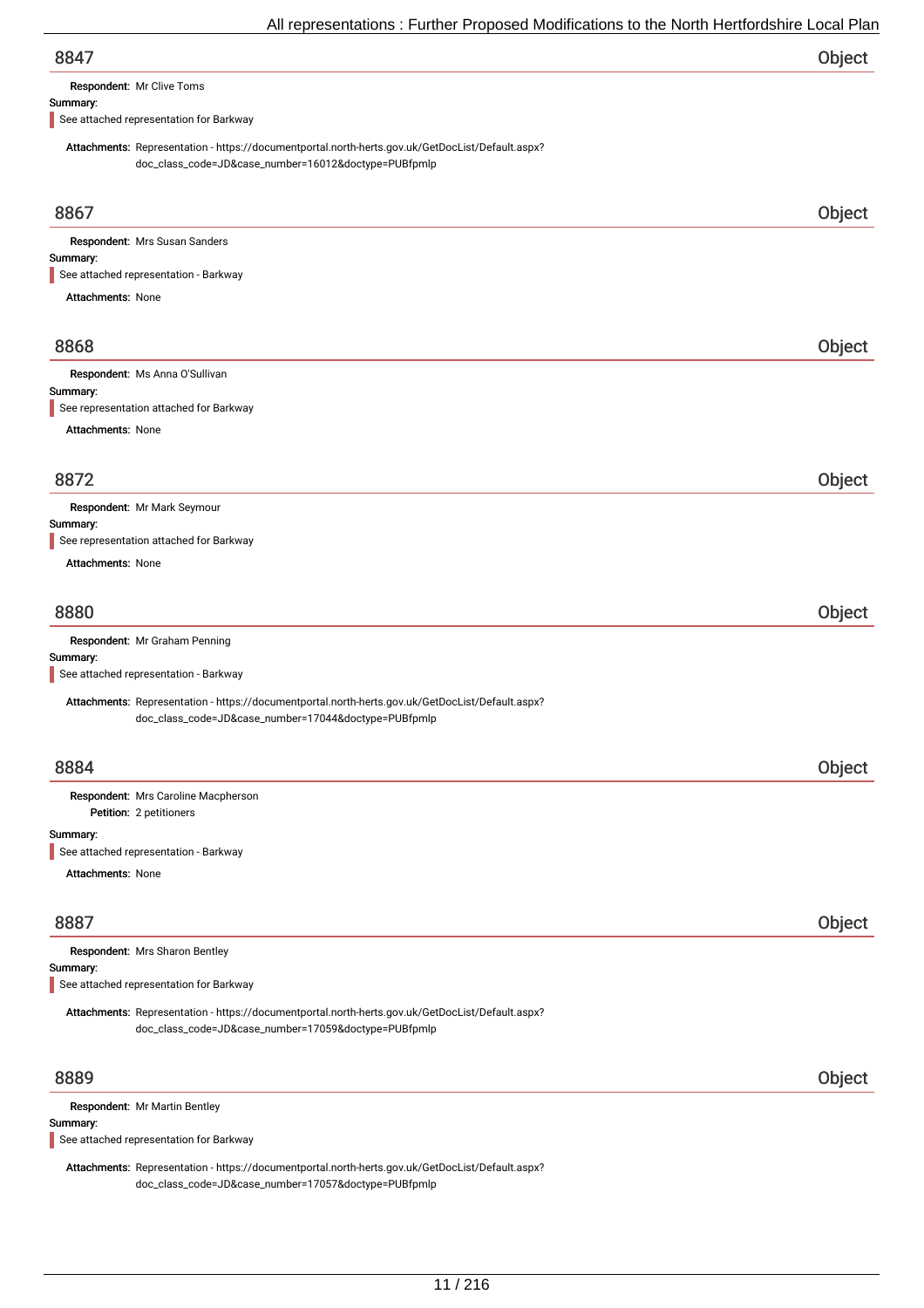Respondent: Mr Andrew Page

#### Summary:

See attached representation for Barkway

Attachments: Representation - https://documentportal.north-herts.gov.uk/GetDocList/Default.aspx? doc\_class\_code=JD&case\_number=17105&doctype=PUBfpmlp

| 8911                                                                                                                                                     | Object  |
|----------------------------------------------------------------------------------------------------------------------------------------------------------|---------|
| Respondent: Mr Gordon David Baker                                                                                                                        |         |
| Summary:                                                                                                                                                 |         |
| See attached representation for Barkway                                                                                                                  |         |
| Attachments: Representation - https://documentportal.north-herts.gov.uk/GetDocList/Default.aspx?<br>doc_class_code=JD&case_number=14531&doctype=PUBfpmlp |         |
| 8912                                                                                                                                                     | Object  |
| Respondent: Mrs Carol Willis                                                                                                                             |         |
| Summary:<br>See attached representation for Barkway                                                                                                      |         |
|                                                                                                                                                          |         |
| Attachments: Representation - https://documentportal.north-herts.gov.uk/GetDocList/Default.aspx?<br>doc_class_code=JD&case_number=2155&doctype=PUBfpmlp  |         |
| 8913                                                                                                                                                     | Object  |
| Respondent: Ms Fiona Tomkins<br>Summary:                                                                                                                 |         |
| See attached representation for Barkway                                                                                                                  |         |
| Attachments: Representation - https://documentportal.north-herts.gov.uk/GetDocList/Default.aspx?<br>doc_class_code=JD&case_number=17114&doctype=PUBfpmlp |         |
| 8914                                                                                                                                                     | Object  |
| Respondent: Mrs Janis Baker                                                                                                                              |         |
| Summary:<br>See attached representation for Barkway                                                                                                      |         |
| Attachments: Representation - https://documentportal.north-herts.gov.uk/GetDocList/Default.aspx?<br>doc_class_code=JD&case_number=15140&doctype=PUBfpmlp |         |
| 8916                                                                                                                                                     | Comment |
| Respondent: Hertfordshire County Council                                                                                                                 |         |
| Summary:                                                                                                                                                 |         |
| See full text; no comments to make on HCC sites in Letchworth, Ickleford and Royston                                                                     |         |
| <b>Attachments: None</b>                                                                                                                                 |         |
| 8918                                                                                                                                                     | Object  |
| Respondent: Mr Andy Turpin                                                                                                                               |         |
| Summary:<br>See attached representation for Barkway                                                                                                      |         |
| Attachments: Representation - https://documentportal.north-herts.gov.uk/GetDocList/Default.aspx?<br>doc_class_code=JD&case_number=17113&doctype=PUBfpmlp |         |
| 8925                                                                                                                                                     | Object  |
| Respondent: Reed Parish Council                                                                                                                          |         |
| Summary:<br>See attached representation                                                                                                                  |         |
|                                                                                                                                                          |         |

Attachments: Representation - https://documentportal.north-herts.gov.uk/GetDocList/Default.aspx? doc\_class\_code=JD&case\_number=5957&doctype=PUBfpmlp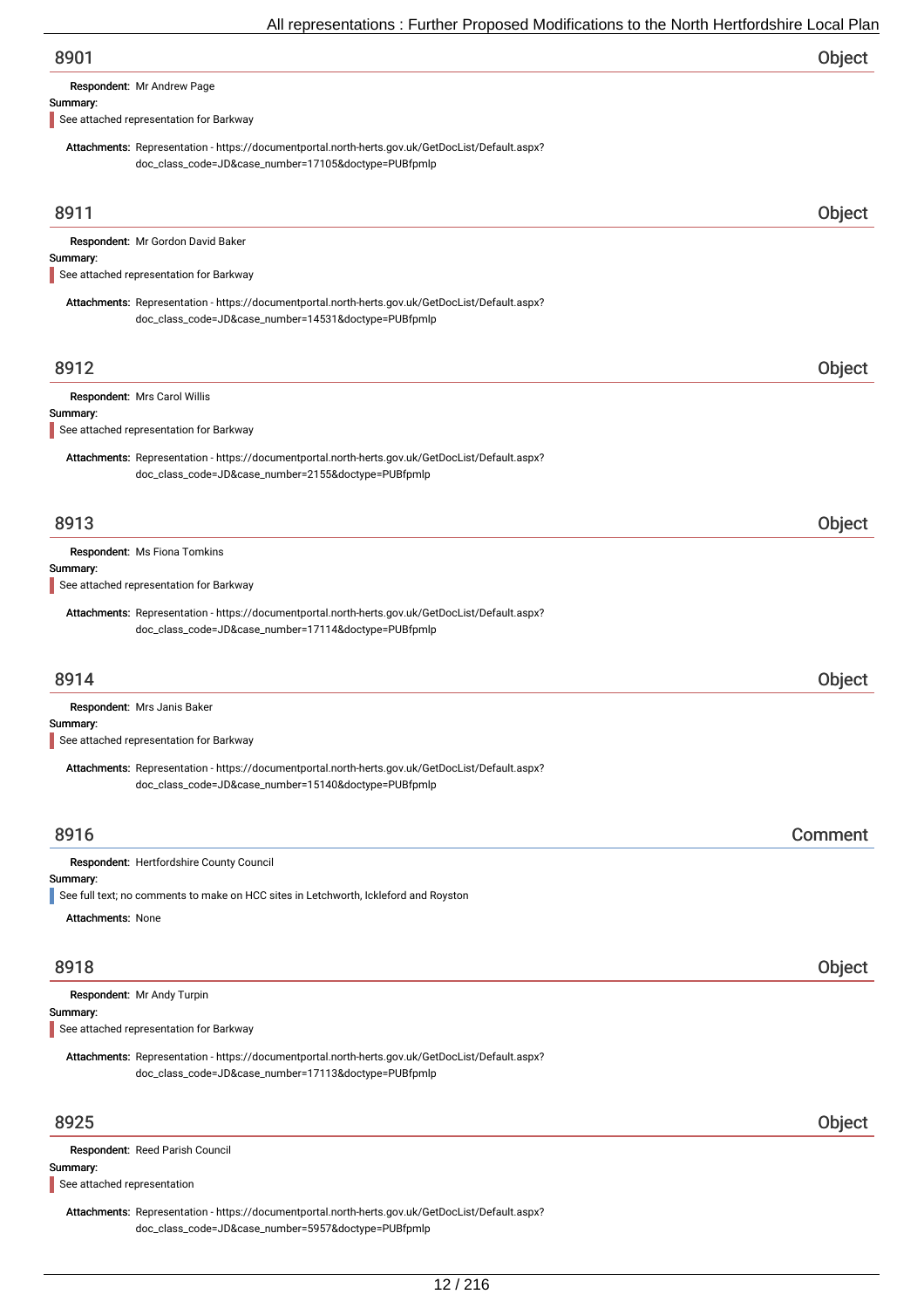| 8932 | Object |
|------|--------|
|      |        |

Respondent: Ms Ann Kendall (Freeman)

# Summary:<br>See full to

 $\delta$  objection to PR1 [no modifications proposed]

| See full text, objection to PRT [no modifications proposed]                                                                                              |        |
|----------------------------------------------------------------------------------------------------------------------------------------------------------|--------|
| <b>Attachments: None</b>                                                                                                                                 |        |
| 8933                                                                                                                                                     | Object |
| Respondent: Ms Olivia Erby                                                                                                                               |        |
| Summary:                                                                                                                                                 |        |
| See attached representation for Barkway                                                                                                                  |        |
| Attachments: Representation - https://documentportal.north-herts.gov.uk/GetDocList/Default.aspx?<br>doc_class_code=JD&case_number=15565&doctype=PUBfpmlp |        |
| 8938                                                                                                                                                     | Object |
| Respondent: Ms Lindsey Taylor                                                                                                                            |        |
| Summary:<br>See full text; objection to HT6 [no modifications proposed]                                                                                  |        |
| Attachments: None                                                                                                                                        |        |
|                                                                                                                                                          |        |
| 8941                                                                                                                                                     | Object |
| Respondent: Mr Terry Childs                                                                                                                              |        |
| Summary:<br>See attached representation for Barkway                                                                                                      |        |
|                                                                                                                                                          |        |
| Attachments: Representation - https://documentportal.north-herts.gov.uk/GetDocList/Default.aspx?<br>doc_class_code=JD&case_number=15368&doctype=PUBfpmlp |        |
|                                                                                                                                                          |        |
| 8944                                                                                                                                                     | Object |
| Respondent: Mr Tom Seymour                                                                                                                               |        |
| Summary:                                                                                                                                                 |        |
| See attached representation - Barkway<br><b>Attachments: None</b>                                                                                        |        |
|                                                                                                                                                          |        |
| 8947                                                                                                                                                     | Object |
|                                                                                                                                                          |        |
| Respondent: Ms Samantha Seymour<br>Summary:                                                                                                              |        |
| See attached representation - Barkway                                                                                                                    |        |
| Attachments: None                                                                                                                                        |        |
| 8949                                                                                                                                                     | Object |
| Respondent: Mr Luke Mason                                                                                                                                |        |
| Summary:                                                                                                                                                 |        |
| See attached representation - Barkway                                                                                                                    |        |
| Attachments: None                                                                                                                                        |        |
| 8951                                                                                                                                                     | Object |
| Respondent: Mr and Ms Keith and Prue Hayden and Nixon                                                                                                    |        |
| Petition: 2 petitioners                                                                                                                                  |        |
| Summary:                                                                                                                                                 |        |

See attached representation - Barkway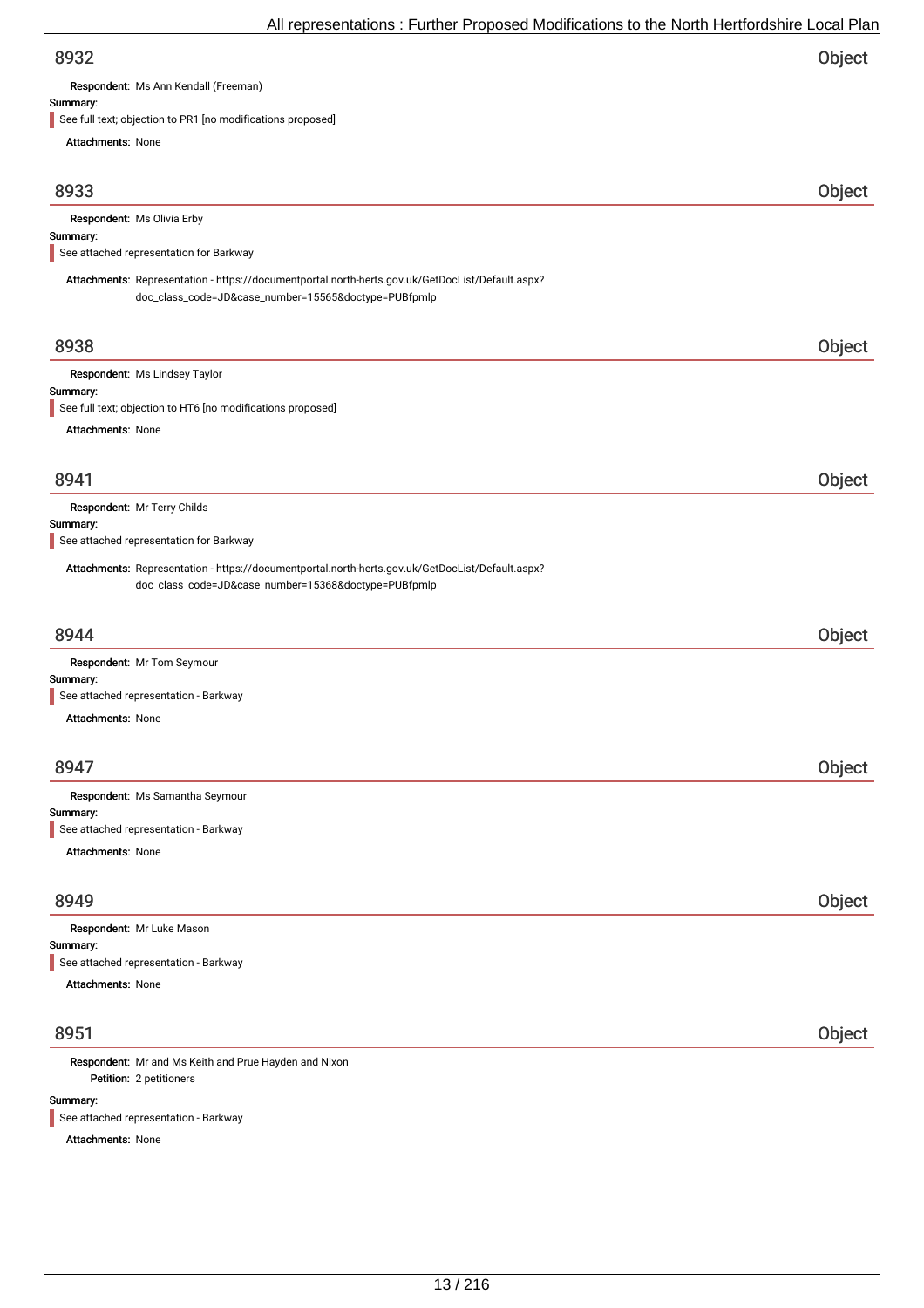| 8956                                                                                                                                                             | Object        |
|------------------------------------------------------------------------------------------------------------------------------------------------------------------|---------------|
| Respondent: Barkway Parish Council                                                                                                                               |               |
| Summary:<br>See attached representation                                                                                                                          |               |
| Attachments: Representation - https://documentportal.north-herts.gov.uk/GetDocList/Default.aspx?                                                                 |               |
| doc_class_code=JD&case_number=13235&doctype=PUBfpmlp                                                                                                             |               |
|                                                                                                                                                                  |               |
| 8964                                                                                                                                                             | Comment       |
| Respondent: Croudace Homes Ltd                                                                                                                                   |               |
| Agent: Barton Willmore<br>Summary:                                                                                                                               |               |
| See Attached; no comment on modifications, Local Plan should progress to adoption as expediently as possible                                                     |               |
| Attachments: Representation - https://documentportal.north-herts.gov.uk/GetDocList/Default.aspx?                                                                 |               |
| doc_class_code=JD&case_number=17065&doctype=PUBfpmlp                                                                                                             |               |
| 8966                                                                                                                                                             | Object        |
| Respondent: Mrs Linda M Cottier                                                                                                                                  |               |
| Petition: 2 petitioners                                                                                                                                          |               |
| Summary:                                                                                                                                                         |               |
| See Attached Postcard                                                                                                                                            |               |
| Attachments: Postcard Representation - https://documentportal.north-herts.gov.uk/GetDocList/Default.aspx?<br>doc_class_code=JD&case_number=3094&doctype=PUBfpmlp |               |
|                                                                                                                                                                  |               |
| 8975                                                                                                                                                             | Object        |
| Respondent: Mr Matthew Bell                                                                                                                                      |               |
| Summary:<br>See attached representation for Barkway                                                                                                              |               |
| Attachments: Representation - https://documentportal.north-herts.gov.uk/GetDocList/Default.aspx?                                                                 |               |
| doc_class_code=JD&case_number=17112&doctype=PUBfpmlp                                                                                                             |               |
|                                                                                                                                                                  |               |
| 8978                                                                                                                                                             | <b>Object</b> |
| Respondent: Dr Will Nicolson                                                                                                                                     |               |
| Summary:<br>See attached representation - Barkway                                                                                                                |               |
| Attachments: Representation - https://documentportal.north-herts.gov.uk/GetDocList/Default.aspx?                                                                 |               |
| doc_class_code=JD&case_number=17106&doctype=PUBfpmlp                                                                                                             |               |
|                                                                                                                                                                  |               |
| 8979                                                                                                                                                             | Object        |
| Respondent: Mr Richard Turpin                                                                                                                                    |               |
| Summary:<br>See attached representation - Barkway                                                                                                                |               |
| Attachments: Representation - https://documentportal.north-herts.gov.uk/GetDocList/Default.aspx?                                                                 |               |
| doc_class_code=JD&case_number=17104&doctype=PUBfpmlp                                                                                                             |               |
| 8982                                                                                                                                                             | Object        |
| Respondent: HCC Royston East and Ermine Ward                                                                                                                     |               |
| Summary:                                                                                                                                                         |               |
| See attached representation - Barkway                                                                                                                            |               |
| Attachments: Representation - https://documentportal.north-herts.gov.uk/GetDocList/Default.aspx?                                                                 |               |

doc\_class\_code=JD&case\_number=17092&doctype=PUBfpmlp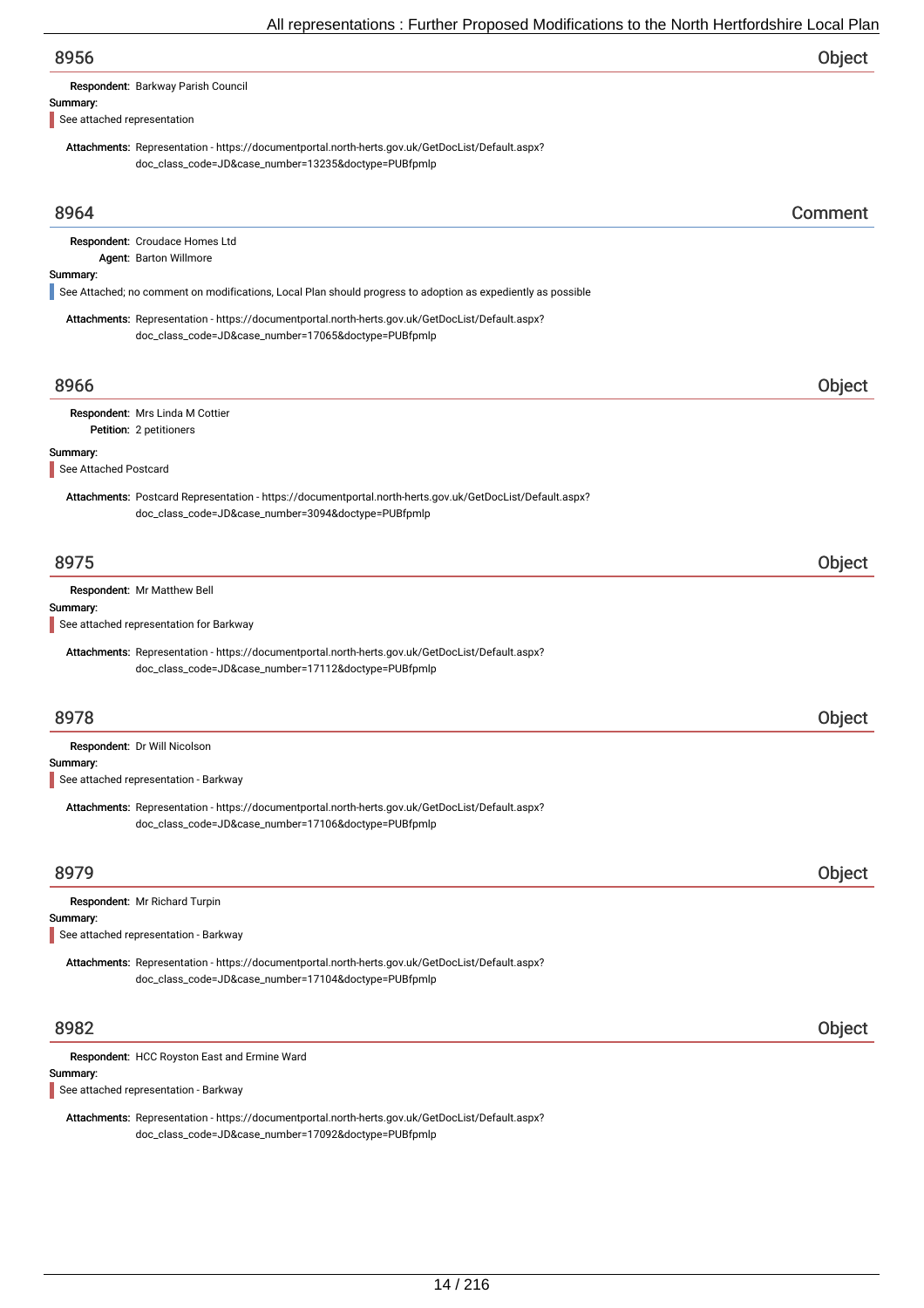| 8989                                                                                                                                                     | Object |
|----------------------------------------------------------------------------------------------------------------------------------------------------------|--------|
| Respondent: Mr David Tomkins                                                                                                                             |        |
| Summary:                                                                                                                                                 |        |
| See attached representation for Barkway                                                                                                                  |        |
| Attachments: Representation - https://documentportal.north-herts.gov.uk/GetDocList/Default.aspx?<br>doc_class_code=JD&case_number=1837&doctype=PUBfpmlp  |        |
| 9012                                                                                                                                                     | Object |
|                                                                                                                                                          |        |
| Respondent: Ms Carla Jones Bell<br>Summary:                                                                                                              |        |
| See attached representation for Barkway                                                                                                                  |        |
| Attachments: Representation - https://documentportal.north-herts.gov.uk/GetDocList/Default.aspx?<br>doc_class_code=JD&case_number=17137&doctype=PUBfpmlp |        |
| 9241                                                                                                                                                     | Object |
| Respondent: Barkway Parish Council                                                                                                                       |        |
| Petition: 155 petitioners                                                                                                                                |        |
| Summary:                                                                                                                                                 |        |
| See attached representation and petition                                                                                                                 |        |
| Attachments: Petition - https://documentportal.north-herts.gov.uk/GetDocList/Default.aspx?doc_class_code=JD&case_number=13235&doctype=PUBfpmlp           |        |
| 9328                                                                                                                                                     | Object |
| Respondent: Mrs Dariel Lines                                                                                                                             |        |
| Summary:                                                                                                                                                 |        |
| See representation for Barkway                                                                                                                           |        |
| Attachments: None                                                                                                                                        |        |
|                                                                                                                                                          |        |
| 9488                                                                                                                                                     | Object |
| Respondent: Helen Allen                                                                                                                                  |        |
| Summary:                                                                                                                                                 |        |
| See attached; unable to locate policies maps; consider GP & water provision; exclude Royston Town Hall site and add former Morrisons site                |        |
| <b>Attachments: None</b>                                                                                                                                 |        |
|                                                                                                                                                          |        |
| 9573                                                                                                                                                     | Object |
| Respondent: Mr Richard Couling                                                                                                                           |        |
| Summary:                                                                                                                                                 |        |
| See attached representation - Barkway                                                                                                                    |        |
| <b>Attachments: None</b>                                                                                                                                 |        |
| 9942                                                                                                                                                     | Object |
| Respondent: Ms Dee Donaldson                                                                                                                             |        |
| Summary:                                                                                                                                                 |        |
| See representation attached for Barkway                                                                                                                  |        |
| Attachments: Representation Letter - https://north-herts.oc2.uk/a/vn7                                                                                    |        |
| 9948                                                                                                                                                     | Object |
| Respondent: Mr Nick Dear                                                                                                                                 |        |
|                                                                                                                                                          |        |

## Summary:

See representation attached for Barkway

Attachments: Representation Letter - https://north-herts.oc2.uk/a/vn8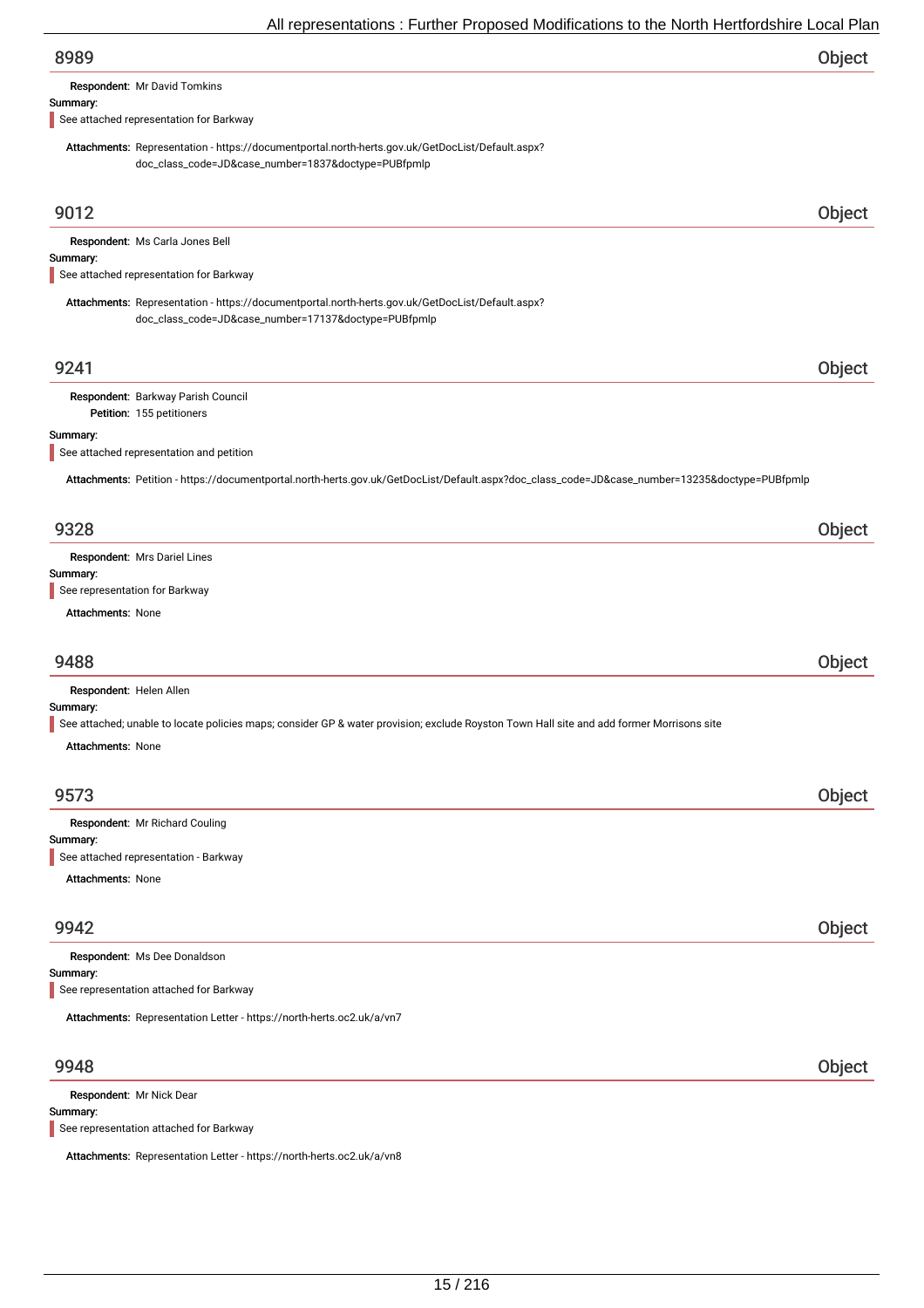| Object |
|--------|
|        |

| Respondent: Mr Richard Courtice |  |
|---------------------------------|--|
|                                 |  |

#### Summary:

LATE REPRESENTATION

See attached representation

Attachments: Postcard Representation - https://documentportal.north-herts.gov.uk/GetDocList/Default.aspx? doc\_class\_code=JD&case\_number=17354&doctype=PUBfpmlp

## MM 004 / FM 011

## 8495 Object

Summary: Respondent: Mr Robert Howard As stated Wymondley has a made Neighbourhood Plan and the NHDC Local Plan should take the wishes of the Parishioners of Wymondley into consideration which should form part of the Development Plan.

Attachments: None

## 8798 Object

Respondent: Miss Hayley Ward

#### Summary:

See Attached - Wymondley Neighbourhood Plan has been ignored

Attachments: Representation - https://documentportal.north-herts.gov.uk/GetDocList/Default.aspx? doc\_class\_code=JD&case\_number=14263&doctype=PUBfpmlp

## 10000 Comment

Respondent: Reverend Sonia Falaschi-Ray

## Summary:

See attached representation

Attachments: None

### FM 012

## 8496 Object

Respondent: Mr Robert Howard

#### Summary:

Making Little Wymondley is classed a Category A one of five villages where a greater amount of development has been allocated, is not sustainable, there is no justification for the allocation of 331 houses in Little Wymondley (WY1). The proposal/modification is unsustainable and there are no special circumstances for the development.

#### Attachments: None

## 9690 Comment

Respondent: Miss Hayley Ward

#### Summary:

See attached - Wymondley Neighbourhood Plan has been ignored

Attachments: Representation - https://documentportal.north-herts.gov.uk/GetDocList/Default.aspx? doc\_class\_code=JD&case\_number=14263&doctype=PUBfpmlp

### FM 013

Respondent: Miss Hayley Ward

#### Summary:

See attached - descriptions of Little Wymondley are unsuitable

Attachments: Representation - https://documentportal.north-herts.gov.uk/GetDocList/Default.aspx? doc\_class\_code=JD&case\_number=14263&doctype=PUBfpmlp

## 9691 Object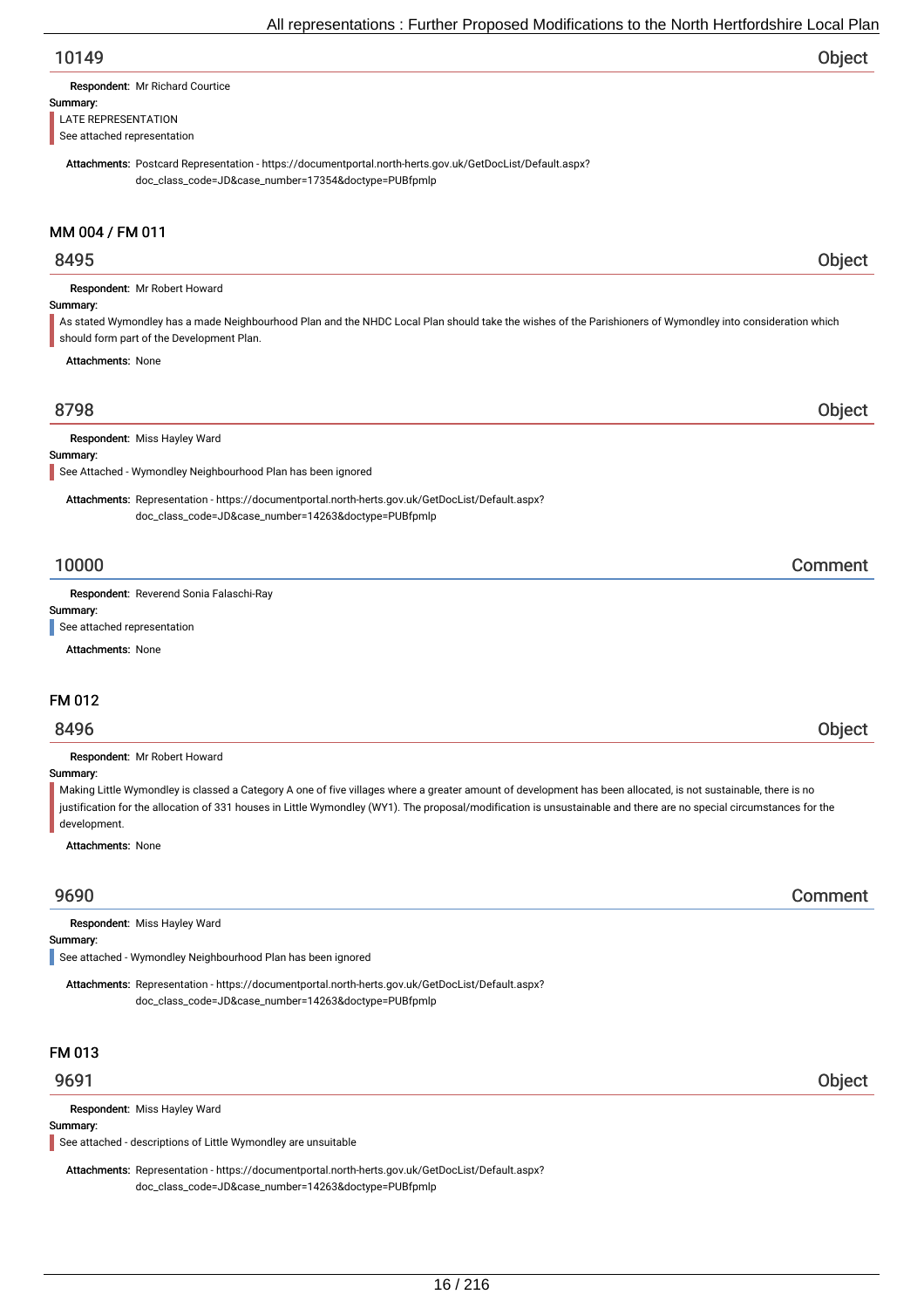## FM 016

## 8741 Comment

Respondent: Transition Town Letchworth

#### Summary:

If this modification is about showing where the age profile of North Herts population diverges from Hertfordshire it fails to do this by not identifying the age group where the district has above average population representation, it only identifies below average representation in the 15-29 age grouping.

Attachments: None

## FM 017

## 8515 Object

#### Respondent: Green Party

#### Summary:

This change is based on ONS 2016, which is now 5 years out of date and not the latest forecast available, which is ONS 2018 -

https://www.ons.gov.uk/peoplepopulationandcommunity/populationandmigration/populationprojections/bulletins/subnationalpopulationprojectionsforengland/2018based

ONS 2018 states that the forecast population growth is 3330 between 2018 and 2028. This is a third of the forecast quoted - a substantial change. This revision of lower population growth is substantial and has a material impact on many other concerns, so must be taken into consideration.

Attachments: None

Respondent: Mr David Tait

### Summary:

Fails to assess housing need that adequately includes migration as NPPF para159

Attachments: None

## 8724 Object

#### Respondent: Mr Reg F Norgan

Summary:

See Attached - demonstrates excess of housing

Attachments: Representation - https://documentportal.north-herts.gov.uk/GetDocList/Default.aspx? doc\_class\_code=JD&case\_number=3436&doctype=PUBfpmlp

#### Respondent: Transition Town Letchworth

Summary:

This paragraph has been adjusted to give the population prediction for next ten years based on now outdated 2016 predictions. However, the plan, and housing numbers are for 20 years so it would be helpful to also identify the total population growth over the 20 years period by indicating the growth that has occurred up to 2021. Given that population growth predictions have been reviewed downwards in both ONS 2016 and 2018 population projections is it accurate to say there is 'considerable' pressure on housing, 'moderate' might be a better description.

Attachments: None

Summary: Respondent: Herts WithOut Waste

See Attached; proposed modification to text

Attachments: Representation - https://documentportal.north-herts.gov.uk/GetDocList/Default.aspx? doc\_class\_code=JD&case\_number=14380&doctype=PUBfpmlp

Respondent: Ms Nikki Hamilton

### Summary:

See attached representation

Attachments: Representation - https://documentportal.north-herts.gov.uk/GetDocList/Default.aspx? doc\_class\_code=JD&case\_number=15505&doctype=PUBfpmlp

8922 Object

## 8716 Object

## 8742 Comment

8869 Comment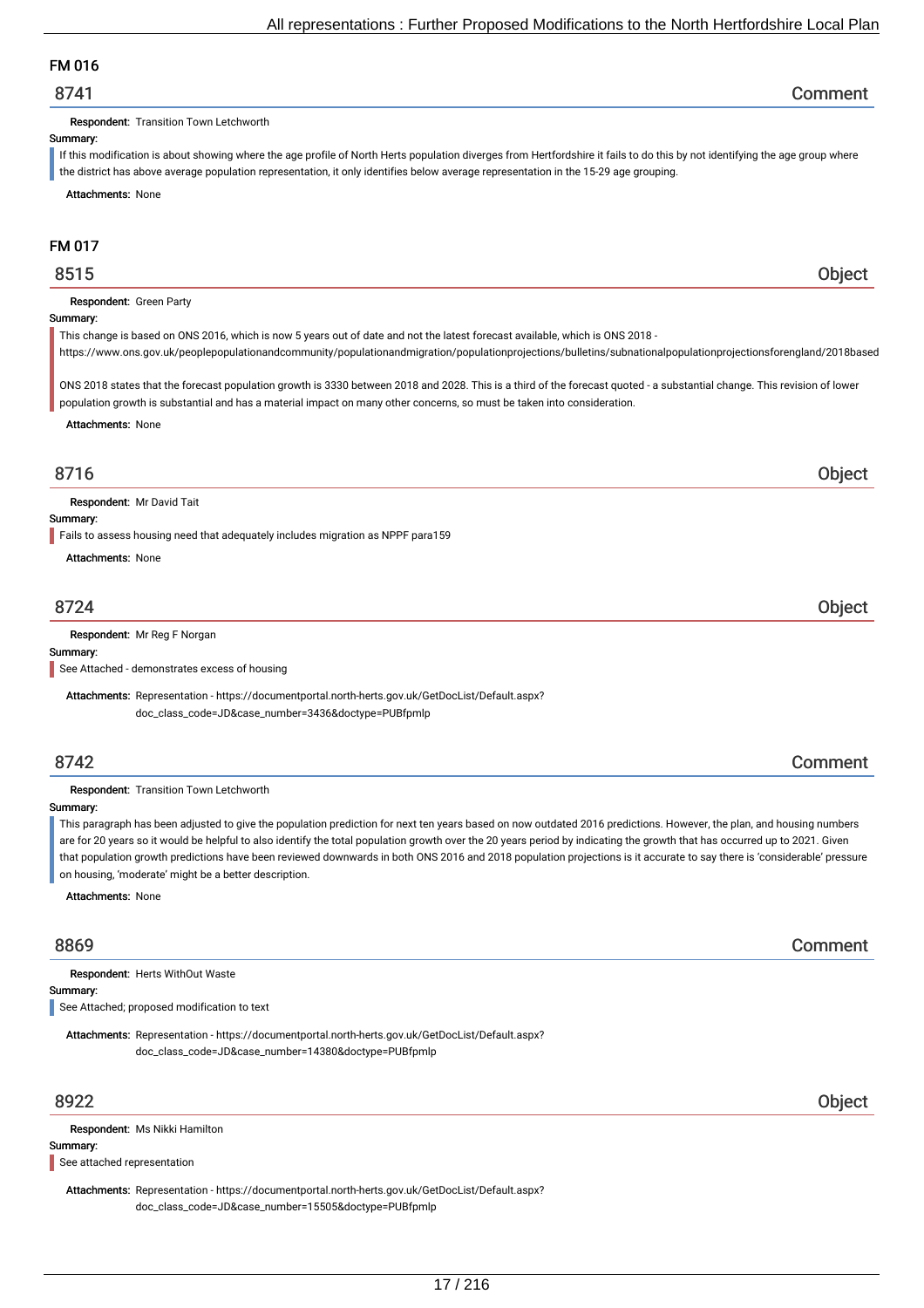| 8981                                                                                                                                                         | Object  |
|--------------------------------------------------------------------------------------------------------------------------------------------------------------|---------|
| Respondent: CPRE Hertfordshire                                                                                                                               |         |
| Summary:                                                                                                                                                     |         |
| See Attached; reduce in line with 2018-based projections                                                                                                     |         |
| Attachments: Representations - https://documentportal.north-herts.gov.uk/GetDocList/Default.aspx?<br>doc_class_code=JD&case_number=17091&doctype=PUBfpmlp    |         |
|                                                                                                                                                              |         |
| 9122                                                                                                                                                         | Object  |
| Respondent: Mrs Cheryl Peers                                                                                                                                 |         |
| Summary:                                                                                                                                                     |         |
| See full representation and attachment                                                                                                                       |         |
| Attachments: Supporting Document - https://documentportal.north-herts.gov.uk/GetDocList/Default.aspx?<br>doc_class_code=JD&case_number=3435&doctype=PUBfpmlp |         |
| 9253                                                                                                                                                         | Object  |
| Respondent: Mr Wilfred Aspinall                                                                                                                              |         |
| Summary:                                                                                                                                                     |         |
| See attached representation                                                                                                                                  |         |
| Attachments: Representation - https://documentportal.north-herts.gov.uk/GetDocList/Default.aspx?<br>doc_class_code=JD&case_number=6178&doctype=PUBfpmlp      |         |
| 9692                                                                                                                                                         | Object  |
| Respondent: Miss Hayley Ward                                                                                                                                 |         |
| Summary:<br>See attached - figures conflict with those used for new housing elsewhere in Plan                                                                |         |
|                                                                                                                                                              |         |
| Attachments: Representation - https://documentportal.north-herts.gov.uk/GetDocList/Default.aspx?<br>doc_class_code=JD&case_number=14263&doctype=PUBfpmlp     |         |
|                                                                                                                                                              |         |
| 9782                                                                                                                                                         | Object  |
| Respondent: Save The Worlds First Garden City                                                                                                                |         |
| Summarv:                                                                                                                                                     |         |
| See attached; Figures justify reduction of 3-3.5k homes                                                                                                      |         |
| Attachments: Representation - https://documentportal.north-herts.gov.uk/GetDocList/Default.aspx?<br>doc_class_code=JD&case_number=16015&doctype=PUBfpmlp     |         |
| <b>FM 018</b>                                                                                                                                                |         |
| 8743                                                                                                                                                         | Comment |
| Respondent: Transition Town Letchworth                                                                                                                       |         |
| Summary:                                                                                                                                                     |         |
| For balance it would be helpful to add the life expectancy figure for women in the most deprived areas of North Herts.                                       |         |
| <b>Attachments: None</b>                                                                                                                                     |         |
| FM 020                                                                                                                                                       |         |
| 8744                                                                                                                                                         | Comment |
| Respondent: Transition Town Letchworth                                                                                                                       |         |
| Summary:                                                                                                                                                     |         |
| For balance it would be helpful to add the life expectancy figure for women in the most deprived areas of North Herts.<br><b>Attachments: None</b>           |         |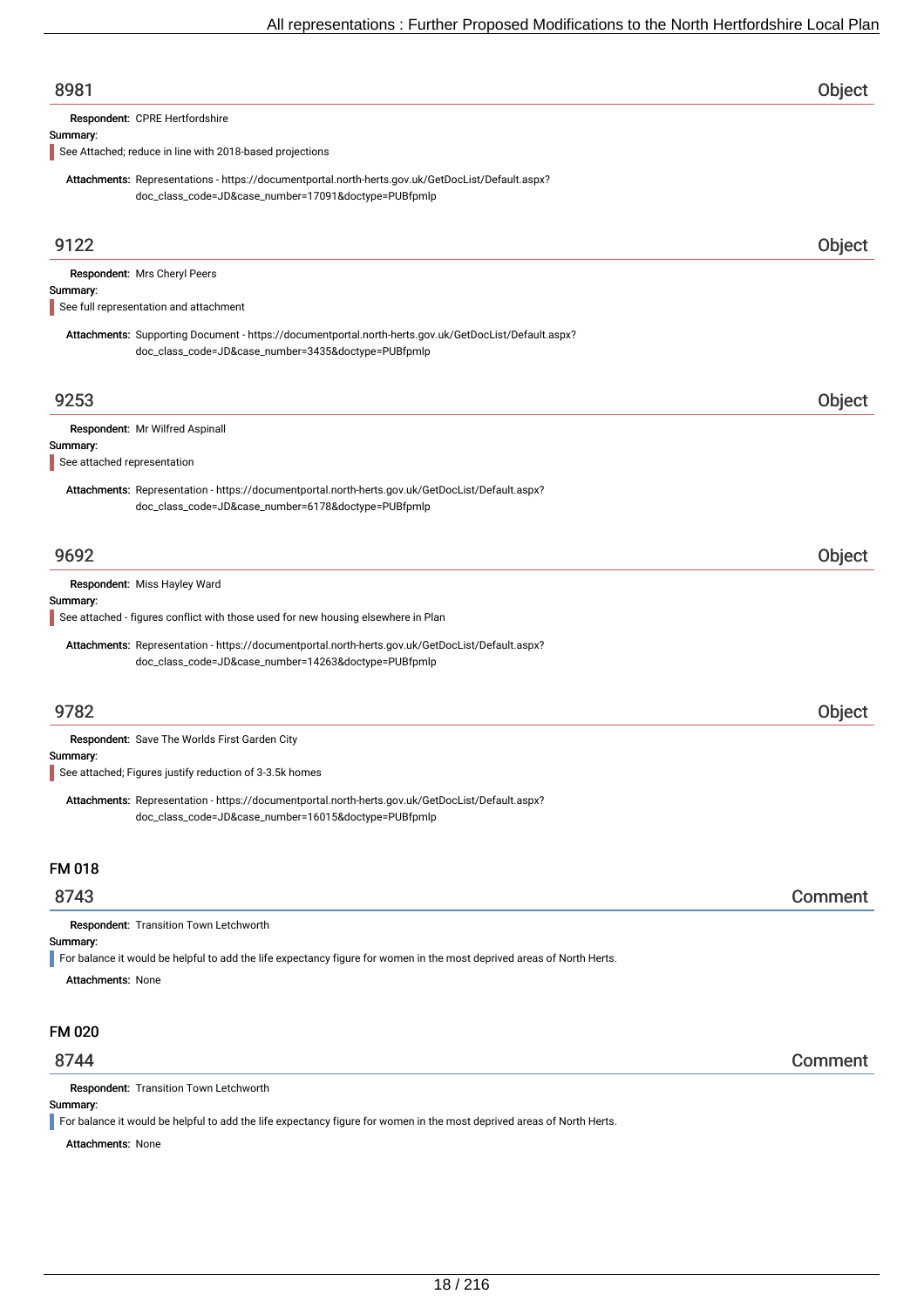| 9906 | Comment |
|------|---------|
|------|---------|

Respondent: Herts WithOut Waste

Summary:

See Attached; proposed modification to text

Attachments: Representation - https://documentportal.north-herts.gov.uk/GetDocList/Default.aspx? doc\_class\_code=JD&case\_number=14380&doctype=PUBfpmlp

## FM 021

## 8516 Object

Respondent: Green Party

## Summary:

A jump from 19% to 58% adult obesity in 5 years does not seem realistic. One or both sets of statistics seem unreliable. Further my own research suggests the figure is 20.1% (for Hertfordshire as a whole, see URL below) and my empirical observation in North Herts would support that figure.

https://fingertips.phe.org.uk/profile/national-child-measurementprogramme/data#page/0/gid/8000011/pat/6/par/E12000006/ati/302/iid/90316/age/200/sex/4/cid/4/tbm/1

Please review these statistics.

Attachments: None

## FM 022

## 9907 Comment

Respondent: Herts WithOut Waste

## Summary:

See Attached; proposed modification to text re. effects of COVID

Attachments: Representation - https://documentportal.north-herts.gov.uk/GetDocList/Default.aspx? doc\_class\_code=JD&case\_number=14380&doctype=PUBfpmlp

## FM 023

Respondent: Herts WithOut Waste

#### Summary:

See Attached; proposed minor modification to text

Attachments: Representation - https://documentportal.north-herts.gov.uk/GetDocList/Default.aspx? doc\_class\_code=JD&case\_number=14380&doctype=PUBfpmlp

#### FM 024

Respondent: Green Party

### Summary:

The 2015 comment included useful information that enables an easy comparison to the rest of the region. Can this be included again?

Attachments: None

## FM 025

Respondent: Miss Hayley Ward

### Summary:

See attached - transport plan is not fully formed and inadequate

Attachments: Representation - https://documentportal.north-herts.gov.uk/GetDocList/Default.aspx? doc\_class\_code=JD&case\_number=14263&doctype=PUBfpmlp

## 9693 Object

## 9908 Comment

8517 Support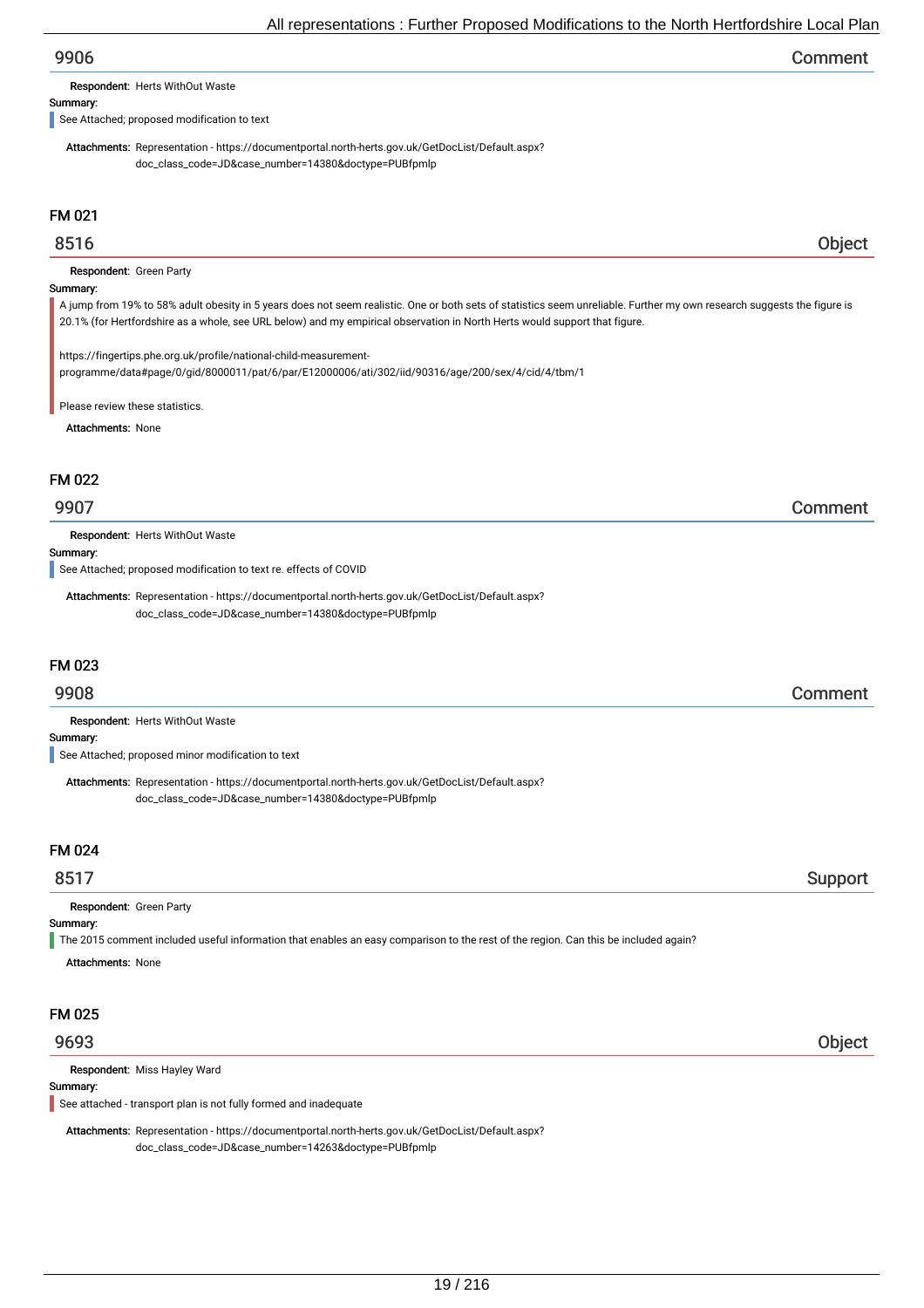| 9909 | Comment |
|------|---------|
|------|---------|

Respondent: Herts WithOut Waste

#### Summary:

See Attached; proposed minor modification to text

Attachments: Representation - https://documentportal.north-herts.gov.uk/GetDocList/Default.aspx? doc\_class\_code=JD&case\_number=14380&doctype=PUBfpmlp

## FM 026

## 8718 Object

Respondent: Mr David Tait

#### Summary:

Housing need and affordability - ref NNPF para 20

Affordability in the North Herts area is significantly worse than the national average of 7.5 times salery

Housing need is very much affected by affordability. With house pricing at 13.3 x average salary, the need adjustment calculations produce an Adjustment factor of 1.58 times the basic housing need figures

This uplift is not adequately recorded in the NHDC housing need total figures either

Attachments: None

# 9910 Comment

Respondent: Herts WithOut Waste

#### Summary:

See Attached; proposed minor modification to text

Attachments: Representation - https://documentportal.north-herts.gov.uk/GetDocList/Default.aspx? doc\_class\_code=JD&case\_number=14380&doctype=PUBfpmlp

## FM 027

## 9694 Object

Respondent: Miss Hayley Ward

Summary:

See attached - Figures conflict

Attachments: Representation - https://documentportal.north-herts.gov.uk/GetDocList/Default.aspx? doc\_class\_code=JD&case\_number=14263&doctype=PUBfpmlp

## FM 028

8518 Object

#### Respondent: Green Party

## Summary:

FM017 indicated a population increase of 3330 people, this equates to 1400 households (assuming the national average of 2.4 and rounding generously up). FM 027 indicates a household shortage of 2100.

That is a maximum requirement of 3500 homes over a ten year period. Providing 11500 homes would mean an excess of 8000 homes.

It appears that the objectively assessed need (OAN) is not as objective as this document despite its name.

Considering the considerable impact an over provision of 8000 homes would have on the local area, services and the environment, I request that the OAN be challenged.

Attachments: None

8746 Object

### Respondent: Transition Town Letchworth

#### Summary:

The OAN of 11,500 was subject to considerable challenge during the hearing sessions. 2018 ONS housing projections suggest an OAN of at most 8,800. With the heavy reliance on green belt land that underlies this plan, over-provision of housing has a huge environmental cost and TTL would like to see North Herts make a case for a lower OAN based on the need to protect the green belt and in respect of the ONS 2018 population projections.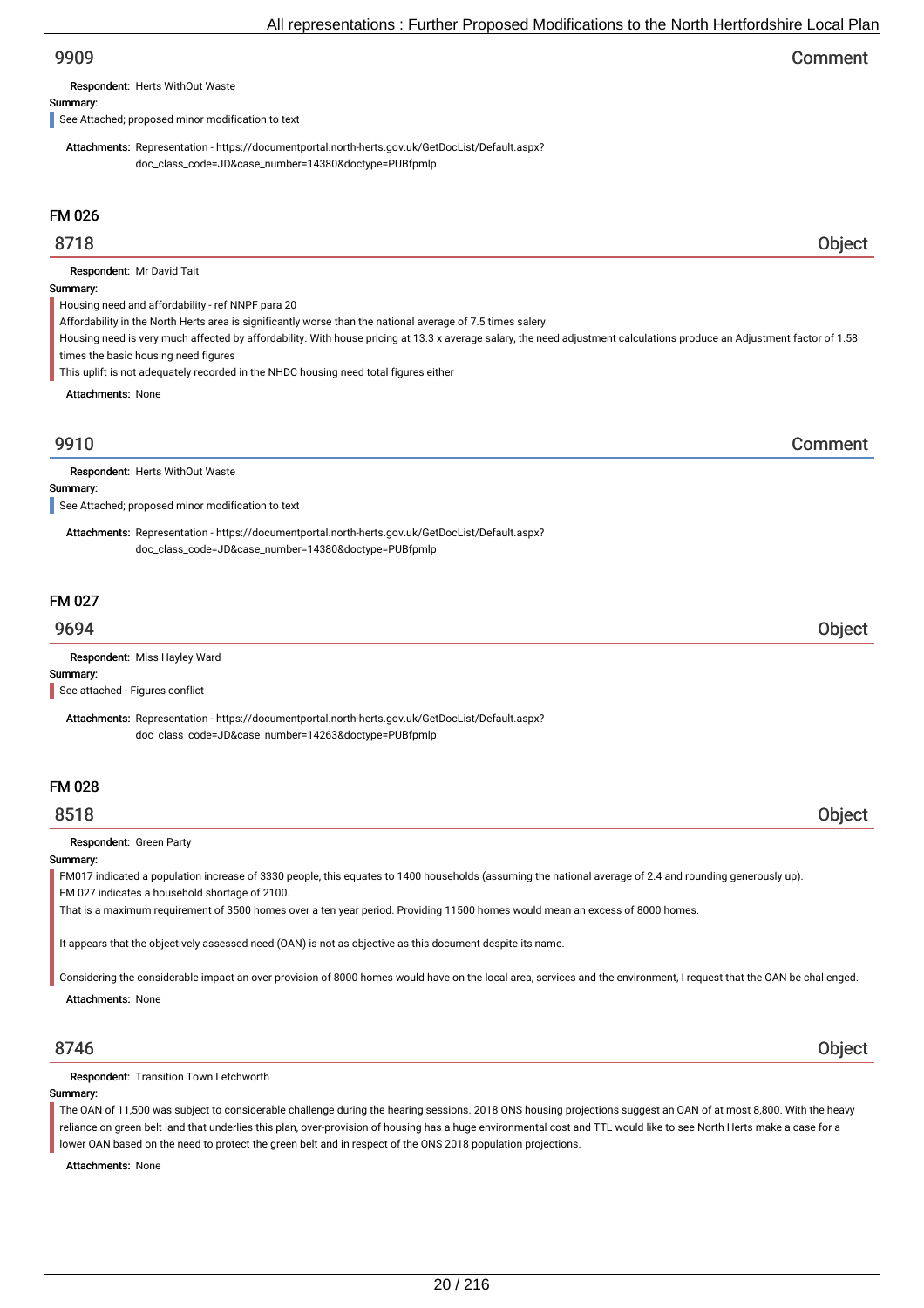| 9121 | Object |
|------|--------|
|      |        |

Respondent: Mrs Cheryl Peers

#### Summary:

See full representation and attachment

Attachments: Supporting Document - https://documentportal.north-herts.gov.uk/GetDocList/Default.aspx? doc\_class\_code=JD&case\_number=3435&doctype=PUBfpmlp

| 9695                                                                                                                                                                                                                                                                                                                                                                                                          | Object  |
|---------------------------------------------------------------------------------------------------------------------------------------------------------------------------------------------------------------------------------------------------------------------------------------------------------------------------------------------------------------------------------------------------------------|---------|
| Respondent: Miss Hayley Ward<br>Summary:<br>See attached - figures are confusing                                                                                                                                                                                                                                                                                                                              |         |
| Attachments: Representation - https://documentportal.north-herts.gov.uk/GetDocList/Default.aspx?<br>doc_class_code=JD&case_number=14263&doctype=PUBfpmlp                                                                                                                                                                                                                                                      |         |
| 9911                                                                                                                                                                                                                                                                                                                                                                                                          | Comment |
| Respondent: Herts WithOut Waste<br>Summary:                                                                                                                                                                                                                                                                                                                                                                   |         |
| See Attached; proposed modification to text re. effect of COVID<br>Attachments: Representation - https://documentportal.north-herts.gov.uk/GetDocList/Default.aspx?<br>doc_class_code=JD&case_number=14380&doctype=PUBfpmlp                                                                                                                                                                                   |         |
| 10060                                                                                                                                                                                                                                                                                                                                                                                                         | Object  |
| Respondent: CPRE Hertfordshire<br>Summary:<br>See attached; reduce to take account of latest projections, factor in Brexit and COVID                                                                                                                                                                                                                                                                          |         |
| Attachments: Representations - https://documentportal.north-herts.gov.uk/GetDocList/Default.aspx?<br>doc_class_code=JD&case_number=17091&doctype=PUBfpmlp                                                                                                                                                                                                                                                     |         |
| 10166                                                                                                                                                                                                                                                                                                                                                                                                         | Object  |
| Respondent: Ms Nikki Hamilton<br>Summary:<br>See attached representation<br>Attachments: Representation - https://documentportal.north-herts.gov.uk/GetDocList/Default.aspx?<br>doc_class_code=JD&case_number=15505&doctype=PUBfpmlp                                                                                                                                                                          |         |
| <b>FM 029</b>                                                                                                                                                                                                                                                                                                                                                                                                 |         |
| 8499                                                                                                                                                                                                                                                                                                                                                                                                          | Object  |
| Respondent: Mr Justin Richards<br>Summary:<br>Hertfordshire should not allow the urban sprawl of Luton to encroach upon the villages and towns between Luton and Hitchin. This will result in the loss of the greenbelt,<br>loss of bio diversity and will make the area far too urban. Other solutions must be sought rather than just tacking on additional housing to already overcrowded<br>conurbations. |         |

Once again, there is no infrastructure expansion to support any of this housing and this will lead to higher air pollution and traffic congestion.

Attachments: None

## 8511 Object

Respondent: Mr David Dorman

### Summary:

The 8,500 quoted as the housing capacity of Luton through to 2031 is now more like 14,700 using up to date numbers. Luton's revised OAN of July 2020 shows a lower requirement of 14,700. Luton's unmet need through to 2031 is only 2,000 and not the 9,300 in the Luton Local Plan. Central Bedfordshire Council has allocated 20 sites with a capacity of 8,850 dwellings to meet Luton's unmet needs. Luton's failure to hold its required Review by mid-2021 under its Policy LLP40 would reveal this. NHDC does not need to build houses on Green Belt land at Cockernhoe.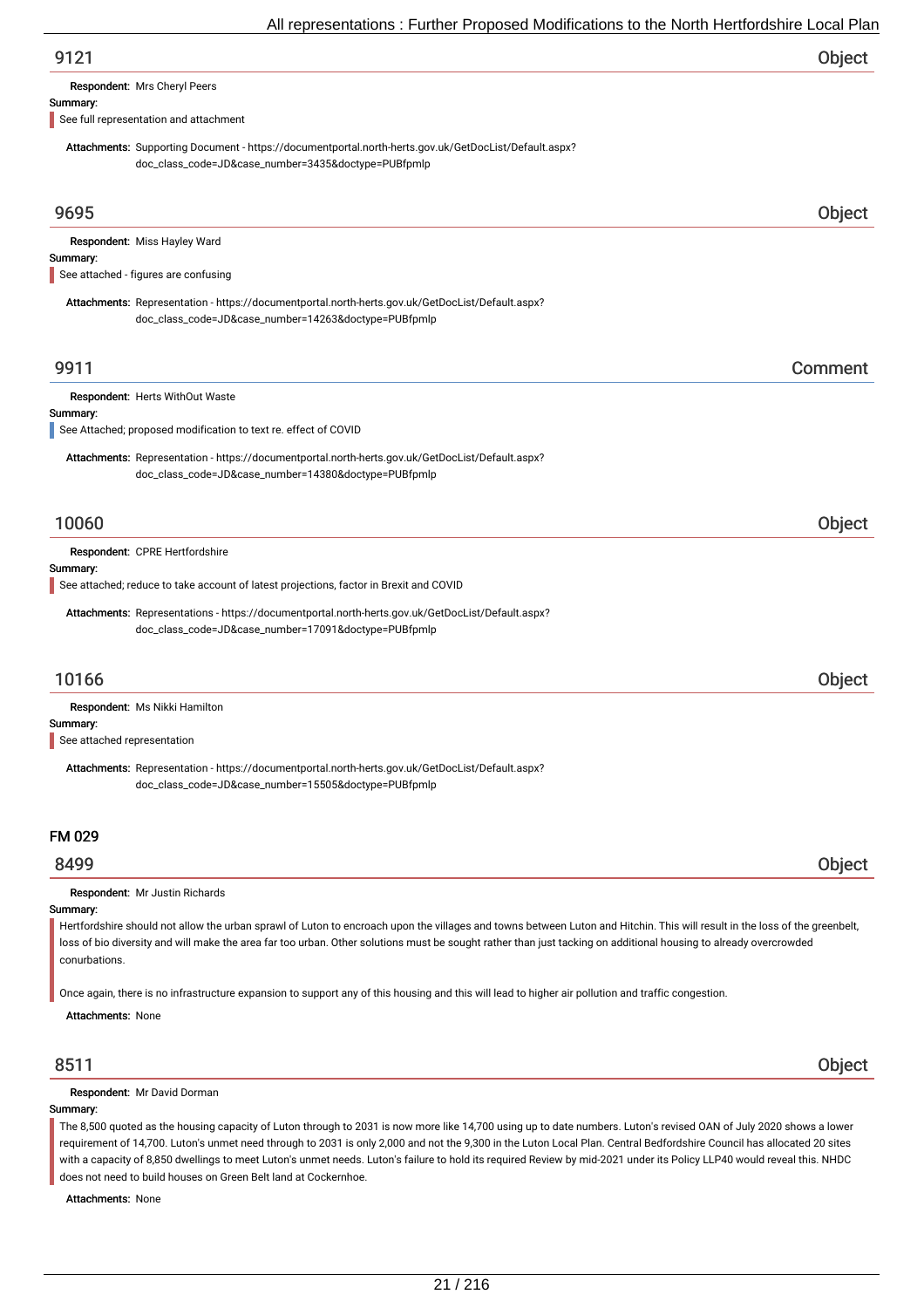| All representations . Further Proposed Modifications to the North Hertfordshire Local Plar                                                                    |         |
|---------------------------------------------------------------------------------------------------------------------------------------------------------------|---------|
| 8836                                                                                                                                                          | Support |
| Respondent: Luton Borough Council - Planning Policy and Environment                                                                                           |         |
| Summary:                                                                                                                                                      |         |
| See attached representation                                                                                                                                   |         |
| Attachments: Representation - https://documentportal.north-herts.gov.uk/GetDocList/Default.aspx?<br>doc_class_code=JD&case_number=13223&doctype=PUBfpmlp      |         |
|                                                                                                                                                               |         |
| 9254                                                                                                                                                          | Object  |
| Respondent: Mr Wilfred Aspinall                                                                                                                               |         |
| Summary:<br>See attached representation                                                                                                                       |         |
| Attachments: Representation - https://documentportal.north-herts.gov.uk/GetDocList/Default.aspx?                                                              |         |
| doc_class_code=JD&case_number=6178&doctype=PUBfpmlp                                                                                                           |         |
| 10061                                                                                                                                                         | Comment |
| Respondent: CPRE Hertfordshire                                                                                                                                |         |
| Summary:                                                                                                                                                      |         |
| See attached; fails to recognise capacity in Luton and revised projections                                                                                    |         |
| Attachments: Representations - https://documentportal.north-herts.gov.uk/GetDocList/Default.aspx?<br>doc_class_code=JD&case_number=17091&doctype=PUBfpmlp     |         |
| <b>FM 030</b>                                                                                                                                                 |         |
| 8747                                                                                                                                                          | Comment |
| Respondent: Transition Town Letchworth                                                                                                                        |         |
| Summary:<br>TTL would expect NHDC to acknowledge and focus on developing housing in places that can sustainably access the growing Cambridge employment area. |         |
| <b>Attachments: None</b>                                                                                                                                      |         |
|                                                                                                                                                               |         |
| 9783                                                                                                                                                          | Object  |
| Respondent: Save The Worlds First Garden City                                                                                                                 |         |
| Summary:<br>See attached; targets for growth unattainable                                                                                                     |         |
| Attachments: Representation - https://documentportal.north-herts.gov.uk/GetDocList/Default.aspx?<br>doc_class_code=JD&case_number=16015&doctype=PUBfpmlp      |         |
| FM 031                                                                                                                                                        |         |
| 8519                                                                                                                                                          | Support |

Respondent: Green Party

Summary:

I propose that a further statement be added:

\* Respond to the climate crisis and deliver future economic growth in a far more resource-efficient fashion than previously.

Hertfordshire LEP "Hertfordshire Local Industrial Strategy" Draft September 2019, page 20 - "Strategic Themes for Hertfordshire". Due to be finalised in 2020, delayed due to the pandemic? Not a reason for ignoring this vital topic.

https://www.hertfordshirelep.com/media/f4yfed3x/hertfordshire-lis-consultation-draft-2019.pdf

There is a growing recognition of the importance of responding effectively to the climate crisis. It is worthwhile ensuring that this is included on an equal footing with other important statements.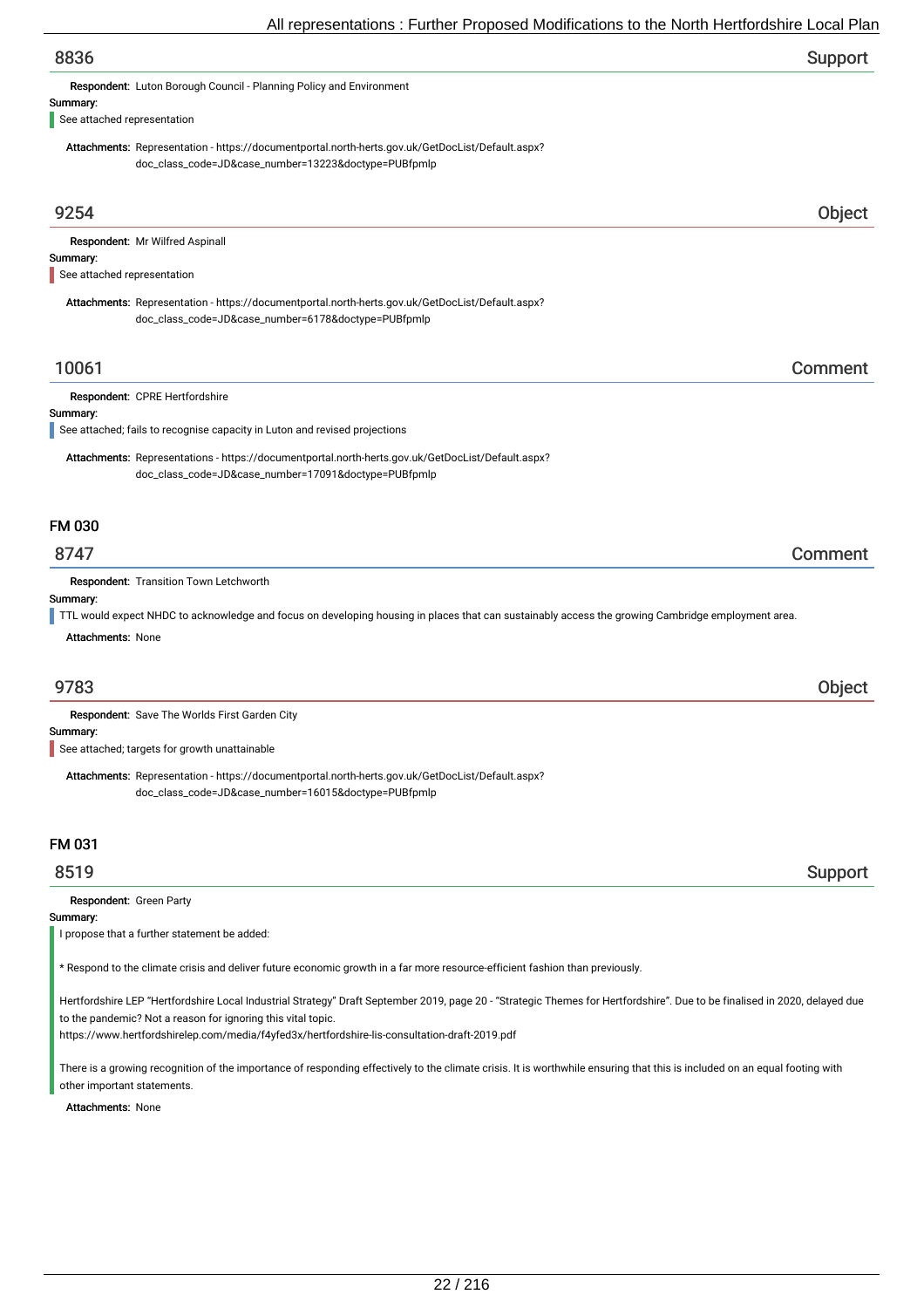| $\overline{\phantom{a}}$ and $\overline{\phantom{a}}$ . The contract of the contract of the contract of the contract of the contract of $\overline{\phantom{a}}$ |         |
|------------------------------------------------------------------------------------------------------------------------------------------------------------------|---------|
| 9255                                                                                                                                                             | Object  |
| Respondent: Mr Wilfred Aspinall                                                                                                                                  |         |
| Summary:<br>See attached representation                                                                                                                          |         |
| Attachments: Representation - https://documentportal.north-herts.gov.uk/GetDocList/Default.aspx?                                                                 |         |
| doc_class_code=JD&case_number=6178&doctype=PUBfpmlp                                                                                                              |         |
|                                                                                                                                                                  |         |
| 9784                                                                                                                                                             | Object  |
| Respondent: Save The Worlds First Garden City<br>Summary:                                                                                                        |         |
| See attached; targets for growth unattainable                                                                                                                    |         |
| Attachments: Representation - https://documentportal.north-herts.gov.uk/GetDocList/Default.aspx?<br>doc_class_code=JD&case_number=16015&doctype=PUBfpmlp         |         |
| 9912                                                                                                                                                             | Comment |
| Respondent: Herts WithOut Waste                                                                                                                                  |         |
| Summary:<br>See Attached; proposed minor modification to text                                                                                                    |         |
| Attachments: Representation - https://documentportal.north-herts.gov.uk/GetDocList/Default.aspx?                                                                 |         |
| doc_class_code=JD&case_number=14380&doctype=PUBfpmlp                                                                                                             |         |
| 10167                                                                                                                                                            | Object  |
| Respondent: Ms Nikki Hamilton                                                                                                                                    |         |
| Summary:                                                                                                                                                         |         |
| See attached representation                                                                                                                                      |         |
| Attachments: Representation - https://documentportal.north-herts.gov.uk/GetDocList/Default.aspx?<br>doc_class_code=JD&case_number=15505&doctype=PUBfpmlp         |         |
|                                                                                                                                                                  |         |
| FM 032                                                                                                                                                           |         |
| 8520                                                                                                                                                             | Object  |
| Respondent: Green Party                                                                                                                                          |         |
| Summary:<br>Surely this is still true, and important?                                                                                                            |         |
| <b>Attachments: None</b>                                                                                                                                         |         |
|                                                                                                                                                                  |         |
| 9785                                                                                                                                                             | Object  |
| Respondent: Save The Worlds First Garden City                                                                                                                    |         |
| Summary:<br>See attached; no longer a housing need as a result of economic growth in Cambridge and Peterborough                                                  |         |
| Attachments: Representation - https://documentportal.north-herts.gov.uk/GetDocList/Default.aspx?                                                                 |         |
| doc_class_code=JD&case_number=16015&doctype=PUBfpmlp                                                                                                             |         |
| 9913                                                                                                                                                             | Comment |
| Respondent: Herts WithOut Waste                                                                                                                                  |         |
| Summary:<br>See Attached; proposed minor modification to text                                                                                                    |         |
|                                                                                                                                                                  |         |

Attachments: Representation - https://documentportal.north-herts.gov.uk/GetDocList/Default.aspx? doc\_class\_code=JD&case\_number=14380&doctype=PUBfpmlp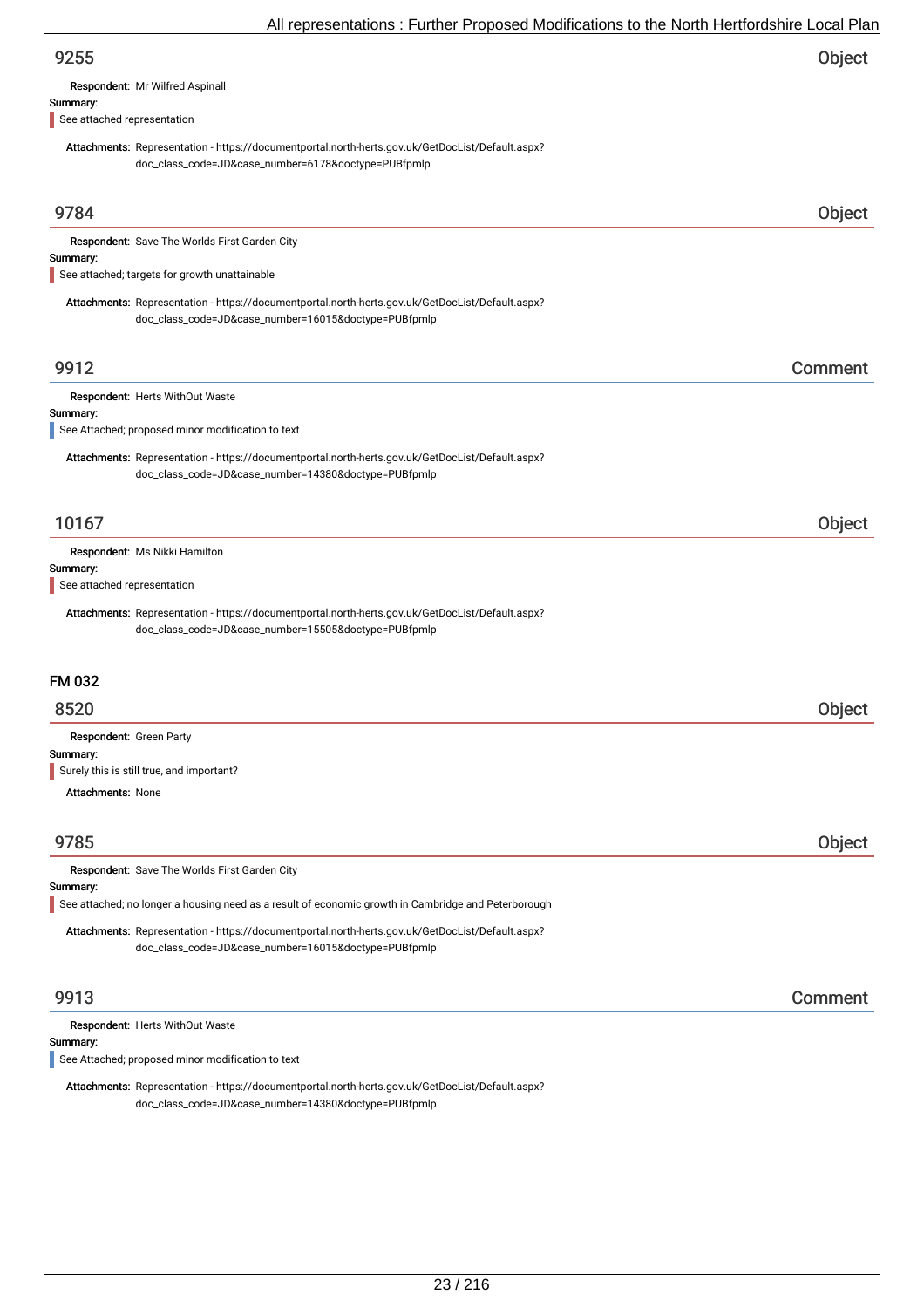## FM 035

## 8748 Comment

Respondent: Transition Town Letchworth

#### Summary:

The phrase "have regard to this strategy" appears to refer to LTP3 as adopted in 2011. Because the Hertfordshire Transport vision to 2050 was not produced by 2016, but is now close to publication, it would in our view be sound to adopt its vision and strategy for the Local Plan 2011-2031.

Should the deleted wording of this paragraph be replaced by a brief explanation of how LTP4 and the various local plans across the county, including this local plan will be reconciled to provide a consistent solution for transport, housing and employment?

Attachments: None

## 9914 Comment

Respondent: Herts WithOut Waste

Summary:

See Attached; query basis for deletion

Attachments: Representation - https://documentportal.north-herts.gov.uk/GetDocList/Default.aspx? doc\_class\_code=JD&case\_number=14380&doctype=PUBfpmlp

## FM 036

## 8811 Object

Respondent: Royston Town Council

### Summary:

RTC do not agree with changing the original text which says 'making North Hertfordshire a vibrant place to live, work and prosper' with –

- "To make North Hertfordshire a district in which everyone who lives, works or visits is is able to flourish."
- How can someone who visits "flourish", the original sentence was more appropriate.

Attachments: None

# 9256 Object

Respondent: Mr Wilfred Aspinall

## Summary:

See attached representation

Attachments: Representation - https://documentportal.north-herts.gov.uk/GetDocList/Default.aspx? doc\_class\_code=JD&case\_number=6178&doctype=PUBfpmlp

## 9696 Object

Respondent: Miss Hayley Ward

### Summary:

See attached - Plan conflicts with this vision

Attachments: Representation - https://documentportal.north-herts.gov.uk/GetDocList/Default.aspx? doc\_class\_code=JD&case\_number=14263&doctype=PUBfpmlp

## FM 037

## 9257 Object

Summary: Respondent: Mr Wilfred Aspinall

See attached representation

Attachments: Representation - https://documentportal.north-herts.gov.uk/GetDocList/Default.aspx? doc\_class\_code=JD&case\_number=6178&doctype=PUBfpmlp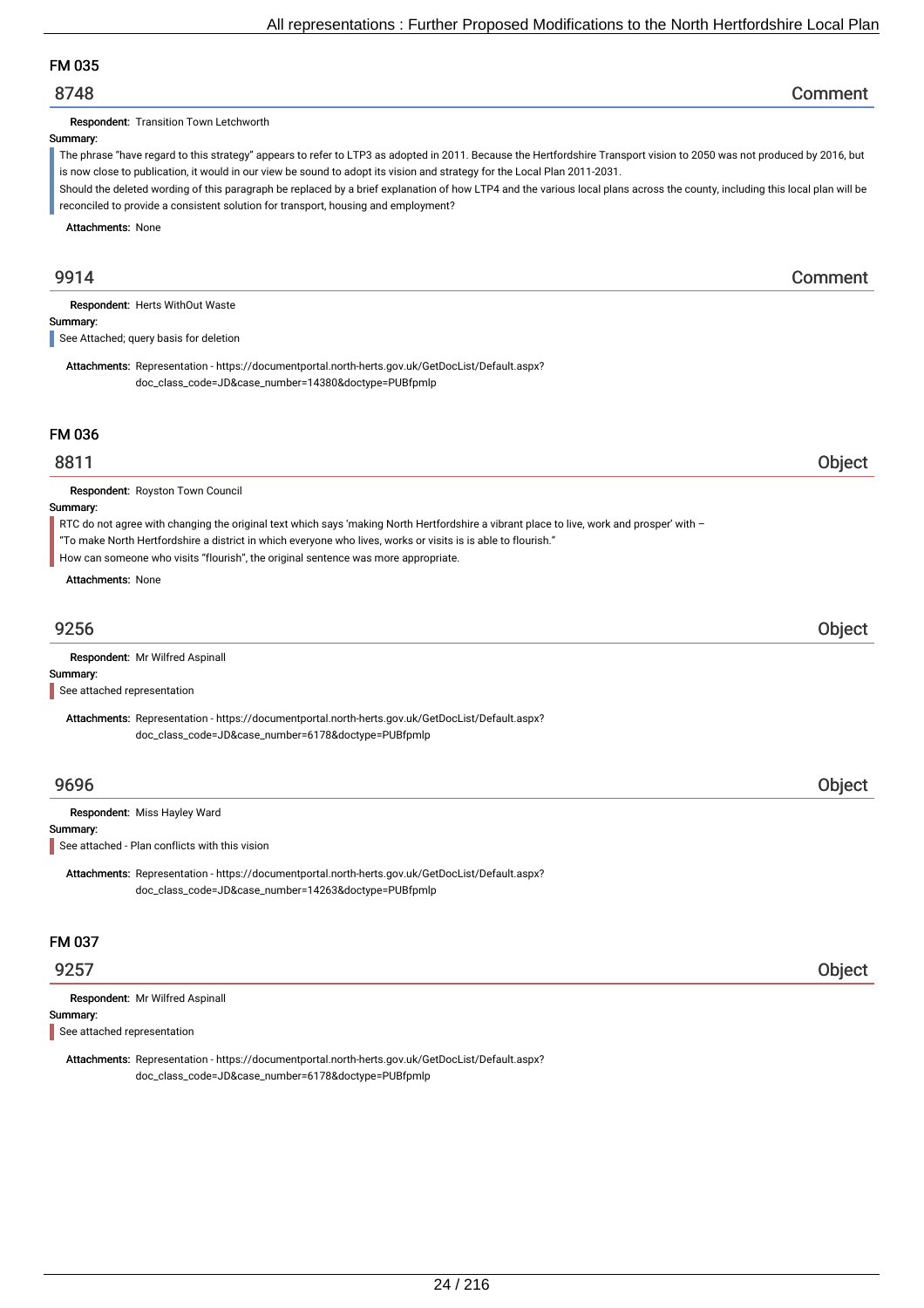## FM 038

| 8749 | Comment |
|------|---------|
|------|---------|

Respondent: Transition Town Letchworth

### Summary:

The final bullet point says "good quality", what does this mean in terms that can be put into practice and verified by measurement? TTL would like these words replaced with "zero carbon" which would align with ambitions in the NHDC Climate Strategy.

Attachments: None

9697 Comment Summary: Respondent: Miss Hayley Ward Attachments: Representation - https://documentportal.north-herts.gov.uk/GetDocList/Default.aspx? doc\_class\_code=JD&case\_number=14263&doctype=PUBfpmlp See attached - observations on objectives in relation to the Plan 10084 Object Summary: Respondent: HCC Royston East and Ermine Ward Attachments: Representation - https://documentportal.north-herts.gov.uk/GetDocList/Default.aspx? doc\_class\_code=JD&case\_number=17092&doctype=PUBfpmlp See attached representation - Barkway 10168 Object Summary: Respondent: Ms Nikki Hamilton Attachments: Representation - https://documentportal.north-herts.gov.uk/GetDocList/Default.aspx? doc\_class\_code=JD&case\_number=15505&doctype=PUBfpmlp See attached representation MM 010 / FM 039 8642 Object Summary: Attachments: None Respondent: NHDC Ermine Councillor See attached representation

| 8659                           | Object |
|--------------------------------|--------|
| Respondent: Mrs Dariel Lines   |        |
| Summary:                       |        |
| See representation for Barkway |        |
| <b>Attachments: None</b>       |        |
|                                |        |
|                                |        |

# 8745 Object Summary: Attachments: None Respondent: Ms Alice Robertson See attached representation

## 8785 Object

| <b>Respondent:</b> Mr Christopher Greening |
|--------------------------------------------|
| Summary:                                   |
| See attached representation - Barkway      |
| <b>Attachments: None</b>                   |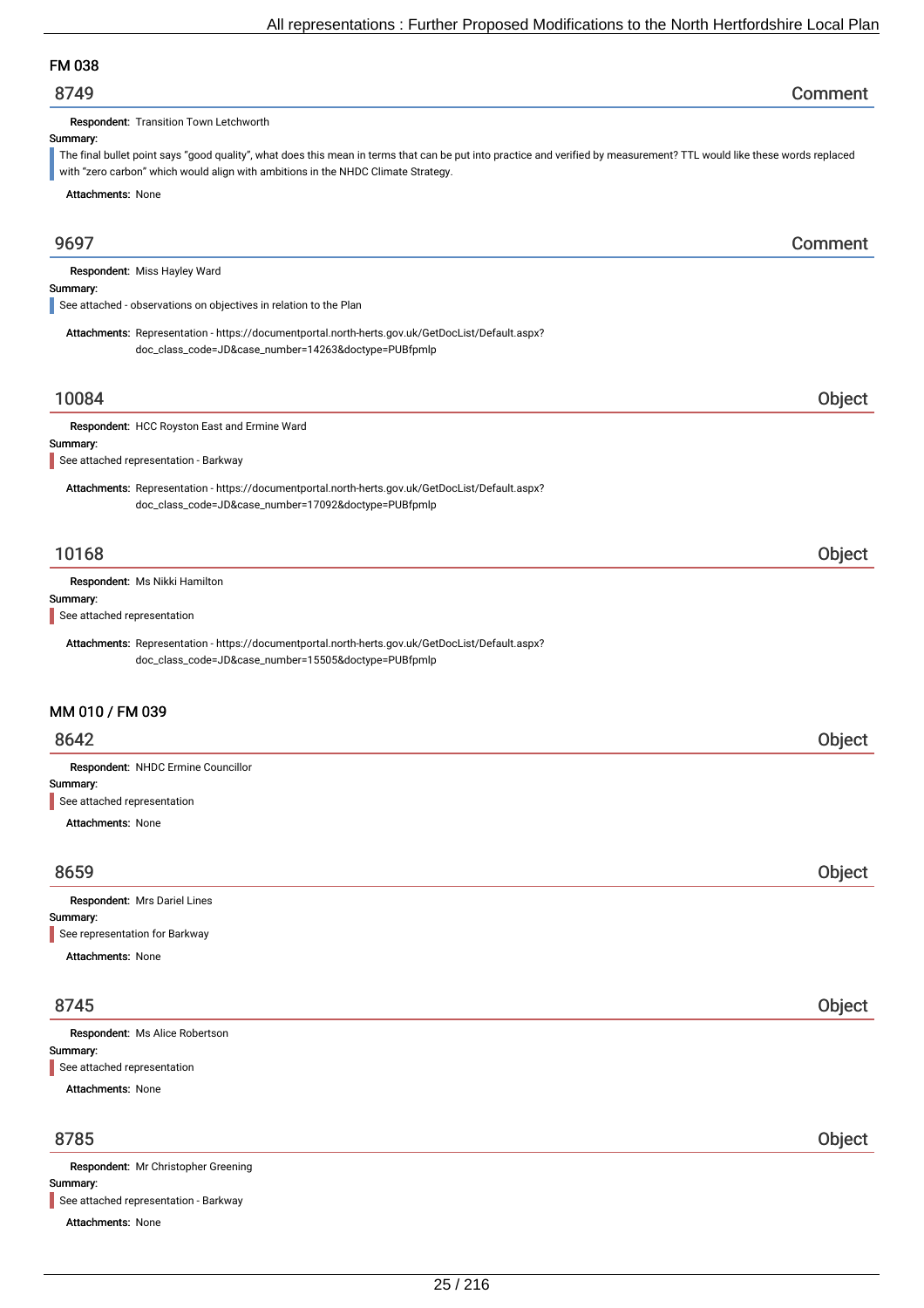| 8788                                    |                                                                                                                                                          | Support |
|-----------------------------------------|----------------------------------------------------------------------------------------------------------------------------------------------------------|---------|
|                                         | Respondent: Chiltern Society                                                                                                                             |         |
| Summary:                                | See Attached; support overall reduction to 13,000 homes                                                                                                  |         |
|                                         | Attachments: Representation - https://documentportal.north-herts.gov.uk/GetDocList/Default.aspx?<br>doc_class_code=JD&case_number=16977&doctype=PUBfpmlp |         |
| 8814                                    |                                                                                                                                                          | Object  |
|                                         | Respondent: Mr Gary Adams                                                                                                                                |         |
| Summary:<br>See attached letter         |                                                                                                                                                          |         |
|                                         | Attachments: Representation - https://documentportal.north-herts.gov.uk/GetDocList/Default.aspx?<br>doc_class_code=JD&case_number=17039&doctype=PUBfpmlp |         |
| 8871                                    |                                                                                                                                                          | Object  |
|                                         | Respondent: Knebworth Parish Council<br>Agent: Mr Jed Griffiths                                                                                          |         |
| Summary:<br>See attached representation |                                                                                                                                                          |         |
|                                         | Attachments: Representation - https://documentportal.north-herts.gov.uk/GetDocList/Default.aspx?<br>doc_class_code=JD&case_number=14512&doctype=PUBfpmlp |         |
| 8948                                    |                                                                                                                                                          | Support |
|                                         | Respondent: The Crown Estate<br>Agent: Savills                                                                                                           |         |
| Summary:                                | See Attached; Support modification                                                                                                                       |         |
|                                         | Attachments: Representation - https://documentportal.north-herts.gov.uk/GetDocList/Default.aspx?<br>doc_class_code=JD&case_number=16130&doctype=PUBfpmlp |         |
| 8954                                    |                                                                                                                                                          | Support |
|                                         | Respondent: Bloor Homes South Midlands<br>Agent: White Peak Planning                                                                                     |         |
| Summary:<br>See attached representation |                                                                                                                                                          |         |
|                                         | Attachments: Representation - https://documentportal.north-herts.gov.uk/GetDocList/Default.aspx?<br>doc_class_code=JD&case_number=16154&doctype=PUBfpmlp |         |
| 8969                                    |                                                                                                                                                          | Object  |
|                                         | Respondent: Barkway Parish Council<br>Petition: 155 petitioners                                                                                          |         |
| Summary:                                | See attached representation and petition                                                                                                                 |         |
|                                         | Attachments: Petition - https://documentportal.north-herts.gov.uk/GetDocList/Default.aspx?doc_class_code=JD&case_number=13235&doctype=PUBfpmlp           |         |
| 8973                                    |                                                                                                                                                          | Object  |
|                                         | Respondent: Countryside Properties PLC                                                                                                                   |         |

Agent: Barker Parry Town Planning

### Summary:

See attached; Policy should clarify figures for the five villages are a minimum

Attachments: Representation - https://documentportal.north-herts.gov.uk/GetDocList/Default.aspx? doc\_class\_code=JD&case\_number=16951&doctype=PUBfpmlp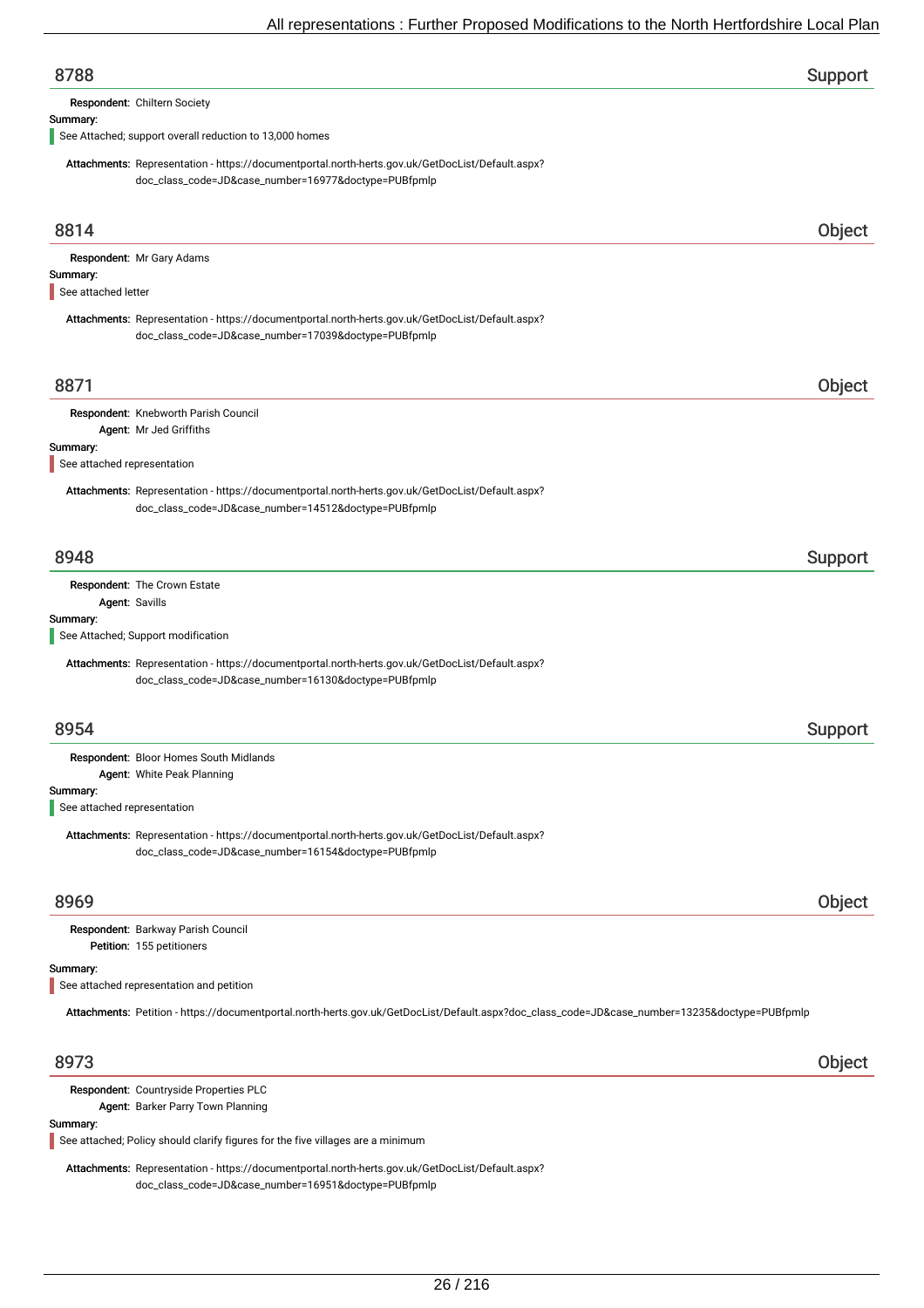| 9082 | Comment |
|------|---------|
|------|---------|

Respondent: Mrs M Digby

#### Summary:

See attached representation for Barkway

Attachments: Representation - https://documentportal.north-herts.gov.uk/GetDocList/Default.aspx? doc\_class\_code=JD&case\_number=16972&doctype=PUBfpmlp

| 9088                                                                                                                                                     | <b>Object</b> |
|----------------------------------------------------------------------------------------------------------------------------------------------------------|---------------|
| Respondent: Mrs Marian Newton<br>Summary:<br>See attached representation for Barkway                                                                     |               |
| Attachments: Representation - https://documentportal.north-herts.gov.uk/GetDocList/Default.aspx?<br>doc_class_code=JD&case_number=16973&doctype=PUBfpmlp |               |
| 9095                                                                                                                                                     | Object        |
| Respondent: Mrs Pat Lewis                                                                                                                                |               |
| Summary:<br>See attached representation for Barkway                                                                                                      |               |
| Attachments: Representation - https://documentportal.north-herts.gov.uk/GetDocList/Default.aspx?<br>doc_class_code=JD&case_number=16974&doctype=PUBfpmlp |               |
| 9102                                                                                                                                                     | Object        |
| Respondent: Ms Mirjam M Foot<br>Summary:<br>Object to the Main Modifications in relation to site BK3 and Barkway remaining as a "village for growth"     |               |
| See full representation<br>Attachments: None                                                                                                             |               |
| 9110                                                                                                                                                     | Object        |
| Respondent: Mr Brian Coxall<br>Summary:<br>See attached representation for Barkway                                                                       |               |
| Attachments: Representation - https://documentportal.north-herts.gov.uk/GetDocList/Default.aspx?<br>doc_class_code=JD&case_number=16970&doctype=PUBfpmlp |               |
| 9116                                                                                                                                                     | <b>Object</b> |
| Respondent: Ms Carla Jones Bell                                                                                                                          |               |
| Summary:<br>See attached representation for Barkway                                                                                                      |               |
| Attachments: Representation - https://documentportal.north-herts.gov.uk/GetDocList/Default.aspx?<br>doc_class_code=JD&case_number=17137&doctype=PUBfpmlp |               |
| 9157                                                                                                                                                     | Object        |
| Respondent: Mr Andrew Page<br>Summary:<br>See attached representation for Barkway                                                                        |               |

Attachments: Representation - https://documentportal.north-herts.gov.uk/GetDocList/Default.aspx? doc\_class\_code=JD&case\_number=17105&doctype=PUBfpmlp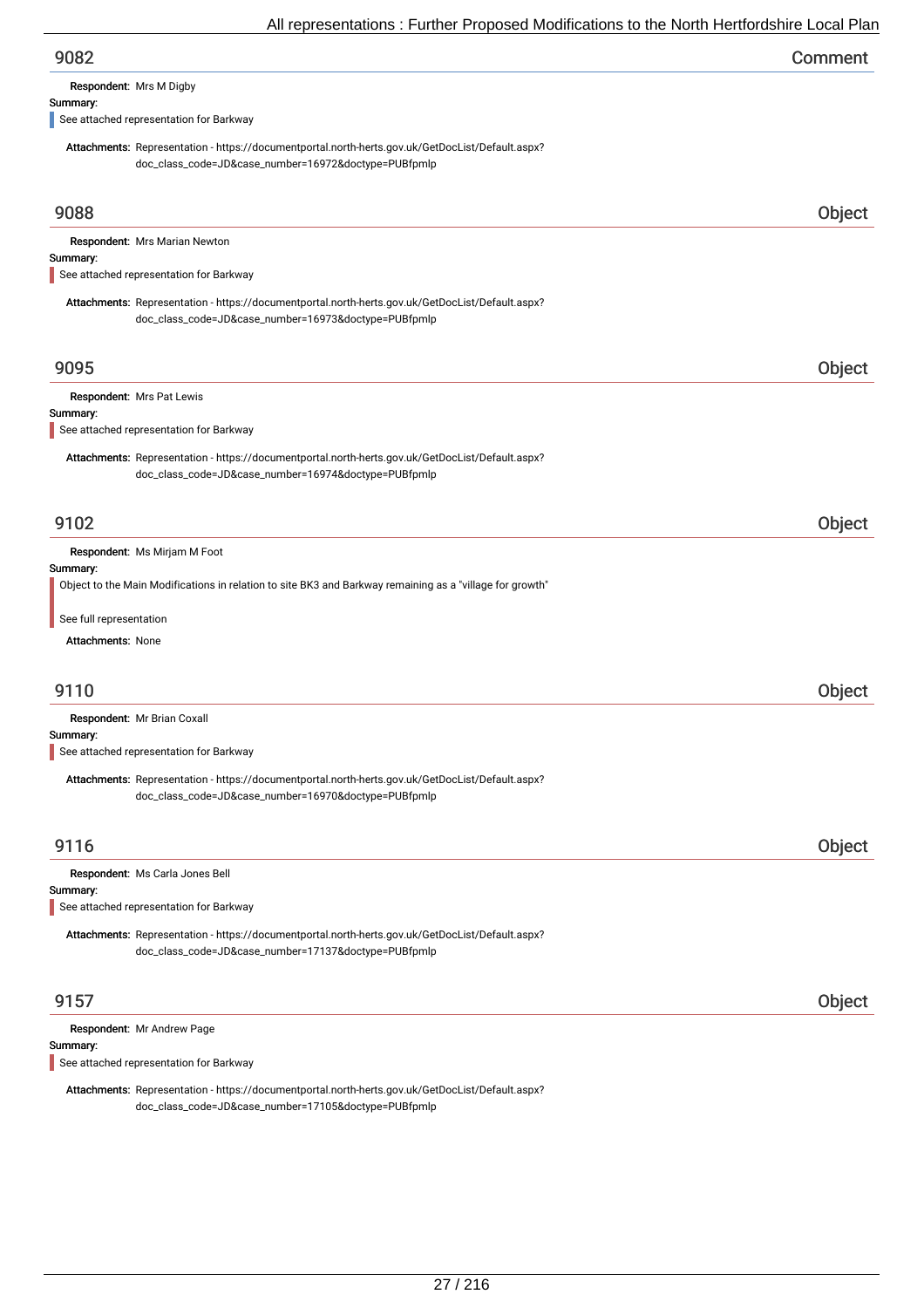Respondent: Mr Gordon David Baker

#### Summary:

See attached representation for Barkway

Attachments: Representation - https://documentportal.north-herts.gov.uk/GetDocList/Default.aspx? doc\_class\_code=JD&case\_number=14531&doctype=PUBfpmlp

| 9171                                                                                                                                                     | Object |
|----------------------------------------------------------------------------------------------------------------------------------------------------------|--------|
| Respondent: Mr David Tomkins                                                                                                                             |        |
| Summary:<br>See attached representation for Barkway                                                                                                      |        |
|                                                                                                                                                          |        |
| Attachments: Representation - https://documentportal.north-herts.gov.uk/GetDocList/Default.aspx?<br>doc_class_code=JD&case_number=1837&doctype=PUBfpmlp  |        |
|                                                                                                                                                          |        |
| 9182                                                                                                                                                     | Object |
| Respondent: Ms Olivia Erby                                                                                                                               |        |
| Summary:                                                                                                                                                 |        |
| See attached representation for Barkway                                                                                                                  |        |
| Attachments: Representation - https://documentportal.north-herts.gov.uk/GetDocList/Default.aspx?                                                         |        |
| doc_class_code=JD&case_number=15565&doctype=PUBfpmlp                                                                                                     |        |
|                                                                                                                                                          |        |
| 9189                                                                                                                                                     | Object |
| Respondent: Mrs Sharon Bentley                                                                                                                           |        |
| Summary:<br>See attached representation for Barkway                                                                                                      |        |
| Attachments: Representation - https://documentportal.north-herts.gov.uk/GetDocList/Default.aspx?<br>doc_class_code=JD&case_number=17059&doctype=PUBfpmlp |        |
| 9196                                                                                                                                                     | Object |
| Respondent: Mr Terry Childs                                                                                                                              |        |
| Summary:<br>See attached representation for Barkway                                                                                                      |        |
|                                                                                                                                                          |        |
| Attachments: Representation - https://documentportal.north-herts.gov.uk/GetDocList/Default.aspx?<br>doc_class_code=JD&case_number=15368&doctype=PUBfpmlp |        |
|                                                                                                                                                          |        |
| 9199                                                                                                                                                     | Object |
| Respondent: Mr Martin Bentley                                                                                                                            |        |
| Summary:                                                                                                                                                 |        |
| See attached representation for Barkway                                                                                                                  |        |
| Attachments: Representation - https://documentportal.north-herts.gov.uk/GetDocList/Default.aspx?                                                         |        |
| doc_class_code=JD&case_number=17057&doctype=PUBfpmlp                                                                                                     |        |
|                                                                                                                                                          |        |
| 9206                                                                                                                                                     | Object |
| Respondent: Mrs Carol Willis                                                                                                                             |        |
| Summary:                                                                                                                                                 |        |

See attached representation for Barkway

Attachments: Representation - https://documentportal.north-herts.gov.uk/GetDocList/Default.aspx? doc\_class\_code=JD&case\_number=2155&doctype=PUBfpmlp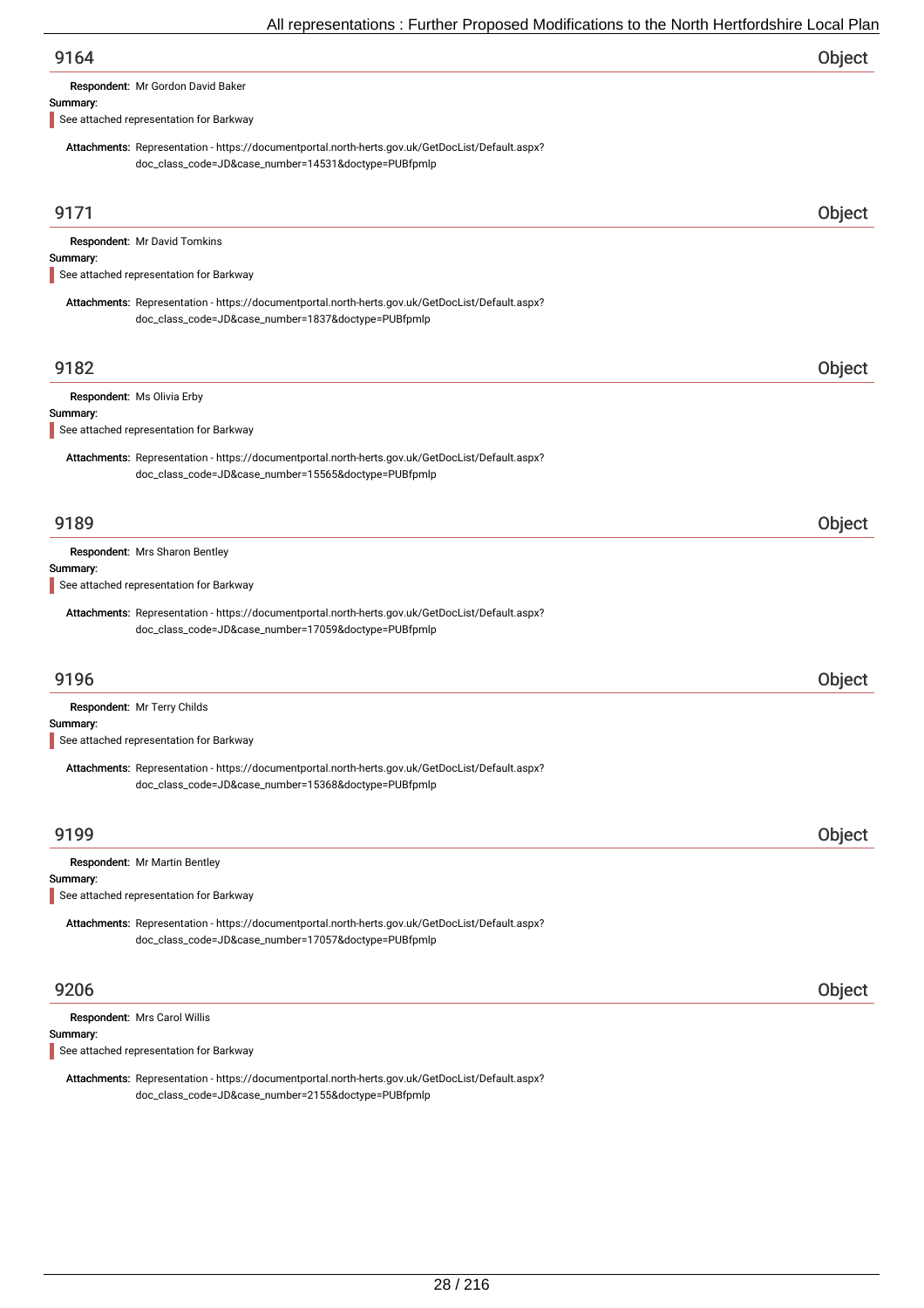| 9225                                                                                             | Comment       |
|--------------------------------------------------------------------------------------------------|---------------|
| Respondent: Ms Jennie Cox                                                                        |               |
| Summary:                                                                                         |               |
| See attached                                                                                     |               |
| Attachments: Representation - https://documentportal.north-herts.gov.uk/GetDocList/Default.aspx? |               |
| doc_class_code=JD&case_number=17086&doctype=PUBfpmlp                                             |               |
|                                                                                                  |               |
| 9242                                                                                             | <b>Object</b> |

|                                | Respondent: Reed Parish Council                                                                  |        |
|--------------------------------|--------------------------------------------------------------------------------------------------|--------|
| Summary:                       |                                                                                                  |        |
| See attached representation    |                                                                                                  |        |
|                                |                                                                                                  |        |
|                                | Attachments: Representation - https://documentportal.north-herts.gov.uk/GetDocList/Default.aspx? |        |
|                                | doc_class_code=JD&case_number=5957&doctype=PUBfpmlp                                              |        |
|                                |                                                                                                  |        |
|                                |                                                                                                  |        |
| 9312                           |                                                                                                  |        |
|                                |                                                                                                  | Object |
|                                | Respondent: Mrs Patricia Swann                                                                   |        |
| Summary:                       |                                                                                                  |        |
|                                |                                                                                                  |        |
| See representation for Barkway |                                                                                                  |        |
|                                | Attachments: Representation - https://documentportal.north-herts.gov.uk/GetDocList/Default.aspx? |        |
|                                |                                                                                                  |        |
|                                | doc_class_code=JD&case_number=14040&doctype=PUBfpmlp                                             |        |
|                                |                                                                                                  |        |
|                                |                                                                                                  |        |
| 9337                           |                                                                                                  | Object |
|                                |                                                                                                  |        |
|                                | Respondent: Mr Mark Sherwin                                                                      |        |
| Summary:                       |                                                                                                  |        |
|                                | See attached representation for Barkway                                                          |        |
|                                |                                                                                                  |        |
|                                | Attachments: Representation - https://documentportal.north-herts.gov.uk/GetDocList/Default.aspx? |        |
|                                | doc_class_code=JD&case_number=17043&doctype=PUBfpmlp                                             |        |
|                                |                                                                                                  |        |
|                                |                                                                                                  |        |
| 9343                           |                                                                                                  | Object |
|                                |                                                                                                  |        |
|                                | Respondent: Luton Borough Council - Planning Policy and Environment                              |        |
| Summary:                       |                                                                                                  |        |
| See attached representation    |                                                                                                  |        |
|                                |                                                                                                  |        |
|                                | Attachments: Representation - https://documentportal.north-herts.gov.uk/GetDocList/Default.aspx? |        |
|                                | doc_class_code=JD&case_number=13223&doctype=PUBfpmlp                                             |        |
|                                |                                                                                                  |        |
|                                |                                                                                                  |        |
| 9467                           |                                                                                                  | Object |
|                                |                                                                                                  |        |
|                                | Respondent: Mr Robert Bonfield                                                                   |        |
| Summary:                       |                                                                                                  |        |
|                                | See attached representation for Barkway                                                          |        |
|                                |                                                                                                  |        |
|                                | Attachments: Representation - https://documentportal.north-herts.gov.uk/GetDocList/Default.aspx? |        |
|                                | doc_class_code=JD&case_number=16985&doctype=PUBfpmlp                                             |        |
|                                |                                                                                                  |        |
|                                |                                                                                                  |        |

Respondent: Mr Alan Digby

Summary:

See attached representation for Barkway

Attachments: Representation - https://documentportal.north-herts.gov.uk/GetDocList/Default.aspx? doc\_class\_code=JD&case\_number=16969&doctype=PUBfpmlp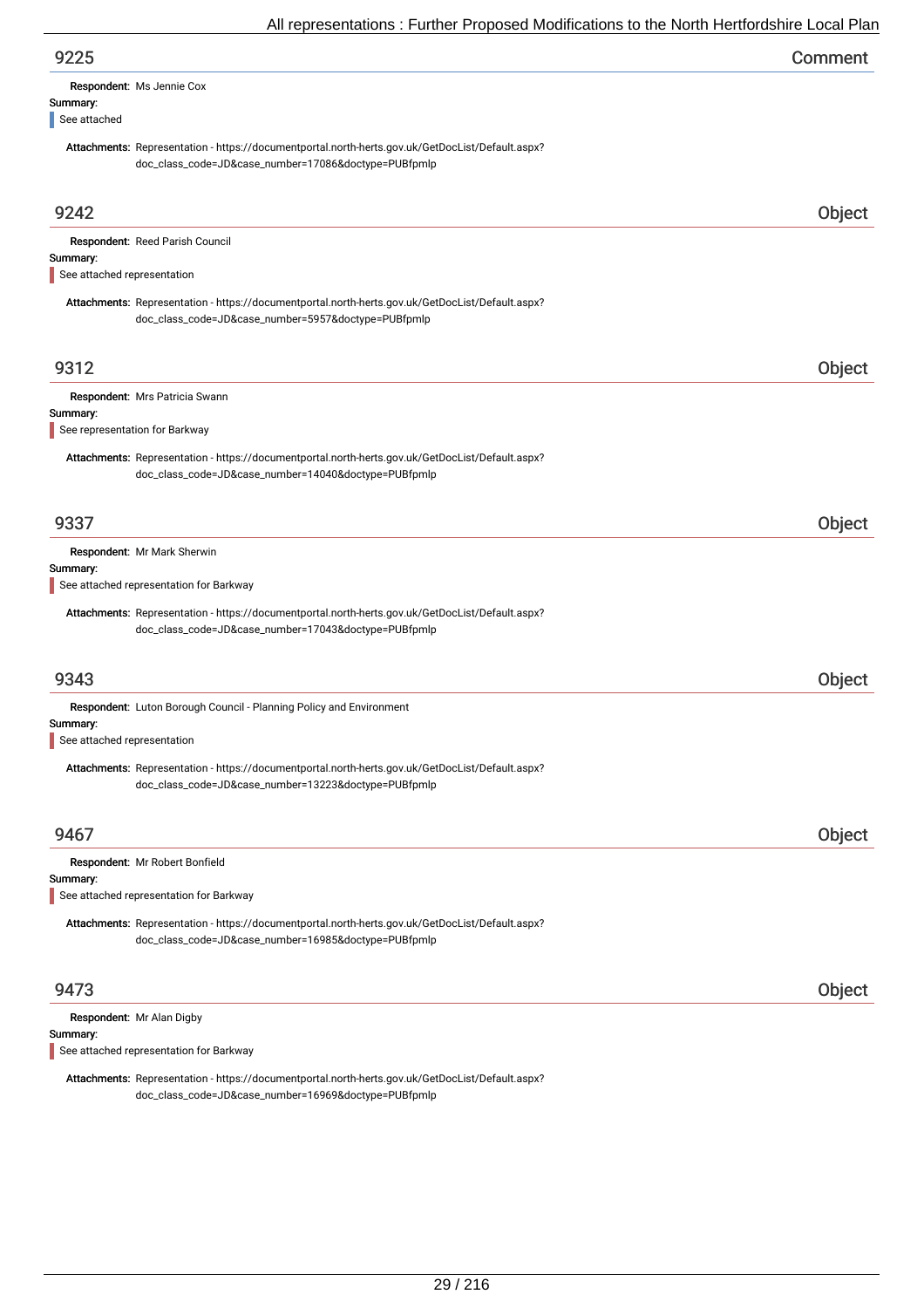| 9576 | Object |
|------|--------|
|      |        |

Respondent: Miss Emilie Hales

#### Summary:

See attached representation for Barkway

Attachments: Representation - https://documentportal.north-herts.gov.uk/GetDocList/Default.aspx? doc\_class\_code=JD&case\_number=16968&doctype=PUBfpmlp

| 9581                                                                                                                                                     | Object |
|----------------------------------------------------------------------------------------------------------------------------------------------------------|--------|
| Respondent: Ms Orla Swann                                                                                                                                |        |
| Summary:<br>See attached representation for Barkway                                                                                                      |        |
|                                                                                                                                                          |        |
| Attachments: Representation - https://documentportal.north-herts.gov.uk/GetDocList/Default.aspx?<br>doc_class_code=JD&case_number=16989&doctype=PUBfpmlp |        |
|                                                                                                                                                          |        |
| 9586                                                                                                                                                     | Object |
| Respondent: Mrs Patricia Smith                                                                                                                           |        |
| Summary:<br>See attached representation for Barkway                                                                                                      |        |
| Attachments: None                                                                                                                                        |        |
|                                                                                                                                                          |        |
| 9594                                                                                                                                                     | Object |
| Respondent: Mr Keith Smith                                                                                                                               |        |
| Summary:                                                                                                                                                 |        |
| See attached representation for Barkway                                                                                                                  |        |
| Attachments: None                                                                                                                                        |        |
| 9602                                                                                                                                                     | Object |
| Respondent: Mrs Anne Smalley                                                                                                                             |        |
| Summary:                                                                                                                                                 |        |
| See attached representation for Barkway                                                                                                                  |        |
| Attachments: None                                                                                                                                        |        |
|                                                                                                                                                          |        |
| 9610                                                                                                                                                     | Object |
| Respondent: Ms Mary E Collins                                                                                                                            |        |
| Summary:<br>See attached representation for Barkway                                                                                                      |        |
|                                                                                                                                                          |        |
| Attachments: None                                                                                                                                        |        |
| 9619                                                                                                                                                     | Object |
|                                                                                                                                                          |        |
| Respondent: Mrs Jackie Connolly<br>Summary:                                                                                                              |        |
| See attached representation for Barkway                                                                                                                  |        |
| Attachments: None                                                                                                                                        |        |
|                                                                                                                                                          |        |
| 9625                                                                                                                                                     | Object |
| Respondent: Mr Dave Connolly                                                                                                                             |        |
| Summary:                                                                                                                                                 |        |

See attached representation for Barkway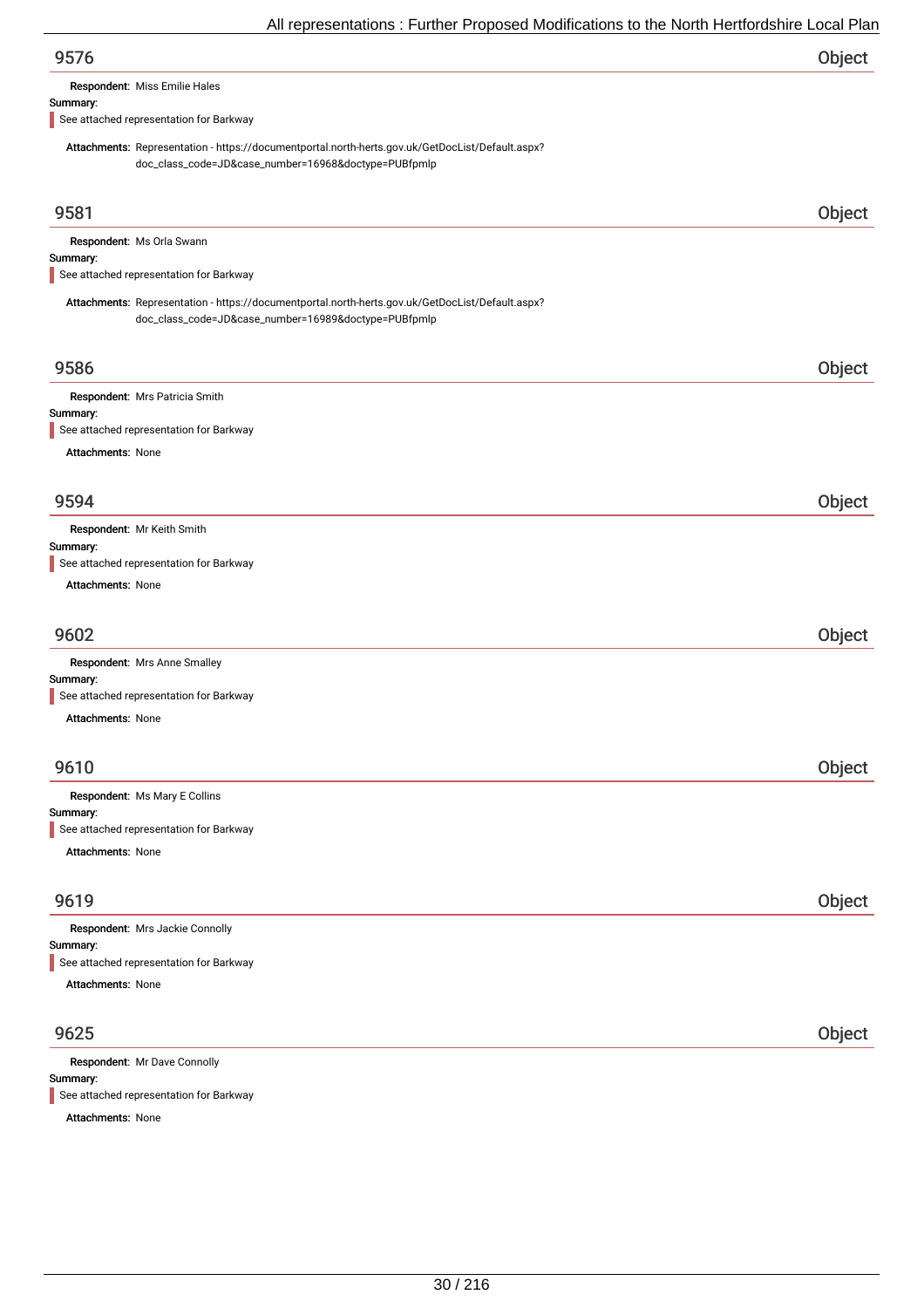Respondent: Mr John Golding

#### Summary:

See attached representation for Barkway

Attachments: None 9639 Object Summary: Attachments: None Respondent: Mr Peter Bassett See attached representation for Barkway 9643 Object Petition: 2 petitioners Summary: Attachments: None Respondent: Mr and Mrs Antonis and Constantina Vouniotis See attached representation for Barkway 9649 Object Petition: 2 petitioners Summary: Attachments: None Respondent: Mr and Mrs Andrew and Ruth Millard See attached representation for Barkway 9656 Object Summary: Respondent: Mr Cameron Bonfield Attachments: Representation - https://documentportal.north-herts.gov.uk/GetDocList/Default.aspx? doc\_class\_code=JD&case\_number=16987&doctype=PUBfpmlp See attached representation for Barkway 9662 Object Summary: Respondent: Mrs Michelle Bonfield Attachments: Representation - https://documentportal.north-herts.gov.uk/GetDocList/Default.aspx? doc\_class\_code=JD&case\_number=16986&doctype=PUBfpmlp See attached representation for Barkway 9668 Object Summary: Respondent: Ms Amanda Edmonds Attachments: Representation - https://documentportal.north-herts.gov.uk/GetDocList/Default.aspx? doc\_class\_code=JD&case\_number=16988&doctype=PUBfpmlp See attached representation for Barkway 9674 Object Summary: Respondent: Mr David Coxall See attached representation for Barkway

Attachments: Representation - https://documentportal.north-herts.gov.uk/GetDocList/Default.aspx? doc\_class\_code=JD&case\_number=16990&doctype=PUBfpmlp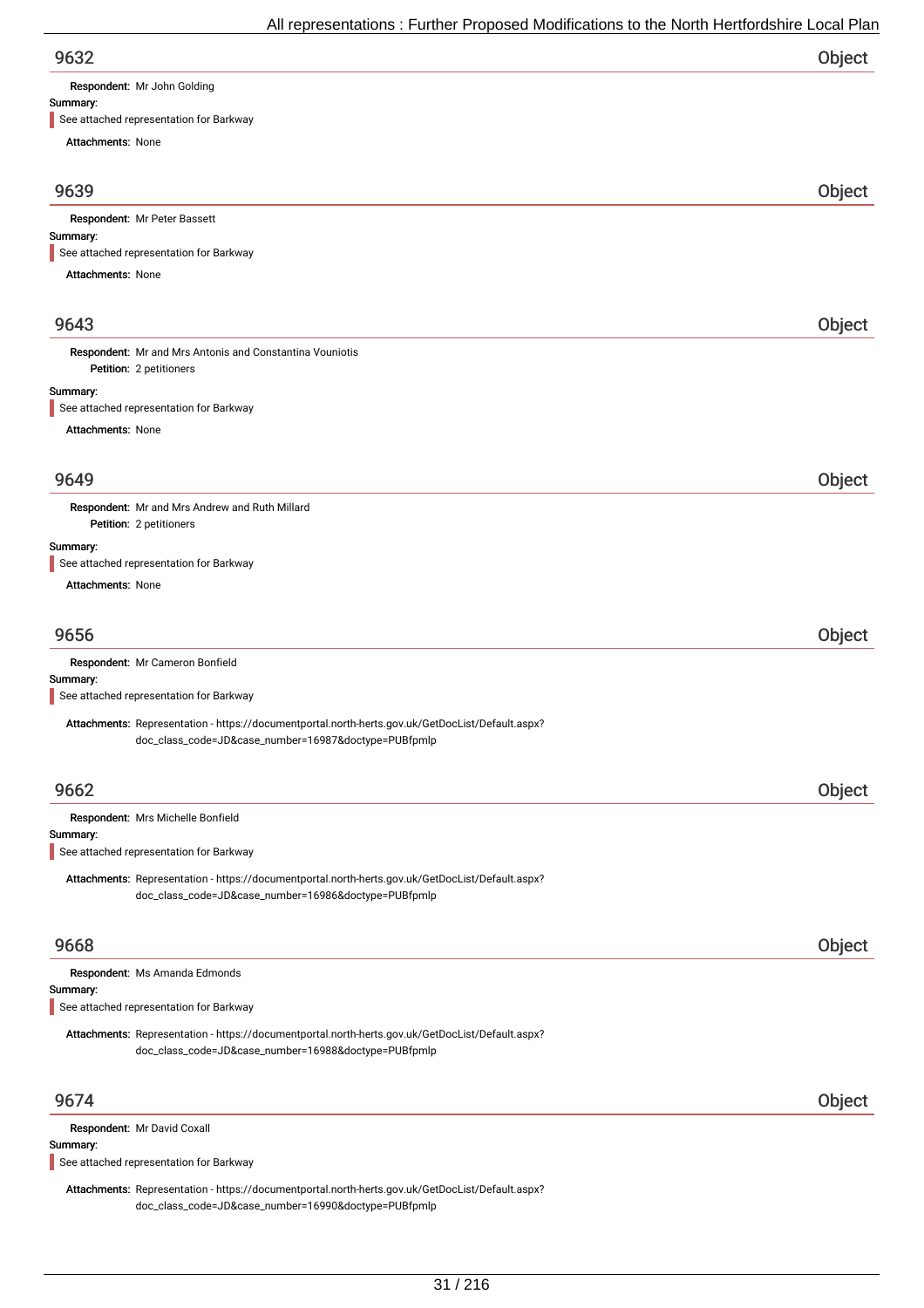| 9680                                                                                                                                                     | Object |
|----------------------------------------------------------------------------------------------------------------------------------------------------------|--------|
| Respondent: Mr Craig Garner                                                                                                                              |        |
| Summary:<br>See attached representation for Barkway                                                                                                      |        |
| Attachments: Representation - https://documentportal.north-herts.gov.uk/GetDocList/Default.aspx?                                                         |        |
| doc_class_code=JD&case_number=16971&doctype=PUBfpmlp                                                                                                     |        |
| 9698                                                                                                                                                     | Object |
| Respondent: Miss Hayley Ward                                                                                                                             |        |
| Summary:<br>See attached - No infrastructure plan to support housing distribution, modification is vague and unclear                                     |        |
| Attachments: Representation - https://documentportal.north-herts.gov.uk/GetDocList/Default.aspx?<br>doc_class_code=JD&case_number=14263&doctype=PUBfpmlp |        |
| 9781                                                                                                                                                     | Object |
| Respondent: Save Our Green Belt                                                                                                                          |        |
| Summary:<br>See full text; villages for growth and east of Luton unjustified and should be reviewed                                                      |        |
| <b>Attachments: None</b>                                                                                                                                 |        |
|                                                                                                                                                          |        |
| 9812                                                                                                                                                     | Object |
| Respondent: Mrs Rita Tindall                                                                                                                             |        |
| Summary:<br>See attached representation for Barkway                                                                                                      |        |
| Attachments: Representation - https://documentportal.north-herts.gov.uk/GetDocList/Default.aspx?<br>doc_class_code=JD&case_number=16975&doctype=PUBfpmlp |        |
| 9817                                                                                                                                                     | Object |
| Respondent: Ms Emma Bransom                                                                                                                              |        |
| Summary:<br>See attached representation for Barkway                                                                                                      |        |
| <b>Attachments: None</b>                                                                                                                                 |        |
|                                                                                                                                                          |        |
| 9823                                                                                                                                                     | Object |
| Respondent: Mr Matthew Scales<br>Summary:                                                                                                                |        |
| See attached representation for Barkway                                                                                                                  |        |
| <b>Attachments: None</b>                                                                                                                                 |        |
| 9824                                                                                                                                                     | Object |
| Respondent: Mrs Catherine Toms                                                                                                                           |        |
| Summary:                                                                                                                                                 |        |
| See attached representation for Barkway                                                                                                                  |        |
| Attachments: Representation - https://documentportal.north-herts.gov.uk/GetDocList/Default.aspx?<br>doc_class_code=JD&case_number=2174&doctype=PUBfpmlp  |        |
| 9831                                                                                                                                                     | Object |
| Respondent: Ms Cecilia van der Heijden                                                                                                                   |        |
| Summary:<br>See attached representation for Barkway                                                                                                      |        |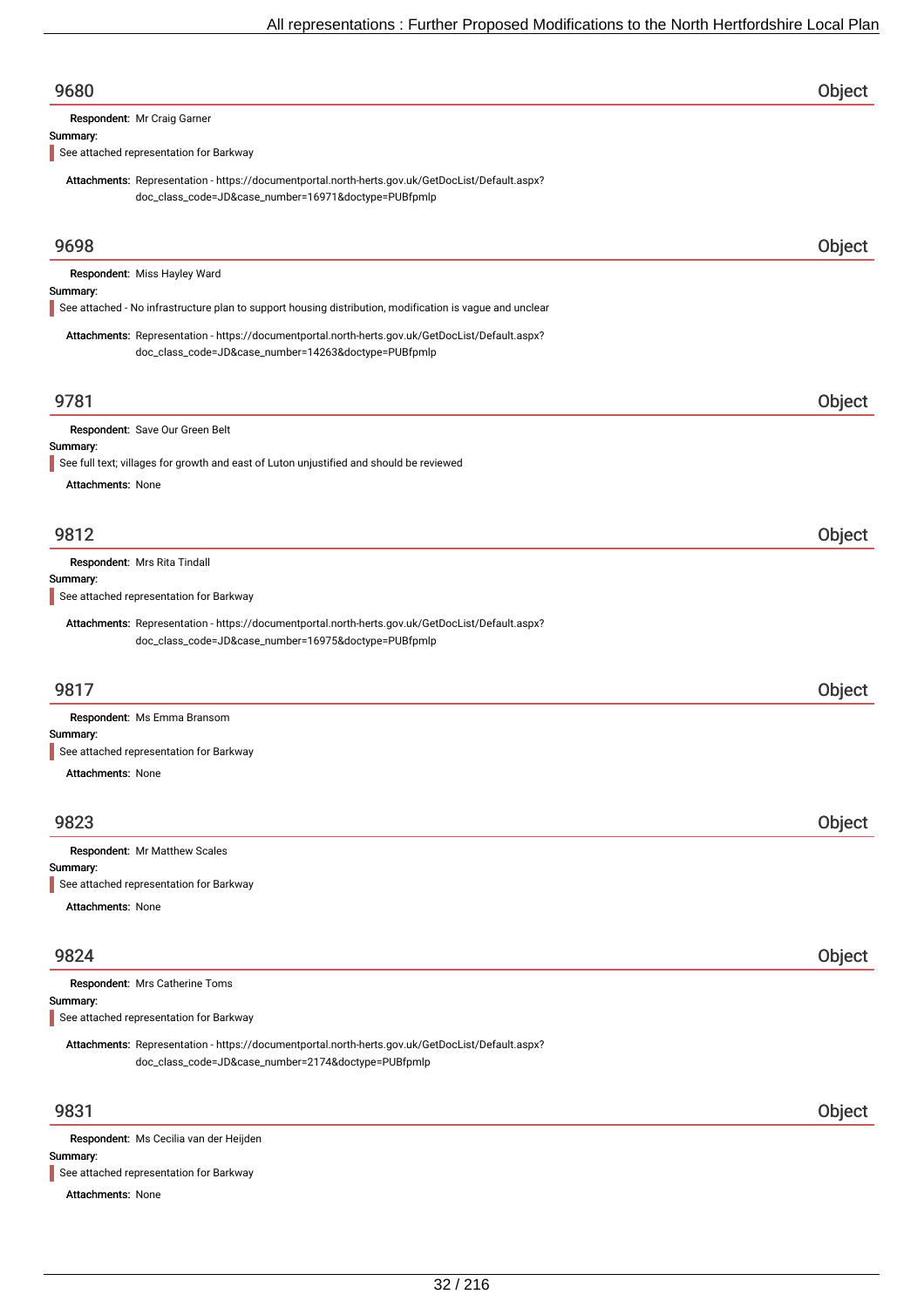| 9839                                                                                                                                                     | Object        |
|----------------------------------------------------------------------------------------------------------------------------------------------------------|---------------|
| Respondent: Mr William James Dennis                                                                                                                      |               |
| Summary:                                                                                                                                                 |               |
| See attached representation for Barkway                                                                                                                  |               |
| Attachments: Representation - https://documentportal.north-herts.gov.uk/GetDocList/Default.aspx?                                                         |               |
| doc_class_code=JD&case_number=17020&doctype=PUBfpmlp                                                                                                     |               |
| 9846                                                                                                                                                     | Object        |
| Respondent: Ms Dolores Altaras                                                                                                                           |               |
| Summary:                                                                                                                                                 |               |
| See attached representation for Barkway                                                                                                                  |               |
| Attachments: Representation - https://documentportal.north-herts.gov.uk/GetDocList/Default.aspx?<br>doc_class_code=JD&case_number=17003&doctype=PUBfpmlp |               |
|                                                                                                                                                          |               |
| 9852<br>Respondent: Mr Tim Goldspink<br>See attached representation for Barkway                                                                          | Object        |
| Attachments: Representation - https://documentportal.north-herts.gov.uk/GetDocList/Default.aspx?<br>doc_class_code=JD&case_number=17005&doctype=PUBfpmlp |               |
| 9858                                                                                                                                                     | <b>Object</b> |
| Respondent: Ms Helen Price                                                                                                                               |               |
| See attached representation for Barkway                                                                                                                  |               |
| Attachments: Representation - https://documentportal.north-herts.gov.uk/GetDocList/Default.aspx?                                                         |               |
| doc_class_code=JD&case_number=17007&doctype=PUBfpmlp                                                                                                     |               |
| 9864                                                                                                                                                     | Object        |
| Respondent: Mr Pete Lander                                                                                                                               |               |
| Summary:<br>Summary:<br>Summary:<br>See attached representation for Barkway                                                                              |               |

| 9872                                                                                             | Object |
|--------------------------------------------------------------------------------------------------|--------|
| Respondent: Mr Matthew Bell                                                                      |        |
| Summary:                                                                                         |        |
| See representation attached for Barkway                                                          |        |
| Attachments: Representation - https://documentportal.north-herts.gov.uk/GetDocList/Default.aspx? |        |
| doc_class_code=JD&case_number=17112&doctype=PUBfpmlp                                             |        |
|                                                                                                  |        |
|                                                                                                  |        |

Respondent: Mrs Laura Childs

## Summary:

See attached representation for Barkway

Attachments: Supporting Document - https://documentportal.north-herts.gov.uk/GetDocList/Default.aspx? doc\_class\_code=JD&case\_number=14842&doctype=PUBfpmlp

## 9886 Object

Respondent: Ms Anita Scales

### Summary:

See representation attached for Barkway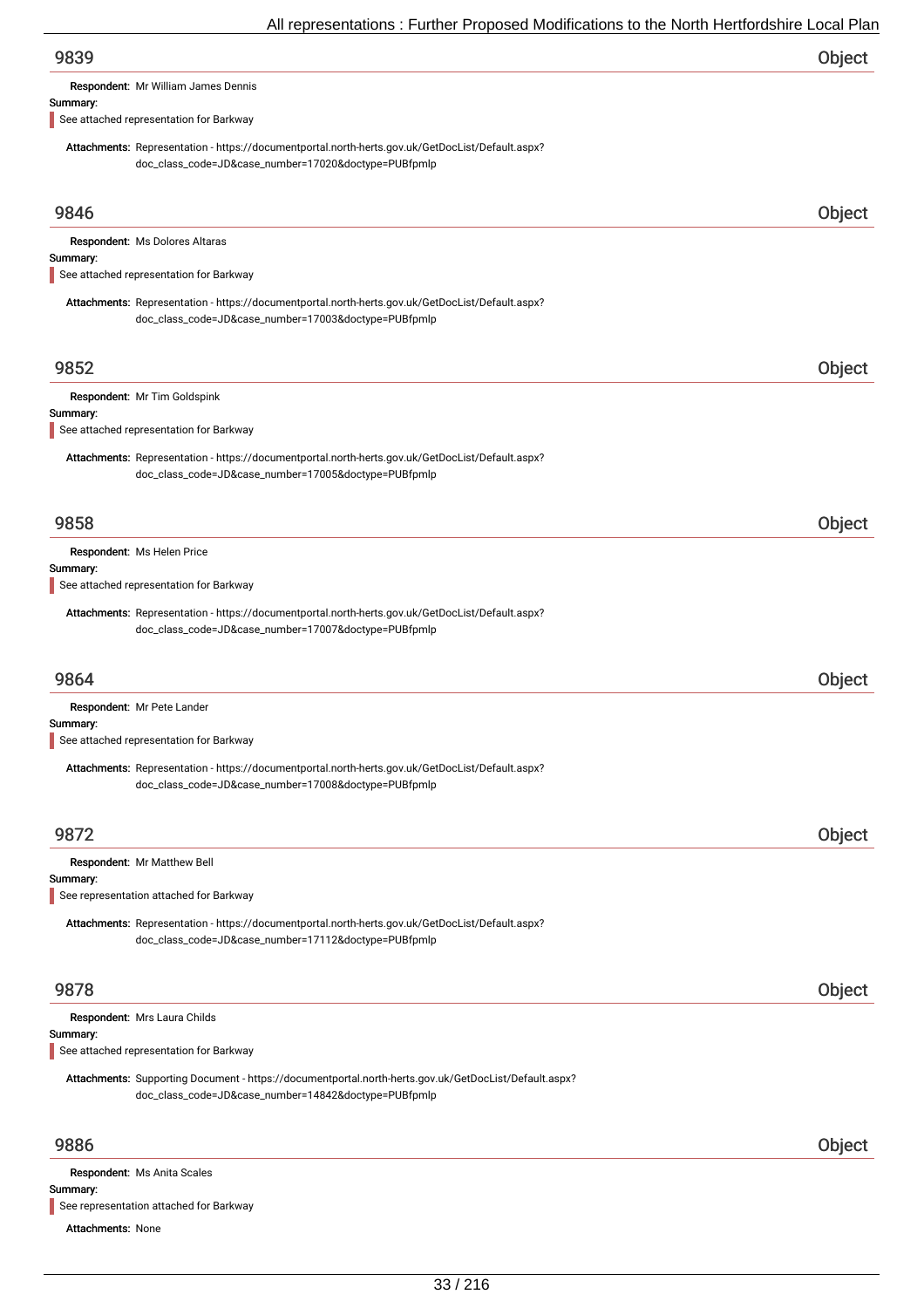| 9888 | Object |
|------|--------|
|      |        |

Respondent: Mr Andy Seymour

## Summary:

| See representation attached for Barkway                                                                                                                  |         |
|----------------------------------------------------------------------------------------------------------------------------------------------------------|---------|
| Attachments: None                                                                                                                                        |         |
| 9894                                                                                                                                                     | Object  |
| Respondent: Mr John Gibson                                                                                                                               |         |
| Summary:                                                                                                                                                 |         |
| See attached representation for Barkway                                                                                                                  |         |
| Attachments: None                                                                                                                                        |         |
| 9901                                                                                                                                                     | Object  |
| Respondent: Dr Ian R Sanders                                                                                                                             |         |
| Summary:<br>See representation attached                                                                                                                  |         |
|                                                                                                                                                          |         |
| Attachments: None                                                                                                                                        |         |
| 9915                                                                                                                                                     | Comment |
| Respondent: Herts WithOut Waste                                                                                                                          |         |
| Summary:                                                                                                                                                 |         |
| See Attached; query reference to "the plan"                                                                                                              |         |
| Attachments: Representation - https://documentportal.north-herts.gov.uk/GetDocList/Default.aspx?<br>doc_class_code=JD&case_number=14380&doctype=PUBfpmlp |         |
| 9921                                                                                                                                                     | Object  |
| Respondent: Mrs Jennifer Warren                                                                                                                          |         |
| Summary:<br>See representation attached for Barkway                                                                                                      |         |
| Attachments: None                                                                                                                                        |         |
|                                                                                                                                                          |         |
| 9927                                                                                                                                                     | Object  |
| Respondent: Mr Robert Chisnall<br>Summary:                                                                                                               |         |
| See representation attached for Barkway                                                                                                                  |         |
| Attachments: Representation Letter - https://north-herts.oc2.uk/a/vn3                                                                                    |         |
|                                                                                                                                                          |         |
| 9932                                                                                                                                                     | Object  |
| Respondent: Mrs Sonia Chisnall                                                                                                                           |         |
| Summary:<br>See representation attached for Barkway                                                                                                      |         |
|                                                                                                                                                          |         |
| Attachments: Representation Letter - https://north-herts.oc2.uk/a/vn4                                                                                    |         |
| 9937                                                                                                                                                     | Object  |
| Respondent: Ms Abby Chisnall<br>Summary:                                                                                                                 |         |

See representation attached for Barkway

Attachments: Representation Letter - https://north-herts.oc2.uk/a/vn5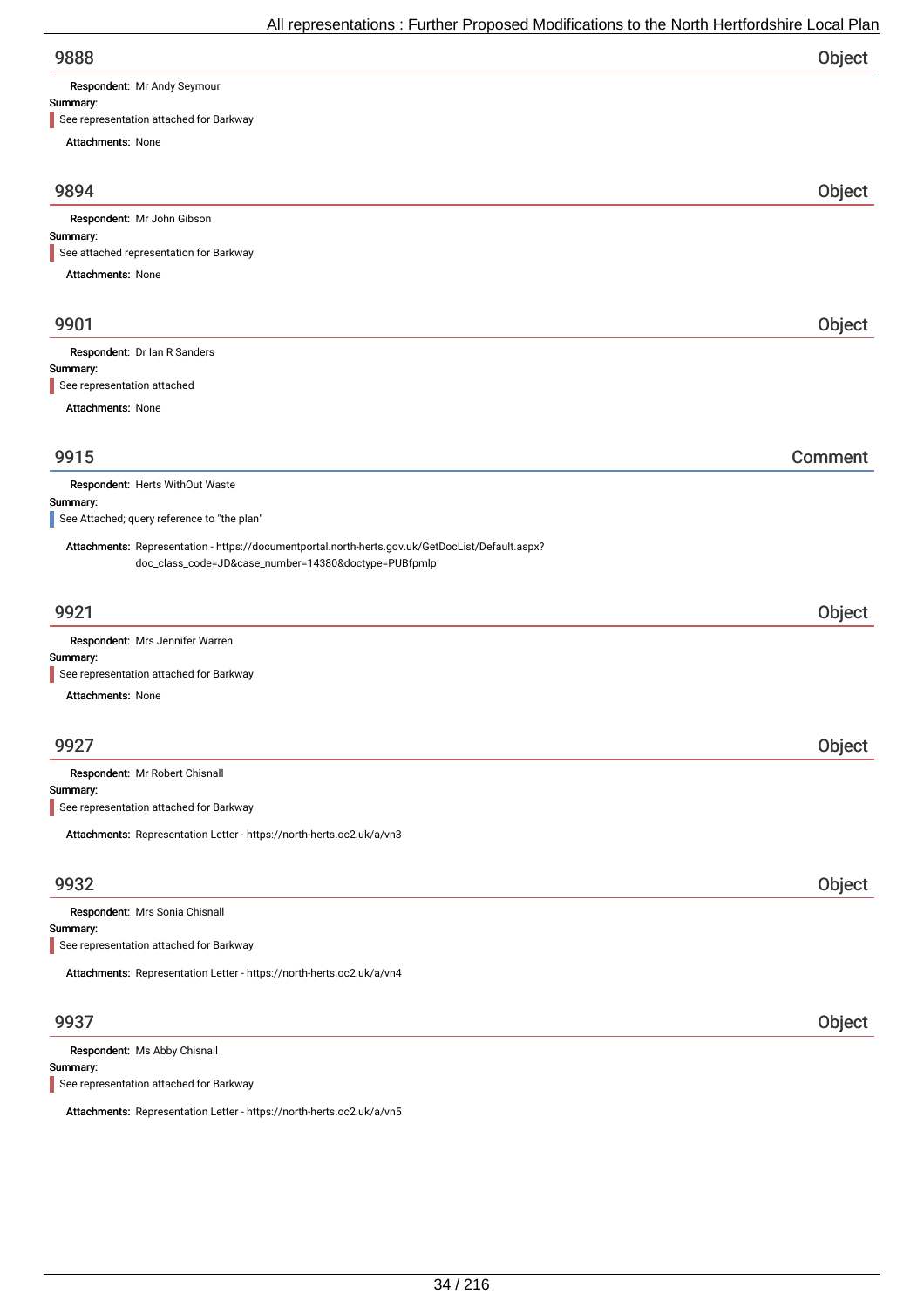| 9943 | Object |
|------|--------|
|      |        |

Respondent: Ms Dee Donaldson

### Summary:

See representation attached for Barkway

| Attachments: Representation Letter - https://north-herts.oc2.uk/a/vn7                                                                                    |        |
|----------------------------------------------------------------------------------------------------------------------------------------------------------|--------|
| 9949                                                                                                                                                     | Object |
| Respondent: Mr Nick Dear<br>Summary:                                                                                                                     |        |
| See representation attached for Barkway                                                                                                                  |        |
| Attachments: Representation Letter - https://north-herts.oc2.uk/a/vn8                                                                                    |        |
| 9954                                                                                                                                                     | Object |
| Respondent: Dr Robert S Davidson                                                                                                                         |        |
| Summary:<br>See representation attached for Barkway                                                                                                      |        |
| Attachments: Representation Letter - https://north-herts.oc2.uk/a/vn9                                                                                    |        |
|                                                                                                                                                          |        |
| 9959                                                                                                                                                     | Object |
| Respondent: Mrs Jennifer Forster Davidson                                                                                                                |        |
| Summary:<br>See representation attached for Barkway                                                                                                      |        |
| Attachments: Representation Letter - https://north-herts.oc2.uk/a/vnv                                                                                    |        |
| 9964                                                                                                                                                     | Object |
| Respondent: Mr Graham Swann                                                                                                                              |        |
| Summary:<br>See representation attached for Barkway                                                                                                      |        |
| Attachments: Representation - https://documentportal.north-herts.gov.uk/GetDocList/Default.aspx?<br>doc_class_code=JD&case_number=14041&doctype=PUBfpmlp |        |
| 9970                                                                                                                                                     | Object |
| Respondent: Mr James Alexander Wylie                                                                                                                     |        |
| Summary:<br>See attached representation - Barkway                                                                                                        |        |
| <b>Attachments: None</b>                                                                                                                                 |        |
| 9972                                                                                                                                                     | Object |
| Respondent: Ms Sally Tym                                                                                                                                 |        |
| Summary:<br>See attached representation - Barkway                                                                                                        |        |
| Attachments: None                                                                                                                                        |        |
|                                                                                                                                                          |        |
| 9975                                                                                                                                                     | Object |
| Respondent: Mr Clive Toms                                                                                                                                |        |
| Summary:<br>See attached representation for Barkway                                                                                                      |        |
|                                                                                                                                                          |        |

Attachments: Representation - https://documentportal.north-herts.gov.uk/GetDocList/Default.aspx? doc\_class\_code=JD&case\_number=16012&doctype=PUBfpmlp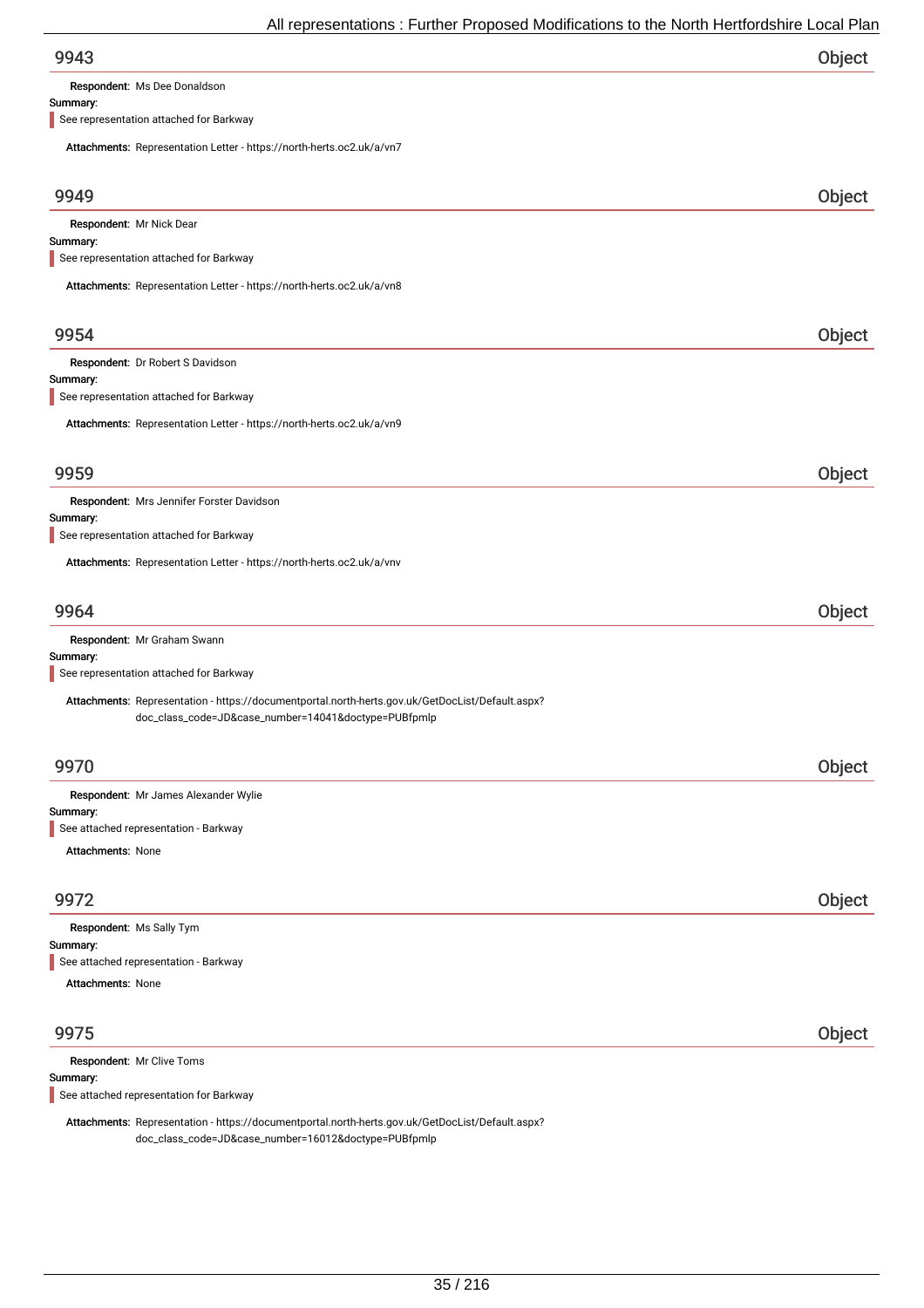Respondent: Mr Graham Penning

### Summary:

See attached representation - Barkway

Attachments: Representation - https://documentportal.north-herts.gov.uk/GetDocList/Default.aspx? doc\_class\_code=JD&case\_number=17044&doctype=PUBfpmlp

| 9994                                                                                                                                                     | Object |
|----------------------------------------------------------------------------------------------------------------------------------------------------------|--------|
| Respondent: Mr Mark Seymour                                                                                                                              |        |
| Summary:                                                                                                                                                 |        |
| See attached representation for Barkway                                                                                                                  |        |
| <b>Attachments: None</b>                                                                                                                                 |        |
| 10007                                                                                                                                                    | Object |
| Respondent: Ms Fiona Tomkins                                                                                                                             |        |
| Summary:                                                                                                                                                 |        |
| See attached representation for Barkway                                                                                                                  |        |
| Attachments: Representation - https://documentportal.north-herts.gov.uk/GetDocList/Default.aspx?<br>doc_class_code=JD&case_number=17114&doctype=PUBfpmlp |        |
| 10016                                                                                                                                                    | Object |
| Respondent: Mrs Janis Baker                                                                                                                              |        |
| Summary:                                                                                                                                                 |        |
| See attached representation for Barkway                                                                                                                  |        |
| Attachments: Representation - https://documentportal.north-herts.gov.uk/GetDocList/Default.aspx?<br>doc_class_code=JD&case_number=15140&doctype=PUBfpmlp |        |
| 10024                                                                                                                                                    | Object |
| Respondent: Mr Andy Turpin                                                                                                                               |        |
| Summary:<br>See attached representation for Barkway                                                                                                      |        |
| Attachments: Representation - https://documentportal.north-herts.gov.uk/GetDocList/Default.aspx?<br>doc_class_code=JD&case_number=17113&doctype=PUBfpmlp |        |
| 10030                                                                                                                                                    | Object |
| Respondent: Mr Bob Humphreys                                                                                                                             |        |
| Summary:                                                                                                                                                 |        |
| See representation attached - Barkway                                                                                                                    |        |
| Attachments: Representation - https://documentportal.north-herts.gov.uk/GetDocList/Default.aspx?<br>doc_class_code=JD&case_number=17010&doctype=PUBfpmlp |        |
| 10038                                                                                                                                                    | Object |
| Respondent: Mr Tom Seymour                                                                                                                               |        |
| Summary:                                                                                                                                                 |        |
| See attached representation - Barkway                                                                                                                    |        |
| <b>Attachments: None</b>                                                                                                                                 |        |
| 10044                                                                                                                                                    | Object |
| Respondent: Ms Samantha Seymour<br>Summary:                                                                                                              |        |
| See attached representation - Barkway                                                                                                                    |        |
| Attachments: None                                                                                                                                        |        |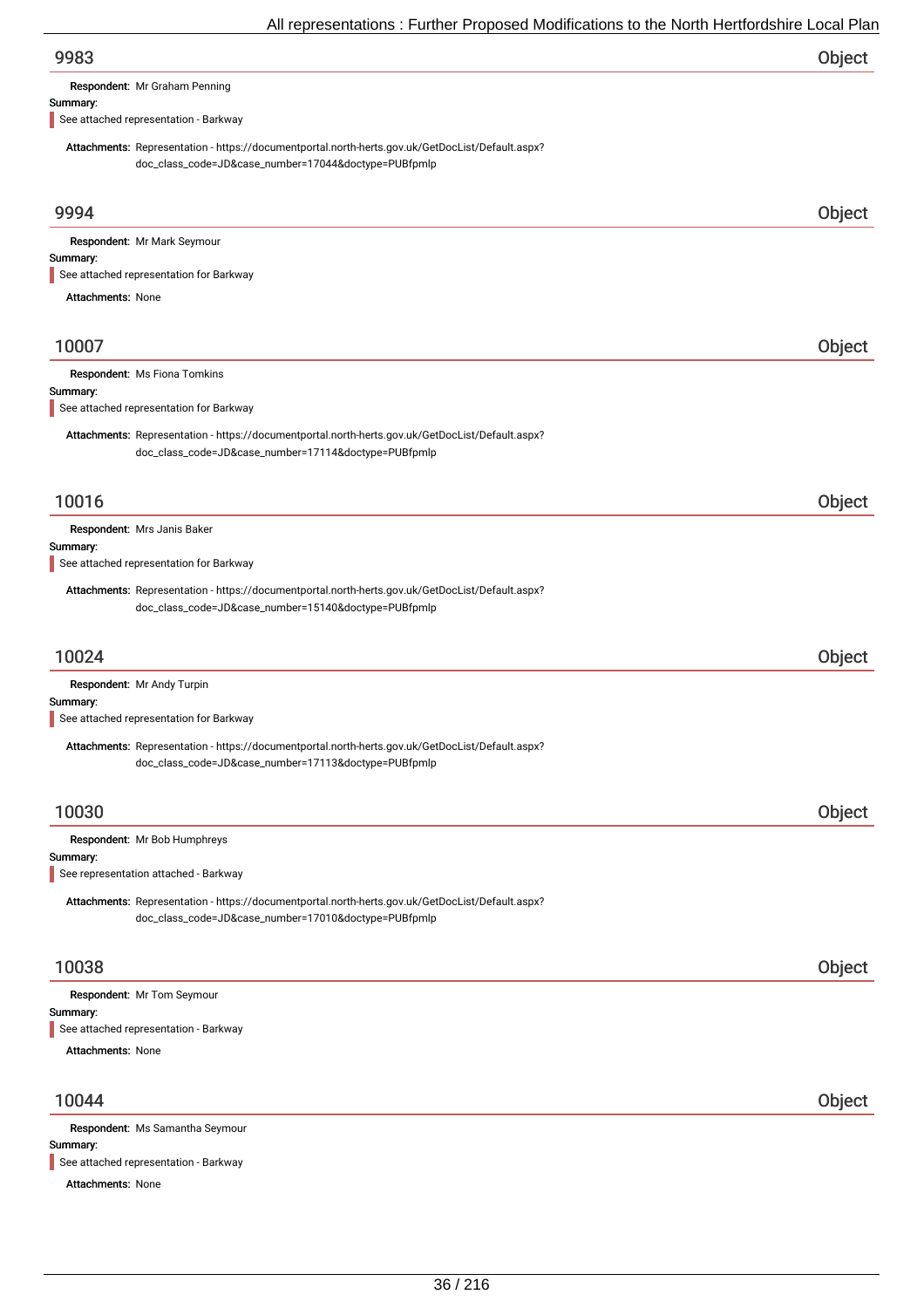| 10049 | Object |
|-------|--------|
|-------|--------|

Respondent: Mr Luke Mason

#### Summary:

See attached representation - Barkway

| <b>Attachments: None</b>                |                                                                                                                                                           |        |
|-----------------------------------------|-----------------------------------------------------------------------------------------------------------------------------------------------------------|--------|
| 10052                                   |                                                                                                                                                           | Object |
|                                         | Respondent: Barkway Parish Council                                                                                                                        |        |
| Summary:<br>See attached representation |                                                                                                                                                           |        |
|                                         | Attachments: Representation - https://documentportal.north-herts.gov.uk/GetDocList/Default.aspx?                                                          |        |
|                                         | doc_class_code=JD&case_number=13235&doctype=PUBfpmlp                                                                                                      |        |
| 10062                                   |                                                                                                                                                           | Object |
|                                         | Respondent: CPRE Hertfordshire                                                                                                                            |        |
| Summary:                                | See attached; reduce sites to reflect reduced OAN and 2018-based projections                                                                              |        |
|                                         | Attachments: Representations - https://documentportal.north-herts.gov.uk/GetDocList/Default.aspx?<br>doc_class_code=JD&case_number=17091&doctype=PUBfpmlp |        |
| 10069                                   |                                                                                                                                                           | Object |
|                                         | Respondent: Dr Will Nicolson                                                                                                                              |        |
| Summary:                                | See attached representation - Barkway                                                                                                                     |        |
|                                         |                                                                                                                                                           |        |
|                                         | Attachments: Representation - https://documentportal.north-herts.gov.uk/GetDocList/Default.aspx?<br>doc_class_code=JD&case_number=17106&doctype=PUBfpmlp  |        |
| 10072                                   |                                                                                                                                                           | Object |
|                                         | Respondent: Mr Richard Turpin                                                                                                                             |        |
| Summary:                                | See attached representation - Barkway                                                                                                                     |        |
|                                         | Attachments: Representation - https://documentportal.north-herts.gov.uk/GetDocList/Default.aspx?<br>doc_class_code=JD&case_number=17104&doctype=PUBfpmlp  |        |
| 10082                                   |                                                                                                                                                           | Object |
|                                         | Respondent: HCC Royston East and Ermine Ward                                                                                                              |        |
| Summary:                                | See attached representation - Barkway                                                                                                                     |        |
|                                         | Attachments: Representation - https://documentportal.north-herts.gov.uk/GetDocList/Default.aspx?<br>doc_class_code=JD&case_number=17092&doctype=PUBfpmlp  |        |
| 10150                                   |                                                                                                                                                           | Object |
|                                         | Respondent: Barkway Parish Council<br>Petition: 268 petitioners                                                                                           |        |
| Summary:<br>See Attached Petition       |                                                                                                                                                           |        |
|                                         | Barkway site BK3 is back! But we don't want it!                                                                                                           |        |
|                                         | The number of signatures clearly show the strength of opinion here that site BK3 is a totally inappropriate and unsustainable proposition.                |        |
|                                         | Attachments: Petition - https://documentportal.north-herts.gov.uk/GetDocList/Default.aspx?doc_class_code=JD&case_number=13235&doctype=PUBfpmlp            |        |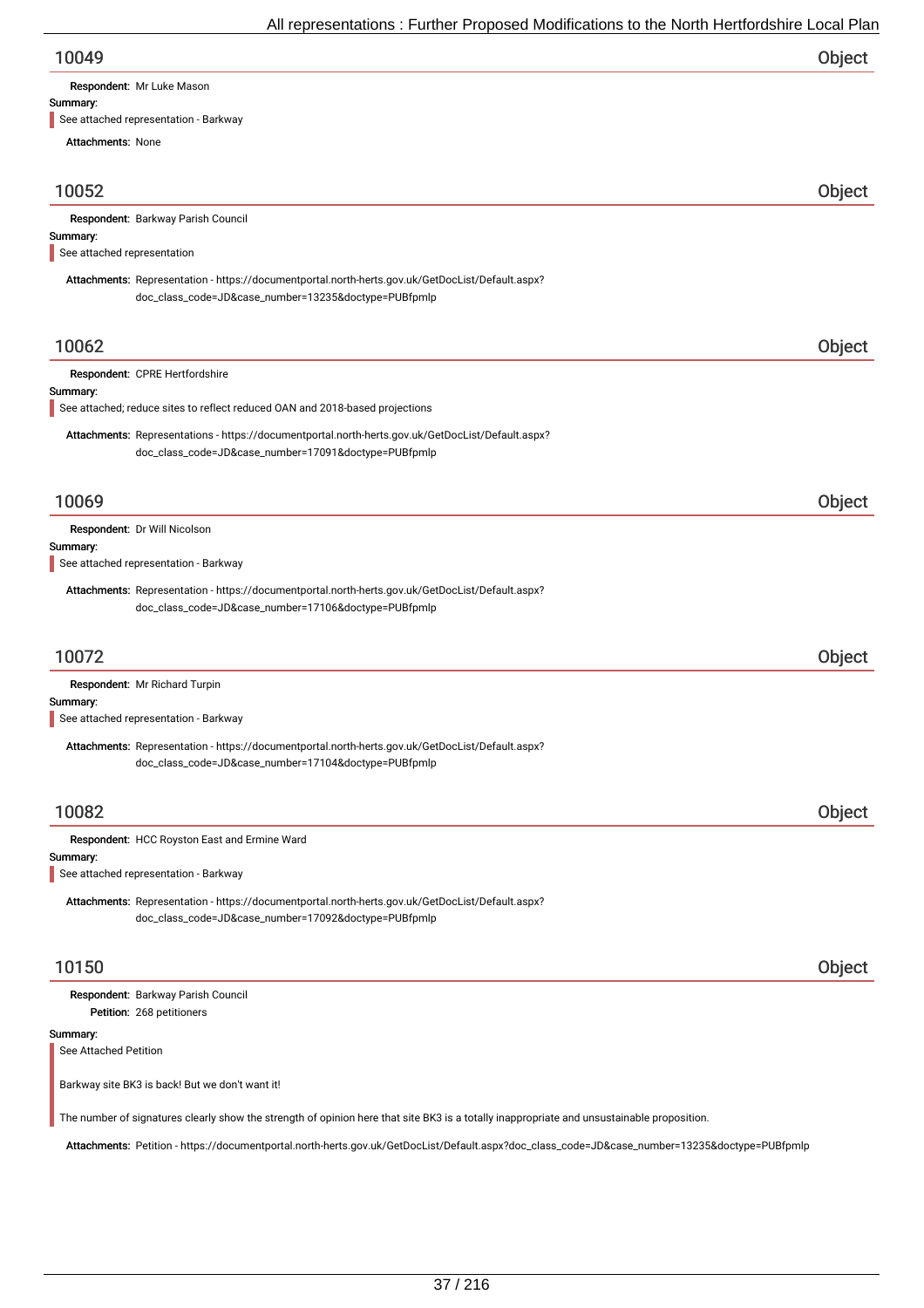| 10154 | Object |
|-------|--------|
|       |        |

| Respondent: Mr Richard Courtice |  |
|---------------------------------|--|
|                                 |  |

#### Summary:

LATE REPRESENTATION

See attached representation

Attachments: Postcard Representation - https://documentportal.north-herts.gov.uk/GetDocList/Default.aspx? doc\_class\_code=JD&case\_number=17354&doctype=PUBfpmlp

## 10163 Object

Respondent: Mr Richard Couling

#### Summary:

See representation attached - Barkway

Attachments: None

## 10169 Object

Respondent: Ms Nikki Hamilton

#### Summary:

See attached representation

Attachments: Representation - https://documentportal.north-herts.gov.uk/GetDocList/Default.aspx? doc\_class\_code=JD&case\_number=15505&doctype=PUBfpmlp

## MM 012 / FM 041

## 9103 Object

Respondent: Ms Mirjam M Foot

#### Summary:

Object to the Main Modifications in relation to site BK3 and Barkway remaining as a "village for growth"

See full representation

Attachments: None

## 9234 Object

Petition: 155 petitioners Respondent: Barkway Parish Council

#### Summary:

See attached representation and petition

Attachments: Petition - https://documentportal.north-herts.gov.uk/GetDocList/Default.aspx?doc\_class\_code=JD&case\_number=13235&doctype=PUBfpmlp

## 9262 Object

Respondent: Knebworth Parish Council Agent: Mr Jed Griffiths

#### Summary:

See attached representation

Attachments: Representation - https://documentportal.north-herts.gov.uk/GetDocList/Default.aspx? doc\_class\_code=JD&case\_number=14512&doctype=PUBfpmlp

Summary: Respondent: Mrs Dariel Lines See representation for Barkway

#### Attachments: None

9329 Object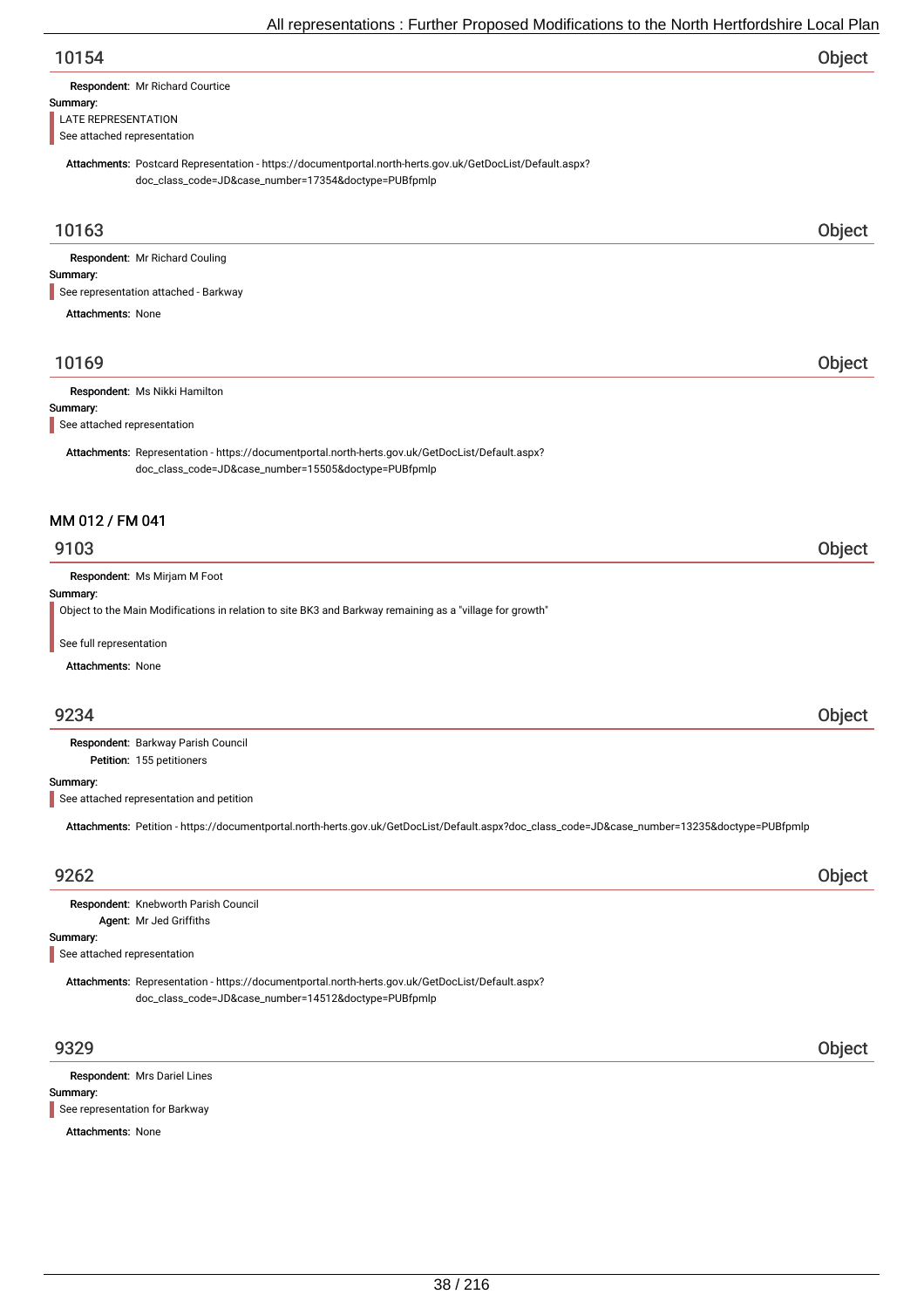Respondent: Mrs Patricia Smith

**Summary:**<br>See attack d representation for Barkway

| $\blacksquare$ occanionica representation for banyay                                                                                                     |         |
|----------------------------------------------------------------------------------------------------------------------------------------------------------|---------|
| <b>Attachments: None</b>                                                                                                                                 |         |
| 9595                                                                                                                                                     | Object  |
| Respondent: Mr Keith Smith                                                                                                                               |         |
| Summary:<br>See attached representation for Barkway                                                                                                      |         |
| Attachments: None                                                                                                                                        |         |
|                                                                                                                                                          |         |
| 9603                                                                                                                                                     | Object  |
| Respondent: Mrs Anne Smalley                                                                                                                             |         |
| Summary:<br>See attached representation for Barkway                                                                                                      |         |
| Attachments: None                                                                                                                                        |         |
| 9611                                                                                                                                                     | Object  |
|                                                                                                                                                          |         |
| Respondent: Ms Mary E Collins<br>Summary:                                                                                                                |         |
| See attached representation for Barkway                                                                                                                  |         |
| Attachments: None                                                                                                                                        |         |
| 9699                                                                                                                                                     | Object  |
| Respondent: Miss Hayley Ward                                                                                                                             |         |
| Summary:<br>See attached - no evidence to support identification of Wymondley                                                                            |         |
| Attachments: Representation - https://documentportal.north-herts.gov.uk/GetDocList/Default.aspx?<br>doc_class_code=JD&case_number=14263&doctype=PUBfpmlp |         |
|                                                                                                                                                          |         |
| 10050                                                                                                                                                    | Object  |
| Respondent: Mr Luke Mason                                                                                                                                |         |
| Summary:<br>See attached representation - Barkway                                                                                                        |         |
| Attachments: None                                                                                                                                        |         |
| 10053                                                                                                                                                    |         |
|                                                                                                                                                          | Object  |
| Respondent: Barkway Parish Council<br>Summary:                                                                                                           |         |
| See attached representation                                                                                                                              |         |
| Attachments: Representation - https://documentportal.north-herts.gov.uk/GetDocList/Default.aspx?<br>doc_class_code=JD&case_number=13235&doctype=PUBfpmlp |         |
| MM 014 / FM 042                                                                                                                                          |         |
| 8878                                                                                                                                                     | Support |
| Respondent: Hertfordshire County Council - Property Services                                                                                             |         |
| Agent: Tetra Tech Environment Planning Transport Ltd<br>Summary:                                                                                         |         |
| See Attached - effective, providing clarity and legal                                                                                                    |         |

compliance

Attachments: Representation - https://documentportal.north-herts.gov.uk/GetDocList/Default.aspx? doc\_class\_code=JD&case\_number=16812&doctype=PUBfpmlp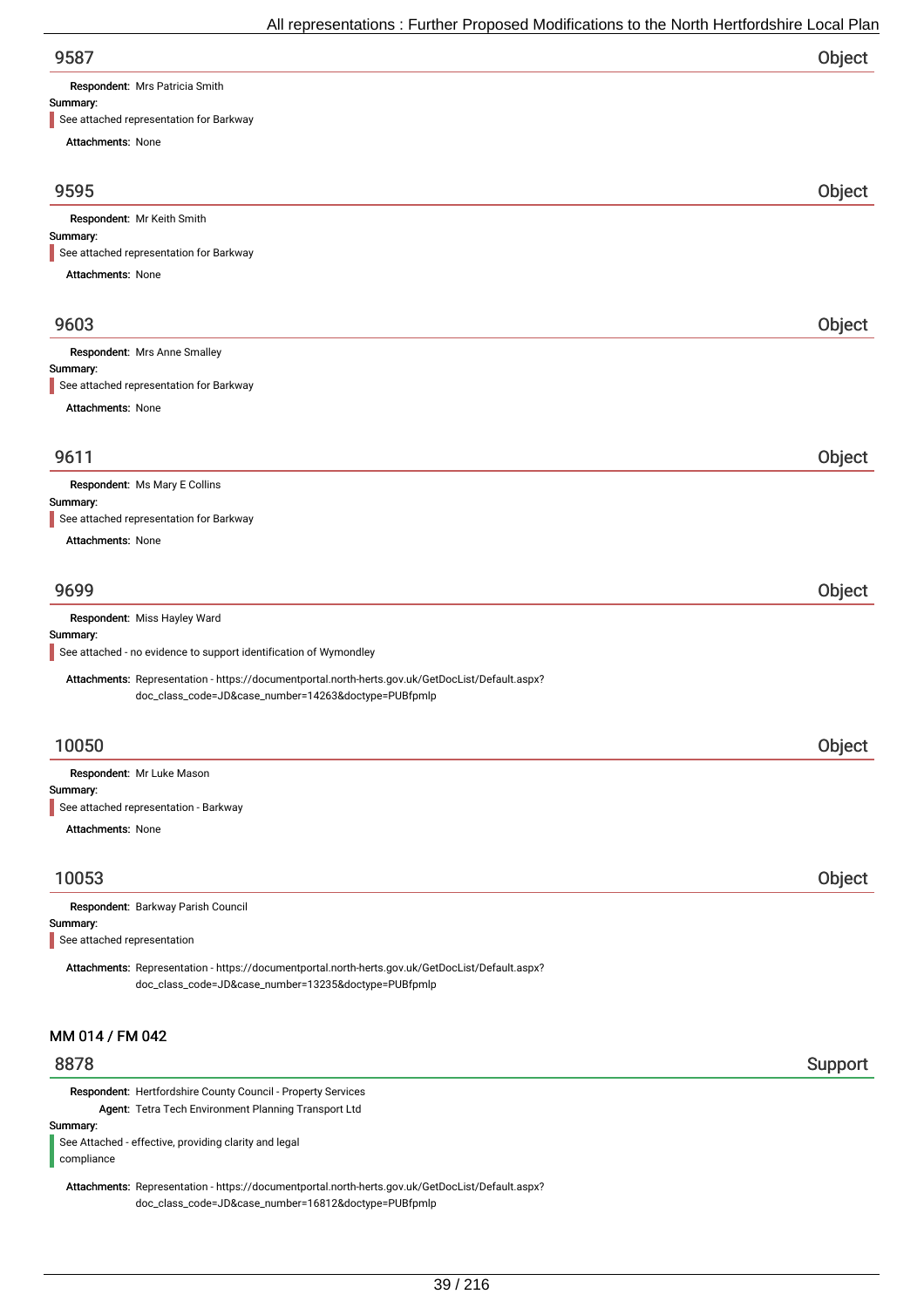# FM 043

## er 19725 i Support and the set of the set of the set of the set of the set of the Support Support in the set of the set of the set of the set of the set of the set of the set of the set of the set of the set of the set of

Respondent: Hertfordshire County Council - Property Services Agent: Tetra Tech Environment Planning Transport Ltd

#### Summary:

See Attached - effective, providing clarity and legal compliance

Attachments: Representation - https://documentportal.north-herts.gov.uk/GetDocList/Default.aspx? doc\_class\_code=JD&case\_number=16812&doctype=PUBfpmlp

## FM 044

## 9726 Support

Respondent: Hertfordshire County Council - Property Services Agent: Tetra Tech Environment Planning Transport Ltd

#### Summary:

See Attached - effective, providing clarity and legal compliance

Attachments: Representation - https://documentportal.north-herts.gov.uk/GetDocList/Default.aspx? doc\_class\_code=JD&case\_number=16812&doctype=PUBfpmlp

## MM 015 / FM 045

Respondent: Hertfordshire County Council - Property Services Agent: Tetra Tech Environment Planning Transport Ltd

Summary:

See Attached - effective, providing clarity and legal compliance

Attachments: Representation - https://documentportal.north-herts.gov.uk/GetDocList/Default.aspx? doc\_class\_code=JD&case\_number=16812&doctype=PUBfpmlp

#### FM 046

## 8838 Comment

Respondent: Dr John Webb

#### Summary:

Query: Would it be possible to use a planning condition to disincentivise speculative land banking?

Suggested wording:

"To ensure that housing is delivered in a timely manner, each Strategic Masterplan will require that every planning permission pertaining to it must include a condition that the development be built out on a prescribed schedule. (e.g. 3 years, then 2 years extension if the reason for delay is outside of the developer's control) In the absence of completion, the remainder of the planning permission would automatically expire."

Attachments: None

Respondent: Hertfordshire County Council - Property Services Agent: Tetra Tech Environment Planning Transport Ltd

Summary:

See Attached - effective, providing clarity and legal

compliance

Attachments: Representation - https://documentportal.north-herts.gov.uk/GetDocList/Default.aspx? doc\_class\_code=JD&case\_number=16812&doctype=PUBfpmlp

9728 Support

## er 19727 i Support and the set of the set of the set of the set of the set of the Support Support in the Support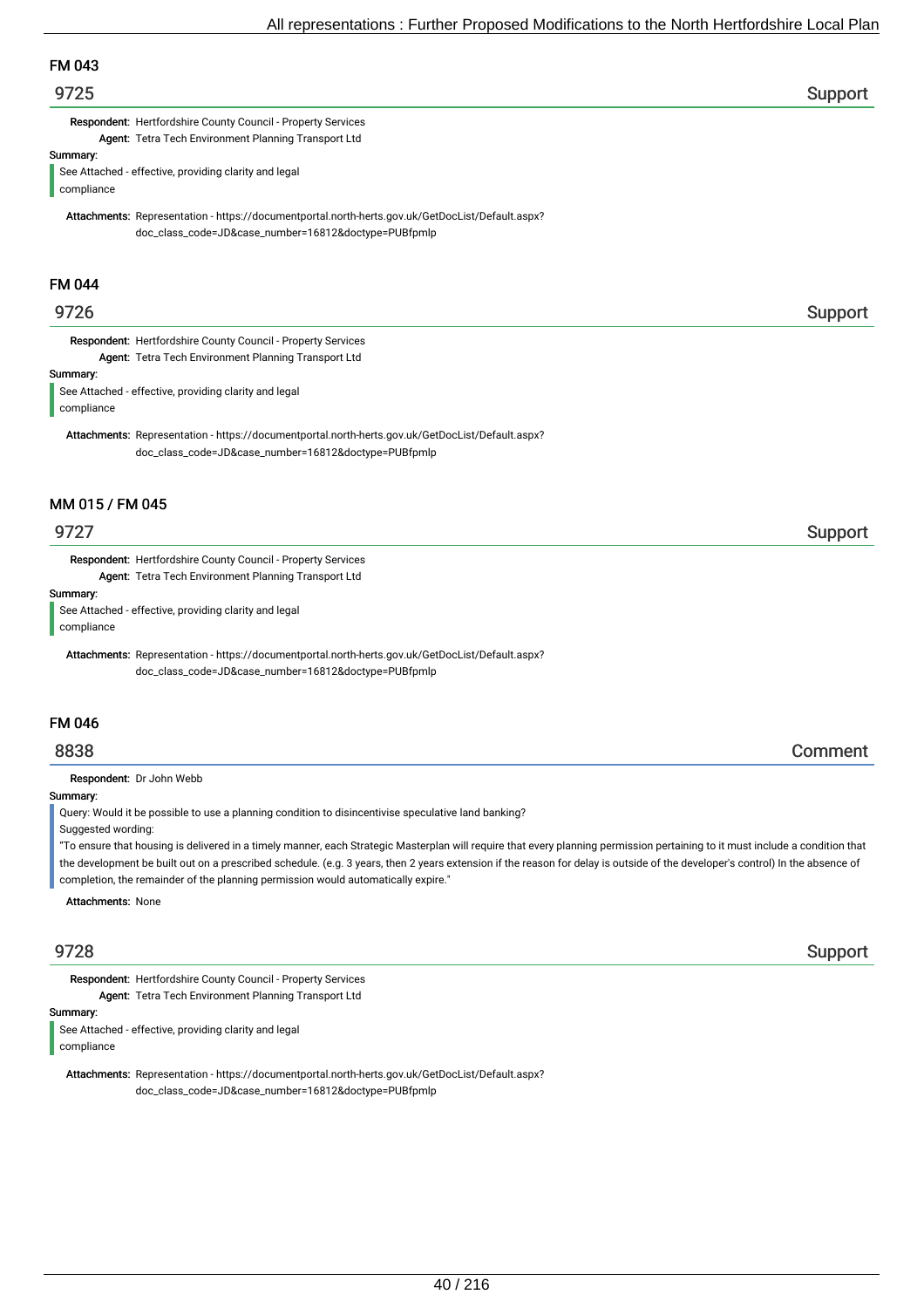## 9729 Support

Respondent: Hertfordshire County Council - Property Services Agent: Tetra Tech Environment Planning Transport Ltd

Summary:

See Attached - effective, providing clarity and legal compliance

Attachments: Representation - https://documentportal.north-herts.gov.uk/GetDocList/Default.aspx? doc\_class\_code=JD&case\_number=16812&doctype=PUBfpmlp

#### FM 048

## er 19730 i Support i Support i Support i Support i Support i Support i Support i Support i Support i Support i

Respondent: Hertfordshire County Council - Property Services Agent: Tetra Tech Environment Planning Transport Ltd

#### Summary:

See Attached - effective, providing clarity and legal compliance

Attachments: Representation - https://documentportal.north-herts.gov.uk/GetDocList/Default.aspx? doc\_class\_code=JD&case\_number=16812&doctype=PUBfpmlp

## FM 049

Respondent: Hertfordshire County Council - Property Services Agent: Tetra Tech Environment Planning Transport Ltd

#### Summary:

See Attached - effective, providing clarity and legal compliance

Attachments: Representation - https://documentportal.north-herts.gov.uk/GetDocList/Default.aspx? doc\_class\_code=JD&case\_number=16812&doctype=PUBfpmlp

## MM 017 / FM 050

## 8500 Object

Respondent: Mr Justin Richards

#### Summary:

The whole growth of retail capacity needs to be revised in a post COVID world. As the world has moved on-line this projection is out of date and is based upon an old paradigm - we don't need more shops or retail space.

Attachments: None

## 8501 Object

Respondent: Mr Justin Richards

#### Summary:

The existing policy highlights the overlapping retail markets of Hitchin, Letchworth and Baldock.

It is clear that there is too much overlap and efforts should be made to provide more housing in these centres.

Attachments: None

Respondent: Letchworth Garden City Heritage Foundation

## Summary:

See attached representation

Attachments: Representation - https://documentportal.north-herts.gov.uk/GetDocList/Default.aspx? doc\_class\_code=JD&case\_number=9861&doctype=PUBfpmlp

## 8641 Object

er 19731 i Support i Support i Support i Support i Support i Support i Support i Support i Support i Support i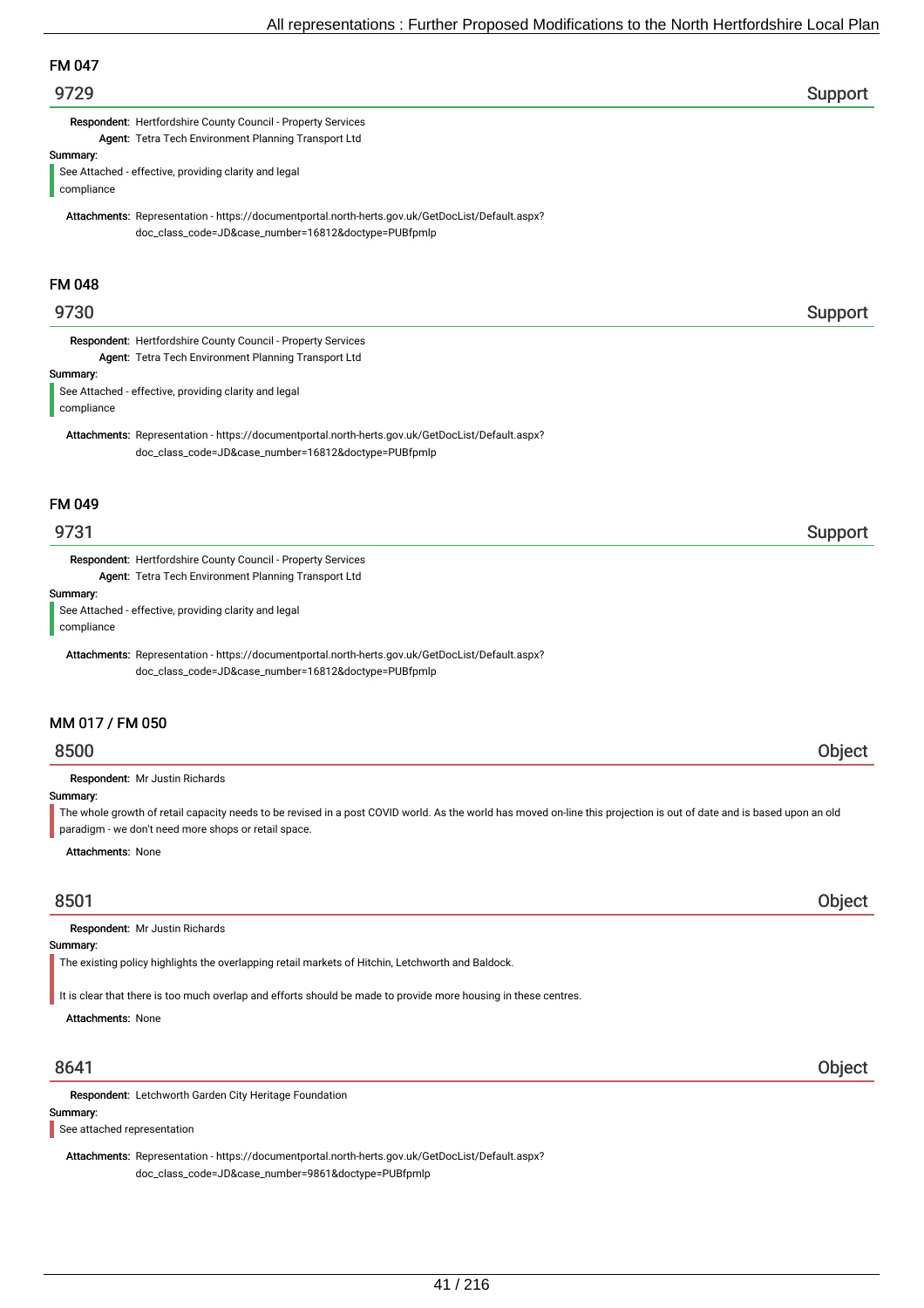# 8751 Object

Respondent: Transition Town Letchworth

#### Summary:

At the hearings concerns were raised that the modelling and data which informed the retail space allocations in the draft local plan were considered out-of-date. TTL's expectation is that land allocated for retail could be reassigned for housing, reducing the need to build on green belt land. It is not clear why NHDC did not take the opportunity offered by the hearing to suggest a reduced allocation of land for retail.

Attachments: None Now we are emerging from Covid-19, it is becoming clear which retail modes of operation have changed. It seems to us unsound to exclude that reality from the Plan.

# er 1934 and 1934 and 1935 and 1936 and 1936 and 1936 and 1936 and 1936 and 1936 and 1936 and 1937 and 1938 and Summary: Respondent: Luton Borough Council - Planning Policy and Environment Attachments: Representation - https://documentportal.north-herts.gov.uk/GetDocList/Default.aspx? doc\_class\_code=JD&case\_number=13223&doctype=PUBfpmlp See attached representation 9478 Support Summary: Respondent: Bloor Homes South Midlands Agent: White Peak Planning Attachments: Representation - https://documentportal.north-herts.gov.uk/GetDocList/Default.aspx? doc\_class\_code=JD&case\_number=16154&doctype=PUBfpmlp See attached representation er 19732 i Support and the Support of the Support Support in the Support of the Support of the Support of the Support of the Support of the Support of the Support of the Support of the Support of the Support of the Support Summary: Respondent: Hertfordshire County Council - Property Services Agent: Tetra Tech Environment Planning Transport Ltd Attachments: Representation - https://documentportal.north-herts.gov.uk/GetDocList/Default.aspx? doc\_class\_code=JD&case\_number=16812&doctype=PUBfpmlp See Attached - effective, providing clarity and legal compliance er 19761 i Support Support i Support i Support Support i Support i Support i Support i Support i Support i Sup Summary: Respondent: The Crown Estate Agent: Savills Attachments: Representation - https://documentportal.north-herts.gov.uk/GetDocList/Default.aspx? doc\_class\_code=JD&case\_number=16130&doctype=PUBfpmlp See attached; support modification 9786 Object Summary: Respondent: Save The Worlds First Garden City See attached; detailed commentary on retail data which is out of date

Attachments: Representation - https://documentportal.north-herts.gov.uk/GetDocList/Default.aspx? doc\_class\_code=JD&case\_number=16015&doctype=PUBfpmlp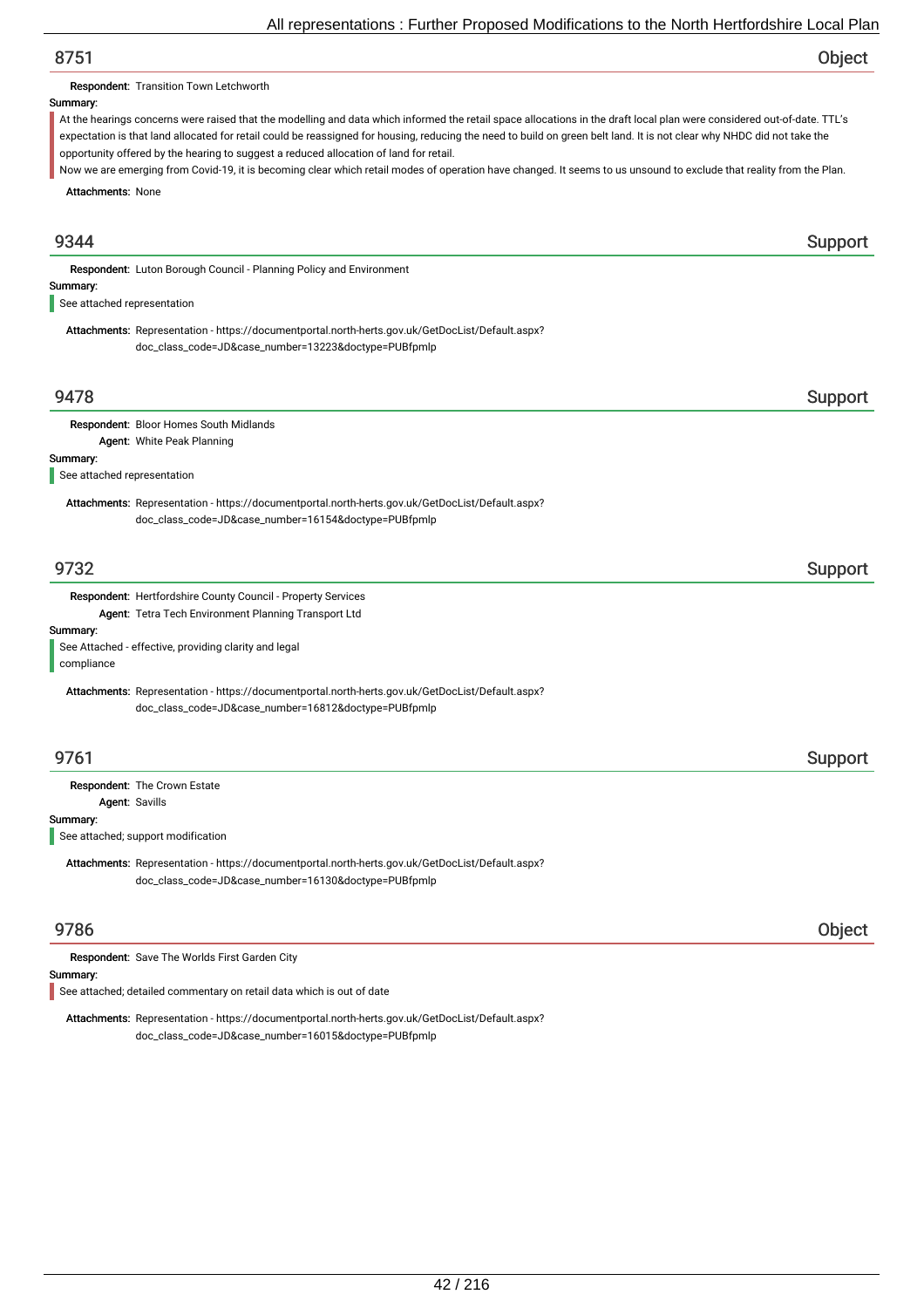# FM 051

## 9733 Support

Respondent: Hertfordshire County Council - Property Services Agent: Tetra Tech Environment Planning Transport Ltd

Summary:

See Attached - effective, providing clarity and legal compliance

Attachments: Representation - https://documentportal.north-herts.gov.uk/GetDocList/Default.aspx? doc\_class\_code=JD&case\_number=16812&doctype=PUBfpmlp

## MM 019 / FM 052

Respondent: Transition Town Letchworth

#### Summary:

Twelve months after adoption of this plan seems late to review the outdated Town Centre strategies. If a review could take place prior to adoption of this plan, it seems likely that a number of brown field sites could be reallocated to housing, allowing green belt land to be removed from the plan.

The proposed change causes a contradiction between "Town centre strategies have been produced" and "Work on these town centre strategies will commence…". In view of drastic changes noted above for FM50, could this be clarified by proposing that revised strategies be produced now for this Local Plan?

#### Attachments: None

Respondent: Hertfordshire County Council - Property Services Agent: Tetra Tech Environment Planning Transport Ltd

Summary:

See Attached - effective, providing clarity and legal

compliance

Attachments: Representation - https://documentportal.north-herts.gov.uk/GetDocList/Default.aspx? doc\_class\_code=JD&case\_number=16812&doctype=PUBfpmlp

## FM 053

## 8755 Comment

Respondent: Transition Town Letchworth

#### Summary:

The proposed wording seems muddled, with "related" (to "shops) and "pubs or drinking establishments" acting as constraints upon the permissible "retail and service uses"

In practice, the primary frontages already have lots of eating and drinking establishments so the value of identifying primary and secondary frontages is unclear. 'Shops' are locating in secondary frontage areas where the rents are lower.

Attachments: None

## 9258 Object

Respondent: Mr Wilfred Aspinall

Summary:

See attached representation

Attachments: Representation - https://documentportal.north-herts.gov.uk/GetDocList/Default.aspx? doc\_class\_code=JD&case\_number=6178&doctype=PUBfpmlp

Respondent: Hertfordshire County Council - Property Services Agent: Tetra Tech Environment Planning Transport Ltd

#### Summary:

See Attached - effective, providing clarity and legal compliance

Attachments: Representation - https://documentportal.north-herts.gov.uk/GetDocList/Default.aspx? doc\_class\_code=JD&case\_number=16812&doctype=PUBfpmlp

# er 19735 Support in the second state of the second state of the second state  $\sim$  Support in the second state  $\sim$

## 9734 Support

## 8753 Object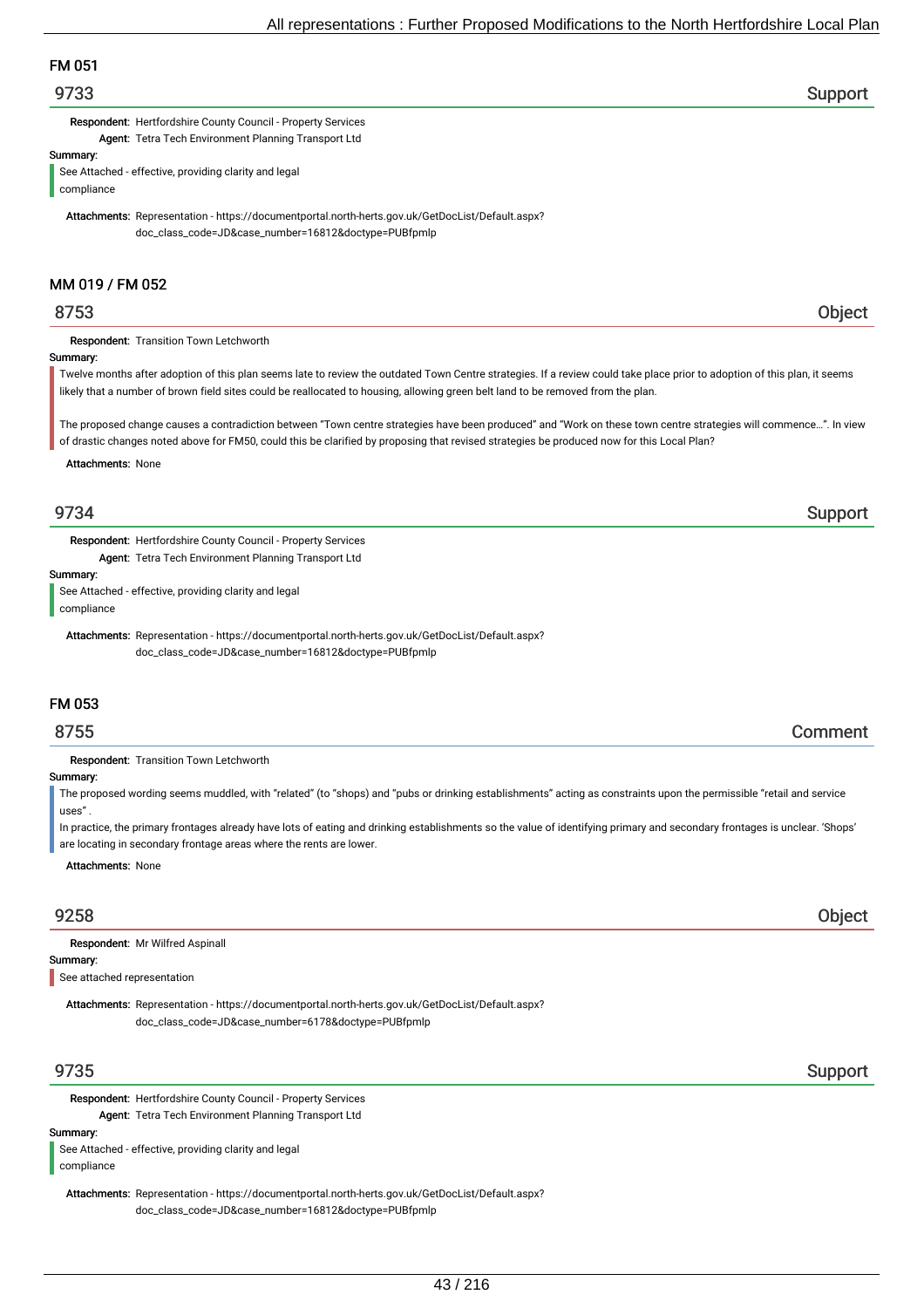## MM 020 / FM 054

## 8514 Object

Respondent: Mr David Dorman

#### Summary:

The development 'East of Luton' (EOL) is not justified because the true unmet housing need from Luton is now no more than 2,000 through to 2031, with Central Bedfordshire Council having allocated 20 sites with the capacity for 8,850 dwellings to more than cover this reduced shortfall. With no need for NHDC to build houses at EOL solely to meet Luton's unmet needs, it follows there is also no need for an additional retail centre. In any event there is already a well-established retail centre less than half a mile away at Wigmore Shopping Centre in Luton.

Attachments: None

| 9479                                    |                                                                                                                                                          | Support |
|-----------------------------------------|----------------------------------------------------------------------------------------------------------------------------------------------------------|---------|
|                                         | Respondent: Bloor Homes South Midlands                                                                                                                   |         |
|                                         | Agent: White Peak Planning                                                                                                                               |         |
| Summary:<br>See attached representation |                                                                                                                                                          |         |
|                                         | Attachments: Representation - https://documentportal.north-herts.gov.uk/GetDocList/Default.aspx?<br>doc_class_code=JD&case_number=16154&doctype=PUBfpmlp |         |
| 9736                                    |                                                                                                                                                          | Support |
|                                         | Respondent: Hertfordshire County Council - Property Services                                                                                             |         |
|                                         | Agent: Tetra Tech Environment Planning Transport Ltd                                                                                                     |         |
| Summary:                                |                                                                                                                                                          |         |
| compliance                              | See Attached - effective, providing clarity and legal                                                                                                    |         |
|                                         | Attachments: Representation - https://documentportal.north-herts.gov.uk/GetDocList/Default.aspx?<br>doc_class_code=JD&case_number=16812&doctype=PUBfpmlp |         |
| 9762                                    |                                                                                                                                                          | Support |
| Agent: Savills                          | Respondent: The Crown Estate                                                                                                                             |         |
| Summary:                                | See attached; support modification                                                                                                                       |         |
|                                         | Attachments: Representation - https://documentportal.north-herts.gov.uk/GetDocList/Default.aspx?<br>doc_class_code=JD&case_number=16130&doctype=PUBfpmlp |         |
| 9787                                    |                                                                                                                                                          | Object  |
|                                         | Respondent: Save The Worlds First Garden City                                                                                                            |         |
| Summary:                                |                                                                                                                                                          |         |
|                                         | See attached; reduce retail need in line with population forecasts                                                                                       |         |
|                                         | Attachments: Representation - https://documentportal.north-herts.gov.uk/GetDocList/Default.aspx?<br>doc_class_code=JD&case_number=16015&doctype=PUBfpmlp |         |
| MM 021 / FM 055                         |                                                                                                                                                          |         |
| 8558                                    |                                                                                                                                                          | Support |

Respondent: Green Party

#### Summary:

Covid-19 has demonstrated that shopping and retail patterns are changing rapidly, with physical shop demands greatly reducing. This challenges all forecasts of shop and job requirements. However, there may conversely be an increase in demand for 'experience locations' such as the 'escape room' in Letchworth along with locations for social gathering.

Attachments: None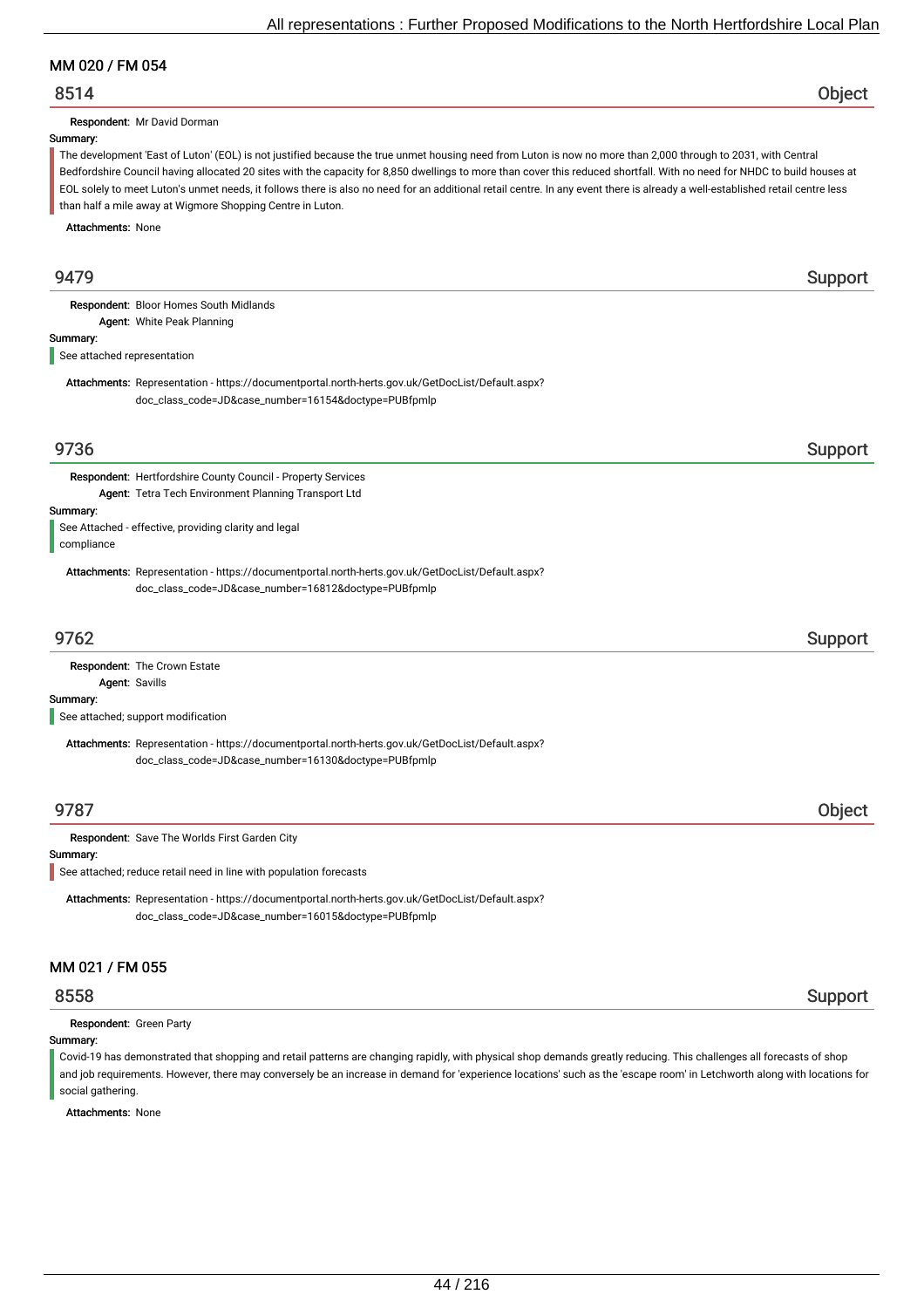| All representations. Further Froposed Modifications to the North Hertionushine Local Fial                                                                                                                                                                                                                                                                                                                      |         |
|----------------------------------------------------------------------------------------------------------------------------------------------------------------------------------------------------------------------------------------------------------------------------------------------------------------------------------------------------------------------------------------------------------------|---------|
| 9737                                                                                                                                                                                                                                                                                                                                                                                                           | Support |
| Respondent: Hertfordshire County Council - Property Services<br>Agent: Tetra Tech Environment Planning Transport Ltd                                                                                                                                                                                                                                                                                           |         |
| Summary:<br>See Attached - effective, providing clarity and legal<br>compliance                                                                                                                                                                                                                                                                                                                                |         |
| Attachments: Representation - https://documentportal.north-herts.gov.uk/GetDocList/Default.aspx?<br>doc_class_code=JD&case_number=16812&doctype=PUBfpmlp                                                                                                                                                                                                                                                       |         |
| 9788                                                                                                                                                                                                                                                                                                                                                                                                           | Object  |
| Respondent: Save The Worlds First Garden City                                                                                                                                                                                                                                                                                                                                                                  |         |
| Summary:                                                                                                                                                                                                                                                                                                                                                                                                       |         |
| See attached; reduce retail need in line with population forecasts                                                                                                                                                                                                                                                                                                                                             |         |
| Attachments: Representation - https://documentportal.north-herts.gov.uk/GetDocList/Default.aspx?<br>doc_class_code=JD&case_number=16015&doctype=PUBfpmlp                                                                                                                                                                                                                                                       |         |
| 9916                                                                                                                                                                                                                                                                                                                                                                                                           | Comment |
| Respondent: Herts WithOut Waste                                                                                                                                                                                                                                                                                                                                                                                |         |
| Summary:                                                                                                                                                                                                                                                                                                                                                                                                       |         |
| See Attached; comment re effects of COVID                                                                                                                                                                                                                                                                                                                                                                      |         |
| Attachments: Representation - https://documentportal.north-herts.gov.uk/GetDocList/Default.aspx?<br>doc_class_code=JD&case_number=14380&doctype=PUBfpmlp                                                                                                                                                                                                                                                       |         |
| MM 035 / FM 057                                                                                                                                                                                                                                                                                                                                                                                                |         |
| 8502                                                                                                                                                                                                                                                                                                                                                                                                           | Object  |
| Respondent: Mr Justin Richards                                                                                                                                                                                                                                                                                                                                                                                 |         |
| Summary:<br>(1) We should not be extending the Luton conurbation into Hertfordshire                                                                                                                                                                                                                                                                                                                            |         |
| (2) Once again, there is no reference to infrastructure expansion in these plans. Air pollution is above legal limits yet you plan to add more housing. The local infrastructure<br>- roads, rail, water, sewage is all at capacity. Roads and rail are already saturated - yet there are no plans and indeed, no physical way, to provide additional capacity. This                                           |         |
| is issue must not be ignored and your plans must be re-evaluated with this in mind.                                                                                                                                                                                                                                                                                                                            |         |
| <b>Attachments: None</b>                                                                                                                                                                                                                                                                                                                                                                                       |         |
| 8513                                                                                                                                                                                                                                                                                                                                                                                                           | Object  |
| Respondent: Mr David Dorman                                                                                                                                                                                                                                                                                                                                                                                    |         |
| Summary:<br>Delete point (a) ii as the 100 houses stated to be built within the Luton HMA are not required. These houses are part of the 2,100 dwellings earmarked for this Green Belt<br>land solely to meet unmet needs from Luton and which are not required.<br>Delete point (b) entirely - these houses are not required as Luton's much smaller unmet needs will be met by Central Bedfordshire Council. |         |
| Delete point (c) - final bullet point referencing EL1, EL2 and EL3 for 2,100 homes - not needed.                                                                                                                                                                                                                                                                                                               |         |
| <b>Attachments: None</b>                                                                                                                                                                                                                                                                                                                                                                                       |         |
| 8557                                                                                                                                                                                                                                                                                                                                                                                                           | Object  |
| <b>Respondent:</b> Langley Parish Meeting                                                                                                                                                                                                                                                                                                                                                                      |         |
| Summary:                                                                                                                                                                                                                                                                                                                                                                                                       |         |
| See full representation<br><b>Attachments: None</b>                                                                                                                                                                                                                                                                                                                                                            |         |
|                                                                                                                                                                                                                                                                                                                                                                                                                |         |

## 8593 Object

Respondent: Mr Rob Snow

#### Summary:

This is a quick email to register my utter objection to the idea of building thousands of houses on green belt land in North Hertfordshire. As a life long resident of this part of the country, it chills me to think the beautiful countryside around us will be lost forever for future generations.

Attachments: None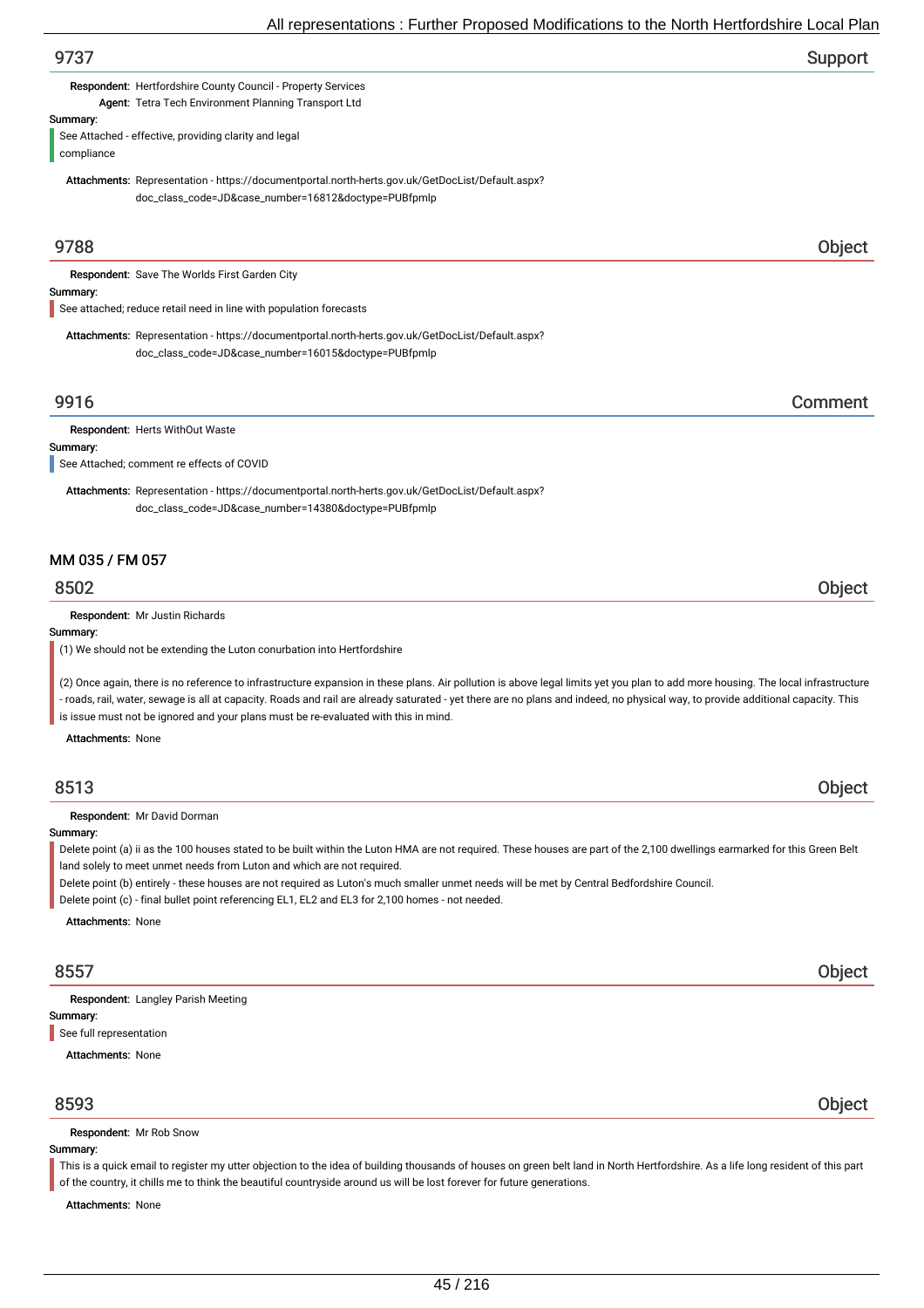# 8596 Object Summary: Attachments: None Respondent: Ms Allison Phelps I am wondering why the local plan is yet again quoting over inflated numbers of houses for this region. They clearly do not align with the estimates of the Office for National statistics. This means that you plan on destroying areas of the green belt which will be to the detriment of the local residents but the houses must be for people other than the local residents. Please can you reconsider these disastrous plans and think of your local residents in any future plans. 8629 Object Summary: Attachments: None Respondent: Ms Jennifer Calcagni See full description 8638 Comment Summary: Respondent: Letchworth Garden City Society Attachments: Representation - https://documentportal.north-herts.gov.uk/GetDocList/Default.aspx? doc\_class\_code=JD&case\_number=10356&doctype=PUBfpmlp See Attached 8713 Object Petition: 2 petitioners Summary: Attachments: None Respondent: Mr and Ms Robert E and Anna P Green and Crawley See full description 8717 Object Summary: Attachments: None Respondent: Mr David Tait Proposed targets in FM057 are too low as data used is not current or accurate 8756 Object Summary: Attachments: None Respondent: Transition Town Letchworth Given so many of the housing sites in this plan are on the green belt and have associated sustainable transport issues, TTL do not consider it appropriate for any land to be allocated to meet needs above the OAN, or which will not be built within the plan period. 8789 Object Summary: Respondent: The Greens & Great Wymondley Residents Association Attachments: Representation - https://documentportal.north-herts.gov.uk/GetDocList/Default.aspx? doc\_class\_code=JD&case\_number=8550&doctype=PUBfpmlp See Attached - comments on housing provision and distribution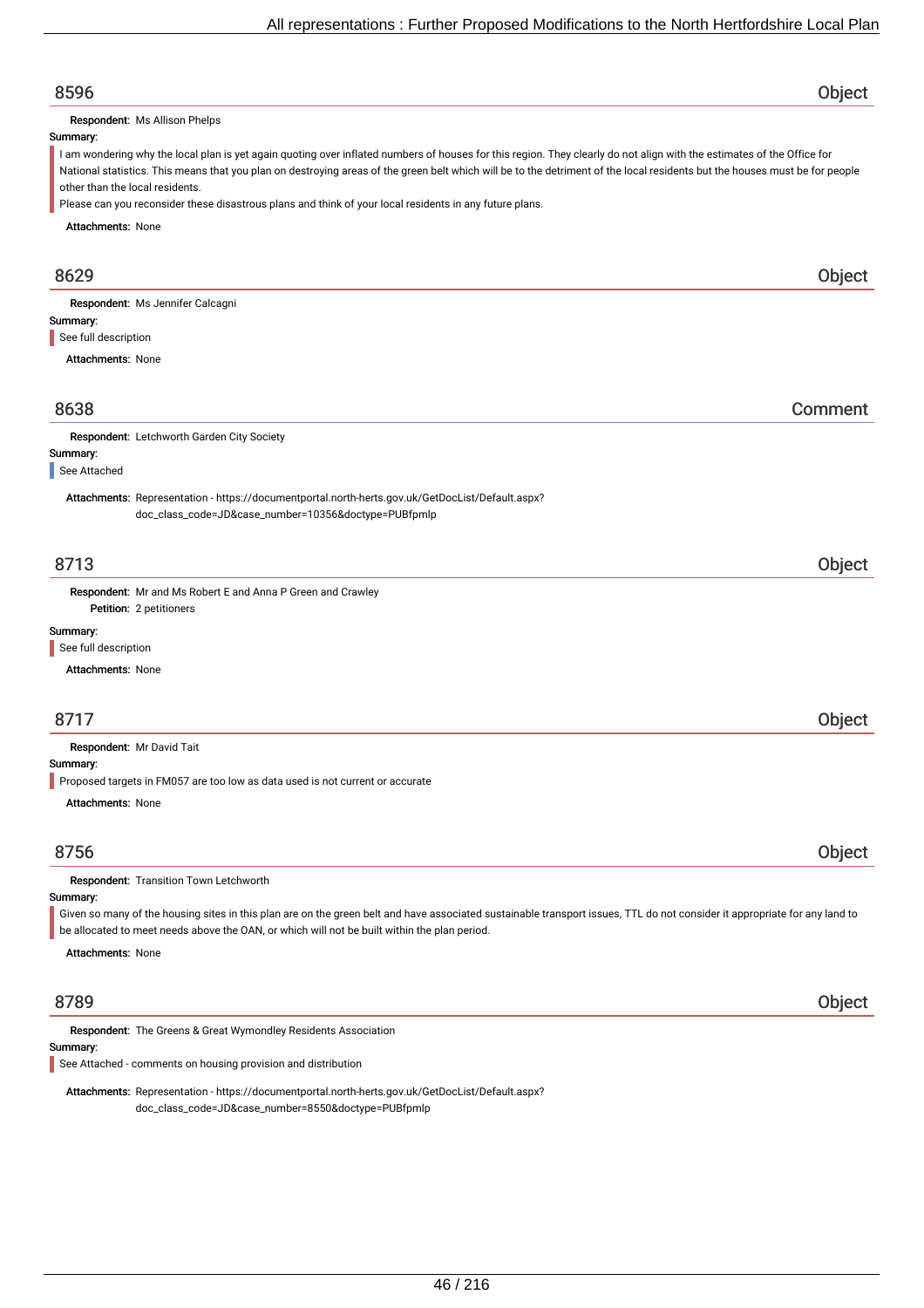## 8792 Comment

#### Respondent: Victoria Jackson

#### Summary:

It is very difficult to go through all these documents, and this comes immediately after local elections.

'Green Belt' clearly means NOTHING when phrases like 'comprehensive review of the Green Belt … Land has been removed from the Green Belt to enable strategic development … and the Green Belt releases necessary to meet housing needs'.

Attachments: None

## example. The state of the state of the state of the state of the state of the state of the Support Support

Respondent: Royston Town Council

#### Summary:

Royston Town Council is pleased to see revised figures showing reduced housing numbers and that many homes are already accounted for in existing developments. Royston has sustained more than its fair share of development.

#### Attachments: None

| 8837                                 |  |
|--------------------------------------|--|
| <b>pondent</b> : Pelham S<br>– W<br> |  |

#### Summary:

The policy only provides for 56 self build plots when there are currently 317 people on the councils self build register. The council claim to have granted 100 plots to date meaning that the policy fails to meet the requirements of the self build act to give enough suitable development permissions to meet the identified demand.

Attachments: None

## 8883 Object

Respondent: Mr and Mrs David and Dawn Waterhouse

Petition: 2 petitioners

#### Summary:

I fully understand the need for long term planning to cover housing needs, however, since the Local Plan was launch, so much has changed in terms of population and its expected growth

From my understanding the ONS have in the past few years revised/advised their prediction for a much smaller growth in population than first thought. The Local Plan was devised around estimates that are perhaps 10 years or older. Added to the estimated reduction in population are two (2) huge factors being 'Brexit' and the 'COVID Pandemic'.

Both these factors have had a dramatic effect on population, especially with large sections of Europeans returning to their natural home lands. COVID has meant populations are working in different ways and has had an effect on traditional commuter areas. Added to this the Green Belt is sacred ground and once lost cannot be regained. The past year, or so, has demonstrated the need for quality green space to assist in peoples well-being. Not reducing these areas.

In and around most/if not all towns, there are multiple 'brown sites' that could be developed. Promoting more but smaller developments in the heart of our towns. Which, economically, need all the help than can get, with persons choosing not to use town centres for shopping/entertainment.

Central and Local Government are promoting an eco policy. That surely doesn't include the permanent destruction of Green Belt sites that are not only used by humans but are also home to thousands of plants, animals, birds and insects that form part of this delicate landscape.

So I respectfully request we hit the 'stop' button and re think the local plan to take into account the expected reduction in population numbers - and thus save the Green **Belt** 

Attachments: None

Respondent: Dr John Webb

#### Summary:

In point g., what does the phrase "up to at least" mean? e.g. "up to" or "at least"?

Attachments: None

8898 Comment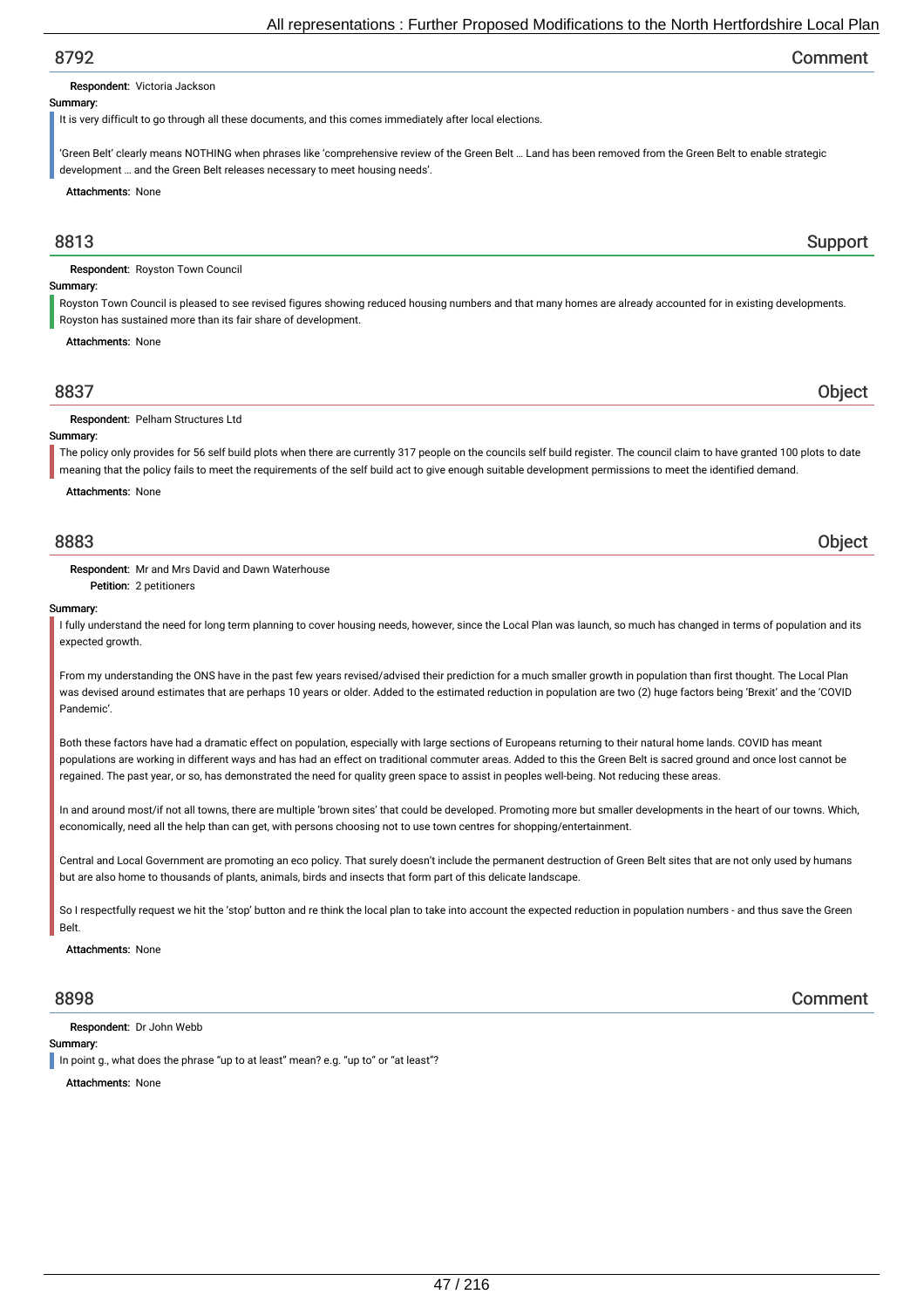| 8972 | Support |
|------|---------|
|      |         |

| Respondent: Ashill |                     |
|--------------------|---------------------|
|                    | Agent: CBRE Limited |

# Summary:

See Attached; Inspector should make his position clear to all parties to support delivery

Attachments: Representation - https://documentportal.north-herts.gov.uk/GetDocList/Default.aspx? doc\_class\_code=JD&case\_number=17119&doctype=PUBfpmlp

| 9704                                    | Respondent: Welwyn and Hatfield District Council                                                                                                                         | Support |
|-----------------------------------------|--------------------------------------------------------------------------------------------------------------------------------------------------------------------------|---------|
|                                         | Attachments: Representation - https://documentportal.north-herts.gov.uk/GetDocList/Default.aspx?<br>doc_class_code=JD&case_number=3436&doctype=PUBfpmlp                  |         |
| Summary:                                | Respondent: Mr Reg F Norgan<br>See attached - ONS data is inconsistent, impacts of Covid on future requirements, changed economic situation, put plan on hold until 2022 |         |
| 9688                                    |                                                                                                                                                                          | Object  |
|                                         | Attachments: Representation - https://documentportal.north-herts.gov.uk/GetDocList/Default.aspx?<br>doc_class_code=JD&case_number=16154&doctype=PUBfpmlp                 |         |
| Summary:<br>See attached representation |                                                                                                                                                                          |         |
|                                         | Respondent: Bloor Homes South Midlands<br>Agent: White Peak Planning                                                                                                     |         |
| 9480                                    |                                                                                                                                                                          | Support |
|                                         | Attachments: Representation - https://documentportal.north-herts.gov.uk/GetDocList/Default.aspx?<br>doc_class_code=JD&case_number=13223&doctype=PUBfpmlp                 |         |
| See attached representation             |                                                                                                                                                                          |         |
| Summary:                                | Respondent: Luton Borough Council - Planning Policy and Environment                                                                                                      |         |
| 9345                                    |                                                                                                                                                                          | Object  |
|                                         | doc_class_code=JD&case_number=14512&doctype=PUBfpmlp                                                                                                                     |         |
| See attached representation             | Attachments: Representation - https://documentportal.north-herts.gov.uk/GetDocList/Default.aspx?                                                                         |         |
| Summary:                                | Agent: Mr Jed Griffiths                                                                                                                                                  |         |
|                                         | Respondent: Knebworth Parish Council                                                                                                                                     |         |
| 9263                                    |                                                                                                                                                                          | Object  |
|                                         | Attachments: Representation - https://documentportal.north-herts.gov.uk/GetDocList/Default.aspx?<br>doc_class_code=JD&case_number=6178&doctype=PUBfpmlp                  |         |
| See attached representation             |                                                                                                                                                                          |         |
| Summary:                                | Respondent: Mr Wilfred Aspinall                                                                                                                                          |         |
| 9259                                    |                                                                                                                                                                          | Object  |

Summary:

See attached - support modifications in relation to Gypsy and Traveller provision

Attachments: Representation - https://documentportal.north-herts.gov.uk/GetDocList/Default.aspx? doc\_class\_code=JD&case\_number=8375&doctype=PUBfpmlp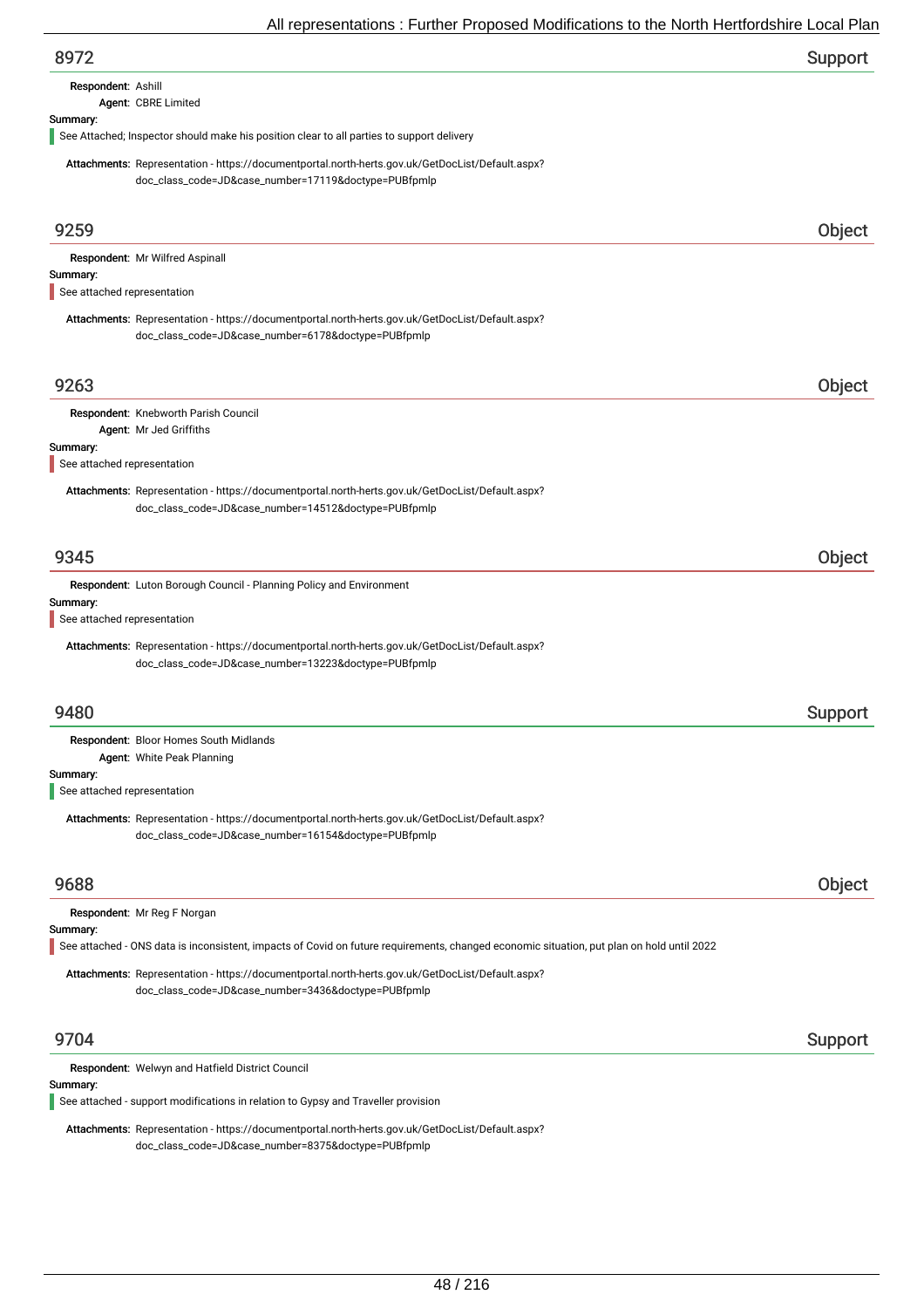| 9712                                                                                                                                                                              | Object  |
|-----------------------------------------------------------------------------------------------------------------------------------------------------------------------------------|---------|
| Respondent: Landhold Capital on behalf of Southern & Regional Developments<br>Agent: Claremont Planning Consultancy                                                               |         |
| Summary:<br>See attached - early review should immediately follow adoption                                                                                                        |         |
| Attachments: Representation and Supporting Documents - https://documentportal.north-herts.gov.uk/GetDocList/Default.aspx?<br>doc_class_code=JD&case_number=16755&doctype=PUBfpmlp |         |
| 9748                                                                                                                                                                              | Object  |
| Respondent: Bellcross Homes and Gallagher Developments Ltd<br>Agent: Rapleys LLP                                                                                                  |         |
| Summary:<br>See attached - advanced status of Site HT1 should be reflected in criterion (c)(ii)                                                                                   |         |
| Attachments: Representation and Supporting Document - https://documentportal.north-herts.gov.uk/GetDocList/Default.aspx?<br>doc_class_code=JD&case_number=14346&doctype=PUBfpmlp  |         |
| 9776                                                                                                                                                                              | Support |
| Respondent: Chiltern Society                                                                                                                                                      |         |
| Summary:<br>See attached; reduction in homes and early review is welcomed                                                                                                         |         |
| Attachments: Representation - https://documentportal.north-herts.gov.uk/GetDocList/Default.aspx?<br>doc_class_code=JD&case_number=16977&doctype=PUBfpmlp                          |         |
| 9780                                                                                                                                                                              | Object  |
| Respondent: Save Our Green Belt                                                                                                                                                   |         |
| Summary:<br>See full text; significant oversupply of new homes, MHCLG targets are incorrect, unsustainable development strategy; loss of Green Belt<br><b>Attachments: None</b>   |         |
| 9789                                                                                                                                                                              | Object  |
| <b>Respondent:</b> Save The Worlds First Garden City                                                                                                                              |         |
| Summary:<br>See attached; detailed commentary on housing need, should await publication of new data and prioritise small units on brownfield sites                                |         |
| Attachments: Representation - https://documentportal.north-herts.gov.uk/GetDocList/Default.aspx?<br>doc_class_code=JD&case_number=16015&doctype=PUBfpmlp                          |         |
| 9917                                                                                                                                                                              | Comment |
| Respondent: Herts WithOut Waste<br>Summary:                                                                                                                                       |         |
| See Attached; comment re effects of COVID and extending scope beyond plan period                                                                                                  |         |
| Attachments: Representation - https://documentportal.north-herts.gov.uk/GetDocList/Default.aspx?<br>doc_class_code=JD&case_number=14380&doctype=PUBfpmlp                          |         |
| 10063                                                                                                                                                                             | Object  |
| Respondent: CPRE Hertfordshire                                                                                                                                                    |         |
| Summary:<br>See attached; object to housing figures                                                                                                                               |         |
|                                                                                                                                                                                   |         |

Attachments: Representations - https://documentportal.north-herts.gov.uk/GetDocList/Default.aspx? doc\_class\_code=JD&case\_number=17091&doctype=PUBfpmlp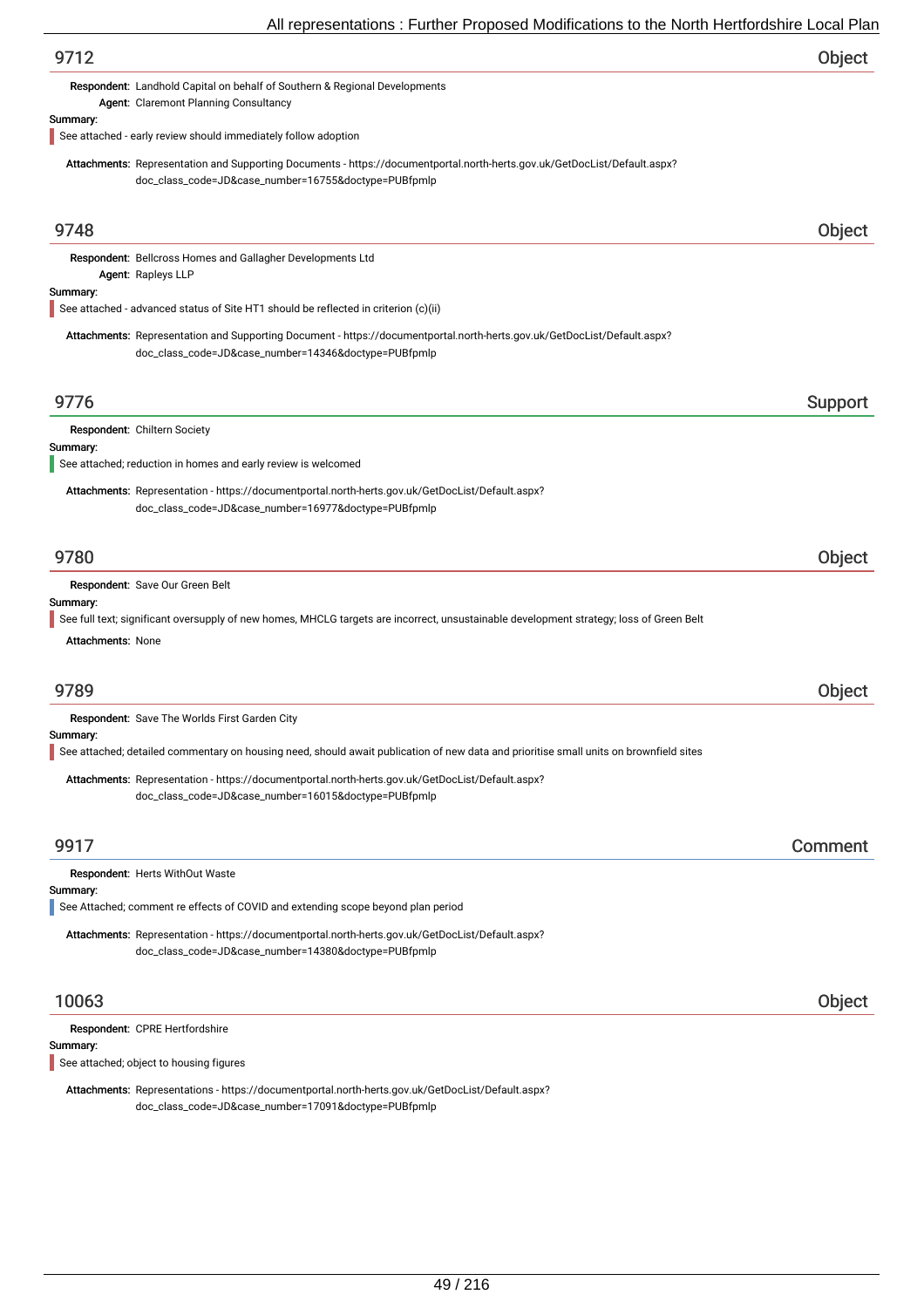| 10170 | Object |
|-------|--------|
|-------|--------|

| Respondent: Ms Nikki Hamilton |
|-------------------------------|
|-------------------------------|

#### Summary:

See attached representation

Attachments: Representation - https://documentportal.north-herts.gov.uk/GetDocList/Default.aspx? doc\_class\_code=JD&case\_number=15505&doctype=PUBfpmlp

## FM 058

## 8719 Object

Respondent: Mr David Tait

#### Summary:

Migration to North Herts from London not included in targets nor adequate uplift due to high property prices

Attachments: None

## 8757 Object

#### Respondent: Transition Town Letchworth

#### Summary:

If 2018 ONS data is applied the housing need would be in the region of 8,800 to meet the needs of North Hertfordshire. Building excessive homes in North Hertfordshire does not align with the UK Government's 'levelling up' agenda.

Attachments: None

## 8899 Comment

Respondent: Dr John Webb

Summary:

Typo: "... will be met..."

Attachments: None

## 9713 Object

Respondent: Landhold Capital on behalf of Southern & Regional Developments Agent: Claremont Planning Consultancy

Summary:

See attached - text should refer to housing target being a minimum

Attachments: Representation and Supporting Documents - https://documentportal.north-herts.gov.uk/GetDocList/Default.aspx? doc\_class\_code=JD&case\_number=16755&doctype=PUBfpmlp

## 9918 Comment

#### Respondent: Herts WithOut Waste

#### Summary:

See attached; minor typo me/met

Attachments: Representation - https://documentportal.north-herts.gov.uk/GetDocList/Default.aspx? doc\_class\_code=JD&case\_number=14380&doctype=PUBfpmlp

## 10064 Object

Respondent: CPRE Hertfordshire

Summary:

See attached; Ignores 2018-based ONS principal projection

Attachments: Representations - https://documentportal.north-herts.gov.uk/GetDocList/Default.aspx? doc\_class\_code=JD&case\_number=17091&doctype=PUBfpmlp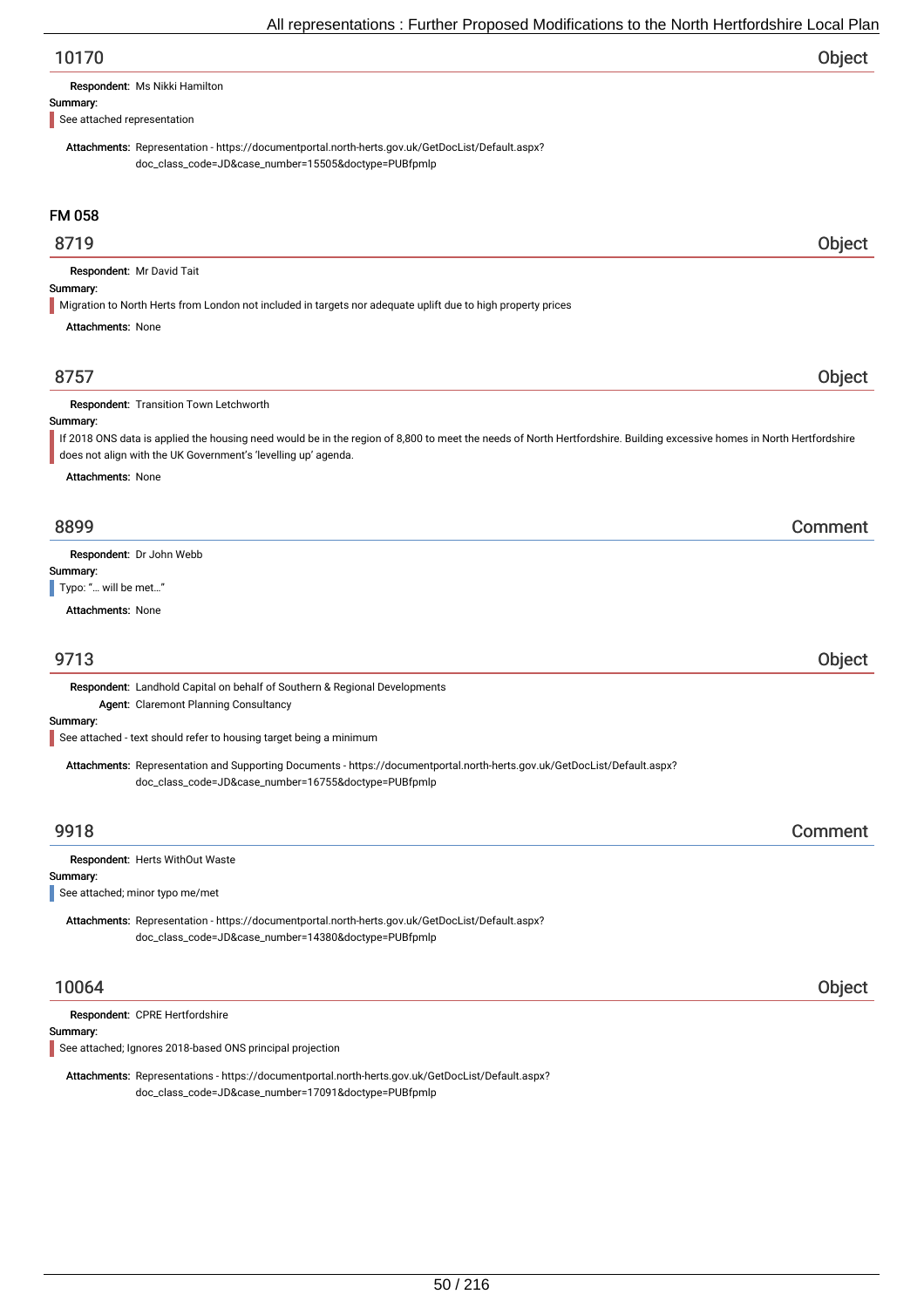# 10171 Object

Respondent: Ms Nikki Hamilton

#### Summary:

See attached representation

Attachments: Representation - https://documentportal.north-herts.gov.uk/GetDocList/Default.aspx? doc\_class\_code=JD&case\_number=15505&doctype=PUBfpmlp

## MM 037 /FM 059

## 10001 Comment

Respondent: Herts WithOut Waste

#### Summary:

See attached; suggest typo later / latter

Attachments: Representation - https://documentportal.north-herts.gov.uk/GetDocList/Default.aspx? doc\_class\_code=JD&case\_number=14380&doctype=PUBfpmlp

#### MM 039 / FM 061

## er 19705 i Support and the Support of the Support Support in the Support Support of the Support of the Support

Respondent: Welwyn and Hatfield District Council

Summary:

See attached - support modifications in relation to Gypsy and Traveller provision

Attachments: Representation - https://documentportal.north-herts.gov.uk/GetDocList/Default.aspx? doc\_class\_code=JD&case\_number=8375&doctype=PUBfpmlp

## FM 062

## 8758 Object

Respondent: Transition Town Letchworth

#### Summary:

Has there been a road building programme to support new housing in the period to 2021? Our understanding is that LTP4 has identified building new roads as unsustainable. It is unclear that this paragraph provides the rationale as to why North Herts are backloading housing delivery.

Attachments: None

## 8900 Comment

Respondent: Dr John Webb

Summary:

Please clarify: to be meaningful, should this refer to a different year?:

"… most of the planned new homes will be delivered after 2021."

Attachments: None

Respondent: Hertfordshire County Council - Property Services Agent: Tetra Tech Environment Planning Transport Ltd

Summary:

See attached - agree that BA1 requires the certainty by this Plan in order to proceed

Attachments: Representation - https://documentportal.north-herts.gov.uk/GetDocList/Default.aspx? doc\_class\_code=JD&case\_number=16812&doctype=PUBfpmlp

Respondent: Herts WithOut Waste

#### Summary:

See attached; request clarification of dates

Attachments: Representation - https://documentportal.north-herts.gov.uk/GetDocList/Default.aspx? doc\_class\_code=JD&case\_number=14380&doctype=PUBfpmlp

## 10002 Comment

9738 Support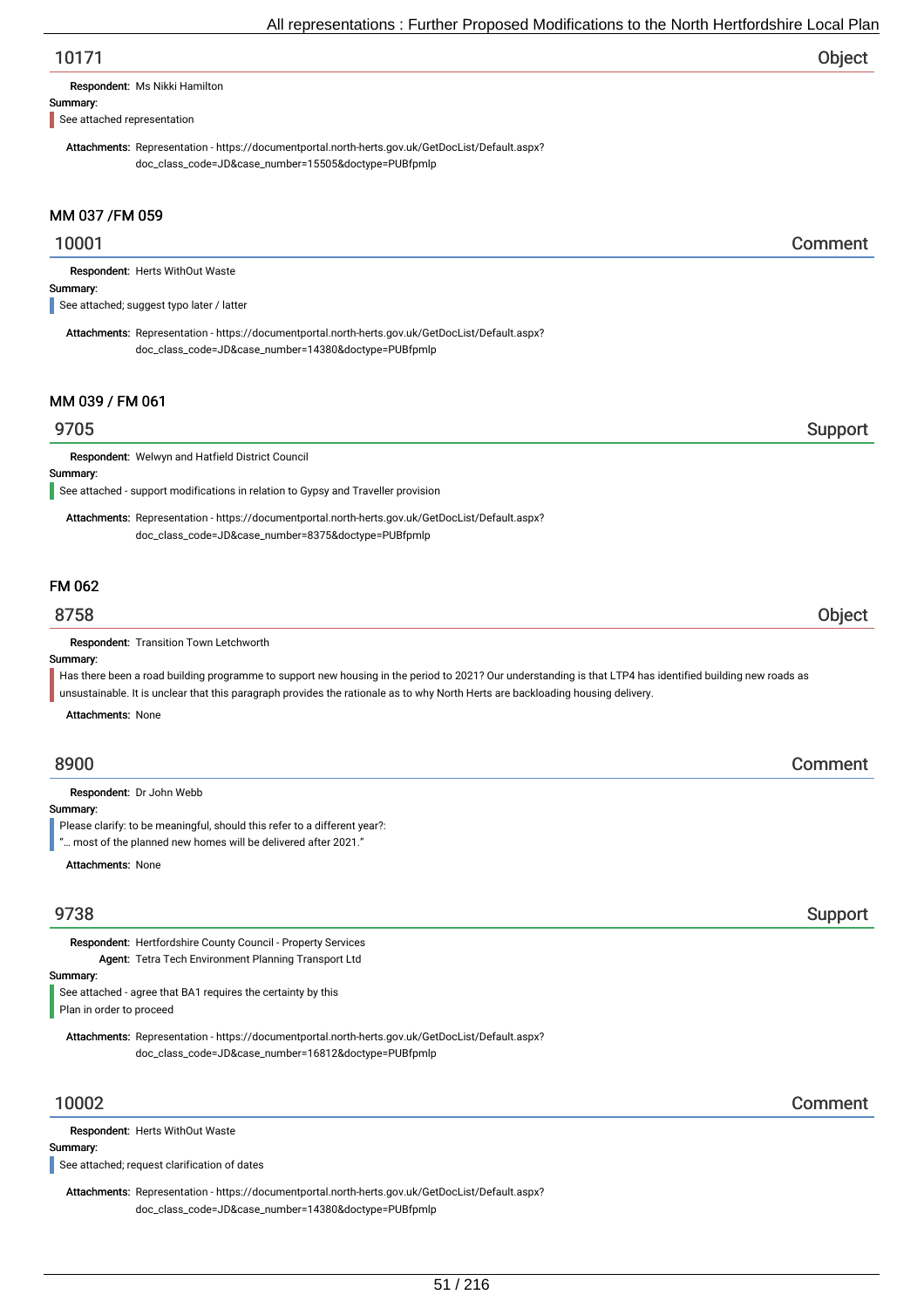# FM 063

Respondent: Transition Town Letchworth

#### Summary:

This paragraph indicates that "innovative approaches to construction" may be required. TTL would like this to make clear that the expectation is that these innovative approaches will be to deliver zero carbon homes.

Attachments: None

| 9264                                                                                                                                                                                                                                                                                                                          | Object  |
|-------------------------------------------------------------------------------------------------------------------------------------------------------------------------------------------------------------------------------------------------------------------------------------------------------------------------------|---------|
| Respondent: Knebworth Parish Council                                                                                                                                                                                                                                                                                          |         |
| Agent: Mr Jed Griffiths<br>Summary:                                                                                                                                                                                                                                                                                           |         |
| See attached representation                                                                                                                                                                                                                                                                                                   |         |
| Attachments: Representation - https://documentportal.north-herts.gov.uk/GetDocList/Default.aspx?                                                                                                                                                                                                                              |         |
| doc_class_code=JD&case_number=14512&doctype=PUBfpmlp                                                                                                                                                                                                                                                                          |         |
| 9739                                                                                                                                                                                                                                                                                                                          |         |
|                                                                                                                                                                                                                                                                                                                               | Support |
| Respondent: Hertfordshire County Council - Property Services                                                                                                                                                                                                                                                                  |         |
| Agent: Tetra Tech Environment Planning Transport Ltd<br>Summary:                                                                                                                                                                                                                                                              |         |
| See attached - support higher delivery rates where possible                                                                                                                                                                                                                                                                   |         |
| Attachments: Representation - https://documentportal.north-herts.gov.uk/GetDocList/Default.aspx?                                                                                                                                                                                                                              |         |
| doc_class_code=JD&case_number=16812&doctype=PUBfpmlp                                                                                                                                                                                                                                                                          |         |
|                                                                                                                                                                                                                                                                                                                               |         |
| 10003                                                                                                                                                                                                                                                                                                                         | Comment |
| Respondent: Herts WithOut Waste                                                                                                                                                                                                                                                                                               |         |
| Summary:<br>See attached; clarify what innovative means                                                                                                                                                                                                                                                                       |         |
|                                                                                                                                                                                                                                                                                                                               |         |
| Attachments: Representation - https://documentportal.north-herts.gov.uk/GetDocList/Default.aspx?                                                                                                                                                                                                                              |         |
| doc_class_code=JD&case_number=14380&doctype=PUBfpmlp                                                                                                                                                                                                                                                                          |         |
| MM 040 / FM 064                                                                                                                                                                                                                                                                                                               |         |
|                                                                                                                                                                                                                                                                                                                               |         |
| 8761                                                                                                                                                                                                                                                                                                                          | Object  |
| Respondent: Transition Town Letchworth                                                                                                                                                                                                                                                                                        |         |
| Summary:                                                                                                                                                                                                                                                                                                                      |         |
| A jump (already in effect) from 330 homes per year to 500 stretches credibility, whilst a further jump 3 years hence from 500 to 1,120 (with infrastructure in place) just<br>seems incredible. What evidence or grounds for confidence are available for the latter target, in view of the uncertainties expressed in FM062? |         |
|                                                                                                                                                                                                                                                                                                                               |         |
| <b>Attachments: None</b>                                                                                                                                                                                                                                                                                                      |         |
| 9714                                                                                                                                                                                                                                                                                                                          | Object  |
| Respondent: Landhold Capital on behalf of Southern & Regional Developments                                                                                                                                                                                                                                                    |         |
| Agent: Claremont Planning Consultancy                                                                                                                                                                                                                                                                                         |         |
| Summary:                                                                                                                                                                                                                                                                                                                      |         |
| See attached - stepped approach does not meet housing need and is not achievable                                                                                                                                                                                                                                              |         |
| Attachments: Representation and Supporting Documents - https://documentportal.north-herts.gov.uk/GetDocList/Default.aspx?<br>doc_class_code=JD&case_number=16755&doctype=PUBfpmlp                                                                                                                                             |         |
| 9773                                                                                                                                                                                                                                                                                                                          | Object  |
|                                                                                                                                                                                                                                                                                                                               |         |
| Respondent: Bulger Group                                                                                                                                                                                                                                                                                                      |         |
| Agent: ROK Planning<br>Summary:                                                                                                                                                                                                                                                                                               |         |
|                                                                                                                                                                                                                                                                                                                               |         |

See attached; Detailed commentary on land supply, doubt that figures can be met

Attachments: Representation and Supporting Documents - https://documentportal.north-herts.gov.uk/GetDocList/Default.aspx? doc\_class\_code=JD&case\_number=17123&doctype=PUBfpmlp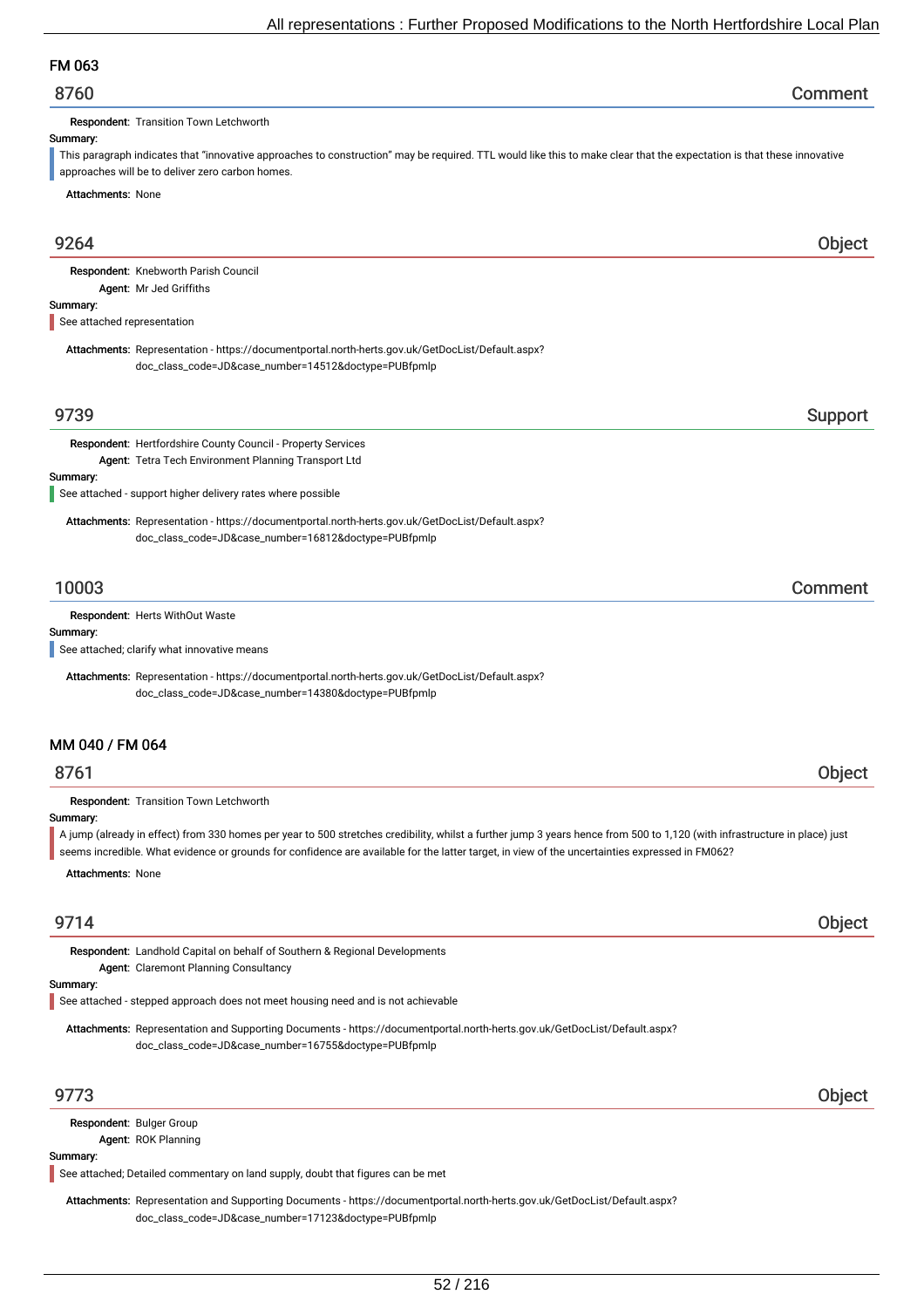| 10004                                                                                                                                                     | Comment |
|-----------------------------------------------------------------------------------------------------------------------------------------------------------|---------|
| Respondent: Herts WithOut Waste                                                                                                                           |         |
| Summary:<br>See attached; query evidence that highest target can be met                                                                                   |         |
| Attachments: Representation - https://documentportal.north-herts.gov.uk/GetDocList/Default.aspx?<br>doc_class_code=JD&case_number=14380&doctype=PUBfpmlp  |         |
| 10065                                                                                                                                                     | Object  |
| Respondent: CPRE Hertfordshire                                                                                                                            |         |
| Summary:<br>See attached; target for final step is excessive and not justified                                                                            |         |
| Attachments: Representations - https://documentportal.north-herts.gov.uk/GetDocList/Default.aspx?<br>doc_class_code=JD&case_number=17091&doctype=PUBfpmlp |         |
| MM 043 / FM 065                                                                                                                                           |         |
| 8946                                                                                                                                                      | Support |
| Respondent: Hertfordshire County Council - Environment & Infrastructure Department                                                                        |         |
| Summary:<br>See full text; welcome commitment to review by end 2023                                                                                       |         |
| <b>Attachments: None</b>                                                                                                                                  |         |
| 9260                                                                                                                                                      | Object  |
| Respondent: Mr Wilfred Aspinall                                                                                                                           |         |
| Summary:<br>See attached representation                                                                                                                   |         |
| Attachments: Representation - https://documentportal.north-herts.gov.uk/GetDocList/Default.aspx?                                                          |         |
| doc_class_code=JD&case_number=6178&doctype=PUBfpmlp                                                                                                       |         |
|                                                                                                                                                           |         |
| 9715                                                                                                                                                      | Object  |
| Respondent: Landhold Capital on behalf of Southern & Regional Developments<br>Agent: Claremont Planning Consultancy                                       |         |
| Summary:<br>See attached - early review should immediately follow adoption                                                                                |         |
| Attachments: Representation and Supporting Documents - https://documentportal.north-herts.gov.uk/GetDocList/Default.aspx?                                 |         |
| doc_class_code=JD&case_number=16755&doctype=PUBfpmlp                                                                                                      |         |
| 9740                                                                                                                                                      | Support |
| Respondent: Hertfordshire County Council - Property Services<br>Agent: Tetra Tech Environment Planning Transport Ltd                                      |         |
| Summary:<br>See attached - support full review                                                                                                            |         |
| Attachments: Representation - https://documentportal.north-herts.gov.uk/GetDocList/Default.aspx?<br>doc_class_code=JD&case_number=16812&doctype=PUBfpmlp  |         |
| MM 045 / FM 001                                                                                                                                           |         |
| 8559                                                                                                                                                      | Support |
| Respondent: Green Party                                                                                                                                   |         |
| Summary:<br>Append to iv. So that walking is easier than using a vehicle.<br>Append to vi. Including a substantial proportion of social housing.          |         |

Add another bullet point to "vii. \* Ensure all residential fencing includes hedgehog friendly gaps at regular intervals to ensure their free movement, and that these gaps are protected by covenant or other appropriate legal means."

Attachments: None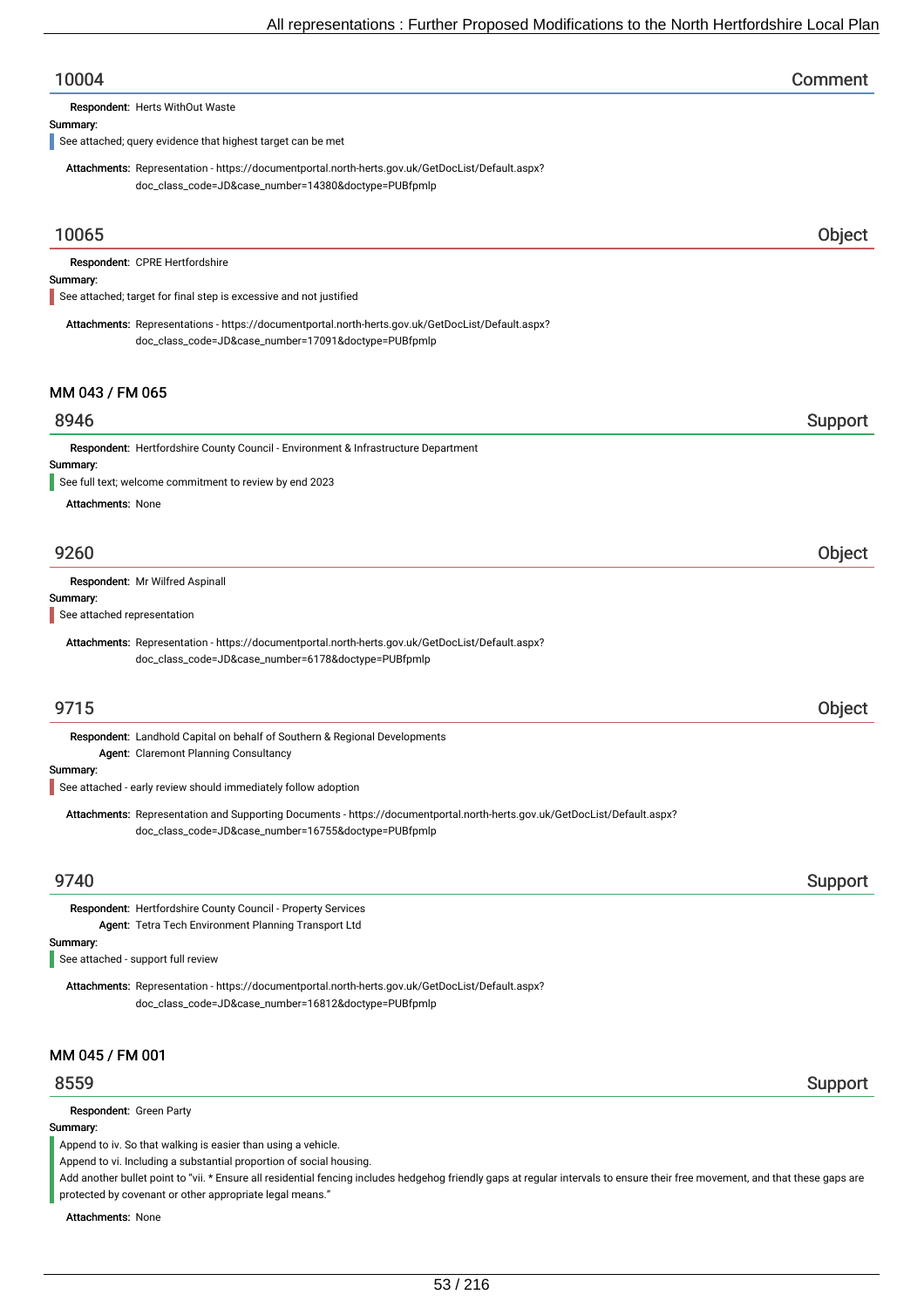# 8729 Support

Respondent: Preston Parish Council

#### Summary:

Preston Parish Council supports this policy, including the plan for green infrastructure and biodiversity net gain. NHDC must ensure that green belt land is only used for development in exceptional circumstances.

Attachments: None

## 8762 Support

Respondent: Transition Town Letchworth

#### Summary:

This modification is a good addition to the local plan. We note that siting and layout that minimise commuting distances and rely on "well-connected footpaths and cycle ways" would greatly reduce dependency on new highway infrastructure.

Attachments: None

## 8815 Comment

Respondent: Royston Town Council

Summary: It is most important to deliver housing that is pleasant to live in, that fits in with the area, has adequate amenity space and provides the infrastructure to serve the

community. This policy also highlights the continued need for local consultation by local people.

Attachments: None

## 8879 Object

Respondent: Bellcross Homes and Gallagher Developments Ltd

Agent: Rapleys LLP

#### Summary:

See Attached - caveat wording required to avoid onerous requirements that delay delivery

Attachments: Representation and Supporting Document - https://documentportal.north-herts.gov.uk/GetDocList/Default.aspx? doc\_class\_code=JD&case\_number=14346&doctype=PUBfpmlp

## 8893 Comment

Respondent: Knebworth Estates

#### Summary:

SP9 a. In a planning environment where a Local Plan can be 10 years delayed, a 'Strategic Masterplan' that is not permitted to look more than 10 years into the future is a misnomer. It cannot be 'Strategic'. Placemaking needs to look towards a new century, not decade.

SP9 b. ii. This reinforcement of certain elements of Hertfordshire's LTP4 creates a misbalance with that policy's requirement that "The needs of the motor vehicle are not ignored" (p.45) and "The policy is not anti-car and car use is recognised as being an essential part of the county's future transport system." (p.44)

Attachments: None

## 8957 Object

Summary: Respondent: Gladman Developments Ltd

See Attached

Attachments: Representation - https://documentportal.north-herts.gov.uk/GetDocList/Default.aspx? doc\_class\_code=JD&case\_number=17035&doctype=PUBfpmlp

## 8974 Object

Respondent: Jarvis Homes Ltd

Agent: Barker Parry Town Planning

#### Summary:

See Attached; detailed commentary on SP9, lack of clarity on application to sites of less than 100 homes

Attachments: Representation - https://documentportal.north-herts.gov.uk/GetDocList/Default.aspx? doc\_class\_code=JD&case\_number=16951&doctype=PUBfpmlp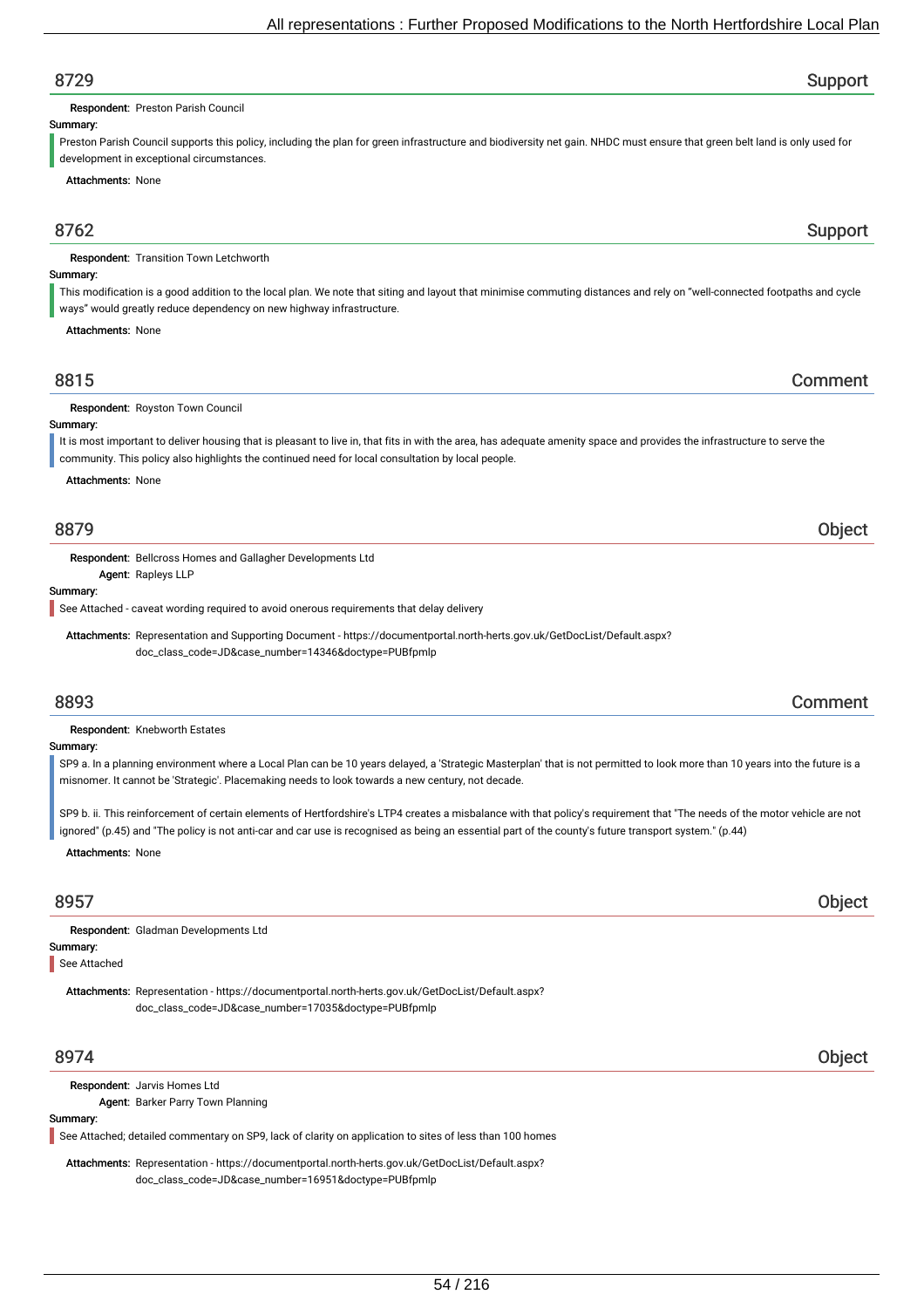| An representations. Further Froposca modifications to the north richtorushine Eocal Fit                                                                                           |         |
|-----------------------------------------------------------------------------------------------------------------------------------------------------------------------------------|---------|
| 9212                                                                                                                                                                              | Object  |
| Respondent: Letchworth Garden City Heritage Foundation                                                                                                                            |         |
| Summary:<br>See attached representation                                                                                                                                           |         |
| Attachments: Representation - https://documentportal.north-herts.gov.uk/GetDocList/Default.aspx?<br>doc_class_code=JD&case_number=9861&doctype=PUBfpmlp                           |         |
| 9265                                                                                                                                                                              | Object  |
| Respondent: Knebworth Parish Council                                                                                                                                              |         |
| Agent: Mr Jed Griffiths<br>Summary:<br>See attached representation                                                                                                                |         |
| Attachments: Representation - https://documentportal.north-herts.gov.uk/GetDocList/Default.aspx?<br>doc_class_code=JD&case_number=14512&doctype=PUBfpmlp                          |         |
| 9346                                                                                                                                                                              | Support |
| Respondent: Luton Borough Council - Planning Policy and Environment                                                                                                               |         |
| Summary:<br>See attached representation                                                                                                                                           |         |
| Attachments: Representation - https://documentportal.north-herts.gov.uk/GetDocList/Default.aspx?<br>doc_class_code=JD&case_number=13223&doctype=PUBfpmlp                          |         |
| 9481                                                                                                                                                                              | Object  |
| Respondent: Bloor Homes South Midlands<br>Agent: White Peak Planning                                                                                                              |         |
| Summary:<br>See attached representation                                                                                                                                           |         |
| Attachments: Representation - https://documentportal.north-herts.gov.uk/GetDocList/Default.aspx?<br>doc_class_code=JD&case_number=16154&doctype=PUBfpmlp                          |         |
| 9700                                                                                                                                                                              | Object  |
| Respondent: Miss Hayley Ward                                                                                                                                                      |         |
| Summary:<br>See attached - Criterion (b)(v) cannot apply to WY1                                                                                                                   |         |
| Attachments: Representation - https://documentportal.north-herts.gov.uk/GetDocList/Default.aspx?<br>doc_class_code=JD&case_number=14263&doctype=PUBfpmlp                          |         |
| 9716                                                                                                                                                                              | Object  |
| Respondent: Landhold Capital on behalf of Southern & Regional Developments<br>Agent: Claremont Planning Consultancy                                                               |         |
| Summary:<br>See attached - impact of SP9 on housing delivery; should not apply to submitted applications                                                                          |         |
| Attachments: Representation and Supporting Documents - https://documentportal.north-herts.gov.uk/GetDocList/Default.aspx?<br>doc_class_code=JD&case_number=16755&doctype=PUBfpmlp |         |
| 9741                                                                                                                                                                              | Support |
| Respondent: Hertfordshire County Council - Property Services                                                                                                                      |         |
| Agent: Tetra Tech Environment Planning Transport Ltd<br>Summary:                                                                                                                  |         |
| See attached - fully support masterplan approach                                                                                                                                  |         |
| Attachments: Representation - https://documentportal.north-herts.gov.uk/GetDocList/Default.aspx?                                                                                  |         |

doc\_class\_code=JD&case\_number=16812&doctype=PUBfpmlp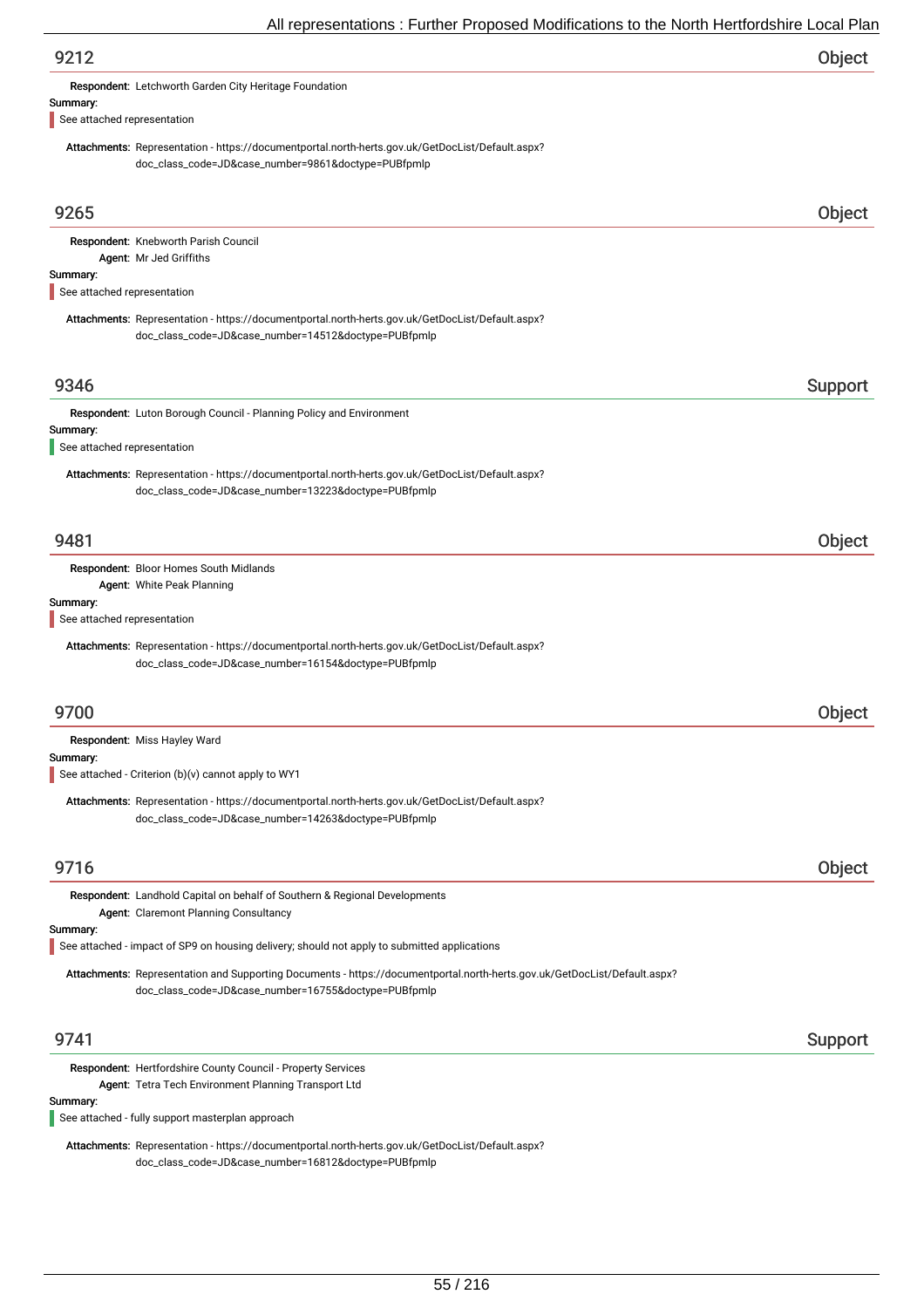| 9752 | Support |
|------|---------|
|------|---------|

Respondent: Hertfordshire County Council - Environment & Infrastructure Department

#### Summary:

See full text; Welcome additional detail in SP9

| <b>Attachments: None</b>                |                                                                                                                                                          |         |
|-----------------------------------------|----------------------------------------------------------------------------------------------------------------------------------------------------------|---------|
| 9763                                    |                                                                                                                                                          | Object  |
| Agent: Savills                          | Respondent: The Crown Estate                                                                                                                             |         |
| Summary:                                | See attached; insufficient clarity regarding the process where planning applications have already been submitted                                         |         |
|                                         | Attachments: Representation - https://documentportal.north-herts.gov.uk/GetDocList/Default.aspx?<br>doc_class_code=JD&case_number=16130&doctype=PUBfpmlp |         |
| 9771                                    |                                                                                                                                                          | Object  |
| Summary:                                | Respondent: Countryside Properties PLC<br>Agent: Barker Parry Town Planning                                                                              |         |
|                                         | See attached; detailed commentary on SP9 including compliance with NPPF, effectiveness and positive preparation                                          |         |
|                                         | Attachments: Representation - https://documentportal.north-herts.gov.uk/GetDocList/Default.aspx?<br>doc_class_code=JD&case_number=16951&doctype=PUBfpmlp |         |
| 9777                                    |                                                                                                                                                          | Object  |
| Summary:                                | Respondent: Chiltern Society                                                                                                                             |         |
|                                         | See attached; Support approach but references should be added to AONB and Green Belt                                                                     |         |
|                                         | Attachments: Representation - https://documentportal.north-herts.gov.uk/GetDocList/Default.aspx?<br>doc_class_code=JD&case_number=16977&doctype=PUBfpmlp |         |
| 9790                                    |                                                                                                                                                          | Comment |
| Summary:                                | Respondent: Save The Worlds First Garden City<br>See attached; welcome noises but requirements are vague and question whether worthwhile                 |         |
|                                         | Attachments: Representation - https://documentportal.north-herts.gov.uk/GetDocList/Default.aspx?<br>doc_class_code=JD&case_number=16015&doctype=PUBfpmlp |         |
| 9898                                    |                                                                                                                                                          | Object  |
|                                         | Respondent: Mrs Jill Saunders<br>Petition: 2 petitioners                                                                                                 |         |
| Summary:<br>See attached representation |                                                                                                                                                          |         |
|                                         | Attachments: Representation - https://documentportal.north-herts.gov.uk/GetDocList/Default.aspx?<br>doc_class_code=JD&case_number=16639&doctype=PUBfpmlp |         |
| 10005                                   |                                                                                                                                                          | Comment |
| Summary:<br>See attached; good          | Respondent: Herts WithOut Waste                                                                                                                          |         |

Attachments: Representation - https://documentportal.north-herts.gov.uk/GetDocList/Default.aspx? doc\_class\_code=JD&case\_number=14380&doctype=PUBfpmlp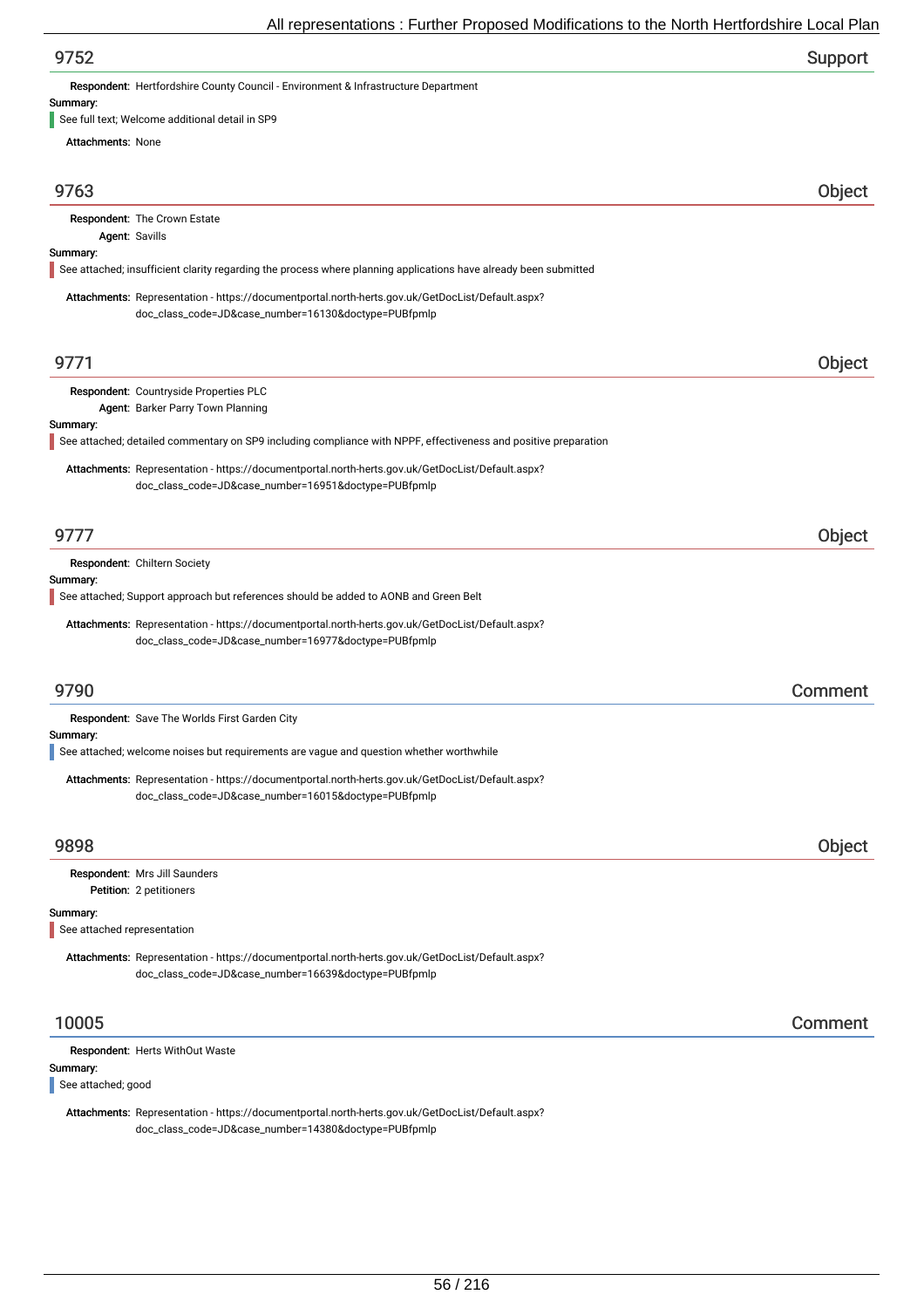| 10086 | Object |
|-------|--------|
|       |        |

Respondent: HCC Royston East and Ermine Ward

#### Summary:

See attached representation - Barkway

Attachments: Representation - https://documentportal.north-herts.gov.uk/GetDocList/Default.aspx? doc\_class\_code=JD&case\_number=17092&doctype=PUBfpmlp

## FM 002

## 8730 Support

Respondent: Preston Parish Council

#### Summary:

Preston Parish Council supports the new paragraphs linked to SP9.

Attachments: None

## 9266 Object

# Respondent: Knebworth Parish Council

Agent: Mr Jed Griffiths

#### Summary:

See attached representation

Attachments: Representation - https://documentportal.north-herts.gov.uk/GetDocList/Default.aspx? doc\_class\_code=JD&case\_number=14512&doctype=PUBfpmlp

## er 19347 i Support i Support i Support i Support i Support i Support i Support i Support i Support i Support i

Respondent: Luton Borough Council - Planning Policy and Environment

#### Summary:

See attached representation

Attachments: Representation - https://documentportal.north-herts.gov.uk/GetDocList/Default.aspx? doc\_class\_code=JD&case\_number=13223&doctype=PUBfpmlp

## 9482 Object

Summary: Respondent: Bloor Homes South Midlands Agent: White Peak Planning

See attached representation

Attachments: Representation - https://documentportal.north-herts.gov.uk/GetDocList/Default.aspx? doc\_class\_code=JD&case\_number=16154&doctype=PUBfpmlp

## 9764 Object

|          | <b>Respondent: The Crown Estate</b>                                                                              |
|----------|------------------------------------------------------------------------------------------------------------------|
|          | Agent: Savills                                                                                                   |
| Summary: |                                                                                                                  |
|          | See attached; insufficient clarity regarding the process where planning applications have already been submitted |
|          | Attachments: Representation - https://documentportal.north-herts.gov.uk/GetDocList/Default.aspx?                 |
|          | doc_class_code=JD&case_number=16130&doctype=PUBfpmlp                                                             |

## 9791 Comment

#### Respondent: Save The Worlds First Garden City

#### Summary:

See attached; welcome noises but requirements are vague and question whether worthwhile

Attachments: Representation - https://documentportal.north-herts.gov.uk/GetDocList/Default.aspx? doc\_class\_code=JD&case\_number=16015&doctype=PUBfpmlp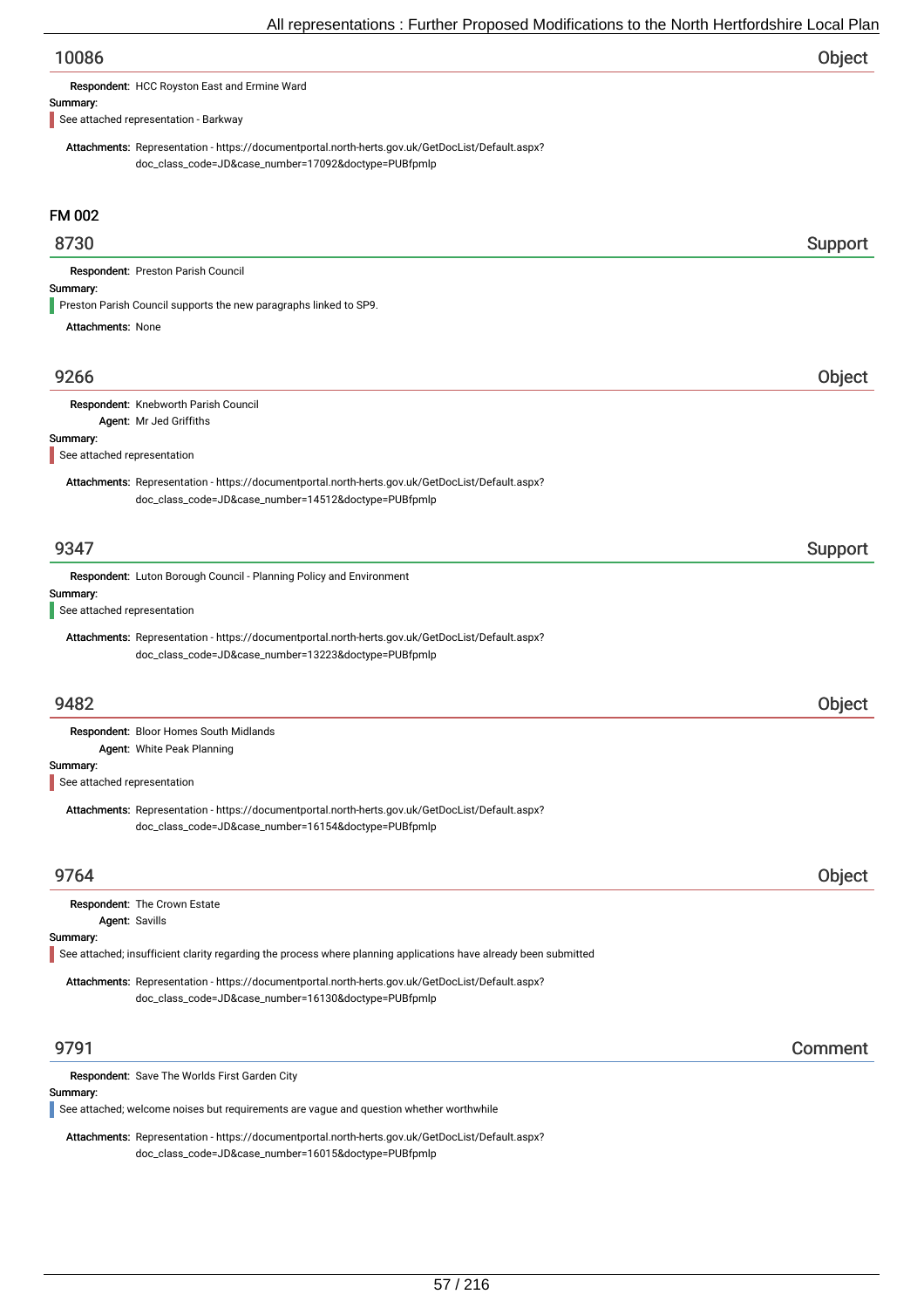## FM 067

## er 19753 i Support and the Support of the Support of the Support Support in the Support of the Support of the Support of the Support of the Support of the Support of the Support of the Support of the Support of the Support

Respondent: Hertfordshire County Council - Environment & Infrastructure Department

#### Summary:

See full text; support monitoring of demand in Stevenage area

Attachments: None

## MM 050 / FM 069

## 8935 Support

Petition: 3 petitioners Respondent: Herts and Middlesex Badger Group

#### Summary:

See attached representation

Attachments: None

## 9778 Object

Respondent: Chiltern Society

#### Summary:

See attached; add reference to setting of AONB

Attachments: Representation - https://documentportal.north-herts.gov.uk/GetDocList/Default.aspx? doc\_class\_code=JD&case\_number=16977&doctype=PUBfpmlp

## 9799 Object

Summary: Respondent: Save The Worlds First Garden City Attachments: Representation - https://documentportal.north-herts.gov.uk/GetDocList/Default.aspx? doc\_class\_code=JD&case\_number=16015&doctype=PUBfpmlp See attached; definition of important species and habitats too vague 9899 Object Petition: 2 petitioners Summary: Respondent: Mrs Jill Saunders Attachments: Representation - https://documentportal.north-herts.gov.uk/GetDocList/Default.aspx? doc\_class\_code=JD&case\_number=16639&doctype=PUBfpmlp See attached representation 10085 Object Respondent: HCC Royston East and Ermine Ward

#### Summary:

See attached representation - Barkway

Attachments: Representation - https://documentportal.north-herts.gov.uk/GetDocList/Default.aspx? doc\_class\_code=JD&case\_number=17092&doctype=PUBfpmlp

## MM 056 / FM 070

## 8731 Support

Respondent: Preston Parish Council

#### Summary:

**Preston Parish Council supports the further modifications in this policy.** 

Attachments: None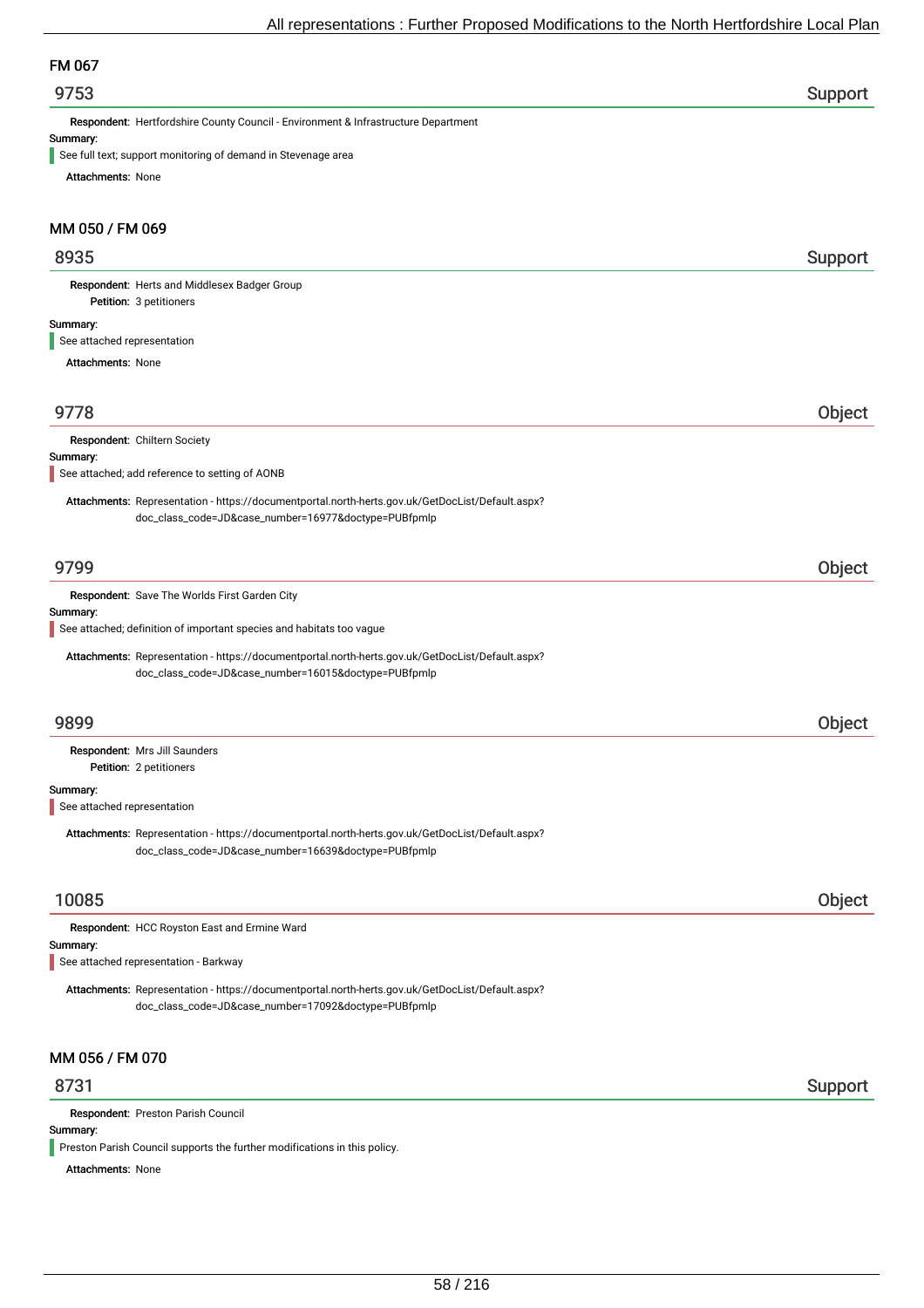| Object |
|--------|
|        |

#### Respondent: Historic England

#### Summary:

See Attached - policy vacuum for non-designated assets, wording inconsistent with statutory duties

Attachments: Representation - https://documentportal.north-herts.gov.uk/GetDocList/Default.aspx? doc\_class\_code=JD&case\_number=16816&doctype=PUBfpmlp

## MM 057 / FM 003

## 8732 Support

Respondent: Preston Parish Council

## Summary:

Preston Parish Council supports this new paragraph. It is important that strategic sites are master planned in accordance with Policy SP9 Design and Sustainability.

Attachments: None

| 9267                                                                                                                                                     | <b>Object</b> |
|----------------------------------------------------------------------------------------------------------------------------------------------------------|---------------|
| Respondent: Knebworth Parish Council                                                                                                                     |               |
| Agent: Mr Jed Griffiths                                                                                                                                  |               |
| Summary:<br>See attached representation                                                                                                                  |               |
|                                                                                                                                                          |               |
| Attachments: Representation - https://documentportal.north-herts.gov.uk/GetDocList/Default.aspx?<br>doc_class_code=JD&case_number=14512&doctype=PUBfpmlp |               |
|                                                                                                                                                          |               |
| 9348                                                                                                                                                     | Support       |
| Respondent: Luton Borough Council - Planning Policy and Environment<br>Summary:                                                                          |               |
| See attached representation                                                                                                                              |               |
| Attachments: Representation - https://documentportal.north-herts.gov.uk/GetDocList/Default.aspx?<br>doc_class_code=JD&case_number=13223&doctype=PUBfpmlp |               |
| 9483                                                                                                                                                     | Object        |
| Respondent: Bloor Homes South Midlands                                                                                                                   |               |
| Agent: White Peak Planning                                                                                                                               |               |
| Summary:<br>See attached representation                                                                                                                  |               |
| Attachments: Representation - https://documentportal.north-herts.gov.uk/GetDocList/Default.aspx?<br>doc_class_code=JD&case_number=16154&doctype=PUBfpmlp |               |
| 9765                                                                                                                                                     | <b>Object</b> |
| Respondent: The Crown Estate<br>Agent: Savills                                                                                                           |               |
| Summary:                                                                                                                                                 |               |
| See attached; insufficient clarity regarding the process where planning applications have already been submitted                                         |               |
| Attachments: Representation - https://documentportal.north-herts.gov.uk/GetDocList/Default.aspx?                                                         |               |
| doc_class_code=JD&case_number=16130&doctype=PUBfpmlp                                                                                                     |               |
| 9792                                                                                                                                                     | Comment       |
| <b>Respondent: Save The Worlds First Garden City</b>                                                                                                     |               |

#### Summary:

See attached; welcome noises but requirements are vague and question whether worthwhile

Attachments: Representation - https://documentportal.north-herts.gov.uk/GetDocList/Default.aspx? doc\_class\_code=JD&case\_number=16015&doctype=PUBfpmlp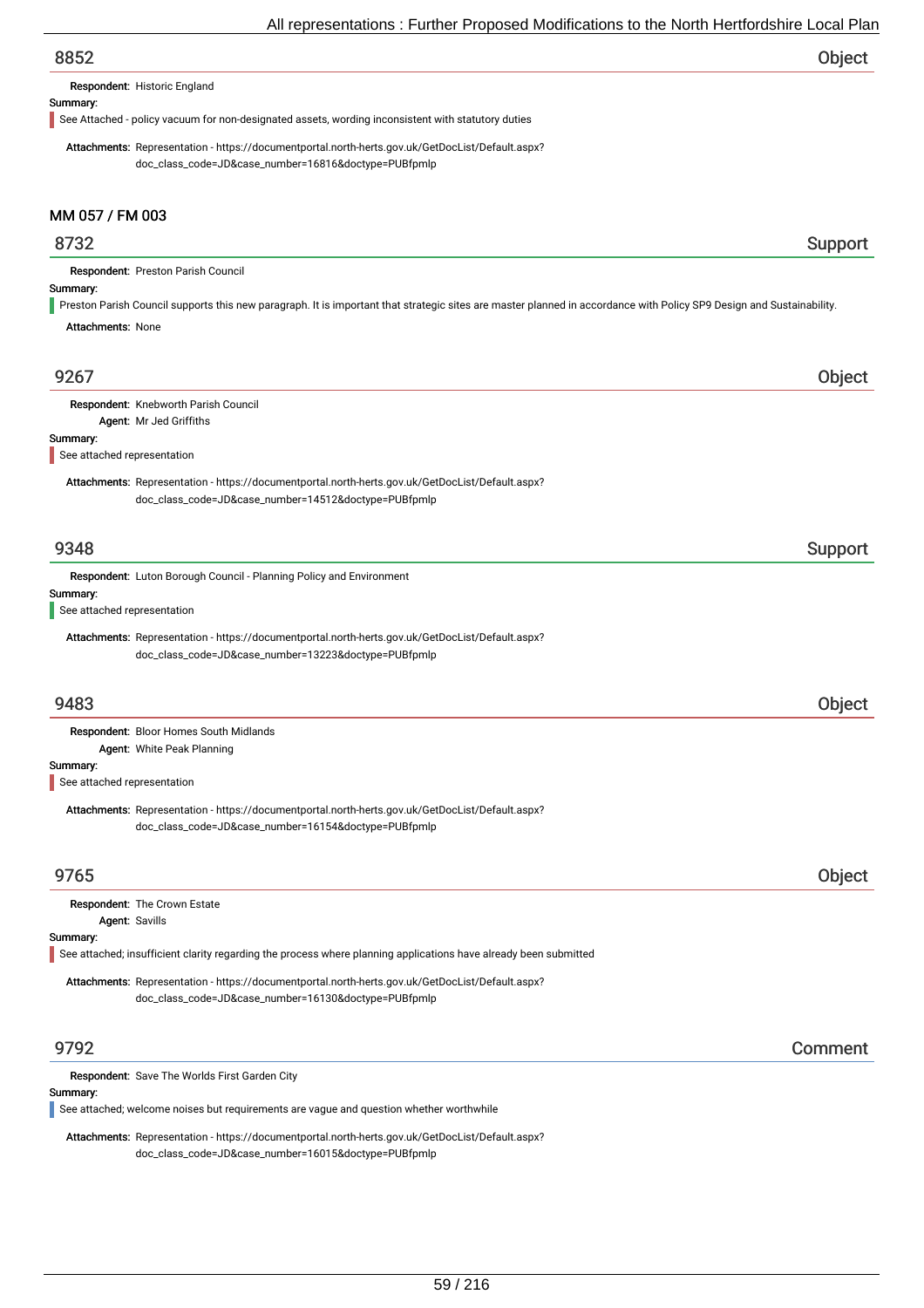## MM 058 / FM 004

| 9701 | Comment |
|------|---------|
|------|---------|

Respondent: Miss Hayley Ward

#### Summary:

See attached - appointment of developer seems premature

Attachments: Representation - https://documentportal.north-herts.gov.uk/GetDocList/Default.aspx? doc\_class\_code=JD&case\_number=14263&doctype=PUBfpmlp

| 9742                                    |                                                                                                                                                          | Support |
|-----------------------------------------|----------------------------------------------------------------------------------------------------------------------------------------------------------|---------|
|                                         | Respondent: Hertfordshire County Council - Property Services<br>Agent: Tetra Tech Environment Planning Transport Ltd                                     |         |
| Summary:                                | See attached - support masterplanning for this site                                                                                                      |         |
|                                         | Attachments: Representation - https://documentportal.north-herts.gov.uk/GetDocList/Default.aspx?<br>doc_class_code=JD&case_number=16812&doctype=PUBfpmlp |         |
| 9793                                    |                                                                                                                                                          | Comment |
| Summary:                                | Respondent: Save The Worlds First Garden City<br>See attached; welcome noises but requirements are vague and question whether worthwhile                 |         |
|                                         | Attachments: Representation - https://documentportal.north-herts.gov.uk/GetDocList/Default.aspx?<br>doc_class_code=JD&case_number=16015&doctype=PUBfpmlp |         |
| 10008                                   |                                                                                                                                                          | Comment |
| Summary:                                | Respondent: Herts WithOut Waste<br>See attached; suggested deletion for clarity                                                                          |         |
|                                         | Attachments: Representation - https://documentportal.north-herts.gov.uk/GetDocList/Default.aspx?<br>doc_class_code=JD&case_number=14380&doctype=PUBfpmlp |         |
| MM 061 / FM 005                         |                                                                                                                                                          |         |
| 9213                                    |                                                                                                                                                          | Object  |
| Summary:<br>See attached representation | Respondent: Letchworth Garden City Heritage Foundation                                                                                                   |         |
|                                         | Attachments: Representation - https://documentportal.north-herts.gov.uk/GetDocList/Default.aspx?<br>doc_class_code=JD&case_number=9861&doctype=PUBfpmlp  |         |
| 9794                                    |                                                                                                                                                          | Comment |
|                                         | Respondent: Save The Worlds First Garden City                                                                                                            |         |
| Summary:                                | See attached; welcome noises but requirements are vague and question whether worthwhile                                                                  |         |
|                                         | Attachments: Representation - https://documentportal.north-herts.gov.uk/GetDocList/Default.aspx?<br>doc_class_code=JD&case_number=16015&doctype=PUBfpmlp |         |
| MM 068 / FM 006                         |                                                                                                                                                          |         |
| 9702                                    |                                                                                                                                                          | Object  |
| Summary:                                | Respondent: Miss Hayley Ward<br>See attached - cumulative impacts with Stevenage site and WY1 not considered                                             |         |

Attachments: Representation - https://documentportal.north-herts.gov.uk/GetDocList/Default.aspx? doc\_class\_code=JD&case\_number=14263&doctype=PUBfpmlp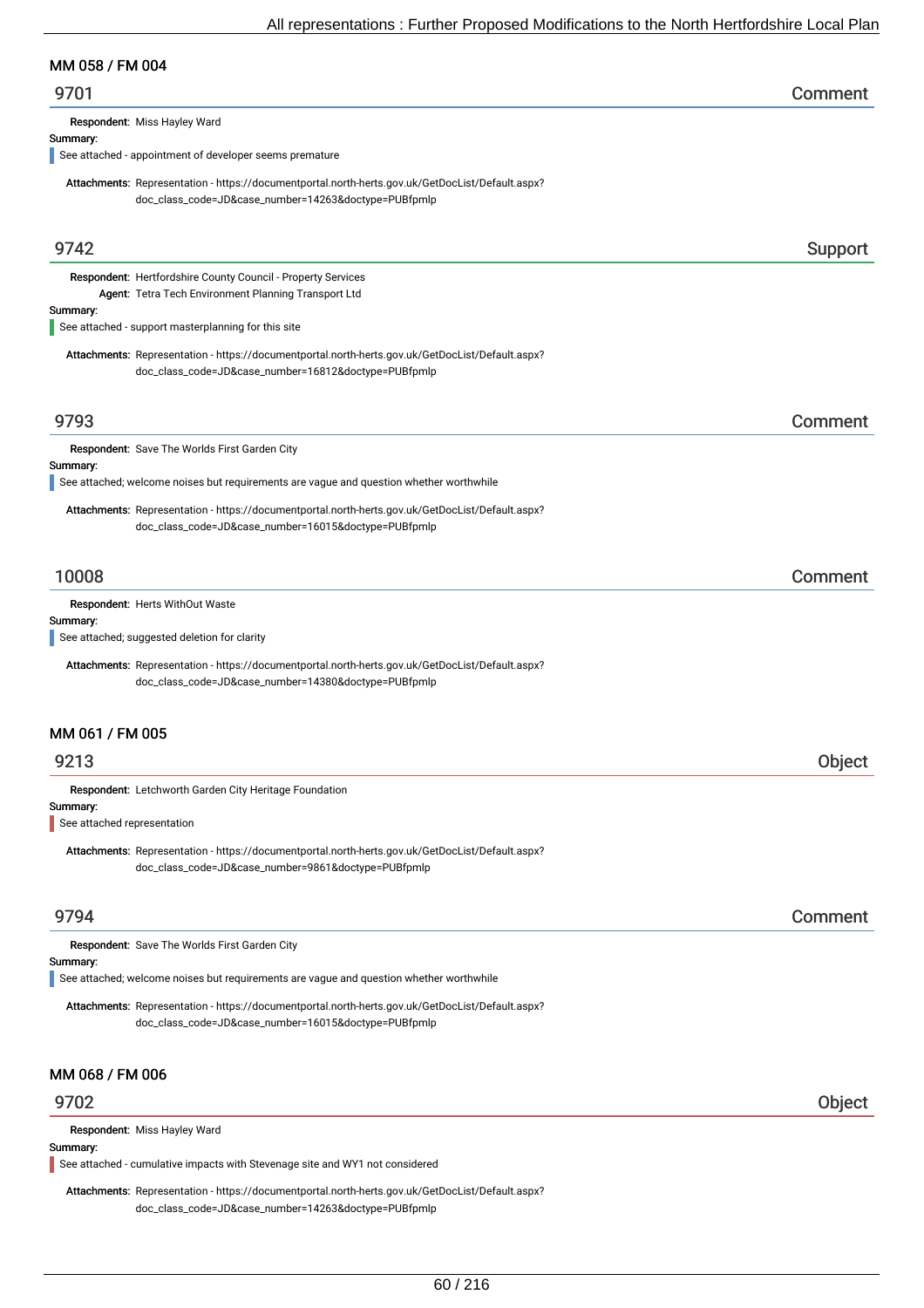| 9795                                                                                                                     | Comment |
|--------------------------------------------------------------------------------------------------------------------------|---------|
| Respondent: Save The Worlds First Garden City                                                                            |         |
| Summary:                                                                                                                 |         |
| See attached; welcome noises but requirements are vague and question whether worthwhile                                  |         |
| Attachments: Representation - https://documentportal.north-herts.gov.uk/GetDocList/Default.aspx?                         |         |
| doc_class_code=JD&case_number=16015&doctype=PUBfpmlp                                                                     |         |
| MM 072 / FM 007                                                                                                          |         |
| 8936                                                                                                                     | Object  |
| Respondent: Angela Bohm (Piumi)                                                                                          |         |
| Summary:                                                                                                                 |         |
| See attached representation                                                                                              |         |
| <b>Attachments: None</b>                                                                                                 |         |
| 9747                                                                                                                     | Object  |
| Respondent: Bellcross Homes and Gallagher Developments Ltd                                                               |         |
| Agent: Rapleys LLP                                                                                                       |         |
| Summary:                                                                                                                 |         |
| See attached - alterations to policy wording for masterplanning and use classes suggested                                |         |
| Attachments: Representation and Supporting Document - https://documentportal.north-herts.gov.uk/GetDocList/Default.aspx? |         |
| doc_class_code=JD&case_number=14346&doctype=PUBfpmlp                                                                     |         |
| 9796                                                                                                                     | Comment |

Summary:

See attached; welcome noises but requirements are vague and question whether worthwhile

Attachments: Representation - https://documentportal.north-herts.gov.uk/GetDocList/Default.aspx? doc\_class\_code=JD&case\_number=16015&doctype=PUBfpmlp

MM 075 / FM 008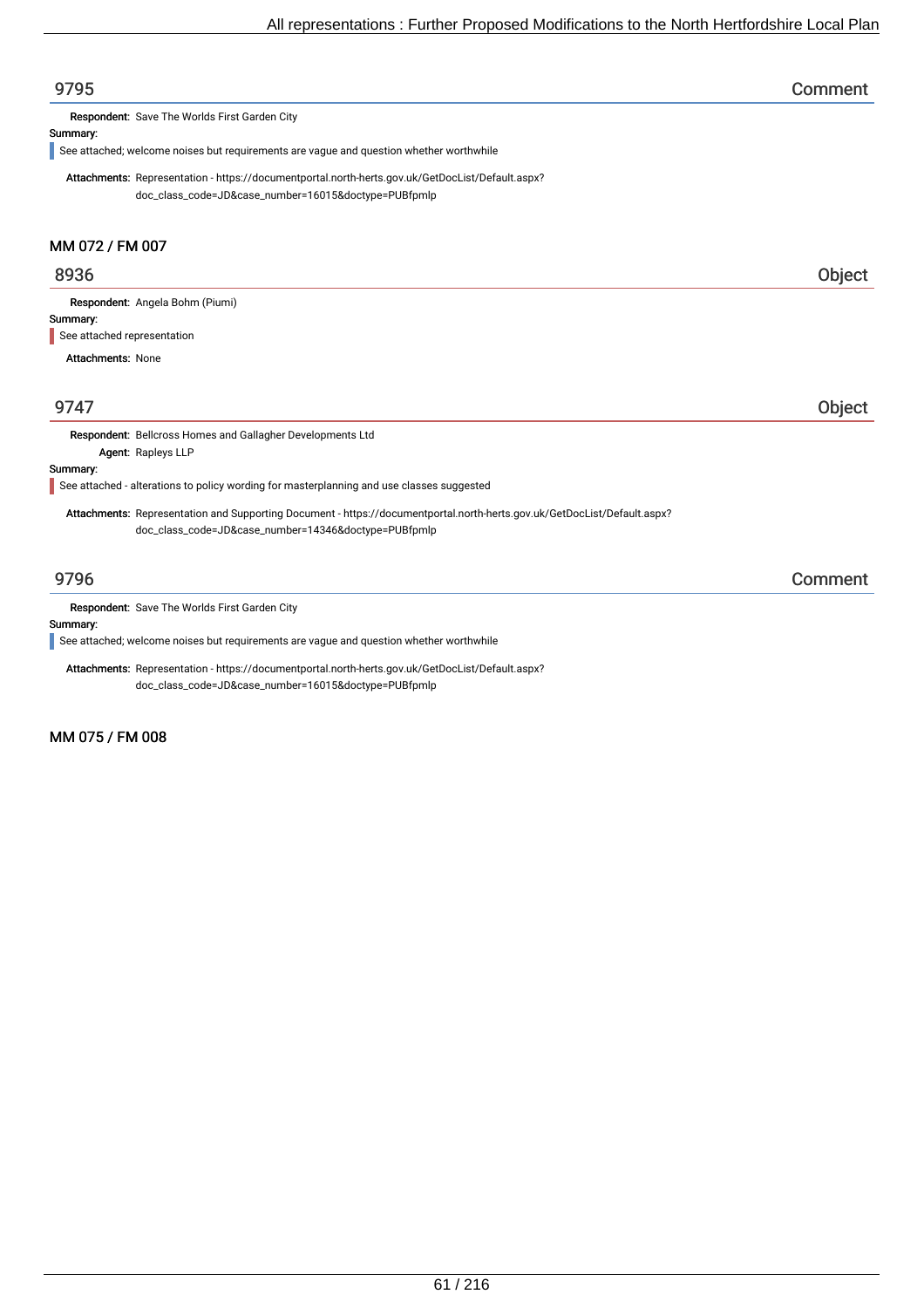## Respondent: Ms Karen Bartha

#### Summary:

I would like to submit my objections to the proposed development in Great Ashby in Stevenage, commonly known as GA2.

Why does NHDC feel the need to destroy more of our Green Belt land for a high density development of what is likely to be overpriced, poorly constructed boxes, with limited car parking spaces for the amount of population and most likely very limited green space for children to play in.

The Government recently committed to no more Green Belt land being built on, but Brownfield sites are the way forward. In these times of a fragile eco system we should be striving to save and preserve our natural habitats and wildlife, not concreting over them.

The infrastructure in Stevenage is not sufficient to support and sustain any new major housing developments. I understand that this development would come under NHDC jurisdiction, but the infrastructure that will be utilised will mainly come from SBC, and that is struggling now with dental and doctors surgeries not taking on new patients - there was supposed to be a doctors surgery built in Great Ashby, but that never came, and that land was given over to yet more housing. There is a lack of leisure and shopping facilities in the town, despite the regeneration of Stevenage town centre. The emergency services cannot cope with the number of people in the area now, with the only A&E hospital servicing the surrounding area being at the Lister, so how could they be expected to cope with the 900 or so proposed dwellings.

The roads will not be able to cope with all the additional vehicles, they are already in a state of disrepair, and in some parts are just too narrow for the amount of traffic that will come. Schools will be a major pinch point too. New developments never incorporate senior schools, only primary which I have never understood that line of thinking. The sewage systems will be put under great strain, as will the power to all these new dwellings, where will it all go and come from?

All too often profit of developers is put first. They will promise the moon to the local authority, but gradually as the development progresses, give nothing but excuses as to why the number of social and affordable housing has to fall well below what is required and needed so that their profit margins stay at their highest level. Developers should be forced to build sustainable properties with solar panelling, and any other form of eco friendly building methods, rather than the quickest, cheapest route.

It is time the local authorities joined the real world, and took a long hard look at the real need here which is the environment. We are destroying it at an alarming rate, and a new development such as this will only decimate more than is necessary, and if we continue in this way there will be no planet left to build on.

I urge you to reconsider the application for this new development in GA2 and decline the application to build it. I am not an eco warrior, just a very worried individual, who can see where we are heading if we don't stop destroying our countryside. There is already an issue with too much habitat being taken away from the wildlife, and only now are shifts in the eco systems being noticed, and they are not good shifts, and will have long lasting detrimental effects on all of us. The council would be better to buy the land from the developers and turn it over to a country wildlife park. Your council tax payers would thank you very loudly for doing something as innovative as that. And you should also ensure that any new developments are not big sprawling masses of houses, but smaller lower density building, something that has imagination built on brownfield sites instead.

There is a school of thought that if every village allowed 10 or 20 houses to be built in or around it, every town allowed 100 and every city 1000, there would be no need to encroach on so much of our green space, as space for such building could be found easily. Not as profitable as building en-mass, but certainly better for the environment, and if its homes that are needed, what better way to do it, and that way people would integrate into the local communities better and there would be a lot less drain on the resources and infrastructure.

Attachments: None

9797 Comment

Respondent: Save The Worlds First Garden City

#### Summary:

See attached; welcome noises but requirements are vague and question whether worthwhile

Attachments: Representation - https://documentportal.north-herts.gov.uk/GetDocList/Default.aspx? doc\_class\_code=JD&case\_number=16015&doctype=PUBfpmlp

10034 Object

Petition: 3 petitioners Respondent: Herts and Middlesex Badger Group

#### Summary:

See attached representation

Attachments: None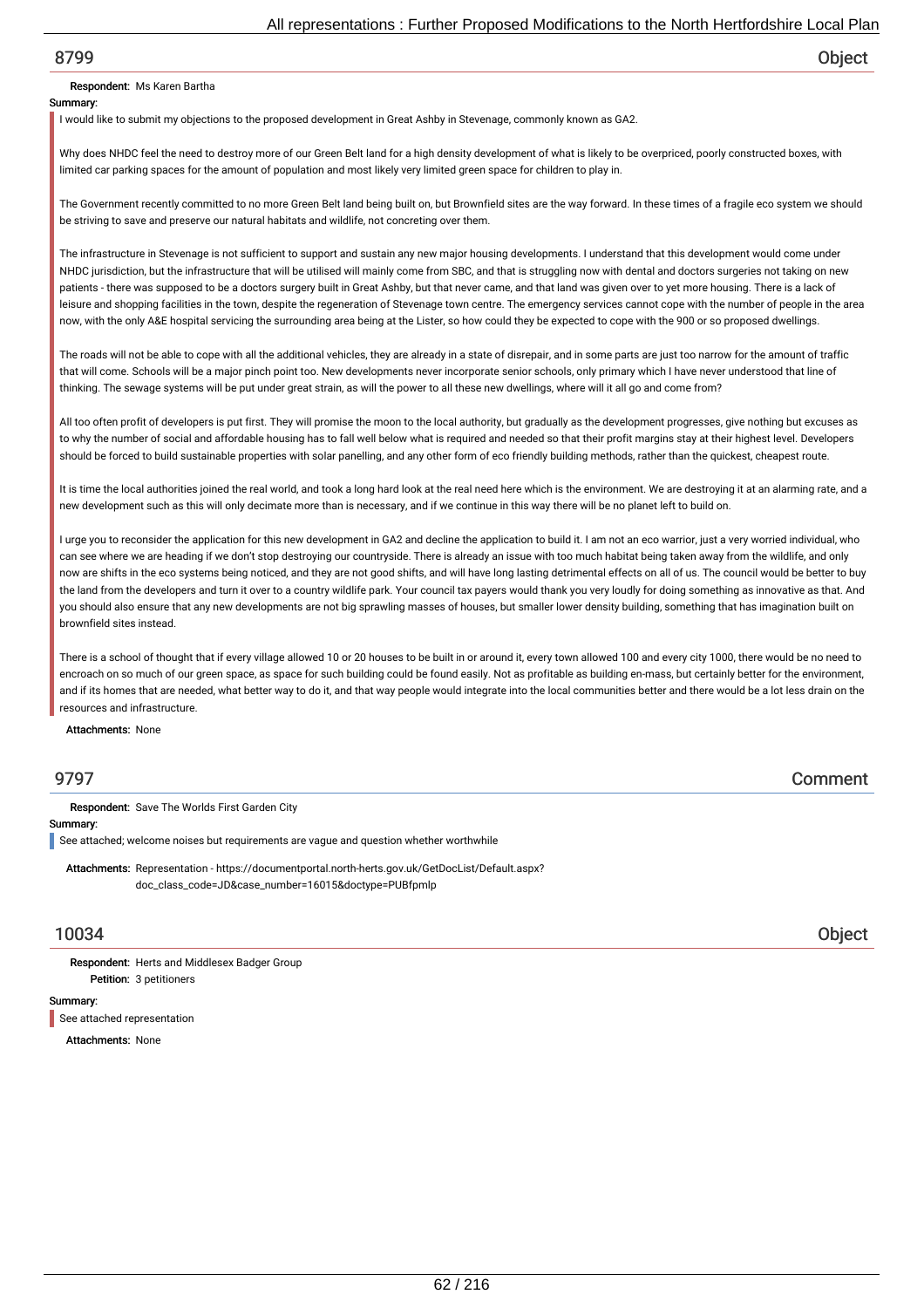## MM 083 / FM 009

## 8512 Object

Respondent: Mr David Dorman

#### Summary:

Policy SP19 - Sites EL1, EL2 and EL3 - Sites East of Luton should be removed from this Local Plan as there is no unmet housing need from within Luton that will require any intervention from NHDC under the Duty to Co-operate. This is because the true and up to date unmet housing need from Luton is only 2,000 and Central Bedfordshire Council has allocated 20 sites with a capacity of 8,850 dwellings which more than meets this shortfall.

It goes without saying that references in this MM to Strategic Masterplanning of the SP19 site is also not required.

Attachments: None

## 8733 Comment

Respondent: Preston Parish Council

#### Summary:

An up to date assessment of houses built in Luton since 2017 could substantially reduce the number to be provided by NHDC and Preston Parish Council is of the view that this should be undertaken before the NHDC Local Plan is finally made so that valuable Green Belt land in North Hertfordshire can be retained and protected.

Attachments: None

| 9349 | SUDDOFL |
|------|---------|
|      |         |

Respondent: Luton Borough Council - Planning Policy and Environment

#### Summary:

See attached representation

Attachments: Representation - https://documentportal.north-herts.gov.uk/GetDocList/Default.aspx? doc\_class\_code=JD&case\_number=13223&doctype=PUBfpmlp

## 9484 Object

#### Respondent: Bloor Homes South Midlands

Agent: White Peak Planning

#### Summary:

See attached representation

Attachments: Representation - https://documentportal.north-herts.gov.uk/GetDocList/Default.aspx? doc\_class\_code=JD&case\_number=16154&doctype=PUBfpmlp

## 9766 Object

Respondent: The Crown Estate

Agent: Savills

#### Summary:

See attached; insufficient clarity regarding the process where planning applications have already been submitted

Attachments: Representation - https://documentportal.north-herts.gov.uk/GetDocList/Default.aspx? doc\_class\_code=JD&case\_number=16130&doctype=PUBfpmlp

## 9798 Comment

| <b>Respondent:</b> Save The Worlds First Garden City                                    |  |
|-----------------------------------------------------------------------------------------|--|
| Summary:                                                                                |  |
| See attached; welcome noises but requirements are vague and question whether worthwhile |  |

Attachments: Representation - https://documentportal.north-herts.gov.uk/GetDocList/Default.aspx? doc\_class\_code=JD&case\_number=16015&doctype=PUBfpmlp

## 9992 Object

Respondent: Mr Roy Parker

#### Summary:

See attached representation

Attachments: Representation - https://documentportal.north-herts.gov.uk/GetDocList/Default.aspx? doc\_class\_code=JD&case\_number=5059&doctype=PUBfpmlp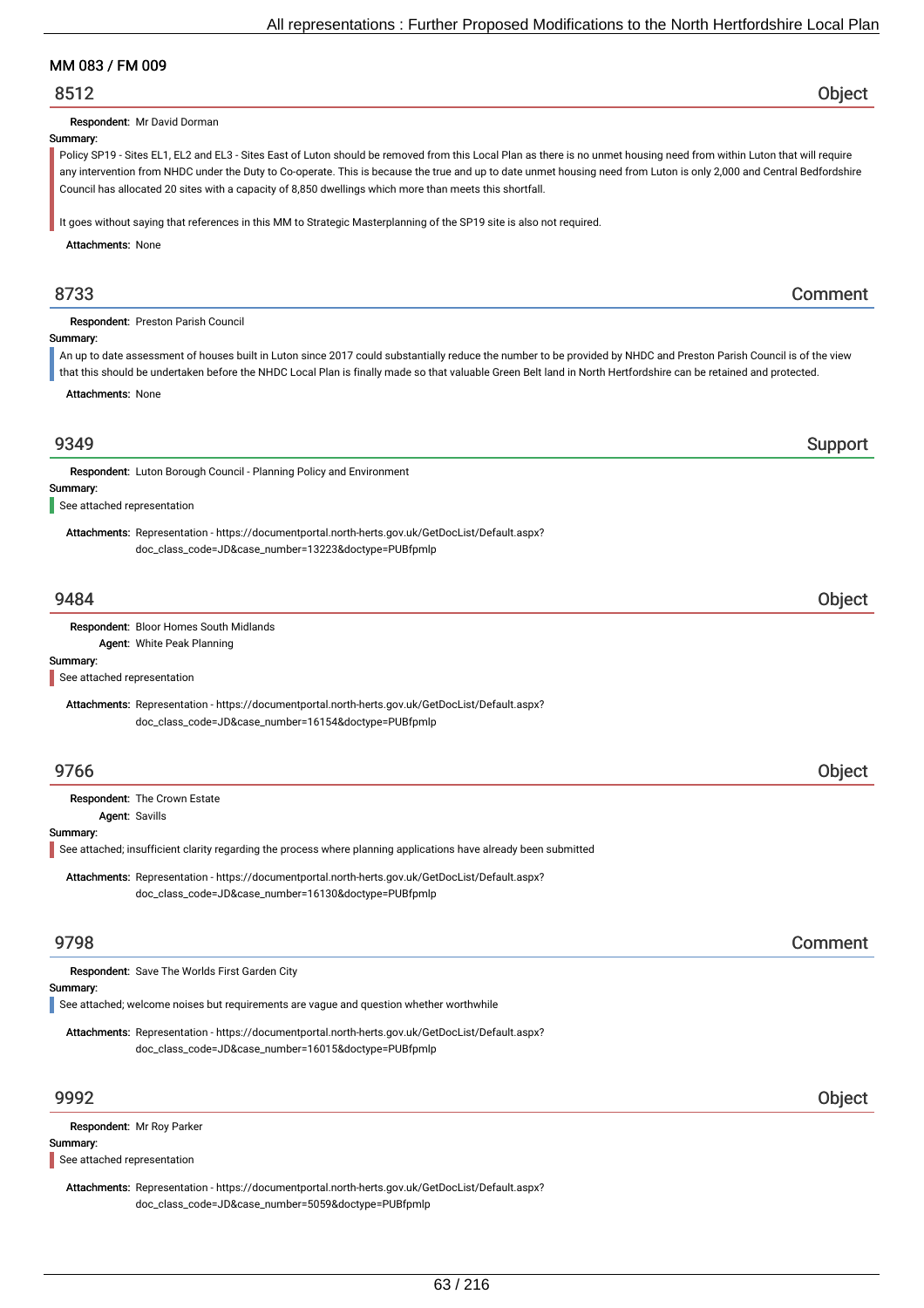## MM 092 / FM 078

## 9214 Object

Respondent: Letchworth Garden City Heritage Foundation

#### Summary:

See attached representation

Attachments: Representation - https://documentportal.north-herts.gov.uk/GetDocList/Default.aspx? doc\_class\_code=JD&case\_number=9861&doctype=PUBfpmlp

## MM 095 / FM 082

# 9215 Object Summary: Respondent: Letchworth Garden City Heritage Foundation Attachments: Representation - https://documentportal.north-herts.gov.uk/GetDocList/Default.aspx? doc\_class\_code=JD&case\_number=9861&doctype=PUBfpmlp See attached representation

## MM 099 / FM 088

## er 19350 support that the second state of the second state of the second state  $\sim$  Support Support support in the second state of the second state  $\sim$

Respondent: Luton Borough Council - Planning Policy and Environment

#### Summary:

See attached representation

Attachments: Representation - https://documentportal.north-herts.gov.uk/GetDocList/Default.aspx? doc\_class\_code=JD&case\_number=13223&doctype=PUBfpmlp

## er 19485 i 1958 ble stort i 1959 ble stort i 1959 ble stort i 1959 ble stort i 1959 ble stort i 1959 ble stort

Respondent: Bloor Homes South Midlands Agent: White Peak Planning

#### Summary:

See attached representation

Attachments: Representation - https://documentportal.north-herts.gov.uk/GetDocList/Default.aspx? doc\_class\_code=JD&case\_number=16154&doctype=PUBfpmlp

## er 19767 i Support i Support i Support i Support i Support i Support i Support i Support i Support i Support i

Respondent: The Crown Estate

## Agent: Savills

Summary:

L See attached; support the modification

Attachments: Representation - https://documentportal.north-herts.gov.uk/GetDocList/Default.aspx? doc\_class\_code=JD&case\_number=16130&doctype=PUBfpmlp

## MM 100 / FM 092

Respondent: Mr Wilfred Aspinall

#### Summary:

See attached representation

Attachments: Representation - https://documentportal.north-herts.gov.uk/GetDocList/Default.aspx? doc\_class\_code=JD&case\_number=6178&doctype=PUBfpmlp

## 9261 Object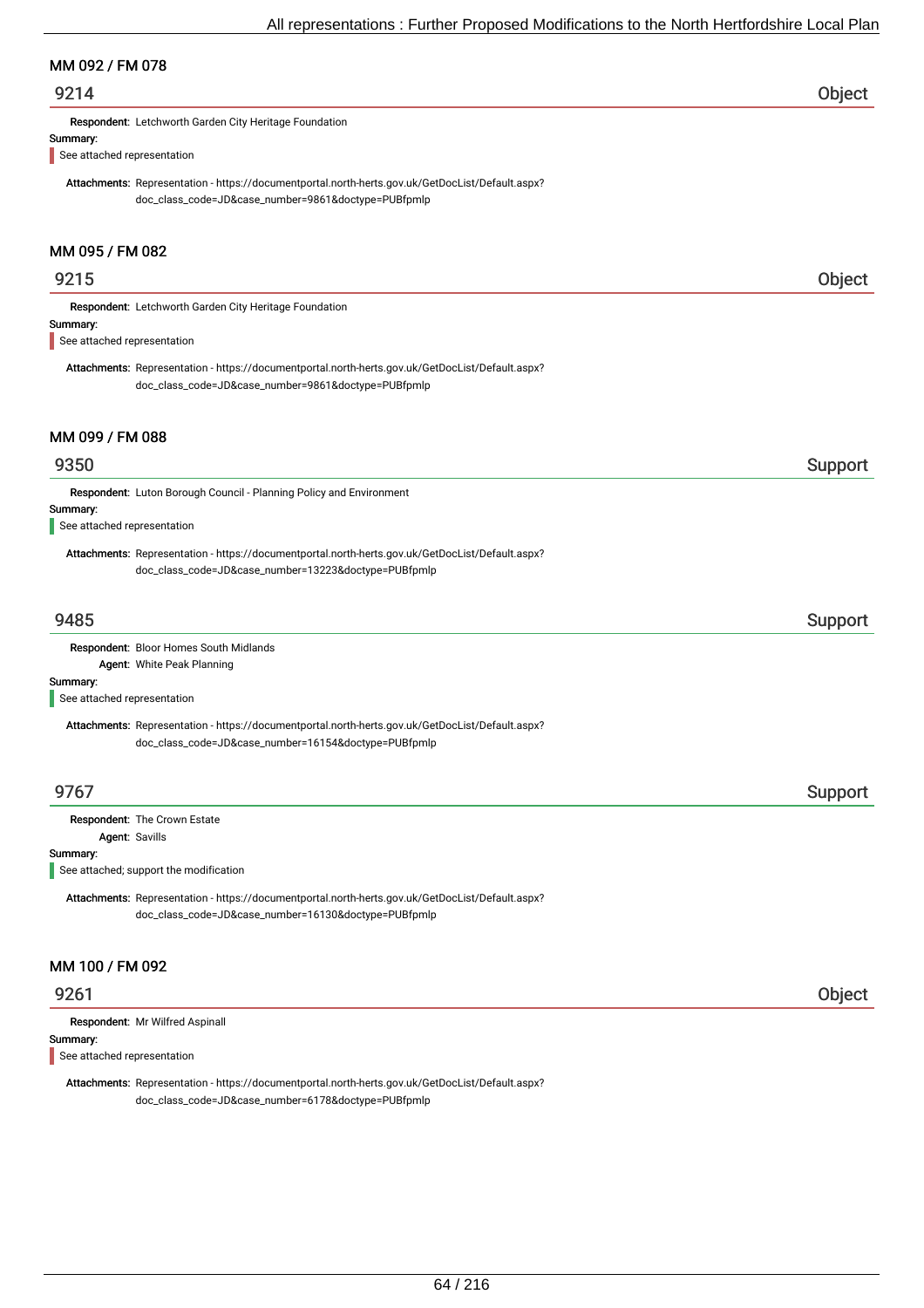## MM 139 / FM 095

## er 19706 i Support i Support i Support i Support i Support i Support i Support i Support i Support i Support i

Respondent: Welwyn and Hatfield District Council

#### Summary:

See attached - support modifications in relation to Gypsy and Traveller provision

Attachments: Representation - https://documentportal.north-herts.gov.uk/GetDocList/Default.aspx? doc\_class\_code=JD&case\_number=8375&doctype=PUBfpmlp

## MM 140 / FM 096

## er 19707 i Support i Support i Support i Support i Support i Support i Support i Support i Support i Support i

Respondent: Welwyn and Hatfield District Council

#### Summary:

See attached - support modifications in relation to Gypsy and Traveller provision

Attachments: Representation - https://documentportal.north-herts.gov.uk/GetDocList/Default.aspx? doc\_class\_code=JD&case\_number=8375&doctype=PUBfpmlp

#### MM 141 / FM 097

## 9708 Support

Respondent: Welwyn and Hatfield District Council

#### Summary:

See attached - support modifications in relation to Gypsy and Traveller provision

Attachments: Representation - https://documentportal.north-herts.gov.uk/GetDocList/Default.aspx? doc\_class\_code=JD&case\_number=8375&doctype=PUBfpmlp

## MM 143 / FM 099

Respondent: Welwyn and Hatfield District Council

## Summary:

See attached - support modifications in relation to Gypsy and Traveller provision

Attachments: Representation - https://documentportal.north-herts.gov.uk/GetDocList/Default.aspx? doc\_class\_code=JD&case\_number=8375&doctype=PUBfpmlp

## MM 166 / FM 100

## 8560 Support

#### Respondent: Green Party

#### Summary:

"All development should deliver measurable net gains for biodiversity and geodiversity, contribute to ecological networks and the water environment, and/or restore degraded or isolated habitats where possible."

#### Replace with

"All development must deliver measurable net gains for biodiversity and geodiversity, contribute to ecological networks and the water environment, and/or restore degraded or isolated habitats where possible, where that biodiversity considers a broad range of flora and fauna and is implemented in such a manner that the gains can not be easily destroyed, such as using covenants to protect against damaging development. Consider the wellbeing of future generations."

Attachments: None

Respondent: Preston Parish Council

#### Summary:

Preston Parish Council supports this modification which gives protection to specific sites including Sites of Special Scientific Interest. NHDC must ensure that this policy is strictly adhered to throughout the life of the Local Plan.

Attachments: None

## 8734 Support

## 9709 Support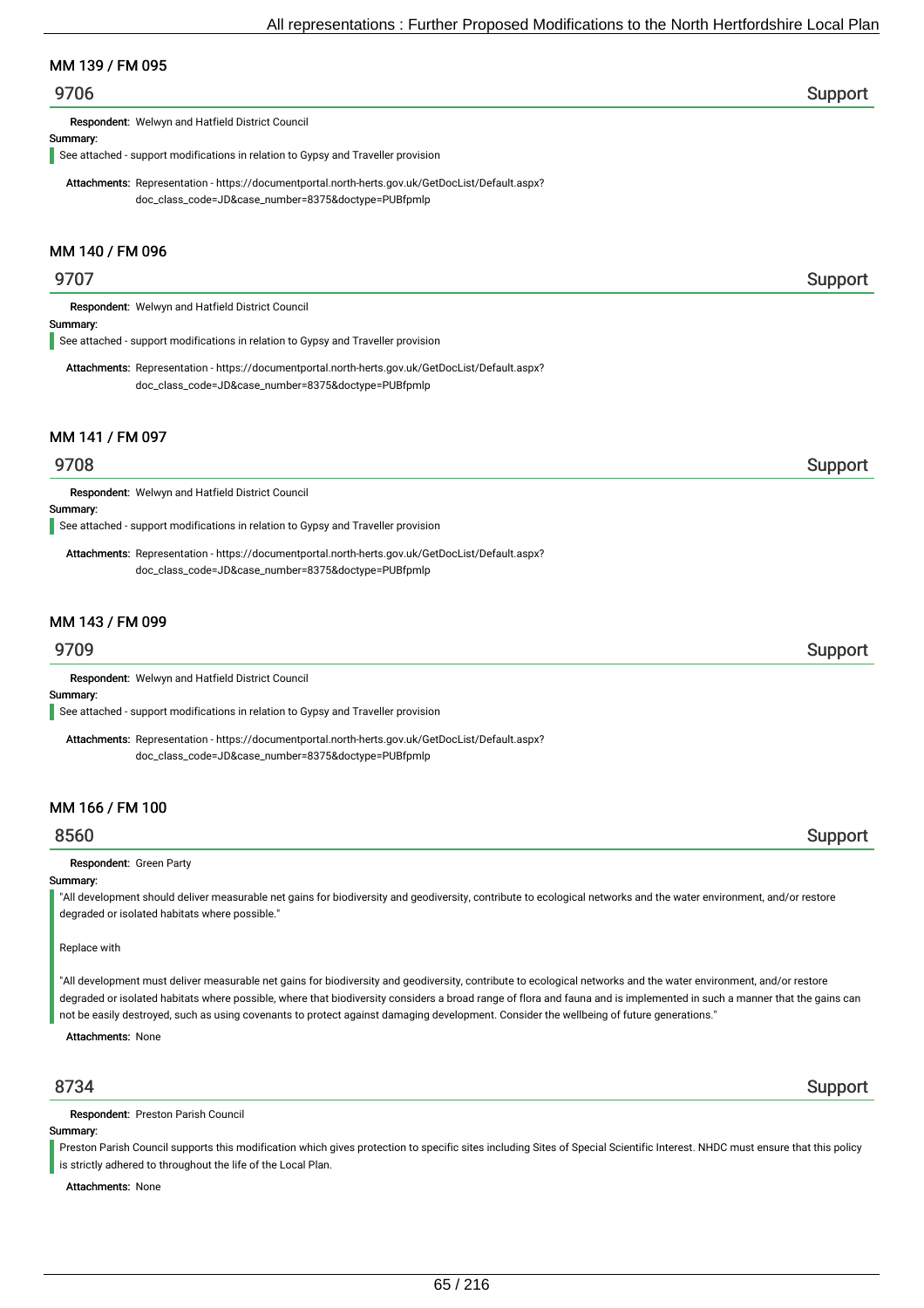|                                         | 7 an representations . I dititle Thoposed modifications to the north neutrolashine Eocal Fit                                                                                      |         |
|-----------------------------------------|-----------------------------------------------------------------------------------------------------------------------------------------------------------------------------------|---------|
| 9217                                    |                                                                                                                                                                                   | Object  |
|                                         | Respondent: Letchworth Garden City Heritage Foundation                                                                                                                            |         |
| Summary:<br>See attached representation |                                                                                                                                                                                   |         |
|                                         | Attachments: Representation - https://documentportal.north-herts.gov.uk/GetDocList/Default.aspx?                                                                                  |         |
|                                         | doc_class_code=JD&case_number=9861&doctype=PUBfpmlp                                                                                                                               |         |
|                                         |                                                                                                                                                                                   |         |
| 9342                                    |                                                                                                                                                                                   | Object  |
|                                         | Respondent: Warden Developments Ltd                                                                                                                                               |         |
| Summary:                                | Agent: Phillips Planning Services Ltd                                                                                                                                             |         |
| See attached representation             |                                                                                                                                                                                   |         |
|                                         | Attachments: Representation - https://documentportal.north-herts.gov.uk/GetDocList/Default.aspx?                                                                                  |         |
|                                         | doc_class_code=JD&case_number=11616&doctype=PUBfpmlp                                                                                                                              |         |
|                                         |                                                                                                                                                                                   |         |
| 9703                                    |                                                                                                                                                                                   | Object  |
| Summary:                                | Respondent: Miss Hayley Ward                                                                                                                                                      |         |
|                                         | See attached - Destruction of Green Belt cannot result in biodiversity gains                                                                                                      |         |
|                                         | Attachments: Representation - https://documentportal.north-herts.gov.uk/GetDocList/Default.aspx?                                                                                  |         |
|                                         | doc_class_code=JD&case_number=14263&doctype=PUBfpmlp                                                                                                                              |         |
|                                         |                                                                                                                                                                                   |         |
| 9717                                    |                                                                                                                                                                                   | Object  |
|                                         | <b>Respondent:</b> Landhold Capital on behalf of Southern & Regional Developments<br>Agent: Claremont Planning Consultancy                                                        |         |
| Summary:                                |                                                                                                                                                                                   |         |
|                                         | See attached - 12m buffer is arbitrary and will sterilise development; buffers should be appropriate on a site-by-site basis                                                      |         |
|                                         | Attachments: Representation and Supporting Documents - https://documentportal.north-herts.gov.uk/GetDocList/Default.aspx?<br>doc_class_code=JD&case_number=16755&doctype=PUBfpmlp |         |
|                                         |                                                                                                                                                                                   |         |
| 9772                                    |                                                                                                                                                                                   | Object  |
|                                         | Respondent: Countryside Properties PLC                                                                                                                                            |         |
|                                         | Agent: Barker Parry Town Planning                                                                                                                                                 |         |
| Summary:                                | See attached; detailed commentary on policy and tests of soundness, object to 12m buffer                                                                                          |         |
|                                         | Attachments: Representation - https://documentportal.north-herts.gov.uk/GetDocList/Default.aspx?                                                                                  |         |
|                                         | doc_class_code=JD&case_number=16951&doctype=PUBfpmlp                                                                                                                              |         |
|                                         |                                                                                                                                                                                   |         |
| 9779                                    |                                                                                                                                                                                   | Support |
|                                         | Respondent: Chiltern Society                                                                                                                                                      |         |
| Summary:                                | See attached; support all the changes                                                                                                                                             |         |
|                                         | Attachments: Representation - https://documentportal.north-herts.gov.uk/GetDocList/Default.aspx?                                                                                  |         |
|                                         | doc_class_code=JD&case_number=16977&doctype=PUBfpmlp                                                                                                                              |         |
|                                         |                                                                                                                                                                                   |         |
| 9800                                    |                                                                                                                                                                                   | Object  |
|                                         | Respondent: Save The Worlds First Garden City                                                                                                                                     |         |
| Summary:                                | See attached; lacks definition and detail of implementation                                                                                                                       |         |
|                                         |                                                                                                                                                                                   |         |

Attachments: Representation - https://documentportal.north-herts.gov.uk/GetDocList/Default.aspx? doc\_class\_code=JD&case\_number=16015&doctype=PUBfpmlp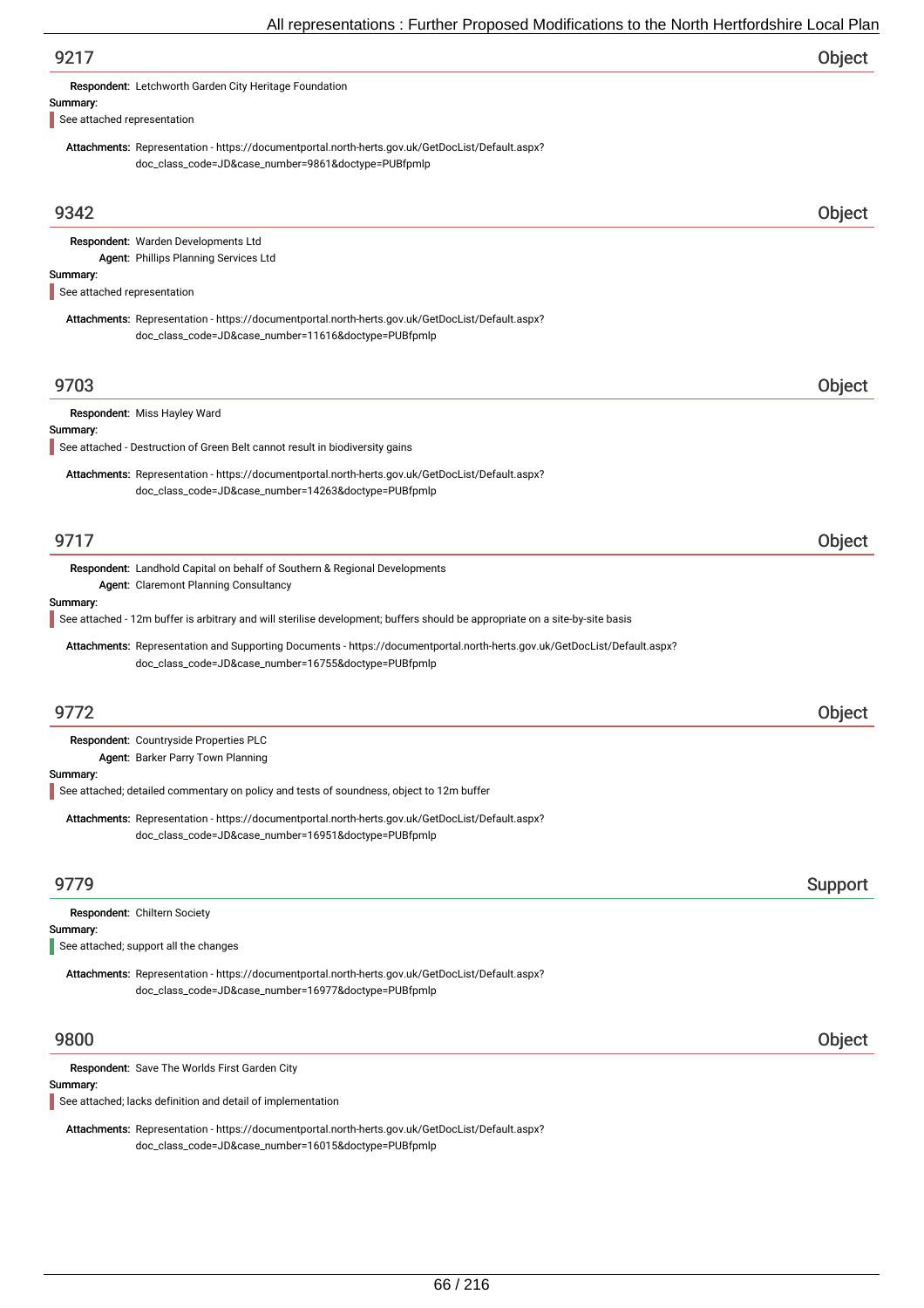# Respondent: Mrs Jill Saunders

## Petition: 2 petitioners

## Summary:

See attached representation

Attachments: Representation - https://documentportal.north-herts.gov.uk/GetDocList/Default.aspx? doc\_class\_code=JD&case\_number=16639&doctype=PUBfpmlp

## 10009 Comment

| <b>Respondent: Herts WithOut Waste</b> |
|----------------------------------------|
| Summary:                               |
| See attached; typo require / required  |

Attachments: Representation - https://documentportal.north-herts.gov.uk/GetDocList/Default.aspx? doc\_class\_code=JD&case\_number=14380&doctype=PUBfpmlp

## 10032 Support

Petition: 3 petitioners Respondent: Herts and Middlesex Badger Group

#### Summary:

See attached representation

Attachments: None

## 10033 Object

Respondent: Herts and Middlesex Badger Group

Petition: 3 petitioners

#### Summary:

See attached representation in respect of supporting text to new policy NEx: Biodiversity and geological sites

Attachments: None

#### MM 201 / FM 101

# 8896 Object

Respondent: JWPC Ltd

#### Summary:

The draft allocation was granted planning consent during the emergence of the plan, but it is now proposed to remove reference to an allocation that was made to meet housing need during the plan period. Reading of the Plan once adopted would suggest that no allocation for housing was made, when in fact it was. This seems misleading of the reader.

Attachments: None

#### MM 202 / FM 102

Respondent: JWPC Ltd

#### Summary:

See comment to previous Modification, as below.

The draft allocation was granted planning consent during the emergence of the plan, but it is now proposed to remove reference to an allocation that was made to meet housing need during the plan period. Reading of the Plan once adopted would suggest that no allocation for housing was made, when in fact it was. This seems misleading of the reader.

Attachments: None

8897 Object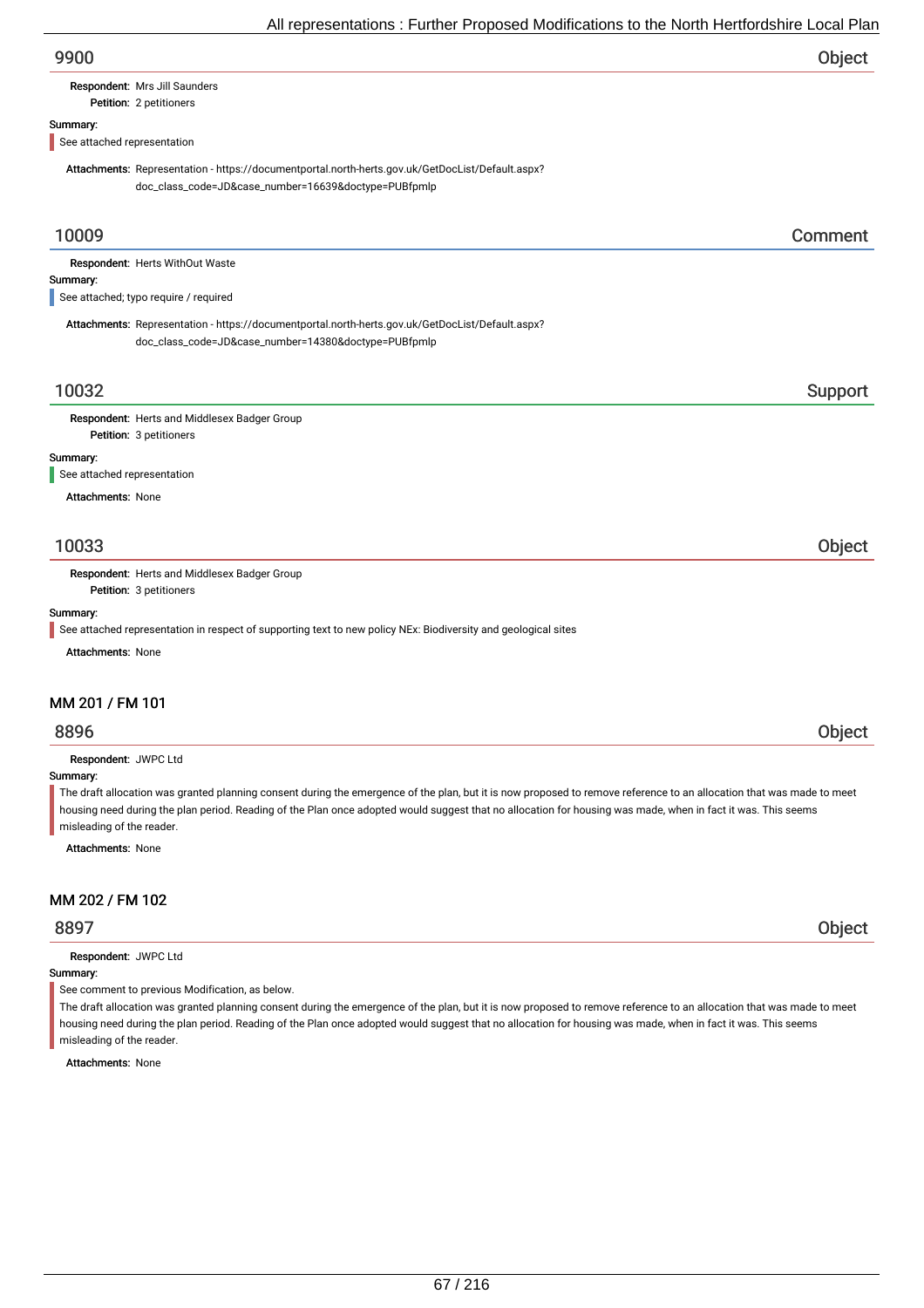## MM 207 / FM 106

## 8920 Object

Respondent: Ms Rose A Foreman

#### Summary:

See attached representation

Attachments: Representation - https://documentportal.north-herts.gov.uk/GetDocList/Default.aspx? doc\_class\_code=JD&case\_number=16675&doctype=PUBfpmlp

## 9013 Object

Petition: 2 petitioners Respondent: Mr and Mrs J Gladwell

#### Summary:

See attached representation

Attachments: Representation - https://documentportal.north-herts.gov.uk/GetDocList/Default.aspx? doc\_class\_code=JD&case\_number=17142&doctype=PUBfpmlp

## 9743 Support

Respondent: Hertfordshire County Council - Property Services Agent: Tetra Tech Environment Planning Transport Ltd

#### Summary:

See attached - support amendments to BA3 as effective

Attachments: Representation - https://documentportal.north-herts.gov.uk/GetDocList/Default.aspx? doc\_class\_code=JD&case\_number=16812&doctype=PUBfpmlp

#### MM 213 / FM 108

## 8840 Object

Respondent: Mrs Hazel Izod

#### Summary:

NHDC have made it very clear that BK3 should be deleted and Barkway reinstated as a Category A Village. A 140 dwelling site on the edge of a village without full first school provision is unsustainable. HCC made it clear that the reserve school site is not needed in the Plan period. Based on the evidence submitted, retention of BK3 therefore renders the Plan unsound as it has not been positively prepared and is unjustified - contrary to Para 35 of the NPPF. Deletion of BK3 will not underline the spatial strategy, 5 year supply, or have any wider implications.

Attachments: None

| 8850                                    | Object |
|-----------------------------------------|--------|
| Respondent: Ms Miranda Hughes           |        |
|                                         |        |
| Summary:<br>See attached representation |        |
| <b>Attachments: None</b>                |        |
|                                         |        |
|                                         |        |

## 8940 Object

Summary: Attachments: None Respondent: Ms Hannah West See attached representation - Barkway

## 9104 Object

Respondent: Ms Mirjam M Foot

#### Summary:

Object to the Main Modifications in relation to site BK3 and Barkway remaining as a "village for growth"

#### See full representation

Attachments: None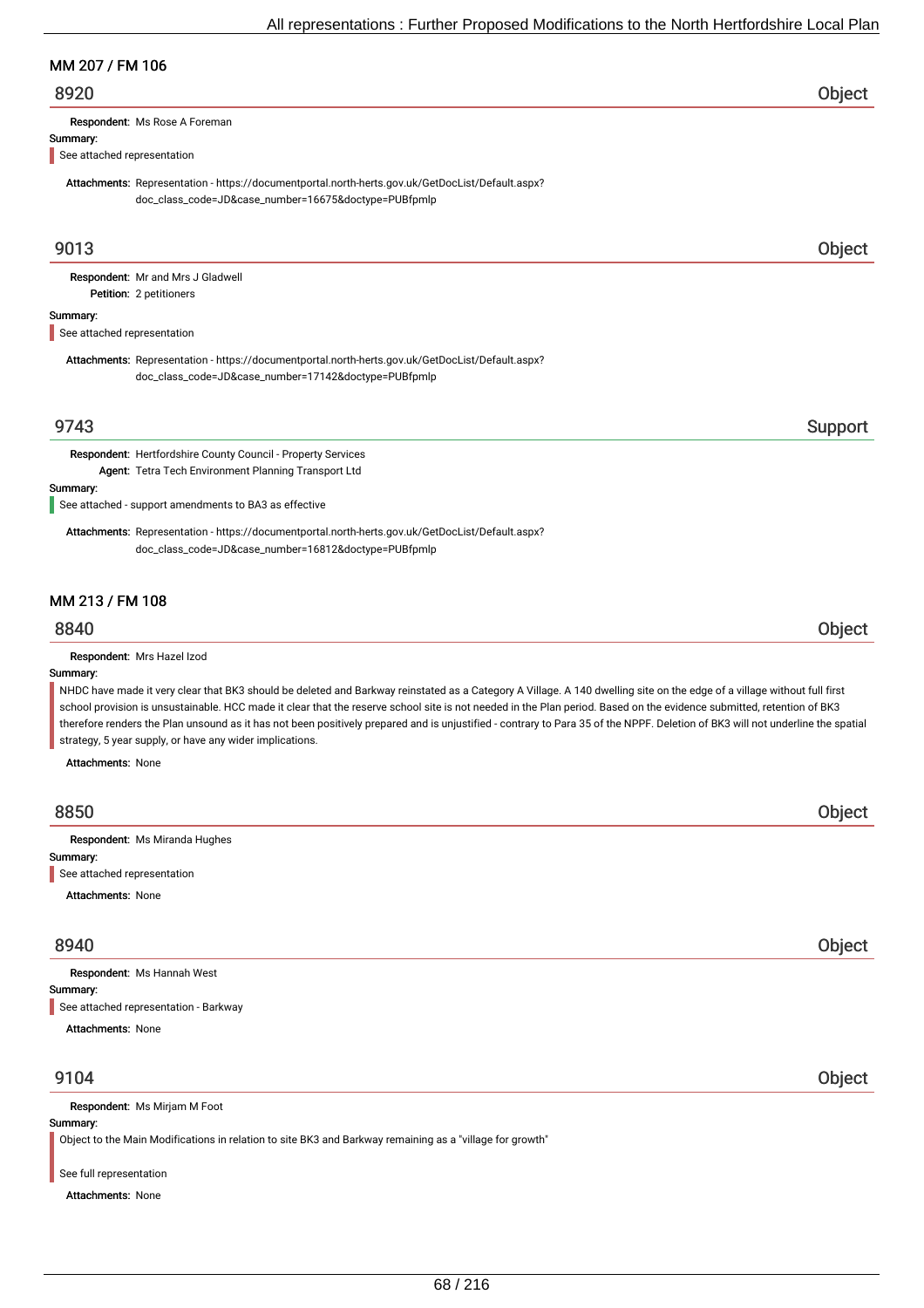| 9300 | Object |
|------|--------|
|      |        |

Respondent: NHDC Ermine Councillor

#### Summary:

See attached representation

Attachments: None

## 9903 Object

Respondent: Dr Ian R Sanders

#### Summary:

See representation attached

Attachments: None

## MM 214 / FM 109

## 8904 Object

Respondent: Mr Peter Baker

#### Summary:

This is far too many houses and is simply unsustainable: poor bus service, no local shops (except in Barley, two miles away). No cycle paths and very limited footpaths ... none the length of the road to Barley and it is a dangerous, fast road.

Attachments: None

## 9840 Object

Respondent: Mr William James Dennis

Summary:

See attached representation for Barkway

Attachments: Representation - https://documentportal.north-herts.gov.uk/GetDocList/Default.aspx? doc\_class\_code=JD&case\_number=17020&doctype=PUBfpmlp

## MM 215 / FM 111

## 8905 Object

Respondent: Mr Peter Baker

#### Summary:

Already too many new houses, albeit on sites within the village.

Attachments: None

## 9084 Comment

#### Respondent: Mrs M Digby

Summary:

See attached representation for Barkway

Attachments: Representation - https://documentportal.north-herts.gov.uk/GetDocList/Default.aspx? doc\_class\_code=JD&case\_number=16972&doctype=PUBfpmlp

## 9090 Object

Respondent: Mrs Marian Newton

## Summary:

See attached representation for Barkway

Attachments: Representation - https://documentportal.north-herts.gov.uk/GetDocList/Default.aspx? doc\_class\_code=JD&case\_number=16973&doctype=PUBfpmlp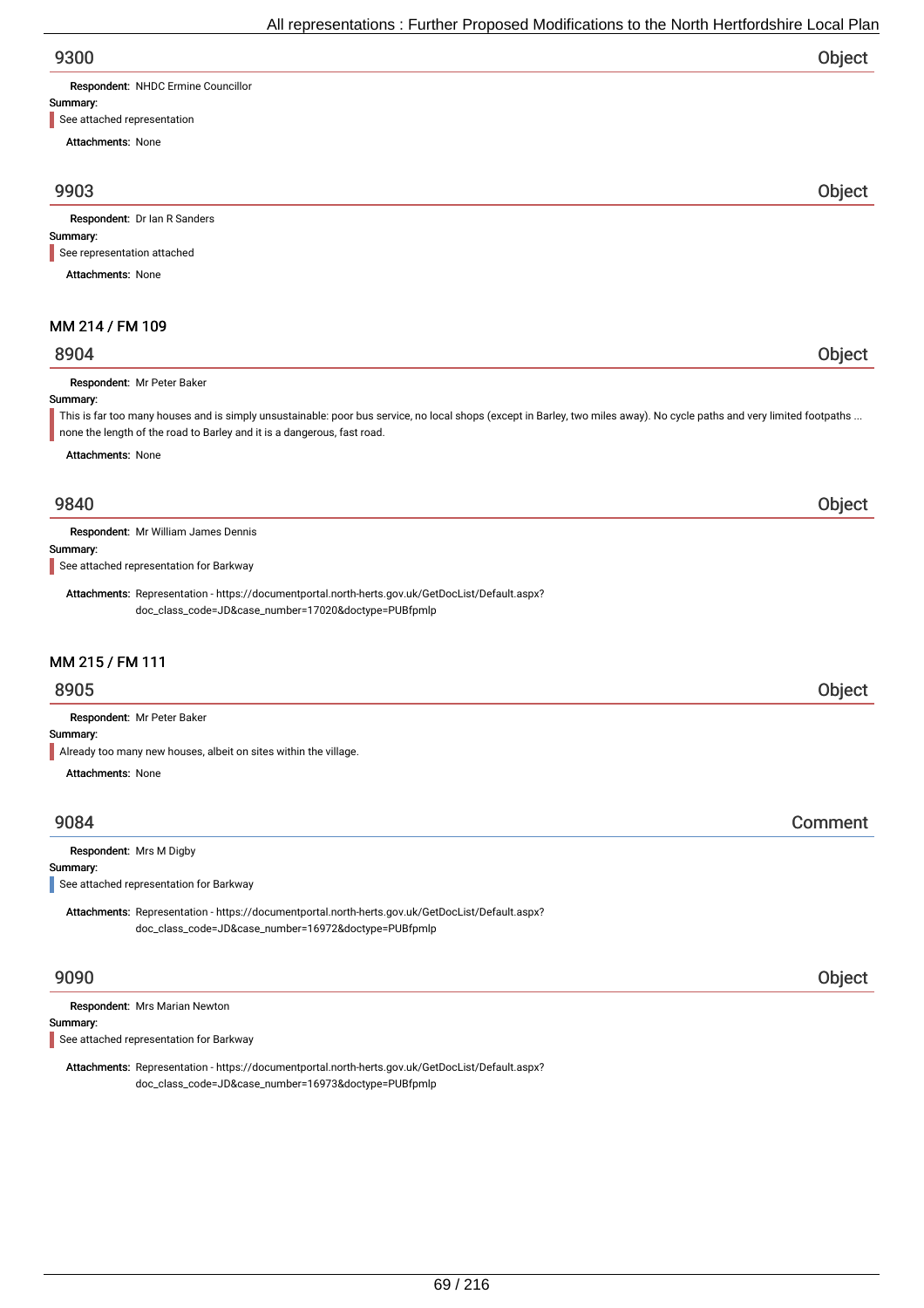Respondent: Mrs Pat Lewis

#### Summary:

See attached representation for Barkway

Attachments: Representation - https://documentportal.north-herts.gov.uk/GetDocList/Default.aspx? doc\_class\_code=JD&case\_number=16974&doctype=PUBfpmlp

| 9112                                                                                                                                                     | Object |
|----------------------------------------------------------------------------------------------------------------------------------------------------------|--------|
| Respondent: Mr Brian Coxall<br>Summary:<br>See attached representation for Barkway                                                                       |        |
| Attachments: Representation - https://documentportal.north-herts.gov.uk/GetDocList/Default.aspx?<br>doc_class_code=JD&case_number=16970&doctype=PUBfpmlp |        |
| 9118                                                                                                                                                     | Object |
| Respondent: Ms Carla Jones Bell<br>Summary:<br>See attached representation for Barkway                                                                   |        |
| Attachments: Representation - https://documentportal.north-herts.gov.uk/GetDocList/Default.aspx?<br>doc_class_code=JD&case_number=17137&doctype=PUBfpmlp |        |
| 9159                                                                                                                                                     | Object |
| Respondent: Mr Andrew Page<br>Summary:<br>See attached representation for Barkway                                                                        |        |
| Attachments: Representation - https://documentportal.north-herts.gov.uk/GetDocList/Default.aspx?<br>doc_class_code=JD&case_number=17105&doctype=PUBfpmlp |        |
| 9166                                                                                                                                                     | Object |
| Respondent: Mr Gordon David Baker                                                                                                                        |        |
| Summary:<br>See attached representation for Barkway                                                                                                      |        |
| Attachments: Representation - https://documentportal.north-herts.gov.uk/GetDocList/Default.aspx?<br>doc_class_code=JD&case_number=14531&doctype=PUBfpmlp |        |
| 9177                                                                                                                                                     | Object |
| Respondent: Mr David Tomkins<br>Summary:<br>See attached representation for Barkway                                                                      |        |
| Attachments: Representation - https://documentportal.north-herts.gov.uk/GetDocList/Default.aspx?<br>doc_class_code=JD&case_number=1837&doctype=PUBfpmlp  |        |
| 9185                                                                                                                                                     | Object |
| Respondent: Ms Olivia Erby<br>Summary:                                                                                                                   |        |

See attached representation for Barkway

Attachments: Representation - https://documentportal.north-herts.gov.uk/GetDocList/Default.aspx? doc\_class\_code=JD&case\_number=15565&doctype=PUBfpmlp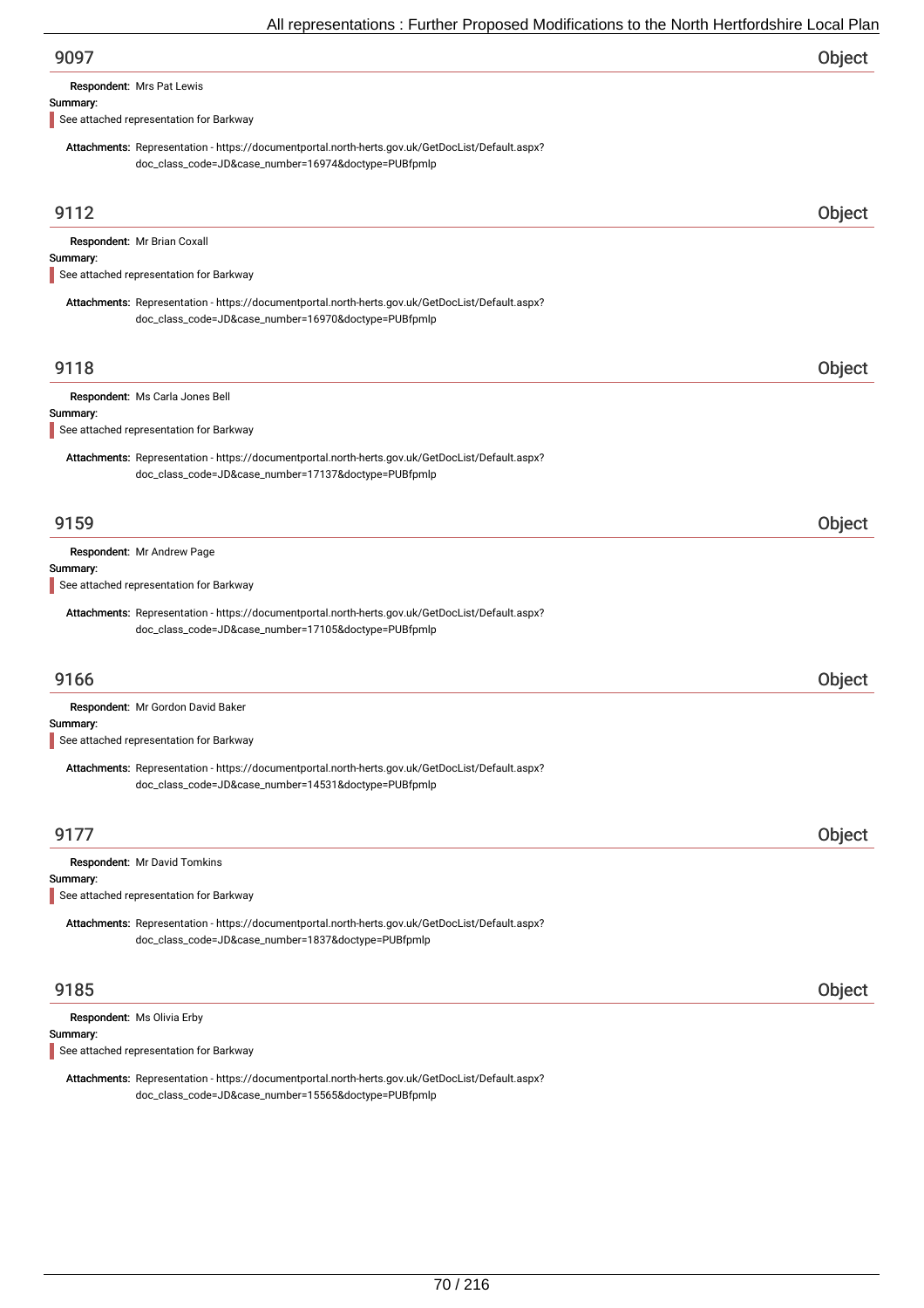Respondent: Mrs Sharon Bentley

#### Summary:

See attached representation for Barkway

Attachments: Representation - https://documentportal.north-herts.gov.uk/GetDocList/Default.aspx? doc\_class\_code=JD&case\_number=17059&doctype=PUBfpmlp

| 9201                                    |                                                                                                                                                          | Object |
|-----------------------------------------|----------------------------------------------------------------------------------------------------------------------------------------------------------|--------|
|                                         | Respondent: Mr Martin Bentley                                                                                                                            |        |
| Summary:                                | See attached representation for Barkway                                                                                                                  |        |
|                                         |                                                                                                                                                          |        |
|                                         | Attachments: Representation - https://documentportal.north-herts.gov.uk/GetDocList/Default.aspx?<br>doc_class_code=JD&case_number=17057&doctype=PUBfpmlp |        |
|                                         |                                                                                                                                                          |        |
| 9208                                    |                                                                                                                                                          | Object |
|                                         | Respondent: Mrs Carol Willis                                                                                                                             |        |
| Summary:                                | See attached representation for Barkway                                                                                                                  |        |
|                                         | Attachments: Representation - https://documentportal.north-herts.gov.uk/GetDocList/Default.aspx?                                                         |        |
|                                         | doc_class_code=JD&case_number=2155&doctype=PUBfpmlp                                                                                                      |        |
|                                         |                                                                                                                                                          |        |
| 9226                                    |                                                                                                                                                          | Object |
|                                         | Respondent: Ms Jennie Cox                                                                                                                                |        |
| Summary:                                |                                                                                                                                                          |        |
| See attached                            |                                                                                                                                                          |        |
|                                         | Attachments: Representation - https://documentportal.north-herts.gov.uk/GetDocList/Default.aspx?<br>doc_class_code=JD&case_number=17086&doctype=PUBfpmlp |        |
|                                         |                                                                                                                                                          |        |
| 9236                                    |                                                                                                                                                          | Object |
|                                         | Respondent: Barkway Parish Council                                                                                                                       |        |
|                                         | Petition: 155 petitioners                                                                                                                                |        |
| Summary:                                | See attached representation and petition                                                                                                                 |        |
|                                         | Attachments: Petition - https://documentportal.north-herts.gov.uk/GetDocList/Default.aspx?doc_class_code=JD&case_number=13235&doctype=PUBfpmlp           |        |
|                                         |                                                                                                                                                          |        |
| 9244                                    |                                                                                                                                                          | Object |
|                                         | Respondent: Reed Parish Council                                                                                                                          |        |
| Summary:<br>See attached representation |                                                                                                                                                          |        |
|                                         | Attachments: Representation - https://documentportal.north-herts.gov.uk/GetDocList/Default.aspx?                                                         |        |
|                                         | doc_class_code=JD&case_number=5957&doctype=PUBfpmlp                                                                                                      |        |
|                                         |                                                                                                                                                          |        |
| 9314                                    |                                                                                                                                                          | Object |
|                                         | Respondent: Mrs Patricia Swann                                                                                                                           |        |
| Summary:                                |                                                                                                                                                          |        |
| See representation for Barkway          |                                                                                                                                                          |        |
|                                         | Attachments: Representation - https://documentportal.north-herts.gov.uk/GetDocList/Default.aspx?<br>doc_class_code=JD&case_number=14040&doctype=PUBfpmlp |        |
|                                         |                                                                                                                                                          |        |
| 9327                                    |                                                                                                                                                          | Object |
|                                         | Respondent: Mr Alan Tong                                                                                                                                 |        |
| Summary:                                |                                                                                                                                                          |        |

See full representation for Barkway

Attachments: None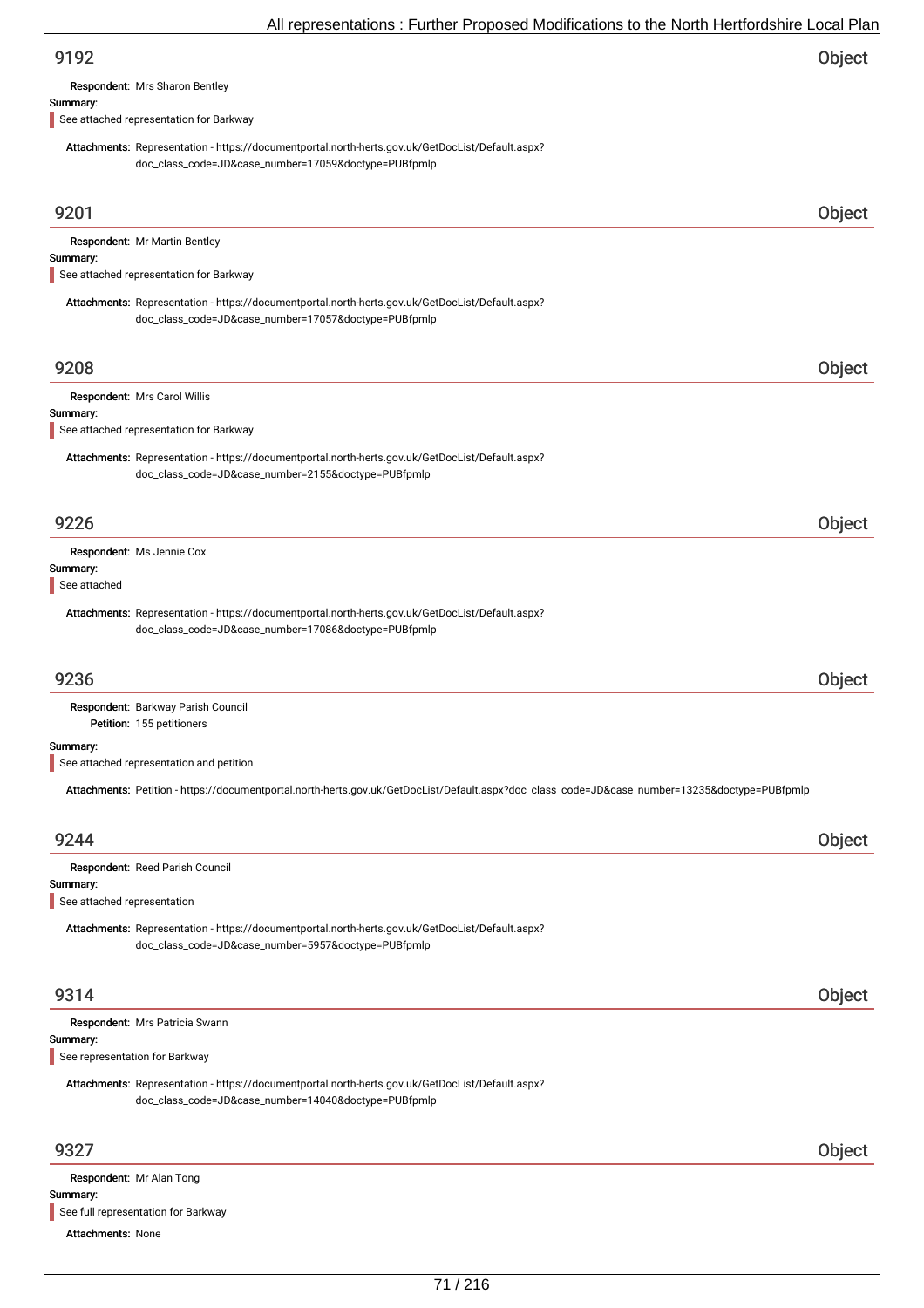#### Summary:

See representation for Barkway

Attachments: None

| 9339 | Object |
|------|--------|
|      |        |

|  |  | Respondent: Mr Mark Sherwin |
|--|--|-----------------------------|
|--|--|-----------------------------|

#### Summary:

See attached representation for Barkway

Attachments: Representation - https://documentportal.north-herts.gov.uk/GetDocList/Default.aspx? doc\_class\_code=JD&case\_number=17043&doctype=PUBfpmlp

| 9469     |                                                                                                                                                          | Object |
|----------|----------------------------------------------------------------------------------------------------------------------------------------------------------|--------|
|          | Respondent: Mr Robert Bonfield                                                                                                                           |        |
| Summary: | See attached representation for Barkway                                                                                                                  |        |
|          |                                                                                                                                                          |        |
|          | Attachments: Representation - https://documentportal.north-herts.gov.uk/GetDocList/Default.aspx?<br>doc_class_code=JD&case_number=16985&doctype=PUBfpmlp |        |
| 9475     |                                                                                                                                                          | Object |
| Summary: | Respondent: Mr Alan Digby                                                                                                                                |        |
|          | See attached representation for Barkway                                                                                                                  |        |
|          | Attachments: Representation - https://documentportal.north-herts.gov.uk/GetDocList/Default.aspx?<br>doc_class_code=JD&case_number=16969&doctype=PUBfpmlp |        |
| 9577     |                                                                                                                                                          | Object |
|          | Respondent: Miss Emilie Hales                                                                                                                            |        |
| Summary: |                                                                                                                                                          |        |
|          | See attached representation for Barkway                                                                                                                  |        |
|          | Attachments: Representation - https://documentportal.north-herts.gov.uk/GetDocList/Default.aspx?<br>doc_class_code=JD&case_number=16968&doctype=PUBfpmlp |        |
| 9583     |                                                                                                                                                          | Object |
|          | Respondent: Ms Orla Swann                                                                                                                                |        |
| Summary: |                                                                                                                                                          |        |
|          | See attached representation for Barkway                                                                                                                  |        |
|          | Attachments: Representation - https://documentportal.north-herts.gov.uk/GetDocList/Default.aspx?<br>doc_class_code=JD&case_number=16989&doctype=PUBfpmlp |        |
|          |                                                                                                                                                          |        |

## 9589 Object

|                          | Respondent: Mrs Patricia Smith                         |  |  |
|--------------------------|--------------------------------------------------------|--|--|
| Summary:                 |                                                        |  |  |
|                          | $\blacksquare$ See attached representation for Barkway |  |  |
| <b>Attachments: None</b> |                                                        |  |  |
|                          |                                                        |  |  |

## 9597 Object

Summary: Attachments: None Respondent: Mr Keith Smith See attached representation for Barkway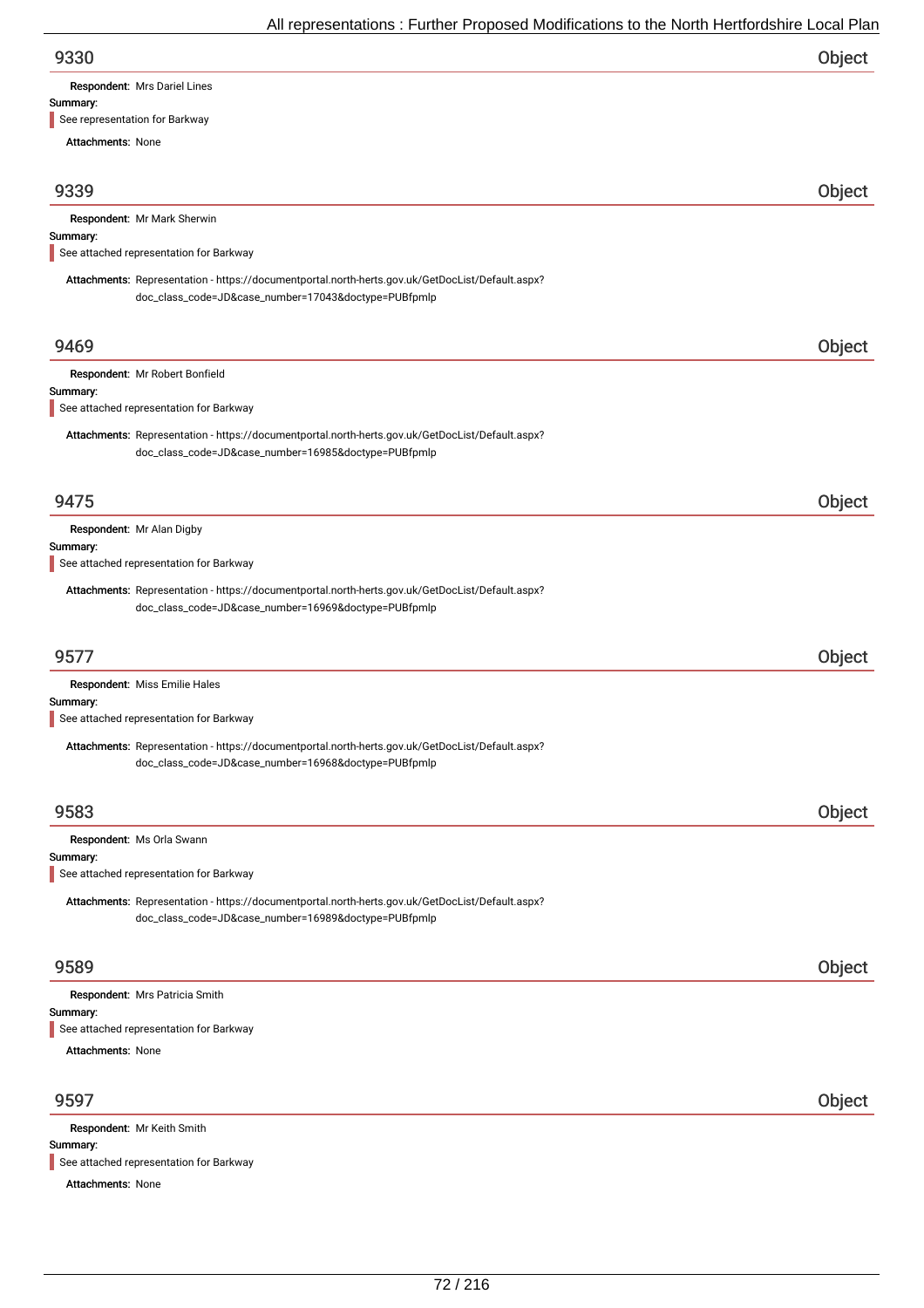Respondent: Mrs Anne Smalley

### Summary:

| See attached representation for Barkway                  |        |
|----------------------------------------------------------|--------|
| Attachments: None                                        |        |
| 9613                                                     | Object |
| Respondent: Ms Mary E Collins                            |        |
| Summary:                                                 |        |
| See attached representation for Barkway                  |        |
| Attachments: None                                        |        |
| 9621                                                     | Object |
| Respondent: Mrs Jackie Connolly                          |        |
| Summary:<br>See attached representation for Barkway      |        |
| Attachments: None                                        |        |
| 9628                                                     | Object |
| Respondent: Mr Dave Connolly                             |        |
| Summary:<br>See attached representation for Barkway      |        |
| Attachments: None                                        |        |
| 9634                                                     | Object |
| Respondent: Mr John Golding                              |        |
| Summary:                                                 |        |
| See attached representation for Barkway                  |        |
| Attachments: None                                        |        |
| 9638                                                     | Object |
| Respondent: Mr Peter Bassett<br>Summary:                 |        |
| See attached representation for Barkway                  |        |
| Attachments: None                                        |        |
| 9645                                                     | Object |
| Respondent: Mr and Mrs Antonis and Constantina Vouniotis |        |
| Petition: 2 petitioners                                  |        |
| Summary:<br>See attached representation for Barkway      |        |
| Attachments: None                                        |        |
| 9651                                                     | Object |
| والأناط الموردان                                         |        |

Petition: 2 petitioners Respondent: Mr and Mrs Andrew and Ruth Millard

Summary:

See attached representation for Barkway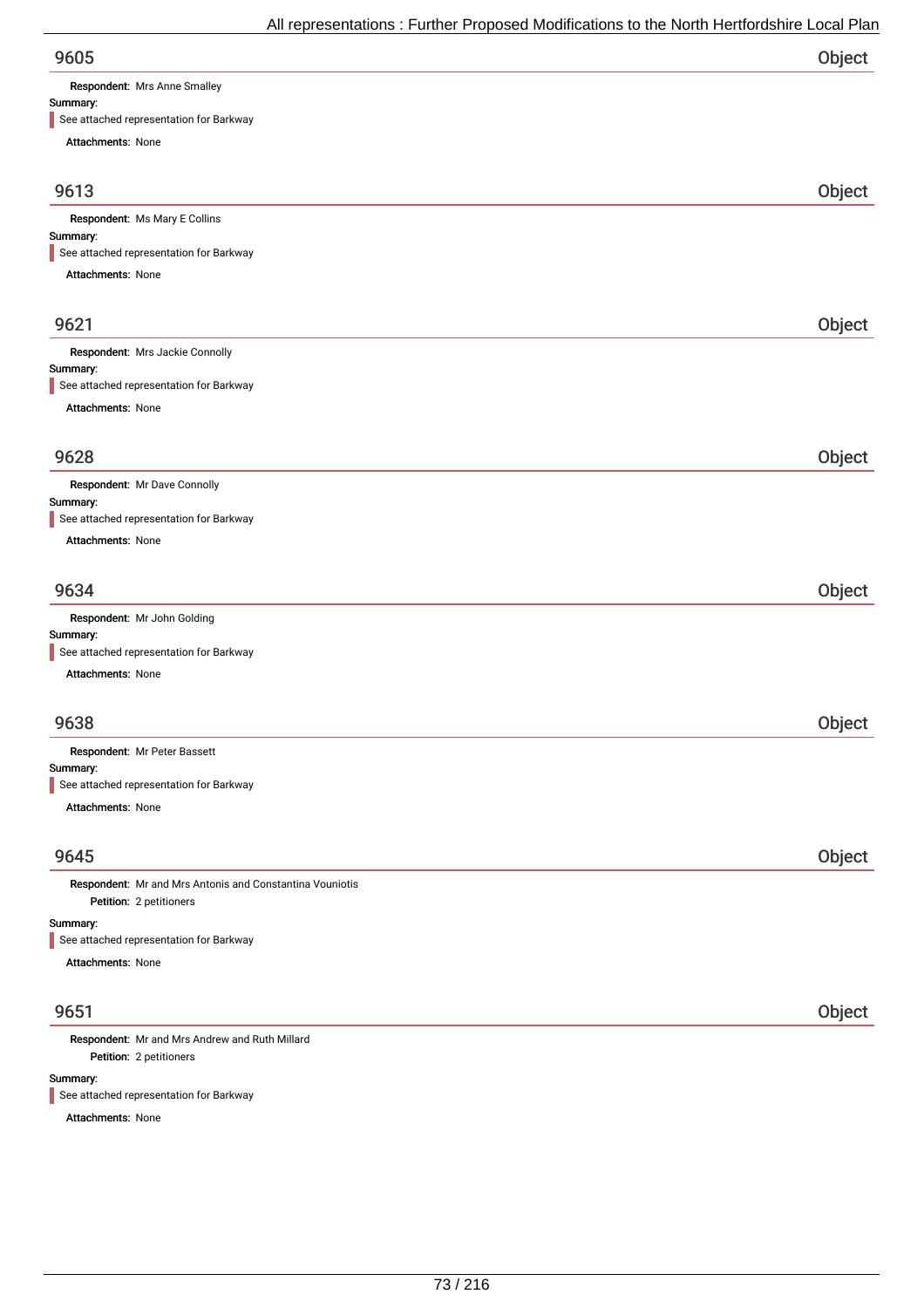| 9658                                                                                                                                                     | <b>Object</b> |
|----------------------------------------------------------------------------------------------------------------------------------------------------------|---------------|
| Respondent: Mr Cameron Bonfield                                                                                                                          |               |
| Summary:                                                                                                                                                 |               |
| See attached representation for Barkway                                                                                                                  |               |
| Attachments: Representation - https://documentportal.north-herts.gov.uk/GetDocList/Default.aspx?<br>doc_class_code=JD&case_number=16987&doctype=PUBfpmlp |               |
| 9664                                                                                                                                                     | <b>Object</b> |

| Respondent: Mrs Michelle Bonfield<br>Summary:<br>See attached representation for Barkway                                                                 |        |
|----------------------------------------------------------------------------------------------------------------------------------------------------------|--------|
| Attachments: Representation - https://documentportal.north-herts.gov.uk/GetDocList/Default.aspx?<br>doc_class_code=JD&case_number=16986&doctype=PUBfpmlp |        |
| 9670<br>Respondent: Ms Amanda Edmonds                                                                                                                    | Object |

#### Summary:

See attached representation for Barkway

Attachments: Representation - https://documentportal.north-herts.gov.uk/GetDocList/Default.aspx? doc\_class\_code=JD&case\_number=16988&doctype=PUBfpmlp

| 9676                                    |  |
|-----------------------------------------|--|
| Respondent: Mr David Coxall             |  |
| Summary:                                |  |
| See attached representation for Barkway |  |

Attachments: Representation - https://documentportal.north-herts.gov.uk/GetDocList/Default.aspx? doc\_class\_code=JD&case\_number=16990&doctype=PUBfpmlp

### 9681 Object

| Respondent: Mr Craig Garner                                                                      |         |
|--------------------------------------------------------------------------------------------------|---------|
| Summary:                                                                                         |         |
| See attached representation for Barkway                                                          |         |
| Attachments: Representation - https://documentportal.north-herts.gov.uk/GetDocList/Default.aspx? |         |
| doc_class_code=JD&case_number=16971&doctype=PUBfpmlp                                             |         |
|                                                                                                  |         |
| 9754                                                                                             | Support |
| Respondent: Hertfordshire County Council - Environment & Infrastructure Department               |         |
| Summary:<br>See full text; Welcome need for sustainable travel solution                          |         |
| <b>Attachments: None</b>                                                                         |         |
|                                                                                                  |         |
| 9814                                                                                             | Object  |
| Respondent: Mrs Rita Tindall                                                                     |         |
| Summary:<br>. <b>.</b>                                                                           |         |

See attached representation for Barkway

Attachments: Representation - https://documentportal.north-herts.gov.uk/GetDocList/Default.aspx? doc\_class\_code=JD&case\_number=16975&doctype=PUBfpmlp

### 9819 Object

Summary: Attachments: None Respondent: Mr Matthew Scales See attached representation for Barkway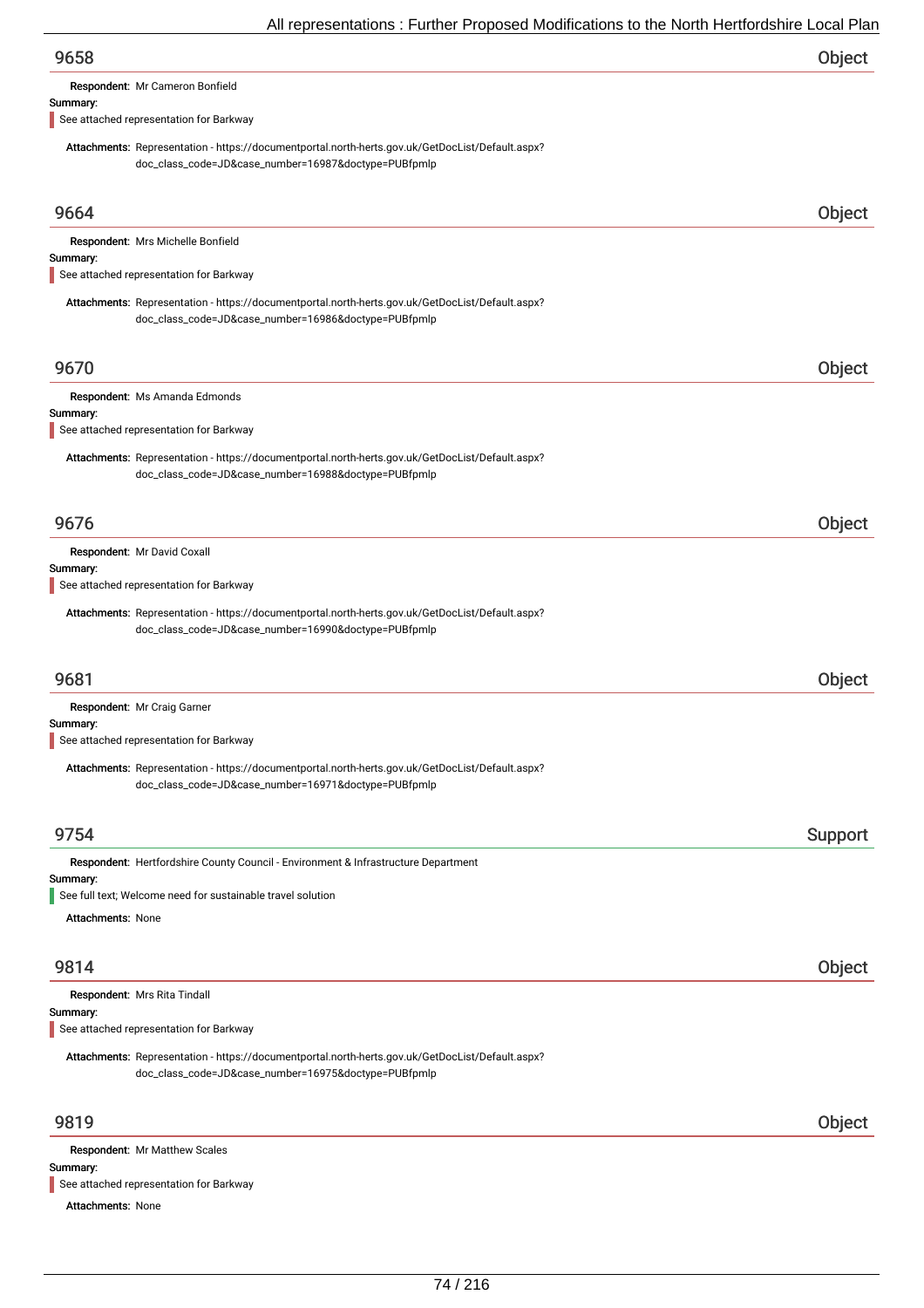| See attached representation for Barkway<br>Attachments: Representation - https://documentportal.north-herts.gov.uk/GetDocList/Default.aspx?<br>doc_class_code=JD&case_number=17007&doctype=PUBfpmlp<br>9865<br>Respondent: Mr Pete Lander | Object |
|-------------------------------------------------------------------------------------------------------------------------------------------------------------------------------------------------------------------------------------------|--------|
|                                                                                                                                                                                                                                           |        |
|                                                                                                                                                                                                                                           |        |
|                                                                                                                                                                                                                                           |        |
| Respondent: Ms Helen Price<br>Summary:                                                                                                                                                                                                    |        |
| 9860                                                                                                                                                                                                                                      | Object |
| Attachments: Representation - https://documentportal.north-herts.gov.uk/GetDocList/Default.aspx?<br>doc_class_code=JD&case_number=17005&doctype=PUBfpmlp                                                                                  |        |
| See attached representation for Barkway                                                                                                                                                                                                   |        |
| Respondent: Mr Tim Goldspink<br>Summary:                                                                                                                                                                                                  |        |
| 9854                                                                                                                                                                                                                                      | Object |
| Attachments: Representation - https://documentportal.north-herts.gov.uk/GetDocList/Default.aspx?<br>doc_class_code=JD&case_number=17003&doctype=PUBfpmlp                                                                                  |        |
| Summary:<br>See attached representation for Barkway                                                                                                                                                                                       |        |
| 9848<br>Respondent: Ms Dolores Altaras                                                                                                                                                                                                    | Object |
|                                                                                                                                                                                                                                           |        |
| Attachments: Representation - https://documentportal.north-herts.gov.uk/GetDocList/Default.aspx?<br>doc_class_code=JD&case_number=17020&doctype=PUBfpmlp                                                                                  |        |
| Summary:<br>See attached representation for Barkway                                                                                                                                                                                       |        |
| Respondent: Mr William James Dennis                                                                                                                                                                                                       |        |
| 9844                                                                                                                                                                                                                                      | Object |
| <b>Attachments: None</b>                                                                                                                                                                                                                  |        |
| See attached representation for Barkway                                                                                                                                                                                                   |        |
| Respondent: Ms Cecilia van der Heijden<br>Summary:                                                                                                                                                                                        |        |
| 9833                                                                                                                                                                                                                                      | Object |
| Attachments: Representation - https://documentportal.north-herts.gov.uk/GetDocList/Default.aspx?<br>doc_class_code=JD&case_number=2174&doctype=PUBfpmlp                                                                                   |        |
| Summary:<br>See attached representation for Barkway                                                                                                                                                                                       |        |
| Respondent: Mrs Catherine Toms                                                                                                                                                                                                            |        |
| 9826                                                                                                                                                                                                                                      | Object |

Attachments: Representation - https://documentportal.north-herts.gov.uk/GetDocList/Default.aspx? doc\_class\_code=JD&case\_number=17008&doctype=PUBfpmlp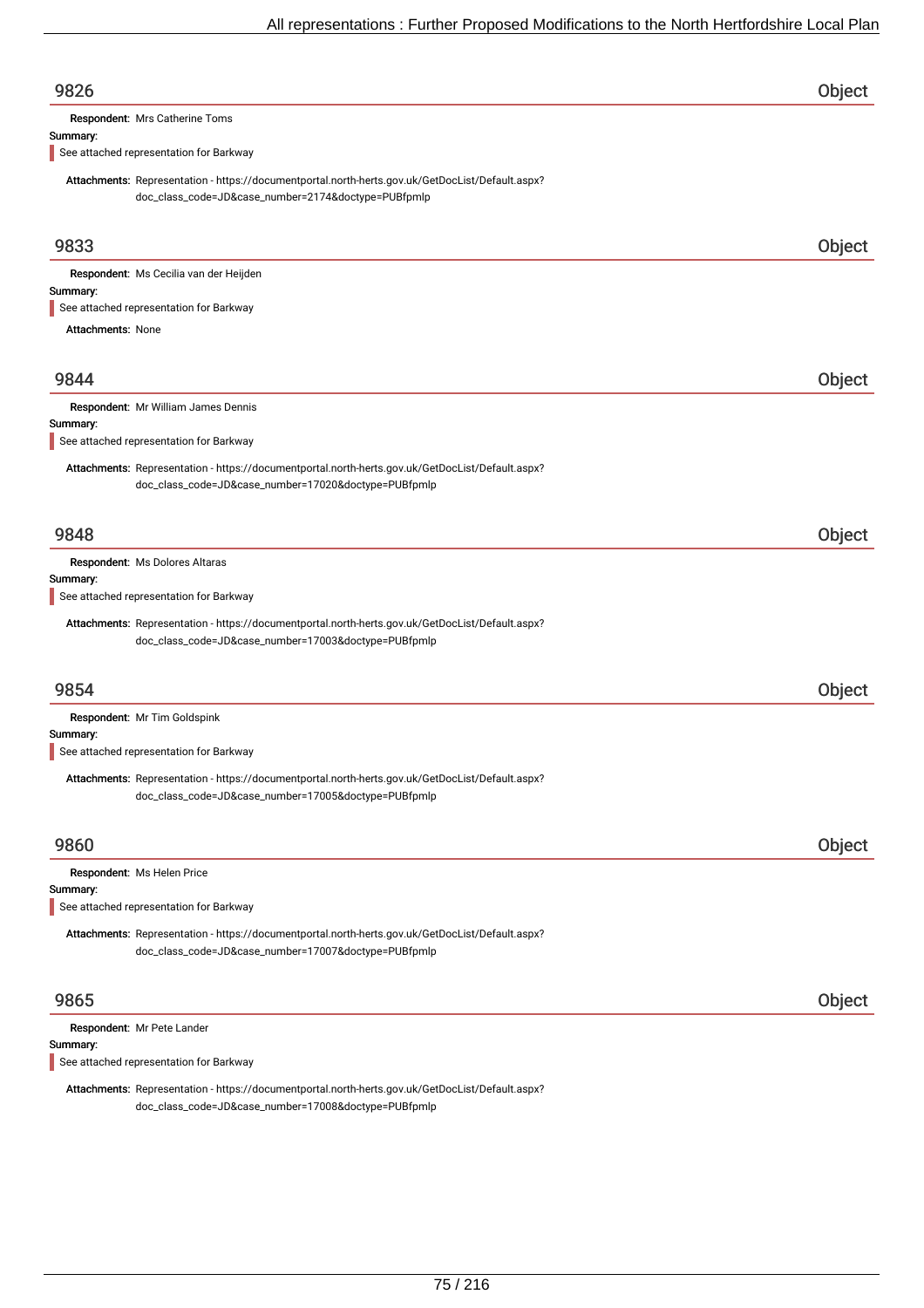| 9874 | Object |
|------|--------|
|      |        |

Respondent: Mr Matthew Bell

#### Summary:

See representation attached for Barkway

Attachments: Representation - https://documentportal.north-herts.gov.uk/GetDocList/Default.aspx? doc\_class\_code=JD&case\_number=17112&doctype=PUBfpmlp

| 9882                                                                  | Object |
|-----------------------------------------------------------------------|--------|
| Respondent: Ms Anita Scales                                           |        |
| Summary:                                                              |        |
| See representation attached for Barkway                               |        |
| <b>Attachments: None</b>                                              |        |
| 9890                                                                  | Object |
| Respondent: Mr Andy Seymour                                           |        |
| Summary:                                                              |        |
| See representation attached for Barkway                               |        |
| Attachments: None                                                     |        |
| 9904                                                                  | Object |
|                                                                       |        |
| Respondent: Dr Ian R Sanders<br>Summary:                              |        |
| See representation attached                                           |        |
| Attachments: None                                                     |        |
|                                                                       |        |
| 9923                                                                  | Object |
| Respondent: Mrs Jennifer Warren                                       |        |
| Summary:<br>See representation attached for Barkway                   |        |
| <b>Attachments: None</b>                                              |        |
|                                                                       |        |
| 9929                                                                  | Object |
| Respondent: Mr Robert Chisnall                                        |        |
| Summary:                                                              |        |
| See representation attached for Barkway                               |        |
| Attachments: Representation Letter - https://north-herts.oc2.uk/a/vn3 |        |
| 9934                                                                  |        |
|                                                                       | Object |
| Respondent: Mrs Sonia Chisnall<br>Summary:                            |        |
| See representation attached for Barkway                               |        |
| Attachments: Representation Letter - https://north-herts.oc2.uk/a/vn4 |        |
| 9939                                                                  | Object |
| Respondent: Ms Abby Chisnall                                          |        |

Summary: See representation attached for Barkway

Attachments: Representation Letter - https://north-herts.oc2.uk/a/vn5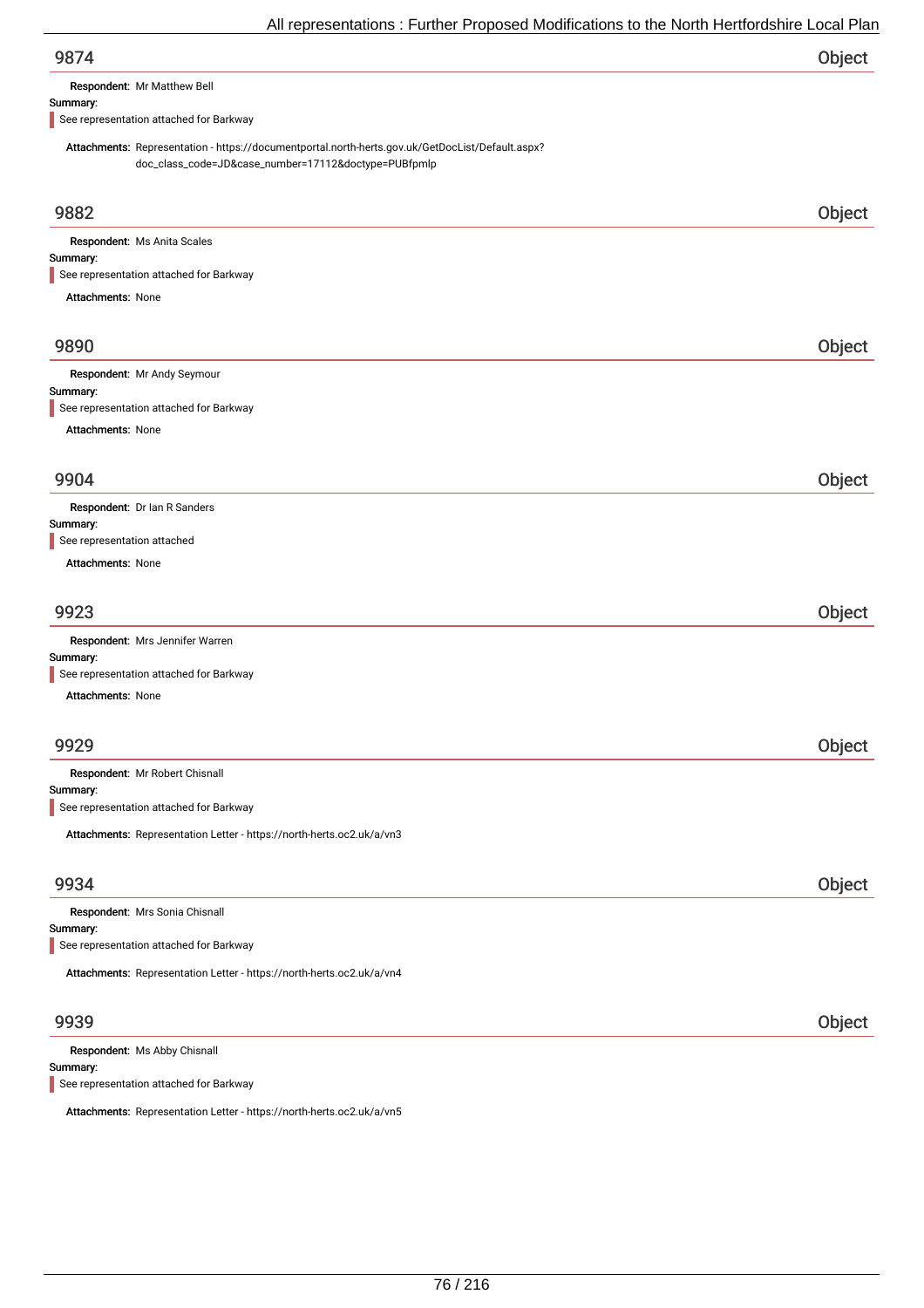Respondent: Ms Dee Donaldson

### Summary:

See representation attached for Barkway

| Attachments: Representation Letter - https://north-herts.oc2.uk/a/vn7                                                                                    |        |
|----------------------------------------------------------------------------------------------------------------------------------------------------------|--------|
| 9951                                                                                                                                                     | Object |
| Respondent: Mr Nick Dear                                                                                                                                 |        |
| Summary:<br>See representation attached for Barkway                                                                                                      |        |
| Attachments: Representation Letter - https://north-herts.oc2.uk/a/vn8                                                                                    |        |
|                                                                                                                                                          |        |
| 9956                                                                                                                                                     | Object |
| Respondent: Dr Robert S Davidson                                                                                                                         |        |
| Summary:<br>See representation attached for Barkway                                                                                                      |        |
| Attachments: Representation Letter - https://north-herts.oc2.uk/a/vn9                                                                                    |        |
| 9961                                                                                                                                                     | Object |
| Respondent: Mrs Jennifer Forster Davidson                                                                                                                |        |
| Summary:                                                                                                                                                 |        |
| See representation attached for Barkway                                                                                                                  |        |
| Attachments: Representation Letter - https://north-herts.oc2.uk/a/vnv                                                                                    |        |
| 9966                                                                                                                                                     | Object |
| Respondent: Mr Graham Swann                                                                                                                              |        |
| Summary:<br>See representation attached for Barkway                                                                                                      |        |
| Attachments: Representation - https://documentportal.north-herts.gov.uk/GetDocList/Default.aspx?                                                         |        |
| doc_class_code=JD&case_number=14041&doctype=PUBfpmlp                                                                                                     |        |
| 9977                                                                                                                                                     | Object |
| Respondent: Mr Clive Toms                                                                                                                                |        |
| Summary:                                                                                                                                                 |        |
| See attached representation for Barkway                                                                                                                  |        |
| Attachments: Representation - https://documentportal.north-herts.gov.uk/GetDocList/Default.aspx?<br>doc_class_code=JD&case_number=16012&doctype=PUBfpmlp |        |
| 9986                                                                                                                                                     | Object |
| Respondent: Ms Anna O'Sullivan                                                                                                                           |        |
| Summary:                                                                                                                                                 |        |
| See representation attached for Barkway                                                                                                                  |        |
| <b>Attachments: None</b>                                                                                                                                 |        |
| 9996                                                                                                                                                     | Object |
| Respondent: Mr Mark Seymour                                                                                                                              |        |
| Summary:<br>See attached representation for Barkway                                                                                                      |        |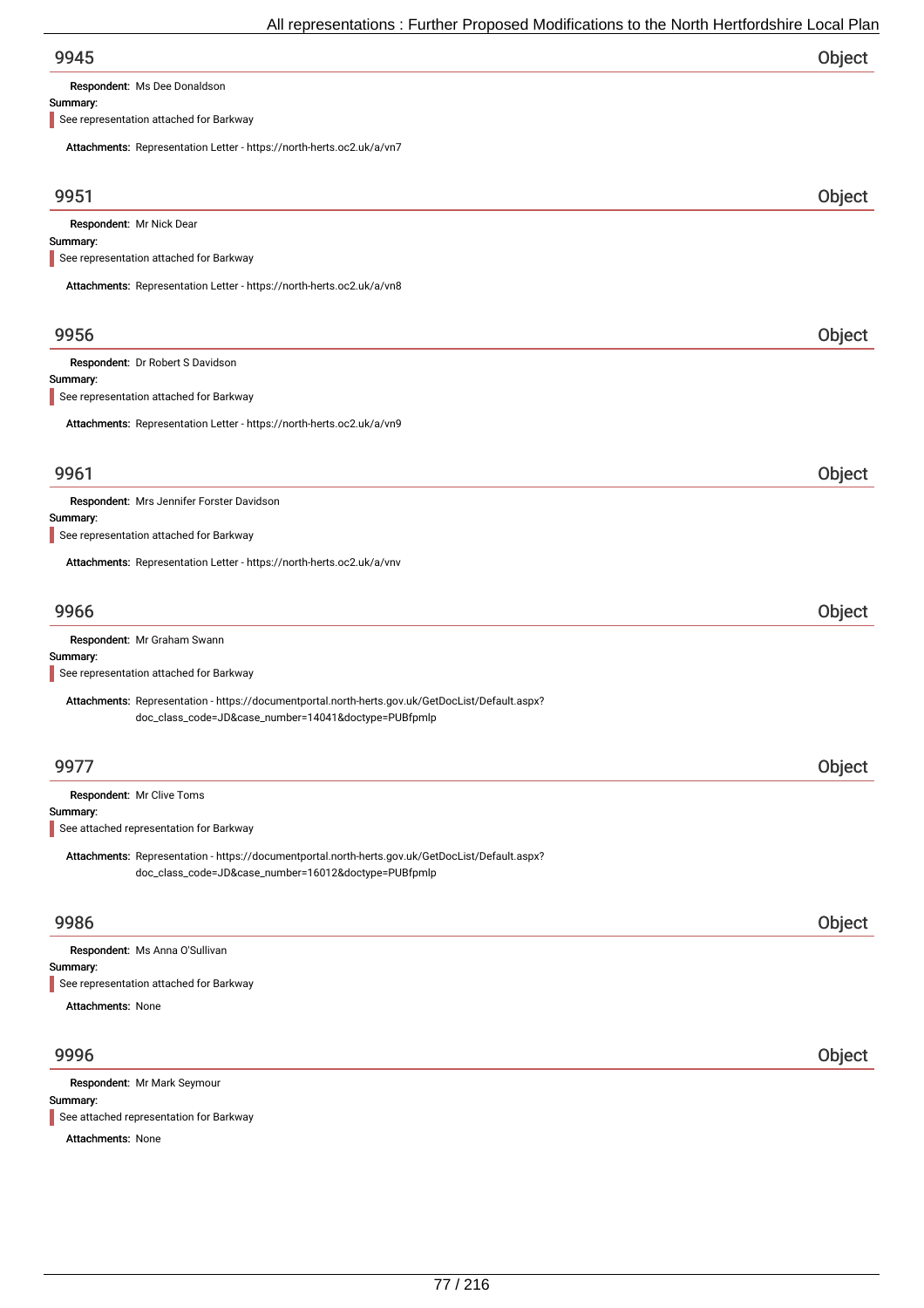| Object |
|--------|
|        |

Respondent: Ms Fiona Tomkins

#### Summary:

See attached representation for Barkway

Attachments: Representation - https://documentportal.north-herts.gov.uk/GetDocList/Default.aspx? doc\_class\_code=JD&case\_number=17114&doctype=PUBfpmlp

| 10019                                                                                                                                                    | Object |
|----------------------------------------------------------------------------------------------------------------------------------------------------------|--------|
| Respondent: Mrs Janis Baker<br>Summary:                                                                                                                  |        |
| See attached representation for Barkway                                                                                                                  |        |
| Attachments: Representation - https://documentportal.north-herts.gov.uk/GetDocList/Default.aspx?<br>doc_class_code=JD&case_number=15140&doctype=PUBfpmlp |        |
| 10026                                                                                                                                                    | Object |
| Respondent: Mr Andy Turpin                                                                                                                               |        |
| Summary:<br>See attached representation for Barkway                                                                                                      |        |
| Attachments: Representation - https://documentportal.north-herts.gov.uk/GetDocList/Default.aspx?<br>doc_class_code=JD&case_number=17113&doctype=PUBfpmlp |        |
| 10040                                                                                                                                                    | Object |
| Respondent: Mr Tom Seymour                                                                                                                               |        |
| Summary:<br>See attached representation - Barkway                                                                                                        |        |
| <b>Attachments: None</b>                                                                                                                                 |        |
|                                                                                                                                                          |        |
| 10046                                                                                                                                                    | Object |
| Respondent: Ms Samantha Seymour                                                                                                                          |        |
| Summary:<br>See attached representation - Barkway                                                                                                        |        |
| <b>Attachments: None</b>                                                                                                                                 |        |
|                                                                                                                                                          |        |
| 10055                                                                                                                                                    | Object |
|                                                                                                                                                          |        |
| Respondent: Barkway Parish Council<br>Summary:                                                                                                           |        |
| See attached representation                                                                                                                              |        |
| Attachments: Representation - https://documentportal.north-herts.gov.uk/GetDocList/Default.aspx?<br>doc_class_code=JD&case_number=13235&doctype=PUBfpmlp |        |
| 10074                                                                                                                                                    | Object |
| Respondent: Mr Richard Turpin                                                                                                                            |        |
| Summary:<br>See attached representation - Barkway                                                                                                        |        |
|                                                                                                                                                          |        |
| Attachments: Representation - https://documentportal.north-herts.gov.uk/GetDocList/Default.aspx?<br>doc_class_code=JD&case_number=17104&doctype=PUBfpmlp |        |
| 10079                                                                                                                                                    | Object |
| Respondent: HCC Royston East and Ermine Ward                                                                                                             |        |
| Summary:<br>See attached representation - Barkway                                                                                                        |        |
| Attachments: Representation - https://documentportal.north-herts.gov.uk/GetDocList/Default.aspx?                                                         |        |

doc\_class\_code=JD&case\_number=17092&doctype=PUBfpmlp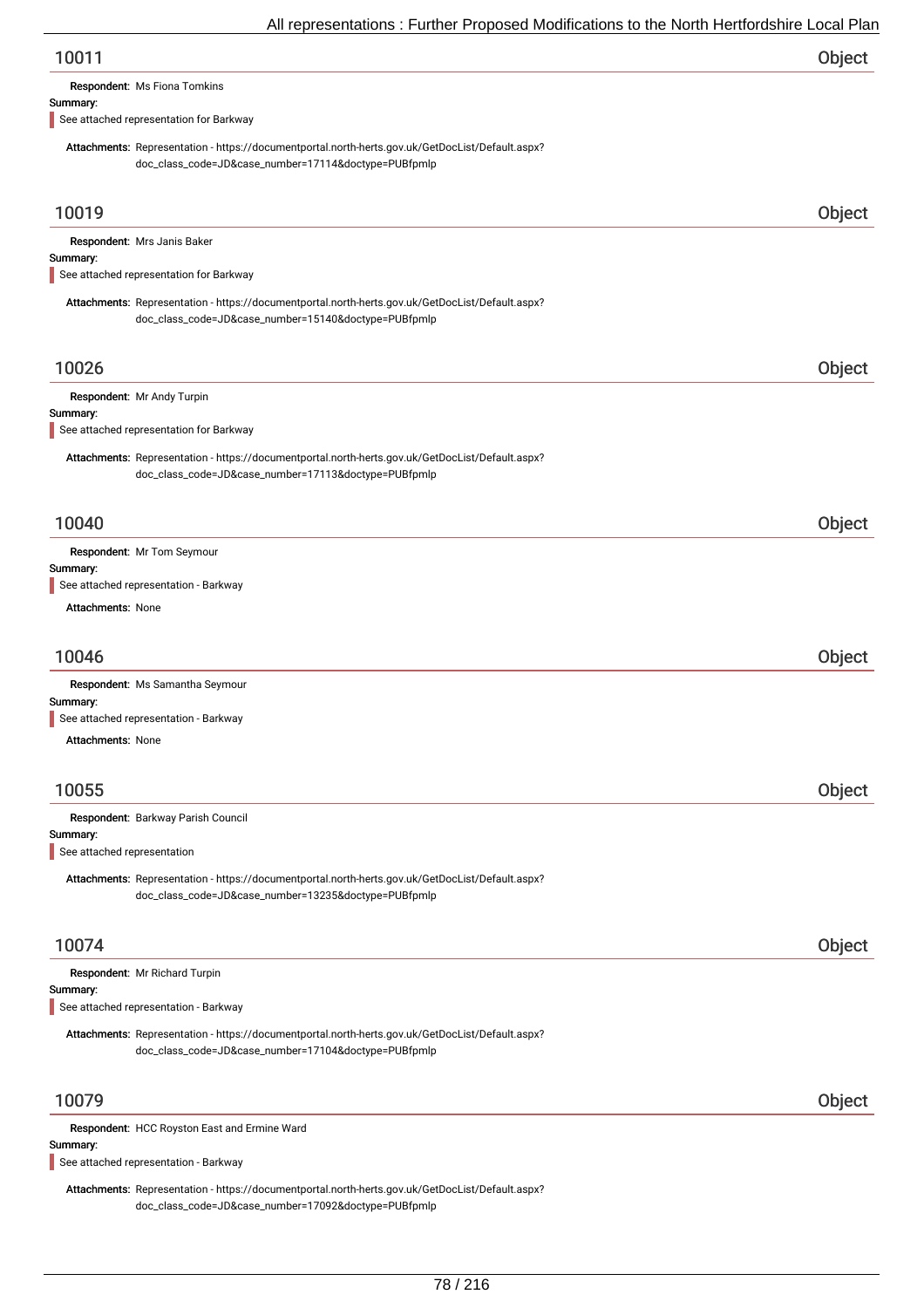## 10156 Object

Respondent: Mr Richard Courtice

#### Summary:

LATE REPRESENTATION

See attached representation

Attachments: Postcard Representation - https://documentportal.north-herts.gov.uk/GetDocList/Default.aspx? doc\_class\_code=JD&case\_number=17354&doctype=PUBfpmlp

### 10160 Object

Respondent: Mr Richard Couling

### Summary:

See representation attached - Barkway

Attachments: None

## MM 216 / FM 112

### 8839 Object

Respondent: Mrs Hazel Izod

### Summary:

NHDC have made it very clear that BK3 should be deleted and Barkway reinstated as a Category A Village. A 140 dwelling site on the edge of a village without full first school provision is unsustainable. HCC made it clear that the reserve school site is not needed in the Plan period. Based on the evidence submitted, retention of BK3 therefore renders the Plan unsound as it has not been positively prepared and is unjustified - contrary to Para 35 of the NPPF. Deletion of BK3 will not underline the spatial strategy, 5 year supply, or have any wider implications.

Attachments: None

# 8903 Object

Respondent: Reverend Sonia Falaschi-Ray

### Summary:

See attached representation

Attachments: None

### 8906 Object

Respondent: Mr Peter Baker

Summary:

This is a sop towards sustainability.

- \* 140 houses means 280+ cars as there are no other means of transport
- \* cars will be used by parents taking children to school in Barley and Barkway. There is daily traffic chaos outside both schools at the moment.
- \* Walking to Barley is almost impossible because of a lack of footpaths. Of course, parents could invest in cross-county buggies.
- \* Has this been sustainable transport been costed? In perpetuity, or just until the next round of cuts, or until S106 money runs out?

Attachments: None

## 8970 Object

Petition: 19 petitioners Respondent: Barkway Parish Council

#### Summary:

See attached petition - Change.Org

Attachments: Change.Org Petition - https://documentportal.north-herts.gov.uk/GetDocList/Default.aspx? doc\_class\_code=JD&case\_number=13235&doctype=PUBfpmlp

Respondent: Mrs M Digby

Summary:

See attached representation for Barkway

Attachments: Representation - https://documentportal.north-herts.gov.uk/GetDocList/Default.aspx? doc\_class\_code=JD&case\_number=16972&doctype=PUBfpmlp

9085 Comment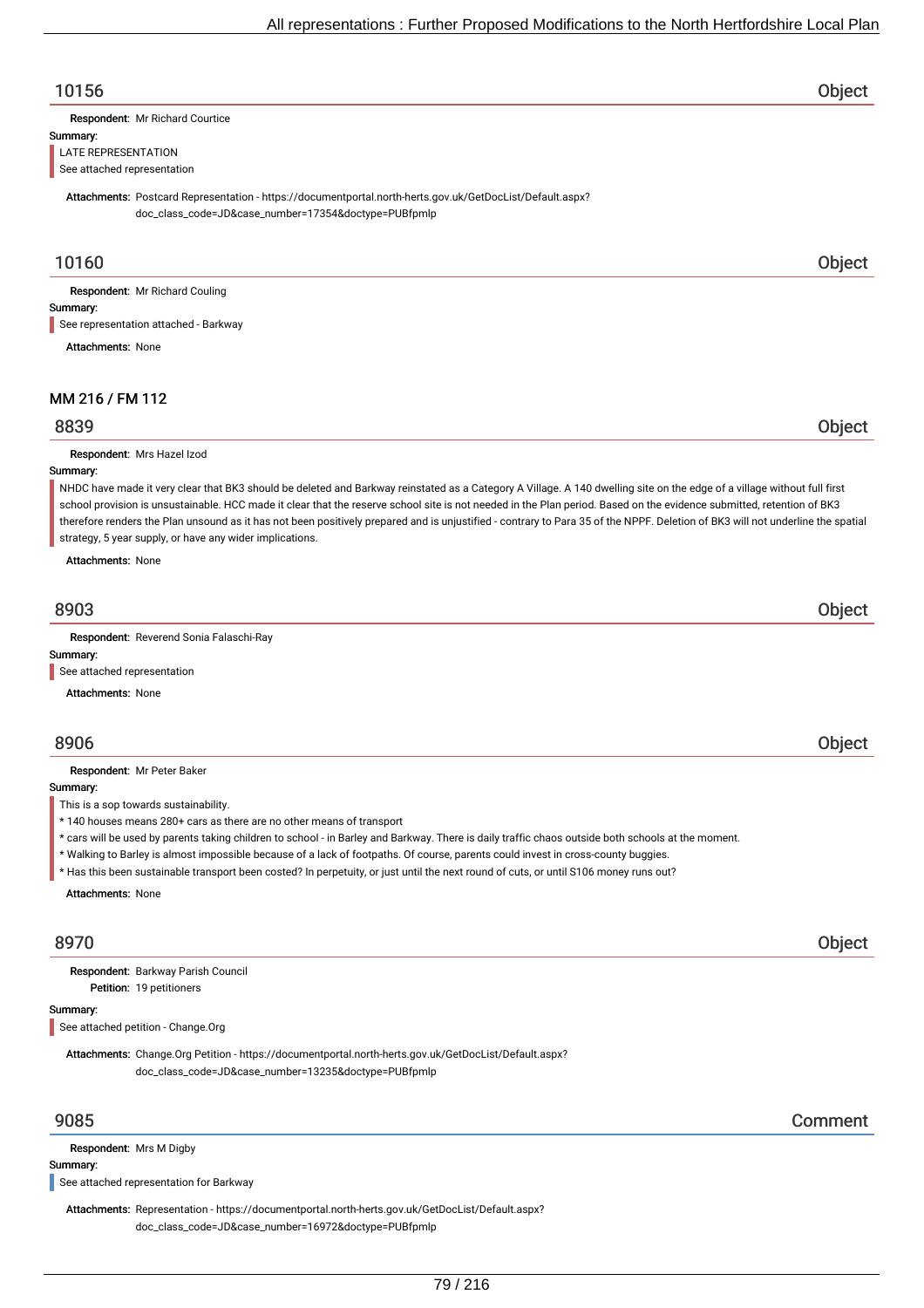| 9091                                                                                                                                                     | Object |
|----------------------------------------------------------------------------------------------------------------------------------------------------------|--------|
| Respondent: Mrs Marian Newton                                                                                                                            |        |
| Summary:<br>See attached representation for Barkway                                                                                                      |        |
| Attachments: Representation - https://documentportal.north-herts.gov.uk/GetDocList/Default.aspx?<br>doc_class_code=JD&case_number=16973&doctype=PUBfpmlp |        |
| 9098                                                                                                                                                     | Object |
| Respondent: Mrs Pat Lewis<br>Summary:                                                                                                                    |        |
| See attached representation for Barkway                                                                                                                  |        |
| Attachments: Representation - https://documentportal.north-herts.gov.uk/GetDocList/Default.aspx?<br>doc_class_code=JD&case_number=16974&doctype=PUBfpmlp |        |
| 9105                                                                                                                                                     | Object |
| Respondent: Ms Mirjam M Foot<br>Summary:                                                                                                                 |        |
| Object to the Main Modifications in relation to site BK3 and Barkway remaining as a "village for growth"                                                 |        |
| See full representation                                                                                                                                  |        |
| Attachments: None                                                                                                                                        |        |
| 9113                                                                                                                                                     | Object |
| Respondent: Mr Brian Coxall<br>Summary:<br>See attached representation for Barkway                                                                       |        |
| Attachments: Representation - https://documentportal.north-herts.gov.uk/GetDocList/Default.aspx?<br>doc_class_code=JD&case_number=16970&doctype=PUBfpmlp |        |
| 9119                                                                                                                                                     | Object |
| Respondent: Ms Carla Jones Bell                                                                                                                          |        |
| Summary:<br>See attached representation for Barkway                                                                                                      |        |
| Attachments: Representation - https://documentportal.north-herts.gov.uk/GetDocList/Default.aspx?<br>doc_class_code=JD&case_number=17137&doctype=PUBfpmlp |        |
| 9160                                                                                                                                                     | Object |
| Respondent: Mr Andrew Page                                                                                                                               |        |
| Summary:<br>See attached representation for Barkway                                                                                                      |        |
| Attachments: Representation - https://documentportal.north-herts.gov.uk/GetDocList/Default.aspx?<br>doc_class_code=JD&case_number=17105&doctype=PUBfpmlp |        |
| 9167                                                                                                                                                     | Object |
| Respondent: Mr Gordon David Baker<br>Summary:                                                                                                            |        |
| See attached representation for Barkway                                                                                                                  |        |

Attachments: Representation - https://documentportal.north-herts.gov.uk/GetDocList/Default.aspx? doc\_class\_code=JD&case\_number=14531&doctype=PUBfpmlp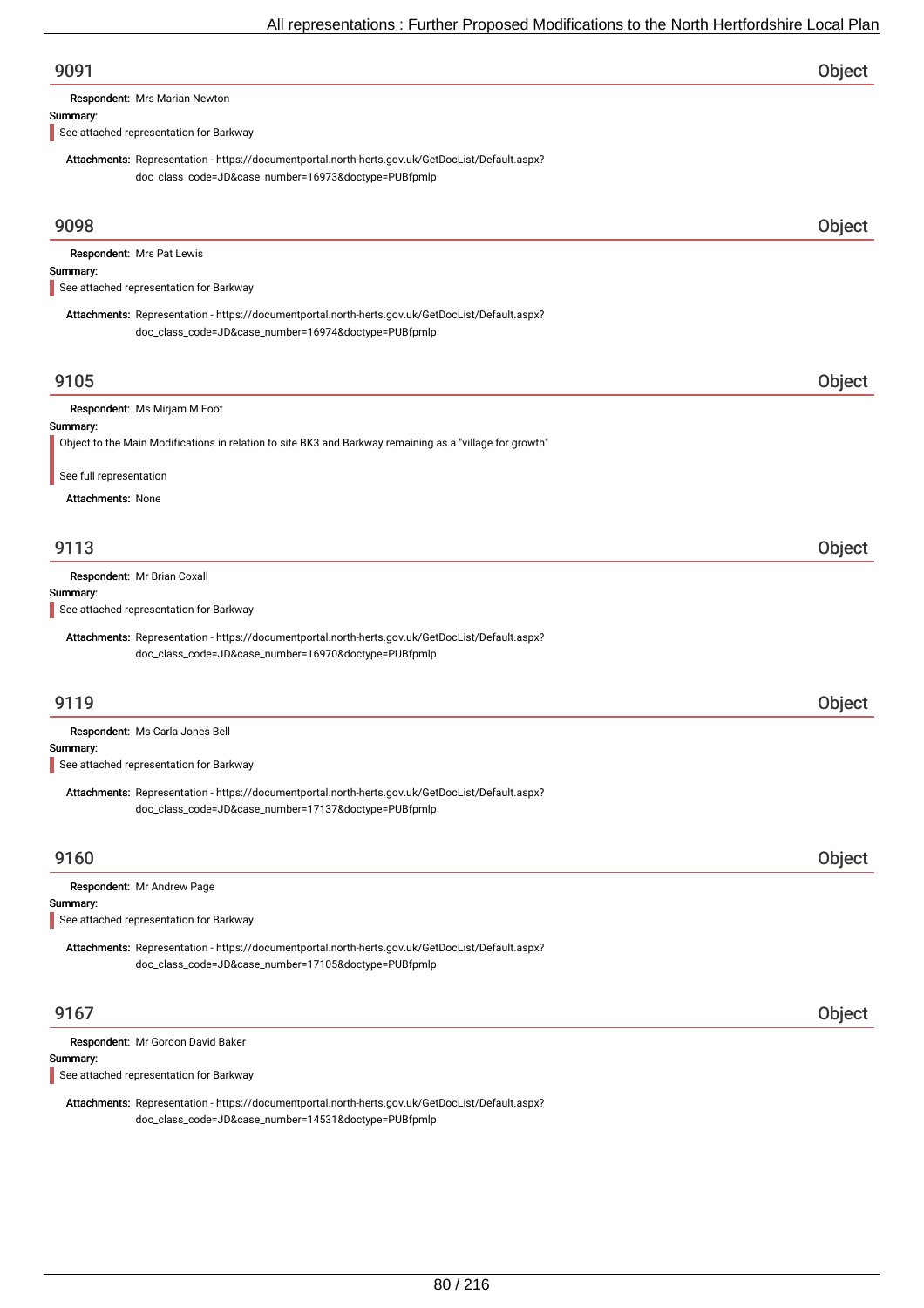| 9178 | Object |
|------|--------|
|      |        |

Respondent: Mr David Tomkins

#### Summary:

See attached representation for Barkway

Attachments: Representation - https://documentportal.north-herts.gov.uk/GetDocList/Default.aspx? doc\_class\_code=JD&case\_number=1837&doctype=PUBfpmlp

| 9186                                                                                                                                                     | Object |
|----------------------------------------------------------------------------------------------------------------------------------------------------------|--------|
| Respondent: Ms Olivia Erby<br>Summary:<br>See attached representation for Barkway                                                                        |        |
| Attachments: Representation - https://documentportal.north-herts.gov.uk/GetDocList/Default.aspx?<br>doc_class_code=JD&case_number=15565&doctype=PUBfpmlp |        |
| 9193                                                                                                                                                     | Object |
| Respondent: Mrs Sharon Bentley<br>Summary:<br>See attached representation for Barkway                                                                    |        |
| Attachments: Representation - https://documentportal.north-herts.gov.uk/GetDocList/Default.aspx?<br>doc_class_code=JD&case_number=17059&doctype=PUBfpmlp |        |
| 9202                                                                                                                                                     | Object |
| <b>Respondent:</b> Mr Martin Bentley<br>Summary:<br>See attached representation for Barkway                                                              |        |
| Attachments: Representation - https://documentportal.north-herts.gov.uk/GetDocList/Default.aspx?<br>doc_class_code=JD&case_number=17057&doctype=PUBfpmlp |        |
| 9209                                                                                                                                                     | Object |
| Respondent: Mrs Carol Willis<br>Summary:                                                                                                                 |        |
| See attached representation for Barkway                                                                                                                  |        |
| Attachments: Representation - https://documentportal.north-herts.gov.uk/GetDocList/Default.aspx?<br>doc_class_code=JD&case_number=2155&doctype=PUBfpmlp  |        |
| 9227                                                                                                                                                     | Object |
| Respondent: Ms Jennie Cox<br>Summary:<br>See attached                                                                                                    |        |
| Attachments: Representation - https://documentportal.north-herts.gov.uk/GetDocList/Default.aspx?<br>doc_class_code=JD&case_number=17086&doctype=PUBfpmlp |        |
| 9237                                                                                                                                                     | Object |
| Respondent: Barkway Parish Council<br>Petition: 155 petitioners                                                                                          |        |

#### Summary:

See attached representation and petition

Attachments: Petition - https://documentportal.north-herts.gov.uk/GetDocList/Default.aspx?doc\_class\_code=JD&case\_number=13235&doctype=PUBfpmlp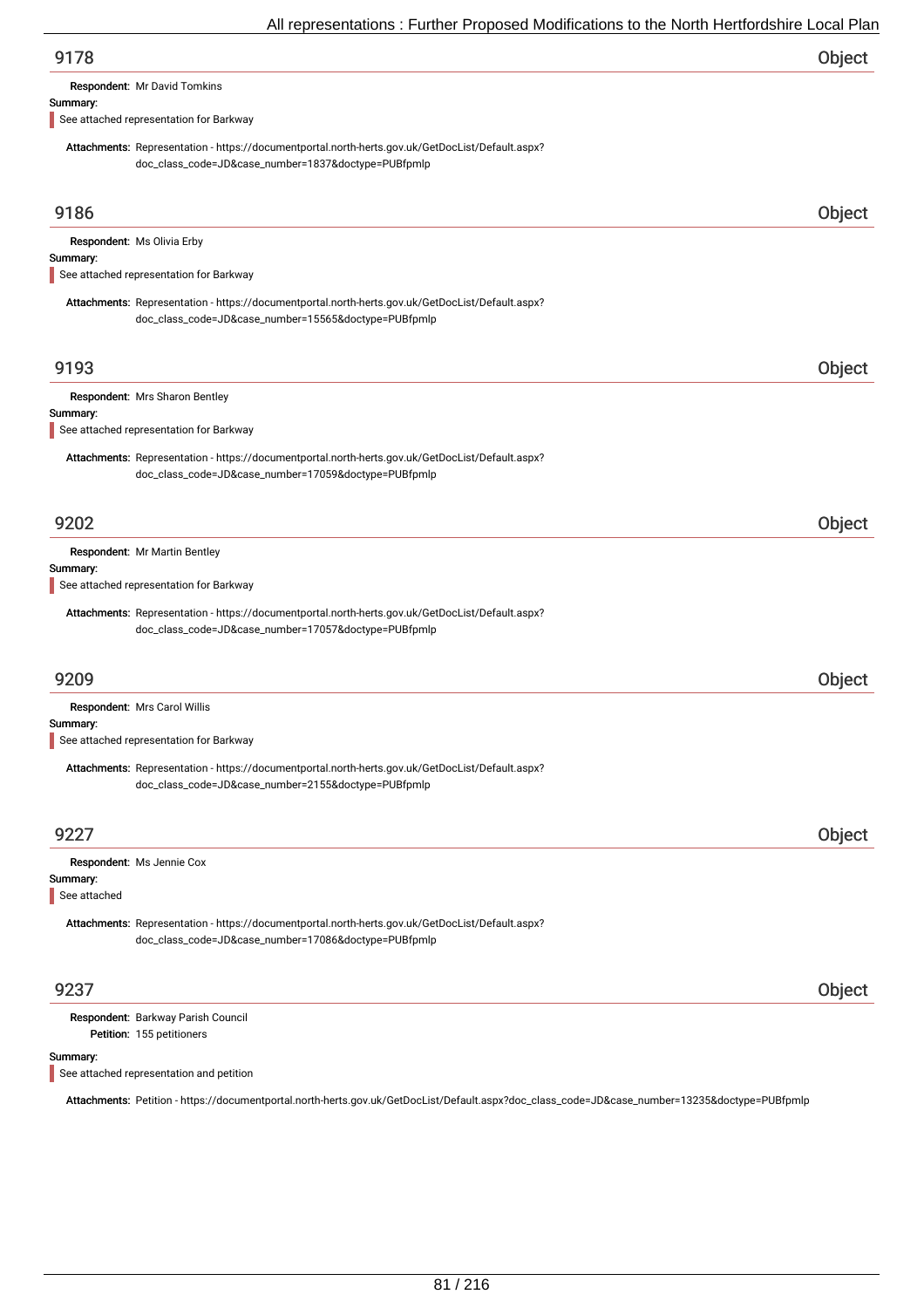| Respondent: Reed Parish Council |  |  |
|---------------------------------|--|--|
|                                 |  |  |

#### Summary:

See attached representation

Attachments: Representation - https://documentportal.north-herts.gov.uk/GetDocList/Default.aspx? doc\_class\_code=JD&case\_number=5957&doctype=PUBfpmlp

| 9301                                                                                                                                                     | Object |
|----------------------------------------------------------------------------------------------------------------------------------------------------------|--------|
| Respondent: NHDC Ermine Councillor                                                                                                                       |        |
| Summary:                                                                                                                                                 |        |
| See attached representation                                                                                                                              |        |
| <b>Attachments: None</b>                                                                                                                                 |        |
| 9315                                                                                                                                                     | Object |
| Respondent: Mrs Patricia Swann                                                                                                                           |        |
| Summary:<br>See representation for Barkway                                                                                                               |        |
| Attachments: Representation - https://documentportal.north-herts.gov.uk/GetDocList/Default.aspx?<br>doc_class_code=JD&case_number=14040&doctype=PUBfpmlp |        |
| 9326                                                                                                                                                     | Object |
| Respondent: Mr Alan Tong                                                                                                                                 |        |
| Summary:                                                                                                                                                 |        |
| See full representation for Barkway                                                                                                                      |        |
| Attachments: None                                                                                                                                        |        |
| 9331                                                                                                                                                     | Object |
| Respondent: Mrs Dariel Lines                                                                                                                             |        |
| Summary:                                                                                                                                                 |        |
| See representation for Barkway                                                                                                                           |        |
| Attachments: None                                                                                                                                        |        |
|                                                                                                                                                          |        |
| 9340                                                                                                                                                     | Object |
| Respondent: Mr Mark Sherwin                                                                                                                              |        |
| Summary:                                                                                                                                                 |        |
| See attached representation for Barkway                                                                                                                  |        |
| Attachments: Representation - https://documentportal.north-herts.gov.uk/GetDocList/Default.aspx?<br>doc_class_code=JD&case_number=17043&doctype=PUBfpmlp |        |
| 9470                                                                                                                                                     | Object |
| Respondent: Mr Robert Bonfield                                                                                                                           |        |
| Summary:                                                                                                                                                 |        |
| See attached representation for Barkway                                                                                                                  |        |
| Attachments: Representation - https://documentportal.north-herts.gov.uk/GetDocList/Default.aspx?<br>doc_class_code=JD&case_number=16985&doctype=PUBfpmlp |        |
| 9476                                                                                                                                                     | Object |
| Respondent: Mr Alan Digby                                                                                                                                |        |
| Summary:                                                                                                                                                 |        |
| See attached representation for Barkway                                                                                                                  |        |
| Attachments: Representation - https://documentportal.north-herts.gov.uk/GetDocList/Default.aspx?                                                         |        |

doc\_class\_code=JD&case\_number=16969&doctype=PUBfpmlp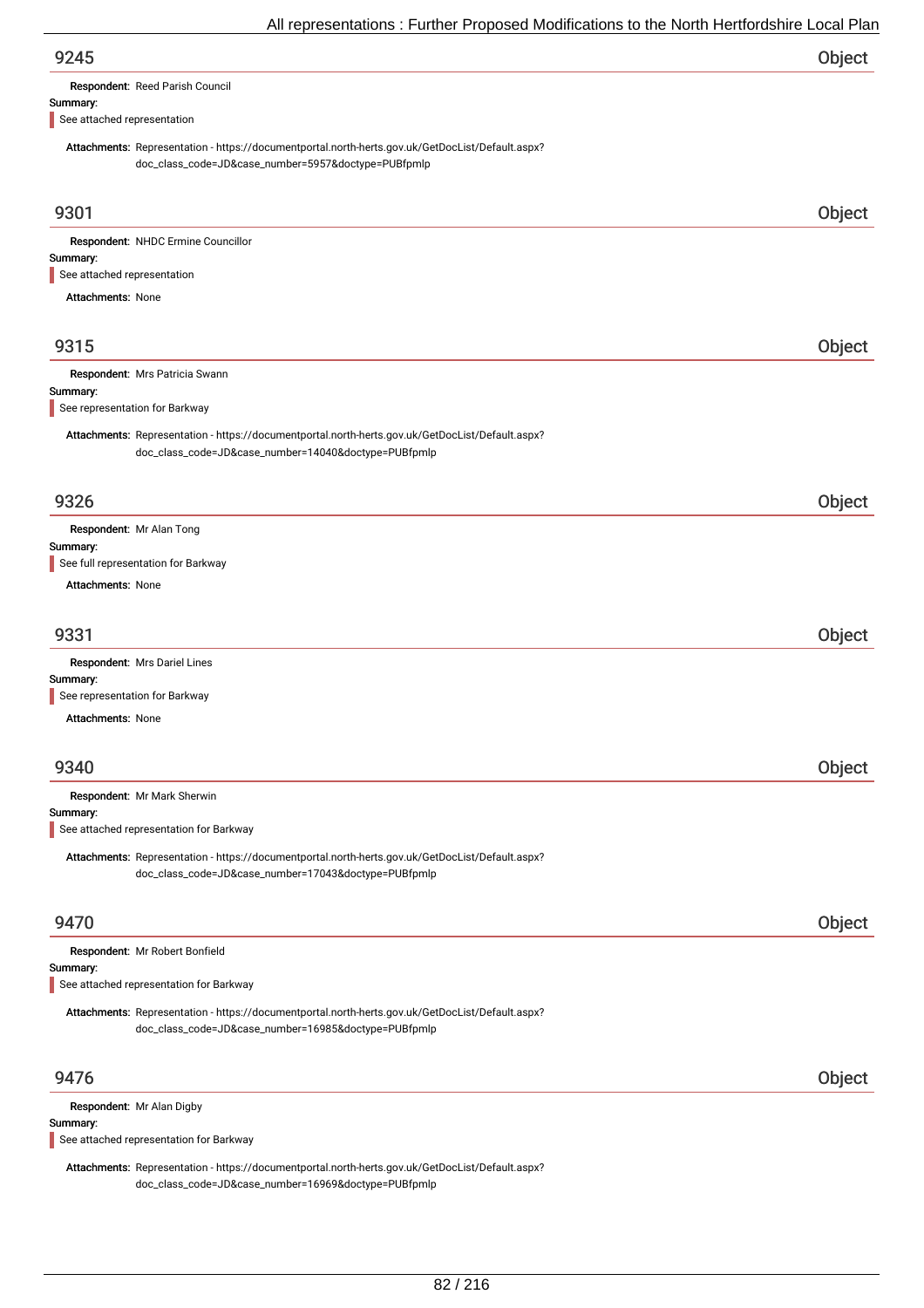| 9578 | Object |
|------|--------|
|      |        |

Respondent: Miss Emilie Hales

#### Summary:

See attached representation for Barkway

Attachments: Representation - https://documentportal.north-herts.gov.uk/GetDocList/Default.aspx? doc\_class\_code=JD&case\_number=16968&doctype=PUBfpmlp

| 9584                                                                                                                                                     | Object |
|----------------------------------------------------------------------------------------------------------------------------------------------------------|--------|
| Respondent: Ms Orla Swann                                                                                                                                |        |
| Summary:<br>See attached representation for Barkway                                                                                                      |        |
|                                                                                                                                                          |        |
| Attachments: Representation - https://documentportal.north-herts.gov.uk/GetDocList/Default.aspx?<br>doc_class_code=JD&case_number=16989&doctype=PUBfpmlp |        |
|                                                                                                                                                          |        |
| 9590                                                                                                                                                     | Object |
| Respondent: Mrs Patricia Smith                                                                                                                           |        |
| Summary:<br>See attached representation for Barkway                                                                                                      |        |
| Attachments: None                                                                                                                                        |        |
|                                                                                                                                                          |        |
| 9598                                                                                                                                                     | Object |
|                                                                                                                                                          |        |
| Respondent: Mr Keith Smith<br>Summary:                                                                                                                   |        |
| See attached representation for Barkway                                                                                                                  |        |
| Attachments: None                                                                                                                                        |        |
|                                                                                                                                                          |        |
| 9606                                                                                                                                                     | Object |
| Respondent: Mrs Anne Smalley                                                                                                                             |        |
| Summary:                                                                                                                                                 |        |
| See attached representation for Barkway                                                                                                                  |        |
| Attachments: None                                                                                                                                        |        |
|                                                                                                                                                          |        |
| 9614                                                                                                                                                     | Object |
| Respondent: Ms Mary E Collins                                                                                                                            |        |
| Summary:                                                                                                                                                 |        |
| See attached representation for Barkway                                                                                                                  |        |
| Attachments: None                                                                                                                                        |        |
|                                                                                                                                                          |        |
| 9622                                                                                                                                                     | Object |
| Respondent: Mrs Jackie Connolly                                                                                                                          |        |
| Summary:<br>See attached representation for Barkway                                                                                                      |        |
| Attachments: None                                                                                                                                        |        |
|                                                                                                                                                          |        |
|                                                                                                                                                          |        |
| 9627                                                                                                                                                     | Object |
| Respondent: Mr Dave Connolly                                                                                                                             |        |
| Summary:                                                                                                                                                 |        |

See attached representation for Barkway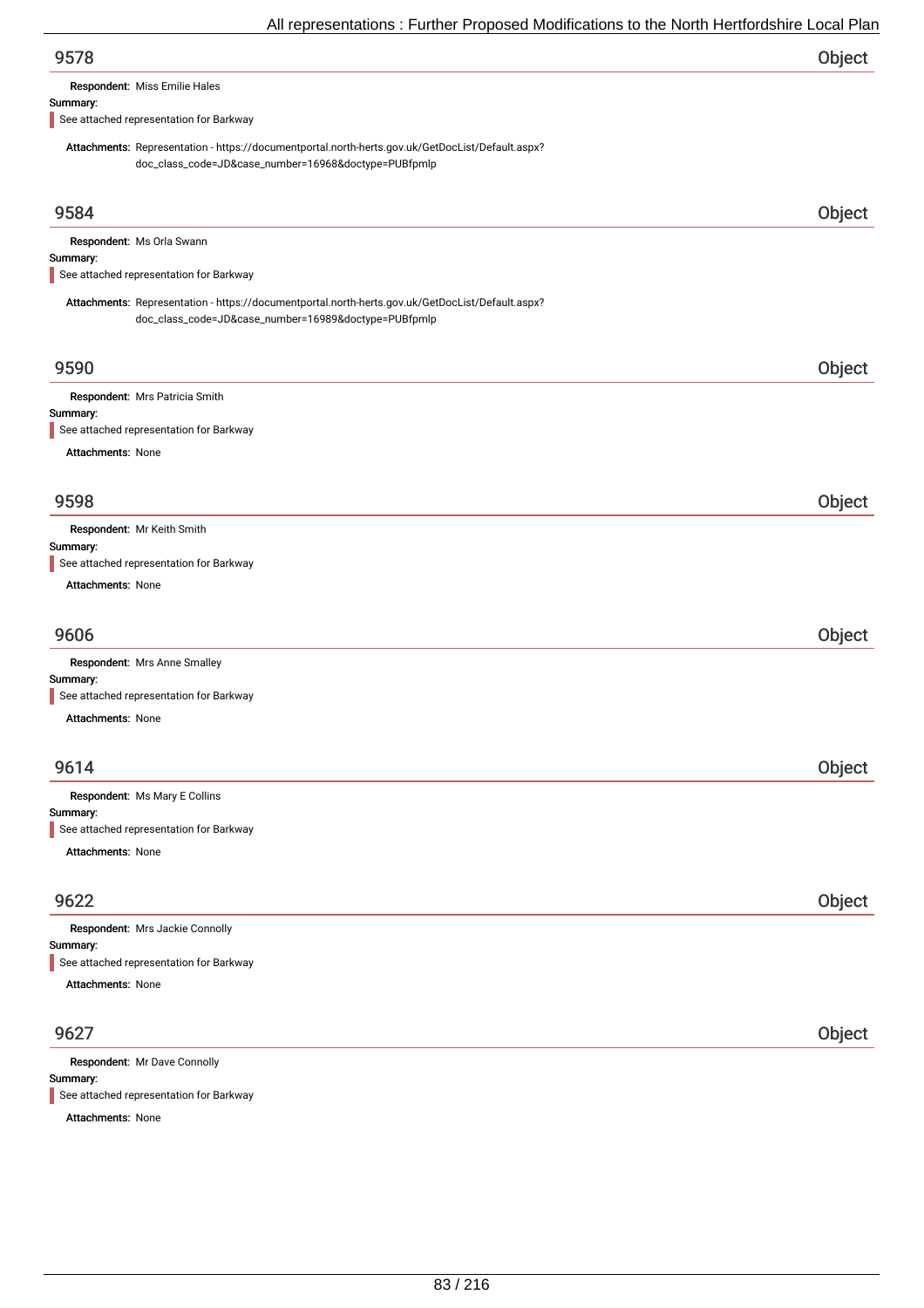Respondent: Mr John Golding

#### Summary:

See attached representation for Barkway

Attachments: None

### 9646 Object

Petition: 2 petitioners Respondent: Mr and Mrs Antonis and Constantina Vouniotis

#### Summary:

See attached representation for Barkway

Attachments: None

### 9652 Object

Petition: 2 petitioners Respondent: Mr and Mrs Andrew and Ruth Millard

#### Summary:

See attached representation for Barkway

Attachments: None

| 9659     |                                                                                                                                                          | Object |
|----------|----------------------------------------------------------------------------------------------------------------------------------------------------------|--------|
|          | Respondent: Mr Cameron Bonfield                                                                                                                          |        |
| Summary: | See attached representation for Barkway                                                                                                                  |        |
|          |                                                                                                                                                          |        |
|          | Attachments: Representation - https://documentportal.north-herts.gov.uk/GetDocList/Default.aspx?<br>doc_class_code=JD&case_number=16987&doctype=PUBfpmlp |        |
|          |                                                                                                                                                          |        |
| 9665     |                                                                                                                                                          | Object |
|          | Respondent: Mrs Michelle Bonfield                                                                                                                        |        |
| Summary: |                                                                                                                                                          |        |
|          | See attached representation for Barkway                                                                                                                  |        |
|          | Attachments: Representation - https://documentportal.north-herts.gov.uk/GetDocList/Default.aspx?                                                         |        |
|          | doc_class_code=JD&case_number=16986&doctype=PUBfpmlp                                                                                                     |        |
|          |                                                                                                                                                          |        |
| 9671     |                                                                                                                                                          | Object |
|          | Respondent: Ms Amanda Edmonds                                                                                                                            |        |
| Summary: | See attached representation for Barkway                                                                                                                  |        |
|          | Attachments: Representation - https://documentportal.north-herts.gov.uk/GetDocList/Default.aspx?                                                         |        |
|          | doc_class_code=JD&case_number=16988&doctype=PUBfpmlp                                                                                                     |        |
|          |                                                                                                                                                          |        |
| 9677     |                                                                                                                                                          | Object |
|          | Respondent: Mr David Coxall                                                                                                                              |        |
| Summary: |                                                                                                                                                          |        |
|          | See attached representation for Barkway                                                                                                                  |        |
|          | Attachments: Representation - https://documentportal.north-herts.gov.uk/GetDocList/Default.aspx?                                                         |        |
|          | doc_class_code=JD&case_number=16990&doctype=PUBfpmlp                                                                                                     |        |
|          |                                                                                                                                                          |        |
| 9683     |                                                                                                                                                          | Object |
|          | Respondent: Mr Craig Garner                                                                                                                              |        |
| Summary: |                                                                                                                                                          |        |

See attached representation for Barkway

Attachments: Representation - https://documentportal.north-herts.gov.uk/GetDocList/Default.aspx? doc\_class\_code=JD&case\_number=16971&doctype=PUBfpmlp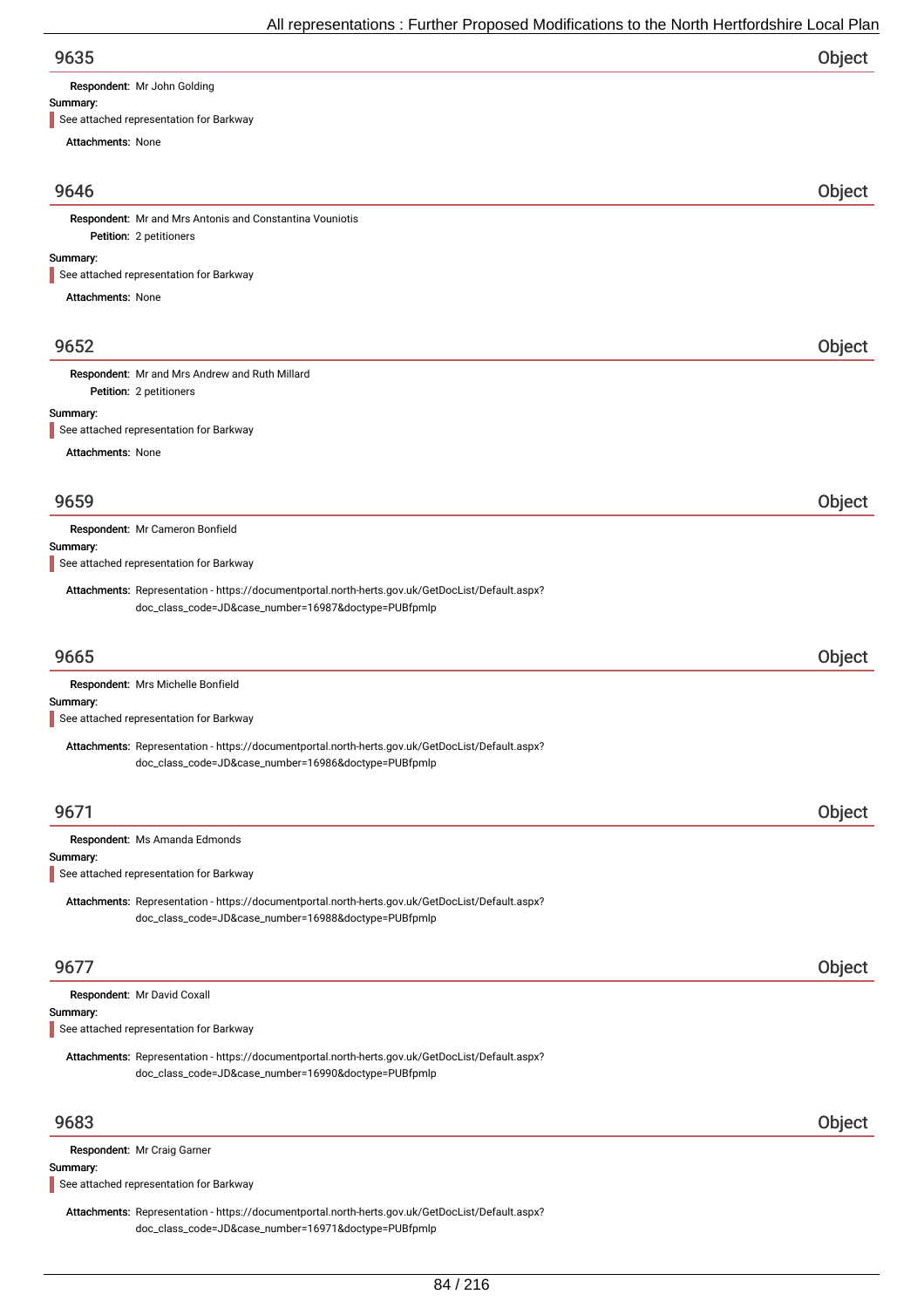| Support |
|---------|
|         |

Respondent: Hertfordshire County Council - Environment & Infrastructure Department

# Summary:<br>See full to

e need for sustainable travel solution

| See full text, velcome need for sustainable travel solution.                                                                                             |        |
|----------------------------------------------------------------------------------------------------------------------------------------------------------|--------|
| Attachments: None                                                                                                                                        |        |
| 9815                                                                                                                                                     | Object |
| Respondent: Mrs Rita Tindall                                                                                                                             |        |
| Summary:<br>See attached representation for Barkway                                                                                                      |        |
|                                                                                                                                                          |        |
| Attachments: Representation - https://documentportal.north-herts.gov.uk/GetDocList/Default.aspx?<br>doc_class_code=JD&case_number=16975&doctype=PUBfpmlp |        |
| 9820                                                                                                                                                     | Object |
| Respondent: Mr Matthew Scales                                                                                                                            |        |
| Summary:<br>See attached representation for Barkway                                                                                                      |        |
| <b>Attachments: None</b>                                                                                                                                 |        |
|                                                                                                                                                          |        |
| 9827                                                                                                                                                     | Object |
| Respondent: Mrs Catherine Toms                                                                                                                           |        |
| Summary:                                                                                                                                                 |        |
| See attached representation for Barkway                                                                                                                  |        |
| Attachments: Representation - https://documentportal.north-herts.gov.uk/GetDocList/Default.aspx?<br>doc_class_code=JD&case_number=2174&doctype=PUBfpmlp  |        |
| 9829                                                                                                                                                     | Object |
| Respondent: Ms Alice Robertson<br>Summary:                                                                                                               |        |
| See attached representation                                                                                                                              |        |
| Attachments: None                                                                                                                                        |        |
|                                                                                                                                                          |        |
| 9834                                                                                                                                                     | Object |
| Respondent: Ms Cecilia van der Heijden                                                                                                                   |        |
| Summary:<br>See attached representation for Barkway                                                                                                      |        |
| Attachments: None                                                                                                                                        |        |
|                                                                                                                                                          |        |
| 9837                                                                                                                                                     | Object |
| Respondent: Mr Neville Davis                                                                                                                             |        |
| Summary:<br>See attached representation                                                                                                                  |        |
| <b>Attachments: None</b>                                                                                                                                 |        |
| 9842                                                                                                                                                     | Object |
| Respondent: Mr William James Dennis                                                                                                                      |        |
| Summary:<br>See attached representation for Barkway                                                                                                      |        |
|                                                                                                                                                          |        |

Attachments: Representation - https://documentportal.north-herts.gov.uk/GetDocList/Default.aspx? doc\_class\_code=JD&case\_number=17020&doctype=PUBfpmlp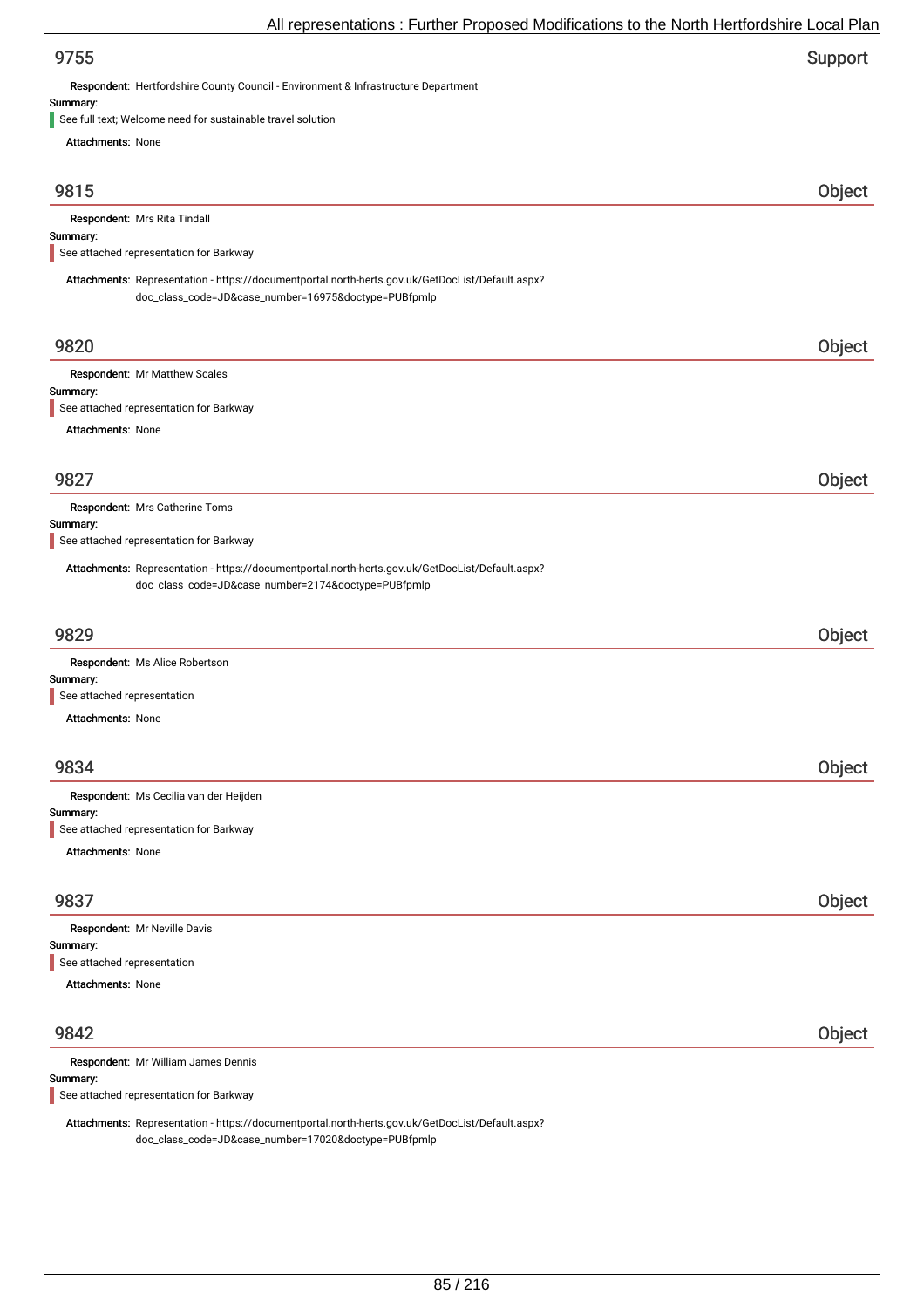|                          | All representations : Further Proposed Modifications to the North Hertfordshire Local Plar                                                                                                                                        |        |
|--------------------------|-----------------------------------------------------------------------------------------------------------------------------------------------------------------------------------------------------------------------------------|--------|
| 9849                     |                                                                                                                                                                                                                                   | Object |
|                          | Respondent: Ms Dolores Altaras                                                                                                                                                                                                    |        |
| Summary:                 | See attached representation for Barkway                                                                                                                                                                                           |        |
|                          | Attachments: Representation - https://documentportal.north-herts.gov.uk/GetDocList/Default.aspx?<br>doc_class_code=JD&case_number=17003&doctype=PUBfpmlp                                                                          |        |
| 9855                     |                                                                                                                                                                                                                                   | Object |
|                          | Respondent: Mr Tim Goldspink                                                                                                                                                                                                      |        |
| Summary:                 | See attached representation for Barkway                                                                                                                                                                                           |        |
|                          | Attachments: Representation - https://documentportal.north-herts.gov.uk/GetDocList/Default.aspx?<br>doc_class_code=JD&case_number=17005&doctype=PUBfpmlp                                                                          |        |
| 9861                     |                                                                                                                                                                                                                                   | Object |
| Summary:                 | Respondent: Ms Helen Price<br>See attached representation for Barkway<br>Attachments: Representation - https://documentportal.north-herts.gov.uk/GetDocList/Default.aspx?<br>doc_class_code=JD&case_number=17007&doctype=PUBfpmlp |        |
| 9867                     |                                                                                                                                                                                                                                   | Object |
|                          | Respondent: Mr Pete Lander                                                                                                                                                                                                        |        |
| Summary:                 | See attached representation for Barkway                                                                                                                                                                                           |        |
|                          | Attachments: Representation - https://documentportal.north-herts.gov.uk/GetDocList/Default.aspx?<br>doc_class_code=JD&case_number=17008&doctype=PUBfpmlp                                                                          |        |
| 9869                     |                                                                                                                                                                                                                                   | Object |
|                          | Respondent: Mr J K McCormick                                                                                                                                                                                                      |        |
| Summary:                 | See attached representation - Barkway                                                                                                                                                                                             |        |
| <b>Attachments: None</b> |                                                                                                                                                                                                                                   |        |
|                          |                                                                                                                                                                                                                                   |        |
| 9870                     |                                                                                                                                                                                                                                   | Object |

|          | Respondent: Mr Christopher Greening   |
|----------|---------------------------------------|
| Summary: |                                       |
|          | See attached representation - Barkway |
|          | <b>Attachments: None</b>              |
|          |                                       |

| 9875 | Object |
|------|--------|
|      |        |

| <b>Respondent: Mr Matthew Bell</b><br>Summary:<br>See representation attached for Barkway                                                                |               |
|----------------------------------------------------------------------------------------------------------------------------------------------------------|---------------|
| Attachments: Representation - https://documentportal.north-herts.gov.uk/GetDocList/Default.aspx?<br>doc_class_code=JD&case_number=17112&doctype=PUBfpmlp |               |
| 9880                                                                                                                                                     | <b>Object</b> |

Summary: Respondent: Mr Gary Adams

See attached letter

Attachments: Representation - https://documentportal.north-herts.gov.uk/GetDocList/Default.aspx? doc\_class\_code=JD&case\_number=17039&doctype=PUBfpmlp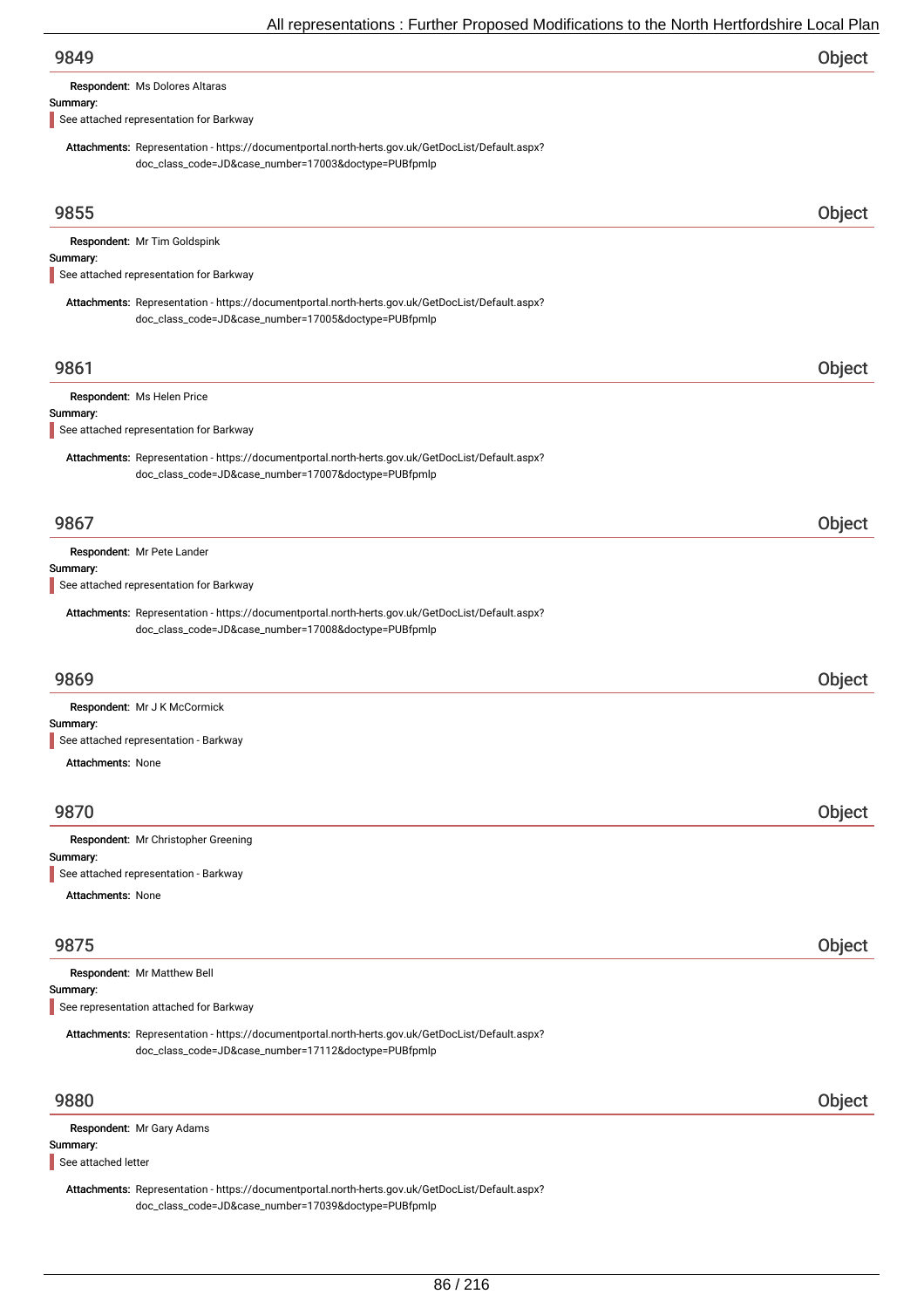| 9883                                                                      | Object |
|---------------------------------------------------------------------------|--------|
| Respondent: Ms Anita Scales                                               |        |
| Summary:                                                                  |        |
| See representation attached for Barkway                                   |        |
| Attachments: None                                                         |        |
| 9891                                                                      | Object |
| Respondent: Mr Andy Seymour                                               |        |
| Summary:<br>See representation attached for Barkway                       |        |
| Attachments: None                                                         |        |
|                                                                           |        |
| 9902                                                                      | Object |
| Respondent: Dr Ian R Sanders                                              |        |
| Summary:                                                                  |        |
| See representation attached                                               |        |
| <b>Attachments: None</b>                                                  |        |
|                                                                           |        |
| 9919                                                                      | Object |
| Respondent: Mr and Mrs Rhys and Nina Lancaster<br>Petition: 2 petitioners |        |
| Summary:                                                                  |        |
| See full representation attached - Barkway                                |        |
| Attachments: None                                                         |        |
| 9924                                                                      | Object |
| Respondent: Mrs Jennifer Warren                                           |        |
| Summary:                                                                  |        |
| See representation attached for Barkway                                   |        |
| Attachments: None                                                         |        |
|                                                                           |        |
| 9930                                                                      | Object |
| Respondent: Mr Robert Chisnall                                            |        |
| Summary:<br>See representation attached for Barkway                       |        |
|                                                                           |        |
| Attachments: Representation Letter - https://north-herts.oc2.uk/a/vn3     |        |
| 9935                                                                      | Object |
| Respondent: Mrs Sonia Chisnall                                            |        |
| Summary:<br>See representation attached for Barkway                       |        |
|                                                                           |        |
| Attachments: Representation Letter - https://north-herts.oc2.uk/a/vn4     |        |
| 9940                                                                      | Object |
| Respondent: Ms Abby Chisnall                                              |        |
| Summary:                                                                  |        |

See representation attached for Barkway

Attachments: Representation Letter - https://north-herts.oc2.uk/a/vn5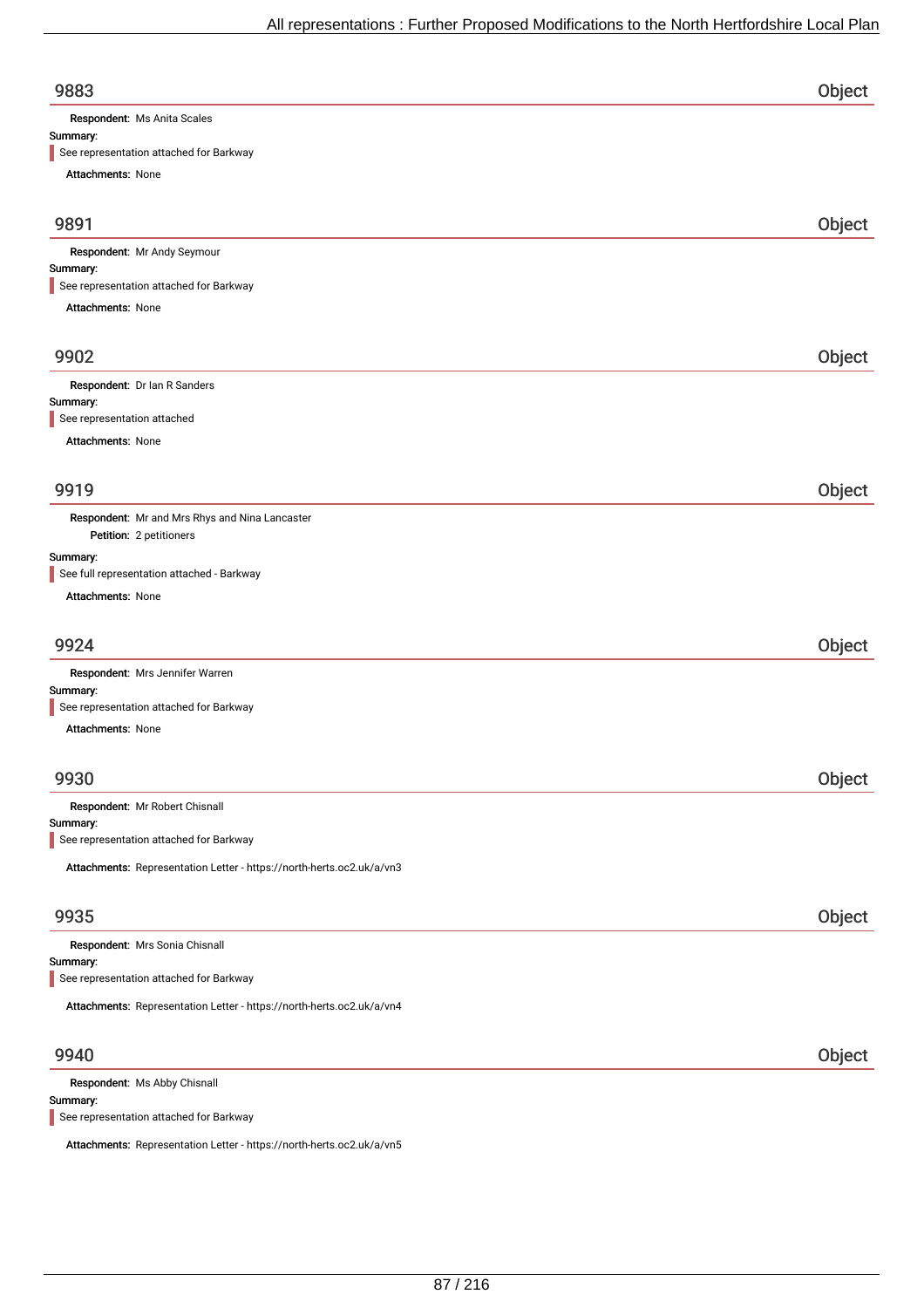Respondent: Ms Dee Donaldson

### Summary:

See representation attached for Barkway

| Attachments: Representation Letter - https://north-herts.oc2.uk/a/vn7                            |        |
|--------------------------------------------------------------------------------------------------|--------|
| 9952                                                                                             | Object |
| Respondent: Mr Nick Dear                                                                         |        |
| Summary:                                                                                         |        |
| See representation attached for Barkway                                                          |        |
| Attachments: Representation Letter - https://north-herts.oc2.uk/a/vn8                            |        |
|                                                                                                  |        |
| 9957                                                                                             | Object |
| Respondent: Dr Robert S Davidson                                                                 |        |
| Summary:                                                                                         |        |
| See representation attached for Barkway                                                          |        |
| Attachments: Representation Letter - https://north-herts.oc2.uk/a/vn9                            |        |
|                                                                                                  |        |
| 9962                                                                                             | Object |
| Respondent: Mrs Jennifer Forster Davidson                                                        |        |
| Summary:<br>See representation attached for Barkway                                              |        |
|                                                                                                  |        |
| Attachments: Representation Letter - https://north-herts.oc2.uk/a/vnv                            |        |
|                                                                                                  |        |
| 9967                                                                                             | Object |
| Respondent: Mr Graham Swann<br>Summary:                                                          |        |
| See representation attached for Barkway                                                          |        |
| Attachments: Representation - https://documentportal.north-herts.gov.uk/GetDocList/Default.aspx? |        |
| doc_class_code=JD&case_number=14041&doctype=PUBfpmlp                                             |        |
|                                                                                                  |        |
| 9969                                                                                             | Object |
| Respondent: Ms Louise Fletcher                                                                   |        |
| Summary:                                                                                         |        |
| See attached representation                                                                      |        |
| Attachments: None                                                                                |        |
|                                                                                                  |        |
| 9973                                                                                             | Object |
| Respondent: Ms Sally Tym<br>Summary:                                                             |        |
| See attached representation - Barkway                                                            |        |
| Attachments: None                                                                                |        |
|                                                                                                  |        |
| 9974                                                                                             | Object |
| Respondent: Ms Louise Fletcher                                                                   |        |
| Summary:                                                                                         |        |

See attached representation - Barkway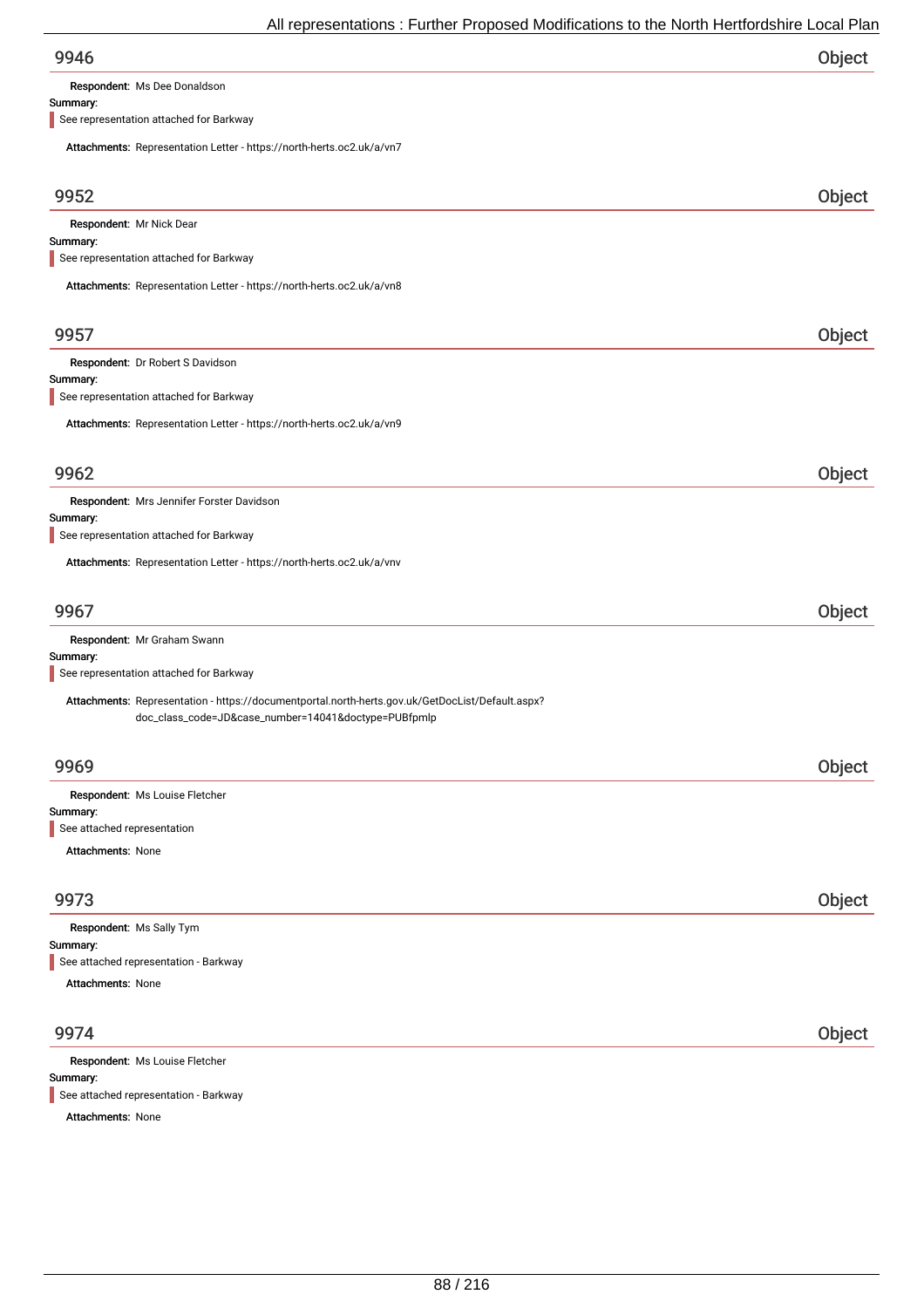| 9978 | Object |
|------|--------|
|      |        |

Respondent: Mr Clive Toms

#### Summary:

See attached representation for Barkway

Attachments: Representation - https://documentportal.north-herts.gov.uk/GetDocList/Default.aspx? doc\_class\_code=JD&case\_number=16012&doctype=PUBfpmlp

| 9982                                                                                                                                                     | Object |
|----------------------------------------------------------------------------------------------------------------------------------------------------------|--------|
| Respondent: Mrs Susan Sanders                                                                                                                            |        |
| Summary:                                                                                                                                                 |        |
| See attached representation - Barkway                                                                                                                    |        |
| <b>Attachments: None</b>                                                                                                                                 |        |
| 9985                                                                                                                                                     | Object |
| Respondent: Mr Graham Penning                                                                                                                            |        |
| Summary:<br>See attached representation - Barkway                                                                                                        |        |
| Attachments: Representation - https://documentportal.north-herts.gov.uk/GetDocList/Default.aspx?<br>doc_class_code=JD&case_number=17044&doctype=PUBfpmlp |        |
| 9987                                                                                                                                                     | Object |
| Respondent: Ms Anna O'Sullivan                                                                                                                           |        |
| Summary:                                                                                                                                                 |        |
| See representation attached for Barkway                                                                                                                  |        |
| <b>Attachments: None</b>                                                                                                                                 |        |
| 9997                                                                                                                                                     | Object |
| Respondent: Mr Mark Seymour                                                                                                                              |        |
| Summary:                                                                                                                                                 |        |
| See attached representation for Barkway                                                                                                                  |        |
| Attachments: None                                                                                                                                        |        |
|                                                                                                                                                          |        |
| 9999                                                                                                                                                     | Object |
| Respondent: Mrs Caroline Macpherson<br>Petition: 2 petitioners                                                                                           |        |
| Summary:                                                                                                                                                 |        |
| See attached representation - Barkway                                                                                                                    |        |
| <b>Attachments: None</b>                                                                                                                                 |        |
| 10012                                                                                                                                                    | Object |
|                                                                                                                                                          |        |
| Respondent: Ms Fiona Tomkins<br>Summary:                                                                                                                 |        |
| See attached representation for Barkway                                                                                                                  |        |
| Attachments: Representation - https://documentportal.north-herts.gov.uk/GetDocList/Default.aspx?                                                         |        |
| doc_class_code=JD&case_number=17114&doctype=PUBfpmlp                                                                                                     |        |
|                                                                                                                                                          |        |
| 10020                                                                                                                                                    | Object |
| Respondent: Mrs Janis Baker                                                                                                                              |        |
| Summary:<br>See attached representation for Barkway                                                                                                      |        |
|                                                                                                                                                          |        |

Attachments: Representation - https://documentportal.north-herts.gov.uk/GetDocList/Default.aspx? doc\_class\_code=JD&case\_number=15140&doctype=PUBfpmlp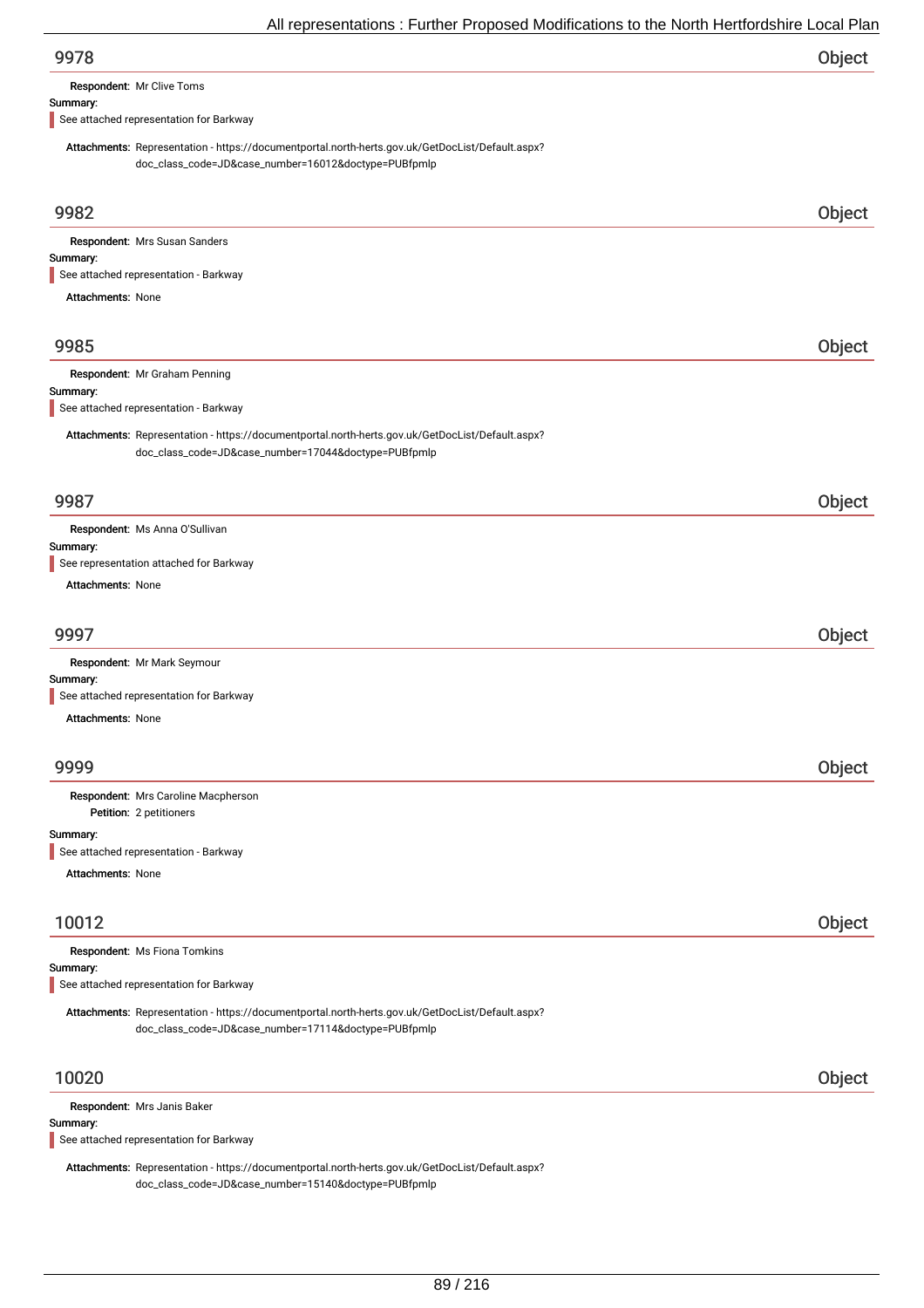| 10027 | Object |
|-------|--------|
|-------|--------|

Respondent: Mr Andy Turpin

#### Summary:

See attached representation for Barkway

Attachments: Representation - https://documentportal.north-herts.gov.uk/GetDocList/Default.aspx? doc\_class\_code=JD&case\_number=17113&doctype=PUBfpmlp

| 10041                                                                                                                                                             | Object |
|-------------------------------------------------------------------------------------------------------------------------------------------------------------------|--------|
| Respondent: Mr Tom Seymour                                                                                                                                        |        |
| Summary:<br>See attached representation - Barkway                                                                                                                 |        |
| <b>Attachments: None</b>                                                                                                                                          |        |
|                                                                                                                                                                   |        |
| 10047                                                                                                                                                             | Object |
| Respondent: Ms Samantha Seymour                                                                                                                                   |        |
| Summary:<br>See attached representation - Barkway                                                                                                                 |        |
| Attachments: None                                                                                                                                                 |        |
|                                                                                                                                                                   |        |
| 10056                                                                                                                                                             | Object |
| Respondent: Barkway Parish Council                                                                                                                                |        |
| Summary:<br>See attached representation                                                                                                                           |        |
| Attachments: Representation - https://documentportal.north-herts.gov.uk/GetDocList/Default.aspx?                                                                  |        |
| doc_class_code=JD&case_number=13235&doctype=PUBfpmlp                                                                                                              |        |
|                                                                                                                                                                   |        |
| 10075                                                                                                                                                             | Object |
| Respondent: Mr Richard Turpin<br>Summary:                                                                                                                         |        |
| See attached representation - Barkway                                                                                                                             |        |
| Attachments: Representation - https://documentportal.north-herts.gov.uk/GetDocList/Default.aspx?                                                                  |        |
| doc_class_code=JD&case_number=17104&doctype=PUBfpmlp                                                                                                              |        |
|                                                                                                                                                                   |        |
| 10080                                                                                                                                                             | Object |
| Respondent: HCC Royston East and Ermine Ward<br>Summary:                                                                                                          |        |
| See attached representation - Barkway                                                                                                                             |        |
| Attachments: Representation - https://documentportal.north-herts.gov.uk/GetDocList/Default.aspx?                                                                  |        |
| doc_class_code=JD&case_number=17092&doctype=PUBfpmlp                                                                                                              |        |
| 10157                                                                                                                                                             |        |
|                                                                                                                                                                   | Object |
| Respondent: Mr Richard Courtice<br>Summary:                                                                                                                       |        |
| LATE REPRESENTATION                                                                                                                                               |        |
| See attached representation                                                                                                                                       |        |
| Attachments: Postcard Representation - https://documentportal.north-herts.gov.uk/GetDocList/Default.aspx?<br>doc_class_code=JD&case_number=17354&doctype=PUBfpmlp |        |
| 10161                                                                                                                                                             | Object |
| Respondent: Mr Richard Couling                                                                                                                                    |        |
| Summary:<br>See representation attached - Barkway                                                                                                                 |        |
|                                                                                                                                                                   |        |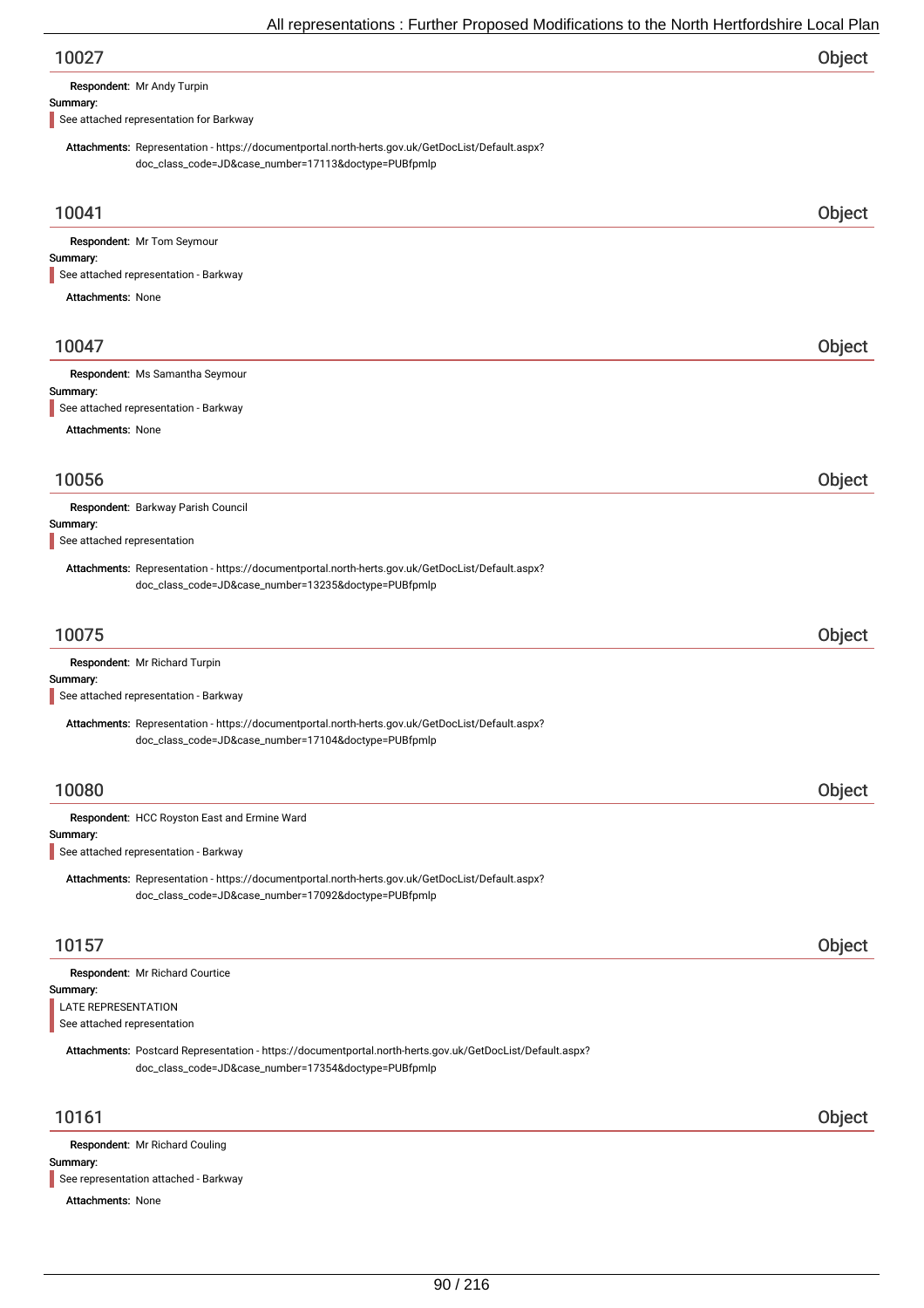### 10165 Object

Petition: 268 petitioners Respondent: Barkway Parish Council

#### Summary:

See Attached Petition

Barkway site BK3 is back! But we don't want it!

The number of signatures clearly show the strength of opinion here that site BK3 is a totally inappropriate and unsustainable proposition.

Attachments: Petition - https://documentportal.north-herts.gov.uk/GetDocList/Default.aspx?doc\_class\_code=JD&case\_number=13235&doctype=PUBfpmlp

### MM 217 / FM 113

### 8907 Object

Respondent: Mr Peter Baker

#### Summary:

See above - really? This pretty much doubles the number of houses in the village.

Attachments: None

### 9083 Comment

Summary: Respondent: Mrs M Digby

See attached representation for Barkway

Attachments: Representation - https://documentportal.north-herts.gov.uk/GetDocList/Default.aspx? doc\_class\_code=JD&case\_number=16972&doctype=PUBfpmlp

### 9089 Object

| <b>Respondent:</b> Mrs Marian Newton                                                             |
|--------------------------------------------------------------------------------------------------|
| Summary:                                                                                         |
| See attached representation for Barkway                                                          |
| Attachments: Representation - https://documentportal.north-herts.gov.uk/GetDocList/Default.aspx? |

9096 Object Summary: Respondent: Mrs Pat Lewis See attached representation for Barkway

Attachments: Representation - https://documentportal.north-herts.gov.uk/GetDocList/Default.aspx? doc\_class\_code=JD&case\_number=16974&doctype=PUBfpmlp

doc\_class\_code=JD&case\_number=16973&doctype=PUBfpmlp

### 9111 Object

| Respondent: Mr Brian Coxall<br>Summary:<br>See attached representation for Barkway                                                                                                         |        |
|--------------------------------------------------------------------------------------------------------------------------------------------------------------------------------------------|--------|
| Attachments: Representation - https://documentportal.north-herts.gov.uk/GetDocList/Default.aspx?<br>doc_class_code=JD&case_number=16970&doctype=PUBfpmlp                                   |        |
| 9117                                                                                                                                                                                       | Object |
| Respondent: Ms Carla Jones Bell<br>Summary:<br>See attached representation for Barkway<br>Attachments: Representation - https://documentportal.north-herts.gov.uk/GetDocList/Default.aspx? |        |

doc\_class\_code=JD&case\_number=17137&doctype=PUBfpmlp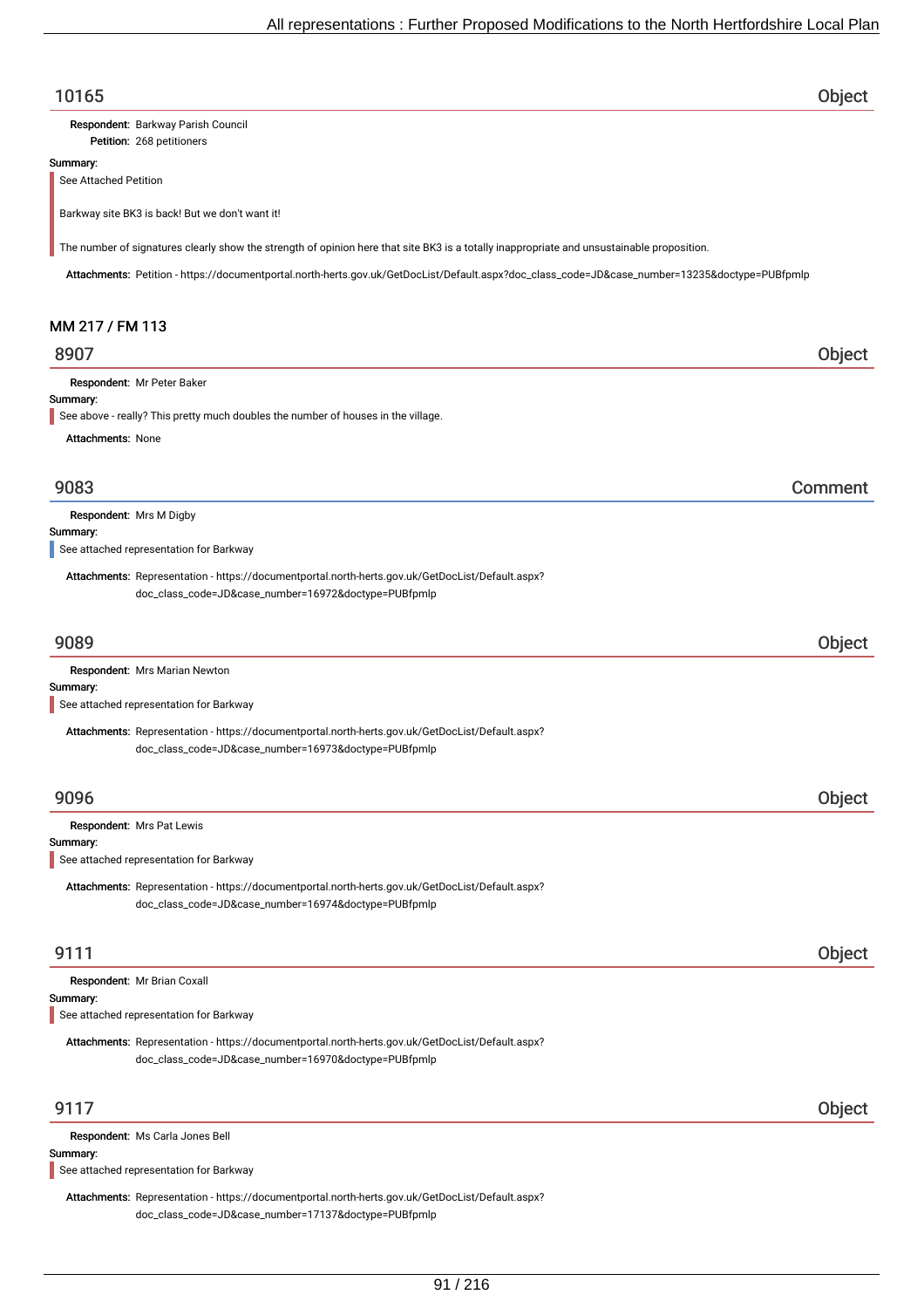| 9158                                                                                                                                                     | Object        |
|----------------------------------------------------------------------------------------------------------------------------------------------------------|---------------|
| Respondent: Mr Andrew Page                                                                                                                               |               |
| Summary:<br>See attached representation for Barkway                                                                                                      |               |
| Attachments: Representation - https://documentportal.north-herts.gov.uk/GetDocList/Default.aspx?<br>doc_class_code=JD&case_number=17105&doctype=PUBfpmlp |               |
| 9165                                                                                                                                                     | Object        |
| Respondent: Mr Gordon David Baker<br>Summary:                                                                                                            |               |
| See attached representation for Barkway                                                                                                                  |               |
| Attachments: Representation - https://documentportal.north-herts.gov.uk/GetDocList/Default.aspx?<br>doc_class_code=JD&case_number=14531&doctype=PUBfpmlp |               |
| 9172                                                                                                                                                     | Object        |
| Respondent: Mr David Tomkins<br>Summary:                                                                                                                 |               |
| See attached representation for Barkway                                                                                                                  |               |
| Attachments: Representation - https://documentportal.north-herts.gov.uk/GetDocList/Default.aspx?<br>doc_class_code=JD&case_number=1837&doctype=PUBfpmlp  |               |
| 9184                                                                                                                                                     | Object        |
| Respondent: Ms Olivia Erby<br>Summary:<br>See attached representation for Barkway                                                                        |               |
| Attachments: Representation - https://documentportal.north-herts.gov.uk/GetDocList/Default.aspx?<br>doc_class_code=JD&case_number=15565&doctype=PUBfpmlp |               |
| 9191                                                                                                                                                     | Object        |
| Respondent: Mrs Sharon Bentley<br>Summary:                                                                                                               |               |
| See attached representation for Barkway                                                                                                                  |               |
| Attachments: Representation - https://documentportal.north-herts.gov.uk/GetDocList/Default.aspx?<br>doc_class_code=JD&case_number=17059&doctype=PUBfpmlp |               |
| 9197                                                                                                                                                     | <b>Object</b> |
| Respondent: Mr Terry Childs                                                                                                                              |               |
| Summary:<br>See attached representation for Barkway                                                                                                      |               |
| Attachments: Representation - https://documentportal.north-herts.gov.uk/GetDocList/Default.aspx?<br>doc_class_code=JD&case_number=15368&doctype=PUBfpmlp |               |
| 9200                                                                                                                                                     | Object        |
| Respondent: Mr Martin Bentley<br>Summary:                                                                                                                |               |

See attached representation for Barkway

Attachments: Representation - https://documentportal.north-herts.gov.uk/GetDocList/Default.aspx? doc\_class\_code=JD&case\_number=17057&doctype=PUBfpmlp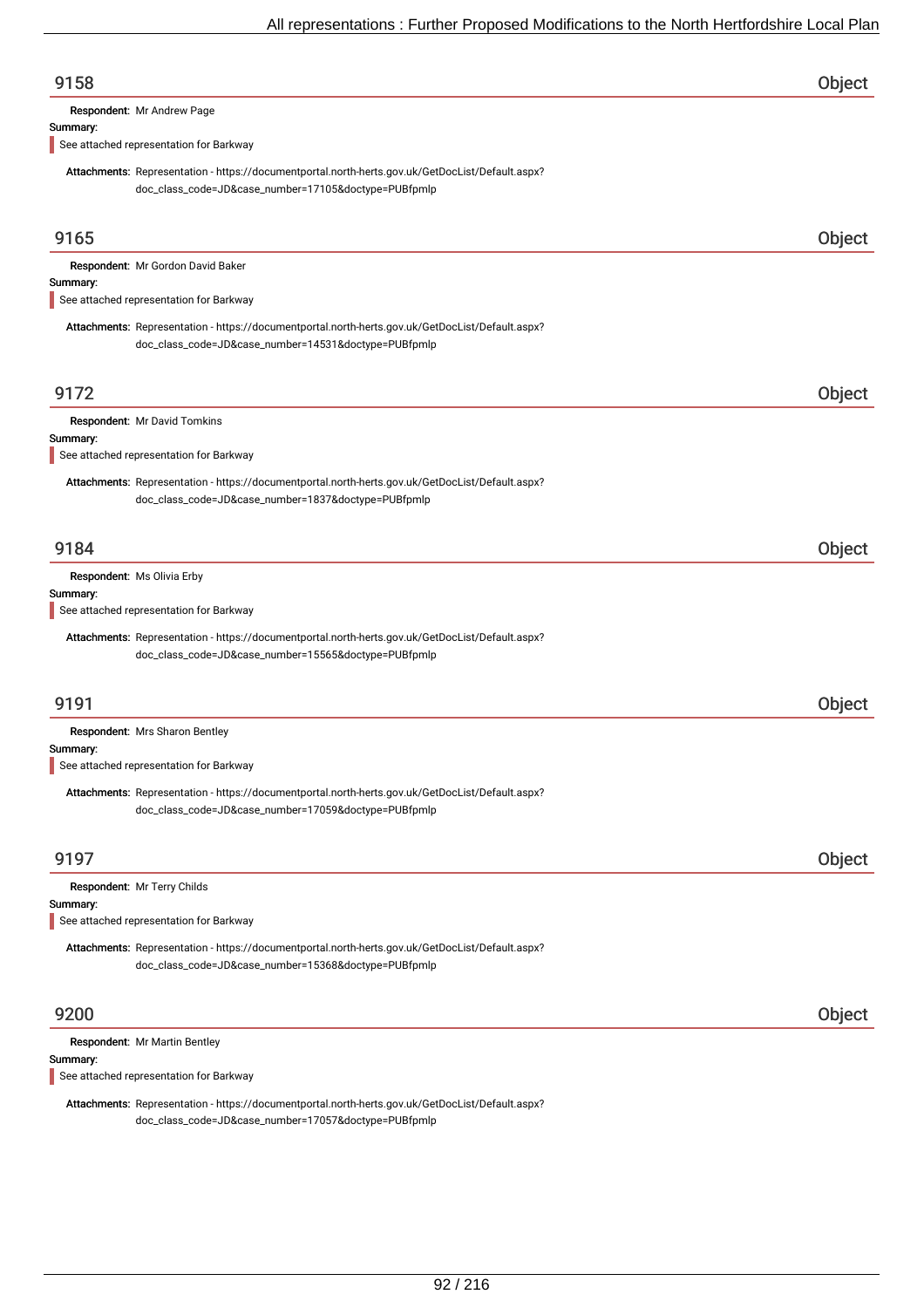| 9207                                                                                                                                                     | Object |
|----------------------------------------------------------------------------------------------------------------------------------------------------------|--------|
| Respondent: Mrs Carol Willis                                                                                                                             |        |
| Summary:                                                                                                                                                 |        |
| See attached representation for Barkway                                                                                                                  |        |
| Attachments: Representation - https://documentportal.north-herts.gov.uk/GetDocList/Default.aspx?<br>doc_class_code=JD&case_number=2155&doctype=PUBfpmlp  |        |
| 9228                                                                                                                                                     | Object |
| Respondent: Ms Jennie Cox                                                                                                                                |        |
| Summary:<br>See attached                                                                                                                                 |        |
| Attachments: Representation - https://documentportal.north-herts.gov.uk/GetDocList/Default.aspx?<br>doc_class_code=JD&case_number=17086&doctype=PUBfpmlp |        |
| 9235                                                                                                                                                     | Object |
| Respondent: Barkway Parish Council<br>Petition: 155 petitioners                                                                                          |        |
| Summary:<br>See attached representation and petition                                                                                                     |        |
| Attachments: Petition - https://documentportal.north-herts.gov.uk/GetDocList/Default.aspx?doc_class_code=JD&case_number=13235&doctype=PUBfpmlp           |        |
| 9243                                                                                                                                                     | Object |
| Respondent: Reed Parish Council                                                                                                                          |        |
| Summary:<br>See attached representation                                                                                                                  |        |
|                                                                                                                                                          |        |
| Attachments: Representation - https://documentportal.north-herts.gov.uk/GetDocList/Default.aspx?<br>doc_class_code=JD&case_number=5957&doctype=PUBfpmlp  |        |
| 9313                                                                                                                                                     | Object |
|                                                                                                                                                          |        |
| Respondent: Mrs Patricia Swann                                                                                                                           |        |
| Summary:<br>See representation for Barkway                                                                                                               |        |
| Attachments: Representation - https://documentportal.north-herts.gov.uk/GetDocList/Default.aspx?<br>doc_class_code=JD&case_number=14040&doctype=PUBfpmlp |        |
| 9323                                                                                                                                                     | Object |
| Respondent: Mr Alan Tong                                                                                                                                 |        |
| Summary:<br>See full representation for Barkway                                                                                                          |        |
| <b>Attachments: None</b>                                                                                                                                 |        |
|                                                                                                                                                          |        |
| 9335                                                                                                                                                     | Object |
| Respondent: Mrs Dariel Lines<br>Summary:                                                                                                                 |        |
| See attached representation for Barkway                                                                                                                  |        |
| <b>Attachments: None</b>                                                                                                                                 |        |
| 9338                                                                                                                                                     | Object |
| Respondent: Mr Mark Sherwin                                                                                                                              |        |

#### Summary:

See attached representation for Barkway

Attachments: Representation - https://documentportal.north-herts.gov.uk/GetDocList/Default.aspx? doc\_class\_code=JD&case\_number=17043&doctype=PUBfpmlp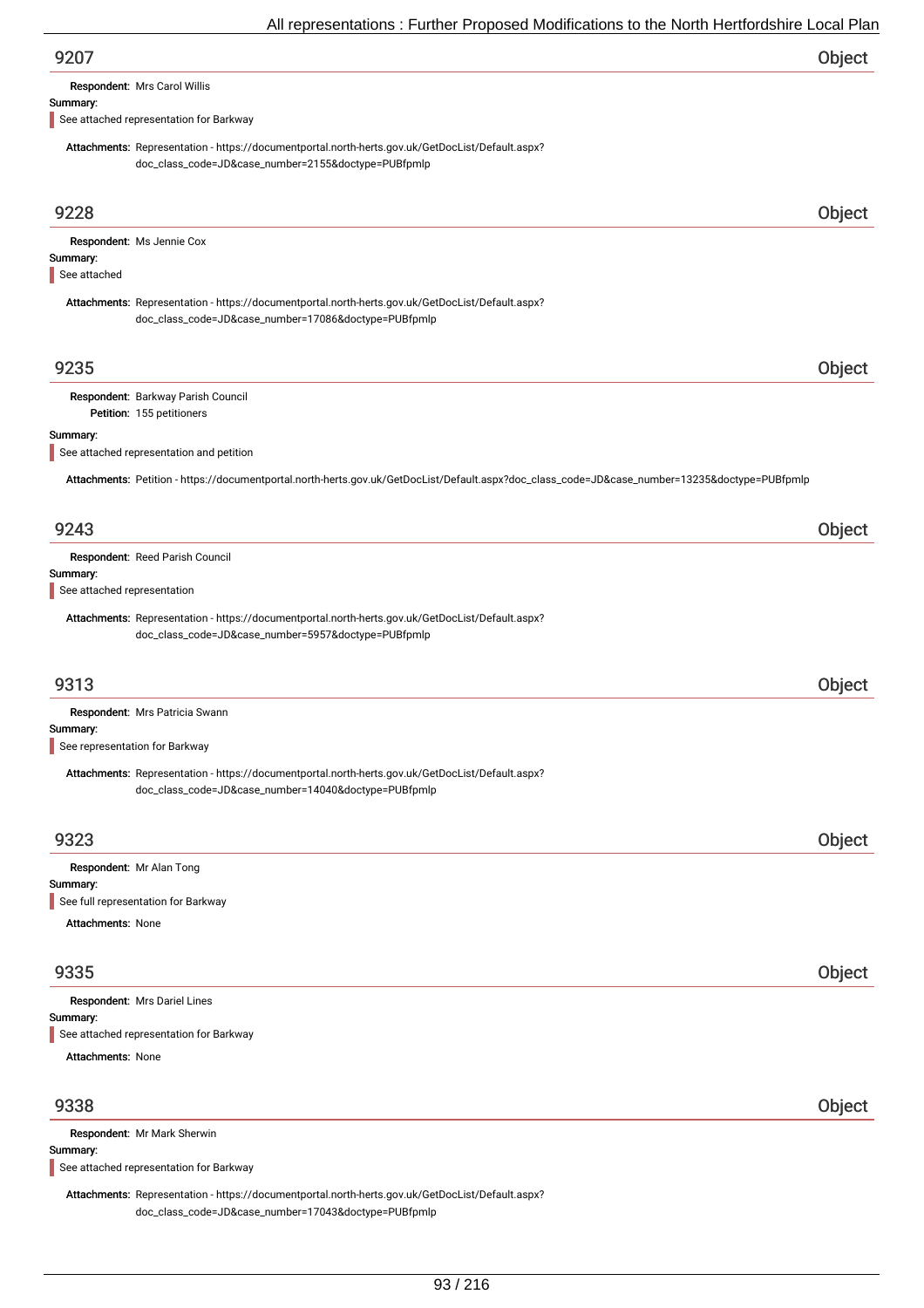| 9468                                                                                                                                                     | Object |
|----------------------------------------------------------------------------------------------------------------------------------------------------------|--------|
| Respondent: Mr Robert Bonfield                                                                                                                           |        |
| Summary:<br>See attached representation for Barkway                                                                                                      |        |
|                                                                                                                                                          |        |
| Attachments: Representation - https://documentportal.north-herts.gov.uk/GetDocList/Default.aspx?<br>doc_class_code=JD&case_number=16985&doctype=PUBfpmlp |        |
|                                                                                                                                                          |        |
| 9474                                                                                                                                                     | Object |
| Respondent: Mr Alan Digby                                                                                                                                |        |
| Summary:                                                                                                                                                 |        |
| See attached representation for Barkway                                                                                                                  |        |
| Attachments: Representation - https://documentportal.north-herts.gov.uk/GetDocList/Default.aspx?<br>doc_class_code=JD&case_number=16969&doctype=PUBfpmlp |        |
| 9575                                                                                                                                                     | Object |
|                                                                                                                                                          |        |
| Respondent: Miss Emilie Hales<br>Summary:                                                                                                                |        |
| See attached representation for Barkway                                                                                                                  |        |
| Attachments: Representation - https://documentportal.north-herts.gov.uk/GetDocList/Default.aspx?<br>doc_class_code=JD&case_number=16968&doctype=PUBfpmlp |        |
| 9582                                                                                                                                                     | Object |
| Respondent: Ms Orla Swann                                                                                                                                |        |
| Summary:                                                                                                                                                 |        |
| See attached representation for Barkway                                                                                                                  |        |
| Attachments: Representation - https://documentportal.north-herts.gov.uk/GetDocList/Default.aspx?<br>doc_class_code=JD&case_number=16989&doctype=PUBfpmlp |        |
| 9588                                                                                                                                                     | Object |
| Respondent: Mrs Patricia Smith                                                                                                                           |        |
| Summary:                                                                                                                                                 |        |
| See attached representation for Barkway<br>Attachments: None                                                                                             |        |
|                                                                                                                                                          |        |
| 9596                                                                                                                                                     | Object |
|                                                                                                                                                          |        |
| Respondent: Mr Keith Smith<br>Summary:                                                                                                                   |        |
| See attached representation for Barkway                                                                                                                  |        |
| Attachments: None                                                                                                                                        |        |
| 9604                                                                                                                                                     | Object |
|                                                                                                                                                          |        |
| Respondent: Mrs Anne Smalley<br>Summary:                                                                                                                 |        |
| See attached representation for Barkway<br><b>Attachments: None</b>                                                                                      |        |
|                                                                                                                                                          |        |
| 9612                                                                                                                                                     | Object |
| Respondent: Ms Mary E Collins                                                                                                                            |        |

Summary: See attached representation for Barkway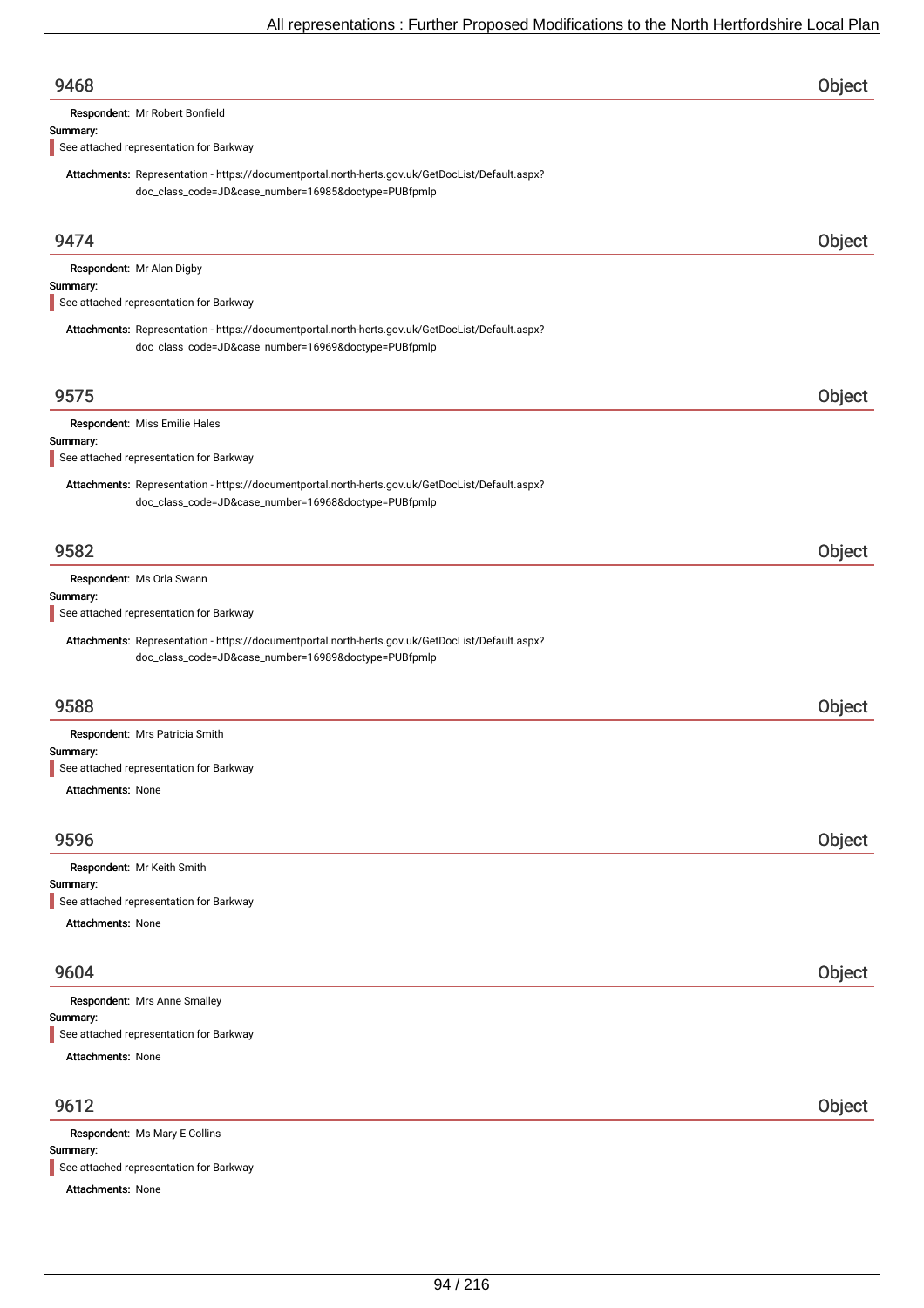| 9620 | Object |
|------|--------|
|      |        |

Respondent: Mrs Jackie Connolly

## Summary:

See attached representation for Barkway

| $\blacksquare$ See attached representation for Barkway                                           |        |
|--------------------------------------------------------------------------------------------------|--------|
| <b>Attachments: None</b>                                                                         |        |
| 9626                                                                                             | Object |
| Respondent: Mr Dave Connolly                                                                     |        |
| Summary:                                                                                         |        |
| See attached representation for Barkway                                                          |        |
| <b>Attachments: None</b>                                                                         |        |
| 9633                                                                                             | Object |
| Respondent: Mr John Golding                                                                      |        |
| Summary:<br>See attached representation for Barkway                                              |        |
| <b>Attachments: None</b>                                                                         |        |
|                                                                                                  |        |
| 9644                                                                                             | Object |
| Respondent: Mr and Mrs Antonis and Constantina Vouniotis                                         |        |
| Petition: 2 petitioners                                                                          |        |
| Summary:<br>See attached representation for Barkway                                              |        |
| <b>Attachments: None</b>                                                                         |        |
|                                                                                                  |        |
| 9650                                                                                             | Object |
| Respondent: Mr and Mrs Andrew and Ruth Millard<br>Petition: 2 petitioners                        |        |
| Summary:<br>See attached representation for Barkway                                              |        |
| Attachments: None                                                                                |        |
|                                                                                                  |        |
| 9657                                                                                             | Object |
| Respondent: Mr Cameron Bonfield                                                                  |        |
| Summary:<br>See attached representation for Barkway                                              |        |
| Attachments: Representation - https://documentportal.north-herts.gov.uk/GetDocList/Default.aspx? |        |
| doc_class_code=JD&case_number=16987&doctype=PUBfpmlp                                             |        |
|                                                                                                  |        |
| 9663                                                                                             | Object |
| Respondent: Mrs Michelle Bonfield                                                                |        |
| Summary:<br>See attached representation for Barkway                                              |        |
| Attachments: Representation - https://documentportal.north-herts.gov.uk/GetDocList/Default.aspx? |        |
| doc_class_code=JD&case_number=16986&doctype=PUBfpmlp                                             |        |
|                                                                                                  |        |
| 9672                                                                                             | Object |
| Respondent: Ms Amanda Edmonds<br>Summary:                                                        |        |
|                                                                                                  |        |

See attached representation for Barkway

Attachments: Representation - https://documentportal.north-herts.gov.uk/GetDocList/Default.aspx? doc\_class\_code=JD&case\_number=16988&doctype=PUBfpmlp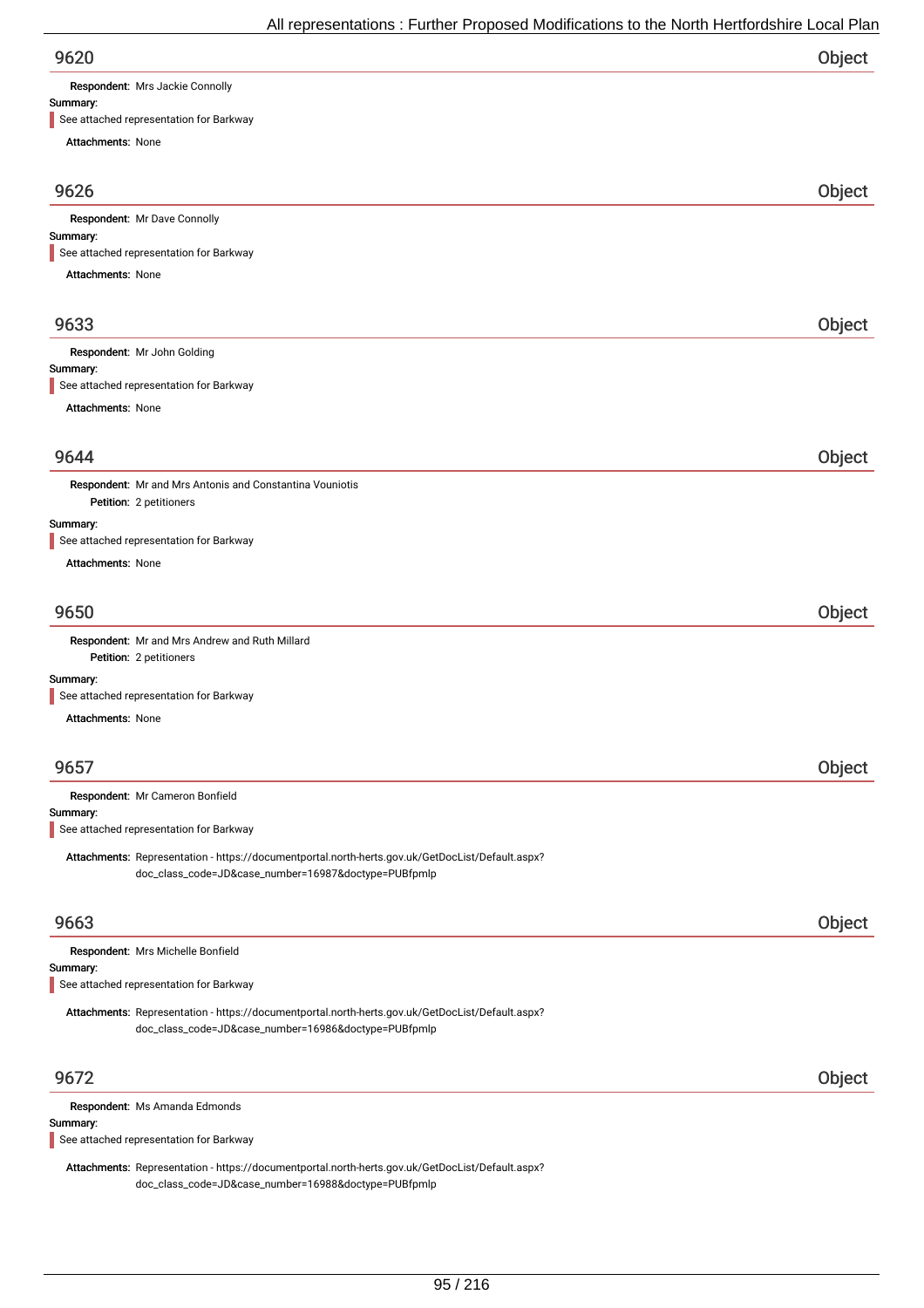Respondent: Mr David Coxall

#### Summary:

See attached representation for Barkway

Attachments: Representation - https://documentportal.north-herts.gov.uk/GetDocList/Default.aspx? doc\_class\_code=JD&case\_number=16990&doctype=PUBfpmlp

| 9682                                                                                                                                                     | Object |
|----------------------------------------------------------------------------------------------------------------------------------------------------------|--------|
| Respondent: Mr Craig Garner                                                                                                                              |        |
| Summary:<br>See attached representation for Barkway                                                                                                      |        |
|                                                                                                                                                          |        |
| Attachments: Representation - https://documentportal.north-herts.gov.uk/GetDocList/Default.aspx?<br>doc_class_code=JD&case_number=16971&doctype=PUBfpmlp |        |
|                                                                                                                                                          |        |
| 9813                                                                                                                                                     | Object |
| Respondent: Mrs Rita Tindall                                                                                                                             |        |
| Summary:<br>See attached representation for Barkway                                                                                                      |        |
| Attachments: Representation - https://documentportal.north-herts.gov.uk/GetDocList/Default.aspx?                                                         |        |
| doc_class_code=JD&case_number=16975&doctype=PUBfpmlp                                                                                                     |        |
|                                                                                                                                                          |        |
| 9822                                                                                                                                                     | Object |
| Respondent: Mr Matthew Scales                                                                                                                            |        |
| Summary:                                                                                                                                                 |        |
| See attached representation for Barkway                                                                                                                  |        |
| <b>Attachments: None</b>                                                                                                                                 |        |
| 9825                                                                                                                                                     | Object |
| Respondent: Mrs Catherine Toms                                                                                                                           |        |
| Summary:                                                                                                                                                 |        |
| See attached representation for Barkway                                                                                                                  |        |
| Attachments: Representation - https://documentportal.north-herts.gov.uk/GetDocList/Default.aspx?<br>doc_class_code=JD&case_number=2174&doctype=PUBfpmlp  |        |
|                                                                                                                                                          |        |
| 9832                                                                                                                                                     | Object |
|                                                                                                                                                          |        |
| Respondent: Ms Cecilia van der Heijden<br>Summary:                                                                                                       |        |
| See attached representation for Barkway                                                                                                                  |        |
| <b>Attachments: None</b>                                                                                                                                 |        |
| 9838                                                                                                                                                     | Object |
|                                                                                                                                                          |        |
| Respondent: Mrs Jane Greening<br>Summary:                                                                                                                |        |
| See attached representation - Barkway                                                                                                                    |        |
| <b>Attachments: None</b>                                                                                                                                 |        |
|                                                                                                                                                          |        |
| 9841                                                                                                                                                     | Object |
| Respondent: Mr William James Dennis                                                                                                                      |        |
| Summary:<br>See attached representation for Barkway                                                                                                      |        |

Attachments: Representation - https://documentportal.north-herts.gov.uk/GetDocList/Default.aspx? doc\_class\_code=JD&case\_number=17020&doctype=PUBfpmlp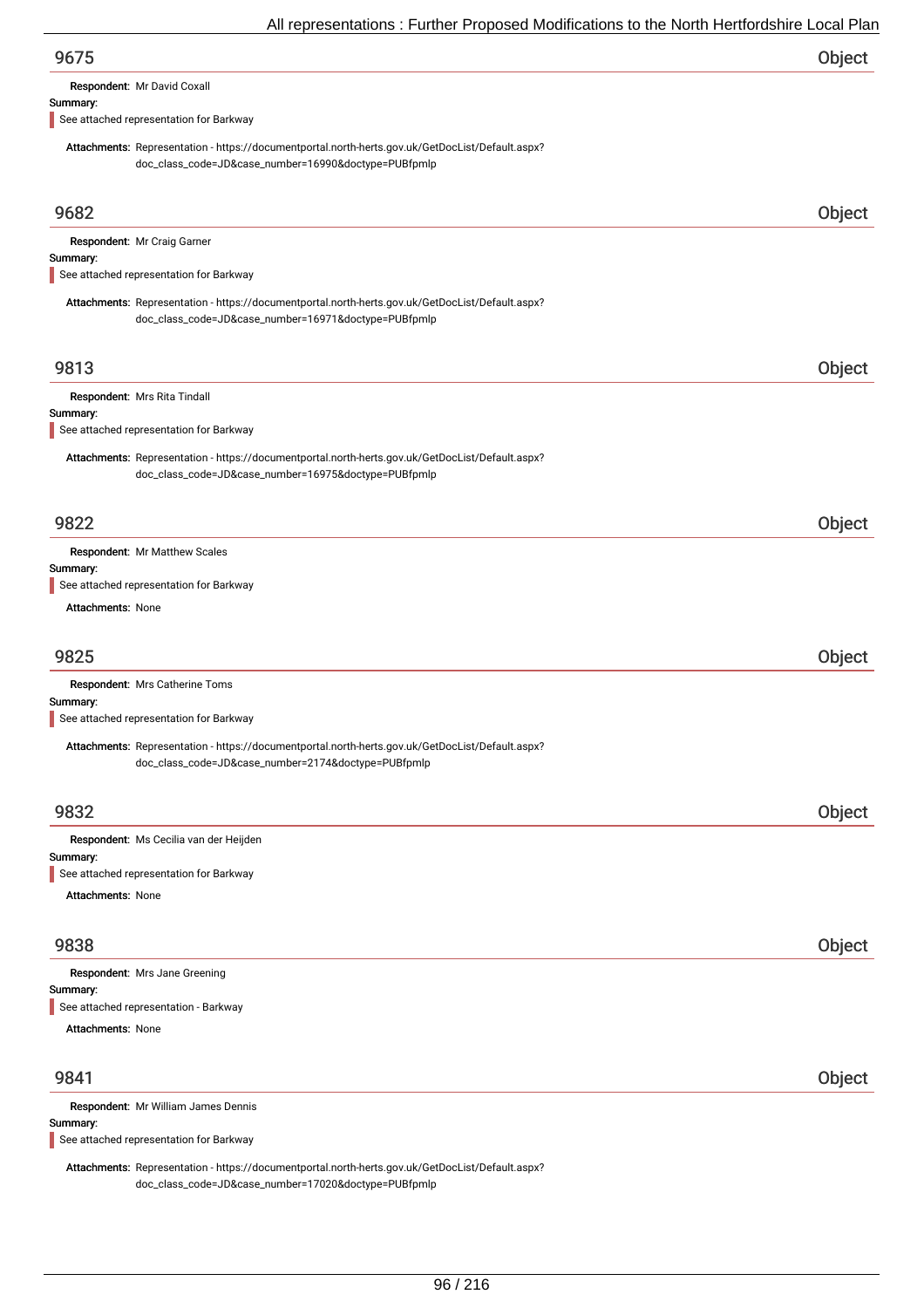| 9847 | Object |
|------|--------|
|      |        |

Respondent: Ms Dolores Altaras

#### Summary:

See attached representation for Barkway

Attachments: Representation - https://documentportal.north-herts.gov.uk/GetDocList/Default.aspx? doc\_class\_code=JD&case\_number=17003&doctype=PUBfpmlp

| 9853                     |                                                                                                                                                               | Object |
|--------------------------|---------------------------------------------------------------------------------------------------------------------------------------------------------------|--------|
|                          | Respondent: Mr Tim Goldspink                                                                                                                                  |        |
| Summary:                 | See attached representation for Barkway                                                                                                                       |        |
|                          | Attachments: Representation - https://documentportal.north-herts.gov.uk/GetDocList/Default.aspx?<br>doc_class_code=JD&case_number=17005&doctype=PUBfpmlp      |        |
| 9859                     |                                                                                                                                                               | Object |
| Summary:                 | Respondent: Ms Helen Price                                                                                                                                    |        |
|                          | See attached representation for Barkway                                                                                                                       |        |
|                          | Attachments: Representation - https://documentportal.north-herts.gov.uk/GetDocList/Default.aspx?<br>doc_class_code=JD&case_number=17007&doctype=PUBfpmlp      |        |
| 9866                     |                                                                                                                                                               | Object |
| Summary:                 | Respondent: Mr Pete Lander                                                                                                                                    |        |
|                          | See attached representation for Barkway                                                                                                                       |        |
|                          | Attachments: Representation - https://documentportal.north-herts.gov.uk/GetDocList/Default.aspx?<br>doc_class_code=JD&case_number=17008&doctype=PUBfpmlp      |        |
| 9873                     |                                                                                                                                                               | Object |
|                          | Respondent: Mr Matthew Bell                                                                                                                                   |        |
| Summary:                 | See representation attached for Barkway                                                                                                                       |        |
|                          | Attachments: Representation - https://documentportal.north-herts.gov.uk/GetDocList/Default.aspx?<br>doc_class_code=JD&case_number=17112&doctype=PUBfpmlp      |        |
| 9879                     |                                                                                                                                                               | Object |
|                          | Respondent: Mrs Laura Childs                                                                                                                                  |        |
| Summary:                 | See attached representation for Barkway                                                                                                                       |        |
|                          | Attachments: Supporting Document - https://documentportal.north-herts.gov.uk/GetDocList/Default.aspx?<br>doc_class_code=JD&case_number=14842&doctype=PUBfpmlp |        |
| 9885                     |                                                                                                                                                               | Object |
|                          | Respondent: Ms Anita Scales                                                                                                                                   |        |
| Summary:                 | See representation attached for Barkway                                                                                                                       |        |
| <b>Attachments: None</b> |                                                                                                                                                               |        |
| 9889                     |                                                                                                                                                               | Object |
|                          | Respondent: Mr Andy Seymour                                                                                                                                   |        |

See representation attached for Barkway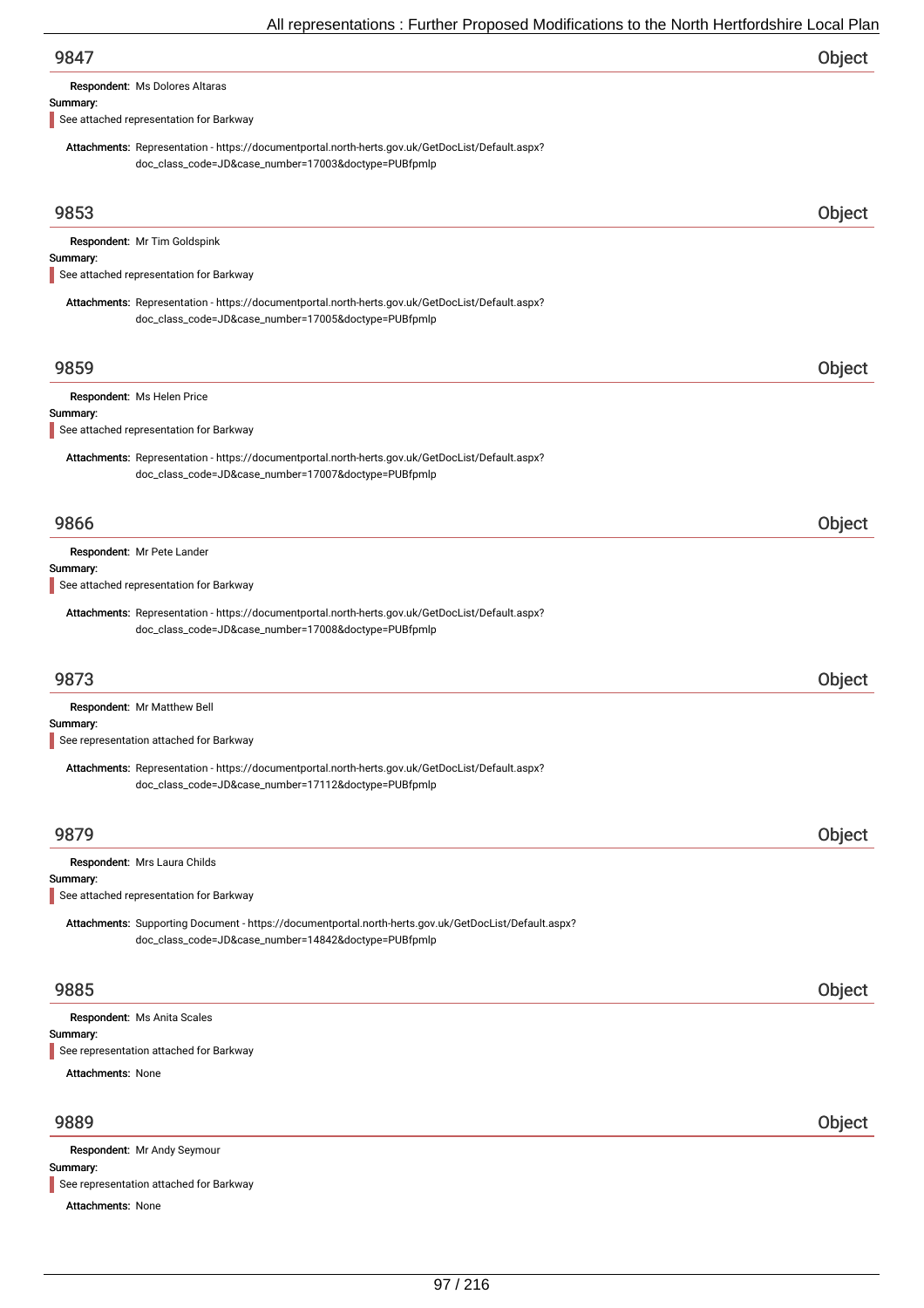| 9895                                                                  | Object |
|-----------------------------------------------------------------------|--------|
| Respondent: Mr John Gibson                                            |        |
| Summary:<br>See attached representation for Barkway                   |        |
| Attachments: None                                                     |        |
|                                                                       |        |
| 9922                                                                  | Object |
| Respondent: Mrs Jennifer Warren                                       |        |
| Summary:<br>See representation attached for Barkway                   |        |
| Attachments: None                                                     |        |
|                                                                       |        |
| 9928                                                                  | Object |
| Respondent: Mr Robert Chisnall                                        |        |
| Summary:                                                              |        |
| See representation attached for Barkway                               |        |
| Attachments: Representation Letter - https://north-herts.oc2.uk/a/vn3 |        |
|                                                                       |        |
| 9933                                                                  | Object |
| Respondent: Mrs Sonia Chisnall<br>Summary:                            |        |
| See representation attached for Barkway                               |        |
| Attachments: Representation Letter - https://north-herts.oc2.uk/a/vn4 |        |
| 9938                                                                  | Object |
| Respondent: Ms Abby Chisnall                                          |        |
| Summary:                                                              |        |
| See representation attached for Barkway                               |        |
| Attachments: Representation Letter - https://north-herts.oc2.uk/a/vn5 |        |
|                                                                       |        |
| 9944                                                                  | Object |
| Respondent: Ms Dee Donaldson<br>Summary:                              |        |
| See representation attached for Barkway                               |        |
| Attachments: Representation Letter - https://north-herts.oc2.uk/a/vn7 |        |
|                                                                       |        |
| 9950                                                                  | Object |
| Respondent: Mr Nick Dear                                              |        |
| Summary:<br>See representation attached for Barkway                   |        |
|                                                                       |        |
| Attachments: Representation Letter - https://north-herts.oc2.uk/a/vn8 |        |
| 9955                                                                  | Object |
| Respondent: Dr Robert S Davidson                                      |        |
| Summary:                                                              |        |

See representation attached for Barkway

Attachments: Representation Letter - https://north-herts.oc2.uk/a/vn9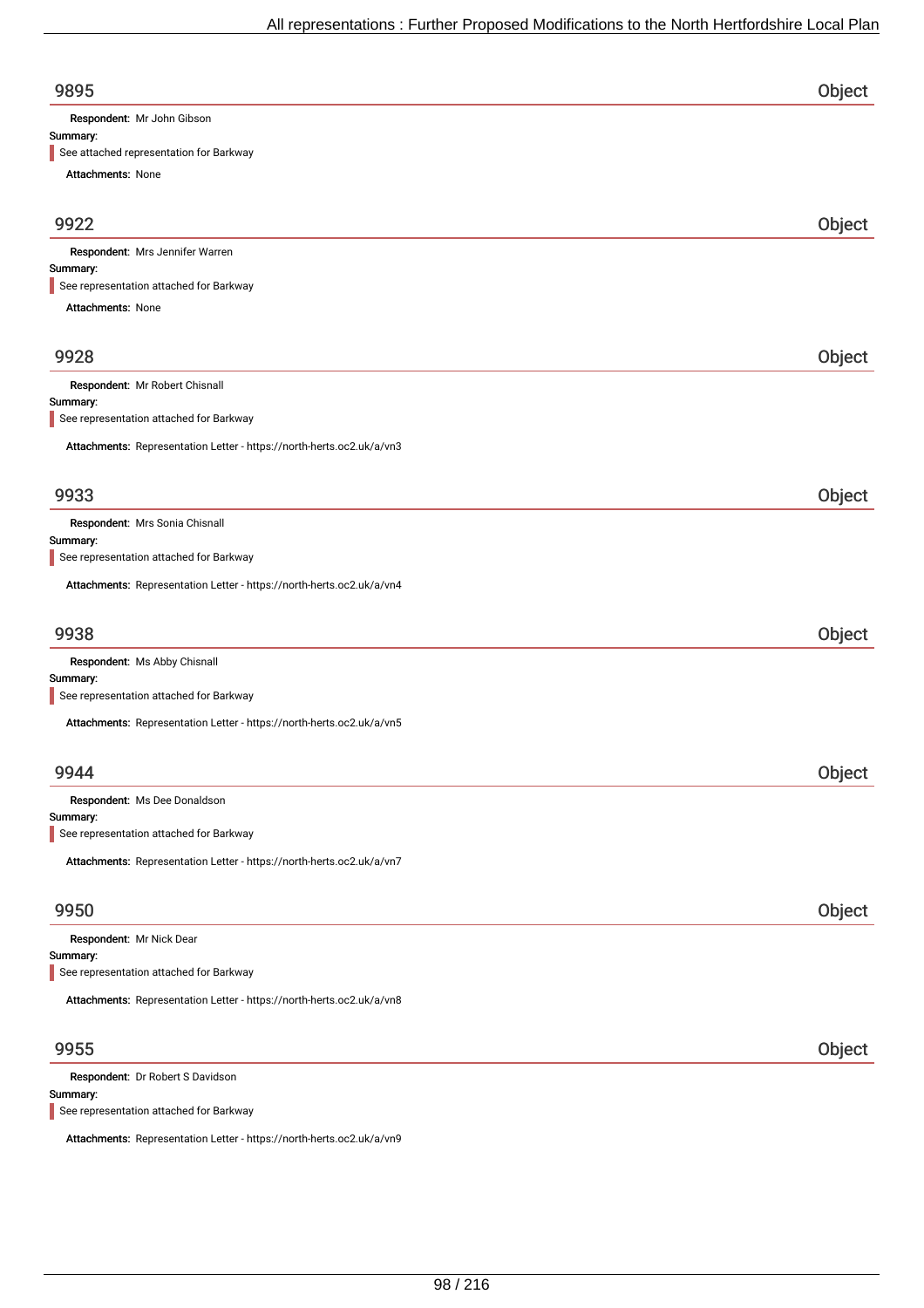Respondent: Mrs Jennifer Forster Davidson

#### Summary:

See representation attached for Barkway

Attachments: Representation Letter - https://north-herts.oc2.uk/a/vnv

| Attachments. Representation Letter - https://north-nerts.ocz.uk/d/viiv                                                                                   |        |
|----------------------------------------------------------------------------------------------------------------------------------------------------------|--------|
| 9965                                                                                                                                                     | Object |
| Respondent: Mr Graham Swann                                                                                                                              |        |
| Summary:<br>See representation attached for Barkway                                                                                                      |        |
| Attachments: Representation - https://documentportal.north-herts.gov.uk/GetDocList/Default.aspx?                                                         |        |
| doc_class_code=JD&case_number=14041&doctype=PUBfpmlp                                                                                                     |        |
| 9971                                                                                                                                                     | Object |
| Respondent: Mr James Alexander Wylie                                                                                                                     |        |
| Summary:<br>See attached representation - Barkway                                                                                                        |        |
| Attachments: None                                                                                                                                        |        |
|                                                                                                                                                          |        |
| 9976                                                                                                                                                     | Object |
| Respondent: Mr Clive Toms                                                                                                                                |        |
| Summary:                                                                                                                                                 |        |
| See attached representation for Barkway                                                                                                                  |        |
| Attachments: Representation - https://documentportal.north-herts.gov.uk/GetDocList/Default.aspx?<br>doc_class_code=JD&case_number=16012&doctype=PUBfpmlp |        |
| 9981                                                                                                                                                     | Object |
| Respondent: Ms Miranda Hughes                                                                                                                            |        |
| Summary:<br>See attached representation                                                                                                                  |        |
| <b>Attachments: None</b>                                                                                                                                 |        |
|                                                                                                                                                          |        |
| 9995                                                                                                                                                     | Object |
| Respondent: Mr Mark Seymour                                                                                                                              |        |
| Summary:                                                                                                                                                 |        |
| See attached representation for Barkway<br><b>Attachments: None</b>                                                                                      |        |
|                                                                                                                                                          |        |
| 10010                                                                                                                                                    | Object |
| Respondent: Ms Fiona Tomkins                                                                                                                             |        |
| Summary:<br>See attached representation for Barkway                                                                                                      |        |
| Attachments: Representation - https://documentportal.north-herts.gov.uk/GetDocList/Default.aspx?                                                         |        |
| doc_class_code=JD&case_number=17114&doctype=PUBfpmlp                                                                                                     |        |
| 10018                                                                                                                                                    | Object |
| Respondent: Mrs Janis Baker                                                                                                                              |        |
| Summary:                                                                                                                                                 |        |
| See attached representation for Barkway                                                                                                                  |        |

Attachments: Representation - https://documentportal.north-herts.gov.uk/GetDocList/Default.aspx? doc\_class\_code=JD&case\_number=15140&doctype=PUBfpmlp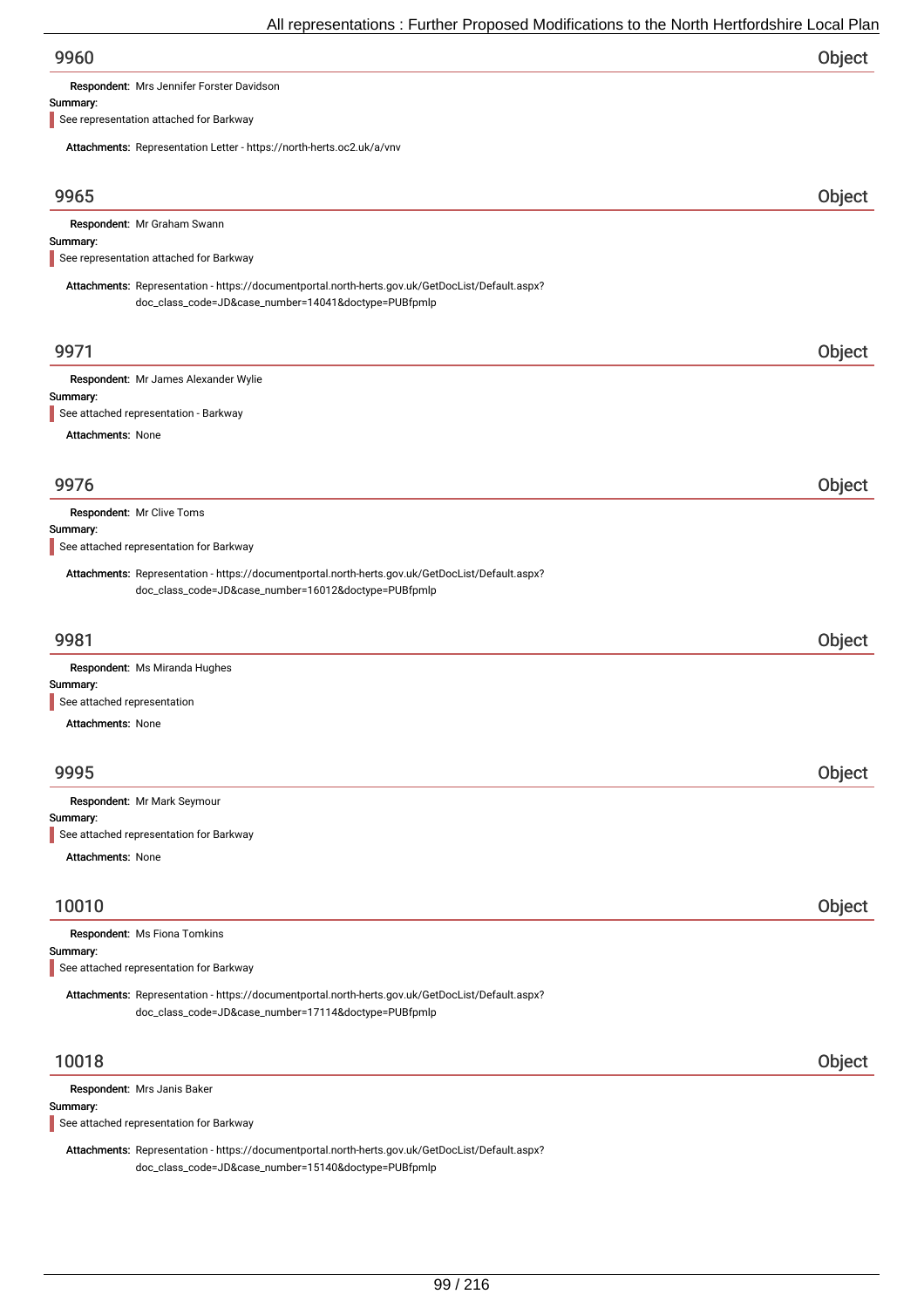| 10025 | Object |
|-------|--------|
|-------|--------|

Respondent: Mr Andy Turpin

#### Summary:

See attached representation for Barkway

Attachments: Representation - https://documentportal.north-herts.gov.uk/GetDocList/Default.aspx? doc\_class\_code=JD&case\_number=17113&doctype=PUBfpmlp

| 10036                                                                                                                                                    | Object |
|----------------------------------------------------------------------------------------------------------------------------------------------------------|--------|
| Respondent: Ms Hannah West                                                                                                                               |        |
| Summary:<br>See attached representation - Barkway                                                                                                        |        |
| <b>Attachments: None</b>                                                                                                                                 |        |
|                                                                                                                                                          |        |
| 10039                                                                                                                                                    | Object |
| Respondent: Mr Tom Seymour                                                                                                                               |        |
| Summary:<br>See attached representation - Barkway                                                                                                        |        |
| Attachments: None                                                                                                                                        |        |
|                                                                                                                                                          |        |
| 10045                                                                                                                                                    | Object |
| Respondent: Ms Samantha Seymour                                                                                                                          |        |
| Summary:                                                                                                                                                 |        |
| See attached representation - Barkway<br><b>Attachments: None</b>                                                                                        |        |
|                                                                                                                                                          |        |
|                                                                                                                                                          |        |
| 10051                                                                                                                                                    | Object |
| Respondent: Mr and Ms Keith and Prue Hayden and Nixon<br>Petition: 2 petitioners                                                                         |        |
| Summary:                                                                                                                                                 |        |
| See attached representation - Barkway                                                                                                                    |        |
| <b>Attachments: None</b>                                                                                                                                 |        |
|                                                                                                                                                          |        |
| 10054                                                                                                                                                    | Object |
| Respondent: Barkway Parish Council                                                                                                                       |        |
| Summary:                                                                                                                                                 |        |
| See attached representation                                                                                                                              |        |
| Attachments: Representation - https://documentportal.north-herts.gov.uk/GetDocList/Default.aspx?<br>doc_class_code=JD&case_number=13235&doctype=PUBfpmlp |        |
|                                                                                                                                                          |        |
| 10070                                                                                                                                                    | Object |
| Respondent: Dr Will Nicolson                                                                                                                             |        |
| Summary:<br>See attached representation - Barkway                                                                                                        |        |
|                                                                                                                                                          |        |
| Attachments: Representation - https://documentportal.north-herts.gov.uk/GetDocList/Default.aspx?<br>doc_class_code=JD&case_number=17106&doctype=PUBfpmlp |        |
| 10073                                                                                                                                                    | Object |
| Respondent: Mr Richard Turpin                                                                                                                            |        |
| Summary:                                                                                                                                                 |        |
| See attached representation - Barkway                                                                                                                    |        |
| Attachments: Representation - https://documentportal.north-herts.gov.uk/GetDocList/Default.aspx?                                                         |        |

doc\_class\_code=JD&case\_number=17104&doctype=PUBfpmlp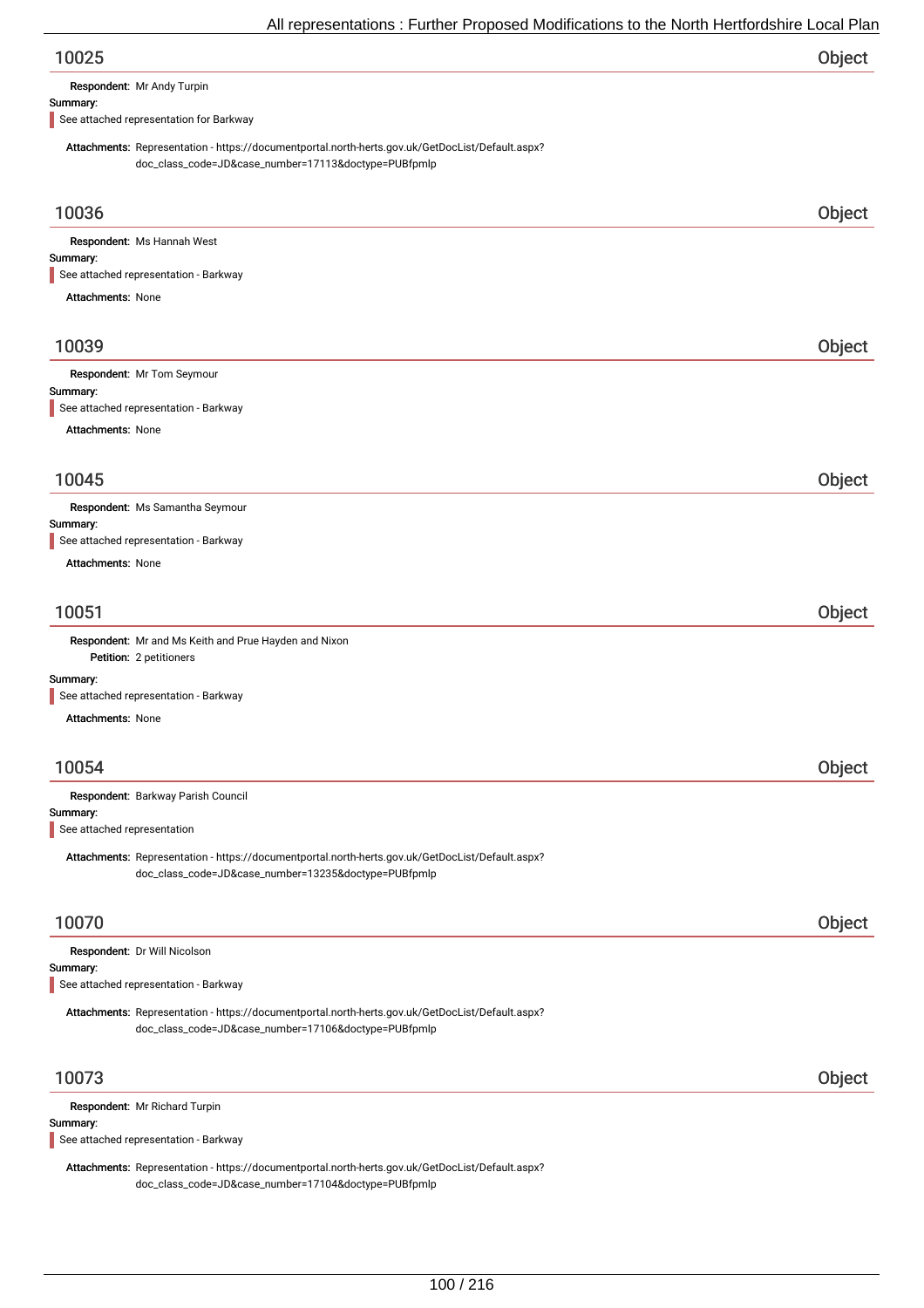| Respondent: HCC Royston East and Ermine Ward<br>Summary:<br>See attached representation - Barkway<br>Attachments: Representation - https://documentportal.north-herts.gov.uk/GetDocList/Default.aspx?<br>doc_class_code=JD&case_number=17092&doctype=PUBfpmlp<br>10155<br>Respondent: Mr Richard Courtice<br>Summary:<br>LATE REPRESENTATION<br>See attached representation<br>Attachments: Postcard Representation - https://documentportal.north-herts.gov.uk/GetDocList/Default.aspx?<br>doc_class_code=JD&case_number=17354&doctype=PUBfpmlp<br>10162<br>Respondent: Mr Richard Couling<br>Summary:<br>See representation attached - Barkway | Object<br>Object |
|--------------------------------------------------------------------------------------------------------------------------------------------------------------------------------------------------------------------------------------------------------------------------------------------------------------------------------------------------------------------------------------------------------------------------------------------------------------------------------------------------------------------------------------------------------------------------------------------------------------------------------------------------|------------------|
|                                                                                                                                                                                                                                                                                                                                                                                                                                                                                                                                                                                                                                                  |                  |
|                                                                                                                                                                                                                                                                                                                                                                                                                                                                                                                                                                                                                                                  |                  |
|                                                                                                                                                                                                                                                                                                                                                                                                                                                                                                                                                                                                                                                  |                  |
|                                                                                                                                                                                                                                                                                                                                                                                                                                                                                                                                                                                                                                                  |                  |
|                                                                                                                                                                                                                                                                                                                                                                                                                                                                                                                                                                                                                                                  |                  |
|                                                                                                                                                                                                                                                                                                                                                                                                                                                                                                                                                                                                                                                  |                  |
|                                                                                                                                                                                                                                                                                                                                                                                                                                                                                                                                                                                                                                                  |                  |
|                                                                                                                                                                                                                                                                                                                                                                                                                                                                                                                                                                                                                                                  |                  |
|                                                                                                                                                                                                                                                                                                                                                                                                                                                                                                                                                                                                                                                  |                  |
|                                                                                                                                                                                                                                                                                                                                                                                                                                                                                                                                                                                                                                                  |                  |
|                                                                                                                                                                                                                                                                                                                                                                                                                                                                                                                                                                                                                                                  |                  |
|                                                                                                                                                                                                                                                                                                                                                                                                                                                                                                                                                                                                                                                  |                  |
| <b>Attachments: None</b>                                                                                                                                                                                                                                                                                                                                                                                                                                                                                                                                                                                                                         |                  |
|                                                                                                                                                                                                                                                                                                                                                                                                                                                                                                                                                                                                                                                  |                  |
| MM 219 / FM 114                                                                                                                                                                                                                                                                                                                                                                                                                                                                                                                                                                                                                                  |                  |
| 8908                                                                                                                                                                                                                                                                                                                                                                                                                                                                                                                                                                                                                                             | Object           |
|                                                                                                                                                                                                                                                                                                                                                                                                                                                                                                                                                                                                                                                  |                  |
| Respondent: Mr Peter Baker<br>Summary:                                                                                                                                                                                                                                                                                                                                                                                                                                                                                                                                                                                                           |                  |
| What constitutes sustainable travel between the two sites?                                                                                                                                                                                                                                                                                                                                                                                                                                                                                                                                                                                       |                  |
| School minibus + driver would cost £20k+ initial costs plus (conservatively) £6000 per annum. Will these funds go directly to the the school?<br><b>Attachments: None</b>                                                                                                                                                                                                                                                                                                                                                                                                                                                                        |                  |
|                                                                                                                                                                                                                                                                                                                                                                                                                                                                                                                                                                                                                                                  |                  |
| 9086                                                                                                                                                                                                                                                                                                                                                                                                                                                                                                                                                                                                                                             | Comment          |
| Respondent: Mrs M Digby                                                                                                                                                                                                                                                                                                                                                                                                                                                                                                                                                                                                                          |                  |
| Summary:                                                                                                                                                                                                                                                                                                                                                                                                                                                                                                                                                                                                                                         |                  |
| See attached representation for Barkway                                                                                                                                                                                                                                                                                                                                                                                                                                                                                                                                                                                                          |                  |
| Attachments: Representation - https://documentportal.north-herts.gov.uk/GetDocList/Default.aspx?<br>doc_class_code=JD&case_number=16972&doctype=PUBfpmlp                                                                                                                                                                                                                                                                                                                                                                                                                                                                                         |                  |
|                                                                                                                                                                                                                                                                                                                                                                                                                                                                                                                                                                                                                                                  |                  |
| 9092                                                                                                                                                                                                                                                                                                                                                                                                                                                                                                                                                                                                                                             | Object           |
| Respondent: Mrs Marian Newton<br>Summary:                                                                                                                                                                                                                                                                                                                                                                                                                                                                                                                                                                                                        |                  |
| See attached representation for Barkway                                                                                                                                                                                                                                                                                                                                                                                                                                                                                                                                                                                                          |                  |
| Attachments: Representation - https://documentportal.north-herts.gov.uk/GetDocList/Default.aspx?                                                                                                                                                                                                                                                                                                                                                                                                                                                                                                                                                 |                  |
| doc_class_code=JD&case_number=16973&doctype=PUBfpmlp                                                                                                                                                                                                                                                                                                                                                                                                                                                                                                                                                                                             |                  |
| 9099                                                                                                                                                                                                                                                                                                                                                                                                                                                                                                                                                                                                                                             | Object           |
| Respondent: Mrs Pat Lewis                                                                                                                                                                                                                                                                                                                                                                                                                                                                                                                                                                                                                        |                  |

See attached representation for Barkway

Attachments: Representation - https://documentportal.north-herts.gov.uk/GetDocList/Default.aspx? doc\_class\_code=JD&case\_number=16974&doctype=PUBfpmlp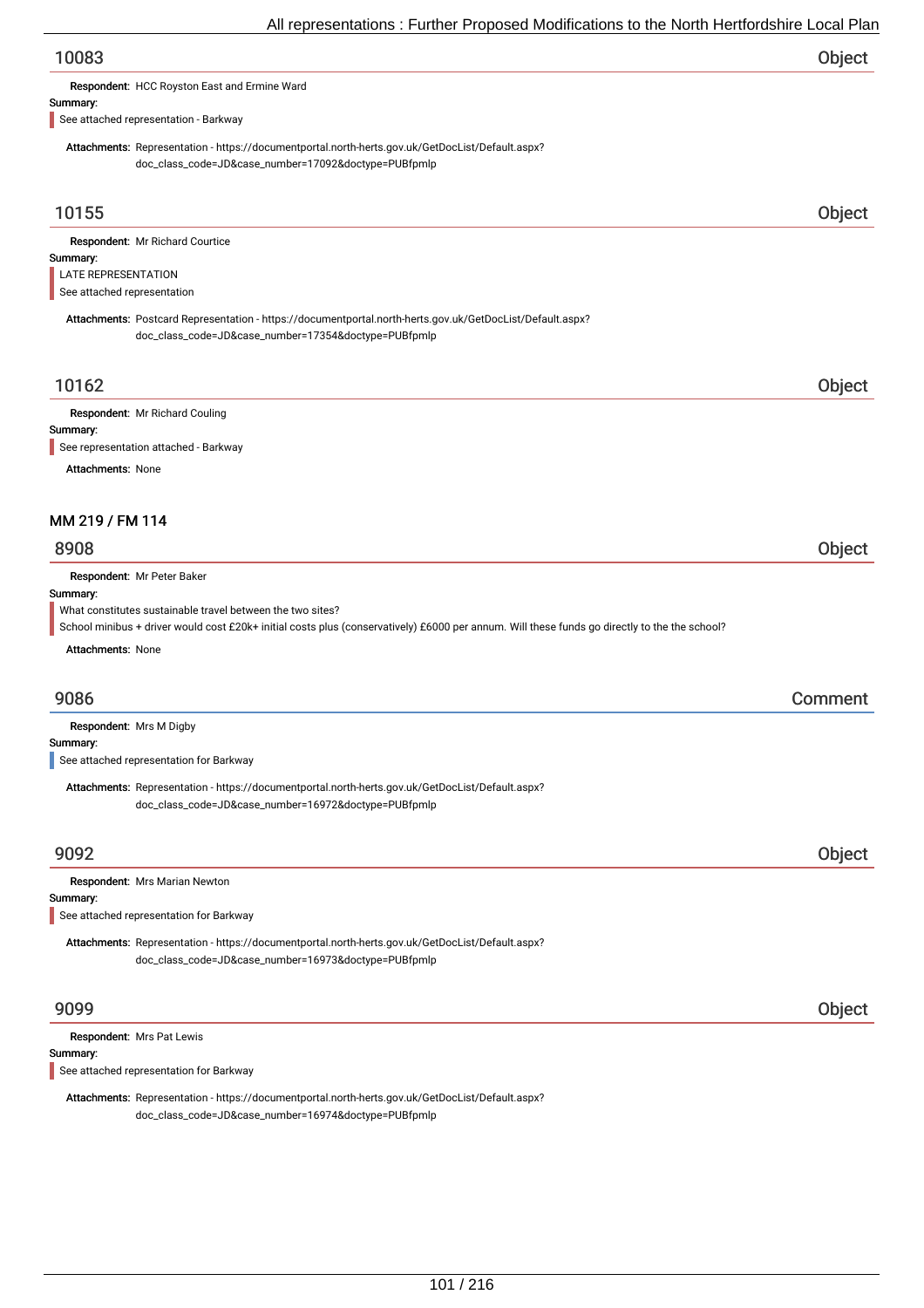| Object |
|--------|
|        |

Respondent: Mr Brian Coxall

#### Summary:

See attached representation for Barkway

Attachments: Representation - https://documentportal.north-herts.gov.uk/GetDocList/Default.aspx? doc\_class\_code=JD&case\_number=16970&doctype=PUBfpmlp

| 9120                                                                                                                                                                                         | <b>Object</b> |
|----------------------------------------------------------------------------------------------------------------------------------------------------------------------------------------------|---------------|
| Respondent: Ms Carla Jones Bell<br>Summary:<br>See attached representation for Barkway                                                                                                       |               |
| Attachments: Representation - https://documentportal.north-herts.gov.uk/GetDocList/Default.aspx?<br>doc_class_code=JD&case_number=17137&doctype=PUBfpmlp                                     |               |
| 9161                                                                                                                                                                                         | Object        |
| Respondent: Mr Andrew Page<br>Summary:<br>See attached representation for Barkway                                                                                                            |               |
| Attachments: Representation - https://documentportal.north-herts.gov.uk/GetDocList/Default.aspx?<br>doc_class_code=JD&case_number=17105&doctype=PUBfpmlp                                     |               |
| 9168                                                                                                                                                                                         | Object        |
| Respondent: Mr Gordon David Baker<br>Summary:<br>See attached representation for Barkway<br>Attachments: Representation - https://documentportal.north-herts.gov.uk/GetDocList/Default.aspx? |               |
| doc_class_code=JD&case_number=14531&doctype=PUBfpmlp                                                                                                                                         |               |
| 9179                                                                                                                                                                                         | Object        |
| Respondent: Mr David Tomkins<br>Summary:                                                                                                                                                     |               |
| See attached representation for Barkway                                                                                                                                                      |               |
| Attachments: Representation - https://documentportal.north-herts.gov.uk/GetDocList/Default.aspx?<br>doc_class_code=JD&case_number=1837&doctype=PUBfpmlp                                      |               |
| 9187                                                                                                                                                                                         | Object        |
| Respondent: Ms Olivia Erby<br>Summary:<br>See attached representation for Barkway                                                                                                            |               |
| Attachments: Representation - https://documentportal.north-herts.gov.uk/GetDocList/Default.aspx?<br>doc_class_code=JD&case_number=15565&doctype=PUBfpmlp                                     |               |
| 9194                                                                                                                                                                                         | Object        |
| Respondent: Mrs Sharon Bentley<br>Summary:                                                                                                                                                   |               |

See attached representation for Barkway

Attachments: Representation - https://documentportal.north-herts.gov.uk/GetDocList/Default.aspx? doc\_class\_code=JD&case\_number=17059&doctype=PUBfpmlp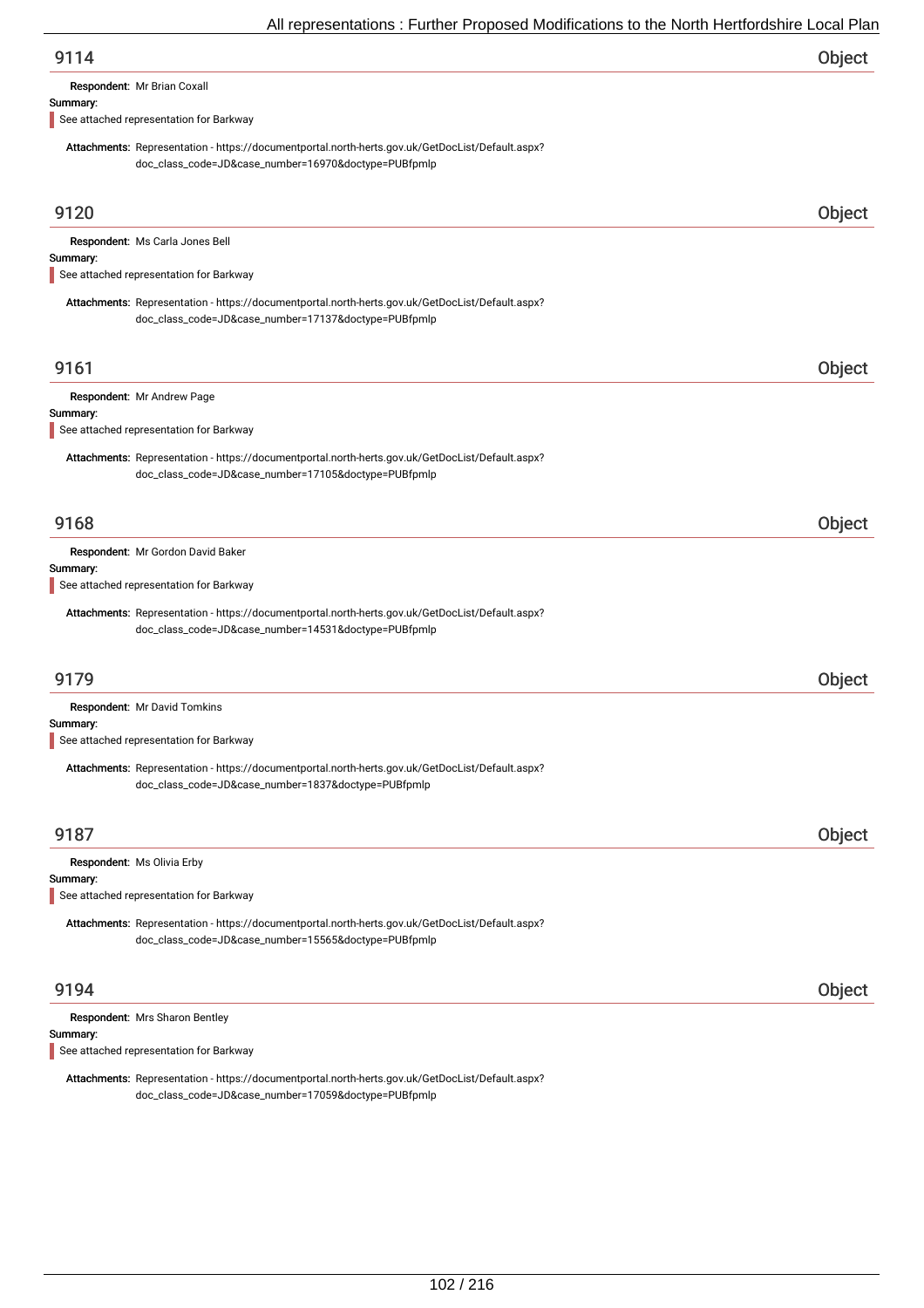| 9203                                 |  |
|--------------------------------------|--|
| <b>Respondent:</b> Mr Martin Bentley |  |

#### Summary:

See attached representation for Barkway

Attachments: Representation - https://documentportal.north-herts.gov.uk/GetDocList/Default.aspx? doc\_class\_code=JD&case\_number=17057&doctype=PUBfpmlp

| 9210                                    |                                                                                                                                                          | Object |
|-----------------------------------------|----------------------------------------------------------------------------------------------------------------------------------------------------------|--------|
| Summary:                                | Respondent: Mrs Carol Willis                                                                                                                             |        |
|                                         | See attached representation for Barkway                                                                                                                  |        |
|                                         | Attachments: Representation - https://documentportal.north-herts.gov.uk/GetDocList/Default.aspx?<br>doc_class_code=JD&case_number=2155&doctype=PUBfpmlp  |        |
| 9229                                    |                                                                                                                                                          | Object |
|                                         | Respondent: Ms Jennie Cox                                                                                                                                |        |
| Summary:<br>See attached                |                                                                                                                                                          |        |
|                                         | Attachments: Representation - https://documentportal.north-herts.gov.uk/GetDocList/Default.aspx?<br>doc_class_code=JD&case_number=17086&doctype=PUBfpmlp |        |
| 9238                                    |                                                                                                                                                          | Object |
|                                         | Respondent: Barkway Parish Council<br>Petition: 155 petitioners                                                                                          |        |
| Summary:                                |                                                                                                                                                          |        |
|                                         | See attached representation and petition                                                                                                                 |        |
|                                         | Attachments: Petition - https://documentportal.north-herts.gov.uk/GetDocList/Default.aspx?doc_class_code=JD&case_number=13235&doctype=PUBfpmlp           |        |
| 9246                                    |                                                                                                                                                          | Object |
|                                         | Respondent: Reed Parish Council                                                                                                                          |        |
| Summary:<br>See attached representation |                                                                                                                                                          |        |
|                                         | Attachments: Representation - https://documentportal.north-herts.gov.uk/GetDocList/Default.aspx?<br>doc_class_code=JD&case_number=5957&doctype=PUBfpmlp  |        |
| 9302                                    |                                                                                                                                                          | Object |
|                                         | Respondent: NHDC Ermine Councillor                                                                                                                       |        |
| summary:                                |                                                                                                                                                          |        |
| See attached representation             |                                                                                                                                                          |        |
| Attachments: None                       |                                                                                                                                                          |        |
| 9316                                    |                                                                                                                                                          | Object |
|                                         | Respondent: Mrs Patricia Swann                                                                                                                           |        |
| Summary:                                | See representation for Barkway                                                                                                                           |        |
|                                         |                                                                                                                                                          |        |
|                                         | Attachments: Representation - https://documentportal.north-herts.gov.uk/GetDocList/Default.aspx?<br>doc_class_code=JD&case_number=14040&doctype=PUBfpmlp |        |
| 9325                                    |                                                                                                                                                          | Object |
|                                         | Respondent: Mr Alan Tong                                                                                                                                 |        |

Summary:

See full representation for Barkway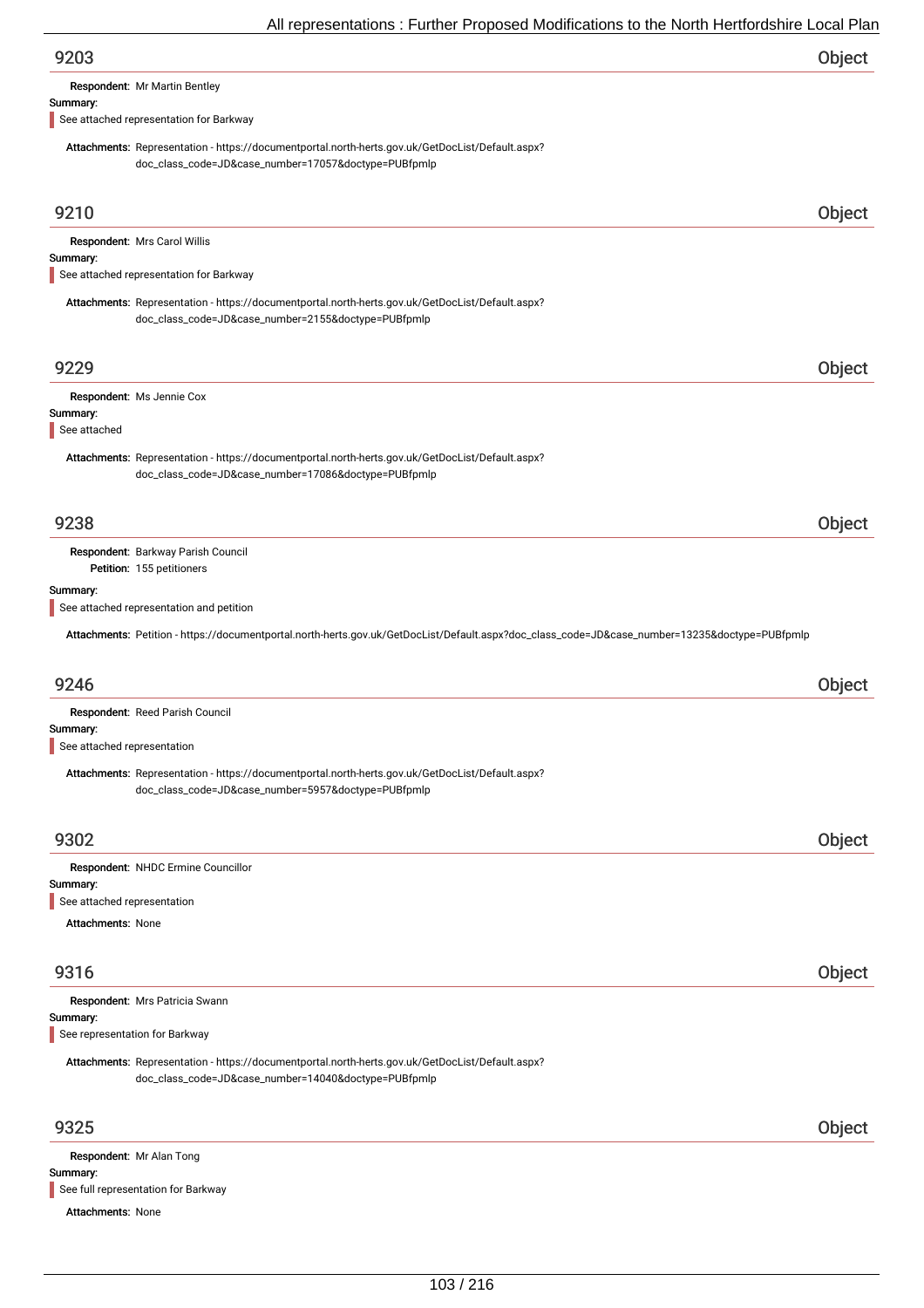| 9332 | Object |
|------|--------|
|      |        |

Respondent: Mrs Dariel Lines

#### Summary:

See representation for Barkway

Attachments: None

| 9341                     |                                                                                                                                                          | Object |
|--------------------------|----------------------------------------------------------------------------------------------------------------------------------------------------------|--------|
|                          | Respondent: Mr Mark Sherwin                                                                                                                              |        |
| Summary:                 | See attached representation for Barkway                                                                                                                  |        |
|                          | Attachments: Representation - https://documentportal.north-herts.gov.uk/GetDocList/Default.aspx?<br>doc_class_code=JD&case_number=17043&doctype=PUBfpmlp |        |
| 9471                     |                                                                                                                                                          | Object |
| Summary:                 | Respondent: Mr Robert Bonfield                                                                                                                           |        |
|                          | See attached representation for Barkway                                                                                                                  |        |
|                          | Attachments: Representation - https://documentportal.north-herts.gov.uk/GetDocList/Default.aspx?<br>doc_class_code=JD&case_number=16985&doctype=PUBfpmlp |        |
| 9477                     |                                                                                                                                                          | Object |
|                          | Respondent: Mr Alan Digby                                                                                                                                |        |
| Summary:                 | See attached representation for Barkway                                                                                                                  |        |
|                          | Attachments: Representation - https://documentportal.north-herts.gov.uk/GetDocList/Default.aspx?<br>doc_class_code=JD&case_number=16969&doctype=PUBfpmlp |        |
| 9579                     |                                                                                                                                                          | Object |
| Summary:                 | Respondent: Miss Emilie Hales<br>See attached representation for Barkway                                                                                 |        |
|                          | Attachments: Representation - https://documentportal.north-herts.gov.uk/GetDocList/Default.aspx?<br>doc_class_code=JD&case_number=16968&doctype=PUBfpmlp |        |
| 9585                     |                                                                                                                                                          | Object |
|                          | Respondent: Ms Orla Swann                                                                                                                                |        |
| Summary:                 | See attached representation for Barkway                                                                                                                  |        |
|                          | Attachments: Representation - https://documentportal.north-herts.gov.uk/GetDocList/Default.aspx?<br>doc_class_code=JD&case_number=16989&doctype=PUBfpmlp |        |
| 9591                     |                                                                                                                                                          | Object |
|                          | Respondent: Mrs Patricia Smith                                                                                                                           |        |
| Summary:                 | See attached representation for Barkway                                                                                                                  |        |
| <b>Attachments: None</b> |                                                                                                                                                          |        |
|                          |                                                                                                                                                          |        |
| 9599                     |                                                                                                                                                          | Object |
|                          | Respondent: Mr Keith Smith                                                                                                                               |        |
| Summary:                 | See attached representation for Barkway                                                                                                                  |        |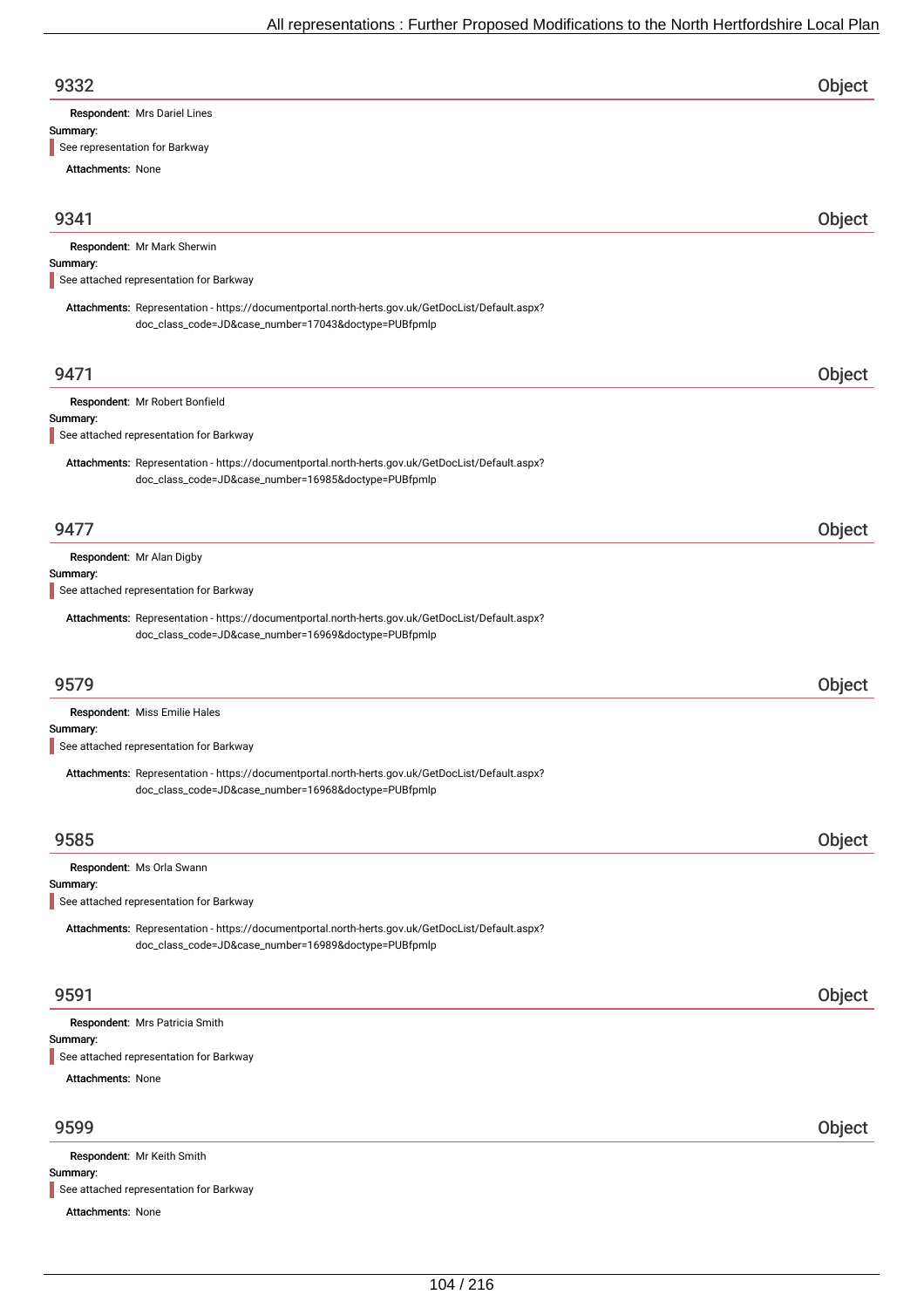| 9607                         | וכטנ |
|------------------------------|------|
| Respondent: Mrs Anne Smalley |      |

#### Summary:

See attached representation for Barkway

| Attachments: None                                                                   |        |
|-------------------------------------------------------------------------------------|--------|
| 9615                                                                                | Object |
| Respondent: Ms Mary E Collins                                                       |        |
| Summary:                                                                            |        |
| See attached representation for Barkway                                             |        |
| Attachments: None                                                                   |        |
| 9623                                                                                | Object |
| Respondent: Mrs Jackie Connolly                                                     |        |
| Summary:                                                                            |        |
| See attached representation for Barkway                                             |        |
| <b>Attachments: None</b>                                                            |        |
|                                                                                     |        |
| 9629                                                                                | Object |
| Respondent: Mr Dave Connolly                                                        |        |
| Summary:<br>See attached representation for Barkway                                 |        |
| <b>Attachments: None</b>                                                            |        |
|                                                                                     |        |
| 9636                                                                                | Object |
| Respondent: Mr John Golding                                                         |        |
| Summary:                                                                            |        |
| See attached representation for Barkway                                             |        |
| <b>Attachments: None</b>                                                            |        |
| 9647                                                                                | Object |
| Respondent: Mr and Mrs Antonis and Constantina Vouniotis<br>Petition: 2 petitioners |        |
| Summary:                                                                            |        |
| See attached representation for Barkway                                             |        |
| Attachments: None                                                                   |        |
| 9653                                                                                | Object |
| Respondent: Mr and Mrs Andrew and Ruth Millard<br>Petition: 2 petitioners           |        |
| Summary:<br>See attached representation for Barkway                                 |        |

Attachments: None

### 9660 Object

| Respondent: Mr Cameron Bonfield                                                                  |  |
|--------------------------------------------------------------------------------------------------|--|
| Summary:                                                                                         |  |
| See attached representation for Barkway                                                          |  |
|                                                                                                  |  |
| Attachments: Representation - https://documentportal.north-herts.gov.uk/GetDocList/Default.aspx? |  |
|                                                                                                  |  |

doc\_class\_code=JD&case\_number=16987&doctype=PUBfpmlp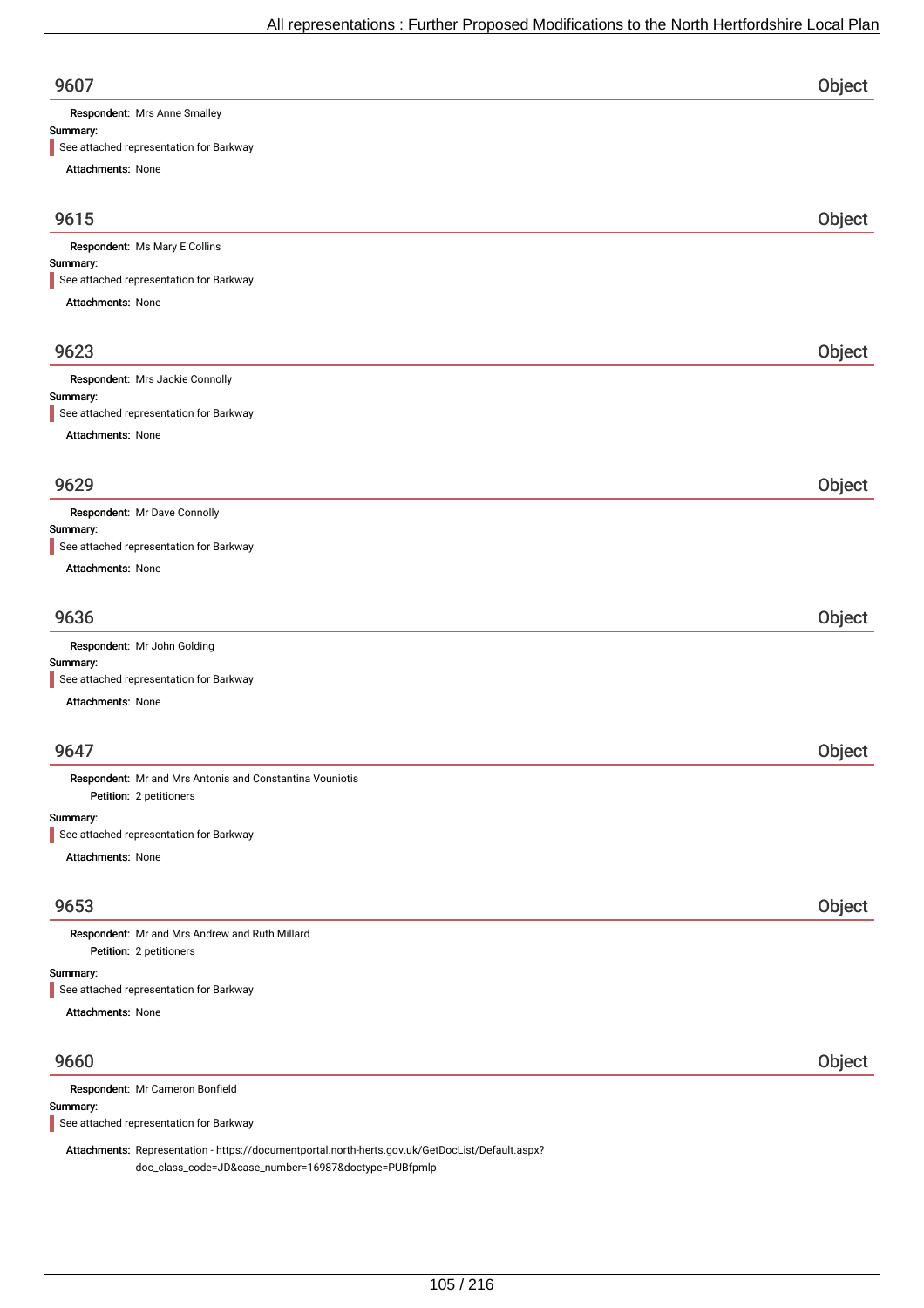| All representations : Further Proposed Modifications to the North Hertfordshire Local Plan                                                               |         |
|----------------------------------------------------------------------------------------------------------------------------------------------------------|---------|
| 9666                                                                                                                                                     | Object  |
| Respondent: Mrs Michelle Bonfield                                                                                                                        |         |
| Summary:<br>See attached representation for Barkway                                                                                                      |         |
| Attachments: Representation - https://documentportal.north-herts.gov.uk/GetDocList/Default.aspx?<br>doc_class_code=JD&case_number=16986&doctype=PUBfpmlp |         |
| 9669                                                                                                                                                     | Object  |
| Respondent: Ms Amanda Edmonds                                                                                                                            |         |
| Summary:<br>See attached representation for Barkway                                                                                                      |         |
| Attachments: Representation - https://documentportal.north-herts.gov.uk/GetDocList/Default.aspx?<br>doc_class_code=JD&case_number=16988&doctype=PUBfpmlp |         |
| 9678                                                                                                                                                     | Object  |
| Respondent: Mr David Coxall                                                                                                                              |         |
| Summary:<br>See attached representation for Barkway                                                                                                      |         |
| Attachments: Representation - https://documentportal.north-herts.gov.uk/GetDocList/Default.aspx?<br>doc_class_code=JD&case_number=16990&doctype=PUBfpmlp |         |
| 9684                                                                                                                                                     | Object  |
| Respondent: Mr Craig Garner                                                                                                                              |         |
| Summary:<br>See attached representation for Barkway                                                                                                      |         |
| Attachments: Representation - https://documentportal.north-herts.gov.uk/GetDocList/Default.aspx?<br>doc_class_code=JD&case_number=16971&doctype=PUBfpmlp |         |
| 9756                                                                                                                                                     | Support |
| Respondent: Hertfordshire County Council - Environment & Infrastructure Department                                                                       |         |
| Summary:<br>See attached; Agree with updated wording                                                                                                     |         |
| <b>Attachments: None</b>                                                                                                                                 |         |
|                                                                                                                                                          |         |
| 9816<br>Respondent: Mrs Rita Tindall                                                                                                                     | Object  |
| Summary:<br>See attached representation for Barkway                                                                                                      |         |
| Attachments: Representation - https://documentportal.north-herts.gov.uk/GetDocList/Default.aspx?<br>doc_class_code=JD&case_number=16975&doctype=PUBfpmlp |         |
| 9821                                                                                                                                                     | Object  |
| Respondent: Mr Matthew Scales                                                                                                                            |         |
| Summary:<br>See attached representation for Barkway                                                                                                      |         |
| <b>Attachments: None</b>                                                                                                                                 |         |
|                                                                                                                                                          |         |
| 9828                                                                                                                                                     | Object  |

Respondent: Mrs Catherine Toms

### Summary:

See attached representation for Barkway

Attachments: Representation - https://documentportal.north-herts.gov.uk/GetDocList/Default.aspx? doc\_class\_code=JD&case\_number=2174&doctype=PUBfpmlp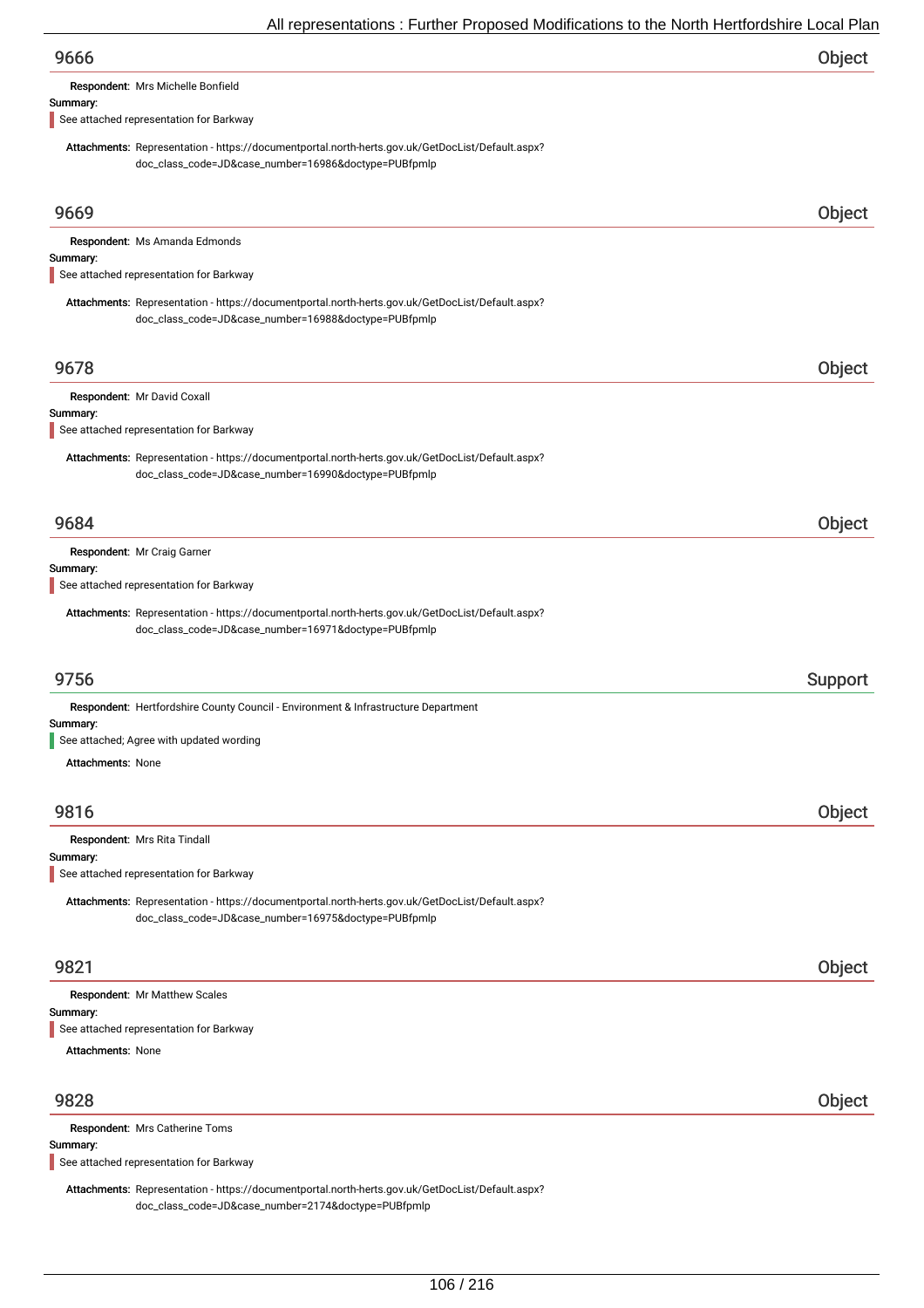| 9835                                                                                             | Object |
|--------------------------------------------------------------------------------------------------|--------|
| Respondent: Ms Cecilia van der Heijden                                                           |        |
| Summary:                                                                                         |        |
| See attached representation for Barkway                                                          |        |
| <b>Attachments: None</b>                                                                         |        |
| 9843                                                                                             | Object |
| Respondent: Mr William James Dennis                                                              |        |
| Summary:                                                                                         |        |
| See attached representation for Barkway                                                          |        |
| Attachments: Representation - https://documentportal.north-herts.gov.uk/GetDocList/Default.aspx? |        |
| doc_class_code=JD&case_number=17020&doctype=PUBfpmlp                                             |        |

### 9850 Object

### Respondent: Ms Dolores Altaras

Summary:

See attached representation for Barkway

Attachments: Representation - https://documentportal.north-herts.gov.uk/GetDocList/Default.aspx? doc\_class\_code=JD&case\_number=17003&doctype=PUBfpmlp

### 9856 Object

Respondent: Mr Tim Goldspink

#### Summary:

See attached representation for Barkway

Attachments: Representation - https://documentportal.north-herts.gov.uk/GetDocList/Default.aspx? doc\_class\_code=JD&case\_number=17005&doctype=PUBfpmlp

### 9862 Object

Respondent: Ms Helen Price

#### Summary:

See attached representation for Barkway

Attachments: Representation - https://documentportal.north-herts.gov.uk/GetDocList/Default.aspx? doc\_class\_code=JD&case\_number=17007&doctype=PUBfpmlp

| 9868                                                                                                                                                     | Object        |
|----------------------------------------------------------------------------------------------------------------------------------------------------------|---------------|
| Respondent: Mr Pete Lander<br>Summary:<br>See attached representation for Barkway                                                                        |               |
| Attachments: Representation - https://documentportal.north-herts.gov.uk/GetDocList/Default.aspx?<br>doc_class_code=JD&case_number=17008&doctype=PUBfpmlp |               |
| 9876                                                                                                                                                     | <b>Object</b> |

| <b>Respondent: Mr Matthew Bell</b>      |  |
|-----------------------------------------|--|
| Summary:                                |  |
| See representation attached for Barkway |  |

Attachments: Representation - https://documentportal.north-herts.gov.uk/GetDocList/Default.aspx? doc\_class\_code=JD&case\_number=17112&doctype=PUBfpmlp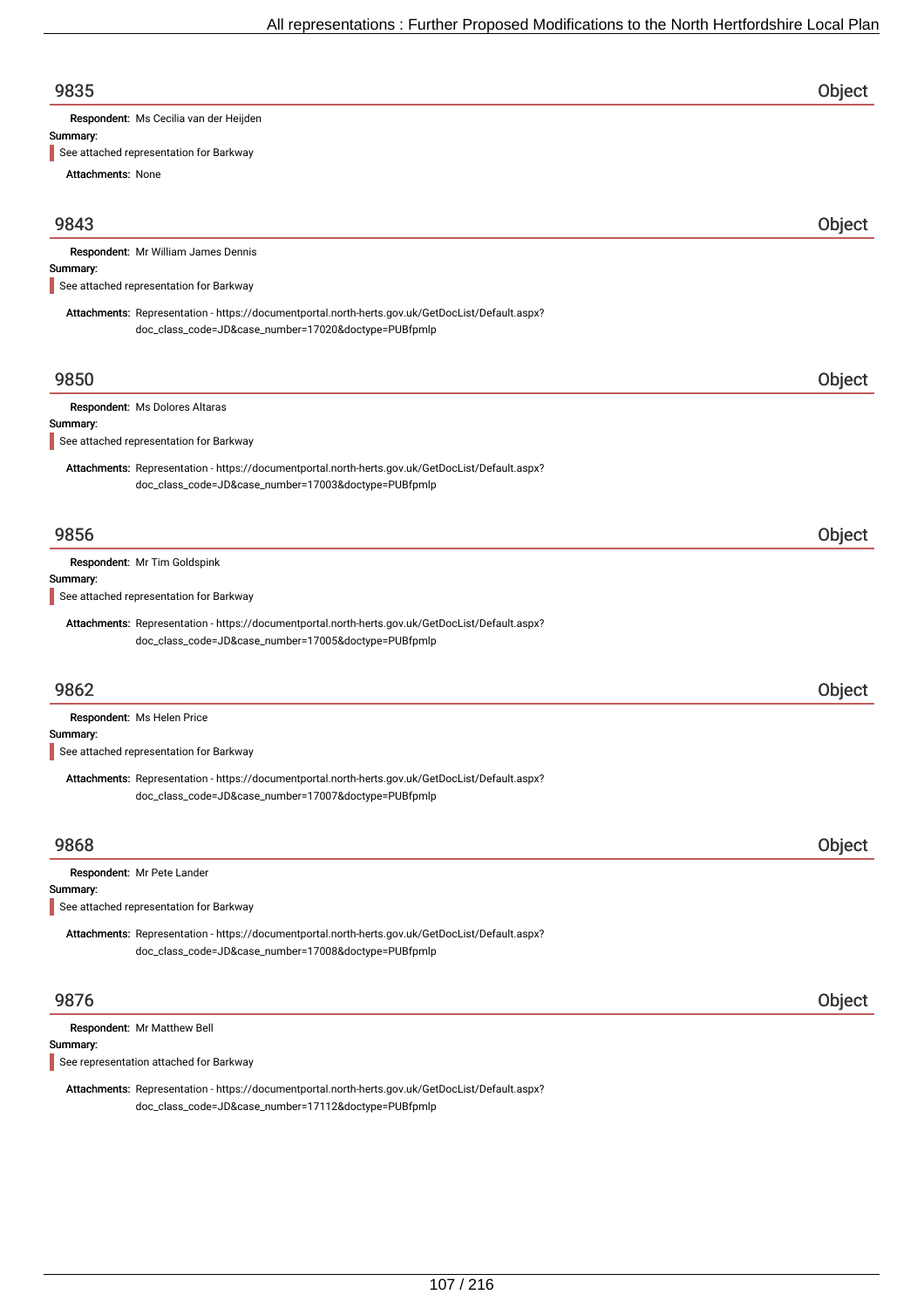Respondent: Ms Anita Scales

### Summary:

| See representation attached for Barkway                               |        |
|-----------------------------------------------------------------------|--------|
| <b>Attachments: None</b>                                              |        |
| 9892                                                                  | Object |
| Respondent: Mr Andy Seymour                                           |        |
| Summary:<br>See representation attached for Barkway                   |        |
| Attachments: None                                                     |        |
|                                                                       |        |
| 9905                                                                  | Object |
| Respondent: Dr Ian R Sanders                                          |        |
| Summary:<br>See representation attached                               |        |
| Attachments: None                                                     |        |
| 9925                                                                  | Object |
| Respondent: Mrs Jennifer Warren                                       |        |
| Summary:                                                              |        |
| See representation attached for Barkway                               |        |
| Attachments: None                                                     |        |
| 9931                                                                  | Object |
| Respondent: Mr Robert Chisnall                                        |        |
| Summary:<br>See representation attached for Barkway                   |        |
| Attachments: Representation Letter - https://north-herts.oc2.uk/a/vn3 |        |
| 9936                                                                  |        |
|                                                                       | Object |
| Respondent: Mrs Sonia Chisnall<br>Summary:                            |        |
| See representation attached for Barkway                               |        |
| Attachments: Representation Letter - https://north-herts.oc2.uk/a/vn4 |        |
| 9941                                                                  | Object |
| Respondent: Ms Abby Chisnall                                          |        |
| Summary:<br>See representation attached for Barkway                   |        |
|                                                                       |        |
| Attachments: Representation Letter - https://north-herts.oc2.uk/a/vn5 |        |
| 9947                                                                  | Object |
| Respondent: Ms Dee Donaldson                                          |        |
| Summary:<br>See representation attached for Barkway                   |        |
| Attachments: Representation Letter - https://north-herts.oc2.uk/a/vn7 |        |
|                                                                       |        |
| 9953                                                                  | Object |
| Respondent: Mr Nick Dear<br>Summary:                                  |        |

See representation attached for Barkway

Attachments: Representation Letter - https://north-herts.oc2.uk/a/vn8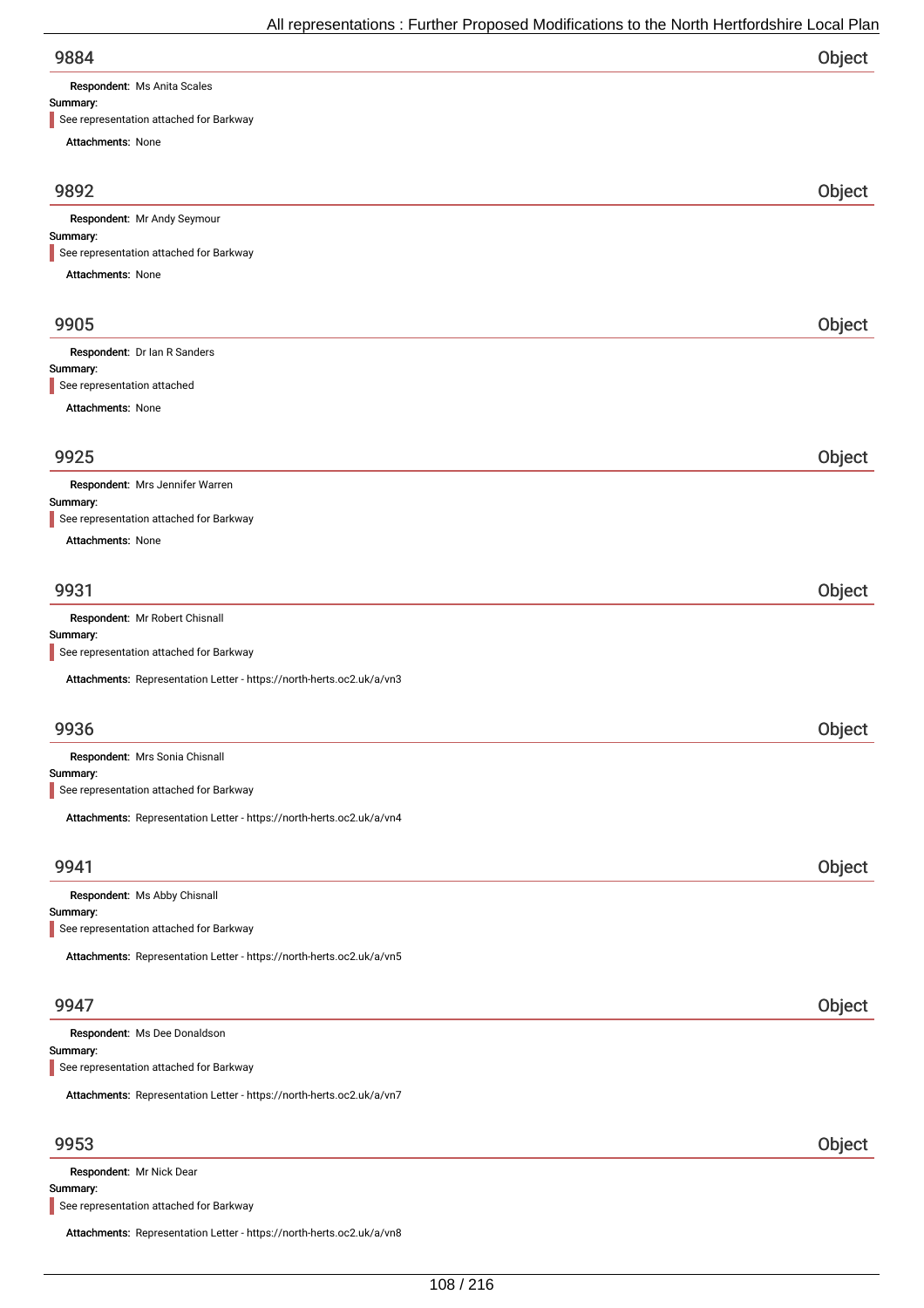| 9958 | Object |
|------|--------|
|      |        |

Respondent: Dr Robert S Davidson

#### Summary:

See representation attached for Barkway

Attachments: Representation Letter - https://north-herts.oc2.uk/a/vn9

| $\frac{1}{1000}$ . The process is the contract of the contract of $\frac{1}{1000}$ . The contract of $\frac{1}{1000}$                                    |        |
|----------------------------------------------------------------------------------------------------------------------------------------------------------|--------|
| 9963                                                                                                                                                     | Object |
| Respondent: Mrs Jennifer Forster Davidson                                                                                                                |        |
| Summary:<br>See representation attached for Barkway                                                                                                      |        |
|                                                                                                                                                          |        |
| Attachments: Representation Letter - https://north-herts.oc2.uk/a/vnv                                                                                    |        |
| 9968                                                                                                                                                     | Object |
| Respondent: Mr Graham Swann                                                                                                                              |        |
| Summary:<br>See representation attached for Barkway                                                                                                      |        |
| Attachments: Representation - https://documentportal.north-herts.gov.uk/GetDocList/Default.aspx?<br>doc_class_code=JD&case_number=14041&doctype=PUBfpmlp |        |
| 9979                                                                                                                                                     | Object |
| Respondent: Mr Clive Toms                                                                                                                                |        |
| Summary:<br>See attached representation for Barkway                                                                                                      |        |
| Attachments: Representation - https://documentportal.north-herts.gov.uk/GetDocList/Default.aspx?<br>doc_class_code=JD&case_number=16012&doctype=PUBfpmlp |        |
| 9980                                                                                                                                                     | Object |
| Respondent: Ms Miranda Hughes                                                                                                                            |        |
| Summary:<br>See attached representation                                                                                                                  |        |
| <b>Attachments: None</b>                                                                                                                                 |        |
|                                                                                                                                                          |        |
| 9984                                                                                                                                                     | Object |
| Respondent: Mr Graham Penning                                                                                                                            |        |
| Summary:<br>See attached representation - Barkway                                                                                                        |        |
| Attachments: Representation - https://documentportal.north-herts.gov.uk/GetDocList/Default.aspx?<br>doc_class_code=JD&case_number=17044&doctype=PUBfpmlp |        |
| 9988                                                                                                                                                     | Object |
| Respondent: Ms Anna O'Sullivan                                                                                                                           |        |
| Summary:<br>See representation attached for Barkway                                                                                                      |        |
| <b>Attachments: None</b>                                                                                                                                 |        |
|                                                                                                                                                          |        |
| 9998                                                                                                                                                     | Object |
| Respondent: Mr Mark Seymour                                                                                                                              |        |
| Summary:<br>See attached representation for Barkway                                                                                                      |        |

Attachments: None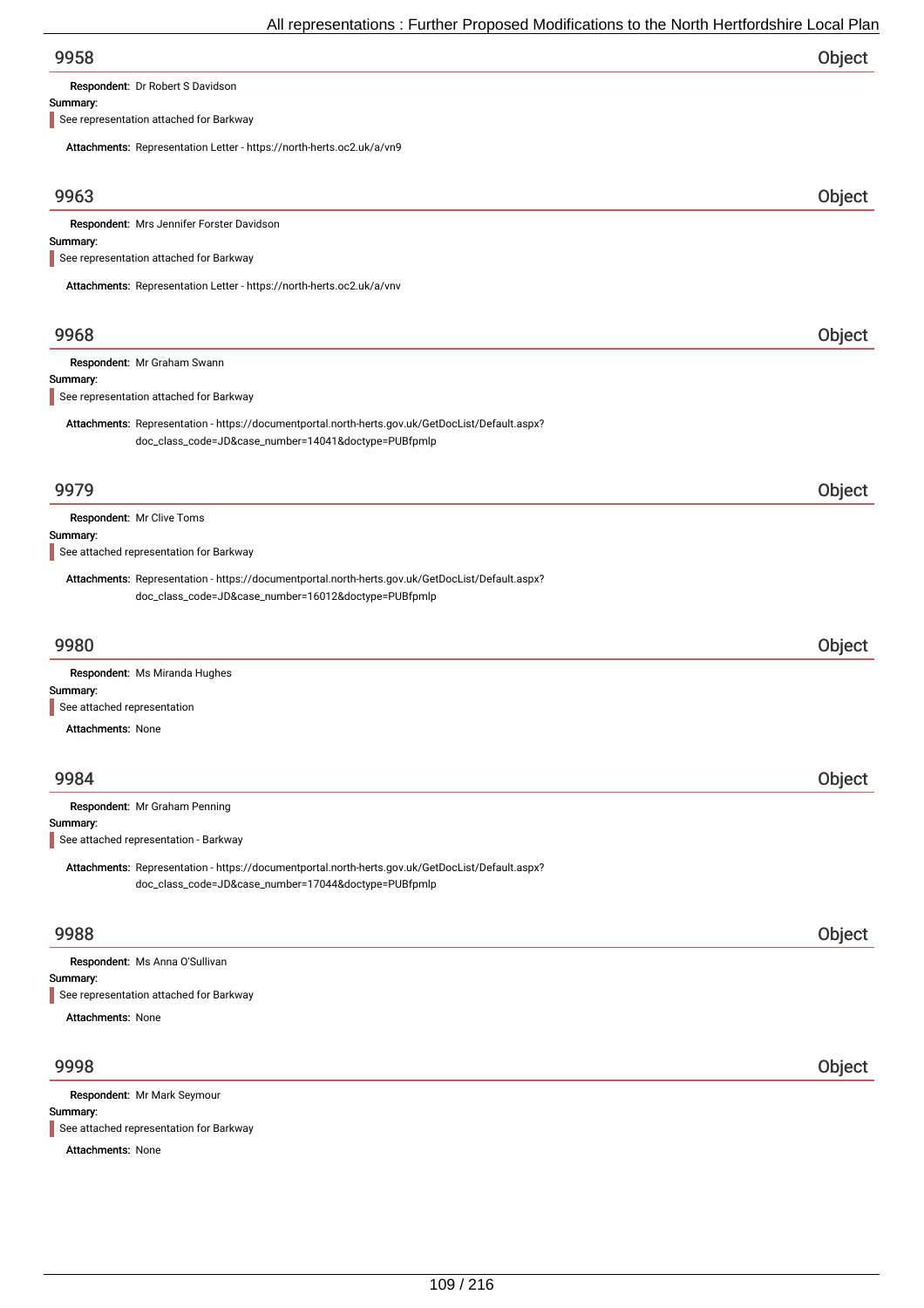| 10013 | Object |
|-------|--------|
|       |        |

| <b>Respondent: Ms Fiona Tomkins</b> |  |  |
|-------------------------------------|--|--|
|-------------------------------------|--|--|

#### Summary:

See attached representation for Barkway

Attachments: Representation - https://documentportal.north-herts.gov.uk/GetDocList/Default.aspx? doc\_class\_code=JD&case\_number=17114&doctype=PUBfpmlp

| 10022                                                                                                                                                    | Object |
|----------------------------------------------------------------------------------------------------------------------------------------------------------|--------|
| Respondent: Mrs Janis Baker                                                                                                                              |        |
| Summary:<br>See attached representation for Barkway                                                                                                      |        |
| Attachments: Representation - https://documentportal.north-herts.gov.uk/GetDocList/Default.aspx?                                                         |        |
| doc_class_code=JD&case_number=15140&doctype=PUBfpmlp                                                                                                     |        |
|                                                                                                                                                          |        |
| 10028                                                                                                                                                    | Object |
| Respondent: Mr Andy Turpin                                                                                                                               |        |
| Summary:<br>See attached representation for Barkway                                                                                                      |        |
| Attachments: Representation - https://documentportal.north-herts.gov.uk/GetDocList/Default.aspx?<br>doc_class_code=JD&case_number=17113&doctype=PUBfpmlp |        |
| 10031                                                                                                                                                    | Object |
| Respondent: Mr Bob Humphreys                                                                                                                             |        |
| Summary:<br>See representation attached - Barkway                                                                                                        |        |
| Attachments: Representation - https://documentportal.north-herts.gov.uk/GetDocList/Default.aspx?                                                         |        |
| doc_class_code=JD&case_number=17010&doctype=PUBfpmlp                                                                                                     |        |
|                                                                                                                                                          |        |
| 10035                                                                                                                                                    | Object |
| Respondent: Ms Hannah West                                                                                                                               |        |
| Summary:<br>See attached representation - Barkway                                                                                                        |        |
| <b>Attachments: None</b>                                                                                                                                 |        |
|                                                                                                                                                          |        |
| 10042                                                                                                                                                    | Object |
| Respondent: Mr Tom Seymour                                                                                                                               |        |
| Summary:                                                                                                                                                 |        |
| See attached representation - Barkway                                                                                                                    |        |
| Attachments: None                                                                                                                                        |        |
| 10048                                                                                                                                                    | Object |
| Respondent: Ms Samantha Seymour                                                                                                                          |        |
| Summary:                                                                                                                                                 |        |
| See attached representation - Barkway                                                                                                                    |        |
| <b>Attachments: None</b>                                                                                                                                 |        |
| 10057                                                                                                                                                    | Object |
| Respondent: Barkway Parish Council                                                                                                                       |        |
| Summary:                                                                                                                                                 |        |
| See attached representation                                                                                                                              |        |

Attachments: Representation - https://documentportal.north-herts.gov.uk/GetDocList/Default.aspx? doc\_class\_code=JD&case\_number=13235&doctype=PUBfpmlp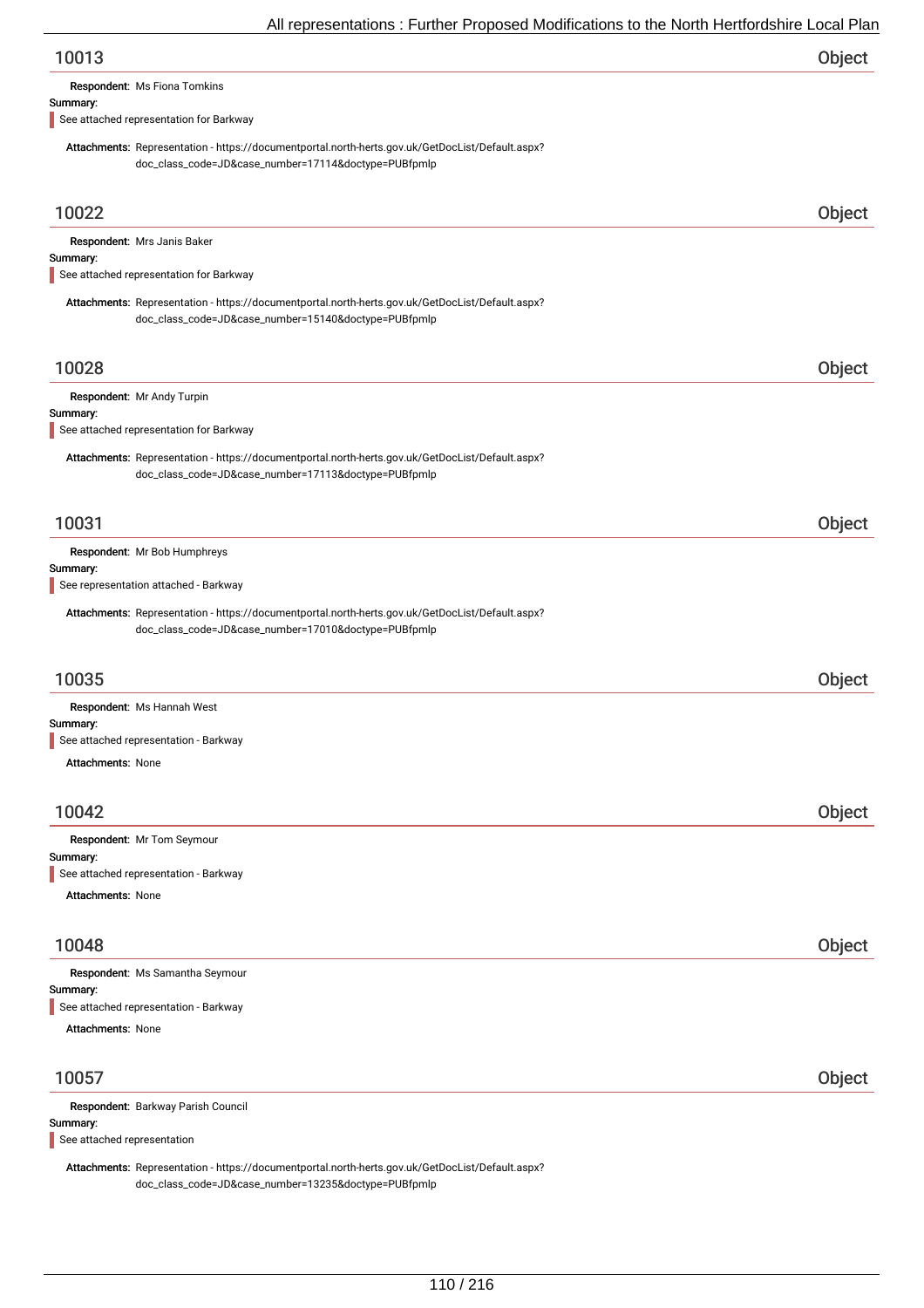| All representations . Further Proposed Modifications to the North Hertfordshire Local Plar                                                               |        |
|----------------------------------------------------------------------------------------------------------------------------------------------------------|--------|
| 10076                                                                                                                                                    | Object |
| Respondent: Mr Richard Turpin                                                                                                                            |        |
| Summary:<br>See attached representation - Barkway                                                                                                        |        |
| Attachments: Representation - https://documentportal.north-herts.gov.uk/GetDocList/Default.aspx?                                                         |        |
| doc_class_code=JD&case_number=17104&doctype=PUBfpmlp                                                                                                     |        |
|                                                                                                                                                          |        |
| 10081                                                                                                                                                    | Object |
| Respondent: HCC Royston East and Ermine Ward                                                                                                             |        |
| Summary:                                                                                                                                                 |        |
| See attached representation - Barkway                                                                                                                    |        |
| Attachments: Representation - https://documentportal.north-herts.gov.uk/GetDocList/Default.aspx?<br>doc_class_code=JD&case_number=17092&doctype=PUBfpmlp |        |
|                                                                                                                                                          |        |
| 10158                                                                                                                                                    | Object |
| Respondent: Mr Richard Courtice                                                                                                                          |        |
| Summary:                                                                                                                                                 |        |
| LATE REPRESENTATION<br>See attached representation                                                                                                       |        |
| Attachments: Postcard Representation - https://documentportal.north-herts.gov.uk/GetDocList/Default.aspx?                                                |        |
| doc_class_code=JD&case_number=17354&doctype=PUBfpmlp                                                                                                     |        |
|                                                                                                                                                          |        |
| 10159                                                                                                                                                    | Object |
| Respondent: Mr Richard Couling                                                                                                                           |        |
| Summary:                                                                                                                                                 |        |
| See representation attached - Barkway<br><b>Attachments: None</b>                                                                                        |        |
|                                                                                                                                                          |        |
| <b>FM 115</b>                                                                                                                                            |        |
|                                                                                                                                                          |        |
| 8909                                                                                                                                                     | Object |
| Respondent: Mr Peter Baker<br>Summary:                                                                                                                   |        |
| Sorry - these are weasel words.                                                                                                                          |        |
| <b>Attachments: None</b>                                                                                                                                 |        |
|                                                                                                                                                          |        |
| MM 222 / FM 118                                                                                                                                          |        |
| 8636                                                                                                                                                     | Object |
| Respondent: Mr and Mrs Peter and Sandra Barrow and others                                                                                                |        |
| Agent: Maze Planning Ltd                                                                                                                                 |        |
| Petition: 2 petitioners                                                                                                                                  |        |
| Summary:<br>See Attached - Too vague; maximum level of housing should be set                                                                             |        |
| Attachments: Representation - https://documentportal.north-herts.gov.uk/GetDocList/Default.aspx?                                                         |        |
| doc_class_code=JD&case_number=16334&doctype=PUBfpmlp                                                                                                     |        |
|                                                                                                                                                          |        |
| 8793                                                                                                                                                     | Object |
| Respondent: Mr Chris Davis                                                                                                                               |        |
| Summary:<br>See full text - potential liability for corporate manslaughter if traffic increases                                                          |        |
|                                                                                                                                                          |        |

Attachments: CV -https://documentportal.north-herts.gov.uk/GetDocList/Default.aspx?doc\_class\_code=JD&case\_number=2922&doctype=Pubfpmlp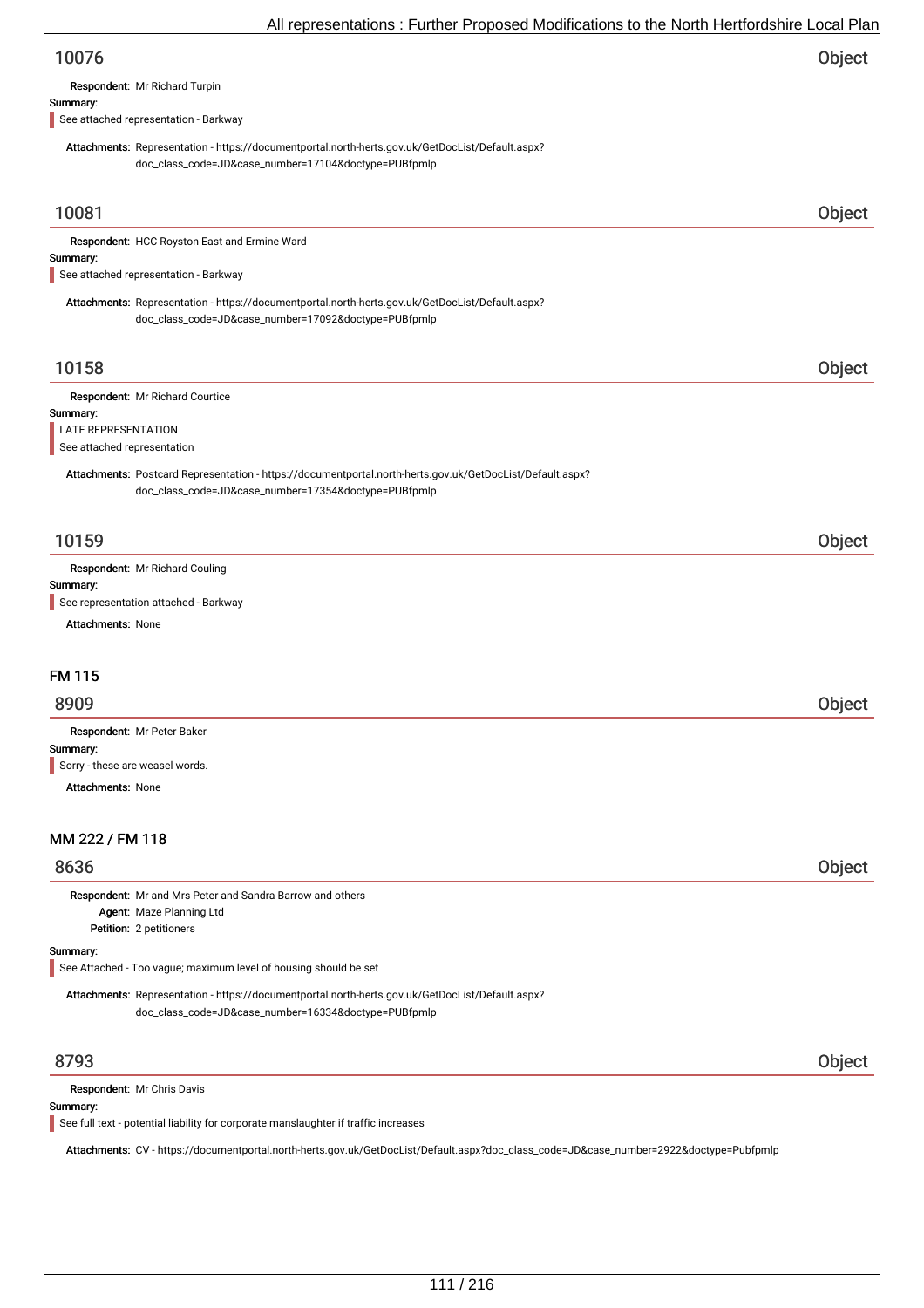#### MM 224 / FM 120

# 8677 Support

Respondent: Warden Developments Ltd

Agent: Phillips Planning Services Ltd

## Summary:

See attached representation

Attachments: Representation - https://documentportal.north-herts.gov.uk/GetDocList/Default.aspx? doc\_class\_code=JD&case\_number=11616&doctype=PUBfpmlp

# 9685 Object

Petition: 2 petitioners Respondent: Mr and Mrs Peter and Sandra Barrow and others Agent: Maze Planning Ltd

#### Summary:

See attached - too vague; more detail required on school, other contributions and affordable housing

Attachments: Representation - https://documentportal.north-herts.gov.uk/GetDocList/Default.aspx? doc\_class\_code=JD&case\_number=16334&doctype=PUBfpmlp

#### MM 227 / FM 123

# 9757 Object

Respondent: Hertfordshire County Council - Environment & Infrastructure Department

#### Summary:

See full text; Should require contribution to school expansion as in MM224 to MM226

Attachments: None

# 9770 Comment

Respondent: Ashill

Agent: CBRE Limited

#### Summary:

See attached; School expansion is required to accommodate existing shortfall of places

Attachments: Representation - https://documentportal.north-herts.gov.uk/GetDocList/Default.aspx? doc\_class\_code=JD&case\_number=17119&doctype=PUBfpmlp

# MM 229 / FM 125

# extending the state of the state of the state of the state of the state of the Support Support of the Support

Respondent: Welwyn and Hatfield District Council

#### Summary:

See attached - support modifications in relation to Gypsy and Traveller provision

Attachments: Representation - https://documentportal.north-herts.gov.uk/GetDocList/Default.aspx? doc\_class\_code=JD&case\_number=8375&doctype=PUBfpmlp

# MM 248 / FM 129

Respondent: Mr Justin Richards

Summary:

How is the Council addressing traffic congestion and air pollution? 971 additional homes will push Hitchin even further above legal limits for air pollution. The location of this site will saturate the road infrastructure, which is already under severe strain.

Attachments: None

8491 Object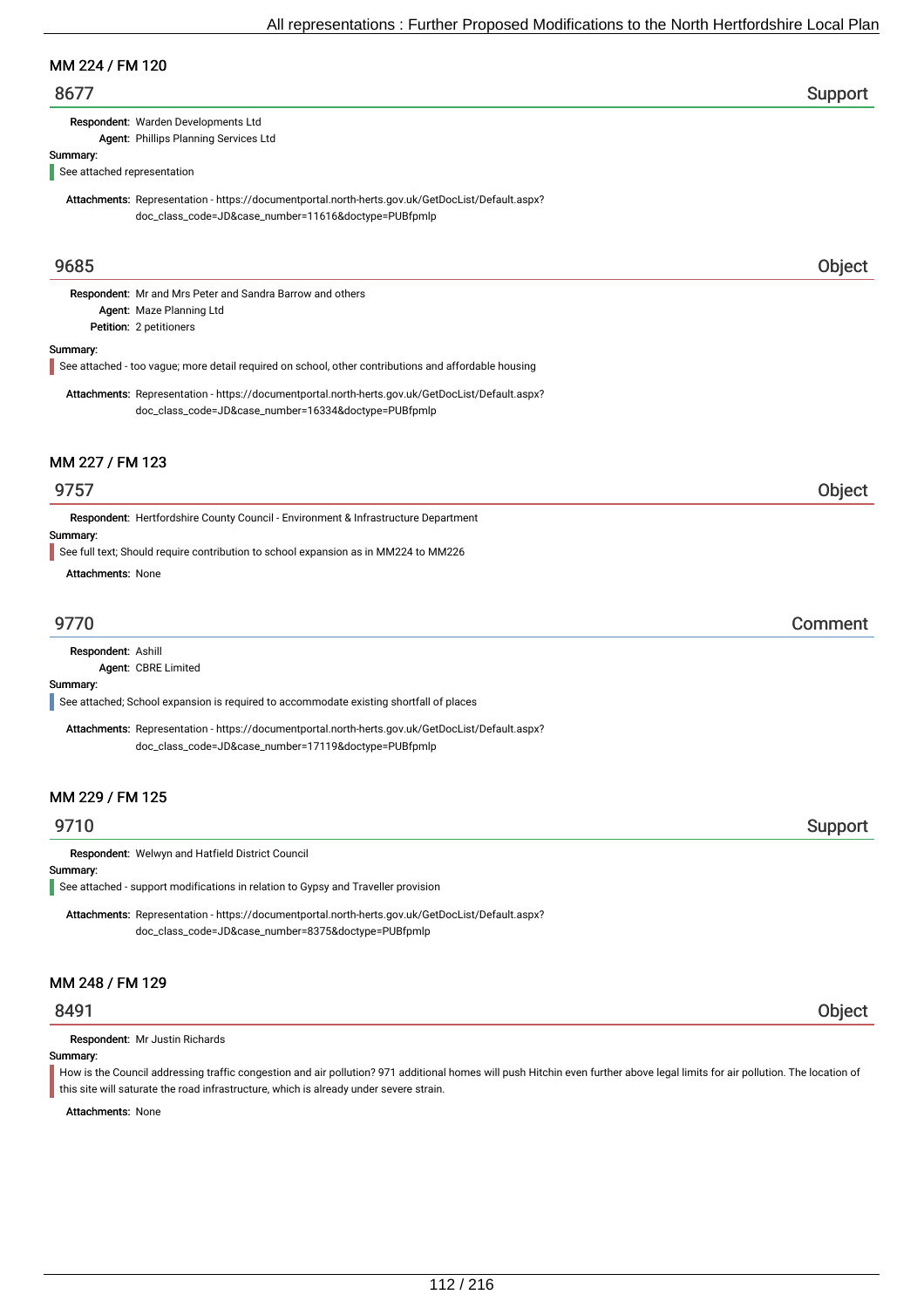| All representations: Further Proposed Modifications to the North Hertfordshire Local Plan |
|-------------------------------------------------------------------------------------------|
|-------------------------------------------------------------------------------------------|

| 8910                                                                                                                                                                                                                                                                                                                                                                                                      |              |
|-----------------------------------------------------------------------------------------------------------------------------------------------------------------------------------------------------------------------------------------------------------------------------------------------------------------------------------------------------------------------------------------------------------|--------------|
| <b>Respondent:</b> Mr Des Stephens                                                                                                                                                                                                                                                                                                                                                                        |              |
| Summary:                                                                                                                                                                                                                                                                                                                                                                                                  |              |
| Inadequate housing needs assessment, sustainability and transport congestion, pollution.                                                                                                                                                                                                                                                                                                                  |              |
| <b>Attachments: None</b>                                                                                                                                                                                                                                                                                                                                                                                  |              |
| 8923                                                                                                                                                                                                                                                                                                                                                                                                      | <b>Obiec</b> |
| Respondent: Ms Lynn Shoebottom                                                                                                                                                                                                                                                                                                                                                                            |              |
| Summary:                                                                                                                                                                                                                                                                                                                                                                                                  |              |
| The housing projections are now out of date. The house numbers for Hitchin should be decreased in line with current trends and economics, not increased, so the need to<br>be build on new Green Belt sites should be reduced. The Strategic Housing Site of 700 houses plus all the current, proposed and potential urban developments should<br>remove the need for small Green Belt development sites. |              |
| <b>Attachments: None</b>                                                                                                                                                                                                                                                                                                                                                                                  |              |
| 8942                                                                                                                                                                                                                                                                                                                                                                                                      |              |

Respondent: Ms Alison Foreman

#### Summary:

See full text: objection to HT6 [no modifications proposed]

Attachments: None

#### MM 262 / FM 131

# 8493 Object

Respondent: Mr Justin Richards

#### Summary:

Hitchin has enough shops and cafes. We need more social housing in the town centre to make it more vibrant and part of the community. We must avoid out-of-town developments and focus on bring housing back to the town.

#### Attachments: None

# 8498 Object

Respondent: Mr Justin Richards

#### Summary:

This recommendation and plan is out of date with modern trends. In the post COVID world, retail is under enormous pressure and this does not reflect the switch to on-line shopping.

Hitchin has enough restaurants and cafes already - it does NOT need more shops. It needs social housing in the centre of the town to help those who are most disadvantaged.

Attachments: None

# MM 263 / FM 132

# 8492 Object

Respondent: Mr Justin Richards

## Summary:

Hitchin does NOT need more shops or cafes in Paynes Park. What is needed is more social housing. We already have too much retail space - we need places for people to live and work.

Attachments: None

# 9689 Object

Respondent: The Greens & Great Wymondley Residents Association

#### Summary:

See attached - object to requirements for Paynes Park

Attachments: Representation - https://documentportal.north-herts.gov.uk/GetDocList/Default.aspx? doc\_class\_code=JD&case\_number=8550&doctype=PUBfpmlp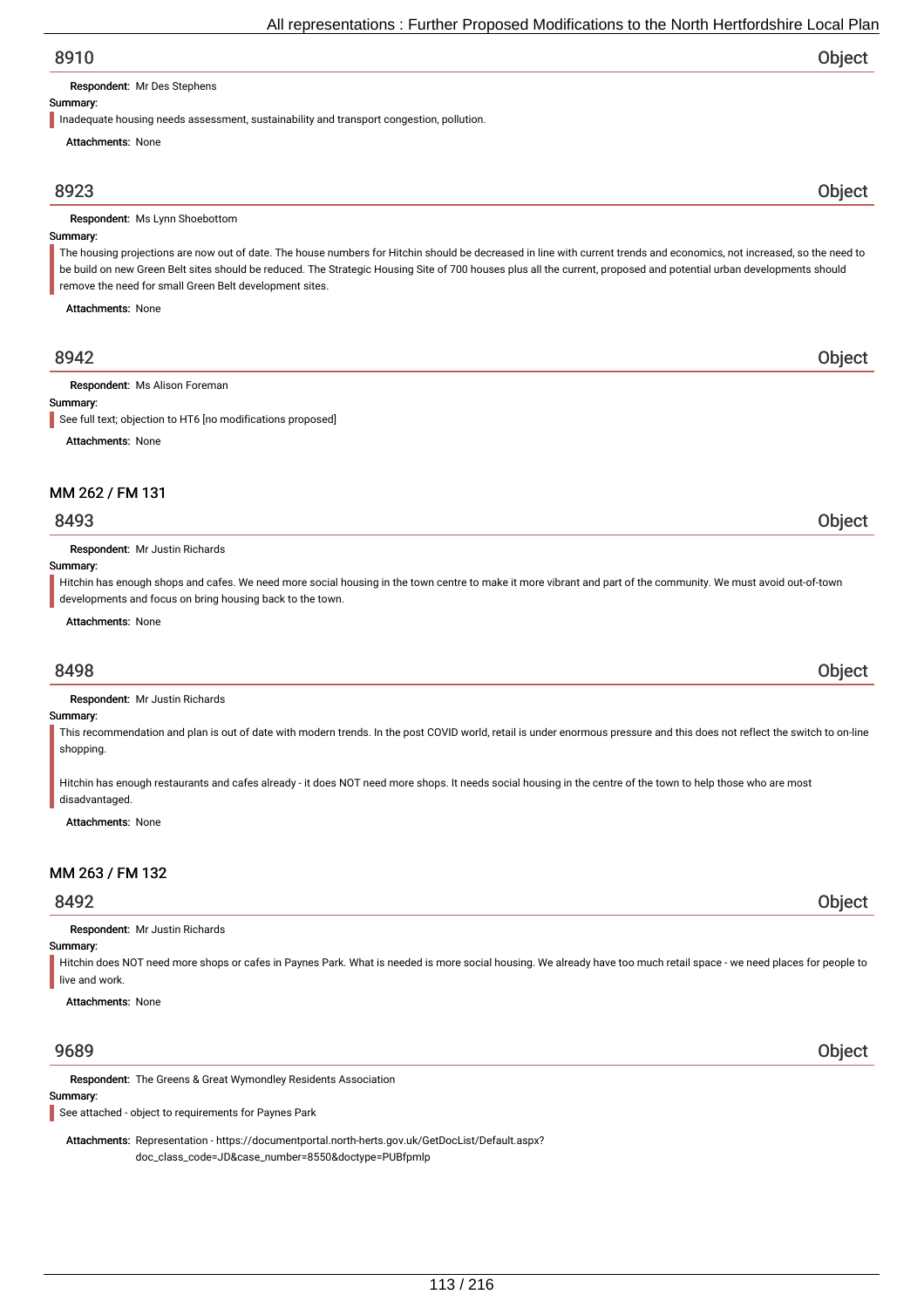# FM 134

| 8585 | Object |
|------|--------|
|      |        |

Respondent: Mr Ian Hanks

#### Summary:

See full representation

Attachments: None

# 8693 Object

Petition: 2 petitioners Respondent: Mr & Mrs Tom & Kate Sargent

#### Summary:

See full representation

Attachments: None

# 10147 Object

#### Respondent: Ickleford Parish Council

Summary:

See attached representation

Attachments: Representation - https://documentportal.north-herts.gov.uk/GetDocList/Default.aspx? doc\_class\_code=JD&case\_number=9806&doctype=PUBfpmlp

#### MM 266 / FM 135

# 8697 Object

Respondent: Mr Frank Gollogly

#### Summary:

I would like to request your view and plans with regards to Ickleford being noted as an area for growth in the proposed 2031 plan. With the prospect of approximately 200 houses being built I would like to know what the infrastructure arrangements will be for road capacities, schools, water supplies, sewer drainage, public footpaths, green belt areas and air and noise pollution.

In essence I agree with some development but not with this amount of housing. However I will of course consider your response and reasoning etc.

Attachments: None

# 8894 Object

Respondent: Ickleford Parish Council

#### Summary:

Ickleford Parish Council is very proactive in its protection of the Green Belt in Ickleford and continues to STRONGLY OBJECT in likely abuses of areas in the village for proposed development.

The Local Plan originally proposed development of Green Belt at three sites; we do not believe that the overall proposals for building on Green Belt in Ickleford are "limited" or "infilling", nor has NHDC provided a compelling case to suggest these are exceptional circumstances.

The letter of objection submitted on 11th July 2019 continues to be pertinent. Residents' objections carry our strongest support in addition to our own comments.

Attachments: None

Petition: 2 petitioners Respondent: Mrs Jill Saunders

#### Summary:

See representation attached

Attachments: Representation - https://documentportal.north-herts.gov.uk/GetDocList/Default.aspx? doc\_class\_code=JD&case\_number=16639&doctype=PUBfpmlp

9896 Object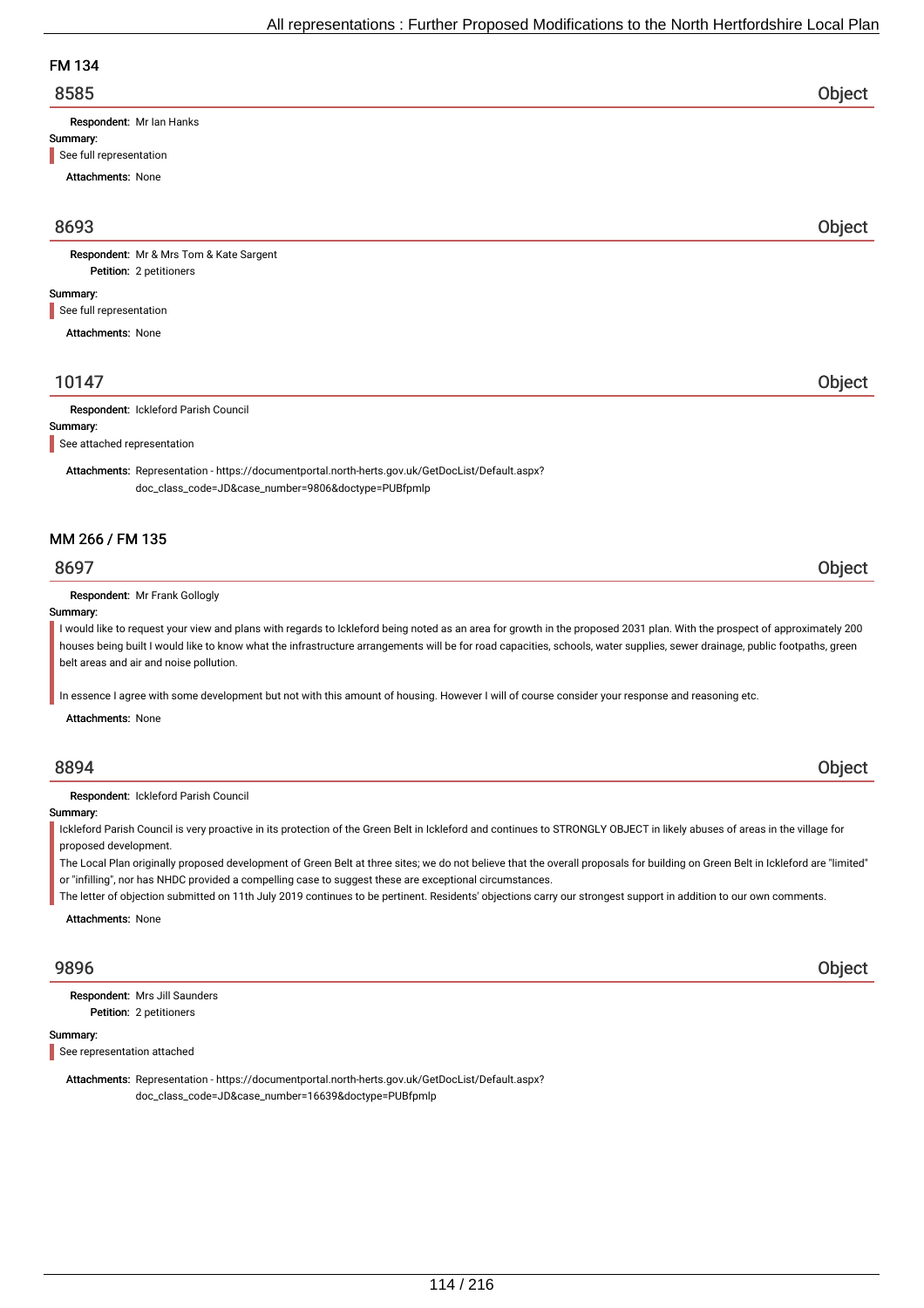# 10151 Object

Respondent: Ickleford Parish Council

#### Summary:

See attached representation

Attachments: Representation - https://documentportal.north-herts.gov.uk/GetDocList/Default.aspx? doc\_class\_code=JD&case\_number=9806&doctype=PUBfpmlp

# MM 267 / FM 136

# 8895 Object

Respondent: Ickleford Parish Council

#### Summary:

Ickleford Parish Council is very proactive in its protection of the Green Belt in Ickleford and continues to STRONGLY OBJECT in likely abuses of areas in the village for proposed development.

The Local Plan originally proposed development of Green Belt at three sites; we do not believe that the overall proposals for building on Green Belt in Ickleford are "limited" or "infilling", nor has NHDC provided a compelling case to suggest these are exceptional circumstances.

The letter of objection submitted on 11th July 2019 continues to be pertinent. Residents' objections carry our strongest support in addition to our own comments.

Attachments: None

# 9359 Object

Petition: 2 petitioners Respondent: Mrs Caroline Crawford

#### Summary:

See representation attached for Site PR1

Attachments: None

## MM 283 / FM 143

# 8548 Object

Respondent: Miss Angela Worsdale

#### Summary:

**Objection to further development in Knebworth** 

Attachments: None

# MM 286 / FM 145

# 9758 Support

Summary: Respondent: Hertfordshire County Council - Environment & Infrastructure Department

See full text; Support removal of reference to 1FE

Attachments: None

#### FM 146

# 9268 Object

Respondent: Knebworth Parish Council Agent: Mr Jed Griffiths

#### Summary:

See attached representation

Attachments: Representation - https://documentportal.north-herts.gov.uk/GetDocList/Default.aspx? doc\_class\_code=JD&case\_number=14512&doctype=PUBfpmlp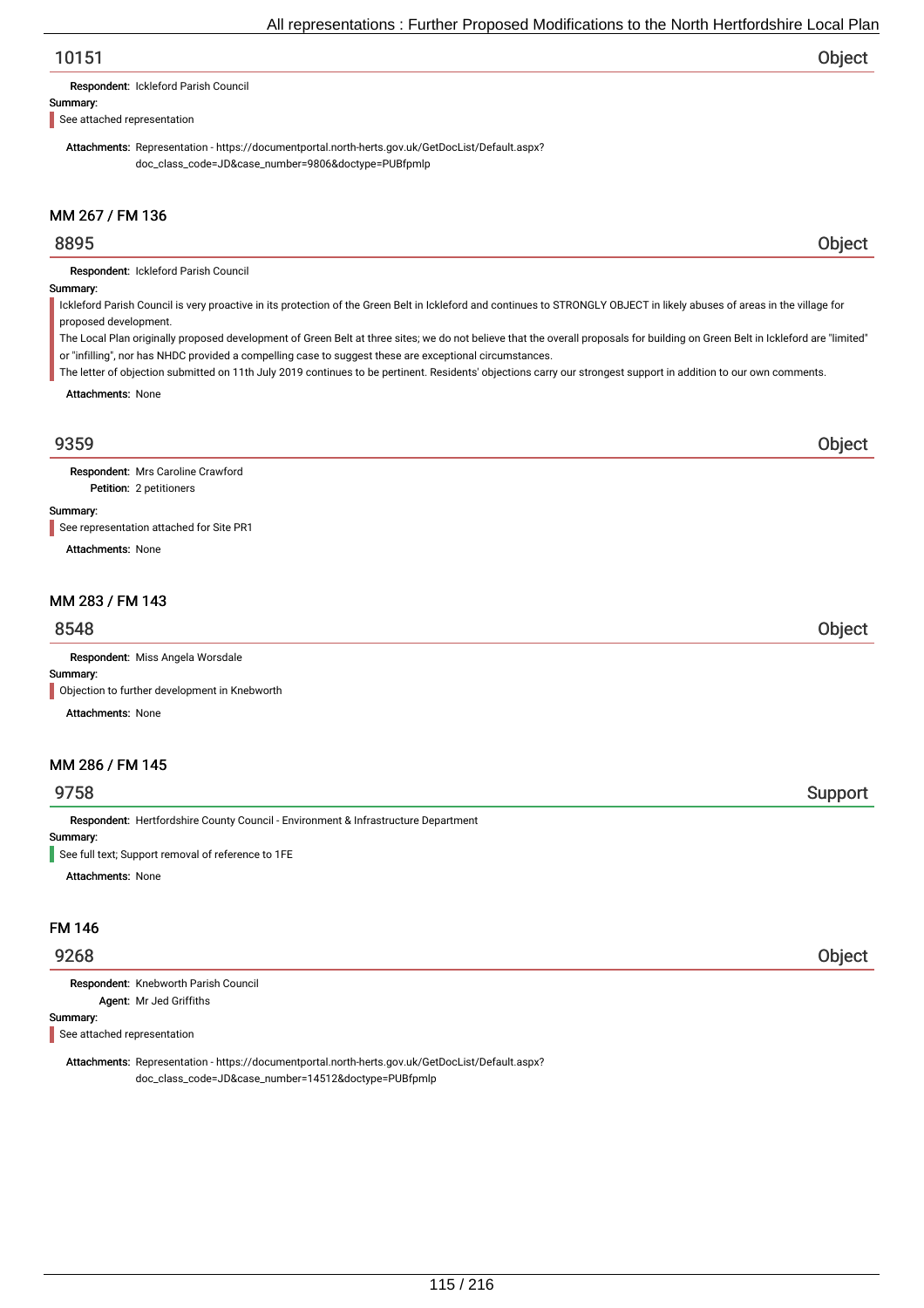# MM 310 / FM 153

# 9218 Object

Respondent: Letchworth Garden City Heritage Foundation

#### Summary:

See attached representation

Attachments: Representation - https://documentportal.north-herts.gov.uk/GetDocList/Default.aspx? doc\_class\_code=JD&case\_number=9861&doctype=PUBfpmlp

# MM 311 / FM 154

# 9219 Object

Respondent: Letchworth Garden City Heritage Foundation

#### Summary:

See attached representation

Attachments: Representation - https://documentportal.north-herts.gov.uk/GetDocList/Default.aspx? doc\_class\_code=JD&case\_number=9861&doctype=PUBfpmlp

# FM 163

Respondent: Miss Lily Crawford

Summary:

See representation attached for Site PR1

Attachments: None

#### FM 164

Respondent: Mr K R Anderson

#### Summary:

As a resident of Chequers Lane, Preston, I understand the need for new development within the village, however, the large scale of development proposed for the land adjacent to Castlefield appears inappropriate in the extreme and will have an adverse impact on the character of the village and the lives of its resident There are numerous points to be made, however, I will touch upon just a few issues; Firstly, the size of the development and the number of dwellings proposed, along with squeezing in car parking, gardens, green spaces, storage for upwards of forty-six refuse bins, with the option of a further twenty-three brown bins, all taking into consideration, 'adequate separation between existing and proposed properties.' As a resident of Chequers Lane, with a property backing on to the proposed site, there are already ongoing issues with water supply/pressure to homes along Chequers Lane, which have yet to be resolved, alongside problems regarding sewage and drainage. We do not see how an additional twenty-three dwellings will improve the situation. Another worrying area of concern addresses the huge increase of traffic, not only in Chequers Lane, but also to and from the village itself which is accessed by country lanes which, on the whole, are narrow, poorly maintained with few or no passing places. In theory, if the new development is passed, as it stands, this would mean an increase of up to one hundred additional car journeys each day in to and out of the village, all accessed through Chequers Lane. This does not take in to account additional delivery vans and other service vehicles coming in to the village. This will have a huge negative effect on the village and greatly endanger pedestrians and other road users. Other issues to raise include; the lack of provision within the village for young famillies, teenagers and the elderly; poor public transport; lack of amenities; increase in noise and light pollution; impact on local environment, flora and fauna. Preston village is a 'tranquil, rural community'. It is highly questionable as to how a new, modern development of twenty-three homes, crammed in to a pocket of green space alongside Castlefield, will enhance the character and environment of the parish.

Attachments: None

Petition: 8 petitioners Respondent: Dr Thida Win

#### Summary:

Objection to development proposed on site PR1 - See full representation attached

Attachments: Representation - https://documentportal.north-herts.gov.uk/GetDocList/Default.aspx? doc\_class\_code=JD&case\_number=6185&doctype=PUBfpmlp

8851 Object

9358 Object

# 8842 Object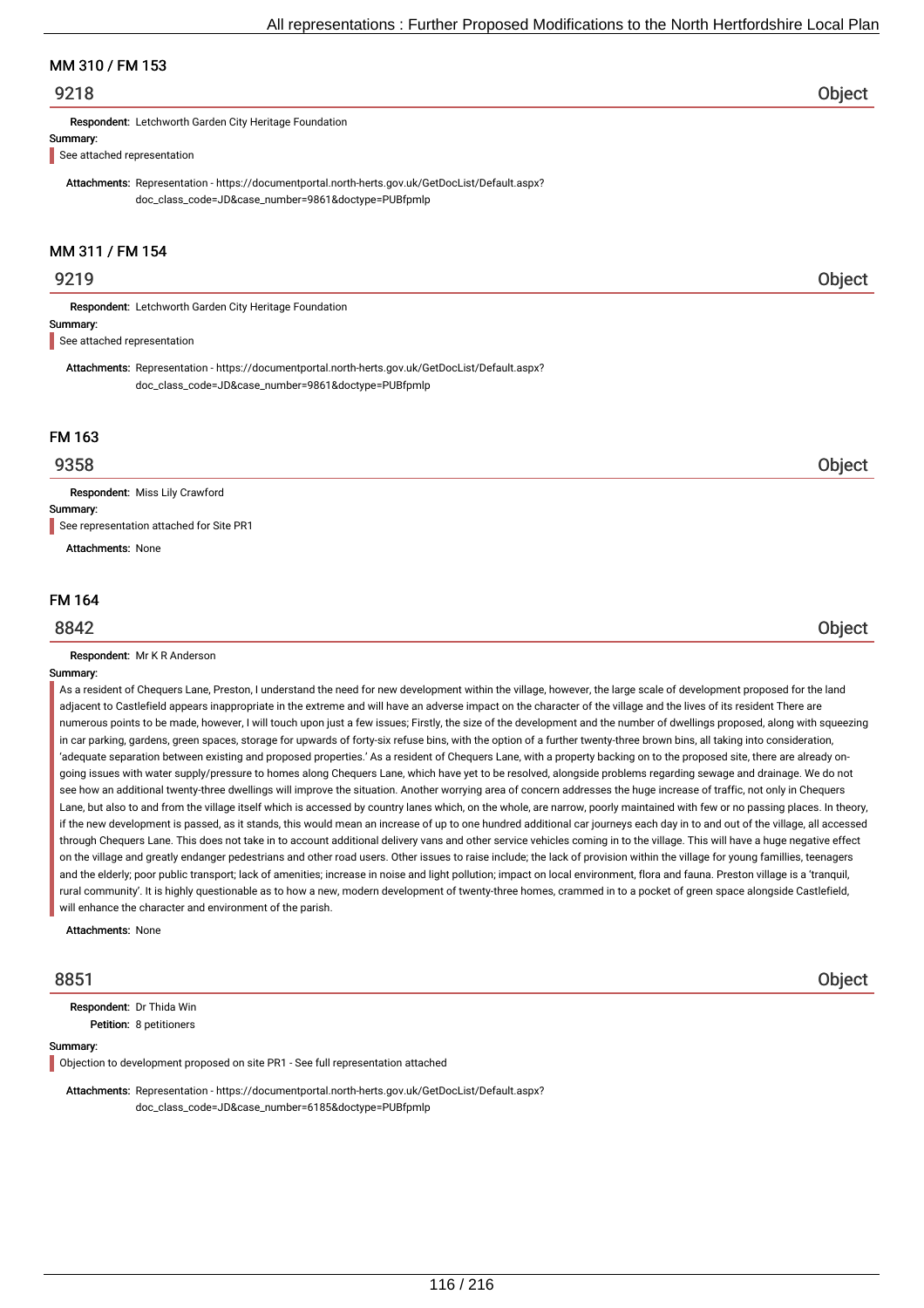# 8877 Object

#### Respondent: Ms Jackie Adams

#### Summary:

1. Looking at the proposed plans of the housing, it seems extremely cramped to fit into such a small field. 23 houses and 59 car parking spaces seems excessive. 2. When we moved in, we were told that the Castlefield Road isn't capable of withholding large vehicles/large volumes of cars. You can already see pot holes in the road constantly appearing. Also, it is a very small and narrow Road so can see this having a massive impact on current families living on Castlefield whilst having building work

and the constant ongoing of cars from the new development. 3.Drainage and Sewerage. When we moved in, we were also told that the sewerage is not strong enough to maintain so many houses. There are constantly affinity water engineers fixing burst pipes and leaks on the Road.

4. Castlefield is a road where a lot of children live. If building does take place could the van restrict their timing they arrive/leave to avoid key times children are around such as school opening and closing times, as we are concerned about the safety of the Children.

- 5 There will be a negative impact to wildlife as this field is often visited by dear and other animal, also the cutting back of hedges and tree will affect them.
- 6. There are some houses that have been built in Preston which have been on the market for along time and still haven't sold.

6. No consideration seems to have been given to the current residents of Castlefield at all and the amount of disruption and safety concerns there will be for them. This will have a massive impact on our families.

Attachments: None

| 8891                                                                                                                                                                                                                                                                                                                                     | <b>Object</b> |
|------------------------------------------------------------------------------------------------------------------------------------------------------------------------------------------------------------------------------------------------------------------------------------------------------------------------------------------|---------------|
| <b>Respondent:</b> Mr Robert Challans<br>Summary:                                                                                                                                                                                                                                                                                        |               |
| I strongly object the the density of housing proposed to be built on Castlefield Preston.<br>This is in relation to the "Further Main Modifications of the Local Plan - 2021.<br>There are too many houses proposed and these should be reduced to mitigate the issues with traffic, drainage, noise, wild life disruption, access, etc. |               |
| Attachments: None<br>8902                                                                                                                                                                                                                                                                                                                | Object        |

Respondent: Mr Mark Waters

Summary:

See full representation

Attachments: None

# 8917 Object

Petition: 2 petitioners Respondent: Mr John Maude

Summary:

Objection to development proposed on site PR1 - See full representation attached

Attachments: Representation - https://documentportal.north-herts.gov.uk/GetDocList/Default.aspx? doc\_class\_code=JD&case\_number=6242&doctype=PUBfpmlp

| 8921                            | Object |
|---------------------------------|--------|
| Respondent: Dr Johnathan Napier |        |
| Summary:                        |        |
| See full description            |        |
| <b>Attachments: None</b>        |        |

# 8926 Object

| Respondent: Ms Joyce Plotnikoff |  |        |
|---------------------------------|--|--------|
| Summary:                        |  |        |
| See full description            |  |        |
| <b>Attachments: None</b>        |  |        |
|                                 |  |        |
| 8931                            |  | Object |

#### Respondent: Professor Ashley Groves

Summary:

Objection to development proposed on site PR1 - See full representation attached

Attachments: Representation - https://documentportal.north-herts.gov.uk/GetDocList/Default.aspx? doc\_class\_code=JD&case\_number=6184&doctype=PUBfpmlp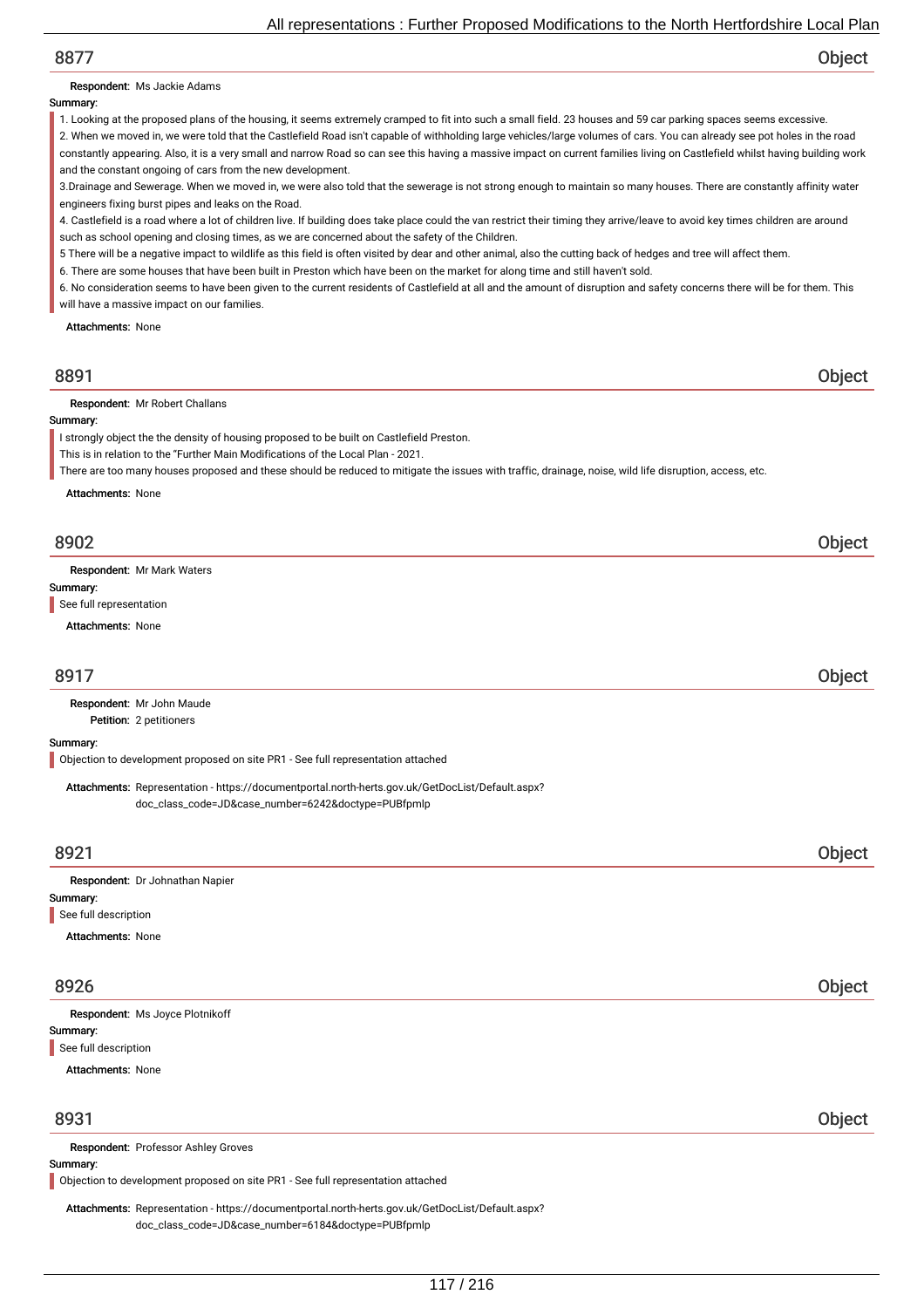Petition: 2 petitioners Respondent: Joanne Coombes

#### Summary:

Objection to development proposed on site PR1 - See full representation attached

Attachments: None

# 8937 Object

Respondent: Mrs Ita C Leaver

#### Summary:

Re: Revised Schedule of Further Proposed Main Modifications Consultation - May 2021

With regard to site PR1 at Preston, I wish to object to the number of houses proposed for building on this site. (Refs. FM 163 and 164 on page 60).

The proposed number of houses is 21 which was prior to discovering there is a serious drainage/sewage problem in the southern area of the site. A revised survey of the site should be undertaken and the number of houses should be reduced accordingly. All new housing should be in-keeping with the rest of the village, be affordable and most importantly should have very adequate private gardens.

I trust you will take this into account with revised modifications.

Attachments: None

# 8943 Object

Respondent: Mr & Mrs Mike & Susan Kellard

#### Summary:

Objection to development proposed on site PR1 - See full representation attached

Attachments: None

| 8967                                             |  |
|--------------------------------------------------|--|
| <b>Respondent:</b> Dr Jacqueline Barker<br><br>. |  |

Summary: See full description

Attachments: None

# 8983 Object

Summary: Respondent: Mrs Sharon Anderson

See Attached

Attachments: Representation - https://documentportal.north-herts.gov.uk/GetDocList/Default.aspx? doc\_class\_code=JD&case\_number=17084&doctype=PUBfpmlp

# 9011 Object

Petition: 2 petitioners Respondent: Mr and Mrs Mark and Judith Williams

#### Summary:

Objection to development proposed on site PR1 - See full representation attached

Attachments: Representation - https://documentportal.north-herts.gov.uk/GetDocList/Default.aspx? doc\_class\_code=JD&case\_number=17134&doctype=PUBfpmlp

# 9296 Object

Respondent: Mrs Caroline Crawford

#### Summary:

Objection to development proposals for site PR1

See full representation attached

Attachments: Representation - https://documentportal.north-herts.gov.uk/GetDocList/Default.aspx? doc\_class\_code=JD&case\_number=6227&doctype=PUBfpmlp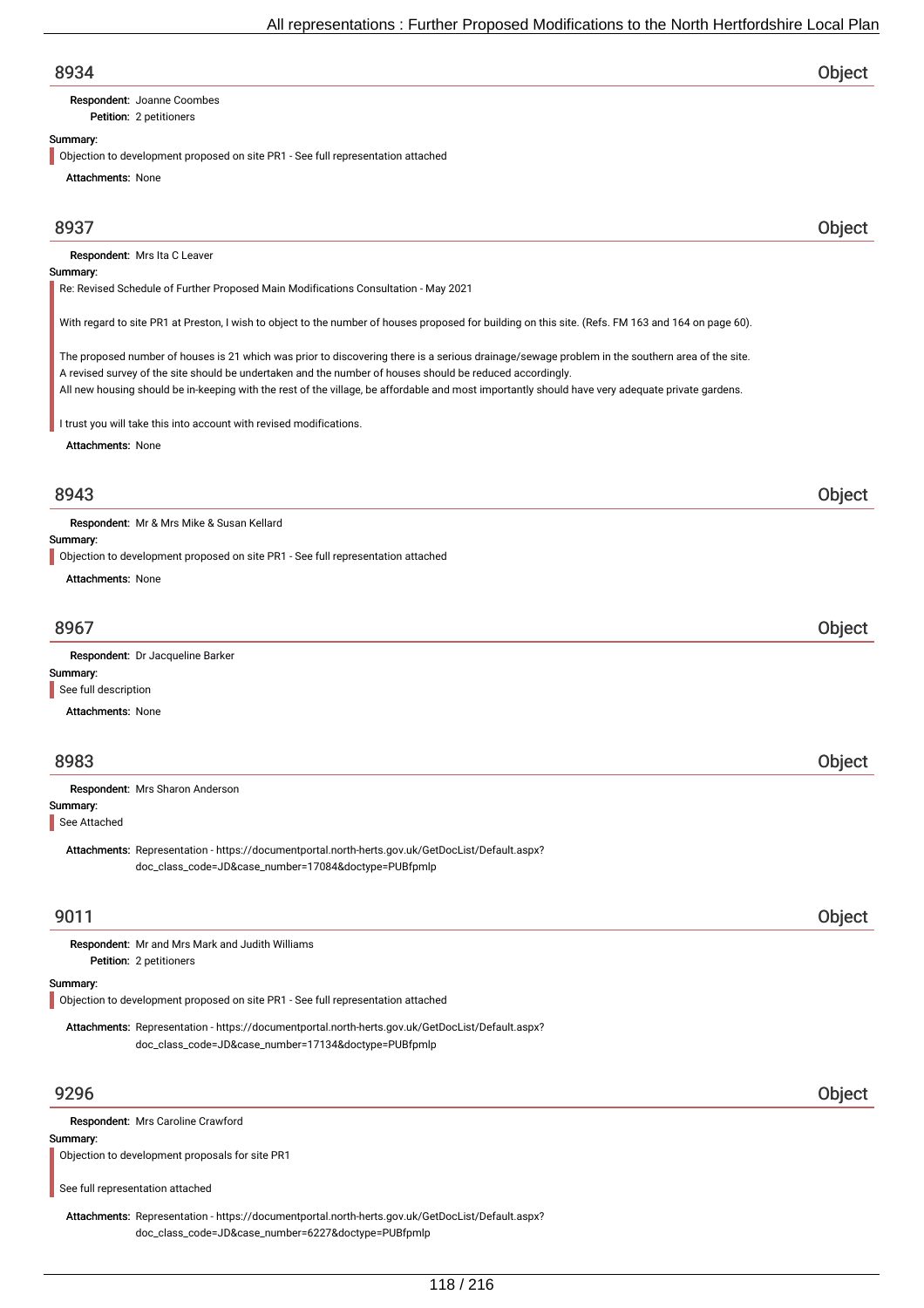| All representations : Further Proposed Modifications to the North Hertfordshire Local Plan                                                                                                                  |         |
|-------------------------------------------------------------------------------------------------------------------------------------------------------------------------------------------------------------|---------|
| 10029                                                                                                                                                                                                       | Object  |
| Respondent: Mrs Caroline Crawford<br>Petition: 2 petitioners                                                                                                                                                |         |
| Summary:<br>Objection to development proposed on site PR1 - See full representation attached                                                                                                                |         |
| Attachments: Representation - https://documentportal.north-herts.gov.uk/GetDocList/Default.aspx?<br>doc_class_code=JD&case_number=6227&doctype=PUBfpmlp                                                     |         |
| 10143                                                                                                                                                                                                       | Object  |
| Respondent: Hannah Constantinidi                                                                                                                                                                            |         |
| Summary:                                                                                                                                                                                                    |         |
| LATE REPRESENTATION<br>Objection to development proposed on site PR1 - See full representation attached                                                                                                     |         |
| <b>Attachments: None</b>                                                                                                                                                                                    |         |
| 10148                                                                                                                                                                                                       | Object  |
| Respondent: Mr and Mrs Robin and Diane Hayhurst                                                                                                                                                             |         |
| Petition: 2 petitioners                                                                                                                                                                                     |         |
| Summary:                                                                                                                                                                                                    |         |
| LATE REPRESENTATION<br>Objection to development proposed on site PR1 - See full representation attached                                                                                                     |         |
| <b>Attachments: None</b>                                                                                                                                                                                    |         |
|                                                                                                                                                                                                             |         |
| <b>FM 173</b>                                                                                                                                                                                               |         |
| 9759                                                                                                                                                                                                        | Object  |
| Respondent: Hertfordshire County Council - Environment & Infrastructure Department                                                                                                                          |         |
| Summary:<br>See full text; Should refer to school at west of town, not east                                                                                                                                 |         |
| <b>Attachments: None</b>                                                                                                                                                                                    |         |
|                                                                                                                                                                                                             |         |
| MM 365 / FM 183                                                                                                                                                                                             |         |
| 8497                                                                                                                                                                                                        | Object  |
| Respondent: Mr Robert Howard                                                                                                                                                                                |         |
| Summary:<br>There is no justification for the allocation of 331 houses in Little Wymondley (WY1). The proposal/modification is unsustainable and there are no special circumstances<br>for the development. |         |
| <b>Attachments: None</b>                                                                                                                                                                                    |         |
|                                                                                                                                                                                                             |         |
| MM 372 / FM 187                                                                                                                                                                                             |         |
| 8735                                                                                                                                                                                                        | Support |
| Respondent: Preston Parish Council                                                                                                                                                                          |         |
| Summary:<br>Preston Parish Council supports this new policy which will ensure an adequate housing supply until the end of the Plan period.                                                                  |         |
| <b>Attachments: None</b>                                                                                                                                                                                    |         |
|                                                                                                                                                                                                             |         |
| 9351                                                                                                                                                                                                        | Comment |

Respondent: Luton Borough Council - Planning Policy and Environment

# Summary:

See attached representation

Attachments: Representation - https://documentportal.north-herts.gov.uk/GetDocList/Default.aspx? doc\_class\_code=JD&case\_number=13223&doctype=PUBfpmlp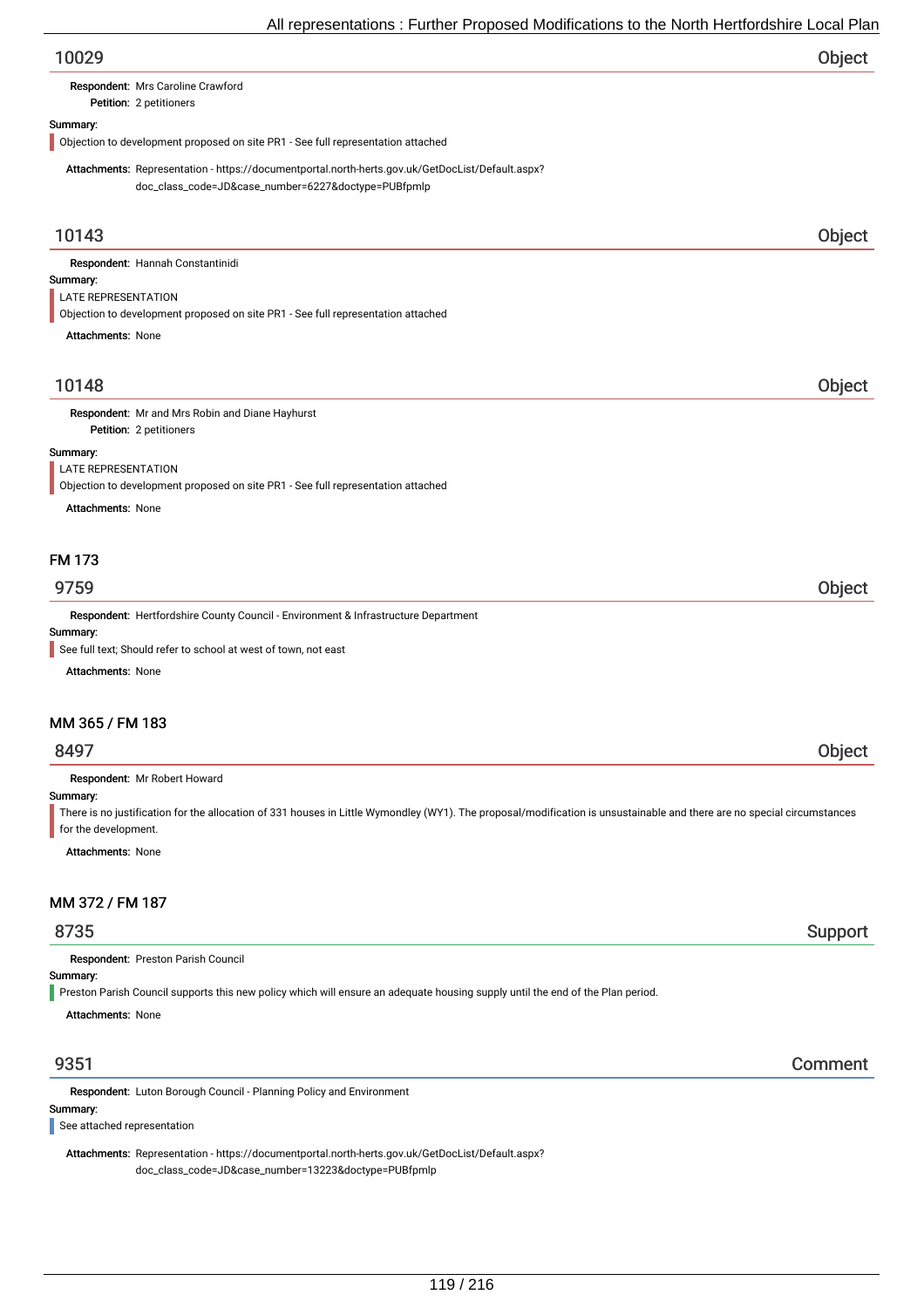| 9487                                                                                                                                                                              | Support |
|-----------------------------------------------------------------------------------------------------------------------------------------------------------------------------------|---------|
| Respondent: Bloor Homes South Midlands<br>Agent: White Peak Planning                                                                                                              |         |
| Summary:                                                                                                                                                                          |         |
| See attached representation                                                                                                                                                       |         |
| Attachments: Representation - https://documentportal.north-herts.gov.uk/GetDocList/Default.aspx?<br>doc_class_code=JD&case_number=16154&doctype=PUBfpmlp                          |         |
| 9718                                                                                                                                                                              | Object  |
| Respondent: Landhold Capital on behalf of Southern & Regional Developments<br>Agent: Claremont Planning Consultancy                                                               |         |
| Summary:<br>See attached - detailed comments on stepped approach                                                                                                                  |         |
| Attachments: Representation and Supporting Documents - https://documentportal.north-herts.gov.uk/GetDocList/Default.aspx?<br>doc_class_code=JD&case_number=16755&doctype=PUBfpmlp |         |
| 9744                                                                                                                                                                              | Comment |
| Respondent: Hertfordshire County Council - Property Services<br>Agent: Tetra Tech Environment Planning Transport Ltd                                                              |         |
| Summary:<br>See attached - sites will be brought forward to support supply                                                                                                        |         |
| Attachments: Representation - https://documentportal.north-herts.gov.uk/GetDocList/Default.aspx?<br>doc_class_code=JD&case_number=16812&doctype=PUBfpmlp                          |         |
| 9768                                                                                                                                                                              | Support |
| Respondent: The Crown Estate<br>Agent: Savills                                                                                                                                    |         |
| Summary:<br>See attached; support the modification                                                                                                                                |         |
| Attachments: Representation - https://documentportal.north-herts.gov.uk/GetDocList/Default.aspx?<br>doc_class_code=JD&case_number=16130&doctype=PUBfpmlp                          |         |
| 9769                                                                                                                                                                              | Support |
| Respondent: Ashill<br>Agent: CBRE Limited                                                                                                                                         |         |
| Summary:<br>See attached; Support NHDC position, detailed commentary on five-year supply position                                                                                 |         |
| Attachments: Representation - https://documentportal.north-herts.gov.uk/GetDocList/Default.aspx?<br>doc_class_code=JD&case_number=17119&doctype=PUBfpmlp                          |         |
| 9775                                                                                                                                                                              | Object  |
| Respondent: Bulger Group<br>Agent: ROK Planning                                                                                                                                   |         |
| Summary:<br>See attached; detailed commentary on housing supply, stepped approach and overreliance on strategic sites, alternate sites should be considered                       |         |
| Attachments: Representation and Supporting Documents - https://documentportal.north-herts.gov.uk/GetDocList/Default.aspx?<br>doc_class_code=JD&case_number=17123&doctype=PUBfpmlp |         |
| MM 373 / FM 188                                                                                                                                                                   |         |
| 9352                                                                                                                                                                              | Comment |

Respondent: Luton Borough Council - Planning Policy and Environment

Summary:

See attached representation

Attachments: Representation - https://documentportal.north-herts.gov.uk/GetDocList/Default.aspx? doc\_class\_code=JD&case\_number=13223&doctype=PUBfpmlp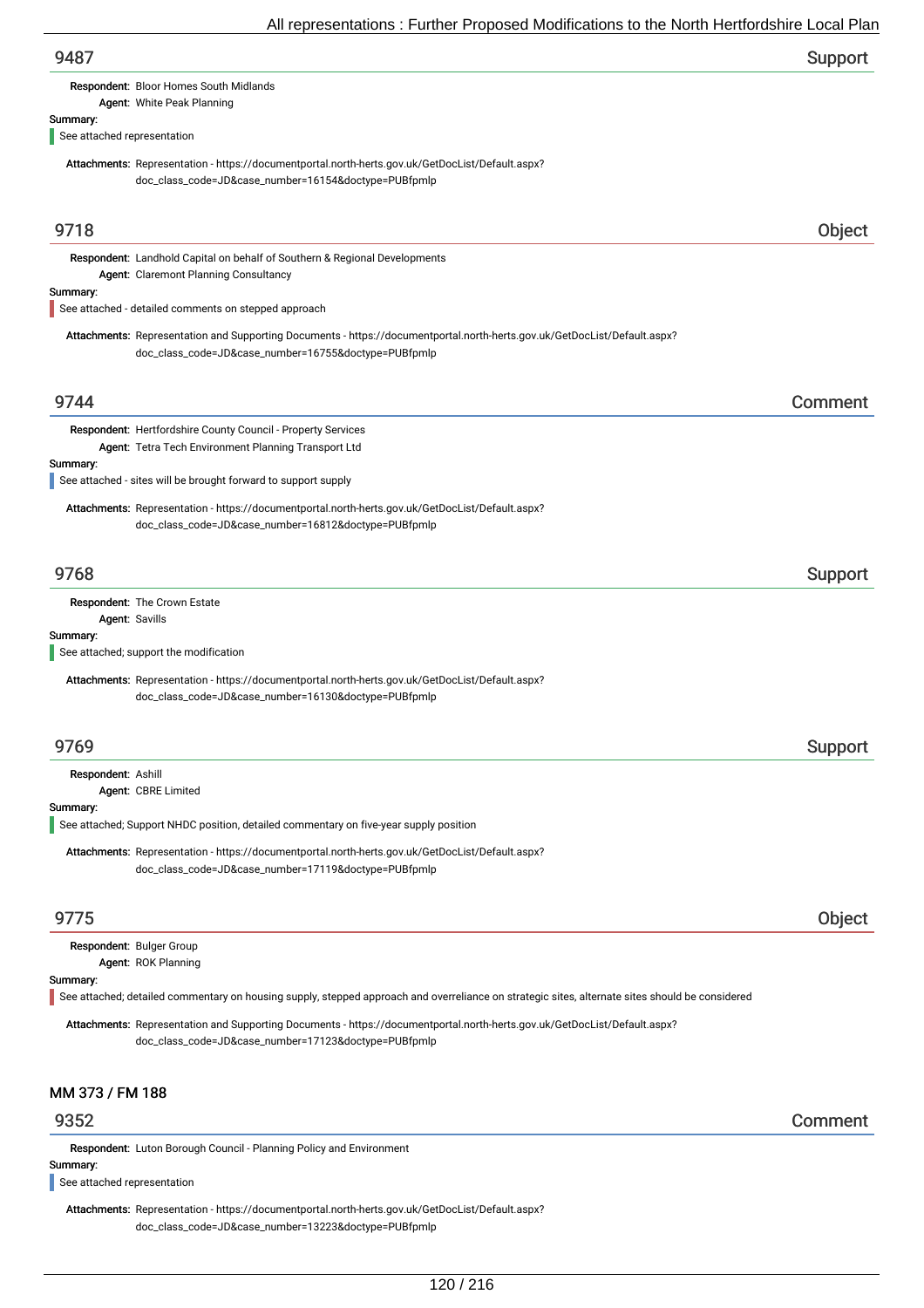| 9719                                    |                                                                                                                                                                                                                    | Object  |
|-----------------------------------------|--------------------------------------------------------------------------------------------------------------------------------------------------------------------------------------------------------------------|---------|
|                                         | Respondent: Landhold Capital on behalf of Southern & Regional Developments<br>Agent: Claremont Planning Consultancy                                                                                                |         |
| Summary:                                | See attached - detailed comments on stepped approach which is considered unsound                                                                                                                                   |         |
|                                         | Attachments: Representation and Supporting Documents - https://documentportal.north-herts.gov.uk/GetDocList/Default.aspx?<br>doc_class_code=JD&case_number=16755&doctype=PUBfpmlp                                  |         |
| 9745                                    |                                                                                                                                                                                                                    | Comment |
|                                         | Respondent: Hertfordshire County Council - Property Services<br>Agent: Tetra Tech Environment Planning Transport Ltd                                                                                               |         |
| Summary:                                | See attached - sites will be brought forward to support supply                                                                                                                                                     |         |
|                                         | Attachments: Representation - https://documentportal.north-herts.gov.uk/GetDocList/Default.aspx?<br>doc_class_code=JD&case_number=16812&doctype=PUBfpmlp                                                           |         |
| 10014                                   |                                                                                                                                                                                                                    | Comment |
|                                         | <b>Respondent: Herts WithOut Waste</b>                                                                                                                                                                             |         |
| Summary:                                | See attached; suggested typo later / latter                                                                                                                                                                        |         |
|                                         | Attachments: Representation - https://documentportal.north-herts.gov.uk/GetDocList/Default.aspx?<br>doc_class_code=JD&case_number=14380&doctype=PUBfpmlp                                                           |         |
| MM 374 / FM 189<br>9353                 |                                                                                                                                                                                                                    | Comment |
|                                         | Respondent: Luton Borough Council - Planning Policy and Environment                                                                                                                                                |         |
| Summary:<br>See attached representation |                                                                                                                                                                                                                    |         |
|                                         | Attachments: Representation - https://documentportal.north-herts.gov.uk/GetDocList/Default.aspx?<br>doc_class_code=JD&case_number=13223&doctype=PUBfpmlp                                                           |         |
| 9720                                    |                                                                                                                                                                                                                    | Object  |
|                                         | Respondent: Landhold Capital on behalf of Southern & Regional Developments<br><b>Agent: Claremont Planning Consultancy</b>                                                                                         |         |
| Summary:                                | See attached - detailed comments on trajectory, trajectory at 1 April 2021 required, assumptions need to be realistic and achievable                                                                               |         |
|                                         | Attachments: Representation and Supporting Documents - https://documentportal.north-herts.gov.uk/GetDocList/Default.aspx?<br>doc_class_code=JD&case_number=16755&doctype=PUBfpmlp                                  |         |
| <b>FM 190</b>                           |                                                                                                                                                                                                                    |         |
| 8736                                    |                                                                                                                                                                                                                    | Support |
| Summary:<br>2031.                       | Respondent: Preston Parish Council<br>Preston Parish Council supports this new policy to review the Plan by end of 2023 to ensure up to date information is taken into account until the end of the Plan period in |         |
| <b>Attachments: None</b>                |                                                                                                                                                                                                                    |         |
| 8764                                    |                                                                                                                                                                                                                    | Comment |
|                                         | Respondent: Transition Town Letchworth                                                                                                                                                                             |         |

#### Summary:

FM190 states a whole plan review will occur by the end of 2023. FM193 says a whole plan review will commence by the end of 2023. Are these referring to the same review and if so can it be made clear when the review is expected to start and end?

Attachments: None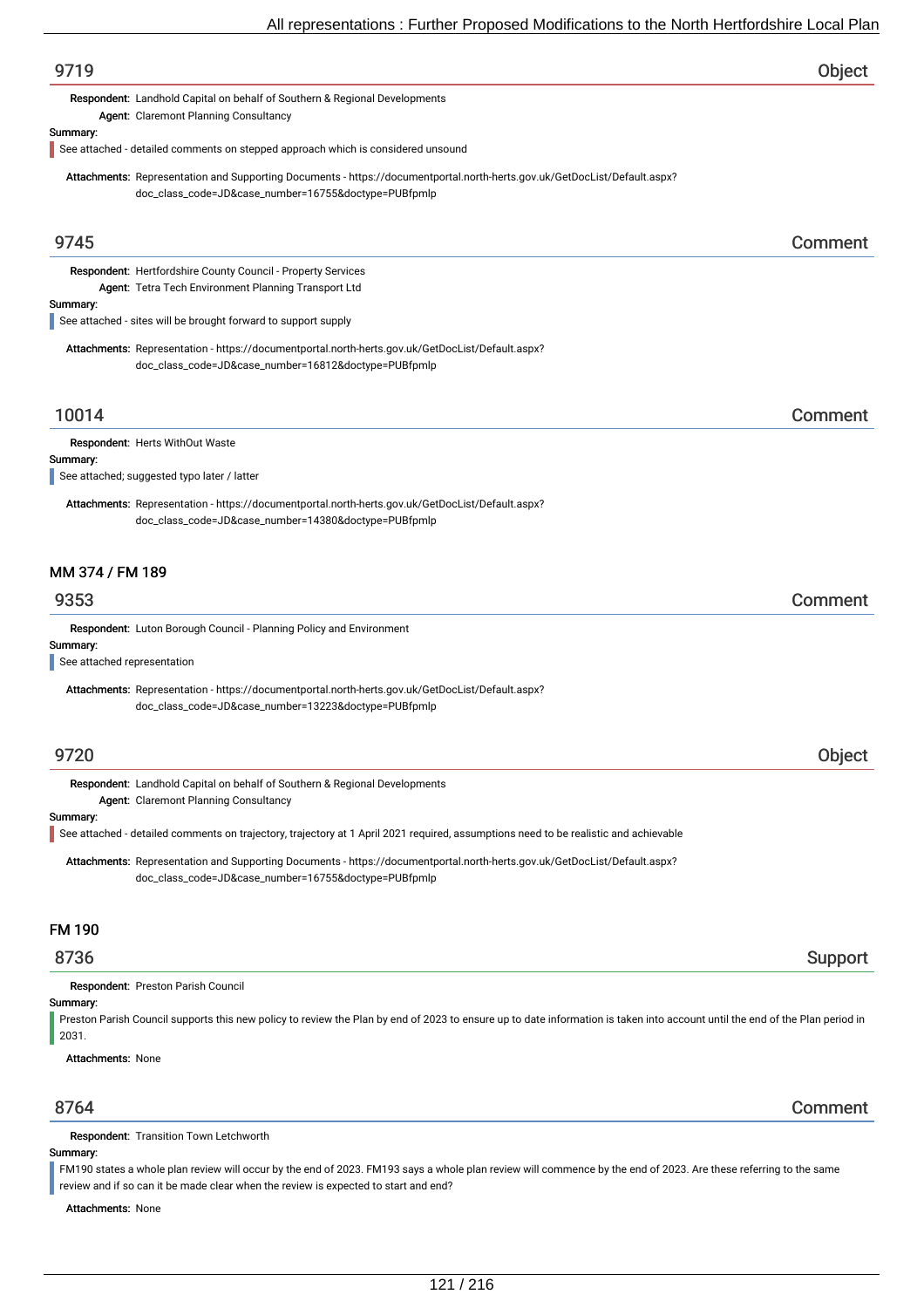| 8816                                                                                                                                                                                                                                                                                   | Comment |
|----------------------------------------------------------------------------------------------------------------------------------------------------------------------------------------------------------------------------------------------------------------------------------------|---------|
| Respondent: Royston Town Council<br>Summary:<br>'The Council will undertake a whole plan review of the Local Plan 2011-2031 by the end of 2021 at the latest'<br>There is a need to review housing requirements so that there is no unnecessary development on good agricultural land. |         |
| <b>Attachments: None</b>                                                                                                                                                                                                                                                               |         |
| 8866                                                                                                                                                                                                                                                                                   | Support |
| Respondent: Welwyn and Hatfield District Council<br>Summary:<br>See Attached - support early review policy                                                                                                                                                                             |         |
| Attachments: Representation - https://documentportal.north-herts.gov.uk/GetDocList/Default.aspx?<br>doc_class_code=JD&case_number=8375&doctype=PUBfpmlp                                                                                                                                |         |
| 8915                                                                                                                                                                                                                                                                                   | Support |
| Respondent: Vastint Land B.V<br>Agent: Turley<br>Summary:                                                                                                                                                                                                                              |         |
| See Attached - support commitment to whole plan review                                                                                                                                                                                                                                 |         |
| Attachments: Representation - https://documentportal.north-herts.gov.uk/GetDocList/Default.aspx?<br>doc_class_code=JD&case_number=16758&doctype=PUBfpmlp                                                                                                                               |         |
| 8953                                                                                                                                                                                                                                                                                   | Object  |
| Respondent: Mr Wilfred Aspinall                                                                                                                                                                                                                                                        |         |
| Summary:<br>See attached representation                                                                                                                                                                                                                                                |         |
| Attachments: Representation - https://documentportal.north-herts.gov.uk/GetDocList/Default.aspx?<br>doc_class_code=JD&case_number=6178&doctype=PUBfpmlp                                                                                                                                |         |
| 9005                                                                                                                                                                                                                                                                                   | Object  |
| Respondent: Langley Parish Meeting                                                                                                                                                                                                                                                     |         |
| Summary:<br>See full representation                                                                                                                                                                                                                                                    |         |
| <b>Attachments: None</b>                                                                                                                                                                                                                                                               |         |
| 9123                                                                                                                                                                                                                                                                                   | Object  |
| Respondent: Mrs Cheryl Peers<br>Summary:<br>See full representation and attachment                                                                                                                                                                                                     |         |
| Attachments: Supporting Document - https://documentportal.north-herts.gov.uk/GetDocList/Default.aspx?<br>doc_class_code=JD&case_number=3435&doctype=PUBfpmlp                                                                                                                           |         |
| 9220                                                                                                                                                                                                                                                                                   | Object  |
| Respondent: Letchworth Garden City Heritage Foundation<br>Summary:                                                                                                                                                                                                                     |         |
| See attached representation                                                                                                                                                                                                                                                            |         |

Attachments: Representation - https://documentportal.north-herts.gov.uk/GetDocList/Default.aspx? doc\_class\_code=JD&case\_number=9861&doctype=PUBfpmlp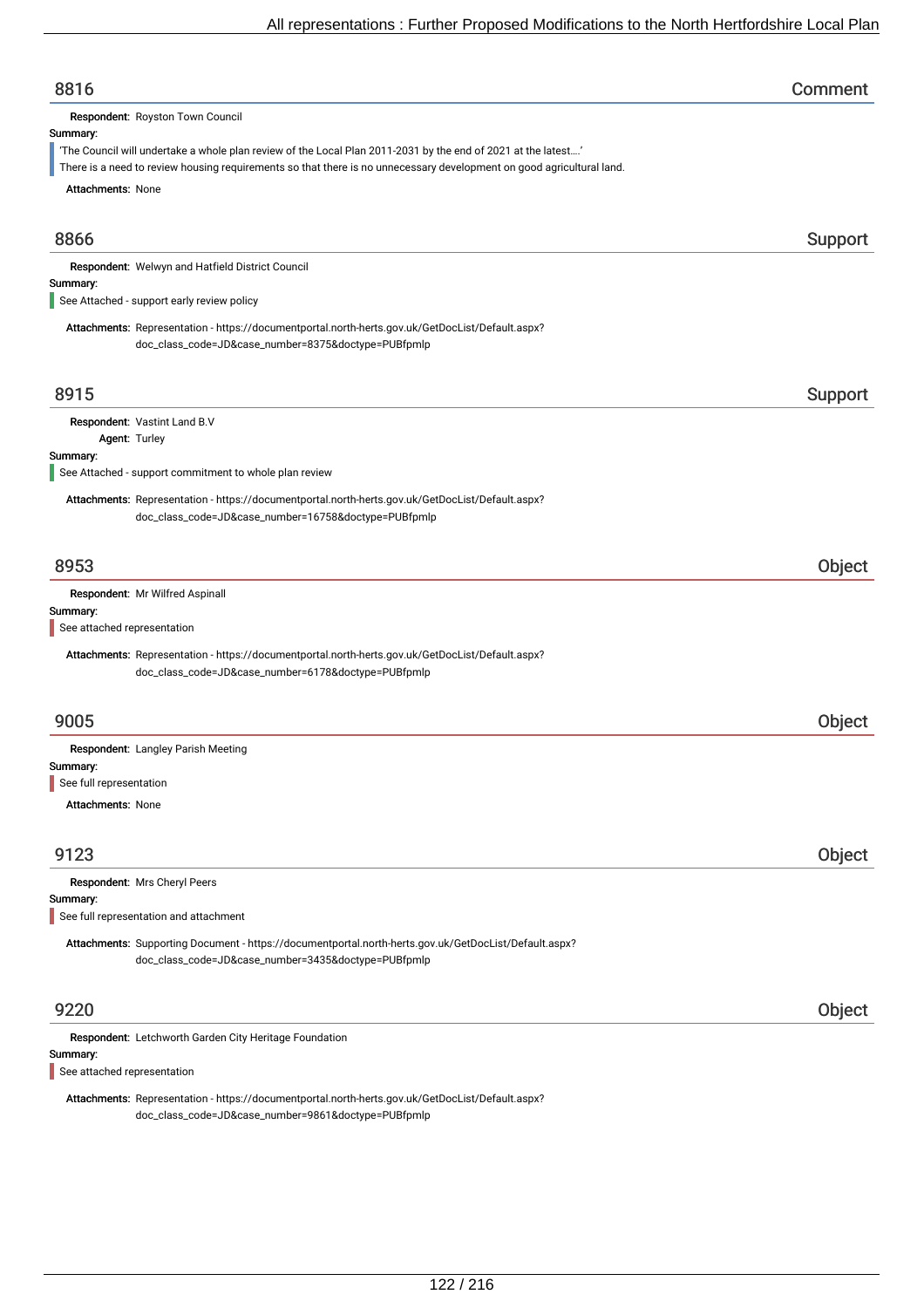| 9269                                    |                                                                                                                                                                                                                                                     | Object  |
|-----------------------------------------|-----------------------------------------------------------------------------------------------------------------------------------------------------------------------------------------------------------------------------------------------------|---------|
|                                         | Respondent: Knebworth Parish Council<br>Agent: Mr Jed Griffiths                                                                                                                                                                                     |         |
| Summary:<br>See attached representation |                                                                                                                                                                                                                                                     |         |
|                                         | Attachments: Representation - https://documentportal.north-herts.gov.uk/GetDocList/Default.aspx?<br>doc_class_code=JD&case_number=14512&doctype=PUBfpmlp                                                                                            |         |
| 9354                                    |                                                                                                                                                                                                                                                     | Object  |
| Summary:                                | Respondent: Luton Borough Council - Planning Policy and Environment                                                                                                                                                                                 |         |
| See attached representation             |                                                                                                                                                                                                                                                     |         |
|                                         | Attachments: Representation - https://documentportal.north-herts.gov.uk/GetDocList/Default.aspx?<br>doc_class_code=JD&case_number=13223&doctype=PUBfpmlp                                                                                            |         |
| 9357                                    |                                                                                                                                                                                                                                                     | Object  |
| Summary:                                | Respondent: Luton Borough Council - Planning Policy and Environment                                                                                                                                                                                 |         |
|                                         | Representation suggests a further modification to paragraph 14.39 as part of the supporting text to Policy IMR2                                                                                                                                     |         |
|                                         | Attachments: Representation - https://documentportal.north-herts.gov.uk/GetDocList/Default.aspx?<br>doc_class_code=JD&case_number=13223&doctype=PUBfpmlp                                                                                            |         |
| 9721                                    |                                                                                                                                                                                                                                                     | Comment |
| Summary:                                | <b>Respondent:</b> Landhold Capital on behalf of Southern & Regional Developments<br>Agent: Claremont Planning Consultancy                                                                                                                          |         |
|                                         | See attached - early review should immediately follow adoption<br>Attachments: Representation and Supporting Documents - https://documentportal.north-herts.gov.uk/GetDocList/Default.aspx?<br>doc_class_code=JD&case_number=16755&doctype=PUBfpmlp |         |
|                                         |                                                                                                                                                                                                                                                     |         |
| 9746                                    |                                                                                                                                                                                                                                                     | Support |
|                                         | Respondent: Hertfordshire County Council - Property Services<br>Agent: Tetra Tech Environment Planning Transport Ltd                                                                                                                                |         |
| Summary:                                | See attached - support early review                                                                                                                                                                                                                 |         |
|                                         | Attachments: Representation - https://documentportal.north-herts.gov.uk/GetDocList/Default.aspx?<br>doc_class_code=JD&case_number=16812&doctype=PUBfpmlp                                                                                            |         |
| 9760                                    |                                                                                                                                                                                                                                                     | Support |
|                                         | Respondent: Hertfordshire County Council - Environment & Infrastructure Department                                                                                                                                                                  |         |
| Summary:                                | See full text; Welcome commitment to early review                                                                                                                                                                                                   |         |
| <b>Attachments: None</b>                |                                                                                                                                                                                                                                                     |         |
| 9774                                    |                                                                                                                                                                                                                                                     | Object  |
|                                         | Respondent: Bulger Group                                                                                                                                                                                                                            |         |
| Summary:                                | Agent: ROK Planning<br>See attached; detailed commentary on proposed review, reliance on review to address housing need unsound                                                                                                                     |         |

Attachments: Representation and Supporting Documents - https://documentportal.north-herts.gov.uk/GetDocList/Default.aspx? doc\_class\_code=JD&case\_number=17123&doctype=PUBfpmlp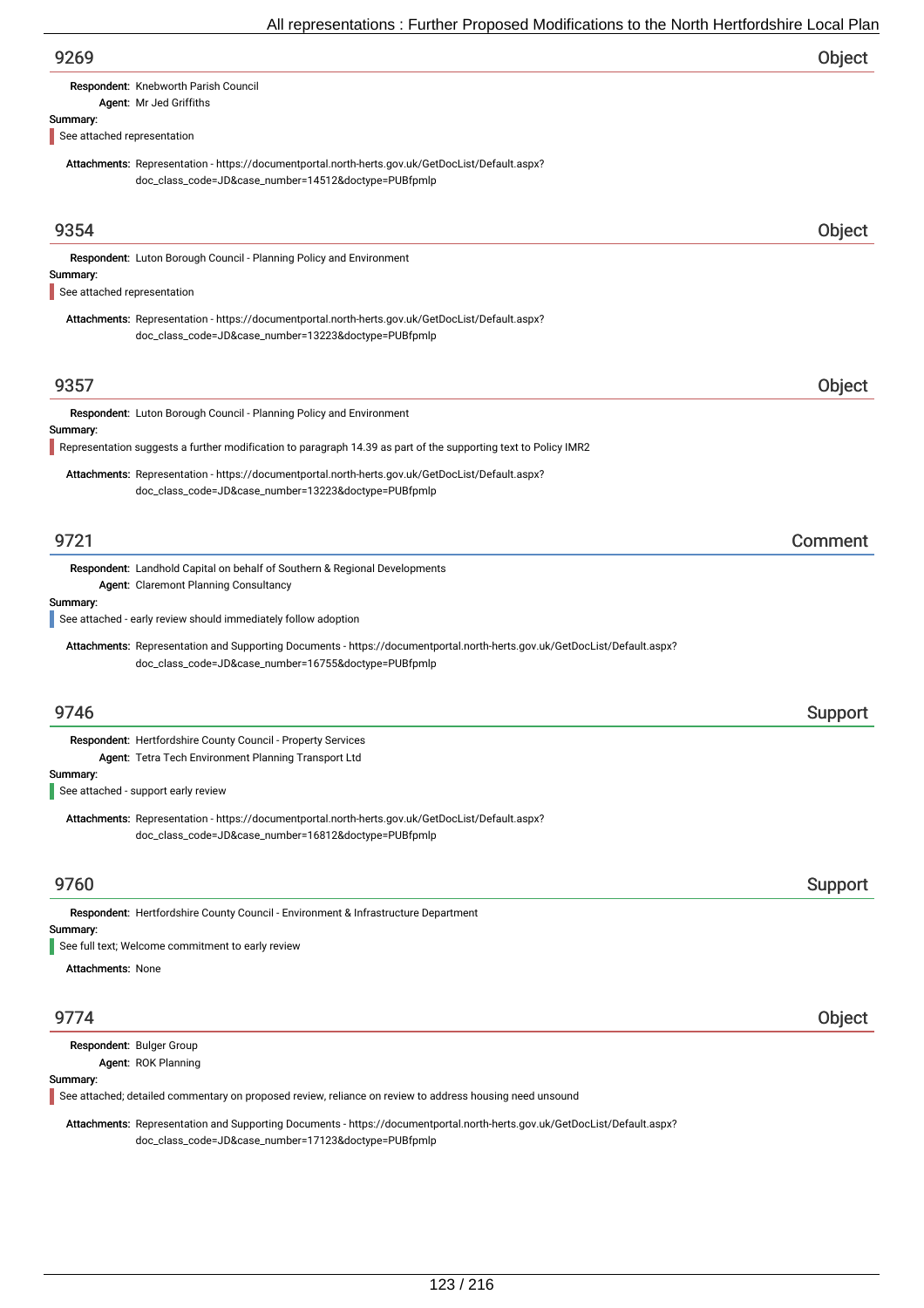| 9801 | Object |
|------|--------|
|------|--------|

Respondent: Save The Worlds First Garden City

#### Summary:

See attached; enough new data now and due in December; review should take place then while public inquiry is still in session

Attachments: Representation - https://documentportal.north-herts.gov.uk/GetDocList/Default.aspx? doc\_class\_code=JD&case\_number=16015&doctype=PUBfpmlp

| 10017                                   |                                                                                                                                                          | Comment |
|-----------------------------------------|----------------------------------------------------------------------------------------------------------------------------------------------------------|---------|
| Summary:                                | Respondent: Herts WithOut Waste                                                                                                                          |         |
| See attached; good                      |                                                                                                                                                          |         |
|                                         | Attachments: Representation - https://documentportal.north-herts.gov.uk/GetDocList/Default.aspx?<br>doc_class_code=JD&case_number=14380&doctype=PUBfpmlp |         |
| 10172                                   |                                                                                                                                                          | Object  |
| Respondent: Ms Nikki Hamilton           |                                                                                                                                                          |         |
| Summary:<br>See attached representation |                                                                                                                                                          |         |
|                                         | Attachments: Representation - https://documentportal.north-herts.gov.uk/GetDocList/Default.aspx?<br>doc_class_code=JD&case_number=15505&doctype=PUBfpmlp |         |
| <b>FM 191</b>                           |                                                                                                                                                          |         |
| 9247                                    |                                                                                                                                                          | Object  |
| Respondent: Mr Wilfred Aspinall         |                                                                                                                                                          |         |
| Summary:<br>See attached representation |                                                                                                                                                          |         |
|                                         | Attachments: Representation - https://documentportal.north-herts.gov.uk/GetDocList/Default.aspx?<br>doc_class_code=JD&case_number=6178&doctype=PUBfpmlp  |         |
| 9802                                    |                                                                                                                                                          | Object  |
|                                         | Respondent: Save The Worlds First Garden City                                                                                                            |         |
| Summary:                                | See attached; enough new data now and due in December; review should take place then while public inquiry is still in session                            |         |
|                                         | Attachments: Representation - https://documentportal.north-herts.gov.uk/GetDocList/Default.aspx?<br>doc_class_code=JD&case_number=16015&doctype=PUBfpmlp |         |
| <b>FM 192</b>                           |                                                                                                                                                          |         |
| 9248                                    |                                                                                                                                                          | Object  |
| Respondent: Mr Wilfred Aspinall         |                                                                                                                                                          |         |
| Summary:<br>See attached representation |                                                                                                                                                          |         |
|                                         | Attachments: Representation - https://documentportal.north-herts.gov.uk/GetDocList/Default.aspx?<br>doc_class_code=JD&case_number=6178&doctype=PUBfpmlp  |         |
| 9722                                    |                                                                                                                                                          | Object  |

Respondent: Landhold Capital on behalf of Southern & Regional Developments Agent: Claremont Planning Consultancy

#### Summary:

See attached - early review should immediately follow adoption

Attachments: Representation and Supporting Documents - https://documentportal.north-herts.gov.uk/GetDocList/Default.aspx? doc\_class\_code=JD&case\_number=16755&doctype=PUBfpmlp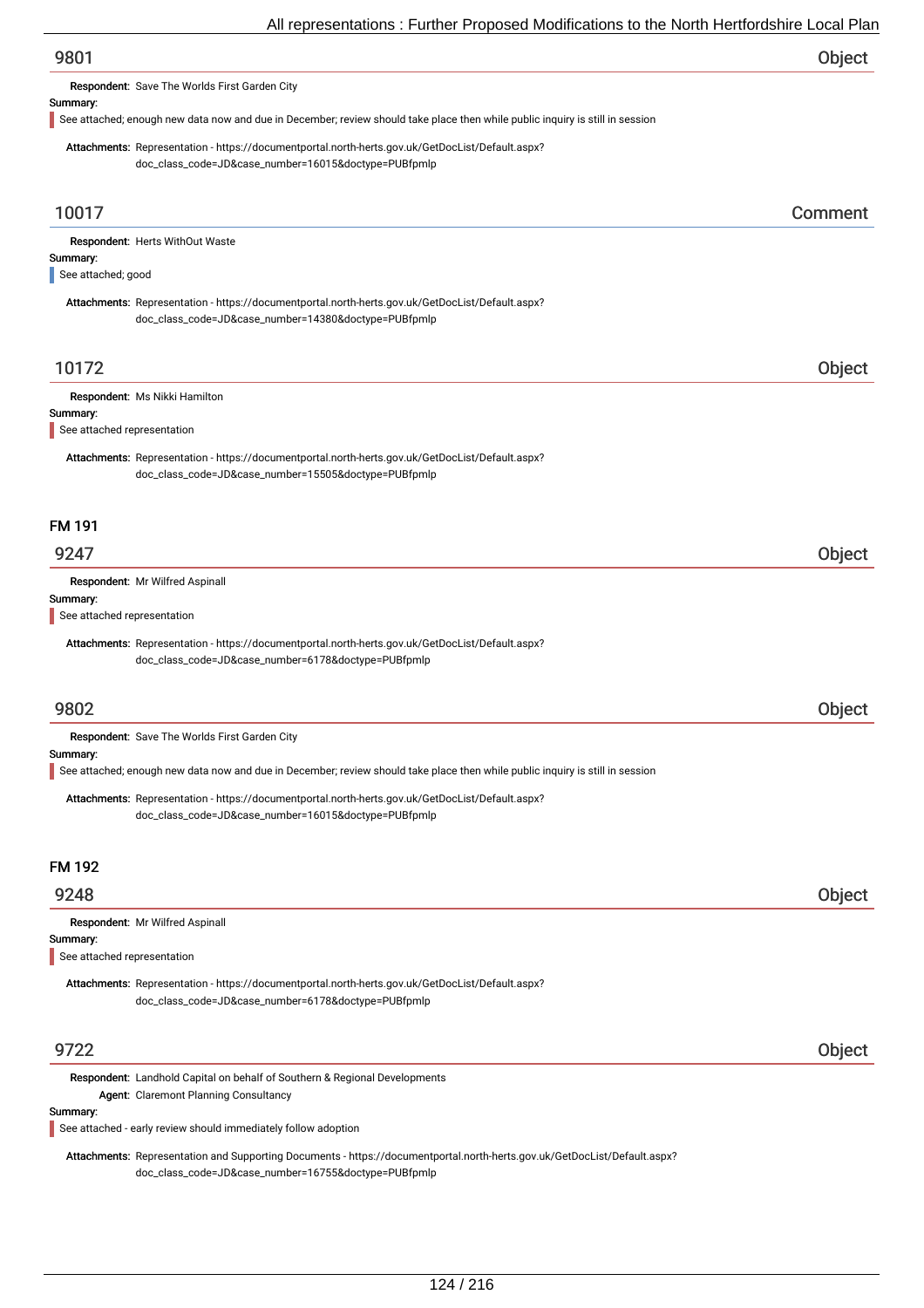# 9803 Object

Respondent: Save The Worlds First Garden City

#### Summary:

See attached; enough new data now and due in December; review should take place then while public inquiry is still in session

Attachments: Representation - https://documentportal.north-herts.gov.uk/GetDocList/Default.aspx? doc\_class\_code=JD&case\_number=16015&doctype=PUBfpmlp

# FM 193

# 8763 Comment

Respondent: Transition Town Letchworth

#### Summary:

FM190 states a whole plan review will occur by the end of 2023. FM193 says a whole plan review will commence by the end of 2023. Are these referring to the same

review and if so can it be made clear when the review is expected to start and end?

Attachments: None

# 9249 Object

#### Summary:

See attached representation

Attachments: Representation - https://documentportal.north-herts.gov.uk/GetDocList/Default.aspx? doc\_class\_code=JD&case\_number=6178&doctype=PUBfpmlp

# 9723 Object

Respondent: Landhold Capital on behalf of Southern & Regional Developments Agent: Claremont Planning Consultancy

#### Summary:

See attached - early review should immediately follow adoption

Attachments: Representation and Supporting Documents - https://documentportal.north-herts.gov.uk/GetDocList/Default.aspx? doc\_class\_code=JD&case\_number=16755&doctype=PUBfpmlp

# 9804 Object

Respondent: Save The Worlds First Garden City

#### Summary:

See attached; enough new data now and due in December; review should take place then while public inquiry is still in session

Attachments: Representation - https://documentportal.north-herts.gov.uk/GetDocList/Default.aspx? doc\_class\_code=JD&case\_number=16015&doctype=PUBfpmlp

# FM 194

# 9250 Object

|  | Respondent: Mr Wilfred Aspinall |  |
|--|---------------------------------|--|
|--|---------------------------------|--|

#### Summary:

See attached representation

Attachments: Representation - https://documentportal.north-herts.gov.uk/GetDocList/Default.aspx? doc\_class\_code=JD&case\_number=6178&doctype=PUBfpmlp

# 9805 Object

Respondent: Save The Worlds First Garden City

#### Summary:

See attached; enough new data now and due in December; review should take place then while public inquiry is still in session

Attachments: Representation - https://documentportal.north-herts.gov.uk/GetDocList/Default.aspx?

doc\_class\_code=JD&case\_number=16015&doctype=PUBfpmlp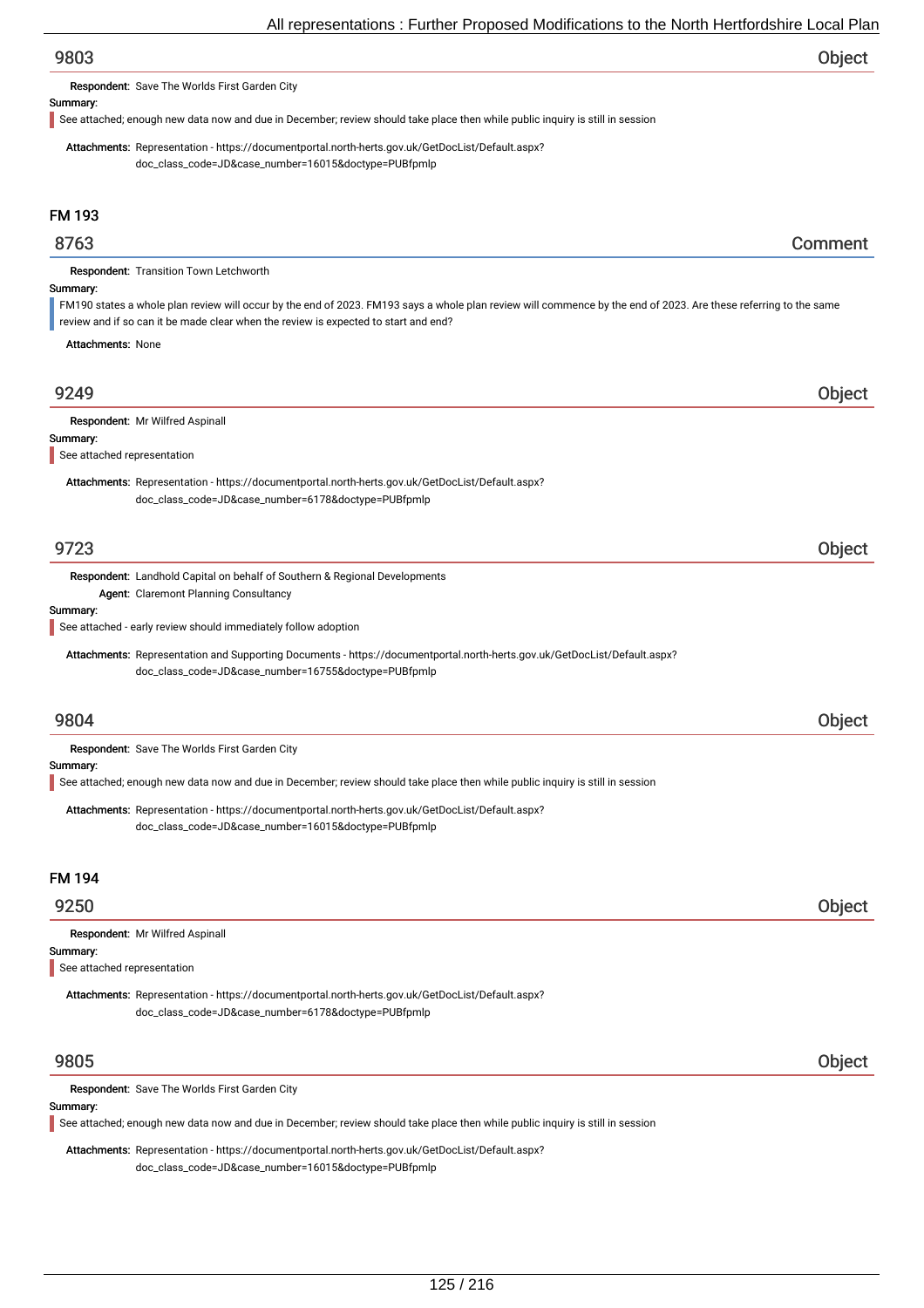# 10021 Comment

Respondent: Herts WithOut Waste

#### Summary:

See attached; clarify meaning of "these"

Attachments: Representation - https://documentportal.north-herts.gov.uk/GetDocList/Default.aspx? doc\_class\_code=JD&case\_number=14380&doctype=PUBfpmlp

# FM 195

# 8765 Comment

Respondent: Transition Town Letchworth

#### Summary:

TTL are glad to see that a comprehensive review is planned which will be completed by 2025 at the latest. Given that this could lead to a comprehensive update on the way forward it is really important that the existing plan does not constrain that prospect by seeking to allocate any land for the period beyond 2031, particularly green belt land.

Attachments: None

| 9251                                    |                                                                                                                                                                                       | <b>Object</b> |
|-----------------------------------------|---------------------------------------------------------------------------------------------------------------------------------------------------------------------------------------|---------------|
| Summary:<br>See attached representation | Respondent: Mr Wilfred Aspinall                                                                                                                                                       |               |
|                                         | Attachments: Representation - https://documentportal.north-herts.gov.uk/GetDocList/Default.aspx?<br>doc_class_code=JD&case_number=6178&doctype=PUBfpmlp                               |               |
| 9355                                    |                                                                                                                                                                                       | Object        |
| Summary:<br>See attached representation | Respondent: Luton Borough Council - Planning Policy and Environment                                                                                                                   |               |
|                                         | Attachments: Representation - https://documentportal.north-herts.gov.uk/GetDocList/Default.aspx?<br>doc_class_code=JD&case_number=13223&doctype=PUBfpmlp                              |               |
| 9724                                    |                                                                                                                                                                                       | Object        |
| Summary:                                | Respondent: Landhold Capital on behalf of Southern & Regional Developments<br>Agent: Claremont Planning Consultancy<br>See attached - early review should immediately follow adoption |               |
|                                         | Attachments: Representation and Supporting Documents - https://documentportal.north-herts.gov.uk/GetDocList/Default.aspx?<br>doc_class_code=JD&case_number=16755&doctype=PUBfpmlp     |               |
| 9806                                    |                                                                                                                                                                                       | Object        |
| Summary:                                | Respondent: Save The Worlds First Garden City<br>See attached; enough new data now and due in December; review should take place then while public inquiry is still in session        |               |
|                                         | Attachments: Representation - https://documentportal.north-herts.gov.uk/GetDocList/Default.aspx?<br>doc_class_code=JD&case_number=16015&doctype=PUBfpmlp                              |               |
| <b>FM 196</b>                           |                                                                                                                                                                                       |               |
| 9252                                    |                                                                                                                                                                                       | <b>Object</b> |

Summary: Respondent: Mr Wilfred Aspinall See attached representation

Attachments: Representation - https://documentportal.north-herts.gov.uk/GetDocList/Default.aspx? doc\_class\_code=JD&case\_number=6178&doctype=PUBfpmlp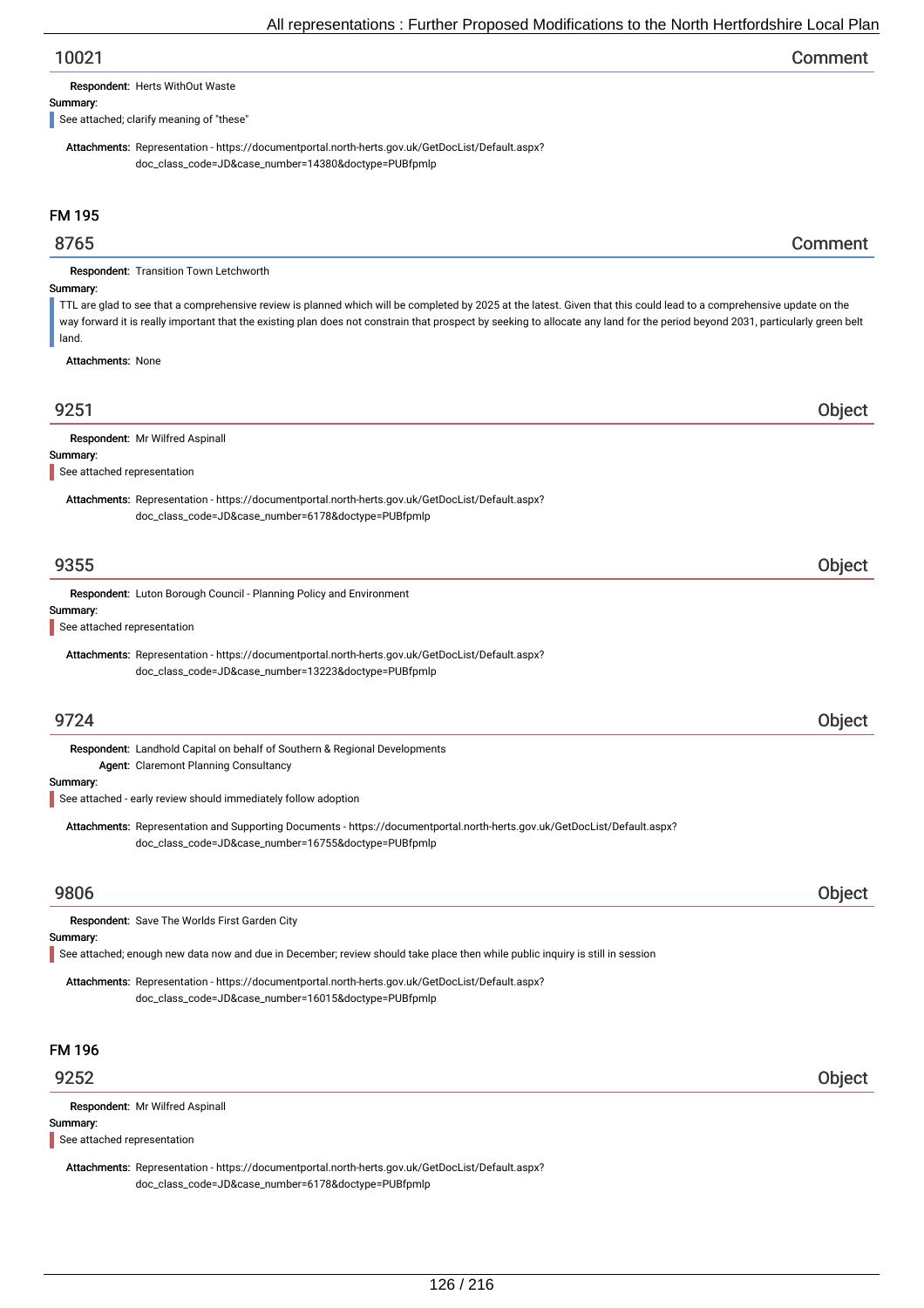|                             | All representations . Further Froposed Modifications to the North Hertroldshire Local Fial                                                               |        |
|-----------------------------|----------------------------------------------------------------------------------------------------------------------------------------------------------|--------|
| 9270                        |                                                                                                                                                          | Object |
|                             | Respondent: Knebworth Parish Council                                                                                                                     |        |
|                             | Agent: Mr Jed Griffiths                                                                                                                                  |        |
| Summary:                    |                                                                                                                                                          |        |
| See attached representation |                                                                                                                                                          |        |
|                             | Attachments: Representation - https://documentportal.north-herts.gov.uk/GetDocList/Default.aspx?<br>doc_class_code=JD&case_number=14512&doctype=PUBfpmlp |        |
| 9356                        |                                                                                                                                                          | Object |
|                             | Respondent: Luton Borough Council - Planning Policy and Environment                                                                                      |        |
| Summary:                    |                                                                                                                                                          |        |
| See attached representation |                                                                                                                                                          |        |
|                             | Attachments: Representation - https://documentportal.north-herts.gov.uk/GetDocList/Default.aspx?<br>doc_class_code=JD&case_number=13223&doctype=PUBfpmlp |        |
| 9807                        |                                                                                                                                                          |        |
|                             |                                                                                                                                                          | Object |
|                             | Respondent: Save The Worlds First Garden City                                                                                                            |        |
| Summary:                    |                                                                                                                                                          |        |
|                             | See attached; enough new data now and due in December; review should take place then while public inquiry is still in session                            |        |
|                             | Attachments: Representation - https://documentportal.north-herts.gov.uk/GetDocList/Default.aspx?<br>doc_class_code=JD&case_number=16015&doctype=PUBfpmlp |        |
| 9897                        |                                                                                                                                                          | Object |
|                             | Respondent: Mrs Jill Saunders                                                                                                                            |        |
|                             | Petition: 2 petitioners                                                                                                                                  |        |
| Summary:                    |                                                                                                                                                          |        |
| See attached representation |                                                                                                                                                          |        |
|                             | Attachments: Representation - https://documentportal.north-herts.gov.uk/GetDocList/Default.aspx?<br>doc_class_code=JD&case_number=16639&doctype=PUBfpmlp |        |
|                             | <b>Examination Documents, ED170</b>                                                                                                                      |        |
| 9239                        |                                                                                                                                                          | Object |
|                             | Respondent: Barkway Parish Council<br>Petition: 155 petitioners                                                                                          |        |
| Summary:                    |                                                                                                                                                          |        |
|                             | See attached representation and petition                                                                                                                 |        |
|                             | Attachments: Petition - https://documentportal.north-herts.gov.uk/GetDocList/Default.aspx?doc_class_code=JD&case_number=13235&doctype=PUBfpmlp           |        |
| 9333                        |                                                                                                                                                          | Object |
|                             | Respondent: Mrs Dariel Lines                                                                                                                             |        |
| Summary:                    |                                                                                                                                                          |        |
|                             | See representation for Barkway                                                                                                                           |        |
| <b>Attachments: None</b>    |                                                                                                                                                          |        |
| 9592                        |                                                                                                                                                          | Object |
|                             |                                                                                                                                                          |        |
| Summary:                    | Respondent: Mrs Patricia Smith                                                                                                                           |        |

See attached representation for Barkway

Attachments: None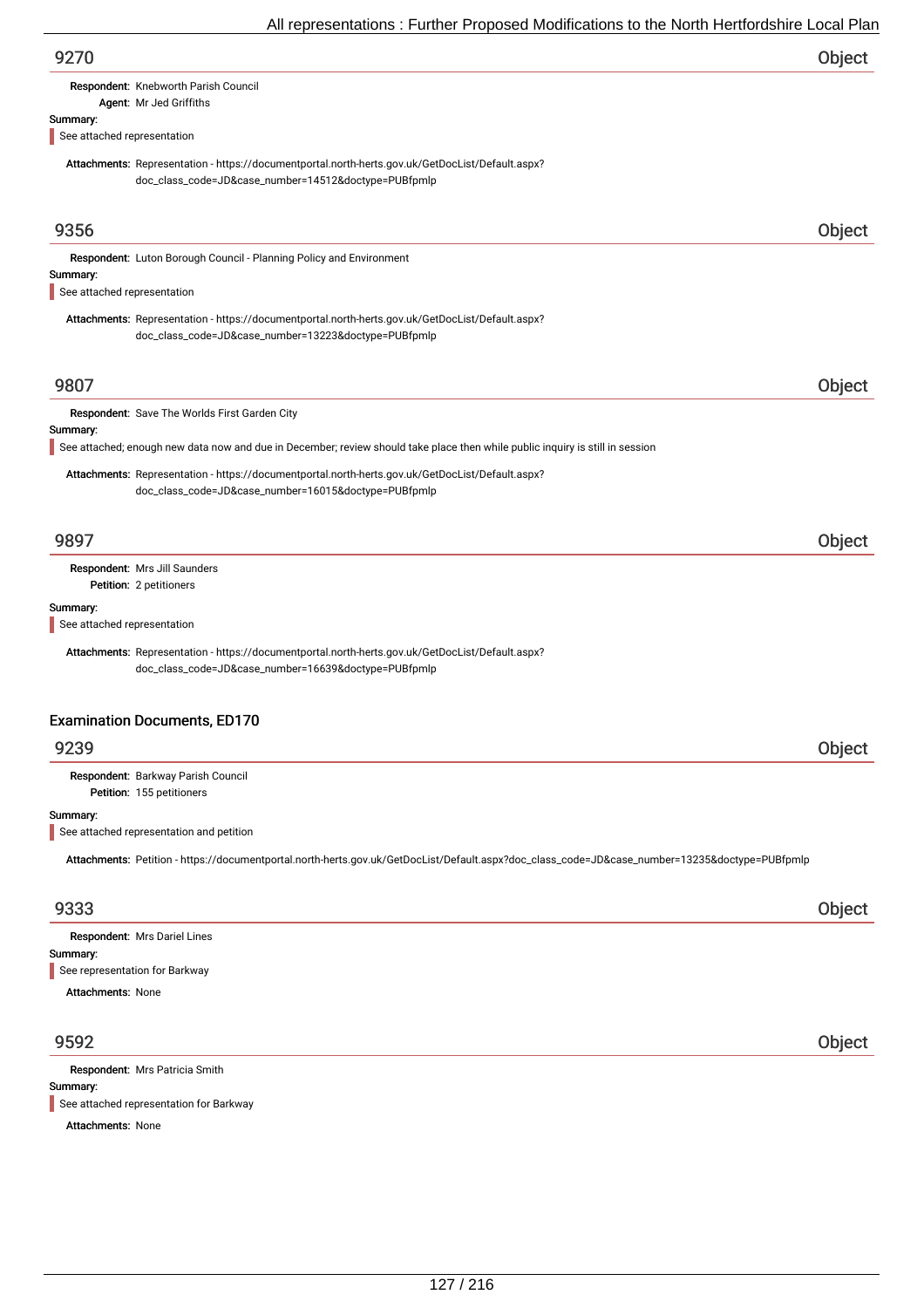Respondent: Mr Keith Smith

# Summary:

| See attached representation for Barkway                                                                                                                      |        |
|--------------------------------------------------------------------------------------------------------------------------------------------------------------|--------|
| <b>Attachments: None</b>                                                                                                                                     |        |
| 9608                                                                                                                                                         | Object |
| <b>Respondent:</b> Mrs Anne Smalley                                                                                                                          |        |
| Summary:<br>See attached representation for Barkway                                                                                                          |        |
| <b>Attachments: None</b>                                                                                                                                     |        |
|                                                                                                                                                              |        |
| 9616                                                                                                                                                         | Object |
| Respondent: Ms Mary E Collins                                                                                                                                |        |
| Summary:                                                                                                                                                     |        |
| See attached representation for Barkway                                                                                                                      |        |
| <b>Attachments: None</b>                                                                                                                                     |        |
|                                                                                                                                                              |        |
| 10058                                                                                                                                                        | Object |
| Respondent: Barkway Parish Council                                                                                                                           |        |
| Summary:                                                                                                                                                     |        |
| See attached representation                                                                                                                                  |        |
| Attachments: Representation - https://documentportal.north-herts.gov.uk/GetDocList/Default.aspx?<br>doc_class_code=JD&case_number=13235&doctype=PUBfpmlp     |        |
|                                                                                                                                                              |        |
|                                                                                                                                                              |        |
| <b>Examination Documents, ED171</b>                                                                                                                          |        |
| 9014                                                                                                                                                         | Object |
| Respondent: Mrs Cheryl Peers                                                                                                                                 |        |
| Summary:<br>See full representation and attachment                                                                                                           |        |
|                                                                                                                                                              |        |
| Attachments: Supporting Document - https://documentportal.north-herts.gov.uk/GetDocList/Default.aspx?<br>doc_class_code=JD&case_number=3435&doctype=PUBfpmlp |        |
|                                                                                                                                                              |        |
|                                                                                                                                                              |        |
| <b>Examination Documents, ED172</b>                                                                                                                          |        |
| 8639                                                                                                                                                         | Object |
| Respondent: Dr Andrew Wheen                                                                                                                                  |        |
| Summary:<br>See Attached                                                                                                                                     |        |
|                                                                                                                                                              |        |
| Attachments: Representation - https://documentportal.north-herts.gov.uk/GetDocList/Default.aspx?<br>doc_class_code=JD&case_number=2423&doctype=PUBfpmlp      |        |
|                                                                                                                                                              |        |
| 8846                                                                                                                                                         | Object |
| Respondent: Mrs Jill Saunders                                                                                                                                |        |
| Petition: 2 petitioners                                                                                                                                      |        |
| Summary:                                                                                                                                                     |        |
| See attached representation                                                                                                                                  |        |
| Attachments: Representation - https://documentportal.north-herts.gov.uk/GetDocList/Default.aspx?                                                             |        |

doc\_class\_code=JD&case\_number=16639&doctype=PUBfpmlp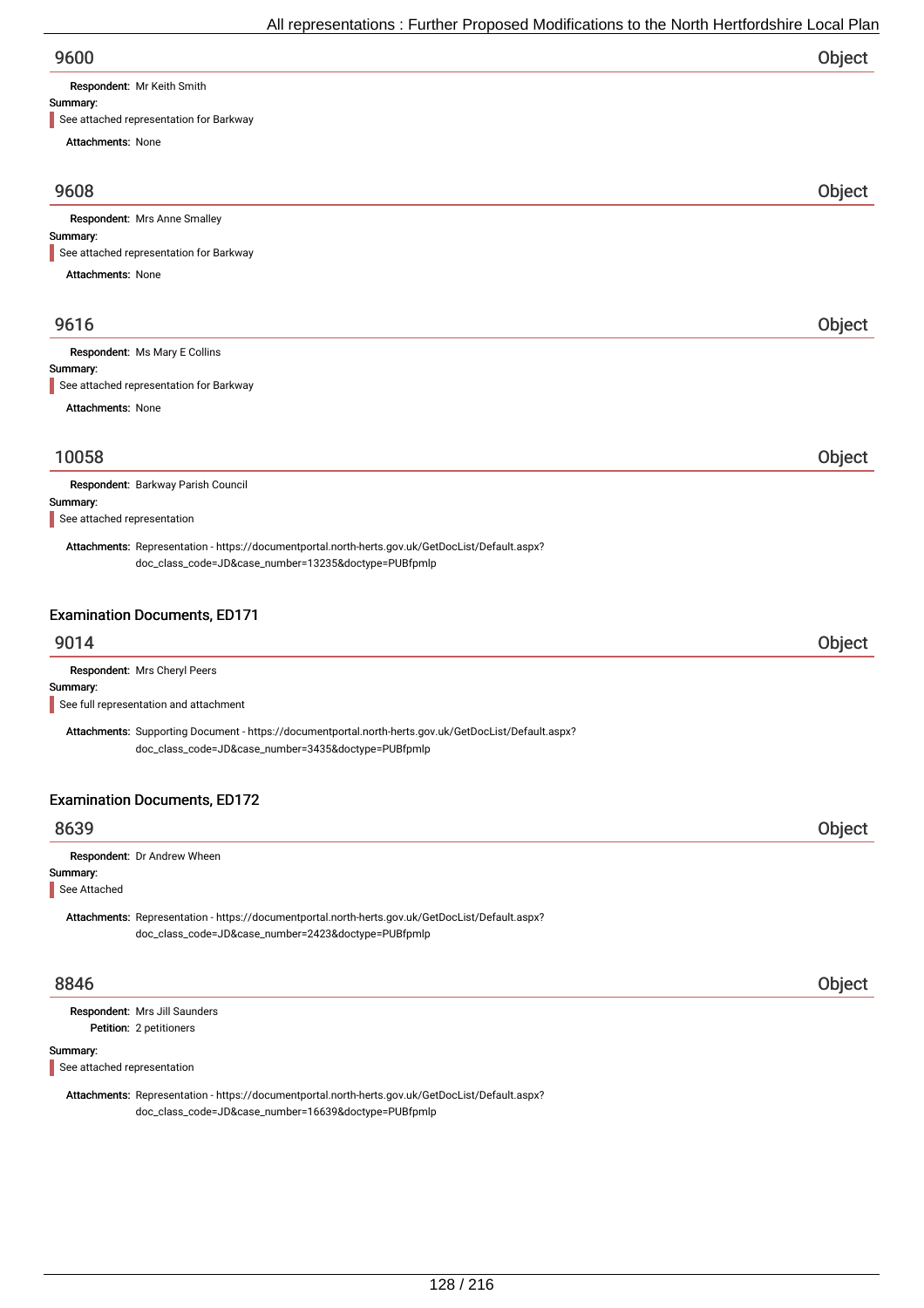| 8924                                    |                                                                                                                                                          | <b>Object</b> |
|-----------------------------------------|----------------------------------------------------------------------------------------------------------------------------------------------------------|---------------|
|                                         | Respondent: Ms Lynn Shoebottom                                                                                                                           |               |
| Summary:<br>See attached representation |                                                                                                                                                          |               |
| <b>Attachments: None</b>                |                                                                                                                                                          |               |
|                                         |                                                                                                                                                          |               |
| 8994                                    |                                                                                                                                                          | Object        |
|                                         | Respondent: Save Hitchin Green Belt<br>Petition: 2 petitioners                                                                                           |               |
| Summary:                                |                                                                                                                                                          |               |
| See attached representation             |                                                                                                                                                          |               |
| <b>Attachments: None</b>                |                                                                                                                                                          |               |
| 9010                                    |                                                                                                                                                          | Object        |
|                                         |                                                                                                                                                          |               |
|                                         | Respondent: Mr and Mrs Dave, Karen and Daniel Brister<br>Petition: 3 petitioners                                                                         |               |
| Summary:                                |                                                                                                                                                          |               |
| See attached representation             |                                                                                                                                                          |               |
|                                         | Attachments: Representation - https://documentportal.north-herts.gov.uk/GetDocList/Default.aspx?<br>doc_class_code=JD&case_number=17127&doctype=PUBfpmlp |               |
| 9230                                    |                                                                                                                                                          | Object        |
|                                         | Respondent: Mr Roy Parker                                                                                                                                |               |
|                                         | Petition: 2 petitioners                                                                                                                                  |               |
| Summary:<br>See attached                |                                                                                                                                                          |               |
|                                         | Attachments: Representation - https://documentportal.north-herts.gov.uk/GetDocList/Default.aspx?<br>doc_class_code=JD&case_number=5059&doctype=PUBfpmlp  |               |
| 9640                                    |                                                                                                                                                          | Object        |
|                                         | Respondent: Mr & Mrs Tom & Kate Sargent<br>Petition: 2 petitioners                                                                                       |               |
| Summary:                                |                                                                                                                                                          |               |
| See full representation                 |                                                                                                                                                          |               |
| <b>Attachments: None</b>                |                                                                                                                                                          |               |
|                                         |                                                                                                                                                          |               |
| 9686                                    |                                                                                                                                                          | Object        |
| Summary:                                | Respondent: Mr David Dorman                                                                                                                              |               |
|                                         | See attached - detailed comments on Green Belt Review Update and site selection process                                                                  |               |
|                                         | Attachments: Representation - https://documentportal.north-herts.gov.uk/GetDocList/Default.aspx?<br>doc_class_code=JD&case_number=5138&doctype=PUBfpmlp  |               |
| 9810                                    |                                                                                                                                                          | Object        |
|                                         | Respondent: Save The Worlds First Garden City                                                                                                            |               |
| Summary:                                | See attached; detailed commentary on ED172, methodology and outputs                                                                                      |               |
|                                         | Attachments: Representation - https://documentportal.north-herts.gov.uk/GetDocList/Default.aspx?                                                         |               |

doc\_class\_code=JD&case\_number=16015&doctype=PUBfpmlp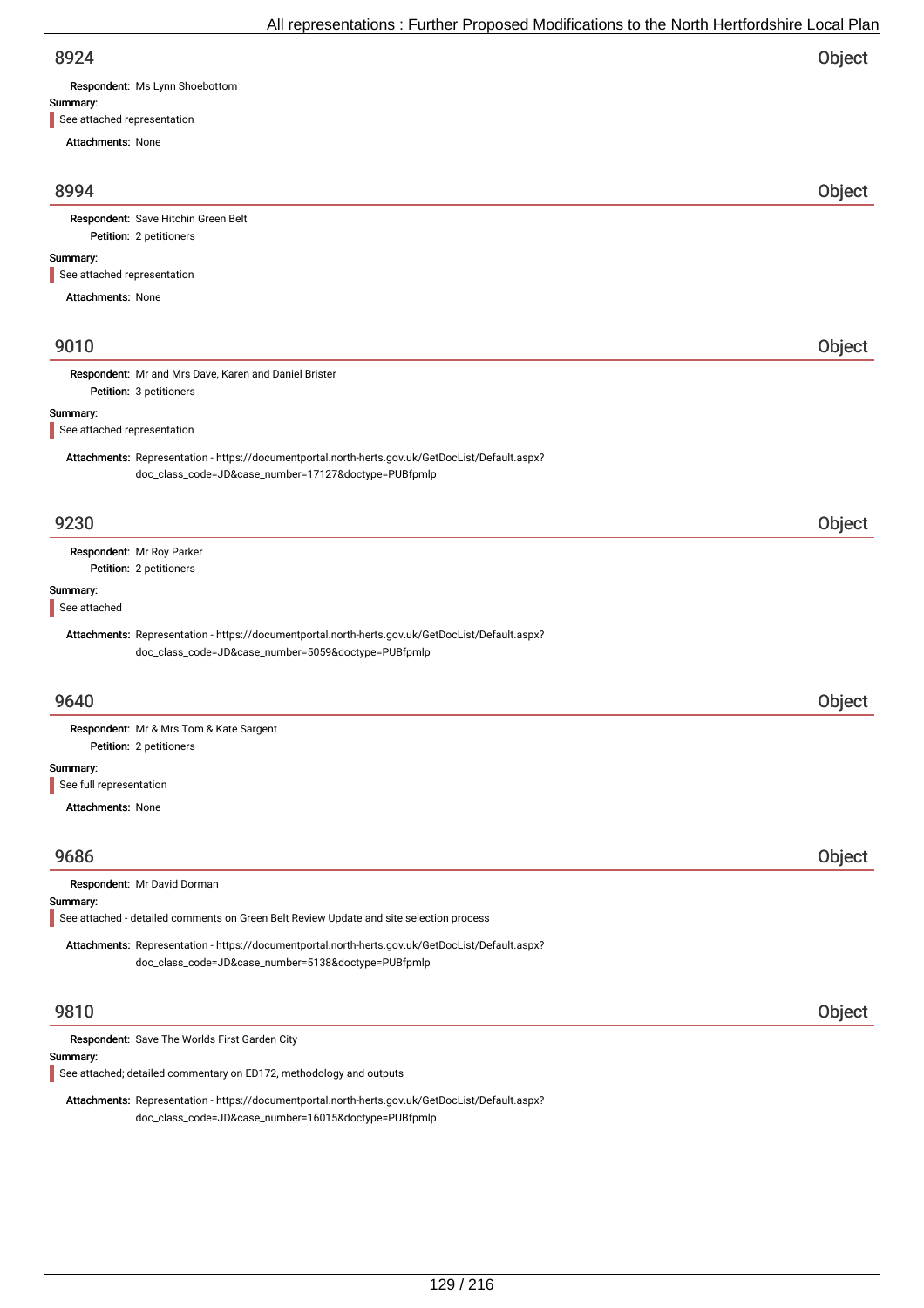Respondent: Mr Roy Parker

#### Summary:

See attached representation

Attachments: Representation - https://documentportal.north-herts.gov.uk/GetDocList/Default.aspx? doc\_class\_code=JD&case\_number=5059&doctype=PUBfpmlp

# 10152 Object

Summary: Respondent: Ickleford Parish Council See attached representation

Attachments: Representation - https://documentportal.north-herts.gov.uk/GetDocList/Default.aspx? doc\_class\_code=JD&case\_number=9806&doctype=PUBfpmlp

# Examination Documents, ED173

# 8696 Object

Respondent: Mr David Dorman

#### Summary:

See Attached - Detailed comments on Luton housebuilding profile, absence of exceptional circumstances, consideration of alternatives, sustainability appraisal and options presented by the Inspector

Attachments: Representation - https://documentportal.north-herts.gov.uk/GetDocList/Default.aspx? doc\_class\_code=JD&case\_number=5138&doctype=PUBfpmlp

# 8870 Object

Respondent: Mr Roy Parker

#### Summary:

See attached representation

Attachments: Representation - https://documentportal.north-herts.gov.uk/GetDocList/Default.aspx? doc\_class\_code=JD&case\_number=5059&doctype=PUBfpmlp

| 9231                             |  |  |
|----------------------------------|--|--|
| <b>Respondent:</b> Mr Roy Parker |  |  |
| Petition: 2 petitioners          |  |  |

#### Summary:

See attached

Attachments: Representation - https://documentportal.north-herts.gov.uk/GetDocList/Default.aspx? doc\_class\_code=JD&case\_number=5059&doctype=PUBfpmlp

# 9233 Object

| <b>Respondent: Mr David Dorman</b>                                                               |  |
|--------------------------------------------------------------------------------------------------|--|
| Summary:                                                                                         |  |
| See attached.                                                                                    |  |
| Attachments: Representation - https://documentportal.north-herts.gov.uk/GetDocList/Default.aspx? |  |
| doc_class_code=JD&case_number=5138&doctype=PUBfpmlp                                              |  |
|                                                                                                  |  |
|                                                                                                  |  |

# 9751 Object

Respondent: Ms Carolyn Cottier

#### Summary:

See attached representation and appendices

Attachments: Representation and Supporting Documents - https://documentportal.north-herts.gov.uk/GetDocList/Default.aspx? doc\_class\_code=JD&case\_number=3072&doctype=PUBfpmlp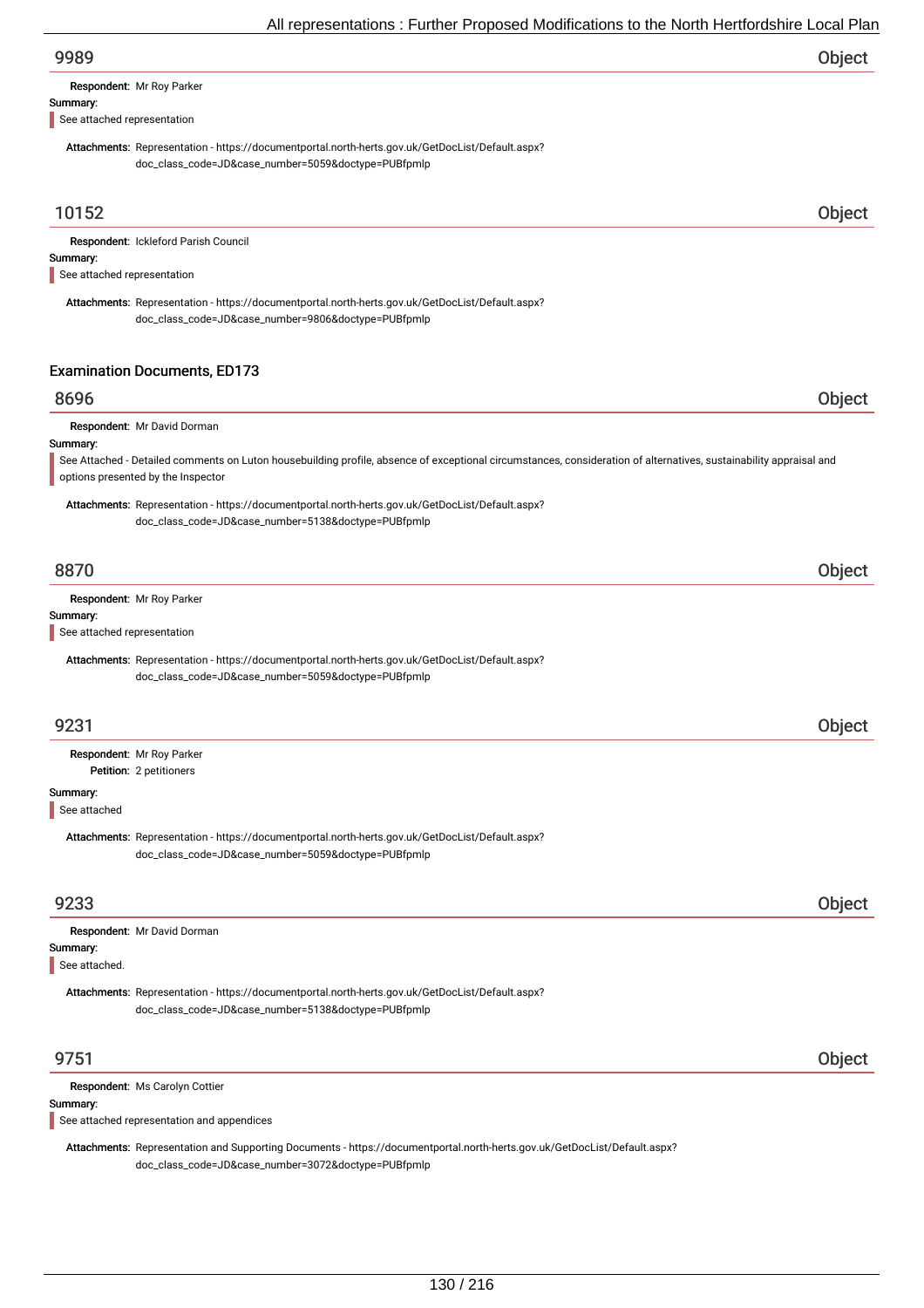# Examination Documents, ED175

# 8612 Object

Respondent: Mrs Roz Danter

#### Summary:

As a long time Barkway resident I am appalled that BK3 has not been removed from the Schedule of Further Main Modifications despite a Planning Officer at NHDC advising the Inspector that it should be. We live in this village because it is small and peaceful 'community'. There has already been new developments on discreet plots in and around the village and that should be sufficient. We do not want to double in size.

Can I ask WHY the Inspector decided not to exclude BK3? There doesn't seem to be a published explanation. Can I also ask how the increased traffic through the village will benefit the foundations of listed buildings? And presumably the new development will have street lights, something the village has refused to adopt as it spoils the night sky. This is a country village, we do not want to become another Royston.

Attachments: None

# 8613 Object

Respondent: Mr Richard Childs

#### Summary:

We have not had a fair or proportionate opportunity to put our case against the inclusion of site BK3. We support NHDC`s request to remove site BK3 from their Local Plan.

Attachments: None

# 8625 Object

Respondent: Dr Richard O'Sullivan

#### Summary:

See full description

Attachments: None

# 8630 Object

Petition: 2 petitioners Respondent: Mr and Mrs John and Gwen Warr

#### Summary:

See full description

Attachments: None

| 8637                                                  | Object |
|-------------------------------------------------------|--------|
| Respondent: Mr Nicholas Tufton                        |        |
| Summary:                                              |        |
| I suspect you will receive many emails on this issue. |        |

The process has not been transparent from the beginning. How can it be right for the inspector to include BK3 when NHDC now says that it should be taken out of the proposed plan?

The inspector seems deaf to common sense and reasoning.

I attach the list of reasons why BK3 should not be included in the plan. The site is more or less outside Barkway and should never have been selected in the first place.

Please can you ensure that BK3 is taken out of the plan?

#### See Attached

Attachments: Representation - https://documentportal.north-herts.gov.uk/GetDocList/Default.aspx? doc\_class\_code=JD&case\_number=2077&doctype=PUBfpmlp

# 8643 Object

Summary: Respondent: Mr Jim Dalton See full description

Attachments: None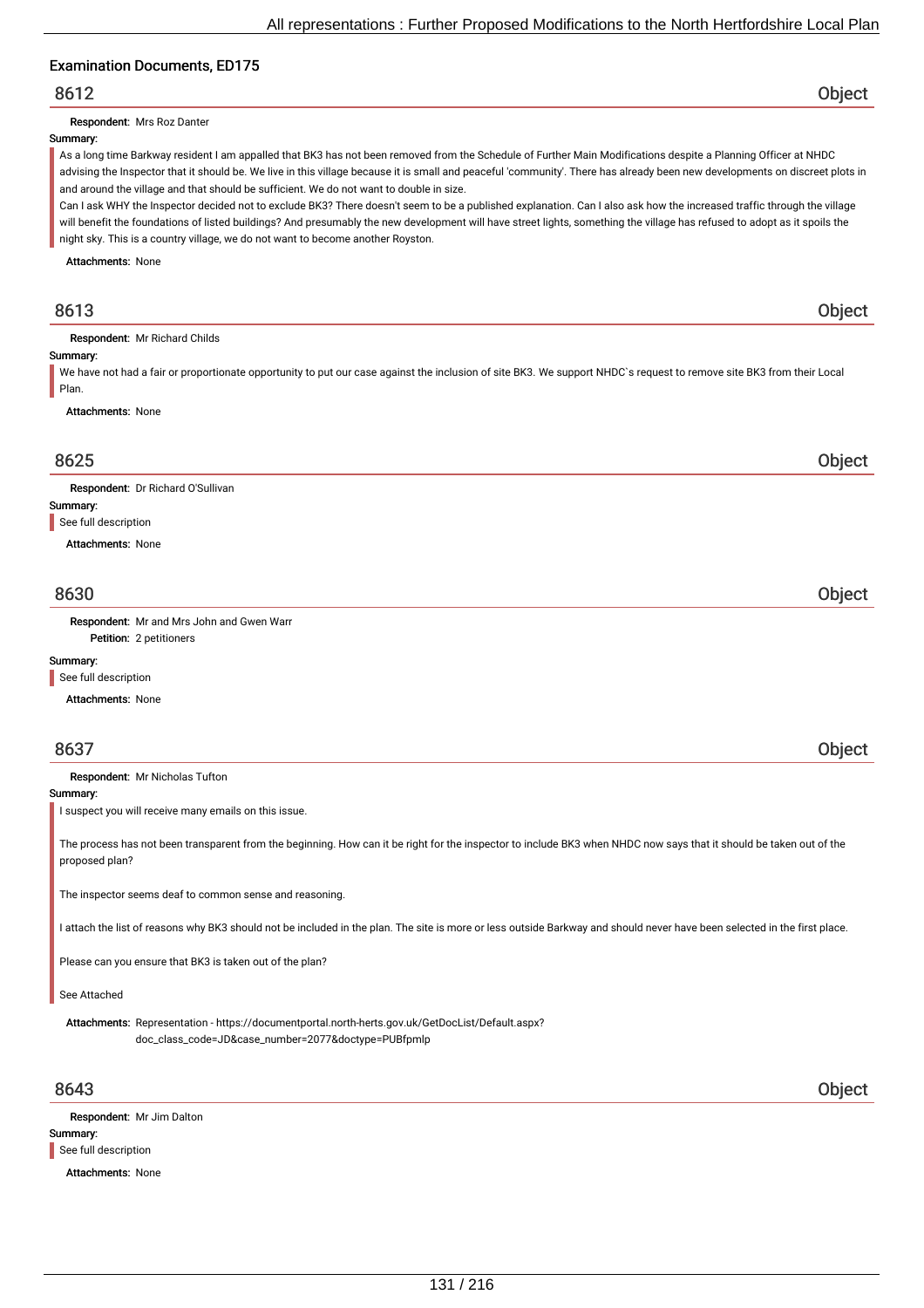8648 Object Summary: Attachments: None Respondent: Mrs Christine Tight See full description 8652 Object Summary: Respondent: Ms Dee Donaldson Attachments: Representation Letter - https://north-herts.oc2.uk/a/vn7 See representation attached for Barkway 8653 Object Summary: Respondent: Mr Nick Dear Attachments: Representation Letter - https://north-herts.oc2.uk/a/vn8 See representation attached for Barkway 8660 Object Summary: Attachments: None Respondent: Mr Andrew Young See full description 8675 Object Summary: Respondent: Mr Adrian Seville My objection is that due and transparent process has not been followed. My understanding is that NHDC submitted a request to the Inspector late in 2020 that Barkway should no longer be designated a 'village for growth' and that accordingly BK3 should be omitted from the planned development. Evidently, the Inspector has not heeded this request - but no reasons have been disclosed for the decision. In my opinion, this is a fatal flaw in the process, which would - if taken to Judicial Review -require the matter to be revisited by the Inspector. You will be aware that there are powerful reasons for the removal of Barkway's designation as a 'village for growth', such that if they are to be overruled a proper and transparent procedure must be followed. The reasoning of the Inspector, once disclosed, would of course itself be subject to review.

Attachments: None

# 8681 Object

Summary: Attachments: None Respondent: Mr James John Flanders See full description

# 8682 Object

Summary: Respondent: Mr Barry Gatward See Attached

Attachments: Representation - https://documentportal.north-herts.gov.uk/GetDocList/Default.aspx? doc\_class\_code=JD&case\_number=15581&doctype=PUBfpmlp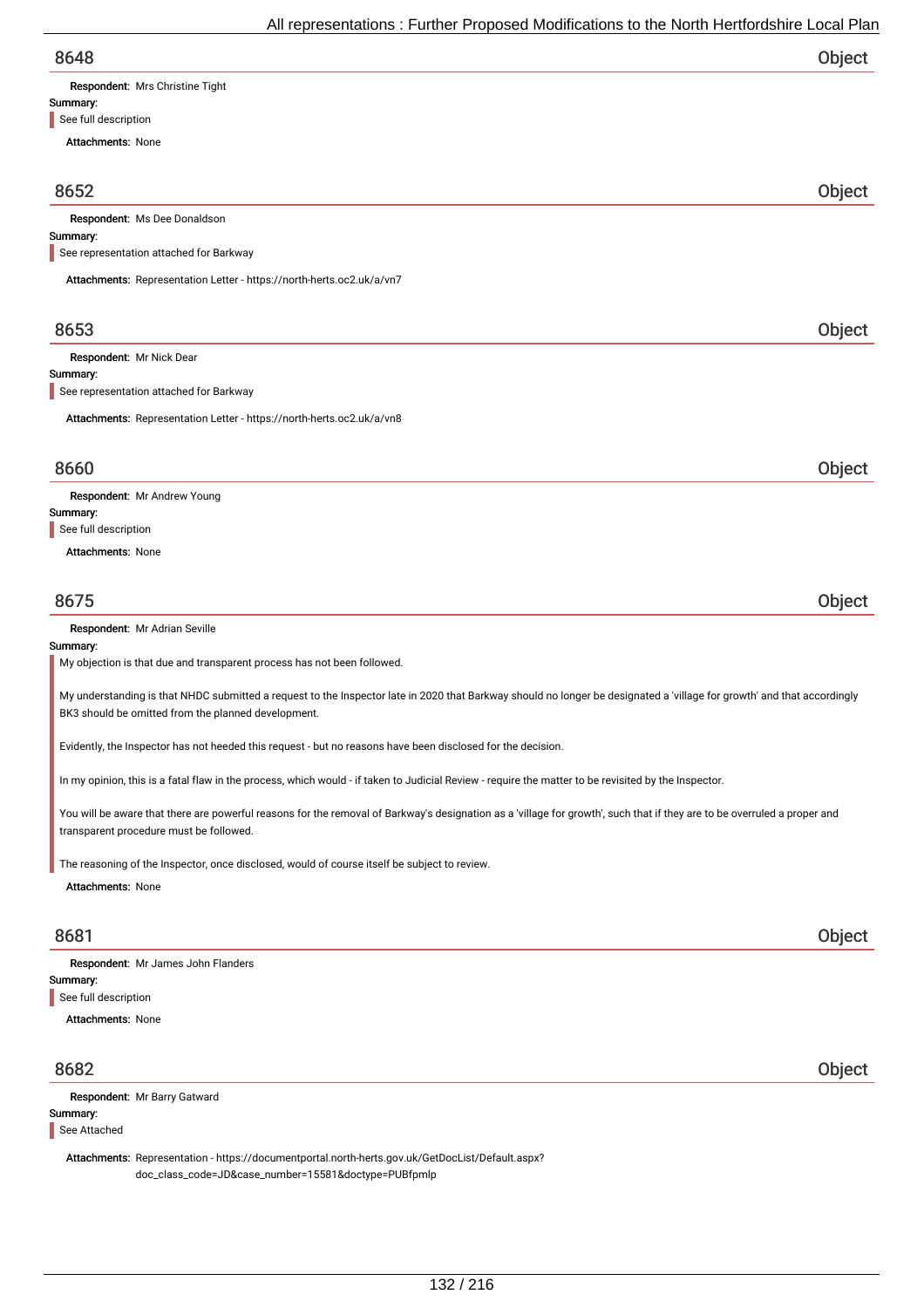# 8685 Object

Respondent: Mrs Joan Gatward

Summary: See Attached

> Attachments: Representation - https://documentportal.north-herts.gov.uk/GetDocList/Default.aspx? doc\_class\_code=JD&case\_number=15582&doctype=PUBfpmlp

# 8687 Object

Summary: Respondent: Mrs Jenni Flanders See full description

Attachments: None

# 8754 Object

Respondent: Ms Cheryl Lower

#### **Summary**

I would like to strongly object the proposed housing development 'Further Modifications' BK3 in Barkway.

The main issue I would like to highlight is the transparency of the process.

There has been no public correspondence between the inspector and NHDC on the schedule of 'Further Modifications'. There are no reasons explained or provided to the public on why the inspector has not accepted NHDC's request to remove BK3 from the local plan.

The other issue I would like to raise is about the figures for housing allocations. There appears to be no justification for the total allocated, completed and permitted and inconsistent totals. They appear to have been all allocated to Barkway and not split between surrounding villages.

Lastly, on a personal note I feel that 140+ new homes will destroy Barkway Village. I experience the current traffic situation first hand everyday and the village infrastructure would not cope with any further increase of journeys. There are near misses most mornings from the amount of traffic and high speed. The new housing would directly effect our everyday enjoyment of living in the countryside. There would be an increase in noise pollution and the village community feel will be lost.

Attachments: None

# 8805 Object

Respondent: Mrs V Blake

#### Summary:

Further to the recent notification concerning proposed building in Batkway, I must voice my considerable concern at the plans outlined.

My main worry is the increased amount of traffic which would result from such an amount of housing. The road through Barkway is already a nightmare to use, not only due to local cars but also huge lorries/vans delivering goods to village homes. Such a large number of homes will, obviously, bring not only one extra car per home to add to current volumes, but most new build houses have at least two each!

The resulting jams/accidents will be enormous and I would urge the Council to take traffic conditions into serious account.

Attachments: None

# 8865 Object

Summary: Respondent: Mr Richard Hatley See full description

Attachments: None

#### Respondent: Mr Andrew Anker

#### Summary:

Reasons for objection to the NHDC Local Plan:

1. Lack of transparency in the process

2. Unapproved enlargement of site BK3 to include Herts County Council owned land

3. Lack of detail or explanation on numbers of housing requirements

4.Proposal of S106 contributions from developments being shared unfairly with Barley

5. Utter despair that my village will be irrevocably swollen, all my love and joy as a Barkway resident will be lost!

Attachments: None

8890 Object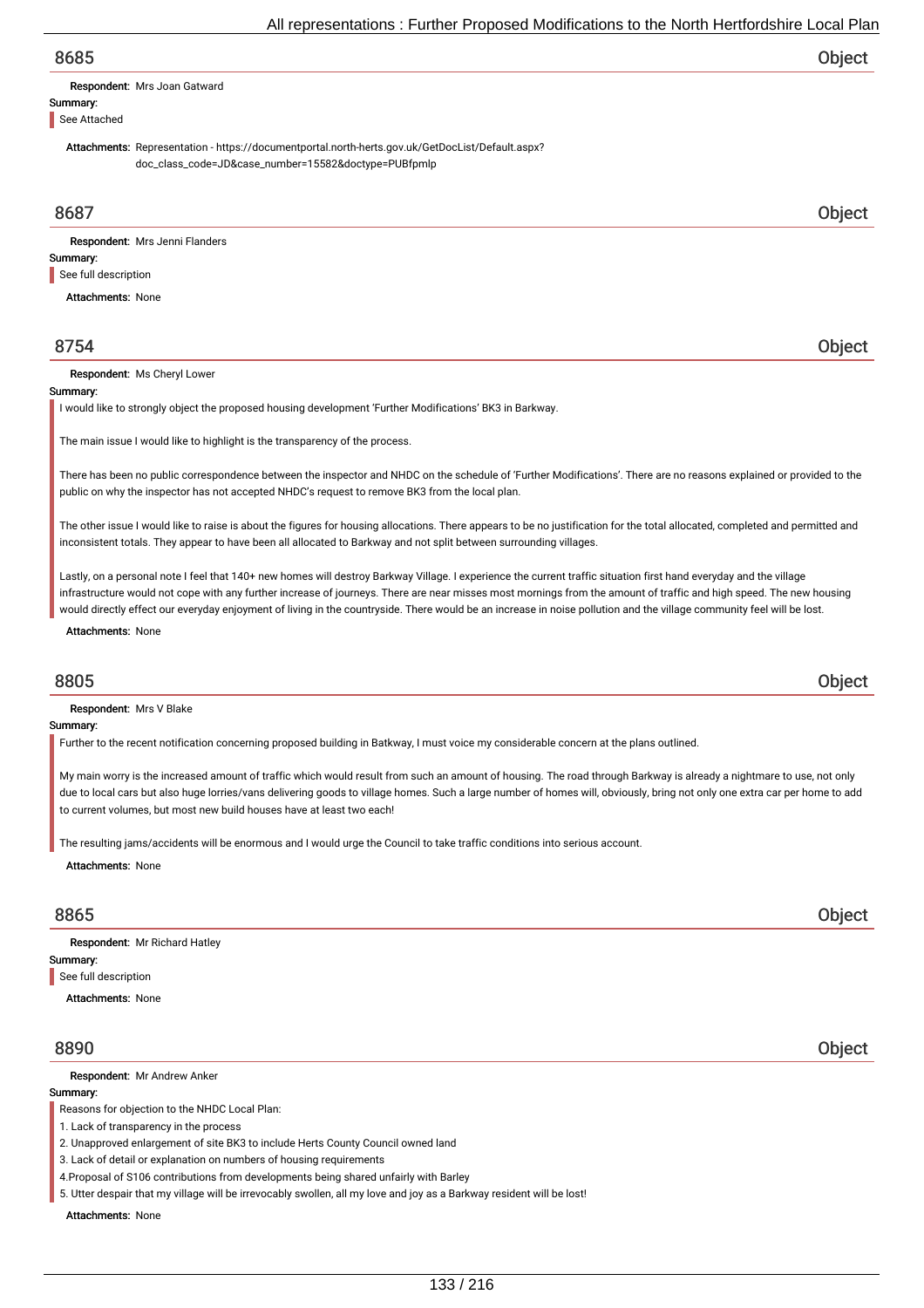# 8928 Object

Respondent: Mr Bob Humphreys

#### Summary:

See attached representation - Barkway

Attachments: Representation - https://documentportal.north-herts.gov.uk/GetDocList/Default.aspx? doc\_class\_code=JD&case\_number=17010&doctype=PUBfpmlp

# 8939 Object

Petition: 2 petitioners Respondent: Ms Jean Pooley

#### Summary:

We support the recent decision by NHDC to request the Inspector to remove BK3 from the local plan. We cannot understand why this request was not followed, as is now shown in the Schedule of Further Main Modifications nor why reasons were not given by the inspector,- or not published. Neither is there any published correspondence between the Inspector and NHDC concerning this latest publication. The figure suggested for the number of houses has no backup information, giving evidence as to why this number is suitable; nor is there any suggestion as to the type and variation built. We are supporting the above mentioned decision by the NHDC to remove the BK3 site from the plan. Its inclusion would not be evidence based enough to be practical or viable.

Attachments: None

| 8945                                                                                                                                                     | Object |
|----------------------------------------------------------------------------------------------------------------------------------------------------------|--------|
| Respondent: Ms Kate Pinnock                                                                                                                              |        |
| Summary:                                                                                                                                                 |        |
| See full description                                                                                                                                     |        |
| Attachments: None                                                                                                                                        |        |
| 8952                                                                                                                                                     | Object |
| Respondent: Mr Steve Alsop                                                                                                                               |        |
| Summary:                                                                                                                                                 |        |
| See full description                                                                                                                                     |        |
| <b>Attachments: None</b>                                                                                                                                 |        |
| 8984                                                                                                                                                     |        |
|                                                                                                                                                          | Object |
| Respondent: Ms Jennie Cox                                                                                                                                |        |
| Summary:<br>See Attached                                                                                                                                 |        |
| Attachments: Representation - https://documentportal.north-herts.gov.uk/GetDocList/Default.aspx?<br>doc_class_code=JD&case_number=17086&doctype=PUBfpmlp |        |
| 9081                                                                                                                                                     | Object |
| Respondent: Mrs M Digby                                                                                                                                  |        |
| Summary:                                                                                                                                                 |        |
| See attached representation for Barkway                                                                                                                  |        |
| Attachments: Representation - https://documentportal.north-herts.gov.uk/GetDocList/Default.aspx?<br>doc_class_code=JD&case_number=16972&doctype=PUBfpmlp |        |
| 9087                                                                                                                                                     | Object |
| Respondent: Mrs Marian Newton                                                                                                                            |        |
| Summary:                                                                                                                                                 |        |
| See attached representation for Barkway                                                                                                                  |        |

Attachments: Representation - https://documentportal.north-herts.gov.uk/GetDocList/Default.aspx? doc\_class\_code=JD&case\_number=16973&doctype=PUBfpmlp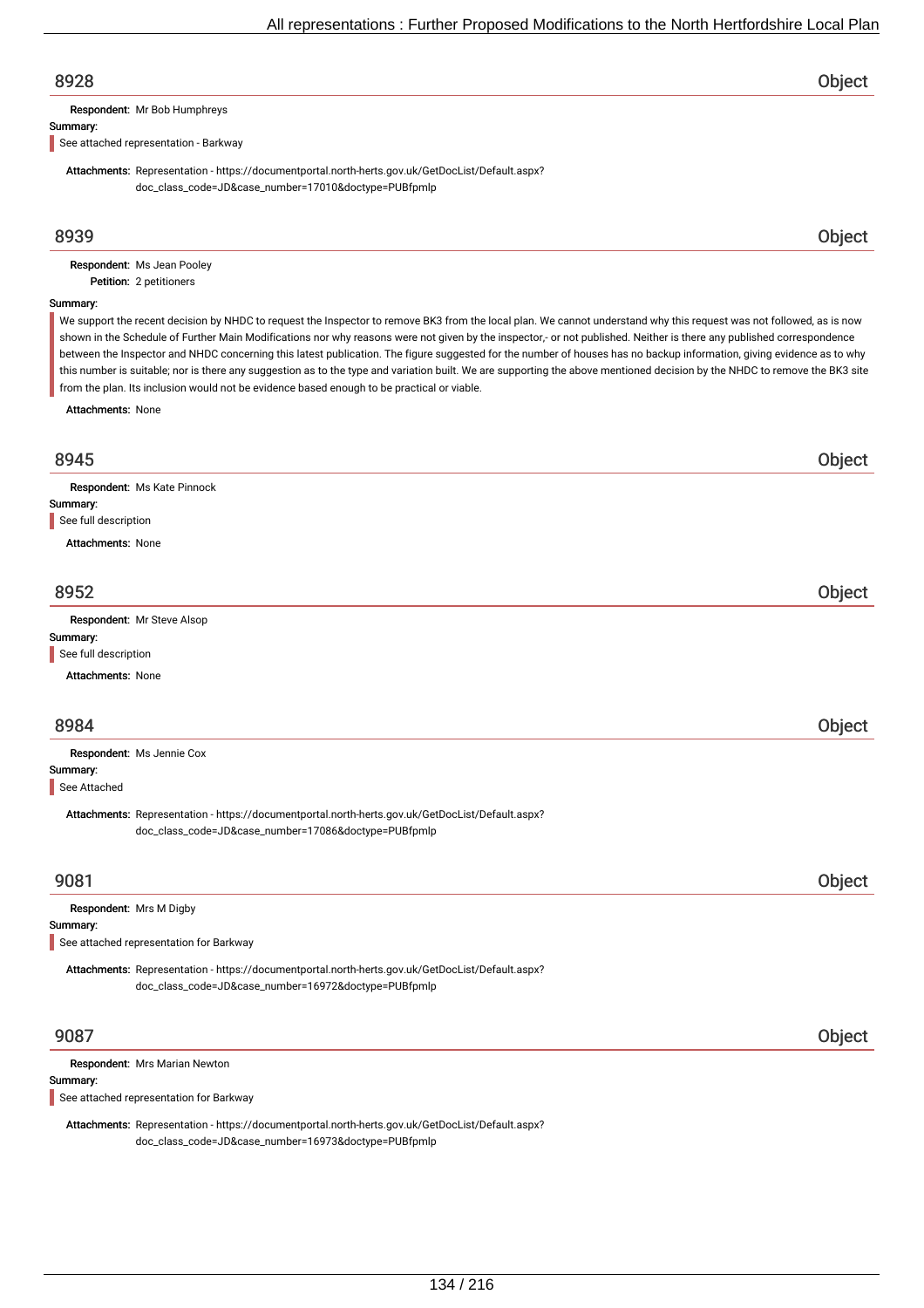| 9094<br>Object |
|----------------|
|----------------|

Respondent: Mrs Pat Lewis

#### Summary:

See attached representation for Barkway

Attachments: Representation - https://documentportal.north-herts.gov.uk/GetDocList/Default.aspx? doc\_class\_code=JD&case\_number=16974&doctype=PUBfpmlp

| 9109                                                                                                                                                     | Object |
|----------------------------------------------------------------------------------------------------------------------------------------------------------|--------|
| Respondent: Mr Brian Coxall<br>Summary:                                                                                                                  |        |
| See attached representation for Barkway                                                                                                                  |        |
| Attachments: Representation - https://documentportal.north-herts.gov.uk/GetDocList/Default.aspx?<br>doc_class_code=JD&case_number=16970&doctype=PUBfpmlp |        |
| 9115                                                                                                                                                     | Object |
| Respondent: Ms Carla Jones Bell                                                                                                                          |        |
| Summary:<br>See attached representation for Barkway                                                                                                      |        |
| Attachments: Representation - https://documentportal.north-herts.gov.uk/GetDocList/Default.aspx?<br>doc_class_code=JD&case_number=17137&doctype=PUBfpmlp |        |
| 9156                                                                                                                                                     | Object |
| Respondent: Mr Andrew Page<br>Summary:<br>See attached representation for Barkway                                                                        |        |
| Attachments: Representation - https://documentportal.north-herts.gov.uk/GetDocList/Default.aspx?<br>doc_class_code=JD&case_number=17105&doctype=PUBfpmlp |        |
| 9163                                                                                                                                                     | Object |
| Respondent: Mr Gordon David Baker                                                                                                                        |        |
| Summary:<br>See attached representation for Barkway                                                                                                      |        |
| Attachments: Representation - https://documentportal.north-herts.gov.uk/GetDocList/Default.aspx?<br>doc_class_code=JD&case_number=14531&doctype=PUBfpmlp |        |
| 9170                                                                                                                                                     | Object |
| Respondent: Mr David Tomkins<br>Summary:                                                                                                                 |        |
| See attached representation for Barkway                                                                                                                  |        |
| Attachments: Representation - https://documentportal.north-herts.gov.uk/GetDocList/Default.aspx?<br>doc_class_code=JD&case_number=1837&doctype=PUBfpmlp  |        |
| 9181                                                                                                                                                     | Object |
| Respondent: Ms Olivia Erby<br>Summary:                                                                                                                   |        |

See attached representation for Barkway

Attachments: Representation - https://documentportal.north-herts.gov.uk/GetDocList/Default.aspx? doc\_class\_code=JD&case\_number=15565&doctype=PUBfpmlp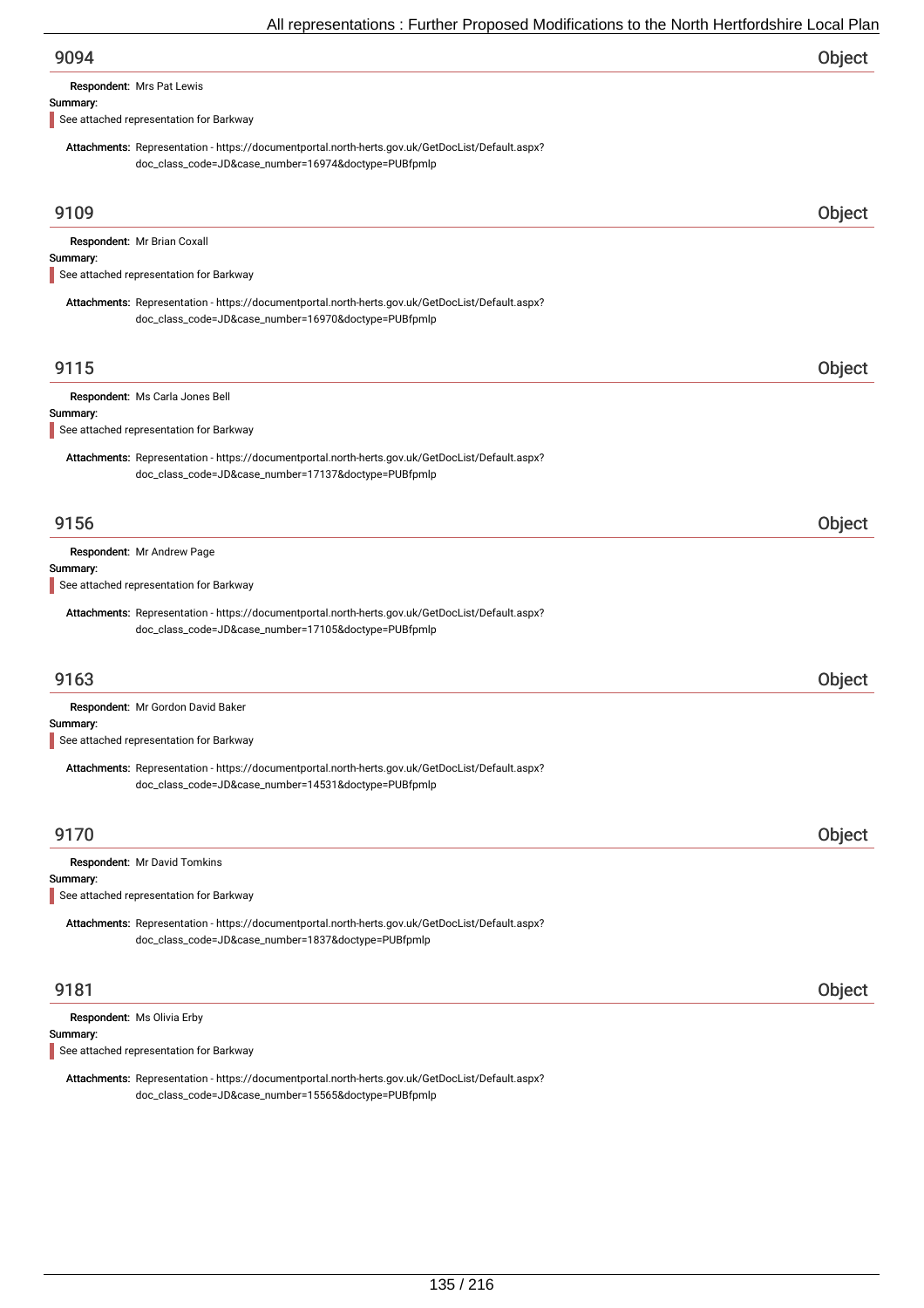|          | All representations : Further Proposed Modifications to the North Hertfordshire Local Plar                                                               |               |
|----------|----------------------------------------------------------------------------------------------------------------------------------------------------------|---------------|
| 9188     |                                                                                                                                                          | Object        |
|          | Respondent: Mrs Sharon Bentley                                                                                                                           |               |
| Summary: |                                                                                                                                                          |               |
|          | See attached representation for Barkway                                                                                                                  |               |
|          | Attachments: Representation - https://documentportal.north-herts.gov.uk/GetDocList/Default.aspx?<br>doc_class_code=JD&case_number=17059&doctype=PUBfpmlp |               |
| 9195     |                                                                                                                                                          | Object        |
|          | Respondent: Mr Terry Childs                                                                                                                              |               |
| Summary: |                                                                                                                                                          |               |
|          | See attached representation for Barkway                                                                                                                  |               |
|          | Attachments: Representation - https://documentportal.north-herts.gov.uk/GetDocList/Default.aspx?                                                         |               |
|          | doc_class_code=JD&case_number=15368&doctype=PUBfpmlp                                                                                                     |               |
|          |                                                                                                                                                          |               |
| 9198     |                                                                                                                                                          | Object        |
|          |                                                                                                                                                          |               |
|          | Respondent: Mr Martin Bentley                                                                                                                            |               |
| Summary: | See attached representation for Barkway                                                                                                                  |               |
|          |                                                                                                                                                          |               |
|          | Attachments: Representation - https://documentportal.north-herts.gov.uk/GetDocList/Default.aspx?                                                         |               |
|          | doc_class_code=JD&case_number=17057&doctype=PUBfpmlp                                                                                                     |               |
|          |                                                                                                                                                          |               |
| 9205     |                                                                                                                                                          | Object        |
|          |                                                                                                                                                          |               |
| Summary: | Respondent: Mrs Carol Willis                                                                                                                             |               |
|          | See attached representation for Barkway                                                                                                                  |               |
|          |                                                                                                                                                          |               |
|          | Attachments: Representation - https://documentportal.north-herts.gov.uk/GetDocList/Default.aspx?                                                         |               |
|          | doc_class_code=JD&case_number=2155&doctype=PUBfpmlp                                                                                                      |               |
|          |                                                                                                                                                          |               |
| 9240     |                                                                                                                                                          | <b>Object</b> |
|          | Respondent: Barkway Parish Council                                                                                                                       |               |
|          | Petition: 155 petitioners                                                                                                                                |               |
| Summary: |                                                                                                                                                          |               |
|          | See attached representation and petition                                                                                                                 |               |
|          |                                                                                                                                                          |               |
|          | Attachments: Petition - https://documentportal.north-herts.gov.uk/GetDocList/Default.aspx?doc_class_code=JD&case_number=13235&doctype=PUBfpmlp           |               |

# 9310 Object

| Respondent: Mrs Patricia Swann<br>Summary:<br>See representation for Barkway<br>Attachments: Representation - https://documentportal.north-herts.gov.uk/GetDocList/Default.aspx? |               |
|----------------------------------------------------------------------------------------------------------------------------------------------------------------------------------|---------------|
| doc_class_code=JD&case_number=14040&doctype=PUBfpmlp                                                                                                                             |               |
|                                                                                                                                                                                  |               |
| 9322                                                                                                                                                                             | <b>Object</b> |

| I | ۰. |  |
|---|----|--|
|   |    |  |

Summary: Respondent: Mr Alan Tong See full representation for Barkway

Attachments: None

# 9334 Object

Summary: Attachments: None Respondent: Mrs Dariel Lines See representation for Barkway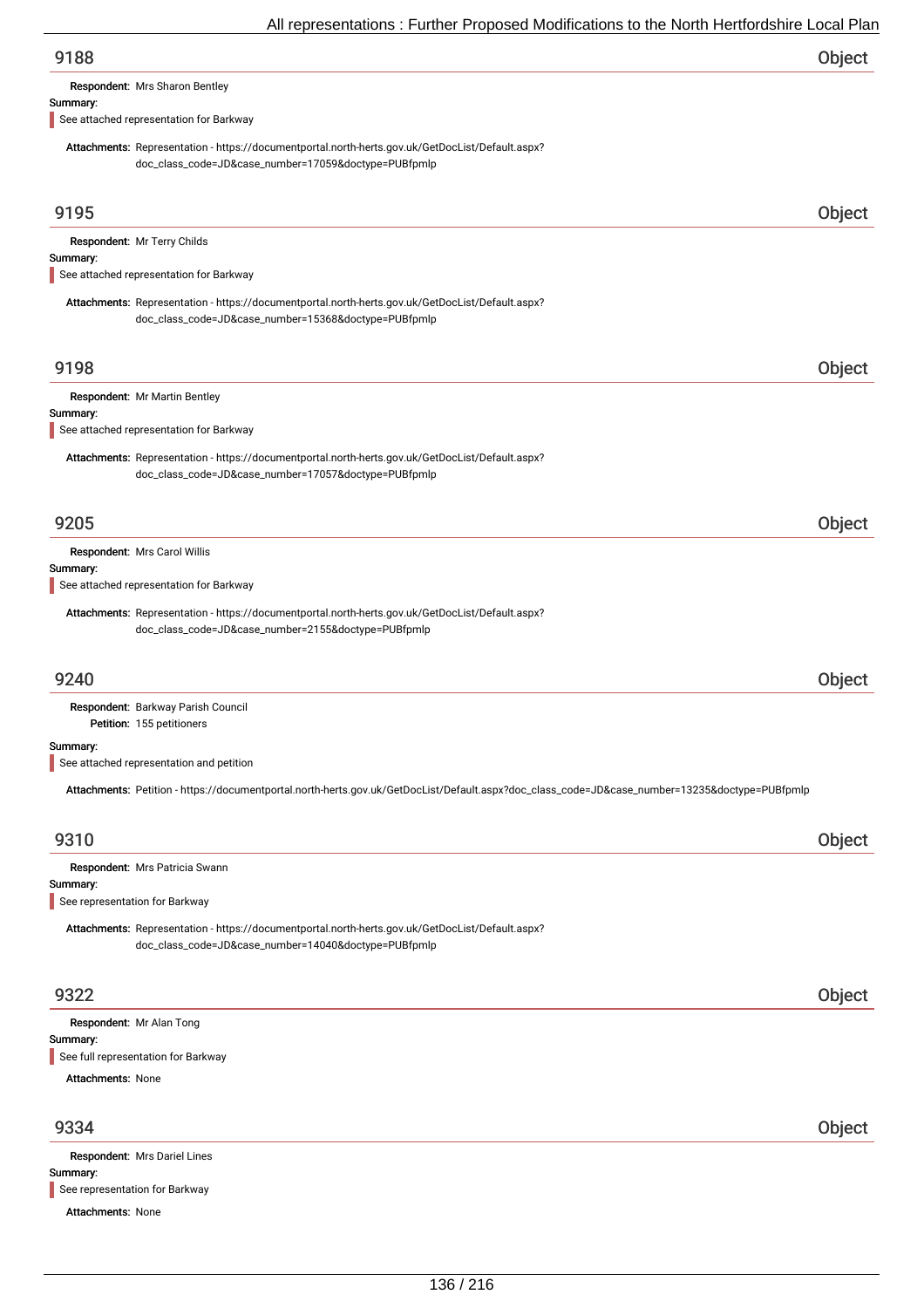| 9336                                                                                                                                                     | Object |
|----------------------------------------------------------------------------------------------------------------------------------------------------------|--------|
| Respondent: Mr Mark Sherwin                                                                                                                              |        |
| Summary:<br>See attached representation for Barkway                                                                                                      |        |
| Attachments: Representation - https://documentportal.north-herts.gov.uk/GetDocList/Default.aspx?<br>doc_class_code=JD&case_number=17043&doctype=PUBfpmlp |        |
| 9466                                                                                                                                                     | Object |
| Respondent: Mr Robert Bonfield<br>Summary:<br>See attached representation for Barkway                                                                    |        |
| Attachments: Representation - https://documentportal.north-herts.gov.uk/GetDocList/Default.aspx?<br>doc_class_code=JD&case_number=16985&doctype=PUBfpmlp |        |
| 9472                                                                                                                                                     | Object |
| Respondent: Mr Alan Digby                                                                                                                                |        |
| Summary:<br>See attached representation for Barkway                                                                                                      |        |
| Attachments: Representation - https://documentportal.north-herts.gov.uk/GetDocList/Default.aspx?<br>doc_class_code=JD&case_number=16969&doctype=PUBfpmlp |        |
| 9574                                                                                                                                                     | Object |
| Respondent: Miss Emilie Hales                                                                                                                            |        |
| Summary:<br>See attached representation for Barkway                                                                                                      |        |
| Attachments: Representation - https://documentportal.north-herts.gov.uk/GetDocList/Default.aspx?<br>doc_class_code=JD&case_number=16968&doctype=PUBfpmlp |        |
| 9580                                                                                                                                                     | Object |
| Respondent: Ms Orla Swann                                                                                                                                |        |
| Summary:<br>See attached representation for Barkway                                                                                                      |        |
| Attachments: Representation - https://documentportal.north-herts.gov.uk/GetDocList/Default.aspx?<br>doc_class_code=JD&case_number=16989&doctype=PUBfpmlp |        |
| 9593                                                                                                                                                     | Object |
| Respondent: Mrs Patricia Smith                                                                                                                           |        |
| Summary:<br>See attached representation for Barkway                                                                                                      |        |
| <b>Attachments: None</b>                                                                                                                                 |        |
| 9601                                                                                                                                                     | Object |
| Respondent: Mr Keith Smith                                                                                                                               |        |
| Summary:<br>See attached representation for Barkway                                                                                                      |        |
| <b>Attachments: None</b>                                                                                                                                 |        |
| 9609                                                                                                                                                     | Object |
| Respondent: Mrs Anne Smalley<br>Summary:                                                                                                                 |        |

Attachments: None See attached representation for Barkway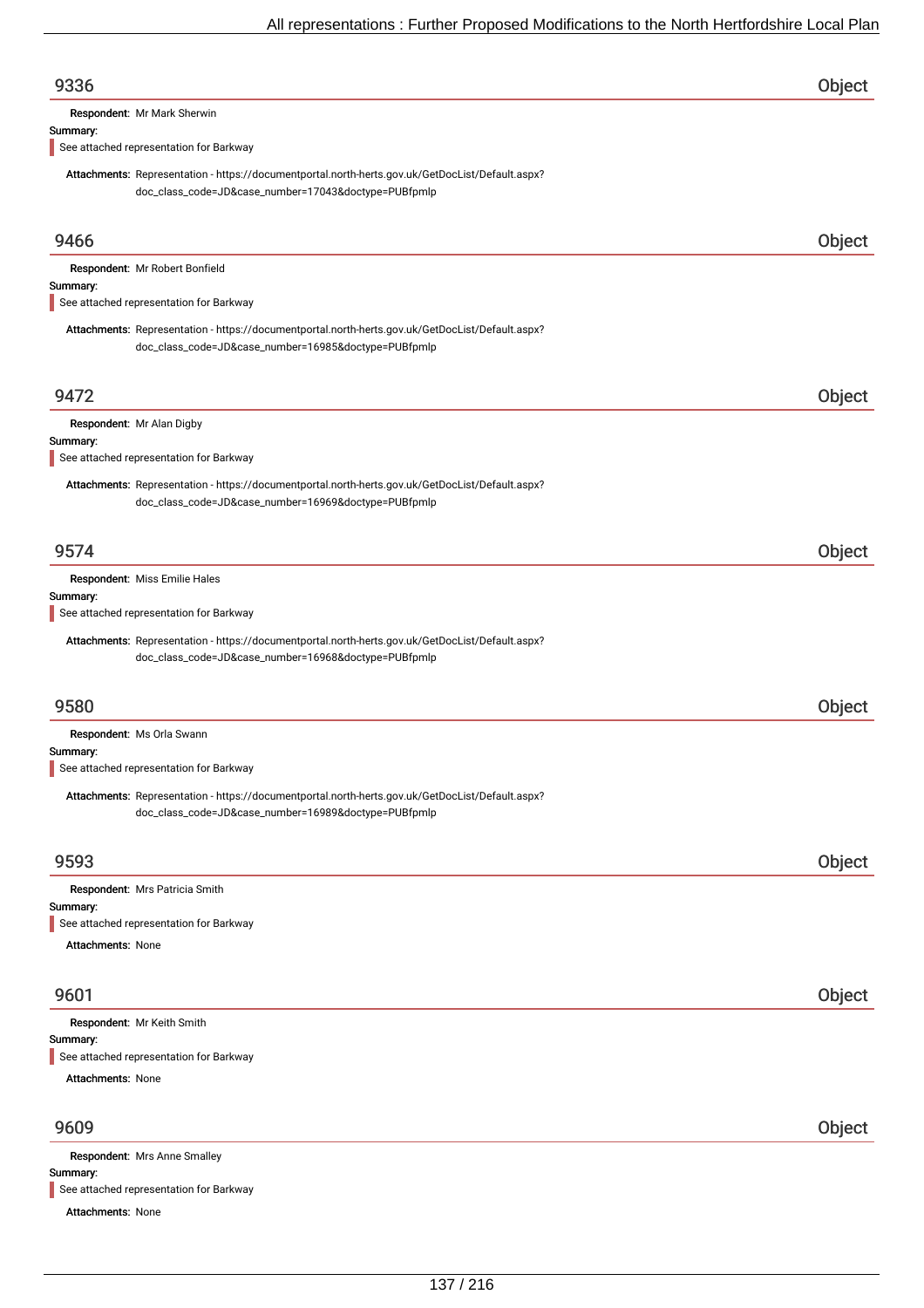| 9617   |  |
|--------|--|
| $\sim$ |  |

Respondent: Ms Mary E Collins

# Summary:

See attached representation for Barkway

Attachments: None

| <b>Attachments.</b> None                                                            |        |
|-------------------------------------------------------------------------------------|--------|
| 9618                                                                                | Object |
| Respondent: Mrs Jackie Connolly                                                     |        |
| Summary:                                                                            |        |
| See attached representation for Barkway                                             |        |
| Attachments: None                                                                   |        |
| 9624                                                                                | Object |
| Respondent: Mr Dave Connolly                                                        |        |
| Summary:<br>See attached representation for Barkway                                 |        |
| Attachments: None                                                                   |        |
| 9631                                                                                | Object |
| Respondent: Mr John Golding                                                         |        |
| Summary:                                                                            |        |
| See attached representation for Barkway                                             |        |
| <b>Attachments: None</b>                                                            |        |
| 9637                                                                                | Object |
| Respondent: Mr Peter Bassett                                                        |        |
| Summary:<br>See attached representation for Barkway                                 |        |
| <b>Attachments: None</b>                                                            |        |
| 9642                                                                                | Object |
|                                                                                     |        |
| Respondent: Mr and Mrs Antonis and Constantina Vouniotis<br>Petition: 2 petitioners |        |
| Summary:                                                                            |        |
| See attached representation for Barkway                                             |        |
| Attachments: None                                                                   |        |
| 9648                                                                                | Object |
| Respondent: Mr and Mrs Andrew and Ruth Millard<br>Petition: 2 petitioners           |        |
| Summary:<br>See attached representation for Barkway                                 |        |
| Attachments: None                                                                   |        |

| 9654                                                                                             | <b>Object</b> |
|--------------------------------------------------------------------------------------------------|---------------|
| <b>Respondent:</b> Mrs Sue Humphreys                                                             |               |
| Summary:                                                                                         |               |
| See attached representation                                                                      |               |
| Attachmente: Penrecentation - https://documentportal.porth-berts.gov.uk/CetDocList/Default.aspy2 |               |

chments: Representation - https://documentportal.north-herts.gov.uk/GetDocList/Default.aspx? doc\_class\_code=JD&case\_number=17002&doctype=PUBfpmlp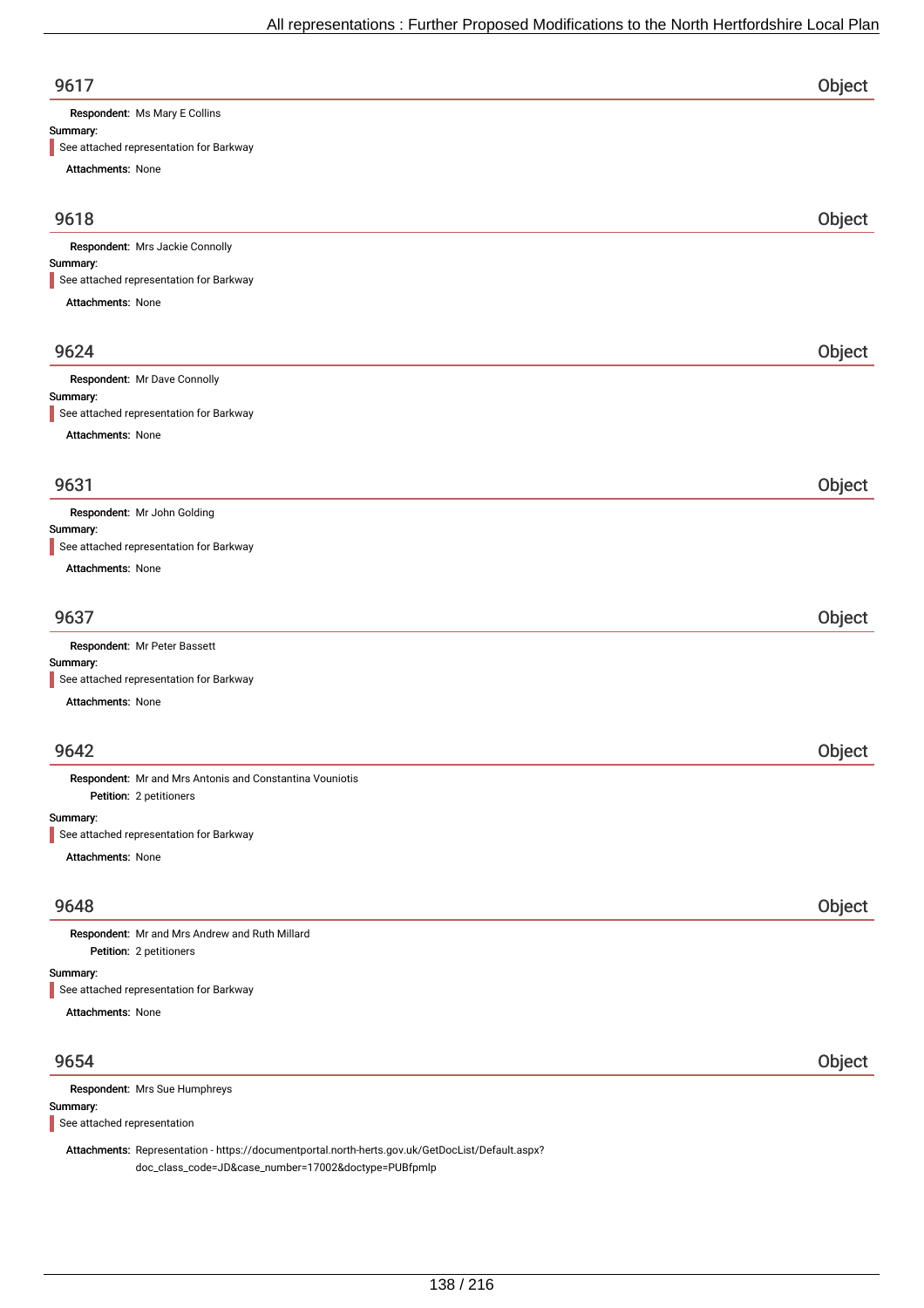Respondent: Mr Cameron Bonfield

#### Summary:

See attached representation for Barkway

Attachments: Representation - https://documentportal.north-herts.gov.uk/GetDocList/Default.aspx? doc\_class\_code=JD&case\_number=16987&doctype=PUBfpmlp

| 9661                                                                                                                                                     | Object |
|----------------------------------------------------------------------------------------------------------------------------------------------------------|--------|
| Respondent: Mrs Michelle Bonfield                                                                                                                        |        |
| Summary:<br>See attached representation for Barkway                                                                                                      |        |
|                                                                                                                                                          |        |
| Attachments: Representation - https://documentportal.north-herts.gov.uk/GetDocList/Default.aspx?<br>doc_class_code=JD&case_number=16986&doctype=PUBfpmlp |        |
|                                                                                                                                                          |        |
| 9667                                                                                                                                                     | Object |
| Respondent: Ms Amanda Edmonds                                                                                                                            |        |
| Summary:<br>See attached representation for Barkway                                                                                                      |        |
|                                                                                                                                                          |        |
| Attachments: Representation - https://documentportal.north-herts.gov.uk/GetDocList/Default.aspx?<br>doc_class_code=JD&case_number=16988&doctype=PUBfpmlp |        |
|                                                                                                                                                          |        |
| 9673                                                                                                                                                     | Object |
|                                                                                                                                                          |        |
| Respondent: Mr David Coxall<br>Summary:                                                                                                                  |        |
| See attached representation for Barkway                                                                                                                  |        |
| Attachments: Representation - https://documentportal.north-herts.gov.uk/GetDocList/Default.aspx?                                                         |        |
| doc_class_code=JD&case_number=16990&doctype=PUBfpmlp                                                                                                     |        |
|                                                                                                                                                          |        |
| 9679                                                                                                                                                     | Object |
| Respondent: Mr Craig Garner                                                                                                                              |        |
| Summary:                                                                                                                                                 |        |
| See attached representation for Barkway                                                                                                                  |        |
| Attachments: Representation - https://documentportal.north-herts.gov.uk/GetDocList/Default.aspx?                                                         |        |
| doc_class_code=JD&case_number=16971&doctype=PUBfpmlp                                                                                                     |        |
|                                                                                                                                                          |        |
| 9811                                                                                                                                                     | Object |
| Respondent: Mrs Rita Tindall<br>Summary:                                                                                                                 |        |
| See attached representation for Barkway                                                                                                                  |        |
| Attachments: Representation - https://documentportal.north-herts.gov.uk/GetDocList/Default.aspx?                                                         |        |
| doc_class_code=JD&case_number=16975&doctype=PUBfpmlp                                                                                                     |        |
|                                                                                                                                                          |        |
| 9818                                                                                                                                                     | Object |
| Respondent: Mr Matthew Scales                                                                                                                            |        |
| Summary:                                                                                                                                                 |        |
| See attached representation for Barkway                                                                                                                  |        |
| <b>Attachments: None</b>                                                                                                                                 |        |
|                                                                                                                                                          |        |
| 9830                                                                                                                                                     | Object |
| Respondent: Ms Cecilia van der Heijden                                                                                                                   |        |

#### Summary:

See attached representation for Barkway

Attachments: None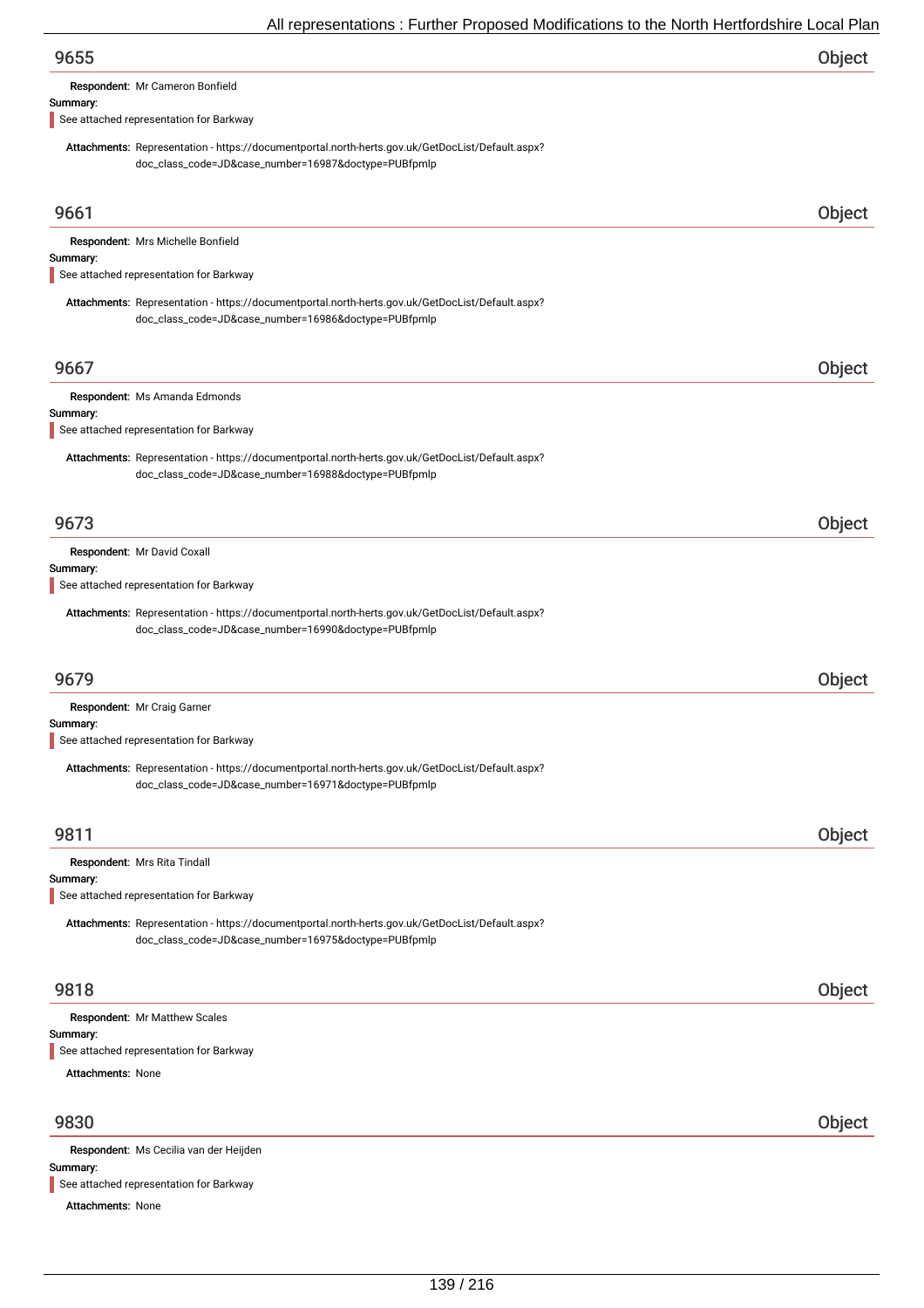| 9836                       |  |
|----------------------------|--|
| Respondent: Ms Jane Franks |  |

#### Summary:

See attached representation

Attachments: None

| 9845     |                                                                                                                                                          | Object |
|----------|----------------------------------------------------------------------------------------------------------------------------------------------------------|--------|
|          | Respondent: Ms Dolores Altaras                                                                                                                           |        |
| Summary: | See attached representation for Barkway                                                                                                                  |        |
|          | Attachments: Representation - https://documentportal.north-herts.gov.uk/GetDocList/Default.aspx?<br>doc_class_code=JD&case_number=17003&doctype=PUBfpmlp |        |
| 9851     |                                                                                                                                                          | Object |
|          | Respondent: Mr Tim Goldspink                                                                                                                             |        |
| Summary: | See attached representation for Barkway                                                                                                                  |        |
|          | Attachments: Representation - https://documentportal.north-herts.gov.uk/GetDocList/Default.aspx?<br>doc_class_code=JD&case_number=17005&doctype=PUBfpmlp |        |
| 9857     |                                                                                                                                                          | Object |
|          | Respondent: Ms Helen Price                                                                                                                               |        |
| Summary: | See attached representation for Barkway                                                                                                                  |        |
|          | Attachments: Representation - https://documentportal.north-herts.gov.uk/GetDocList/Default.aspx?<br>doc_class_code=JD&case_number=17007&doctype=PUBfpmlp |        |
| 9863     |                                                                                                                                                          | Object |
|          | Respondent: Mr Pete Lander                                                                                                                               |        |
| Summary: | See attached representation for Barkway                                                                                                                  |        |
|          | Attachments: Representation - https://documentportal.north-herts.gov.uk/GetDocList/Default.aspx?<br>doc_class_code=JD&case_number=17008&doctype=PUBfpmlp |        |
| 9871     |                                                                                                                                                          | Object |
|          | Respondent: Mr Matthew Bell                                                                                                                              |        |
| Summary: | See representation attached for Barkway                                                                                                                  |        |
|          | Attachments: Representation - https://documentportal.north-herts.gov.uk/GetDocList/Default.aspx?<br>doc_class_code=JD&case_number=17112&doctype=PUBfpmlp |        |
| 9877     |                                                                                                                                                          | Object |
|          | Respondent: Mrs Laura Childs                                                                                                                             |        |
| Summary: | See attached representation for Barkway                                                                                                                  |        |

Attachments: Supporting Document - https://documentportal.north-herts.gov.uk/GetDocList/Default.aspx? doc\_class\_code=JD&case\_number=14842&doctype=PUBfpmlp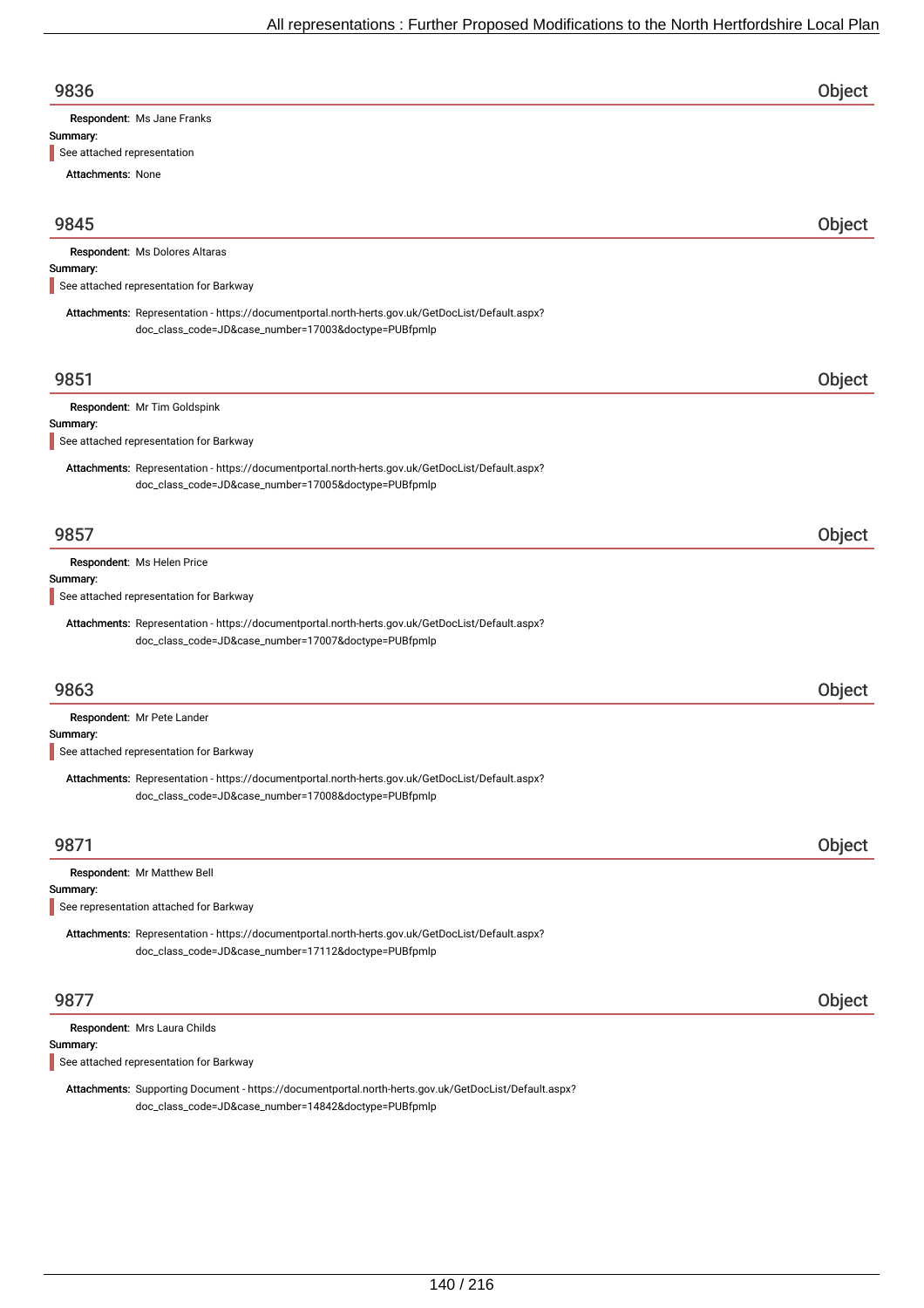Respondent: Ms Anita Scales

#### Summary:

| See representation attached for Barkway                                                                                                                  |        |
|----------------------------------------------------------------------------------------------------------------------------------------------------------|--------|
| Attachments: None                                                                                                                                        |        |
|                                                                                                                                                          |        |
| 9887                                                                                                                                                     | Object |
| Respondent: Mr Andy Seymour                                                                                                                              |        |
| Summary:                                                                                                                                                 |        |
| See representation attached for Barkway                                                                                                                  |        |
| Attachments: None                                                                                                                                        |        |
| 9893                                                                                                                                                     | Object |
|                                                                                                                                                          |        |
| Respondent: Mr John Gibson                                                                                                                               |        |
| Summary:                                                                                                                                                 |        |
| See attached representation for Barkway                                                                                                                  |        |
| Attachments: None                                                                                                                                        |        |
|                                                                                                                                                          |        |
| 9920                                                                                                                                                     | Object |
| Respondent: Mrs Jennifer Warren                                                                                                                          |        |
| Summary:                                                                                                                                                 |        |
| See representation attached for Barkway                                                                                                                  |        |
| <b>Attachments: None</b>                                                                                                                                 |        |
| 9926                                                                                                                                                     | Object |
| Respondent: Mr Robert Chisnall                                                                                                                           |        |
| Summary:                                                                                                                                                 |        |
| See representation attached for Barkway                                                                                                                  |        |
| Attachments: Representation Letter - https://north-herts.oc2.uk/a/vn3                                                                                    |        |
|                                                                                                                                                          |        |
| 9993                                                                                                                                                     | Object |
| Respondent: Mr Mark Seymour                                                                                                                              |        |
| Summary:                                                                                                                                                 |        |
| See attached representation for Barkway                                                                                                                  |        |
| <b>Attachments: None</b>                                                                                                                                 |        |
|                                                                                                                                                          |        |
| 10006                                                                                                                                                    | Object |
| Respondent: Ms Fiona Tomkins                                                                                                                             |        |
| Summary:<br>See attached representation for Barkway                                                                                                      |        |
|                                                                                                                                                          |        |
| Attachments: Representation - https://documentportal.north-herts.gov.uk/GetDocList/Default.aspx?<br>doc_class_code=JD&case_number=17114&doctype=PUBfpmlp |        |
| 10015                                                                                                                                                    | Object |
|                                                                                                                                                          |        |
|                                                                                                                                                          |        |
|                                                                                                                                                          |        |
| Respondent: Mrs Janis Baker<br>Summary:<br>See attached representation for Barkway                                                                       |        |

Attachments: Representation - https://documentportal.north-herts.gov.uk/GetDocList/Default.aspx? doc\_class\_code=JD&case\_number=15140&doctype=PUBfpmlp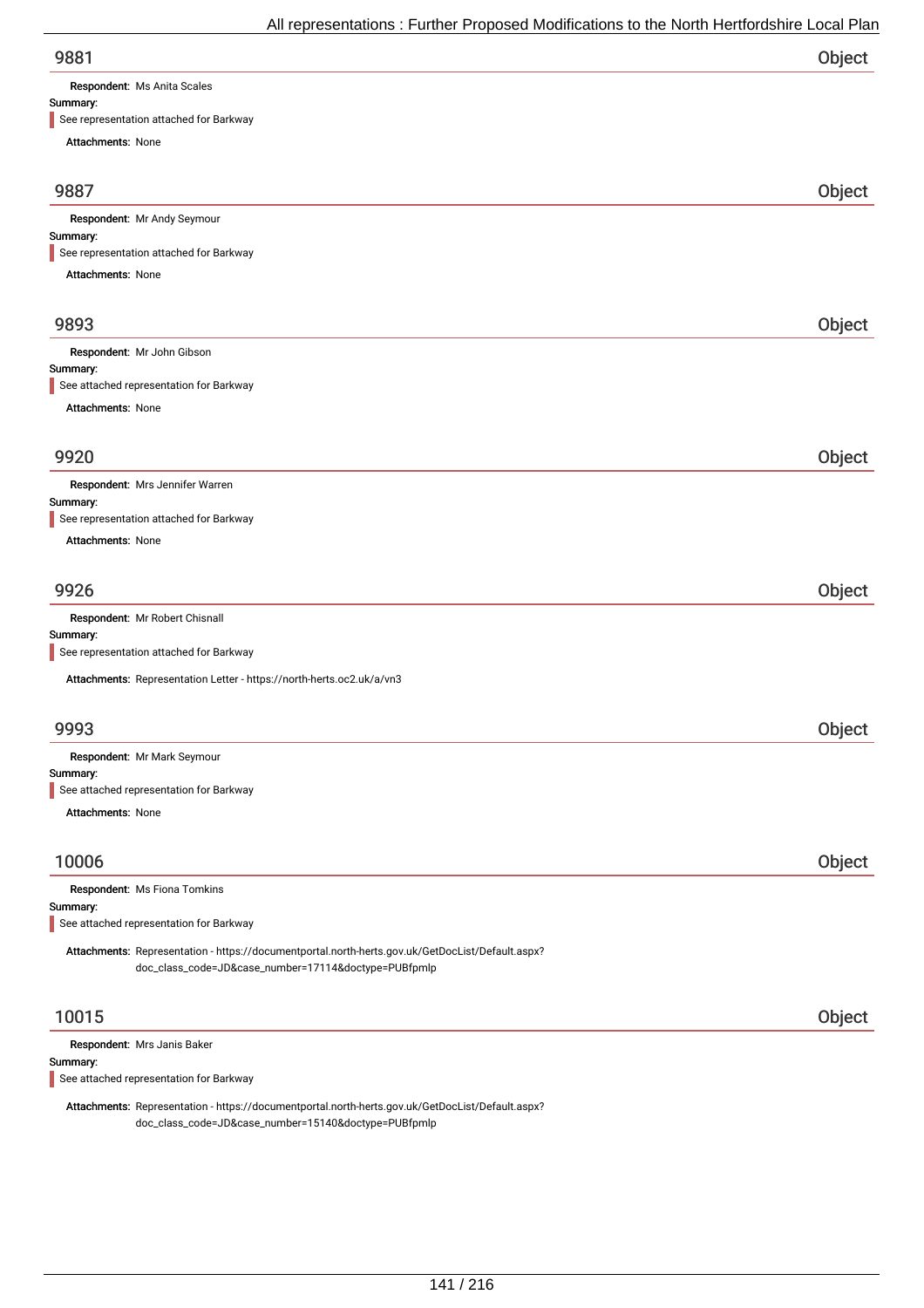| 10023 | Object |
|-------|--------|
|-------|--------|

Respondent: Mr Andy Turpin

#### Summary:

See attached representation for Barkway

Attachments: Representation - https://documentportal.north-herts.gov.uk/GetDocList/Default.aspx? doc\_class\_code=JD&case\_number=17113&doctype=PUBfpmlp

| 10037                                                                                                                                                             | Object |
|-------------------------------------------------------------------------------------------------------------------------------------------------------------------|--------|
| Respondent: Mr Tom Seymour<br>Summary:<br>See attached representation - Barkway                                                                                   |        |
| <b>Attachments: None</b>                                                                                                                                          |        |
|                                                                                                                                                                   |        |
| 10043                                                                                                                                                             | Object |
| Respondent: Ms Samantha Seymour<br>Summary:<br>See attached representation - Barkway                                                                              |        |
| <b>Attachments: None</b>                                                                                                                                          |        |
| 10059                                                                                                                                                             | Object |
| Respondent: Barkway Parish Council                                                                                                                                |        |
| Summary:<br>See attached representation                                                                                                                           |        |
| Attachments: Representation - https://documentportal.north-herts.gov.uk/GetDocList/Default.aspx?<br>doc_class_code=JD&case_number=13235&doctype=PUBfpmlp          |        |
|                                                                                                                                                                   |        |
| 10068                                                                                                                                                             | Object |
| Respondent: Dr Will Nicolson<br>Summary:                                                                                                                          |        |
| See attached representation - Barkway                                                                                                                             |        |
| Attachments: Representation - https://documentportal.north-herts.gov.uk/GetDocList/Default.aspx?<br>doc_class_code=JD&case_number=17106&doctype=PUBfpmlp          |        |
| 10071                                                                                                                                                             | Object |
| Respondent: Mr Richard Turpin                                                                                                                                     |        |
| Summary:<br>See attached representation - Barkway                                                                                                                 |        |
| Attachments: Representation - https://documentportal.north-herts.gov.uk/GetDocList/Default.aspx?<br>doc_class_code=JD&case_number=17104&doctype=PUBfpmlp          |        |
| 10078                                                                                                                                                             | Object |
| Respondent: HCC Royston East and Ermine Ward<br>Summary:                                                                                                          |        |
| See attached representation - Barkway                                                                                                                             |        |
| Attachments: Representation - https://documentportal.north-herts.gov.uk/GetDocList/Default.aspx?<br>doc_class_code=JD&case_number=17092&doctype=PUBfpmlp          |        |
| 10153                                                                                                                                                             | Object |
| Respondent: Mr Richard Courtice                                                                                                                                   |        |
| Summary:<br><b>LATE REPRESENTATION</b><br>See attached representation                                                                                             |        |
| Attachments: Postcard Representation - https://documentportal.north-herts.gov.uk/GetDocList/Default.aspx?<br>doc_class_code=JD&case_number=17354&doctype=PUBfpmlp |        |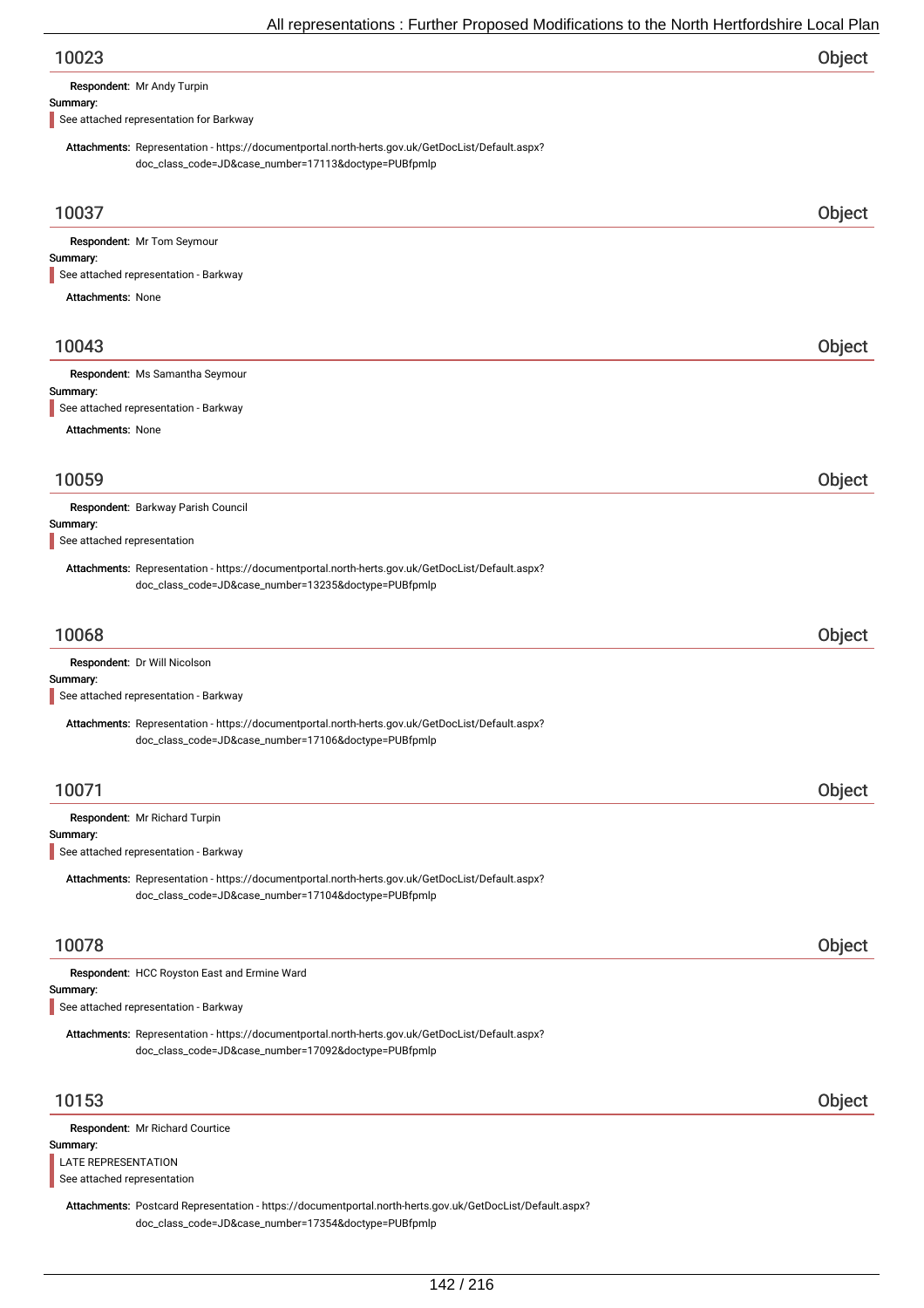# extion Documents, ED101A

| Examination Documents, ED 191A                                                                                                                                                    |         |
|-----------------------------------------------------------------------------------------------------------------------------------------------------------------------------------|---------|
| 8812                                                                                                                                                                              | Object  |
| Respondent: Save Our Green Belt                                                                                                                                                   |         |
| Summary:<br>See full text; significant oversupply of new homes, MHCLG targets are incorrect                                                                                       |         |
| <b>Attachments: None</b>                                                                                                                                                          |         |
|                                                                                                                                                                                   |         |
| 8873                                                                                                                                                                              | Object  |
| Respondent: Landhold Capital on behalf of Southern & Regional Developments<br>Agent: Claremont Planning Consultancy                                                               |         |
| Summary:<br>See Attachments - detailed comments on housing trajectory, allocated sites, five-year supply and delivery in ED191B                                                   |         |
| Attachments: Representation and Supporting Documents - https://documentportal.north-herts.gov.uk/GetDocList/Default.aspx?<br>doc_class_code=JD&case_number=16755&doctype=PUBfpmlp |         |
| 9006                                                                                                                                                                              | Object  |
| Respondent: Bulger Group                                                                                                                                                          |         |
| Agent: ROK Planning                                                                                                                                                               |         |
| Summary:<br>See Attached; Detailed commentary on OAN, 2014-based figure of 13,800 should be used                                                                                  |         |
| Attachments: Representation and Supporting Documents - https://documentportal.north-herts.gov.uk/GetDocList/Default.aspx?<br>doc_class_code=JD&case_number=17123&doctype=PUBfpmlp |         |
| 9306                                                                                                                                                                              | Object  |
| Respondent: NHDC Ermine Councillor                                                                                                                                                |         |
| Summary:                                                                                                                                                                          |         |
| See attached representation                                                                                                                                                       |         |
| <b>Attachments: None</b>                                                                                                                                                          |         |
| 9641                                                                                                                                                                              | Object  |
| Respondent: Mr & Mrs Tom & Kate Sargent<br>Petition: 2 petitioners                                                                                                                |         |
| Summary:<br>See full representation                                                                                                                                               |         |
| <b>Attachments: None</b>                                                                                                                                                          |         |
|                                                                                                                                                                                   |         |
| 9750                                                                                                                                                                              | Support |
| Respondent: Bellcross Homes and Gallagher Developments Ltd<br>Agent: Rapleys LLP                                                                                                  |         |
| Summary:                                                                                                                                                                          |         |
| See attached - support relevant conclusions of this document                                                                                                                      |         |
| Attachments: Representation and Supporting Document - https://documentportal.north-herts.gov.uk/GetDocList/Default.aspx?<br>doc_class_code=JD&case_number=14346&doctype=PUBfpmlp  |         |

# 9808 Object

Respondent: Save The Worlds First Garden City

# Summary:

See attached; detailed commentary on OAN, choice of variant and uplifts

Attachments: Representation - https://documentportal.north-herts.gov.uk/GetDocList/Default.aspx? doc\_class\_code=JD&case\_number=16015&doctype=PUBfpmlp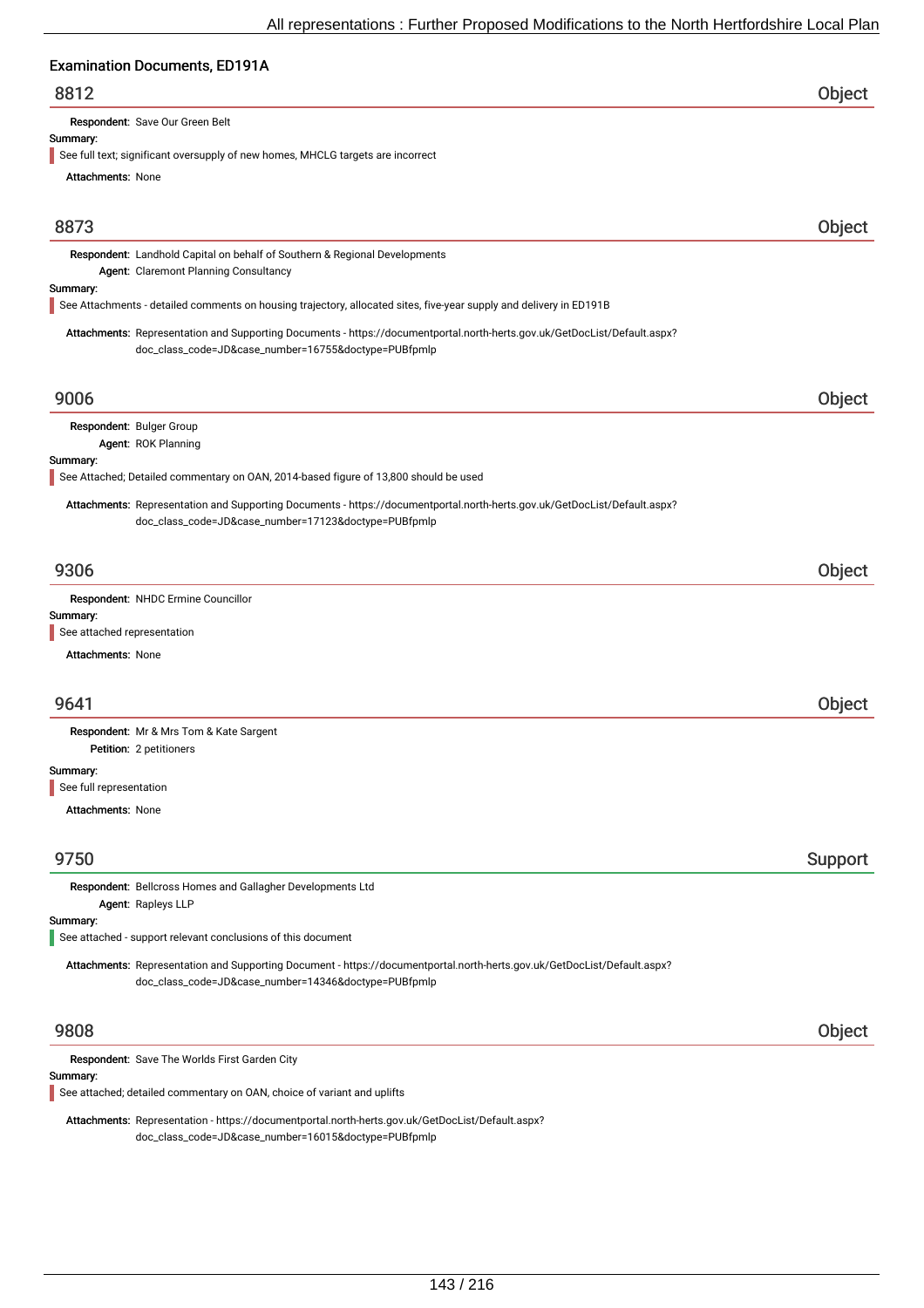# Examination Documents, ED215

# 8980 Object

Respondent: Ms Lorna Else

#### Summary:

See attached representation

Attachments: Representation - https://documentportal.north-herts.gov.uk/GetDocList/Default.aspx? doc\_class\_code=JD&case\_number=17097&doctype=PUBfpmlp

| 9008                                                                                                                                                     | Object |
|----------------------------------------------------------------------------------------------------------------------------------------------------------|--------|
| Respondent: Mr Jason Else                                                                                                                                |        |
| Summary:<br>See attached representation                                                                                                                  |        |
|                                                                                                                                                          |        |
| Attachments: Representation - https://documentportal.north-herts.gov.uk/GetDocList/Default.aspx?<br>doc_class_code=JD&case_number=17121&doctype=PUBfpmlp |        |
|                                                                                                                                                          |        |
| 9009                                                                                                                                                     | Object |
| Respondent: Mr Philip Weller                                                                                                                             |        |
| Summary:<br>See attached representation                                                                                                                  |        |
|                                                                                                                                                          |        |
| Attachments: Representation - https://documentportal.north-herts.gov.uk/GetDocList/Default.aspx?<br>doc_class_code=JD&case_number=17125&doctype=PUBfpmlp |        |
|                                                                                                                                                          |        |
| 10066                                                                                                                                                    | Object |
| Respondent: CPRE Hertfordshire                                                                                                                           |        |
| Summary:<br>See attached; detailed commentary on methods and outputs of ED215                                                                            |        |
|                                                                                                                                                          |        |
| Attachments: Representations - https://documentportal.north-herts.gov.uk/GetDocList/Default.aspx?                                                        |        |
| doc_class_code=JD&case_number=17091&doctype=PUBfpmlp                                                                                                     |        |
| <b>Examination Documents, ED224</b>                                                                                                                      |        |
| 8549                                                                                                                                                     | Object |
| Respondent: Mr Andrew R Thomas                                                                                                                           |        |
| Summary:                                                                                                                                                 |        |
| See full description                                                                                                                                     |        |
| <b>Attachments: None</b>                                                                                                                                 |        |
| 8551                                                                                                                                                     | Object |
| Respondent: Mr David, Deborah, Lauren Fothergill                                                                                                         |        |

Petition: 3 petitioners

#### Summary:

All three residents in our house object to the North Herts DC Local Plan's proposed development of 2,100 homes EOL required solely to meet an unmet need from Luton of 9,300 homes calculated back in 2017 as argued in ED224, for the following reasons:

• Valuable Green Belt land: no adequate exceptional circumstances

• Luton's house building is much higher than 2017 forecast, updated assessed needs are lower, unmet needs reduced to around 2,000

• Luton's unmet needs have already been more than covered by Central Beds as the designated 'best fit' neighbour; with many already in build

• Luton's failure to require adequate family housing from developers.

Attachments: None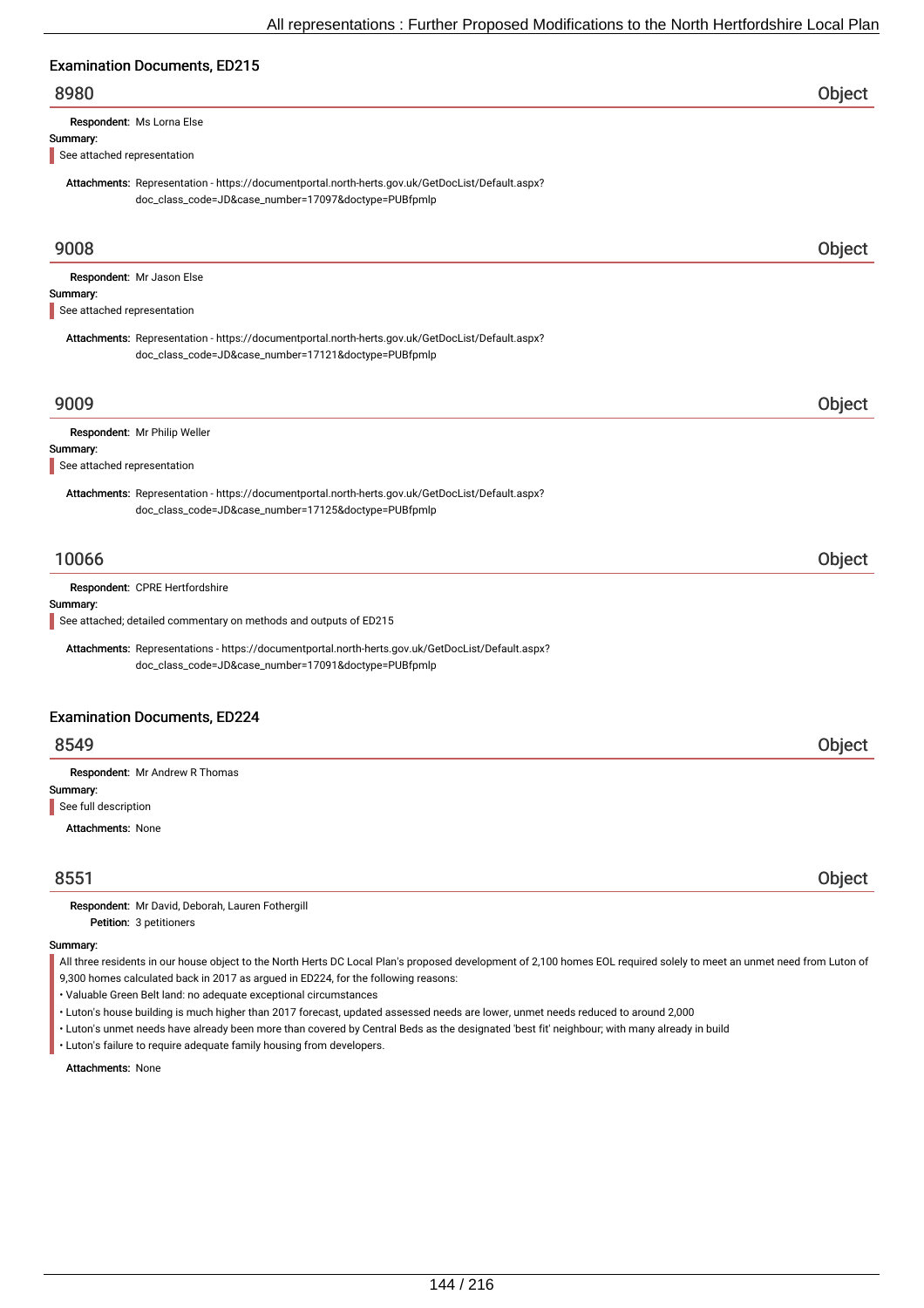Respondent: Mr Christopher Manners

#### Summary:

I object to the north Herts DC local plan's proposed development of 2100 homes EOL required solely to meet an unmet need from Luton of 9300 homes calculated in 2017 as argued in ED224, for the following reasons:

Valuable green belt land; no adequate exceptional circumstances Luton's house building is much higher than 2017 forecast, updated assessed needs are lower, unmet needs reduced to around 2000 Luton's unmet needs have already been more than covered by central beds as the designated best fit neighbour; with many already in build Luton's failure to require adequate family housing from developers.

Attachments: None

## 8553 Object

Petition: 6 petitioners Respondent: Mr Darren Howard

#### Summary:

We object to the North Herts DC Local plan's proposed development of 2100 homes EOL required solely to meet an unmet need from Luton of 9300 homes calculated in 2017 as argued in ED224, for the following reasons;

- valuable Green Belt land; no adequate exceptional circumstances

- Luton's house building is much higher than 2017 forecast, updated assessed needs are lower, unmet needs needs reduced to circa 2000

- Luton's unmet needs have already been more than covered by Central Beds as the designated 'best fit' Neighbour; with many already in build

- Luton's failure to require adequate family housing from developers

Attachments: None

## 8554 Object

Respondent: Mr Ashraf Choudhury

Summary:

See full description

Attachments: None

## 8555 Object

Petition: 2 petitioners Respondent: Mr Amin Dalton

#### Summary:

We object to the North Herts DC Local Plan's proposed development of 2,100 homes EOL required solely to meet an unmet need from Luton of 9,300 homes calculated in 2017 as argued in ED224, for the following reasons:

- Valuable Green Belt land; no adequate exceptional circumstances
- Luton's house building is much higher than 20017 forecast, updated assessed needs are lower, unmet needs reduced to around 2,000
- Luton's unmet needs have already been more than covered by Central Beds as the designated 'best fit' neighbour; with many already in build
- Luton's failure to require adequate family housing from developers.

Attachments: None

## 8556 Object

Petition: 2 petitioners Respondent: Mr and Mrs Alan and Tracy Rowan

#### Summary:

We object to the North Herts DC Local Plan's proposed development of 2,100 homes EOL required solely to meet unmet need from Luton of 9,300 homes calculated in 2017 as argued in ED224, for the following reasons:

Valuable Green Belt land; no adequate exceptional circumstances

Luton's houses building is much higher than 2017 forecast, updated assessed needs are lower, unmet needs reduced to around 2,000

Luton's unmet needs have already been more than covered by Central Beds as the designated 'best fit' neighbour; with many already in build

Luton's failure to require adequate family housing from developers.

#### Attachments: None

Summary: Respondent: Denise Lovelock See full description

Attachments: None

8561 Object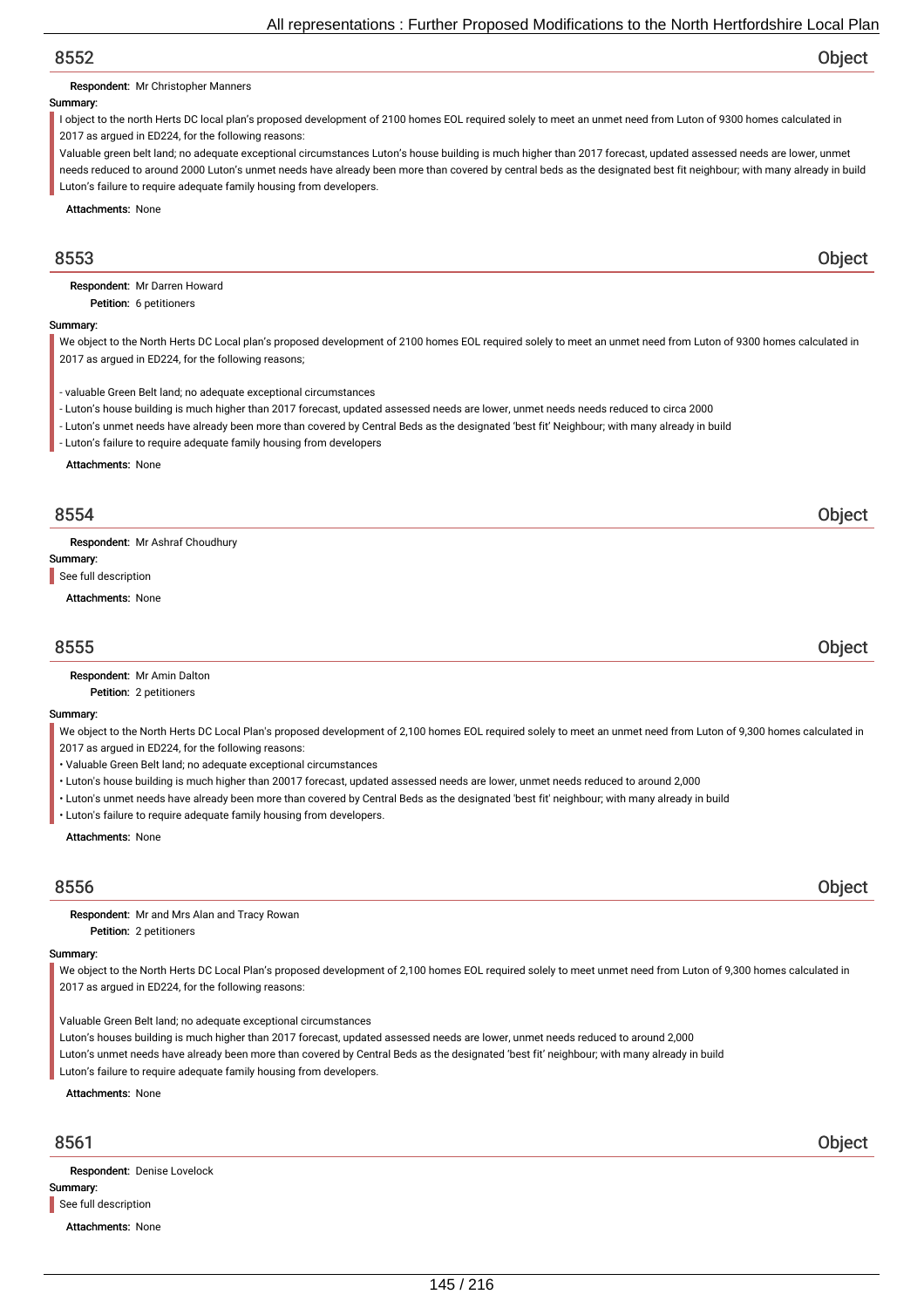| v.<br>۰.<br>۰,<br>v |  |
|---------------------|--|

| 8562                      | Object |
|---------------------------|--------|
| Respondent: Clare Cummins |        |
| Summary:                  |        |
| See full description      |        |

| Attachments: None                                                                                                                                               |        |
|-----------------------------------------------------------------------------------------------------------------------------------------------------------------|--------|
|                                                                                                                                                                 |        |
| 8563                                                                                                                                                            | Object |
| Respondent: Mr and Mrs Louise and Mike Bills                                                                                                                    |        |
| Petition: 2 petitioners                                                                                                                                         |        |
| Summary:<br>See full description                                                                                                                                |        |
| Attachments: None                                                                                                                                               |        |
| 8564                                                                                                                                                            | Object |
| Respondent: Ms Pauline Grimes                                                                                                                                   |        |
| Summary:                                                                                                                                                        |        |
| See full description                                                                                                                                            |        |
| Attachments: None                                                                                                                                               |        |
|                                                                                                                                                                 |        |
| 8565                                                                                                                                                            | Object |
| Respondent: Mr and Mrs Andrew and Susan Burnett<br>Petition: 2 petitioners                                                                                      |        |
| Summary:<br>See full description                                                                                                                                |        |
| Attachments: None                                                                                                                                               |        |
| 8566                                                                                                                                                            | Object |
| Respondent: Ms Rachel Eustice                                                                                                                                   |        |
| Summary:                                                                                                                                                        |        |
| See full description                                                                                                                                            |        |
| Attachments: None                                                                                                                                               |        |
| 8567                                                                                                                                                            | Object |
| Respondent: Ms Christine Wallsworth                                                                                                                             |        |
| Summary:                                                                                                                                                        |        |
| See full description<br>Attachments: None                                                                                                                       |        |
|                                                                                                                                                                 |        |
| 8568                                                                                                                                                            | Object |
| Respondent: Mr and Mrs Aurielian and Charlotte Mcnaughtan<br>Petition: 2 petitioners                                                                            |        |
| Summary:                                                                                                                                                        |        |
| We object to the North Herts DC local plans proposed development of 2100 homes EOL required solely to meet an unmet need from Luton of 9300 homes calculated in |        |

2017 as advised in ED224, for the following reasons:

-valuable green belt land; no adequate exceptional circumstances

-Luton's house building is much higher than 2017 forecast, updated assessed needs are lower, unmet needs reduced to around 2000

-Luton's unmet needs have already been more than covered by central beds as the designated 'best fit' neighbour; with many already in build

-Luton's failure to require adequate family housing from developers

-extra pressure on Luton's essential services despite this being a Hertfordshire development eg doctors, schools, hospitals and other essentials which are already under pressure with the existing population.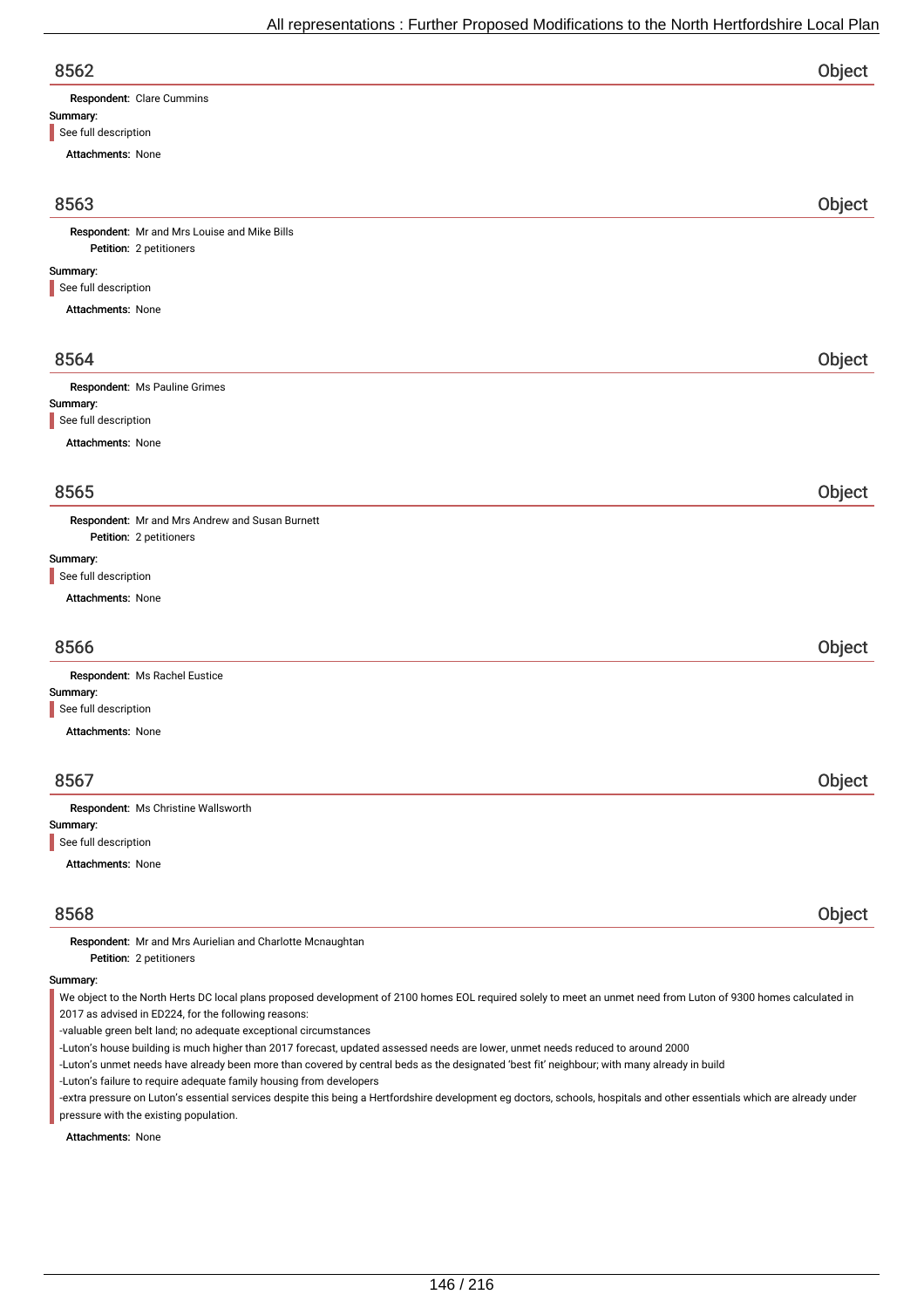| All representations : Further Proposed Modifications to the North Hertfordshire Local Plan                                                                                                                                                                                                                                                                 |        |
|------------------------------------------------------------------------------------------------------------------------------------------------------------------------------------------------------------------------------------------------------------------------------------------------------------------------------------------------------------|--------|
| 8569                                                                                                                                                                                                                                                                                                                                                       | Object |
| Respondent: Ms Christina M Chapman                                                                                                                                                                                                                                                                                                                         |        |
| Summary:<br>See full description                                                                                                                                                                                                                                                                                                                           |        |
| <b>Attachments: None</b>                                                                                                                                                                                                                                                                                                                                   |        |
| 8570                                                                                                                                                                                                                                                                                                                                                       | Object |
| Respondent: Mr Stephen Ellis                                                                                                                                                                                                                                                                                                                               |        |
| Summary:<br>See full description                                                                                                                                                                                                                                                                                                                           |        |
| <b>Attachments: None</b>                                                                                                                                                                                                                                                                                                                                   |        |
|                                                                                                                                                                                                                                                                                                                                                            |        |
| 8571                                                                                                                                                                                                                                                                                                                                                       | Object |
| Respondent: Mrs Melissa Djogo<br>Summary:                                                                                                                                                                                                                                                                                                                  |        |
| See full description                                                                                                                                                                                                                                                                                                                                       |        |
| <b>Attachments: None</b>                                                                                                                                                                                                                                                                                                                                   |        |
| 8572                                                                                                                                                                                                                                                                                                                                                       | Object |
| Respondent: Julia Darby                                                                                                                                                                                                                                                                                                                                    |        |
| Summary:<br>See full description                                                                                                                                                                                                                                                                                                                           |        |
| <b>Attachments: None</b>                                                                                                                                                                                                                                                                                                                                   |        |
| 8573                                                                                                                                                                                                                                                                                                                                                       | Object |
| Respondent: Mr and Mrs Declan and Tracey O'Neill<br>Petition: 2 petitioners                                                                                                                                                                                                                                                                                |        |
| Summary:                                                                                                                                                                                                                                                                                                                                                   |        |
| We object to the North Herts DC Local Plan's proposed development of 2,100 homes EOL required solely to meet an unmet need from Luton of 9,300 homes calculated in<br>2017 as argued in ED224, for the following reasons:                                                                                                                                  |        |
| . Valuable Green Belt land; no adequate exceptional circumstances                                                                                                                                                                                                                                                                                          |        |
| . Luton's house building is much higher than 2017 forecast, updated assessed needs are lower, unmet needs reduced to around 2,000<br>. Luton's unmet needs have already been more than covered by Central Beds as the designated 'best fit' neighbour; with many already in build<br>. Luton's failure to require adequate family housing from developers. |        |
| <b>Attachments: None</b>                                                                                                                                                                                                                                                                                                                                   |        |
| 8574                                                                                                                                                                                                                                                                                                                                                       | Object |
| Respondent: Mr and Mrs Ray and Sue Ganderton<br>Petition: 2 petitioners                                                                                                                                                                                                                                                                                    |        |
| Summary:                                                                                                                                                                                                                                                                                                                                                   |        |
| See full description                                                                                                                                                                                                                                                                                                                                       |        |
| Attachments: None                                                                                                                                                                                                                                                                                                                                          |        |
| 8575                                                                                                                                                                                                                                                                                                                                                       | Object |
| Respondent: Mr Barry Brown<br>Summary:                                                                                                                                                                                                                                                                                                                     |        |
|                                                                                                                                                                                                                                                                                                                                                            |        |

Summary: Attachments: None Respondent: Mrs Jane Dorman See full description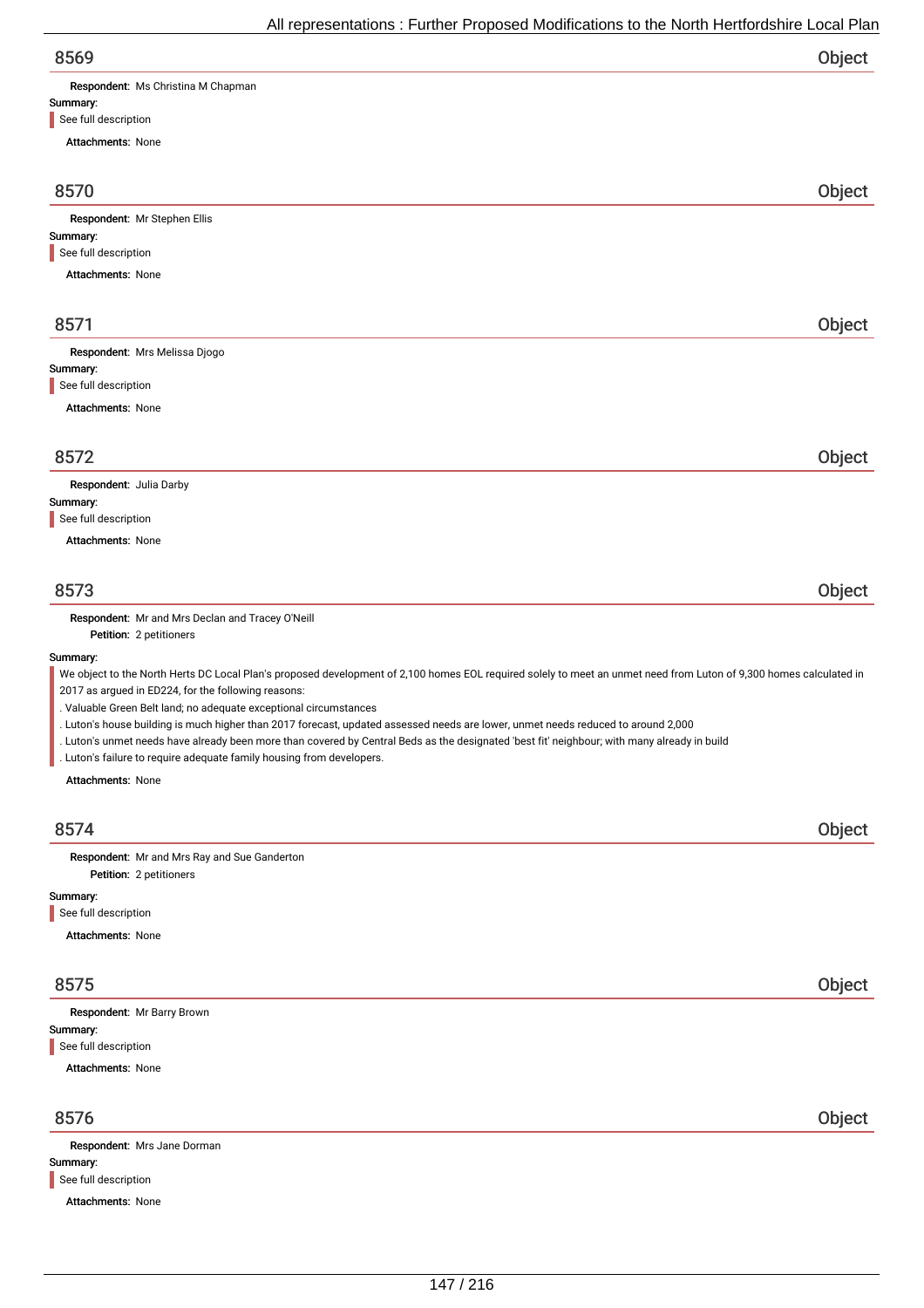| 8577                                                                                                                                                                                                                       | Object        |
|----------------------------------------------------------------------------------------------------------------------------------------------------------------------------------------------------------------------------|---------------|
| Respondent: Mr Mick Giles                                                                                                                                                                                                  |               |
| Petition: 2 petitioners                                                                                                                                                                                                    |               |
| Summary:                                                                                                                                                                                                                   |               |
| We object to the North Herts DC Local Plan's proposed development of 2,100 homes EOL required solely to meet an unmet need from Luton of 9,300 homes calculated in                                                         |               |
| 2017 as argued in ED224, for the following reasons:                                                                                                                                                                        |               |
|                                                                                                                                                                                                                            |               |
| 1. Valuable Green Belt land; no adequate exceptional circumstances.                                                                                                                                                        |               |
| 2. Luton's house building is much higher than 2017 forecast, updated assessed needs are lower, unmet needs reduced to around 2,000                                                                                         |               |
| 3. Luton's unmet needs have already been more than covered by Central Beds as the designated 'best fit' neighbour; with many already in build                                                                              |               |
| 4. Luton's failure to require adequate family housing from developers.                                                                                                                                                     |               |
| <b>Attachments: None</b>                                                                                                                                                                                                   |               |
|                                                                                                                                                                                                                            |               |
| 8578                                                                                                                                                                                                                       | Object        |
| Respondent: Mr Andy Wright                                                                                                                                                                                                 |               |
| Summary:                                                                                                                                                                                                                   |               |
| I object to the North Herts DC Local Plan's proposed development of 2,100 homes EOL required solely to meet an unmet need from Luton of 9,300 homes calculated in<br>2017 as argued in ED224, for the following reasons: • |               |
| Valuable Green Belt land; no adequate exceptional circumstances .                                                                                                                                                          |               |
| Luton's house building is much higher than 2017 forecast, updated assessed needs are lower, unmet needs reduced to around 2,000                                                                                            |               |
| Luton's unmet needs have already been more than covered by Central Beds as the designated 'best fit' neighbour; with many already in build                                                                                 |               |
| Luton's failure to require adequate family housing from developers.                                                                                                                                                        |               |
| Attachments: None                                                                                                                                                                                                          |               |
|                                                                                                                                                                                                                            |               |
|                                                                                                                                                                                                                            |               |
| 8579                                                                                                                                                                                                                       | Object        |
| Respondent: Ms Joyce Plotnikoff                                                                                                                                                                                            |               |
| Summary:                                                                                                                                                                                                                   |               |
| See full description                                                                                                                                                                                                       |               |
| <b>Attachments: None</b>                                                                                                                                                                                                   |               |
|                                                                                                                                                                                                                            |               |
|                                                                                                                                                                                                                            |               |
| 8580                                                                                                                                                                                                                       | <b>Object</b> |
| Respondent: Ms Lesley Smart                                                                                                                                                                                                |               |
| Summary:                                                                                                                                                                                                                   |               |
| See full description                                                                                                                                                                                                       |               |
|                                                                                                                                                                                                                            |               |
| <b>Attachments: None</b>                                                                                                                                                                                                   |               |
|                                                                                                                                                                                                                            |               |
| 8581                                                                                                                                                                                                                       | Object        |
| Respondent: Mr Graham Dockerill                                                                                                                                                                                            |               |
| Summary:                                                                                                                                                                                                                   |               |
| See full description                                                                                                                                                                                                       |               |
| <b>Attachments: None</b>                                                                                                                                                                                                   |               |
|                                                                                                                                                                                                                            |               |
| 8582                                                                                                                                                                                                                       | Object        |
| Respondent: Mrs Kendall Cordes                                                                                                                                                                                             |               |
| Summary:                                                                                                                                                                                                                   |               |
| See full description                                                                                                                                                                                                       |               |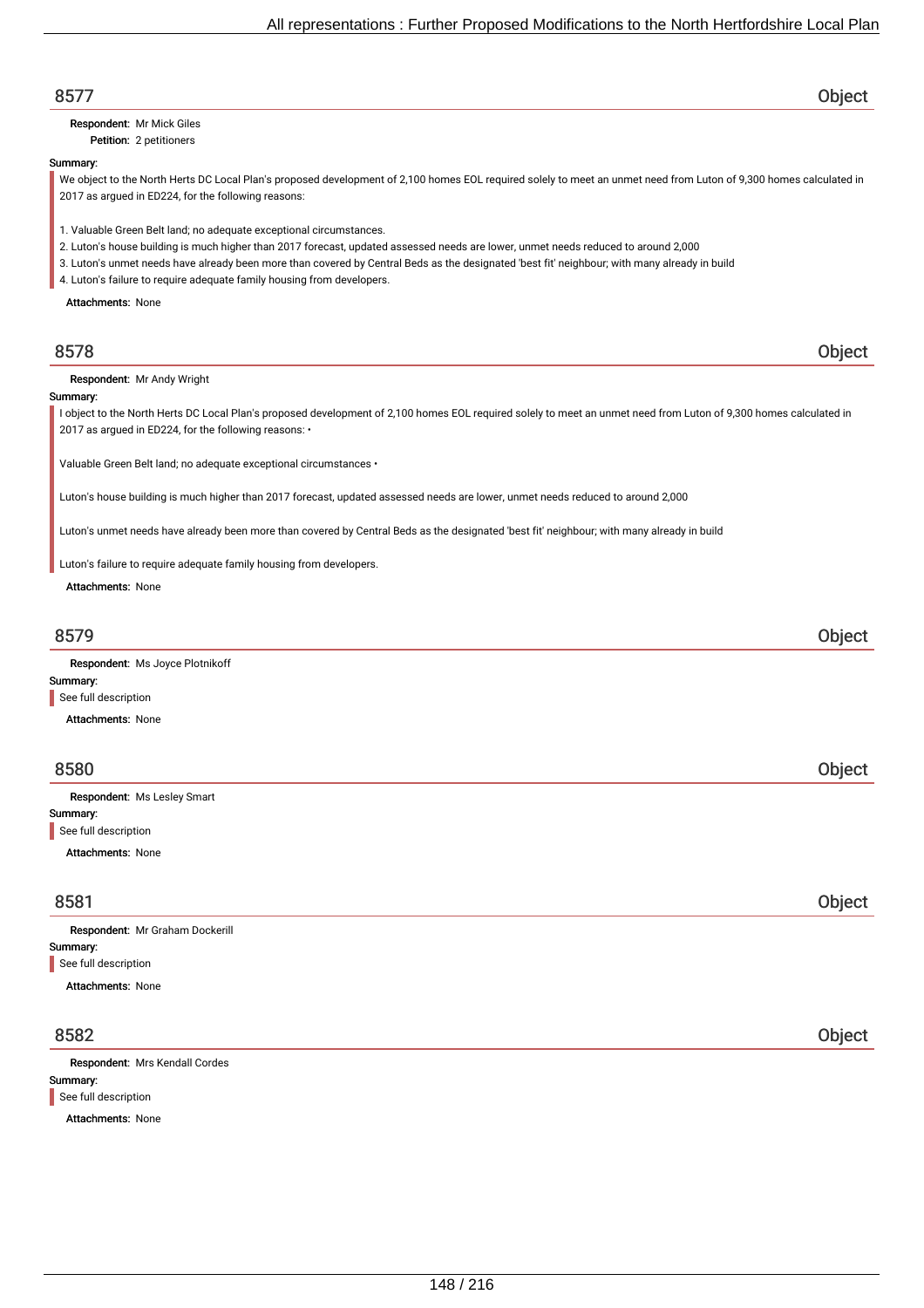|                                 | All representations : Further Proposed Modifications to the North Hertfordshire Local Plan |
|---------------------------------|--------------------------------------------------------------------------------------------|
| 8583                            | Object                                                                                     |
| Respondent: Aisling Hargadon    |                                                                                            |
| Summary:                        |                                                                                            |
| See full description            |                                                                                            |
| <b>Attachments: None</b>        |                                                                                            |
| 8584                            | Object                                                                                     |
| Respondent: Mrs Amanda King     |                                                                                            |
| Summary:                        |                                                                                            |
| See full description            |                                                                                            |
| Attachments: None               |                                                                                            |
| 8586                            | Object                                                                                     |
| Respondent: Dr Richard Woolfson |                                                                                            |
| Summary:                        |                                                                                            |
| See full description            |                                                                                            |
| <b>Attachments: None</b>        |                                                                                            |
| 8587                            | <b>Object</b>                                                                              |

Petition: 2 petitioners Respondent: Mr Ralph Ford

#### Summary:

I

See full description

Attachments: None

| 8588                                                             | Object |
|------------------------------------------------------------------|--------|
| Respondent: Mr Graham Hosker<br>Summary:<br>See full description |        |

Attachments: None

| 8589                        | Object |
|-----------------------------|--------|
| Respondent: Mr David Parker |        |
| Petition: 2 petitioners     |        |
| Summary:                    |        |
| See full description        |        |
| <b>Attachments: None</b>    |        |

8590 Object

Petition: 2 petitioners Respondent: Mr and Mrs Colin J and Gloria Lathwell

### Summary:

We have submitted and posted our objection to Strategic Planning and Projects Group, North Hertfordshire District Council concerning The Threat to Wigmore Residents. The following reasons for our objection are:-

\*Valuable Green Belt Land; no adequate exceptional circumstances.

\*Luton's house building is much higher than 2017 forecast, updated assessed needs are lower, unmet needs reduced to around 2,000.

\*Luton's unmet needs have already been more than covered by Beds as the designated "best fit" neighbour; with many already in build.

\*Luton's failure to require adequate family housing from developers.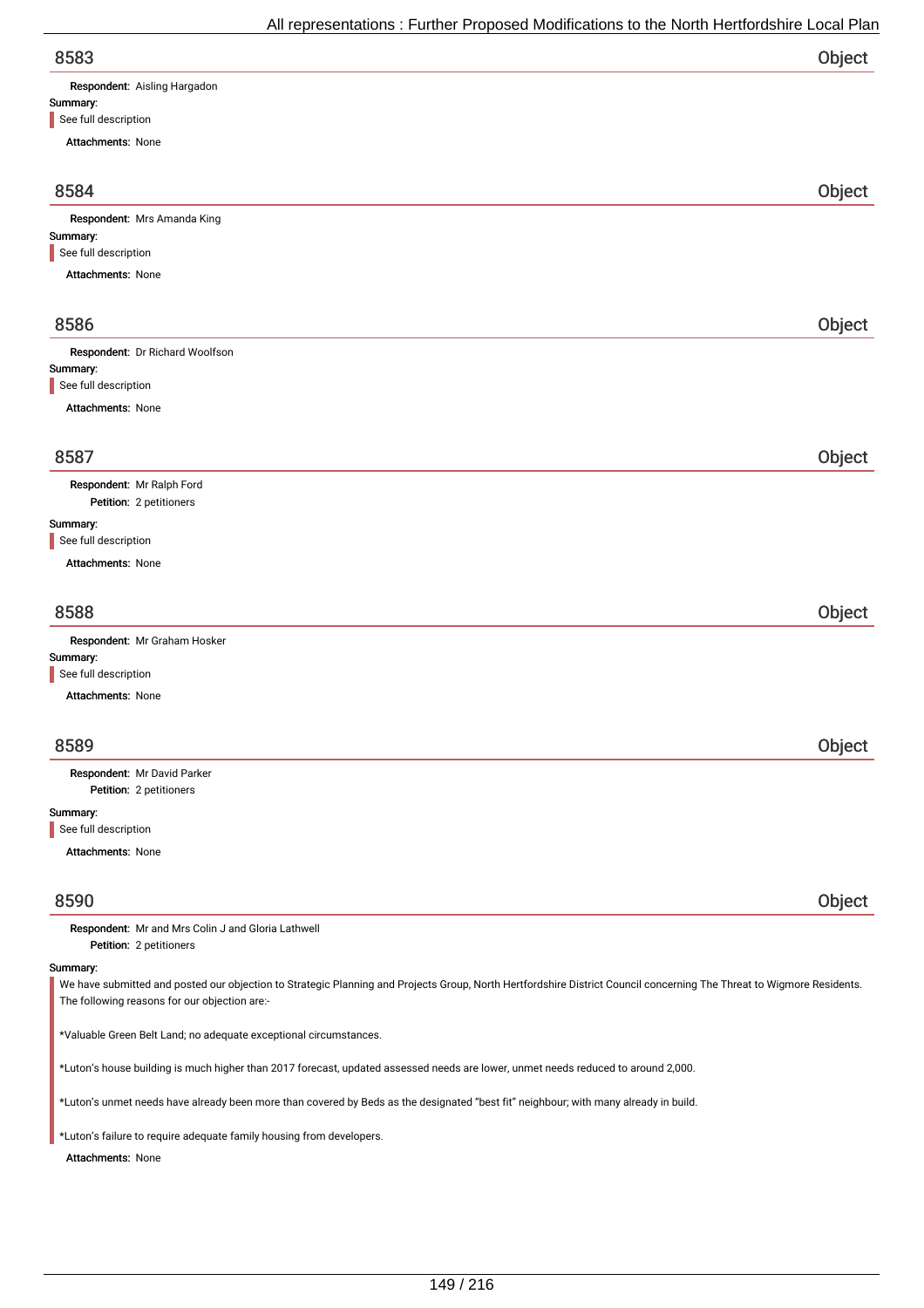Respondent: Offley (with Cockernhoe) Parish Council

#### Summary:

Offley Parish Council wish to object to the North Herts DC Local Plan's proposed development of 2,100 homes East of Luton required solely to meet an unmet need from

Luton of 9,300 homes calculated in 2017 as argued in ED224, for the following reasons:

- Valuable Green Belt land; no adequate exceptional circumstances
- Luton's house building is much higher than 2017 forecast, updated assessed needs are lower, unmet needs reduced to around 2,000
- Luton's unmet needs have already been more than covered by Central Beds as the designated 'best fit' neighbour; with many already in build
- Luton's failure to require adequate family housing from developers.

Attachments: None

## 8594 Object

Respondent: Mr Paul Fisher

Summary: See full description

Attachments: None

## 8598 Object

Respondent: Ms Christine Freeman

### Summary:

I object to the North Herts DC Local Plan's proposed development of 2,100 homes East of Luton required solely to meet an unmet need from Luton of 9,300

- homes calculated in 2017 as argued in ED224, for the following reasons:
- Valuable Green Belt land; no adequate exceptional circumstances
- Luton's house building is much higher than 2017 forecast, updated assessed needs are lower, unmet needs reduced to around 2,000
- Luton's unmet needs have already been more than covered by Central Beds as the designated 'best fit' neighbour; with many already in build
- Luton's failure to require adequate family housing from developers.

Attachments: None

## 8599 Object

Respondent: Mr Malcolm Robert Jeal

#### Summary:

I object to the North Herts DC Local Plan's proposed development of 2,100 homes East of Luton required solely to meet an unmet need from Luton of 9,300

- homes calculated in 2017 as argued in ED224, for the following reasons:
- Valuable Green Belt land; no adequate exceptional circumstances
- Luton's house building is much higher than 2017 forecast, updated assessed needs are lower, unmet needs reduced to around 2,000
- Luton's unmet needs have already been more than covered by Central Beds as
- the designated 'best fit' neighbour; with many already in build
- Luton's failure to require adequate family housing from developers.

Attachments: None

## 8601 Object

#### Respondent: Ms Charlotte Hills

#### Summary:

I object to the North Herts DC local plan's proposed development of 2100 homes EOL required solely to meet an unmet need from Luton of 9300 homes calculated in 2017 as argued in ED224, for the following reasons -

- Valuable Green Belt Land: no adequate exceptional circumstance
- Luton's house building is much higher than 2017 forecast, updated assessed needs are lower, unmet needs reduced to around 2000
- Luton's unmet needs have already been more than covered by Central Beds as the designed 'best fit' neighbour; with many already in build
- Luton's failure to require adequate family housing from developers.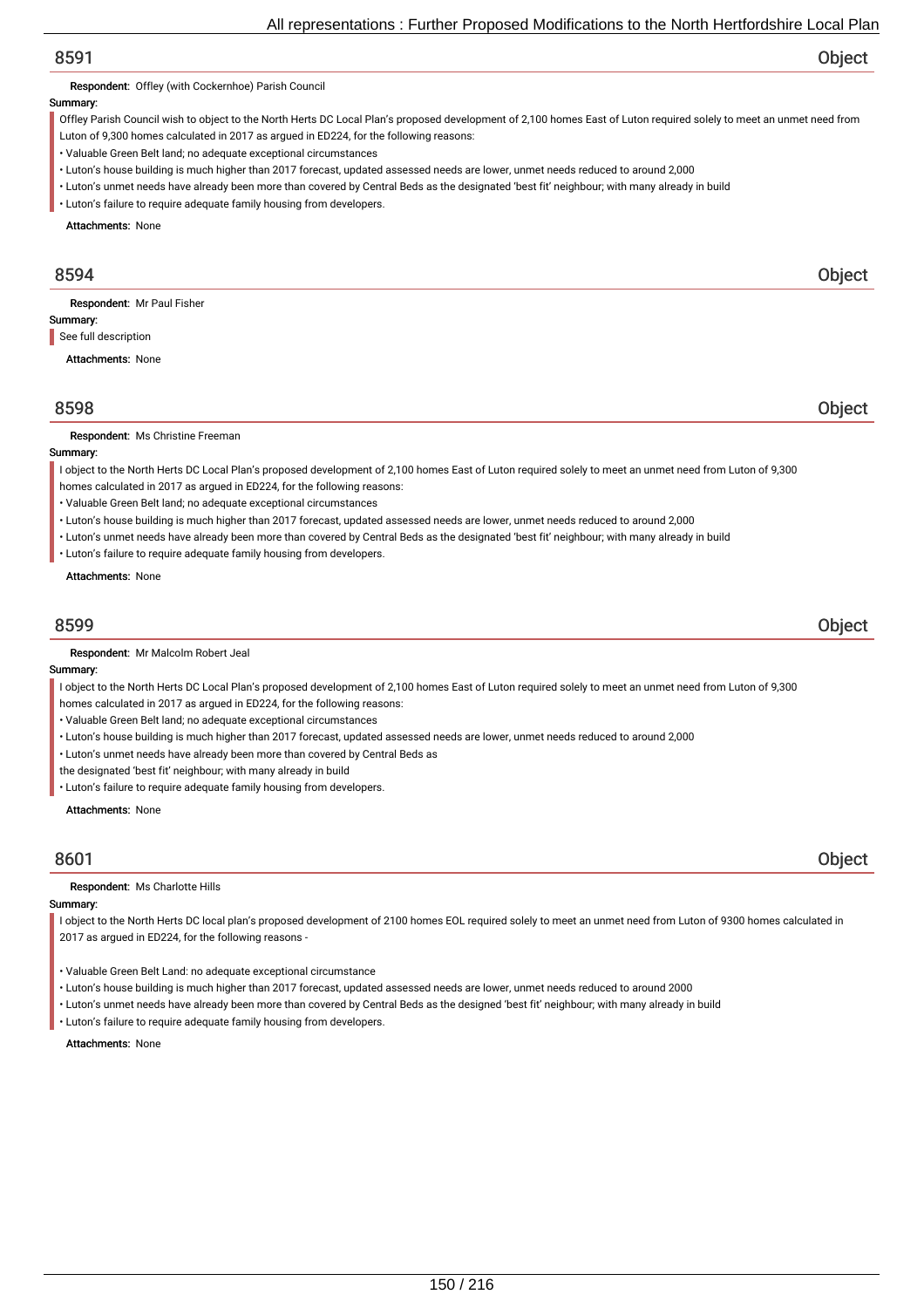Respondent: Mr Dominic Buck

#### Summary:

I object to the North Herts DC local plan's proposed development of 2100 homes EOL required solely to meet an unmet need from Luton of 9300 homes calculated in 2017 as argued in ED224, for the following reasons -

- Valuable Green Belt Land: no adequate exceptional circumstance
- Luton's house building is much higher than 2017 forecast, updated assessed needs are lower, unmet needs reduced to around 2000
- Luton's unmet needs have already been more than covered by Central Beds as the designed 'best fit' neighbour; with many already in build
- Luton's failure to require adequate family housing from developers.

Attachments: None

| 8603                            | Object |
|---------------------------------|--------|
| Respondent: Ms Priscilla Cullen |        |
| Summary:                        |        |
| See full description            |        |
| <b>Attachments: None</b>        |        |
| 8607                            | Object |
| Respondent: Ms Yasmin Milligan  |        |
| Petition: 2 petitioners         |        |
| Summary:                        |        |
| See full description            |        |
| <b>Attachments: None</b>        |        |
|                                 |        |
| 8608                            | Object |
| Respondent: Mr Rod Junor        |        |
| Petition: 4 petitioners         |        |
| Summary:                        |        |
| See full description            |        |
| Attachments: None               |        |
|                                 |        |
| 8609                            | Object |
| Respondent: Mr Andrew Huntley   |        |
| Petition: 2 petitioners         |        |
| Summary:                        |        |
| See full description            |        |

Attachments: None

# 8610 Object

Petition: 2 petitioners Respondent: Sharon Hunt

#### Summary:

See full description

# Attachments: None

## 8611 Object

Respondent: Mr John Osborne

#### Summary:

I object to the North Herts DC local plans proposed development of 2,100 homes EOL required solely to meet an unmet need from Luton of 9,300 homes calculated in 2017 as argued in ED224, for the following reasons:

1 - Valuable Green Belt land; no adequate exceptional circumstances

2 - Luton's house building is much higher than the 2017 forecast, updated assessed needs are lower, unmet needs reduced to around 2,000

3 - Luton's unmet needs have already been more than covered by Central Beds as the designated 'best fit' neighbour; with many already in build

4 - Luton's failure to require adequate family housing from developers.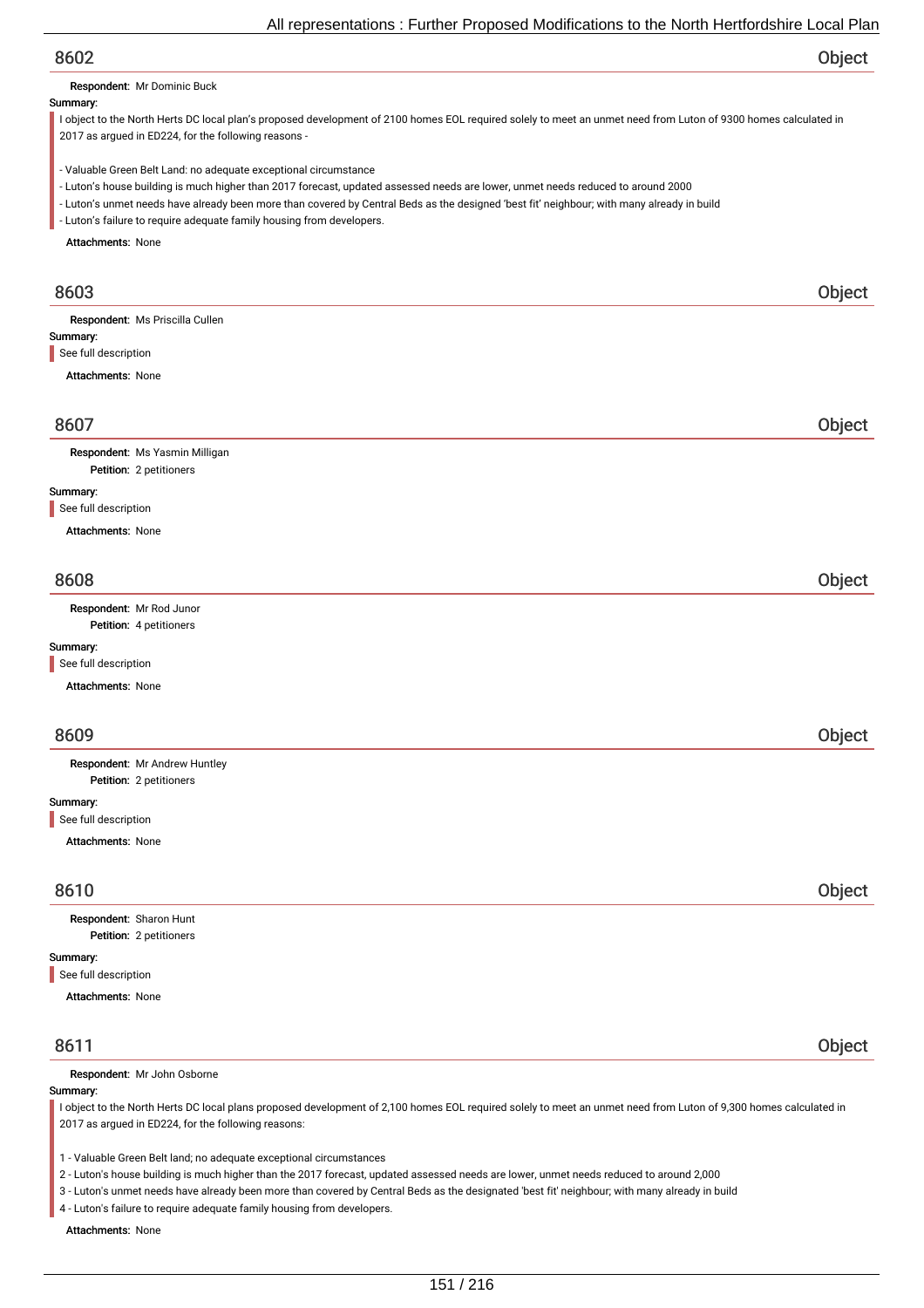| Respondent: Mr Michael Reddington |
|-----------------------------------|
|                                   |

Petition: 2 petitioners

## Summary:

See full description

Attachments: None

## 8624 Object

Petition: 2 petitioners Respondent: Mr and Mrs Pole Martin and Margaret

#### Summary:

See full description

Attachments: None

## 8626 Object

Respondent: Mr Crispin Mackay

#### Summary:

See full description

Attachments: None

## 8627 Object

Respondent: Ms Diane Moulster

#### Summary:

I object to the North Herts DC Local Plans proposed development of 2,100 homes East of Luton, required solely to meet an unmet need from Luton of 9,300 homes calculated in 2017 as argued in ED244, for the following reasons:

- Valuable Green Belt Land; no adequate exceptional circumstances
- Luton's house building is much higher than 2017 forecast; updated assessed needs are lower; unmet needs reduced to around 2,000
- Luton's unmet needs have already been more than covered by Central Beds as the designated 'best fit' neighbour; with many already in build
- Luton's failure to require adequate family housing from developers.

#### Attachments: None

## 8628 Object

Respondent: Ms Ellie Cornick

#### Summary:

I wish to lodge my objection to the North Herts DC Local Plan's proposed development of 2,100 homes EOL required solely to meet an unmet need from Luton of 9,300 homes, calculated in 2017 as argued in ED224, for the following reasons:

- Valuable green belt land; no adequate exceptional circumstances

- Luton's house building is much higher than forecast in 2017, updated assessment needs are lower and unmet needs have reduced to around 2,000

- Luton's unmet needs have already been more than covered by Central Bedfordshire as the designated "best fit" neighbour, with many houses already in build

- Luton's failure to require adequate family housing from developers.

Attachments: None

Respondent: Mrs Katargyna Miloch

### Summary:

See full description

Attachments: None

8631 Object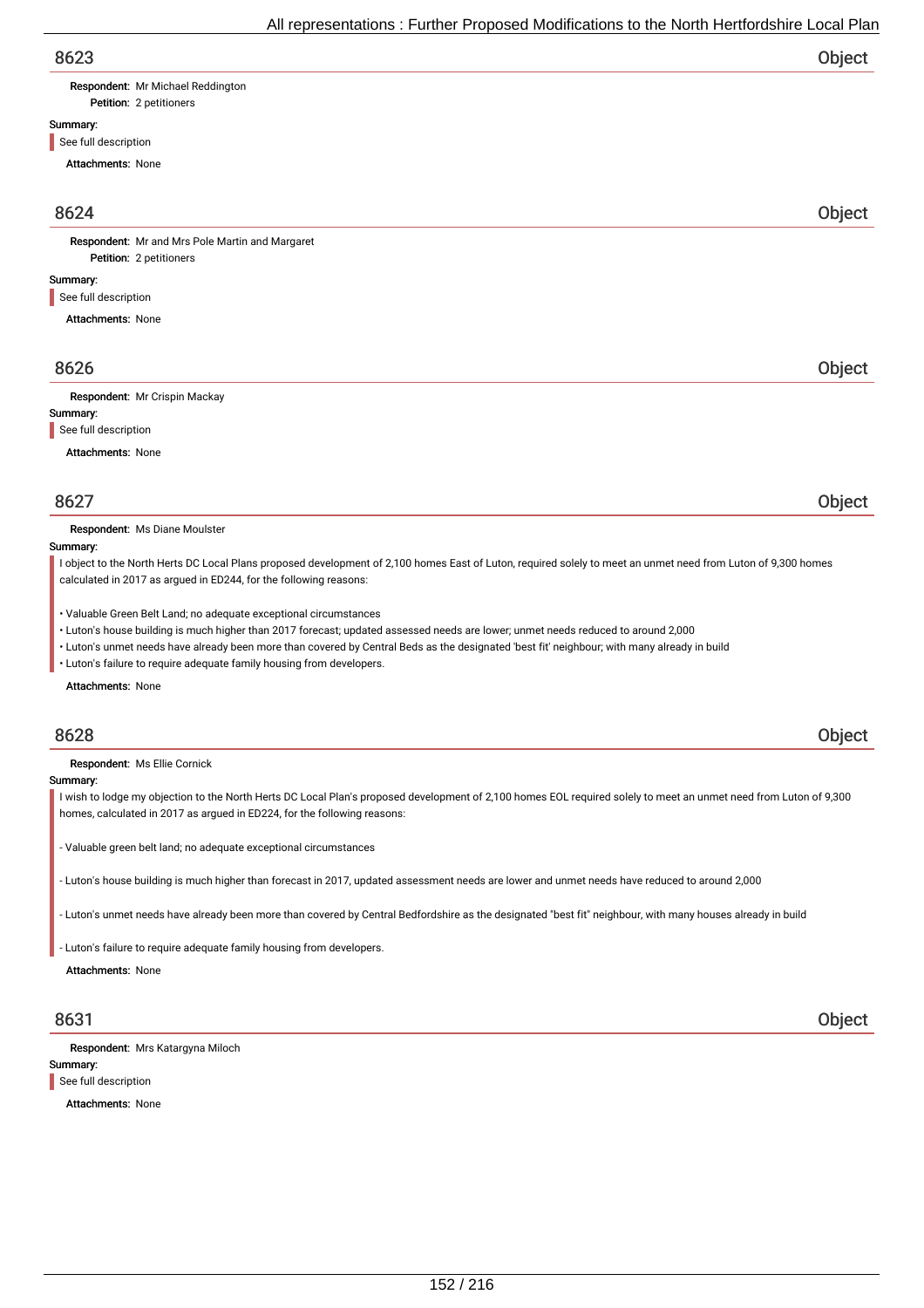Respondent: Ms Karen Jay

#### Summary:

I wish to object to the North Herts DC Local Plan proposed development of 2,100 houses East of Luton required solely to meet an Unmet Need from Luton Borough Council of 9,300 houses calculated in 2017as argued in ED224, for the following reasons:-

• Valuable Green Belt land, it does not meet the criteria of Exceptional Circumstances.

• In recent years Luton's housebuilding has been much higher than the 2017 prediction, updated needs are significantly less than forecast 4 years ago, the Unmet Need has been reduced to 2,000.

• Luton's Unmet Needs have already been both accommodated within their boundary, and by Central Bedfordshire as the designated 'Best Fit' neighbour, with many already built, or in the process of being built.

• Luton's failure to ensure an adequate supply of family housing from developers.

• There is no longer an Unmet Need!

Attachments: None

8633 Object

Respondent: Mr Neil Jay

#### Summary:

As an Offley Parish Councillor I wish to object to the North Herts DC Local Plan proposed development of 2,100 houses East of Luton required solely to meet an Unmet Need from Luton Borough Council of 9,300 houses calculated in 2017as argued in ED224, for the following reasons:-

1. Valuable Green Belt land, it does not meet the criteria of Exceptional Circumstances.

2. In recent years Luton's housebuilding has been much higher than the 2017 prediction, updated needs are significantly less than forecast 4 years ago, the Unmet Need has been reduced to 2,000.

3. Lutons Unmet Needs have already been both accommodated within their boundary, and by Central Bedfordshire as the designated 'Best Fit' neighbour, with many already built, or in the process of being built.

4. Luton's failure to ensure an adequate supply of family housing from developers.

5. There is no longer an Unmet Need!

Attachments: None

## 8634 Object

Respondent: Miss Maria Casero-Rojo

## Summary:

We object to the North Hers DC Local Plan's proposed development of 2100 homes East of Luton required solely to meet an unmet need from Luton of 9300 homes calculated in 2017 as argued in ED224, for the following reasons:

- 1. Valuable Green Belt land; no adequate exceptional circumstances
- 2. Luton's house building is much higher than 2017 forecast, updated assessed needs are lower, unmet needs reduced to around 2000.
- 3. Luton's unmet needs have already been more than covered by Central Beds as the designated "best fit" neighbour; with many already in build.
- 4. Luton's failure to require adequate family housing from developers.

Attachments: None

8635 Object

Petition: 2 petitioners Respondent: Mr Jon Mayles

#### Summary:

We object to the North Herts DC Local Plan's proposed development of 2100 homes East of Luton, required solely to meet an unmet need from Luton of 9300 homes calculated in 2017 as argued in ED224, for the following reasons:

- Valuable Green Belt land; no adequate exceptional circumstances.
- Luton's house building is much higher than the 2017 forecast updated assessed needs are lower and unmet needs reduced to around 2000.
- Luton's unmet needs have already been more than covered by Central Beds as the designated 'best fit' neighbour; with many already in build.
- Luton's failure to require adequate family housing from developers.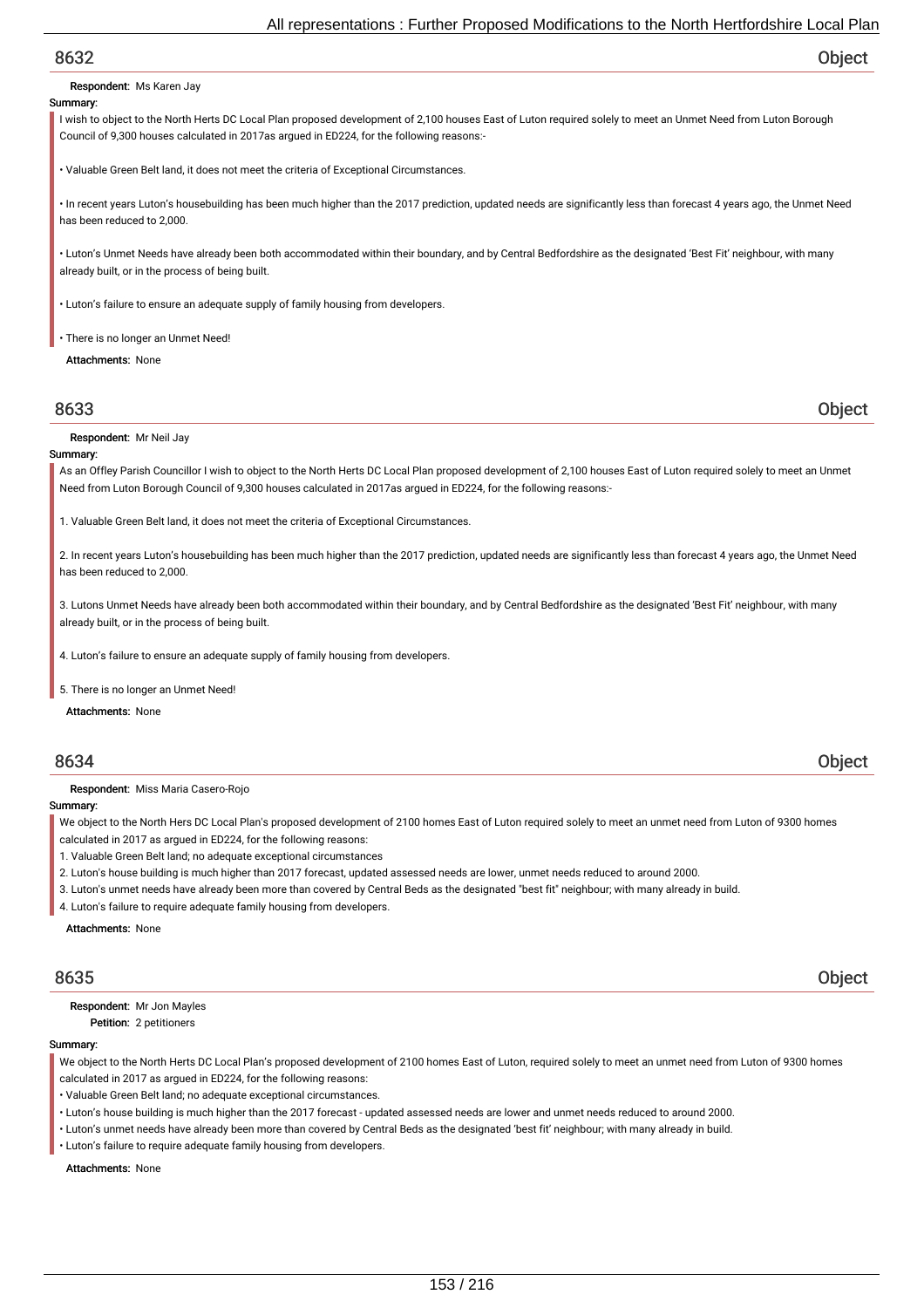#### Respondent: Mr and Mrs Calum J & Amanda Snoxell

Petition: 2 petitioners

### Summary:

We object to the North Herts DC local plans proposed development of 2,100 homes EOL required solely to meet an unmet need from Luton of 9,300 homes calculated in 2017 as argued in ED224 for the following reasons

- Valuable green belt land: no adequate exceptional circumstances

Luton's house building is much higher than 2017 forecast, updated assessment needs are lower, unmet needs reduced to around 2,000

- Luton's unmet needs have already been more than covered by Central Beds as the designated "best fit" neighbour; with many already in build.

Luton's failure to require adequate family housing from developers.

#### Attachments: None

## 8644 Object

Respondent: Ms Cherry Newbery

#### Summary:

I object to the North Herts DC Local Plan's proposed development of 2,100 houses East of Luton required solely to meet the unmet need from Luton of 9,300 homes calculated in 2017 as argued in ED0224, for the following reasons:

• Luton's unmet housing needs have already been more than covered by Central Beds as the designated 'best fit' neighbour, with many already having been started to be built.

- Luton's housing building is much higher that in 2017 forecast, updated assessment suggests figure to be around 2,000
- Luton' plans to extend and grow Luton Airport have changed dramatically due to Covid and Luton Council's precarious financial position in relation to borrowing it has made to the airport. Therefore the need for additional housing will be affected in Luton.
- The loss of valuable Green Belt land, with no exceptional circumstances in order to allow this to happen.
- More houses, more carbon footprint and loss of what we now know even more due to Covid is the need for green open spaces.

#### Attachments: None

## 8645 Object

Respondent: Ms Feroza Bartlett

#### Summary:

I wish to object to the proposed development of 2,100 homes EOL required solely to meet an unmet need from Luton of 9,300 homes calculated in 2017 as arqued in ED224, for the following reasons:

1. Valuable green belt land will be destroyed that can never be recovered. There are no adequate exceptional circumstances for this. Brown field sites within the town should be used, or areas within the town centre which will become vacant due to the repercussions of Covid on retail. Green belt areas should always be protected.

2. Luton's house building is much higher than the 2017 forecast, updated assessed needs are lower, and unmet needs have been reduced to around 2000. These could be met by brown field sites, or using areas within the current town area.

- 3. Luton's unmet needs have already been more than covered by Central Beds a s the designated "best fit" neighbour; with many already in build.
- 4. Luton has failed to require adequate family housing/ social housing from the developer
- 5. Roads in the area are already gridlocked at times. Further housing will only exacerbate this problem.
- Please acknowledge my objection and keep me updated re the outcome of this plan.

Attachments: None

Respondent: Mrs Jacqueline Jones

## Summary:

See attached representation and postcard

Attachments: Representation - https://documentportal.north-herts.gov.uk/GetDocList/Default.aspx? doc\_class\_code=JD&case\_number=16961&doctype=PUBfpmlp

8656 Object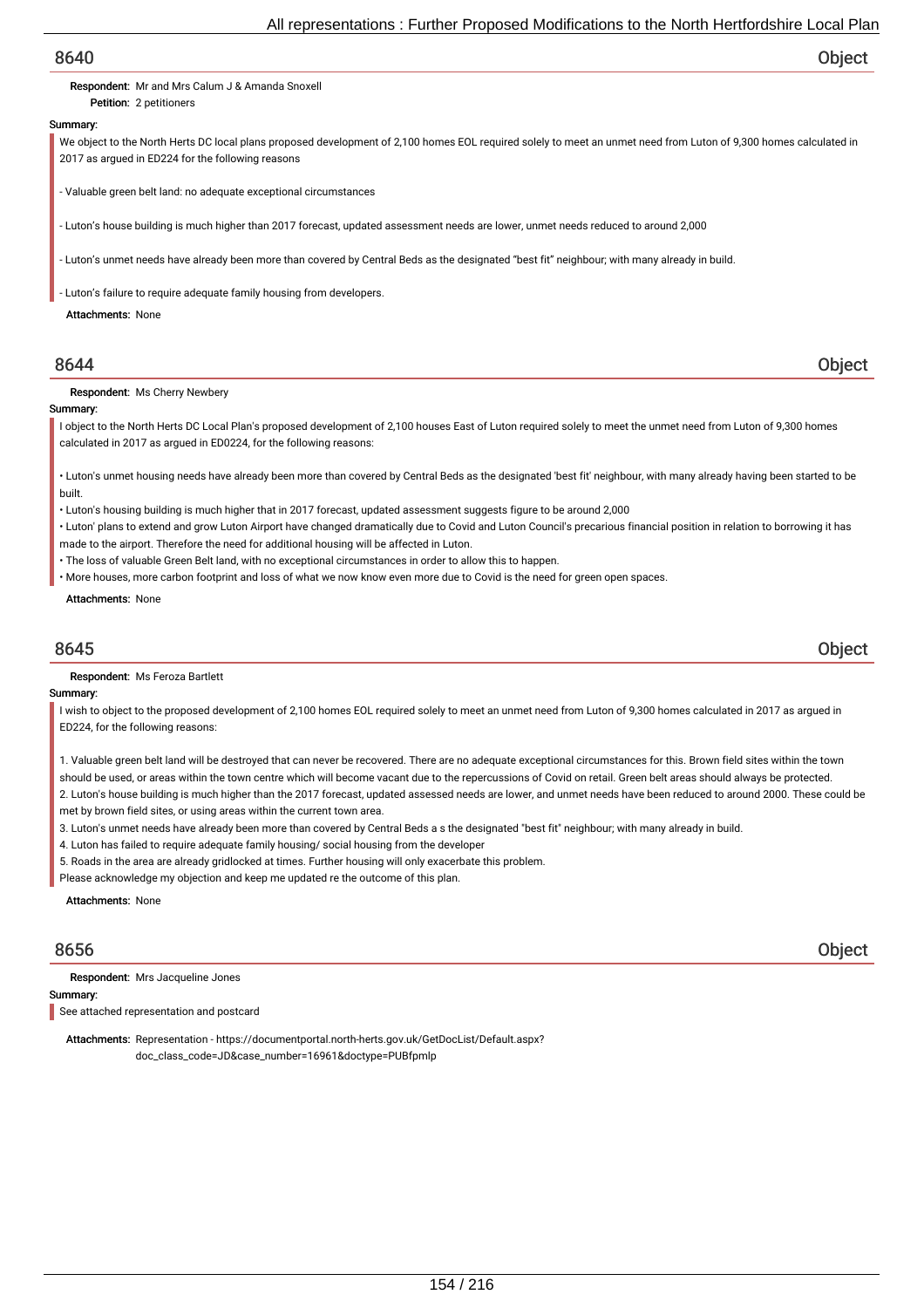Respondent: Mr and Ms James & Natalie Munday & Barton-Pye

Petition: 2 petitioners

## Summary:

We object to the North Herts DC local plan's proposed development of 2,100 homes EOL required solely to meet an unmet need from Luton of 9,300 homes calculated in 2017 as argued in ED224, for the following reasons:

• Valuable Green belt land; no adequate exceptional circumstances

• Luton's house building is much higher than 2017 forecast, updated assessed needs are lower, unmet needs reduced to around 2,000

• Luton's unmet needs have already been more than covered by Central Beds as the designated 'best fit' neighbour; with many already in build

• Luton's failure to require adequate family housing from developers.

Attachments: None

| 8661                             |                                                                                                                                                                                                                         | Object |
|----------------------------------|-------------------------------------------------------------------------------------------------------------------------------------------------------------------------------------------------------------------------|--------|
|                                  | Respondent: Mrs Yendys Floyd                                                                                                                                                                                            |        |
| Summary:<br>See full description |                                                                                                                                                                                                                         |        |
| <b>Attachments: None</b>         |                                                                                                                                                                                                                         |        |
|                                  |                                                                                                                                                                                                                         |        |
| 8662                             |                                                                                                                                                                                                                         | Object |
|                                  | Respondent: Mr Russell Crawford                                                                                                                                                                                         |        |
| Summary:                         |                                                                                                                                                                                                                         |        |
| See attached postcard            |                                                                                                                                                                                                                         |        |
|                                  | Attachments: Representation - https://documentportal.north-herts.gov.uk/GetDocList/Default.aspx?                                                                                                                        |        |
|                                  | doc_class_code=JD&case_number=6228&doctype=PUBfpmlp                                                                                                                                                                     |        |
|                                  |                                                                                                                                                                                                                         |        |
| 8663                             |                                                                                                                                                                                                                         | Object |
|                                  | Respondent: Miss Lily Crawford                                                                                                                                                                                          |        |
| Summary:                         |                                                                                                                                                                                                                         |        |
| See Attached                     |                                                                                                                                                                                                                         |        |
|                                  | Attachments: Representation - https://documentportal.north-herts.gov.uk/GetDocList/Default.aspx?                                                                                                                        |        |
|                                  | doc_class_code=JD&case_number=15948&doctype=PUBfpmlp                                                                                                                                                                    |        |
| 8664                             |                                                                                                                                                                                                                         | Object |
|                                  | Respondent: Mrs Caroline Crawford                                                                                                                                                                                       |        |
| Summary:                         |                                                                                                                                                                                                                         |        |
| See Attached Postcard            |                                                                                                                                                                                                                         |        |
|                                  | Attachments: Representation - https://documentportal.north-herts.gov.uk/GetDocList/Default.aspx?                                                                                                                        |        |
|                                  | doc_class_code=JD&case_number=6227&doctype=PUBfpmlp                                                                                                                                                                     |        |
|                                  |                                                                                                                                                                                                                         |        |
| 8669                             |                                                                                                                                                                                                                         | Object |
|                                  | Respondent: Mr and Mrs Margaret and Christopher Gordon                                                                                                                                                                  |        |
|                                  | Petition: 2 petitioners                                                                                                                                                                                                 |        |
| Summary:                         |                                                                                                                                                                                                                         |        |
|                                  | We object to the North Herts DC Local Plan's proposed development of 2100 homes EOL required solely to meet an unmet need from Luton of 9300 homes calculated in<br>2017 as argued in ED224, for the following reasons: |        |
|                                  |                                                                                                                                                                                                                         |        |

1. Valuable Green Belt land; no adequate exceptional circumstances

2. Luton's house building is much higher than 2017 forecast, updated assessed needs are lower, unmet needs reduced to around 2000.

3. Luton's unmet needs have already been more than covered by Central Beds as the designated 'best fit' neighbour; with many already in build.

4. Luton's failure to require adequate family housing from developers.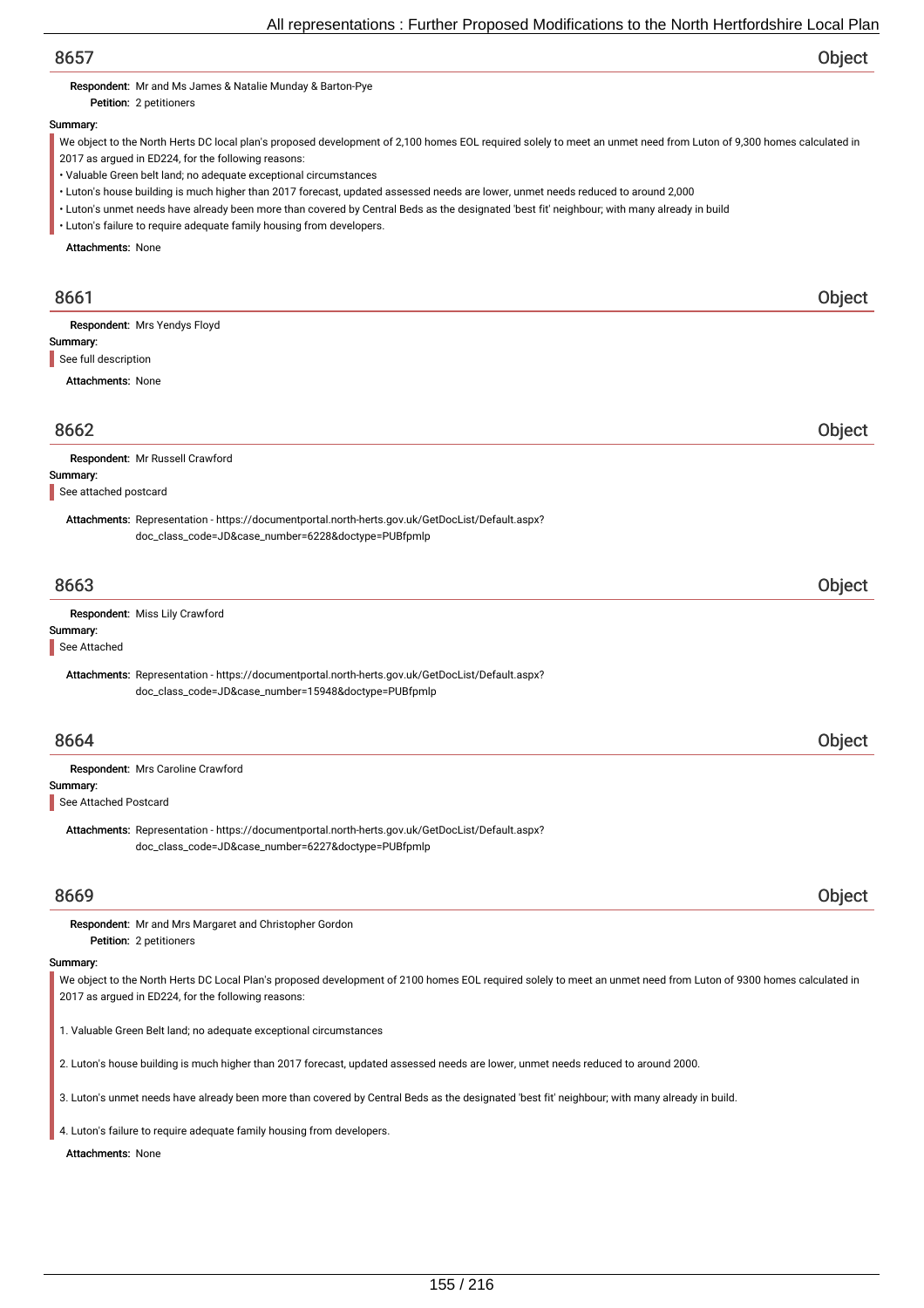| 8672                                                                                                                                                     | Object |
|----------------------------------------------------------------------------------------------------------------------------------------------------------|--------|
| Respondent: Mr Andrew Burton<br>Summary:                                                                                                                 |        |
| See Attached                                                                                                                                             |        |
| Attachments: Representation - https://documentportal.north-herts.gov.uk/GetDocList/Default.aspx?<br>doc_class_code=JD&case_number=16945&doctype=PUBfpmlp |        |
| 8676                                                                                                                                                     | Object |
| Respondent: Ms Rimal Shah                                                                                                                                |        |
| Summary:<br>See attached postcard                                                                                                                        |        |
| Attachments: Representation - https://documentportal.north-herts.gov.uk/GetDocList/Default.aspx?<br>doc_class_code=JD&case_number=16953&doctype=PUBfpmlp |        |
| 8680                                                                                                                                                     | Object |
| Respondent: Mr Ken Abbott                                                                                                                                |        |
| Summary:<br>See full description                                                                                                                         |        |
| Attachments: None                                                                                                                                        |        |
|                                                                                                                                                          |        |
| 8684                                                                                                                                                     | Object |
| Respondent: Mrs Cherry Knights<br>Petition: 2 petitioners                                                                                                |        |
| Summary:                                                                                                                                                 |        |
| See full description                                                                                                                                     |        |
| Attachments: None                                                                                                                                        |        |
| 8686                                                                                                                                                     | Object |
| Respondent: Ms Susie Cowap                                                                                                                               |        |
| Summary:<br>See full description                                                                                                                         |        |
| Attachments: None                                                                                                                                        |        |
| 8688                                                                                                                                                     | Object |
| Respondent: Mrs Tracey Dresch                                                                                                                            |        |
| Summary:                                                                                                                                                 |        |
| See full description                                                                                                                                     |        |
| <b>Attachments: None</b>                                                                                                                                 |        |
| 8689                                                                                                                                                     | Object |
| Respondent: Mr Victor Cowap                                                                                                                              |        |
| Summary:<br>See full description                                                                                                                         |        |
| <b>Attachments: None</b>                                                                                                                                 |        |
| 8690                                                                                                                                                     |        |
|                                                                                                                                                          | Object |
| Respondent: Ms Nicola Cowap<br>Summary:                                                                                                                  |        |
| See full description                                                                                                                                     |        |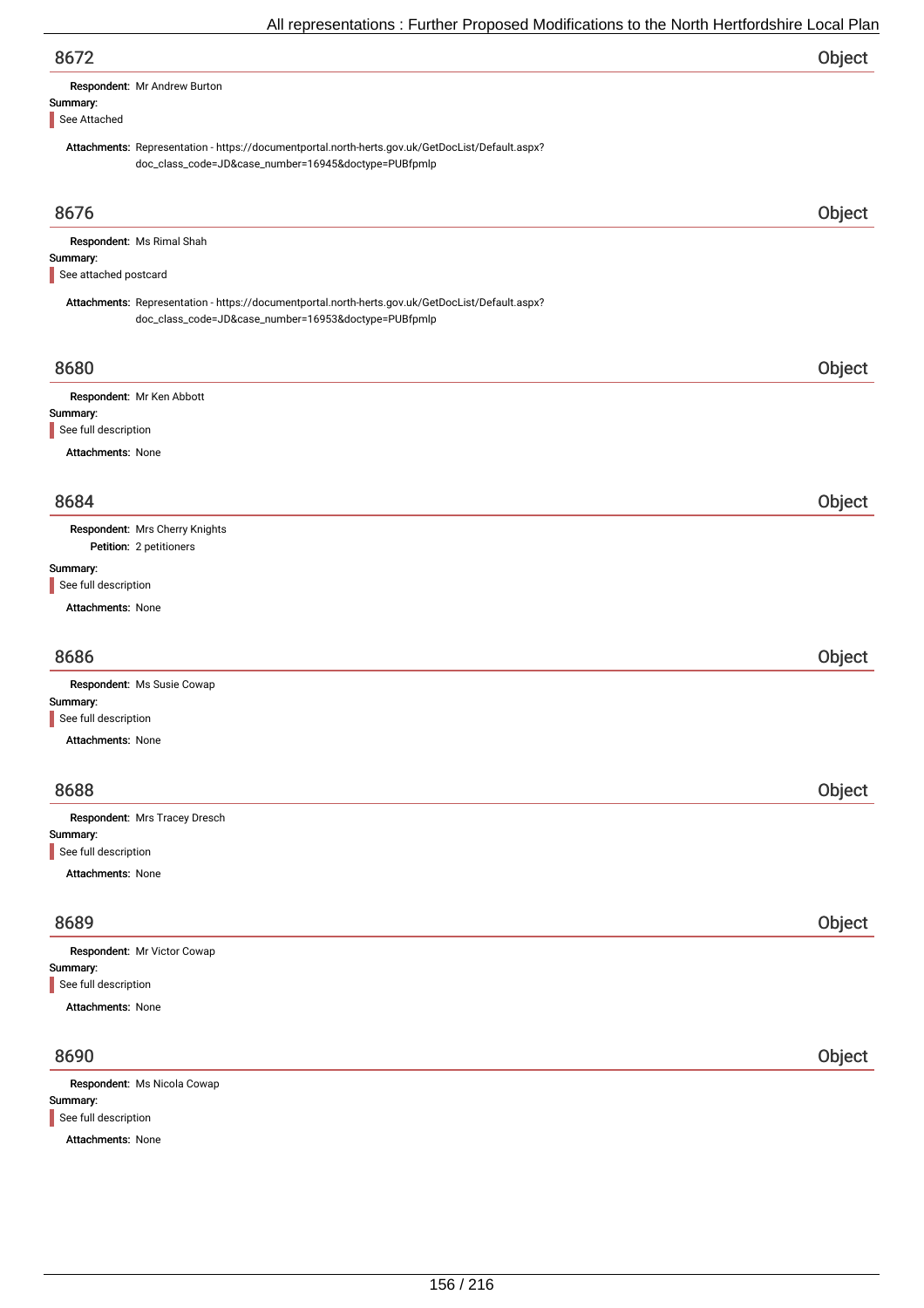### Respondent: Mrs Kirsty Newbould

Petition: 4 petitioners

### Summary:

We as a family of 4 are writing to formally object via email to state that we are totally against the plans to build 2,100 houses on the Green Belt to the east of Luton, re ED224 for the following reasons:

• due to significantly increased grants of planning permissions and public announcements, Luton will be building around 14,700 houses through to 2031. compared to 8,500 stated in the LBC Local Plan. These are all on brownfield sites;

• an updated analysis of Luton's housing needs, carried out by Opinion Research Services in August 2020 at the request of the NHDC Inspector, showed that the previous housing requirement of 17,800 through to 2031 would now be reduced to 16,700;

• these two facts mean the unmet housing need from Luton drops to around 2,000 (16,700 -14,700), compared to 9,300 (17,800-8,500) in the Luton Local Plan;

• the Luton Inspector - when giving the go-ahead for the Luton Local Plan in 2017 - stated the 'best fit' for any unmet housing need was Central Beds which has committed to provide 7,350 dwellings. In fact, it has allocated 20 sites with capacity for at least 8,850 dwellings from which to provide that help. Hundreds of those houses are already built or under construction;

• had Luton carried out its Review, these figures would have come to light formally meaning that NHDC does not need to allow development at EOL;

• all this information is known to NHDC and yet it signed a Statement of Common Ground in December 2020 (ED224) with Luton, Bloor Homes and the Crown Estate sticking to the out-of-date numbers to continue justifying its EOL plans. Central Beds - the most important neighbouring local authority to Luton - was not a party to this Statement;

• Furthermore, there is no evidence at all that NHDC officials and Councillors have carried out adequate, or even any, due diligence on Luton's housing figures. This is of extreme concern but we believe our investigations have identified the accurate facts.

Attachments: None

## 8715 Object

Petition: 2 petitioners Respondent: Mr R J Burnage

#### Summary:

See Attached Postcard

Attachments: Representation - https://documentportal.north-herts.gov.uk/GetDocList/Default.aspx? doc\_class\_code=JD&case\_number=4357&doctype=PUBfpmlp

## 8720 Object

Respondent: Mr Stephen White

#### Summary:

See Attached Postcard

Attachments: Representation - https://documentportal.north-herts.gov.uk/GetDocList/Default.aspx? doc\_class\_code=JD&case\_number=7353&doctype=PUBfpmlp

## 8721 Object

Petition: 4 petitioners Respondent: Mr Andrew Boddy

## Summary:

See Attached Postcard

Attachments: Representation - https://documentportal.north-herts.gov.uk/GetDocList/Default.aspx? doc\_class\_code=JD&case\_number=15845&doctype=PUBfpmlp

## 8722 Object

| Respondent: Mr Christopher Hayworth |
|-------------------------------------|
|                                     |

#### Summary:

See Attached Postcard

Attachments: Representation - https://documentportal.north-herts.gov.uk/GetDocList/Default.aspx? doc\_class\_code=JD&case\_number=16218&doctype=PUBfpmlp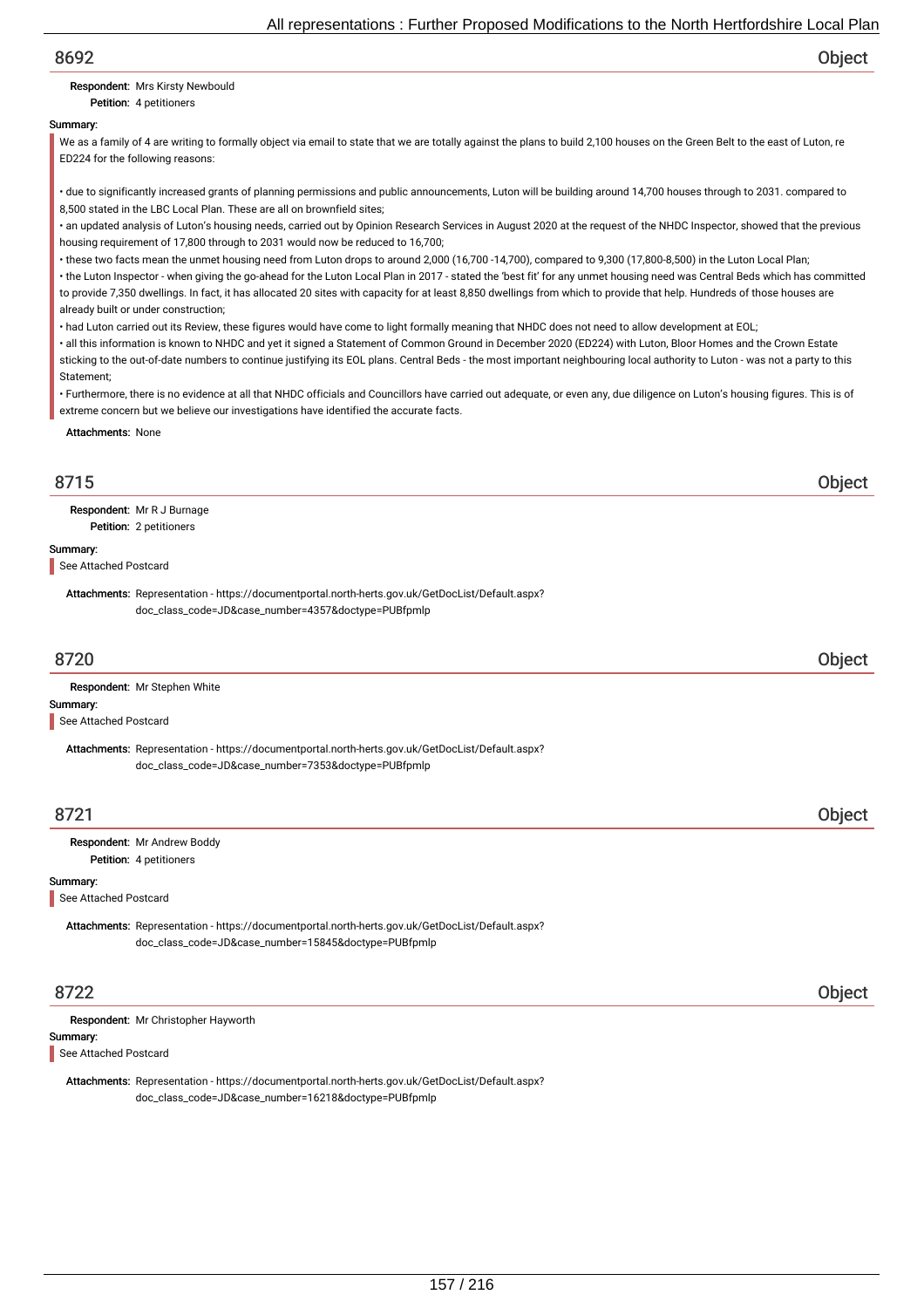Respondent: Mr and Ms Nick and Claire Smith and Bates

### Summary:

See Attached Postcard

Petition: 2 petitioners

Attachments: Representation - https://documentportal.north-herts.gov.uk/GetDocList/Default.aspx? doc\_class\_code=JD&case\_number=13624&doctype=PUBfpmlp

## 8738 Object

Respondent: Mr David Wynn

#### Summary:

I object to the North Herts District Council Local Plan proposed development of housing East of Luton.

This housing development is being proposed to allegedly "meet Luton's unmet housing need".

- \* The alleged Luton unmet housing need does NOT exist
- this stated need is based upon a totally ridiculous and non-updated forecast from 2017
- IF there is still any unmet Luton housing need, which I do not believe to be true any longer, then it would be more than covered by the building in excess of the original Luton Local Plan
- Central Bedfordshire are providing more houses than could possibly be needed for any possible Luton shortfall
- \* There is NO adequate exceptional circumstances to warrant building on the Green Belt
- \* There can be no excuse for building on the Green Belt just because Luton Borough Council has failed in its legal duty to update its own Local Plan.

Attachments: None

## 8766 Object

Petition: 2 petitioners Respondent: Mrs Brenda Parker

#### Summary:

See attached representation

Attachments: Representation - https://documentportal.north-herts.gov.uk/GetDocList/Default.aspx? doc\_class\_code=JD&case\_number=5058&doctype=PUBfpmlp

## 8775 Object

Respondent: Mr Chris Haden

Summary:

I object to North Herts District Councils East of Luton housing development plan (ED224) for the following reasons:

· North Herts District Council based the case for the East of Luton housing development based upon flawed information in regards to Luton Borough Councils 2017 Local Plan policy LLP40

· Luton's house building is far greater than it's 2017 forecast in which unmet needs are now reduced to around 2,000

· Luton's historic transient population changes as a result of the airport, Brexit, world and UK forecasted population number shifts.

Central Beds District Council have provisioned Luton's unmet housing needs.

· Destruction of valuable Green Belt land and insufficient data provided to support a Biodiversity Gain Plan.

#### Attachments: None

Petition: 3 petitioners Respondent: Mr Peter Cole

#### Summary:

See full description

Attachments: None

8786 Object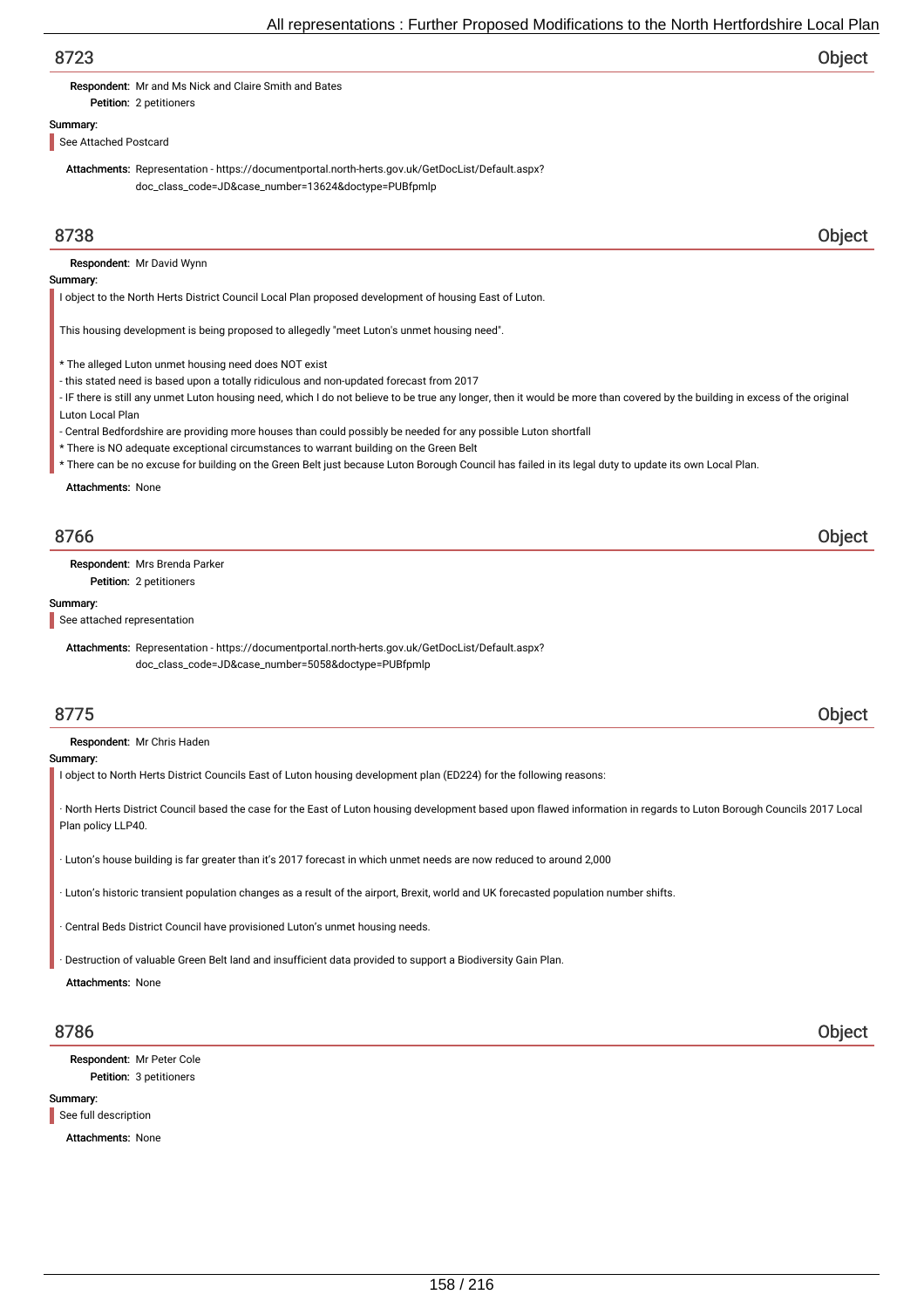# Respondent: Mr Thomas King

Petition: 3 petitioners

## Summary:

See full description

Attachments: None

## 8796 Object

Respondent: Mrs Barbara Squires

#### Summary:

Objection to East of Luton EOL development (SP19)

- I wish to object to the North Herts DC Local Plan's proposed development of 2,100 homes EOL required solely to meet an unmet need from Luton of 9,300 homes calculated in 2017 as argued in ED224, for the following reasons:
- 1. Valuable green belt land will be destroyed that can never be recovered. There are no adequate exceptional circumstances for this. Brownfield sites and other vacant

areas within the town should be used. Green belt areas should always be protected and just this last week Prime Minister Johnson stated, on the radio, that there should be no building on green belt land.

- 2. Luton's house building is much higher than the 2017 forecast, updated assessed needs are lower, and unmet needs have been reduced to around 2000.
- 3. Luton's unmet needs have already been more than covered by Central Beds as the designated "best fit" neighbour; with many already in build.

4. Luton has failed to require adequate family and social housing from the developers.

5. Further housing will only exacerbate the problem of the area's gridlocked roads that develop during busy times.

Attachments: None

## 8797 Object

Respondent: Mr Paul Richard Squires

#### Summary:

Objection to East of Luton EOL development (SP19)

I wish to object to the North Herts DC Local Plan's proposed development of 2,100 homes EOL required solely to meet an unmet need from Luton of 9,300 homes calculated in 2017 as argued in ED224, for the following reasons:

1. Valuable green belt land will be destroyed that can never be recovered. There are no adequate exceptional circumstances for this. Brownfield sites and other vacant areas within the town should be used. Green belt areas should always be protected and just this last week Prime Minister Johnson stated, on the radio, that there should be no building on green belt land.

2. Luton's house building is much higher than the 2017 forecast, updated assessed needs are lower, and unmet needs have been reduced to around 2000.

3. Luton's unmet needs have already been more than covered by Central Beds as the designated "best fit" neighbour; with many already in build.

4. Luton has failed to require adequate family and social housing from the developers.

5. Further housing will only exacerbate the problem of the area's gridlocked roads that develop during busy times.

Attachments: None

# 8800 Object Summary: Attachments: None Respondent: Mr Charles Stephens See full description 8801 Object Summary: Attachments: None Respondent: Mrs Jayne Stephens See full description 8803 Object

Petition: 4 petitioners Respondent: Mr Matthew Lamb

#### Summary:

See full description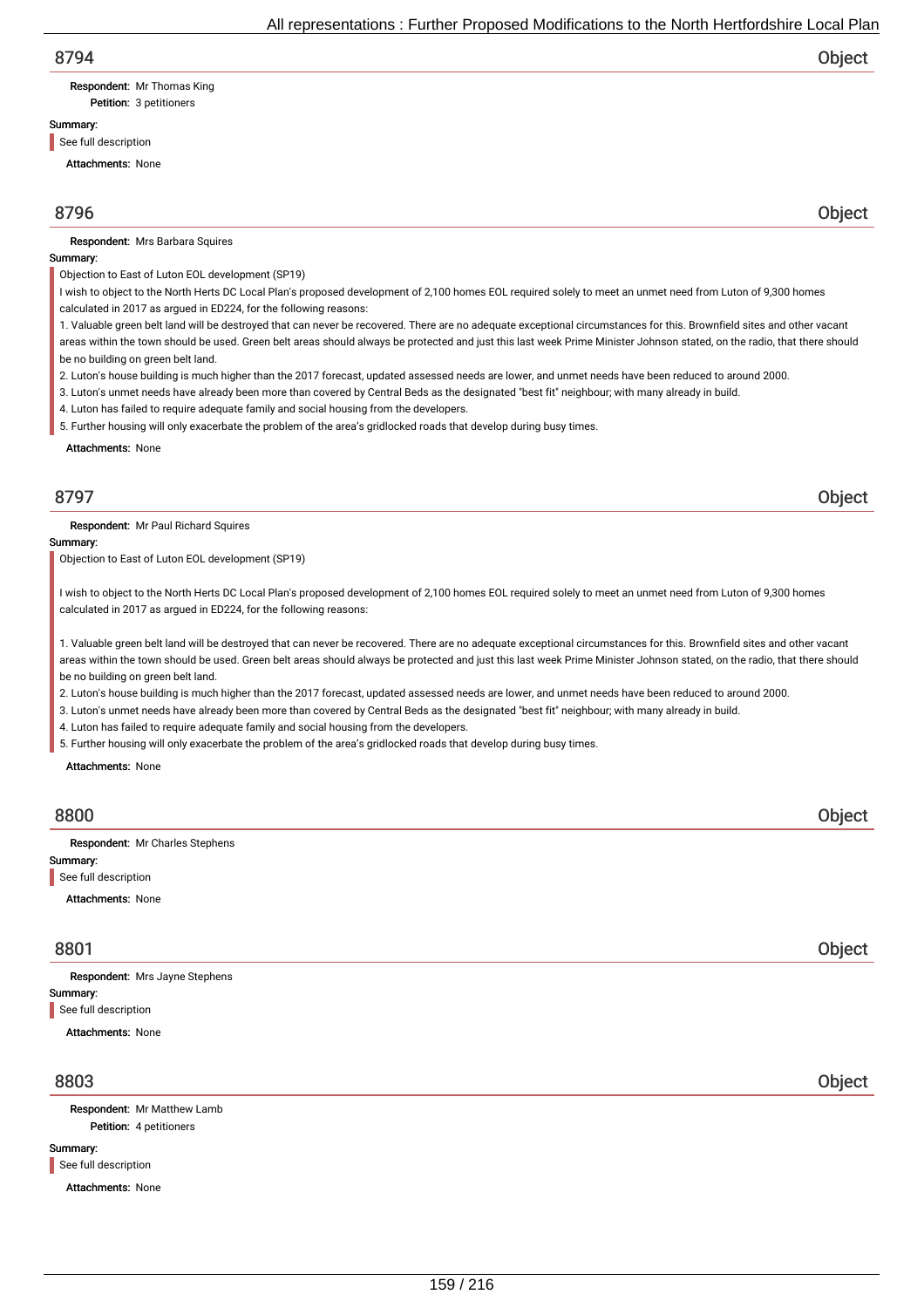# 8806 Object Petition: 2 petitioners Summary: Attachments: None Respondent: Mrs Christine Millard Objection to East of Luton Development (SP19) We object to North Herts D C Local Plans proposed development of 2100 homes East of Luton required solely to meet a previously unmet need from Luton of 9,300 homes calculated in 2017 as argued in ED224 for the following reasons. 1 it is Valuable Green Belt land and no adequate exceptional circumstances exist 2 Luton's house building greatly exceeds the 2017 forecast. Updated and assessed needs are now lower and unmet needs are reduced to around 2000 3 Luton's unmet needs have already been more than covered by Central Beds as the designated best fit neighbour, with many already in build. 4 Luton's failure to require adequate family housing from developers. 5 Pollution levels already greatly exceed government requirements and any further development exasperates this further 6 Totally inadequate infrastructure to support any development. 8808 Object Petition: 2 petitioners Summary: Attachments: None Respondent: Mr and Mrs Stephen and Hilary Le-Vien See full description 8817 Object Petition: 2 petitioners Summary: Respondent: Mr and Mrs JM and PR Cain Attachments: Representation - https://documentportal.north-herts.gov.uk/GetDocList/Default.aspx? doc\_class\_code=JD&case\_number=17041&doctype=PUBfpmlp See attached postcard 8819 Object

Petition: 3 petitioners Respondent: Mr Ronald Fletcher

#### Summary:

See Attached Postcard

Attachments: Representation - https://documentportal.north-herts.gov.uk/GetDocList/Default.aspx? doc\_class\_code=JD&case\_number=15808&doctype=PUBfpmlp

## 8820 Object

Respondent: Mr and Mrs P and D Simpson

Petition: 2 petitioners

#### Summary:

See Attached Postcard

Attachments: Representation - https://documentportal.north-herts.gov.uk/GetDocList/Default.aspx? doc\_class\_code=JD&case\_number=17014&doctype=PUBfpmlp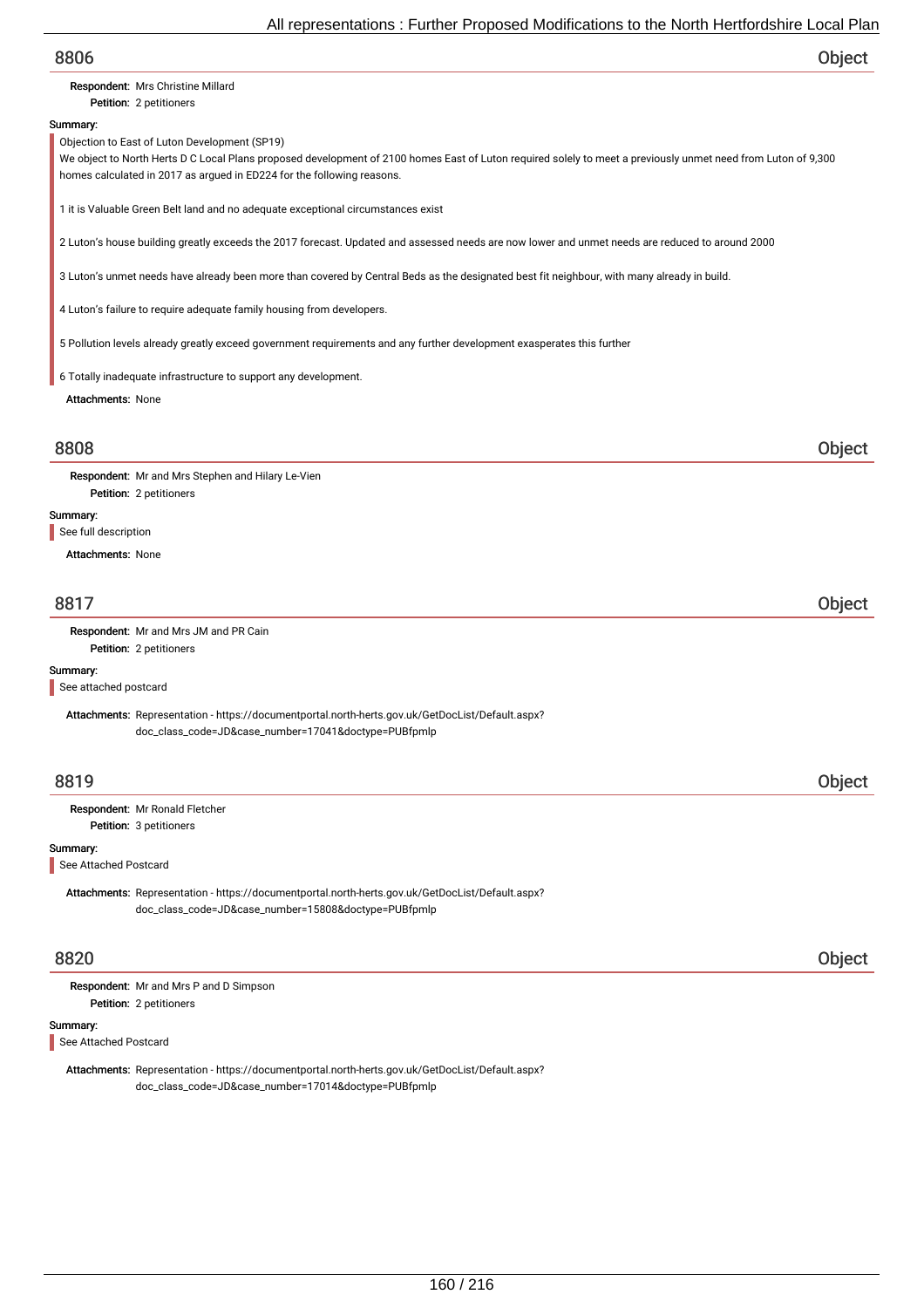| 8821 | Object |
|------|--------|
|      |        |

Respondent: Mr and Mrs Stephen and Karen Owen

# Summary:

See Attached Postcard

Petition: 2 petitioners

Attachments: Representation - https://documentportal.north-herts.gov.uk/GetDocList/Default.aspx? doc\_class\_code=JD&case\_number=17015&doctype=PUBfpmlp

| 8822                              |                                                                                                                                                          | Object |
|-----------------------------------|----------------------------------------------------------------------------------------------------------------------------------------------------------|--------|
|                                   | Respondent: Ms and Ms Violetta M and Lara J Burton<br>Petition: 2 petitioners                                                                            |        |
| Summary:                          |                                                                                                                                                          |        |
| See Attached Postcard             |                                                                                                                                                          |        |
|                                   | Attachments: Representation - https://documentportal.north-herts.gov.uk/GetDocList/Default.aspx?<br>doc_class_code=JD&case_number=17016&doctype=PUBfpmlp |        |
| 8823                              |                                                                                                                                                          | Object |
|                                   | Respondent: Mrs Serena Kerry                                                                                                                             |        |
| Summary:<br>See Attached Postcard |                                                                                                                                                          |        |
|                                   | Attachments: Representation - https://documentportal.north-herts.gov.uk/GetDocList/Default.aspx?<br>doc_class_code=JD&case_number=17017&doctype=PUBfpmlp |        |
| 8824                              |                                                                                                                                                          | Object |
|                                   | Respondent: Mr Anthony Tyler                                                                                                                             |        |
|                                   | Petition: 2 petitioners                                                                                                                                  |        |
| Summary:<br>See Attached Postcard |                                                                                                                                                          |        |
|                                   | Attachments: Representation - https://documentportal.north-herts.gov.uk/GetDocList/Default.aspx?<br>doc_class_code=JD&case_number=15691&doctype=PUBfpmlp |        |
| 8825                              |                                                                                                                                                          | Object |
|                                   | Respondent: Mr and Mrs Andrew and Barbara-Anne Hicklins<br>Petition: 2 petitioners                                                                       |        |
| Summary:<br>See Attached Postcard |                                                                                                                                                          |        |
|                                   | Attachments: Representation - https://documentportal.north-herts.gov.uk/GetDocList/Default.aspx?<br>doc_class_code=JD&case_number=17018&doctype=PUBfpmlp |        |
| 8826                              |                                                                                                                                                          | Object |
|                                   | Respondent: Mr and Ms Matthew and Nina Bailey and Garner<br>Petition: 2 petitioners                                                                      |        |
| Summary:                          |                                                                                                                                                          |        |
| See attached representatioin      |                                                                                                                                                          |        |
| <b>Attachments: None</b>          |                                                                                                                                                          |        |
| 8827                              |                                                                                                                                                          | Object |
|                                   | Respondent: Mr and Mrs Peter and Meryl Crossley<br>Petition: 2 petitioners                                                                               |        |
| Summary:<br>See attached postcard |                                                                                                                                                          |        |
|                                   | Attachments: Representation - https://documentportal.north-herts.gov.uk/GetDocList/Default.aspx?                                                         |        |

doc\_class\_code=JD&case\_number=16393&doctype=PUBfpmlp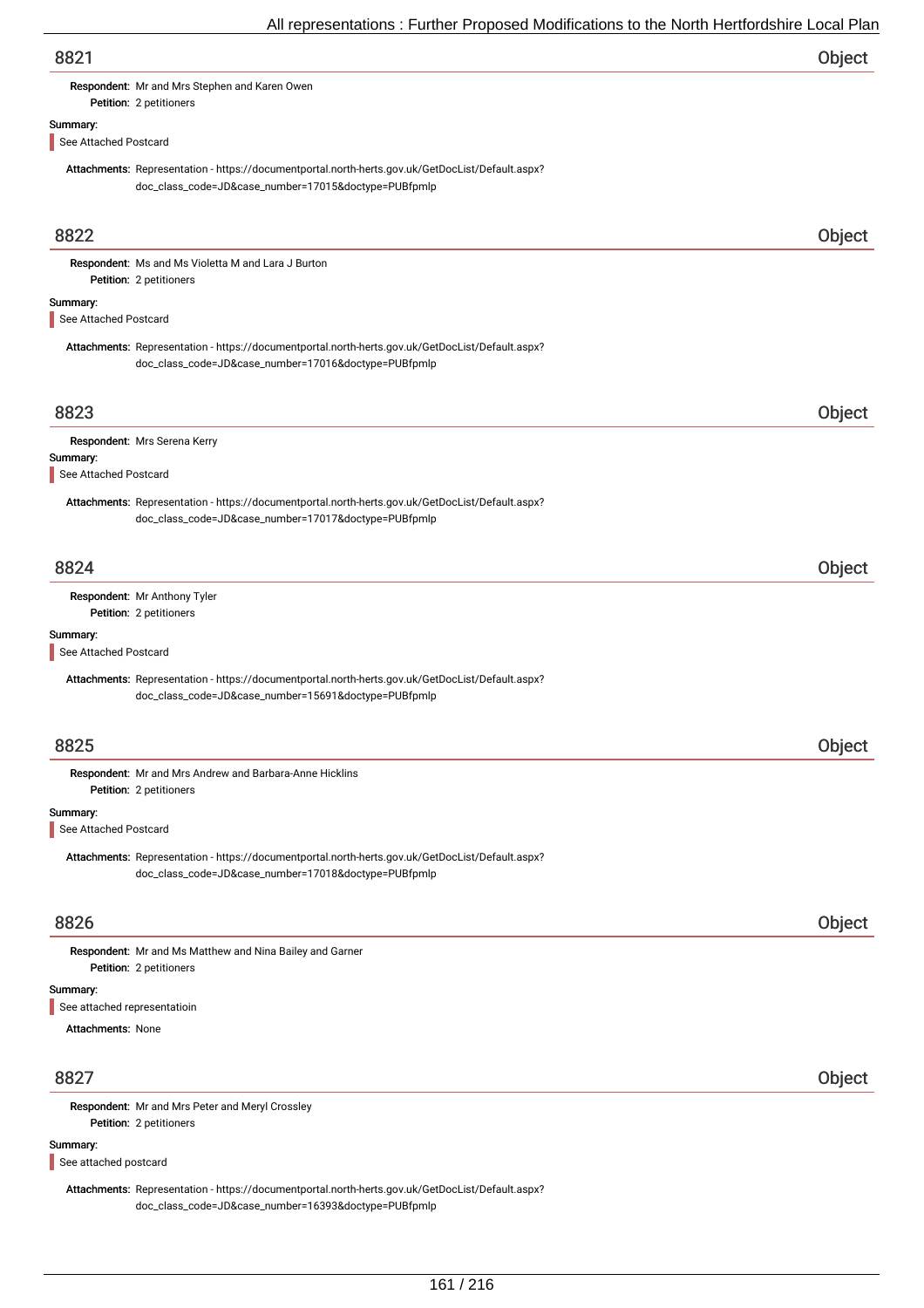| 8828                              |                                                                                                                                                                   | Object        |
|-----------------------------------|-------------------------------------------------------------------------------------------------------------------------------------------------------------------|---------------|
| Summary:<br>See attached postcard | Respondent: Ms Edna Graves                                                                                                                                        |               |
|                                   | Attachments: Representation - https://documentportal.north-herts.gov.uk/GetDocList/Default.aspx?<br>doc_class_code=JD&case_number=17042&doctype=PUBfpmlp          |               |
| 8829                              |                                                                                                                                                                   | Object        |
|                                   | Respondent: Mr and Mrs Allan and Jean P Roberts<br>Petition: 2 petitioners                                                                                        |               |
| Summary:<br>See Attached Postcard |                                                                                                                                                                   |               |
|                                   | Attachments: Representation - https://documentportal.north-herts.gov.uk/GetDocList/Default.aspx?<br>doc_class_code=JD&case_number=17012&doctype=PUBfpmlp          |               |
| 8830                              |                                                                                                                                                                   | Object        |
| Summary:<br>See Attached Postcard | Respondent: Mrs Jacqueline Jones                                                                                                                                  |               |
|                                   | Attachments: Postcard Representation - https://documentportal.north-herts.gov.uk/GetDocList/Default.aspx?<br>doc_class_code=JD&case_number=16961&doctype=PUBfpmlp |               |
| 8831                              |                                                                                                                                                                   | Object        |
|                                   | Respondent: Mr Richard J Hunt<br>Petition: 2 petitioners                                                                                                          |               |
| Summary:<br>See Attached Postcard |                                                                                                                                                                   |               |
|                                   | Attachments: Postcard Representation - https://documentportal.north-herts.gov.uk/GetDocList/Default.aspx?<br>doc_class_code=JD&case_number=3147&doctype=PUBfpmlp  |               |
| 8832                              |                                                                                                                                                                   | <b>Object</b> |
|                                   | Respondent: Mr David, Deborah, Lauren Fothergill<br>Petition: 3 petitioners                                                                                       |               |
| Summary:<br>See Attached Postcard |                                                                                                                                                                   |               |
|                                   | Attachments: Postcard Representation - https://documentportal.north-herts.gov.uk/GetDocList/Default.aspx?<br>doc_class_code=JD&case_number=16890&doctype=PUBfpmlp |               |
| 8833                              |                                                                                                                                                                   | Object        |
|                                   | Respondent: Mr Colin Heycock<br>Petition: 2 petitioners                                                                                                           |               |
| Summary:<br>See Attached Postcard |                                                                                                                                                                   |               |

Attachments: Postcard Representation - https://documentportal.north-herts.gov.uk/GetDocList/Default.aspx? doc\_class\_code=JD&case\_number=2728&doctype=PUBfpmlp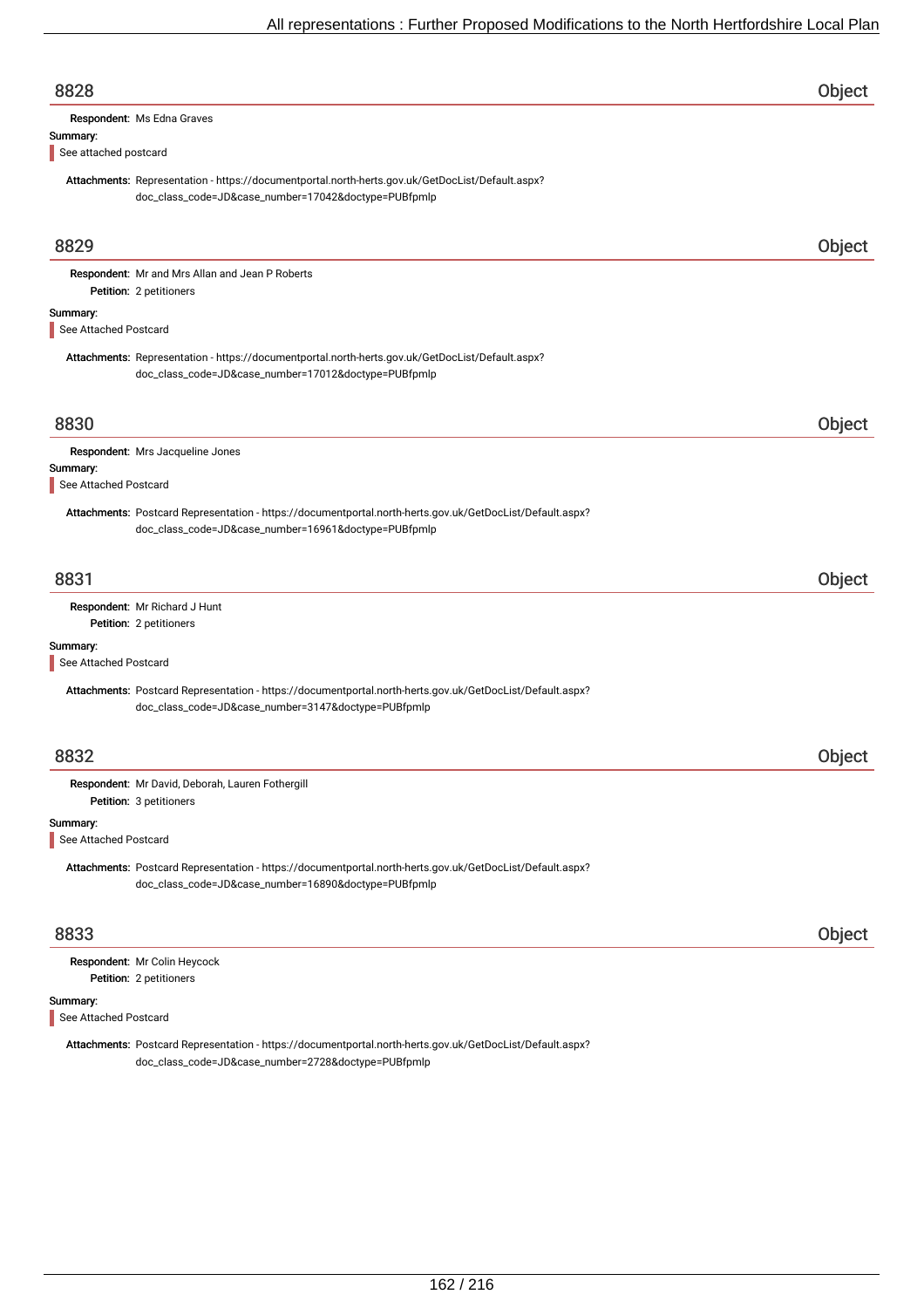| 8834 | Object |
|------|--------|
|      |        |

## Respondent: Alison Turner

#### Petition: 2 petitioners

#### Summary:

See attached postcard

Attachments: Postcard Representation - https://documentportal.north-herts.gov.uk/GetDocList/Default.aspx? doc\_class\_code=JD&case\_number=15612&doctype=PUBfpmlp

| 8835                                                                                                                                                    | Object |
|---------------------------------------------------------------------------------------------------------------------------------------------------------|--------|
| Respondent: Mr Graham McManus                                                                                                                           |        |
| Summary:<br>See attached postcard                                                                                                                       |        |
| Attachments: Postcard Representation - https://documentportal.north-herts.gov.uk/GetDocList/Default.aspx?                                               |        |
| doc_class_code=JD&case_number=16217&doctype=PUBfpmlp                                                                                                    |        |
| 8844                                                                                                                                                    | Object |
| Respondent: Mrs Joycelyn Horne                                                                                                                          |        |
| Summary:<br>See full description                                                                                                                        |        |
| <b>Attachments: None</b>                                                                                                                                |        |
|                                                                                                                                                         |        |
| 8848                                                                                                                                                    | Object |
| Respondent: Ms Charlotte Allin                                                                                                                          |        |
| Summary:<br>See attached representation                                                                                                                 |        |
| Attachments: None                                                                                                                                       |        |
|                                                                                                                                                         |        |
| 8849                                                                                                                                                    | Object |
| Respondent: Mr Marc Allin                                                                                                                               |        |
| Summary:                                                                                                                                                |        |
| See full description<br><b>Attachments: None</b>                                                                                                        |        |
|                                                                                                                                                         |        |
| 8853                                                                                                                                                    | Object |
| Respondent: Mr and Mrs Daniel and Carol Godfrey                                                                                                         |        |
| Petition: 2 petitioners                                                                                                                                 |        |
| Summary:<br>See attached representation                                                                                                                 |        |
| <b>Attachments: None</b>                                                                                                                                |        |
|                                                                                                                                                         |        |
| 8854                                                                                                                                                    | Object |
| Respondent: Mr Steve W Greetham                                                                                                                         |        |
| Summary:                                                                                                                                                |        |
| See attached postcard                                                                                                                                   |        |
| Attachments: Representation - https://documentportal.north-herts.gov.uk/GetDocList/Default.aspx?<br>doc_class_code=JD&case_number=5057&doctype=PUBfpmlp |        |
| 8855                                                                                                                                                    | Object |
| Respondent: Mr and Mrs Peter and Mary Jeffery<br>Petition: 2 petitioners                                                                                |        |
| Summary:                                                                                                                                                |        |
| See Attached Postcard                                                                                                                                   |        |

Attachments: Postcard Representation - https://documentportal.north-herts.gov.uk/GetDocList/Default.aspx? doc\_class\_code=JD&case\_number=17073&doctype=PUBfpmlp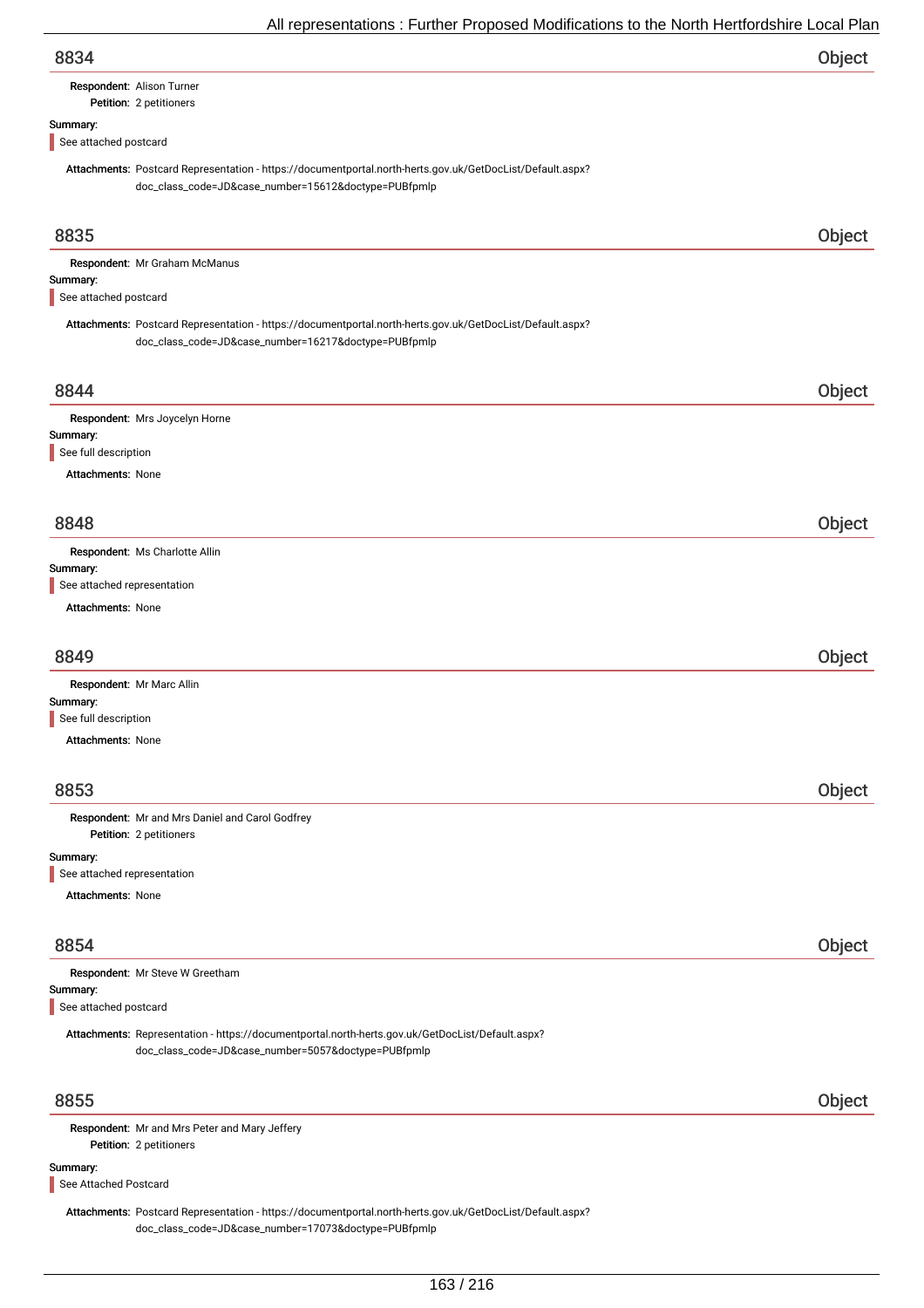|                                   | An representations. Further Froposca modifications to the north richtorushine Local Fia                                                                           |        |
|-----------------------------------|-------------------------------------------------------------------------------------------------------------------------------------------------------------------|--------|
| 8856                              |                                                                                                                                                                   | Object |
| Summary:<br>See Attached Postcard | Respondent: Ms Deborah Farr                                                                                                                                       |        |
|                                   | Attachments: Postcard Representation - https://documentportal.north-herts.gov.uk/GetDocList/Default.aspx?<br>doc_class_code=JD&case_number=17074&doctype=PUBfpmlp |        |
| 8857                              |                                                                                                                                                                   | Object |
| Summary:<br>See Attached Postcard | Respondent: Mr Colin Dewar                                                                                                                                        |        |
|                                   | Attachments: Postcard Representation - https://documentportal.north-herts.gov.uk/GetDocList/Default.aspx?<br>doc_class_code=JD&case_number=17075&doctype=PUBfpmlp |        |
| 8858                              |                                                                                                                                                                   | Object |
| Summary:<br>See Attached Postcard | Respondent: Mrs Christine McGrory                                                                                                                                 |        |
|                                   | Attachments: Postcard Representation - https://documentportal.north-herts.gov.uk/GetDocList/Default.aspx?<br>doc_class_code=JD&case_number=15514&doctype=PUBfpmlp |        |
| 8859                              |                                                                                                                                                                   | Object |
|                                   | Respondent: Mr and Mrs PJ and S Dennis<br>Petition: 2 petitioners                                                                                                 |        |
| Summary:<br>See Attached Postcard |                                                                                                                                                                   |        |
|                                   | Attachments: Postcard Representation - https://documentportal.north-herts.gov.uk/GetDocList/Default.aspx?<br>doc_class_code=JD&case_number=17076&doctype=PUBfpmlp |        |
| 8860                              |                                                                                                                                                                   | Object |
| Summary:<br>See attached postcard | Respondent: Mr Geoff Adams                                                                                                                                        |        |
|                                   | Attachments: Postcard Representation - https://documentportal.north-herts.gov.uk/GetDocList/Default.aspx?<br>doc_class_code=JD&case_number=17077&doctype=PUBfpmlp |        |
| 8861                              |                                                                                                                                                                   | Object |
|                                   | Respondent: Mr and Mrs Christopher and Tracey Hill<br>Petition: 2 petitioners                                                                                     |        |
| Summary:<br>See Attached Postcard |                                                                                                                                                                   |        |
|                                   | Attachments: Postcard Representation - https://documentportal.north-herts.gov.uk/GetDocList/Default.aspx?<br>doc_class_code=JD&case_number=17078&doctype=PUBfpmlp |        |
| 8862                              |                                                                                                                                                                   | Object |
| Summary:                          | Respondent: Mr Keith Price                                                                                                                                        |        |

See Attached Postcard

Attachments: Postcard Representation - https://documentportal.north-herts.gov.uk/GetDocList/Default.aspx? doc\_class\_code=JD&case\_number=15708&doctype=PUBfpmlp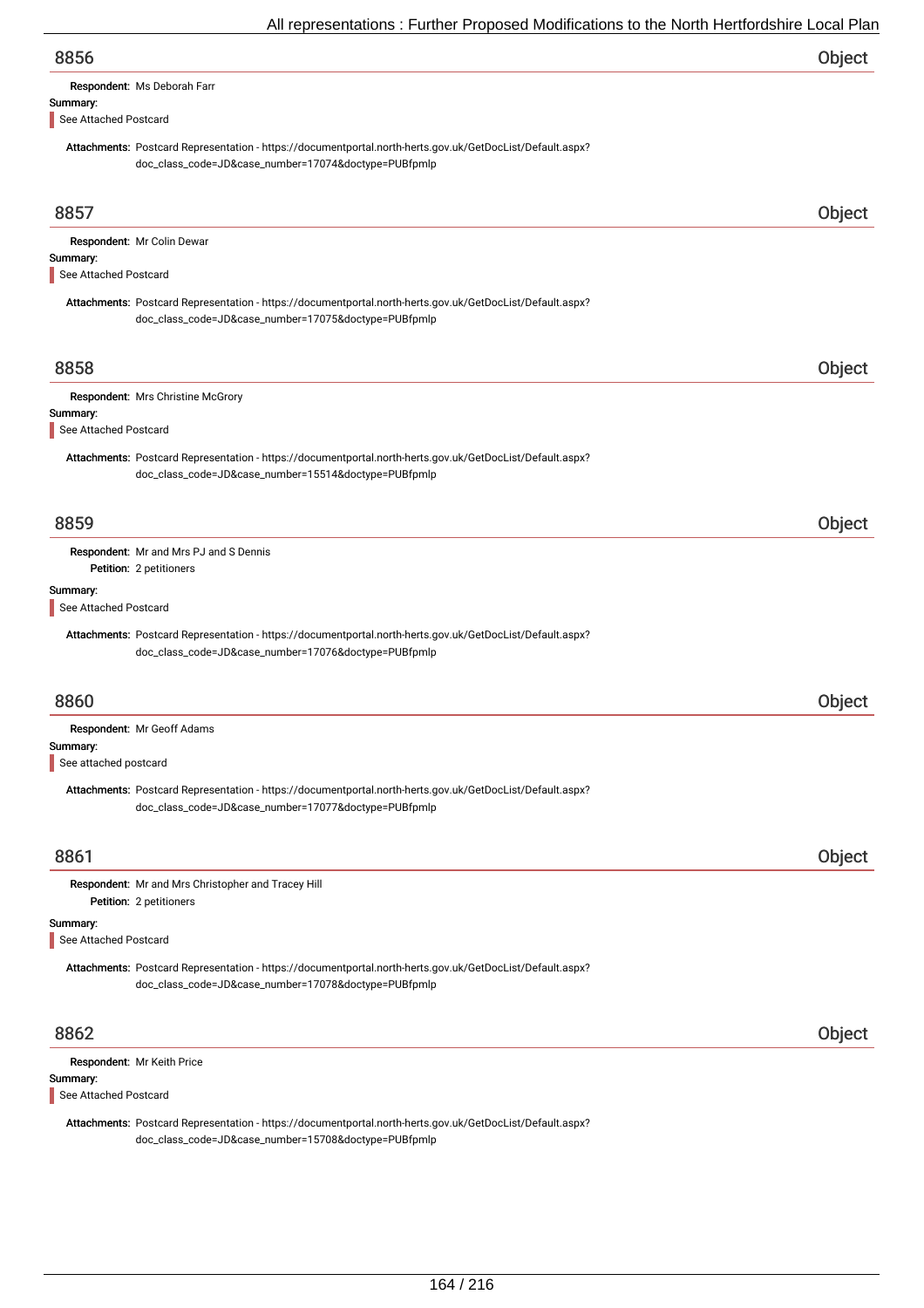|                                   | All representations. Further Froposed Modifications to the North Hertfordshire Local Fial                                                                         |        |
|-----------------------------------|-------------------------------------------------------------------------------------------------------------------------------------------------------------------|--------|
| 8863                              |                                                                                                                                                                   | Object |
|                                   | Respondent: Ms Elizabeth Gaubert                                                                                                                                  |        |
| Summary:<br>See Attached Postcard |                                                                                                                                                                   |        |
|                                   | Attachments: Postcard Representation - https://documentportal.north-herts.gov.uk/GetDocList/Default.aspx?<br>doc_class_code=JD&case_number=17081&doctype=PUBfpmlp |        |
| 8864                              |                                                                                                                                                                   | Object |
|                                   | Respondent: Mr Alex Cunningham<br>Petition: 2 petitioners                                                                                                         |        |
| Summary:<br>See Attached Postcard |                                                                                                                                                                   |        |
|                                   | Attachments: Postcard Representation - https://documentportal.north-herts.gov.uk/GetDocList/Default.aspx?<br>doc_class_code=JD&case_number=9453&doctype=PUBfpmlp  |        |
| 8874                              |                                                                                                                                                                   | Object |
| Respondent: B Campbell            |                                                                                                                                                                   |        |
| Summary:<br>See Attached Postcard |                                                                                                                                                                   |        |
|                                   | Attachments: Postcard Representation - https://documentportal.north-herts.gov.uk/GetDocList/Default.aspx?<br>doc_class_code=JD&case_number=17072&doctype=PUBfpmlp |        |
| 8875                              |                                                                                                                                                                   | Object |
|                                   | Respondent: Ms Ann Dainton<br>Petition: 2 petitioners                                                                                                             |        |
| Summary:<br>See attached postcard |                                                                                                                                                                   |        |
|                                   | Attachments: Postcard Representation - https://documentportal.north-herts.gov.uk/GetDocList/Default.aspx?<br>doc_class_code=JD&case_number=3640&doctype=PUBfpmlp  |        |
| 8876                              |                                                                                                                                                                   | Object |
|                                   | Respondent: Mr Thomas Anthony McGrory                                                                                                                             |        |
| Summary:<br>See Attached          |                                                                                                                                                                   |        |
|                                   | Attachments: Representation - https://documentportal.north-herts.gov.uk/GetDocList/Default.aspx?<br>doc_class_code=JD&case_number=17071&doctype=PUBfpmlp          |        |
| 8881                              |                                                                                                                                                                   | Object |
|                                   | Respondent: Ms and Ms Denise and Patricia Wilson<br>Petition: 2 petitioners                                                                                       |        |
| Summary:<br>See attached postcard |                                                                                                                                                                   |        |
|                                   | Attachments: Postcard Representation - https://documentportal.north-herts.gov.uk/GetDocList/Default.aspx?<br>doc_class_code=JD&case_number=17063&doctype=PUBfpmlp |        |
| 8882                              |                                                                                                                                                                   | Object |
|                                   | Respondent: Miss Vikki Miller                                                                                                                                     |        |
| Summary:<br>See attached postcard |                                                                                                                                                                   |        |
|                                   | Attachments: Postcard Representation - https://documentportal.north-herts.gov.uk/GetDocList/Default.aspx?<br>doc_class_code=JD&case_number=17160&doctype=PUBfpmlp |        |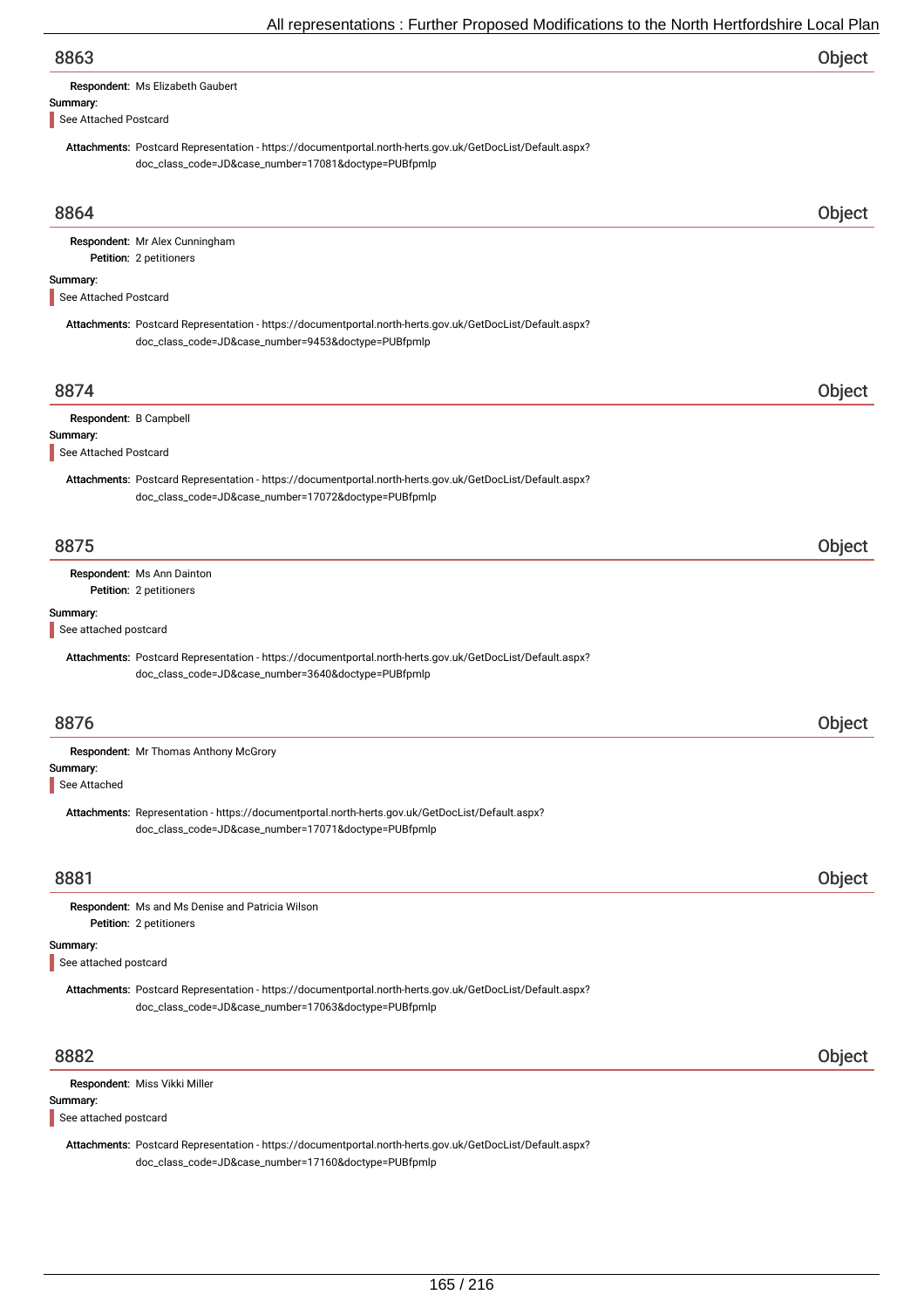|                                   | An representations. Further Froposca modifications to the north richtorushine Local Fia                                                                           |        |
|-----------------------------------|-------------------------------------------------------------------------------------------------------------------------------------------------------------------|--------|
| 8885                              |                                                                                                                                                                   | Object |
|                                   | Respondent: Mr and Ms Philip A and L Streeter and Lane                                                                                                            |        |
|                                   | Petition: 2 petitioners                                                                                                                                           |        |
| Summary:<br>See Attached Postcard |                                                                                                                                                                   |        |
|                                   |                                                                                                                                                                   |        |
|                                   | Attachments: Postcard Representation - https://documentportal.north-herts.gov.uk/GetDocList/Default.aspx?<br>doc_class_code=JD&case_number=17062&doctype=PUBfpmlp |        |
| 8886                              |                                                                                                                                                                   | Object |
|                                   | Respondent: Mr and Mrs Nigel and Susan Shane<br>Petition: 2 petitioners                                                                                           |        |
| Summary:<br>See Attached Postcard |                                                                                                                                                                   |        |
|                                   | Attachments: Postcard Representation - https://documentportal.north-herts.gov.uk/GetDocList/Default.aspx?<br>doc_class_code=JD&case_number=17058&doctype=PUBfpmlp |        |
| 8888                              |                                                                                                                                                                   | Object |
|                                   | Respondent: Mr and Mrs Mark and Yvonne Turner<br>Petition: 2 petitioners                                                                                          |        |
| Summary:<br>See Attached Postcard |                                                                                                                                                                   |        |
|                                   | Attachments: Postcard Representation - https://documentportal.north-herts.gov.uk/GetDocList/Default.aspx?<br>doc_class_code=JD&case_number=17061&doctype=PUBfpmlp |        |
| 8892                              |                                                                                                                                                                   | Object |
|                                   | Respondent: Mrs Sue Humphreys                                                                                                                                     |        |
| Summary:<br>See Attached Postcard |                                                                                                                                                                   |        |
|                                   | Attachments: Postcard Representation - https://documentportal.north-herts.gov.uk/GetDocList/Default.aspx?<br>doc_class_code=JD&case_number=8366&doctype=PUBfpmlp  |        |
| 8919                              |                                                                                                                                                                   | Object |
|                                   | Respondent: Mrs Caroline Crawford<br>Petition: 2 petitioners                                                                                                      |        |
| Summary:<br>See attached postcard |                                                                                                                                                                   |        |
|                                   | Attachments: Representation - https://documentportal.north-herts.gov.uk/GetDocList/Default.aspx?<br>doc_class_code=JD&case_number=6227&doctype=PUBfpmlp           |        |
| 8929                              |                                                                                                                                                                   | Object |
|                                   | Respondent: Ms Jennifer Austin                                                                                                                                    |        |
| Summary:<br>See Attached Postcard |                                                                                                                                                                   |        |
|                                   | Attachments: Postcard Representation - https://documentportal.north-herts.gov.uk/GetDocList/Default.aspx?<br>doc_class_code=JD&case_number=17009&doctype=PUBfpmlp |        |
| 8930                              |                                                                                                                                                                   | Object |
|                                   | Respondent: Ms Christine Wallsworth<br>Petition: 2 petitioners                                                                                                    |        |
| Summary:<br>See Attached Postcard |                                                                                                                                                                   |        |

Attachments: Postcard Representation - https://documentportal.north-herts.gov.uk/GetDocList/Default.aspx? doc\_class\_code=JD&case\_number=16918&doctype=PUBfpmlp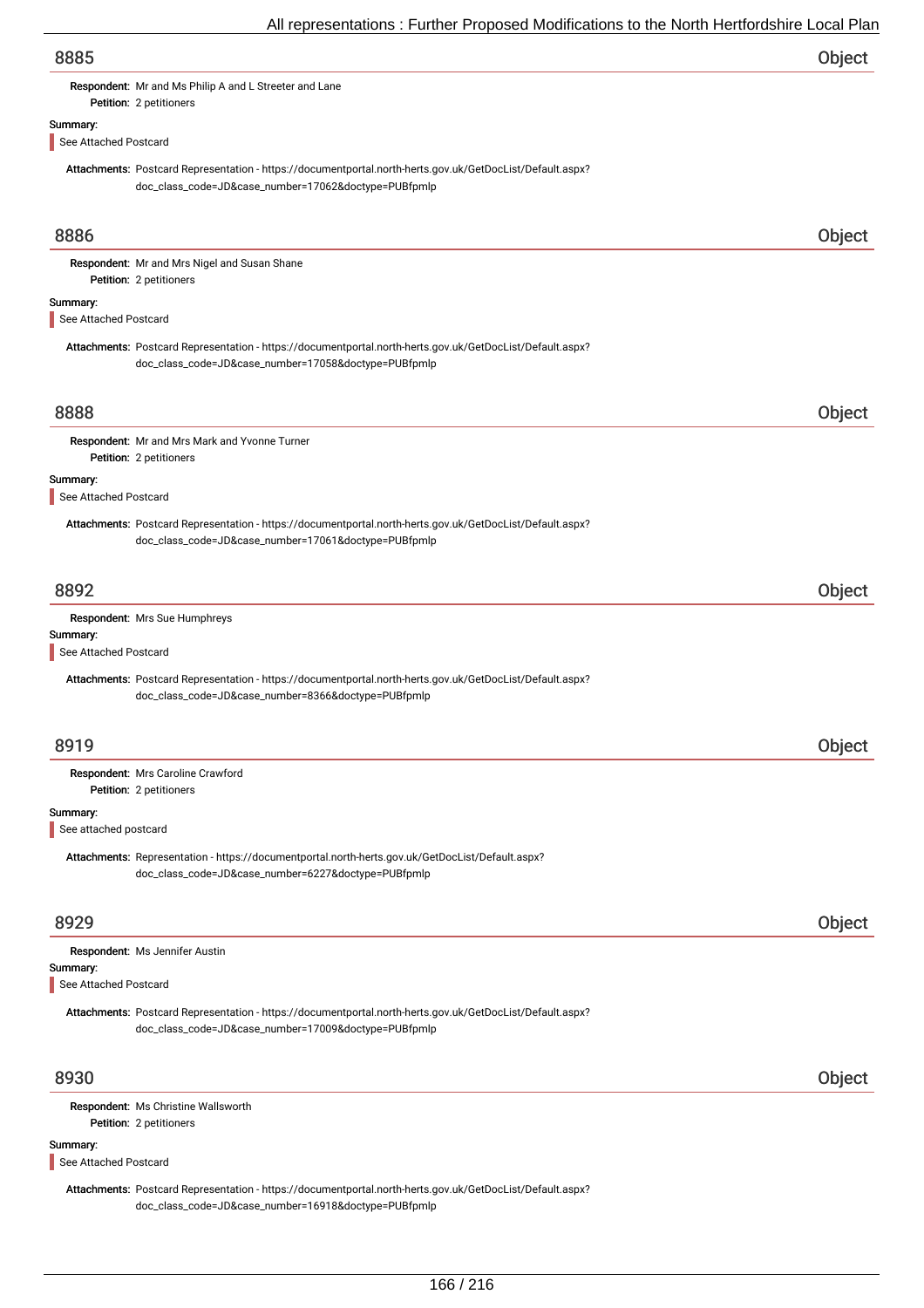| 8950                                                                                                                                                                                                                      | <b>Object</b> |
|---------------------------------------------------------------------------------------------------------------------------------------------------------------------------------------------------------------------------|---------------|
| Respondent: Mrs Linda M Cottier                                                                                                                                                                                           |               |
| Summary:                                                                                                                                                                                                                  |               |
| See full description                                                                                                                                                                                                      |               |
| <b>Attachments: None</b>                                                                                                                                                                                                  |               |
| 8955                                                                                                                                                                                                                      | Object        |
| Respondent: Mr Andrew Rodell<br>Petition: 2 petitioners                                                                                                                                                                   |               |
| Summary:                                                                                                                                                                                                                  |               |
| We object to the North Herts DC Local Plan's proposed development of 2,100 homes EOL required solely to meet an unmet need from Luton of 9,300 homes calculated in<br>2017 as argued in ED224, for the following reasons: |               |
| • Valuable Green Belt land; no adequate exceptional circumstances<br>• Luton's house building is much higher than 2017 forecast, updated assessed needs are lower, unmet needs reduced to around 2,000                    |               |
| · Luton's unmet needs have already been more than covered by Central Beds as the designated 'best fit' neighbour; with many already built<br>• Luton's failure to require adequate family housing from developers.        |               |
| <b>Attachments: None</b>                                                                                                                                                                                                  |               |
| 8958                                                                                                                                                                                                                      | Object        |
| Respondent: Mrs Jo Laurie-Pile                                                                                                                                                                                            |               |
| Petition: 2 petitioners                                                                                                                                                                                                   |               |
| Summary:                                                                                                                                                                                                                  |               |
| See Attached Postcard                                                                                                                                                                                                     |               |
| Attachments: Postcard Representation - https://documentportal.north-herts.gov.uk/GetDocList/Default.aspx?<br>doc_class_code=JD&case_number=4336&doctype=PUBfpmlp                                                          |               |
| 8961                                                                                                                                                                                                                      | Object        |
| Respondent: Mrs Jane Dorman                                                                                                                                                                                               |               |
| Petition: 2 petitioners                                                                                                                                                                                                   |               |
| Summary:                                                                                                                                                                                                                  |               |
| See attached representation                                                                                                                                                                                               |               |
| Attachments: Representation and Supporting Documents - https://documentportal.north-herts.gov.uk/GetDocList/Default.aspx?<br>doc_class_code=JD&case_number=5139&doctype=PUBfpmlp                                          |               |
| 8962                                                                                                                                                                                                                      | Object        |
| Respondent: Mr and Mrs Verity, James & Clementine Williams                                                                                                                                                                |               |
| Petition: 3 petitioners                                                                                                                                                                                                   |               |
| Summary:<br>See Attached Postcard                                                                                                                                                                                         |               |
| Attachments: Postcard Representation - https://documentportal.north-herts.gov.uk/GetDocList/Default.aspx?<br>doc_class_code=JD&case_number=16960&doctype=PUBfpmlp                                                         |               |
| 8963                                                                                                                                                                                                                      | Object        |
| Respondent: Mr and Mrs Roger and Ann Freeman                                                                                                                                                                              |               |
| Petition: 2 petitioners                                                                                                                                                                                                   |               |

Summary:

See Attached Postcard

Attachments: Postcard Representation - https://documentportal.north-herts.gov.uk/GetDocList/Default.aspx? doc\_class\_code=JD&case\_number=16959&doctype=PUBfpmlp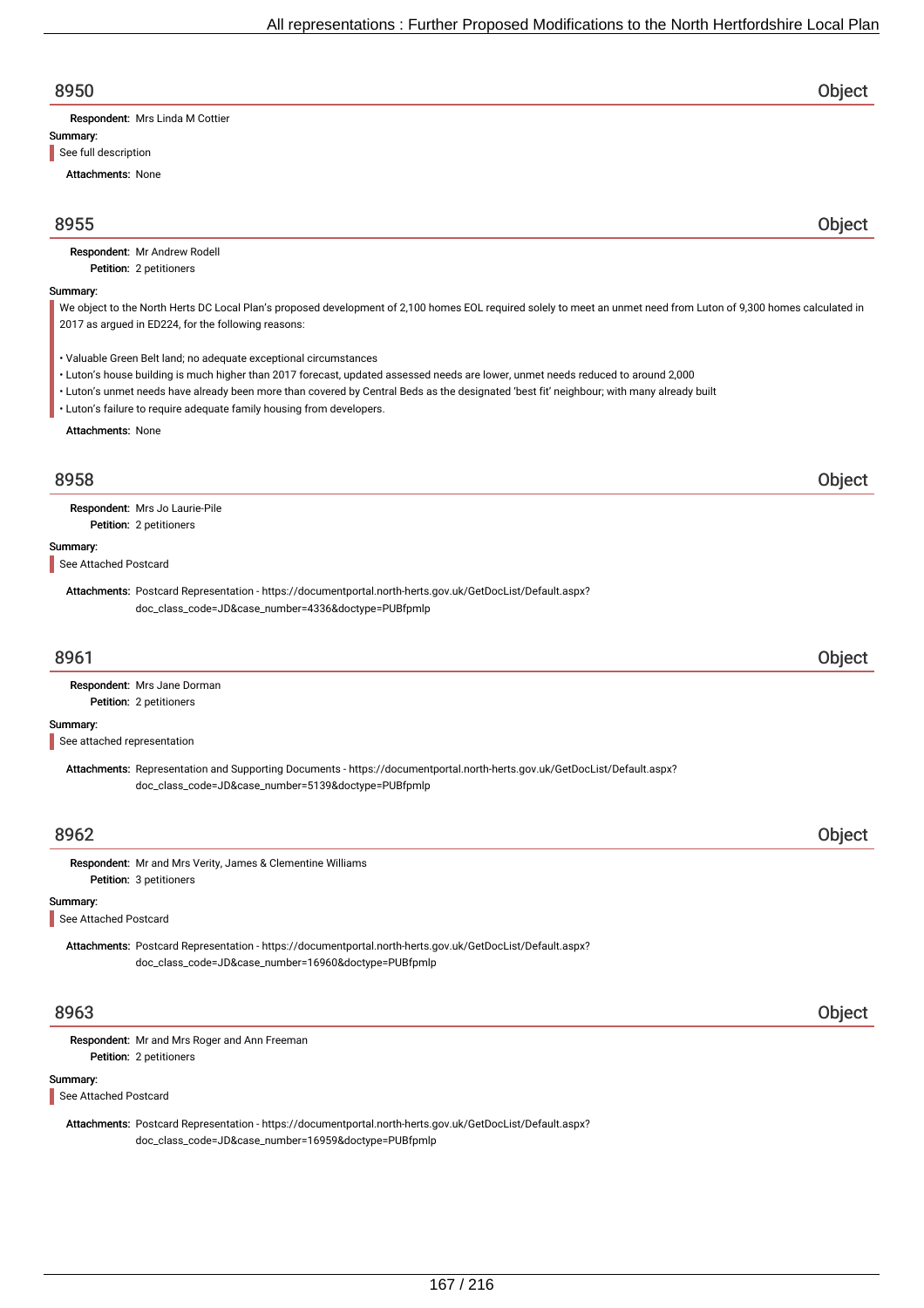| 8965 | Object |
|------|--------|
|      |        |

## Respondent: Mr David Wheatley

Petition: 2 petitioners

### Summary:

See attached representation - Luton

| <b>Attachments: None</b>                                                                                                                                          |        |
|-------------------------------------------------------------------------------------------------------------------------------------------------------------------|--------|
| 8968                                                                                                                                                              | Object |
| Respondent: Kings Walden Parish Council                                                                                                                           |        |
| Summary:<br>See full representation attached                                                                                                                      |        |
| Attachments: Representation - https://documentportal.north-herts.gov.uk/GetDocList/Default.aspx?<br>doc_class_code=JD&case_number=2778&doctype=PUBfpmlp           |        |
| 8971                                                                                                                                                              | Object |
| Respondent: Nicola and Regine Harvey and Soulie<br>Petition: 2 petitioners                                                                                        |        |
| Summary:<br>See attached postcard - LATE REPRESENTATION                                                                                                           |        |
| Attachments: Postcard Representation - https://documentportal.north-herts.gov.uk/GetDocList/Default.aspx?<br>doc_class_code=JD&case_number=17139&doctype=PUBfpmlp |        |
| 8976                                                                                                                                                              | Object |
| Respondent: Mr David Hansell<br>Summary:<br>See attached postcard                                                                                                 |        |
| Attachments: Postcard Representation - https://documentportal.north-herts.gov.uk/GetDocList/Default.aspx?<br>doc_class_code=JD&case_number=17107&doctype=PUBfpmlp |        |
| 8985                                                                                                                                                              | Object |
| Respondent: Miss D Claridge<br>Summary:<br>See Attached Postcard                                                                                                  |        |
| Attachments: Postcard Representation - https://documentportal.north-herts.gov.uk/GetDocList/Default.aspx?<br>doc_class_code=JD&case_number=17090&doctype=PUBfpmlp |        |
| 8986                                                                                                                                                              | Object |
| Respondent: Mr David Crook                                                                                                                                        |        |
| Summary:<br>See Attached Postcard                                                                                                                                 |        |
| Attachments: Postcard Representation - https://documentportal.north-herts.gov.uk/GetDocList/Default.aspx?<br>doc_class_code=JD&case_number=17098&doctype=PUBfpmlp |        |
| 8987                                                                                                                                                              | Object |
| Respondent: Ms Judith Smedley                                                                                                                                     |        |
| Summary:<br>See Attached Postcard                                                                                                                                 |        |
| No provision for extra traffic in lanes and villages                                                                                                              |        |

Attachments: Postcard Representation - https://documentportal.north-herts.gov.uk/GetDocList/Default.aspx? doc\_class\_code=JD&case\_number=17099&doctype=PUBfpmlp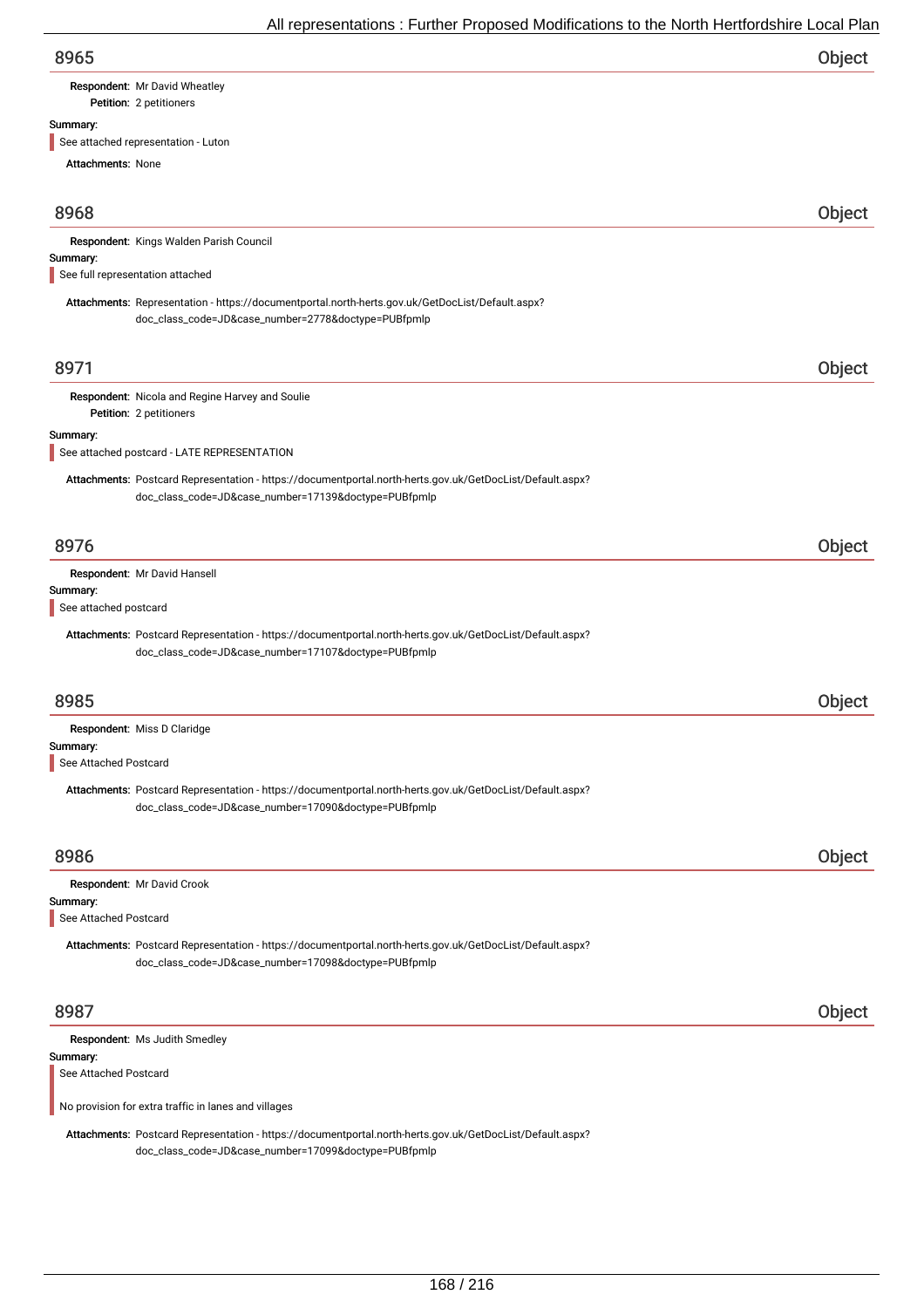| procentations in anthon respects modifications to the richtimetric domic Local is                                                                                                |        |
|----------------------------------------------------------------------------------------------------------------------------------------------------------------------------------|--------|
| 8988                                                                                                                                                                             | Object |
| Respondent: Mr and Mrs Peter and Helen Roberts<br>Petition: 2 petitioners                                                                                                        |        |
|                                                                                                                                                                                  |        |
| Summary:<br>See Attached Postcard                                                                                                                                                |        |
| Attachments: Postcard Representation - https://documentportal.north-herts.gov.uk/GetDocList/Default.aspx?<br>doc_class_code=JD&case_number=17100&doctype=PUBfpmlp                |        |
| 8992                                                                                                                                                                             | Object |
| Respondent: Ms Carolyn Cottier                                                                                                                                                   |        |
| Summary:                                                                                                                                                                         |        |
| See attached representation and appendices                                                                                                                                       |        |
| Attachments: Representation and Supporting Documents - https://documentportal.north-herts.gov.uk/GetDocList/Default.aspx?<br>doc_class_code=JD&case_number=3072&doctype=PUBfpmlp |        |
| 8995                                                                                                                                                                             | Object |
|                                                                                                                                                                                  |        |
| Respondent: Mr and Mrs Bernard and Barbara Wagland<br>Petition: 2 petitioners                                                                                                    |        |
| Summary:                                                                                                                                                                         |        |
| See Attached Postcard                                                                                                                                                            |        |
| Attachments: Postcard Representation - https://documentportal.north-herts.gov.uk/GetDocList/Default.aspx?<br>doc_class_code=JD&case_number=17110&doctype=PUBfpmlp                |        |
|                                                                                                                                                                                  |        |
| 8996                                                                                                                                                                             | Object |
| Respondent: Ms Roisin Bolton<br>Petition: 2 petitioners                                                                                                                          |        |
| Summary:                                                                                                                                                                         |        |
| See Attached Postcard                                                                                                                                                            |        |
| Attachments: Postcard Representation - https://documentportal.north-herts.gov.uk/GetDocList/Default.aspx?<br>doc_class_code=JD&case_number=5338&doctype=PUBfpmlp                 |        |
|                                                                                                                                                                                  |        |
| 8997                                                                                                                                                                             | Object |
| Respondent: Ms Amanda Byrne                                                                                                                                                      |        |
| Petition: 2 petitioners                                                                                                                                                          |        |
| Summary:                                                                                                                                                                         |        |
| See attached postcard                                                                                                                                                            |        |
| Additional comment - We object based on the above, please protect our countryside                                                                                                |        |
| Attachments: Postcard Representation - https://documentportal.north-herts.gov.uk/GetDocList/Default.aspx?                                                                        |        |
| doc_class_code=JD&case_number=15499&doctype=PUBfpmlp                                                                                                                             |        |
| 8998                                                                                                                                                                             | Object |
| Respondent: Mr Roger Austin                                                                                                                                                      |        |
| Petition: 2 petitioners                                                                                                                                                          |        |
| Summary:<br>See Attached Postcard                                                                                                                                                |        |
| Attachments: Postcard Representation - https://documentportal.north-herts.gov.uk/GetDocList/Default.aspx?                                                                        |        |
| doc_class_code=JD&case_number=13676&doctype=PUBfpmlp                                                                                                                             |        |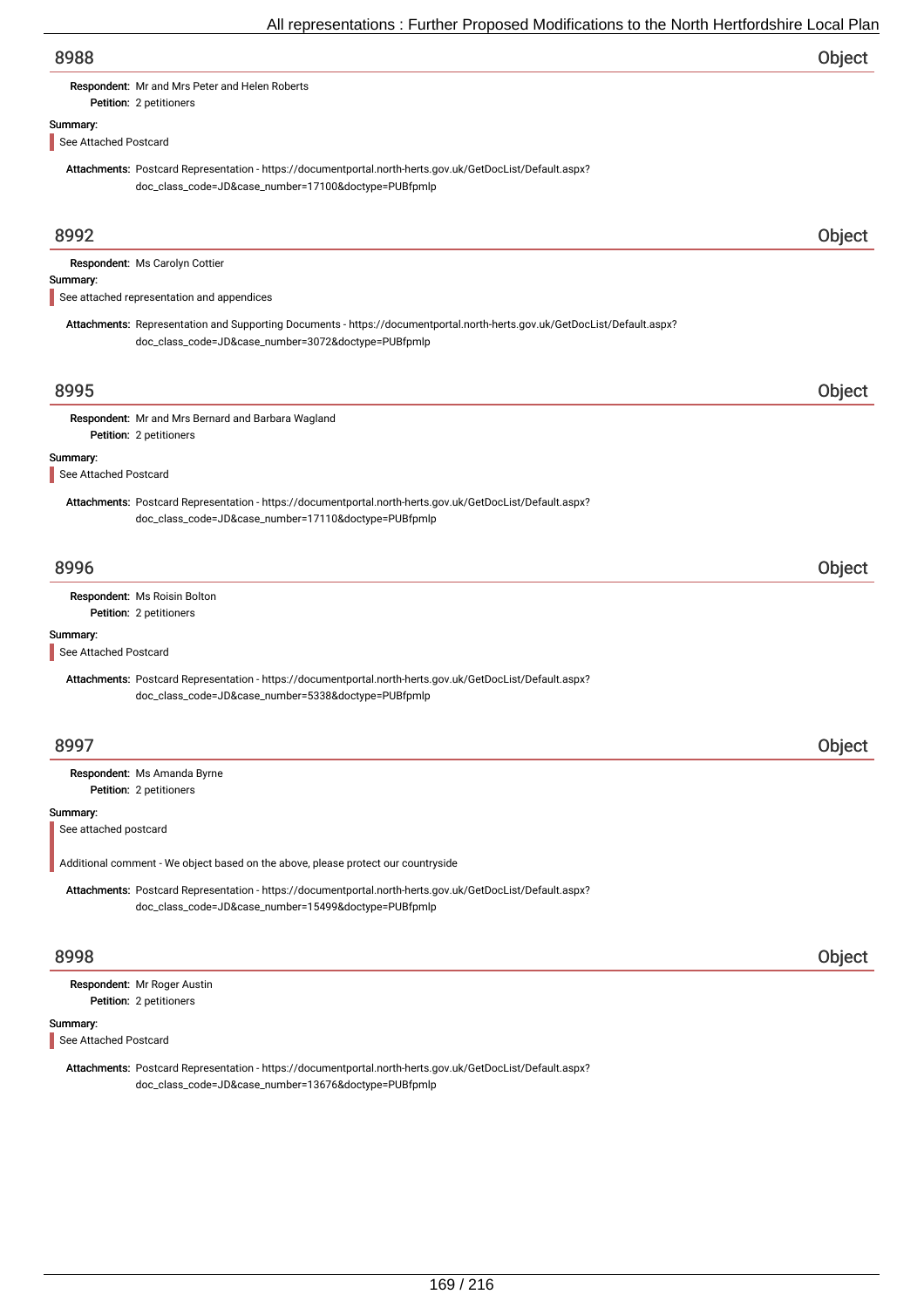| 9000 | Object |
|------|--------|
|------|--------|

| Respondent: Mr John L Irons |
|-----------------------------|
|                             |

Summary:

See Attached Postcard

Attachments: Postcard Representation - https://documentportal.north-herts.gov.uk/GetDocList/Default.aspx? doc\_class\_code=JD&case\_number=3594&doctype=PUBfpmlp

| 9001                              |                                                                                                                                                                   | Object |
|-----------------------------------|-------------------------------------------------------------------------------------------------------------------------------------------------------------------|--------|
|                                   | Respondent: Mr Barry Cottier<br>Petition: 2 petitioners                                                                                                           |        |
| Summary:<br>See Attached Postcard |                                                                                                                                                                   |        |
|                                   | Attachments: Postcard Representation - https://documentportal.north-herts.gov.uk/GetDocList/Default.aspx?<br>doc_class_code=JD&case_number=3092&doctype=PUBfpmlp  |        |
| 9002                              |                                                                                                                                                                   | Object |
|                                   | Respondent: Mrs Dayle Da Souza<br>Petition: 2 petitioners                                                                                                         |        |
| Summary:<br>See Attached Postcard |                                                                                                                                                                   |        |
|                                   | Attachments: Postcard Representation - https://documentportal.north-herts.gov.uk/GetDocList/Default.aspx?<br>doc_class_code=JD&case_number=16044&doctype=PUBfpmlp |        |
| 9003                              |                                                                                                                                                                   | Object |
|                                   | Respondent: Mr and Mrs John and Iris Holmes<br>Petition: 2 petitioners                                                                                            |        |
| Summary:<br>See Attached Postcard |                                                                                                                                                                   |        |
|                                   | Additional comment - As each decade passes, the need for more houses increases. Where will it end?                                                                |        |
|                                   | Attachments: Postcard Representation - https://documentportal.north-herts.gov.uk/GetDocList/Default.aspx?<br>doc_class_code=JD&case_number=17109&doctype=PUBfpmlp |        |
| 9004                              |                                                                                                                                                                   | Object |
| Respondent: Mr Neil Jay           | Petition: 2 petitioners                                                                                                                                           |        |
| Summary:<br>See Attached Postcard |                                                                                                                                                                   |        |
|                                   | Attachments: Postcard Representation - https://documentportal.north-herts.gov.uk/GetDocList/Default.aspx?<br>doc_class_code=JD&case_number=5311&doctype=PUBfpmlp  |        |
| 9007                              |                                                                                                                                                                   | Object |
|                                   | Respondent: Mr and Mrs Stewart and Karen Bell<br>Petition: 2 petitioners                                                                                          |        |
| Summary:                          | See Attached Postcard - LATE REPRESENTATION                                                                                                                       |        |
|                                   | Attachments: Postcard Representation - https://documentportal.north-herts.gov.uk/GetDocList/Default.aspx?<br>doc_class_code=JD&case_number=17138&doctype=PUBfpmlp |        |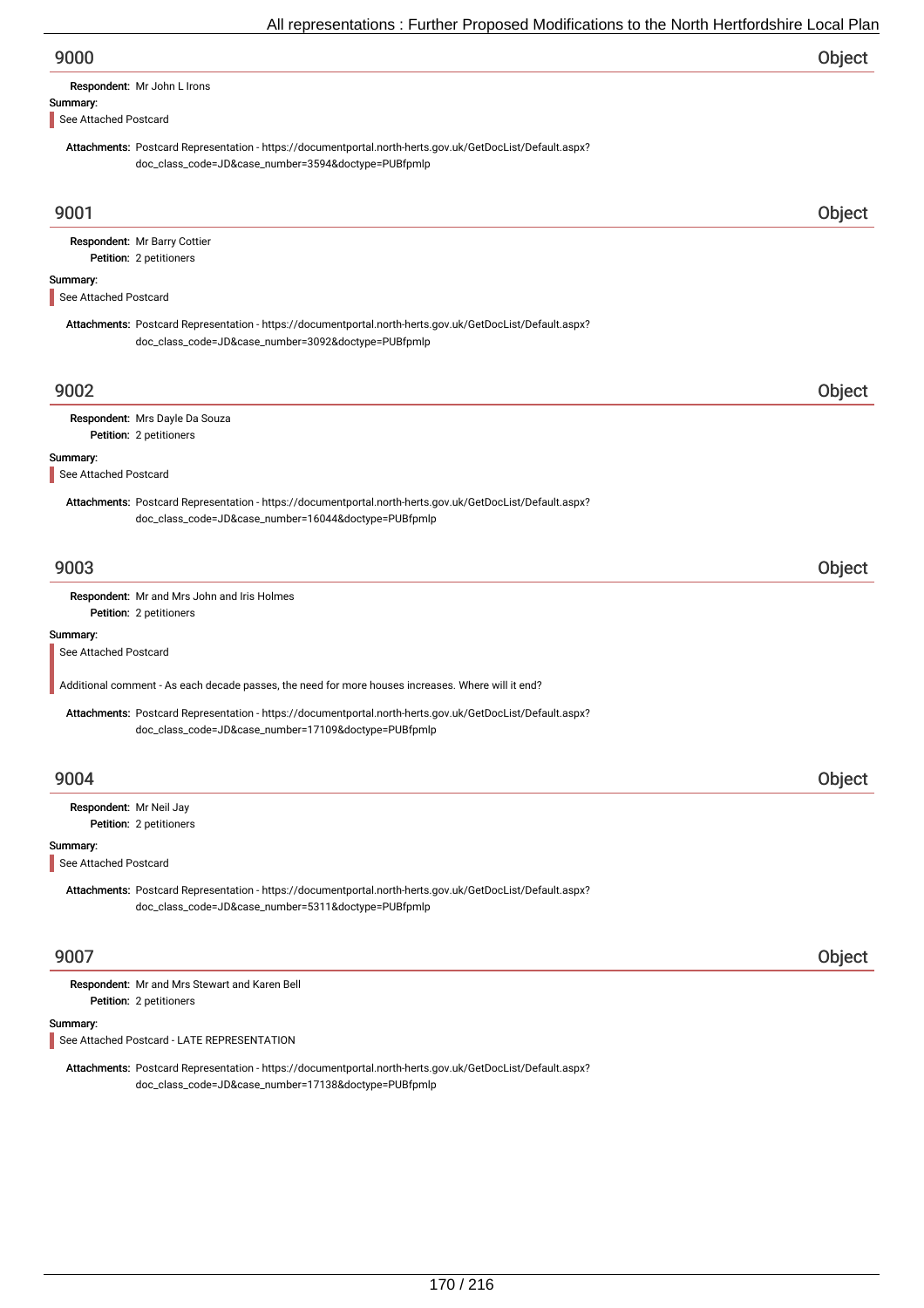|                          | All representations : Further Proposed Modifications to the North Hertfordshire Local Plan                                                                                      |        |
|--------------------------|---------------------------------------------------------------------------------------------------------------------------------------------------------------------------------|--------|
| 9015                     |                                                                                                                                                                                 | Object |
| Summary:<br>See Attached | Respondent: Mr David Dorman                                                                                                                                                     |        |
|                          | Attachments: Representation - https://documentportal.north-herts.gov.uk/GetDocList/Default.aspx?<br>doc_class_code=JD&case_number=5138&doctype=PUBfpmlp                         |        |
| 9016                     |                                                                                                                                                                                 | Object |
|                          | Respondent: Mr Roy Parker<br>Petition: 2 petitioners                                                                                                                            |        |
| Summary:<br>See Attached |                                                                                                                                                                                 |        |
|                          | Attachments: Representation - https://documentportal.north-herts.gov.uk/GetDocList/Default.aspx?<br>doc_class_code=JD&case_number=5059&doctype=PUBfpmlp                         |        |
| 9017                     |                                                                                                                                                                                 | Object |
|                          | Respondent: Mr David Dorman<br>Petition: 2 petitioners                                                                                                                          |        |
| Summary:<br>See Attached |                                                                                                                                                                                 |        |
|                          | Attachments: Representation and Supporting Document - https://documentportal.north-herts.gov.uk/GetDocList/Default.aspx?<br>doc_class_code=JD&case_number=5138&doctype=PUBfpmlp |        |
| 9018                     |                                                                                                                                                                                 | Object |
|                          | Respondent: Mr David Dorman<br>Petition: 2 petitioners                                                                                                                          |        |
| Summary:                 | This email is further to the joint representation and consultation binder containing Appendices from myself Mr Dorman and Mr Parker covering Examination Document               |        |

ED224 - the Statement of Common Ground between NHDC, Luton Borough Council, Bloor Homes and the Crown Estate re Luton Housing Market Area which was sent on 20 May, 2021 and lodged formally by automated response on 21 May, 2021.

We now wish to lodge an Addendum to this representation which includes a letter sent by email and hard copy to Cllr. Paul Clark, NHDC's Executive Member for Planning and which contains matter very relevant to the subject. These documents are attached herewith. Any response from Cllr. Clark and our observations on that response will also be registered in due course for the Inspector's considerations.

See Attached

Attachments: Representation and Supporting Documents - https://documentportal.north-herts.gov.uk/GetDocList/Default.aspx? doc\_class\_code=JD&case\_number=5138&doctype=PUBfpmlp

## 9019 Object

Petition: 2 petitioners Respondent: Ms Helen Ford

### Summary:

See Attached Postcard

Attachments: Postcard Representation - https://documentportal.north-herts.gov.uk/GetDocList/Default.aspx? doc\_class\_code=JD&case\_number=5158&doctype=PUBfpmlp

9020 Object

Summary: Respondent: Mr John Pinney

#### See Attached Postcard

Attachments: Postcard Representation - https://documentportal.north-herts.gov.uk/GetDocList/Default.aspx? doc\_class\_code=JD&case\_number=2654&doctype=PUBfpmlp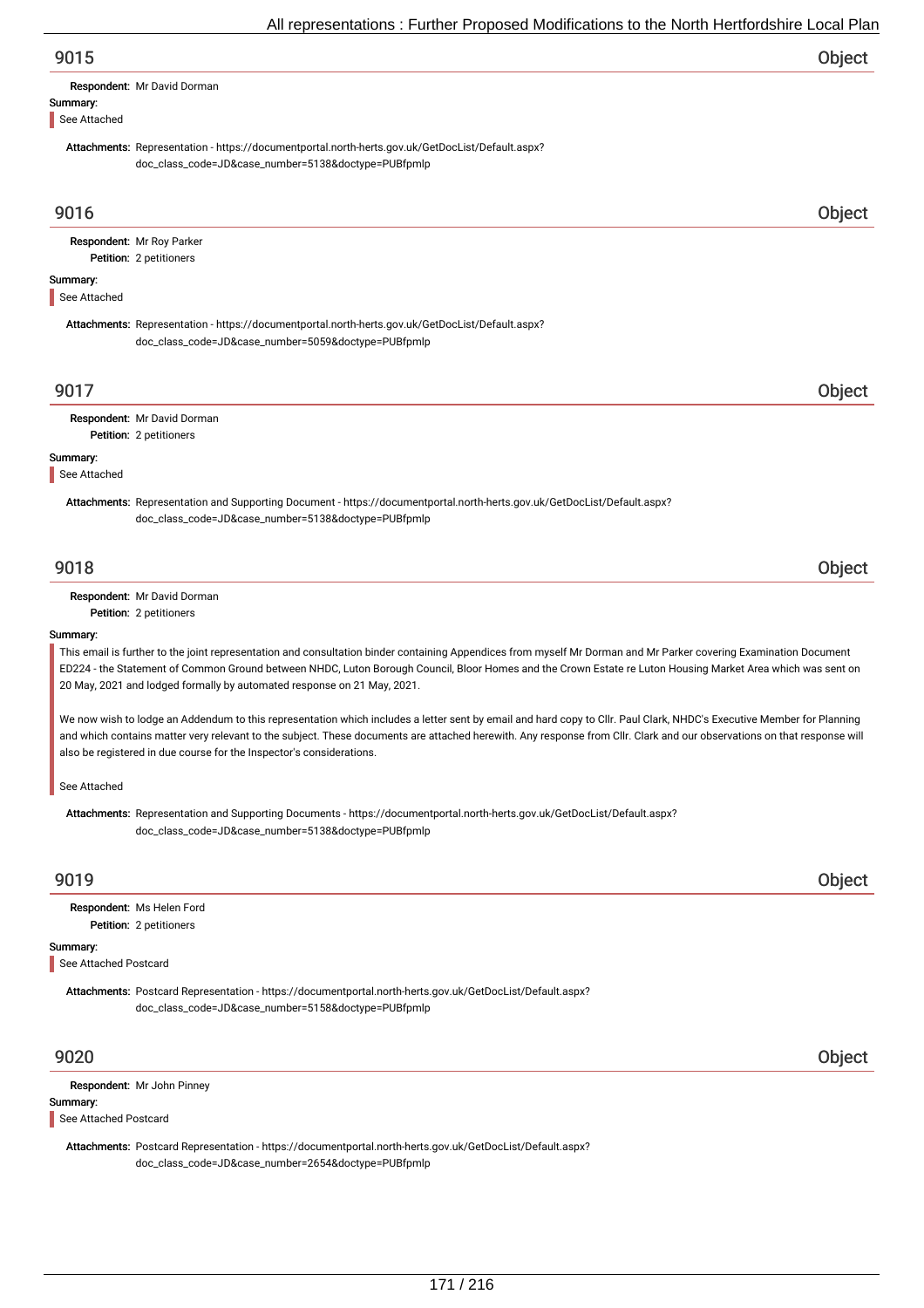| 9021 | Object |
|------|--------|
|------|--------|

#### Petition: 2 petitioners Respondent: Mrs H J Harrower

Summary:

## See Attached Postcard

Attachments: Postcard Representation - https://documentportal.north-herts.gov.uk/GetDocList/Default.aspx? doc\_class\_code=JD&case\_number=5034&doctype=PUBfpmlp

| 9022                                                       |                                                                                                                                                                   | Object |
|------------------------------------------------------------|-------------------------------------------------------------------------------------------------------------------------------------------------------------------|--------|
|                                                            | Respondent: Mr and Mrs Roland and Mary Hobman<br>Petition: 2 petitioners                                                                                          |        |
| Summary:<br>See Attached Postcard                          |                                                                                                                                                                   |        |
|                                                            | Attachments: Postcard Representation - https://documentportal.north-herts.gov.uk/GetDocList/Default.aspx?<br>doc_class_code=JD&case_number=17146&doctype=PUBfpmlp |        |
| 9023                                                       |                                                                                                                                                                   | Object |
| Summary:<br>See Attached Postcard                          | Respondent: Cheryl Aquilina                                                                                                                                       |        |
|                                                            | Attachments: Postcard Representation - https://documentportal.north-herts.gov.uk/GetDocList/Default.aspx?<br>doc_class_code=JD&case_number=17147&doctype=PUBfpmlp |        |
| 9024                                                       |                                                                                                                                                                   | Object |
| Summary:<br>See Attached Postcard                          | Respondent: Mr John Law<br>Attachments: Postcard Representation - https://documentportal.north-herts.gov.uk/GetDocList/Default.aspx?                              |        |
|                                                            | doc_class_code=JD&case_number=17148&doctype=PUBfpmlp                                                                                                              |        |
| 9025                                                       |                                                                                                                                                                   | Object |
| Summary:                                                   | Respondent: Mr Alan Chaney                                                                                                                                        |        |
| See Attached Postcard                                      | Attachments: Postcard Representation - https://documentportal.north-herts.gov.uk/GetDocList/Default.aspx?<br>doc_class_code=JD&case_number=17149&doctype=PUBfpmlp |        |
| 9026                                                       |                                                                                                                                                                   | Object |
| Respondent: Lorna Law<br>Summary:<br>See Attached Postcard |                                                                                                                                                                   |        |
|                                                            | Attachments: Postcard Representation - https://documentportal.north-herts.gov.uk/GetDocList/Default.aspx?<br>doc_class_code=JD&case_number=17150&doctype=PUBfpmlp |        |
| 9027                                                       |                                                                                                                                                                   | Object |
| Summary:<br>See Attached Postcard                          | Respondent: W Jane Chaney                                                                                                                                         |        |

Attachments: Postcard Representation - https://documentportal.north-herts.gov.uk/GetDocList/Default.aspx? doc\_class\_code=JD&case\_number=17151&doctype=PUBfpmlp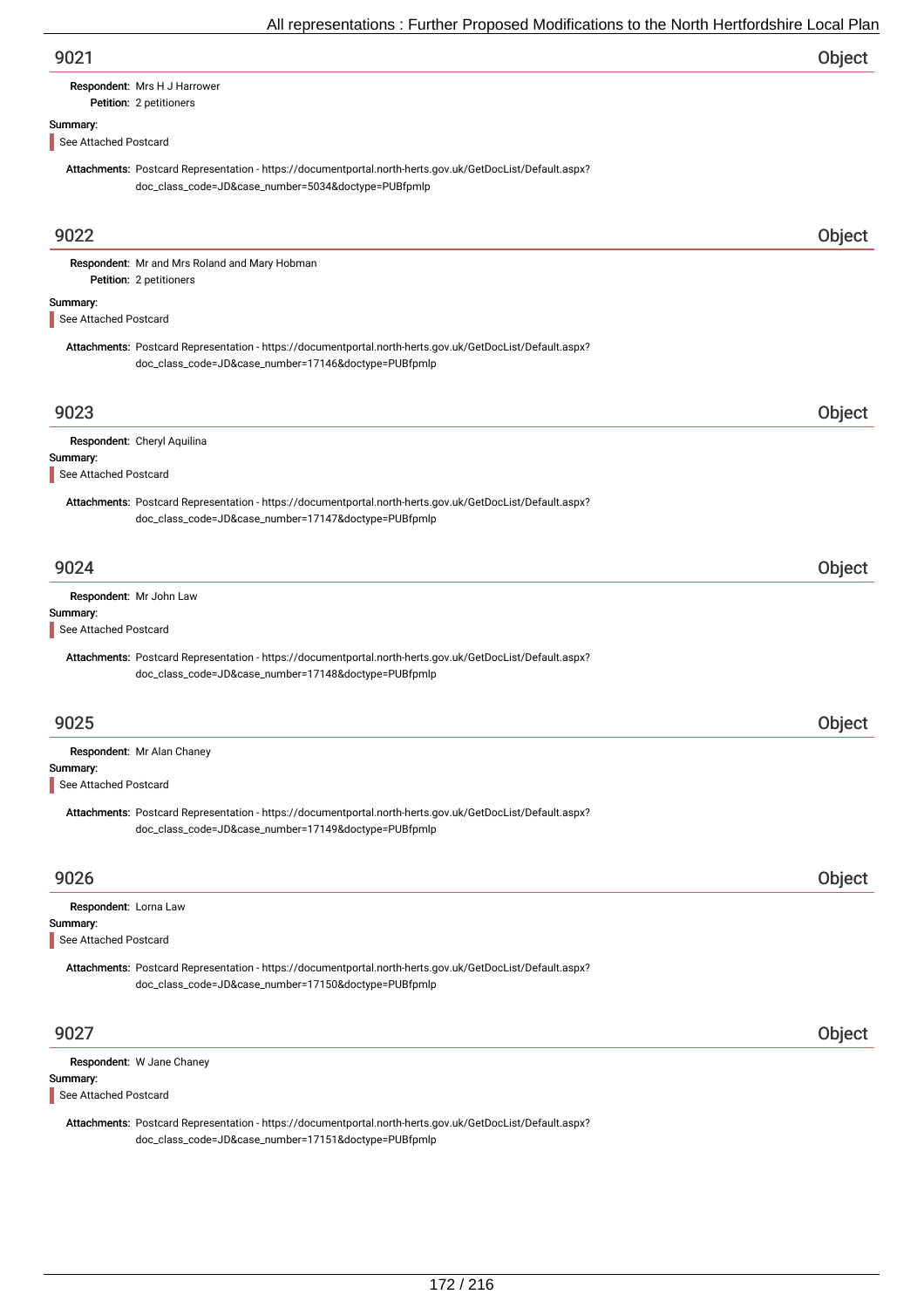|                                   | $\frac{1}{2}$ and operation of the characteristic construction of the characteristic condition of $\frac{1}{2}$                                                   |        |
|-----------------------------------|-------------------------------------------------------------------------------------------------------------------------------------------------------------------|--------|
| 9028                              |                                                                                                                                                                   | Object |
|                                   | Respondent: Anthony, Karen and Corinne Peacock<br>Petition: 3 petitioners                                                                                         |        |
| Summary:                          |                                                                                                                                                                   |        |
| See Attached Postcard             | Attachments: Postcard Representation - https://documentportal.north-herts.gov.uk/GetDocList/Default.aspx?                                                         |        |
|                                   | doc_class_code=JD&case_number=17152&doctype=PUBfpmlp                                                                                                              |        |
| 9029                              |                                                                                                                                                                   | Object |
| Summary:                          | Respondent: Kathryn Savage                                                                                                                                        |        |
| See Attached Postcard             |                                                                                                                                                                   |        |
|                                   | Attachments: Postcard Representation - https://documentportal.north-herts.gov.uk/GetDocList/Default.aspx?<br>doc_class_code=JD&case_number=17153&doctype=PUBfpmlp |        |
| 9030                              |                                                                                                                                                                   | Object |
|                                   | Respondent: Jerome Savage                                                                                                                                         |        |
| Summary:<br>See Attached Postcard |                                                                                                                                                                   |        |
|                                   | Attachments: Postcard Representation - https://documentportal.north-herts.gov.uk/GetDocList/Default.aspx?<br>doc_class_code=JD&case_number=17154&doctype=PUBfpmlp |        |
| 9031                              |                                                                                                                                                                   | Object |
| Summary:                          | Respondent: A G Cutmore                                                                                                                                           |        |
| See Attached Postcard             |                                                                                                                                                                   |        |
|                                   | Attachments: Postcard Representation - https://documentportal.north-herts.gov.uk/GetDocList/Default.aspx?<br>doc_class_code=JD&case_number=17155&doctype=PUBfpmlp |        |
| 9032                              |                                                                                                                                                                   | Object |
|                                   | Respondent: Dean and Ayesha Rawal<br>Petition: 2 petitioners                                                                                                      |        |
| Summary:<br>See Attached Postcard |                                                                                                                                                                   |        |
|                                   | Attachments: Postcard Representation - https://documentportal.north-herts.gov.uk/GetDocList/Default.aspx?<br>doc_class_code=JD&case_number=17156&doctype=PUBfpmlp |        |
| 9033                              |                                                                                                                                                                   | Object |
|                                   | Respondent: Trevor, Hannah, Jane Gradwell-Smith<br>Petition: 3 petitioners                                                                                        |        |
| Summary:<br>See Attached Postcard |                                                                                                                                                                   |        |
|                                   | Attachments: Postcard Representation - https://documentportal.north-herts.gov.uk/GetDocList/Default.aspx?<br>doc_class_code=JD&case_number=17157&doctype=PUBfpmlp |        |
| 9034                              |                                                                                                                                                                   | Object |
|                                   | Respondent: Mr Stephen Paul Stanley                                                                                                                               |        |
| Summary:<br>See Attached Postcard |                                                                                                                                                                   |        |
|                                   | Attachments: Postcard Representation - https://documentportal.north-herts.gov.uk/GetDocList/Default.aspx?<br>doc_class_code=JD&case_number=17158&doctype=PUBfpmlp |        |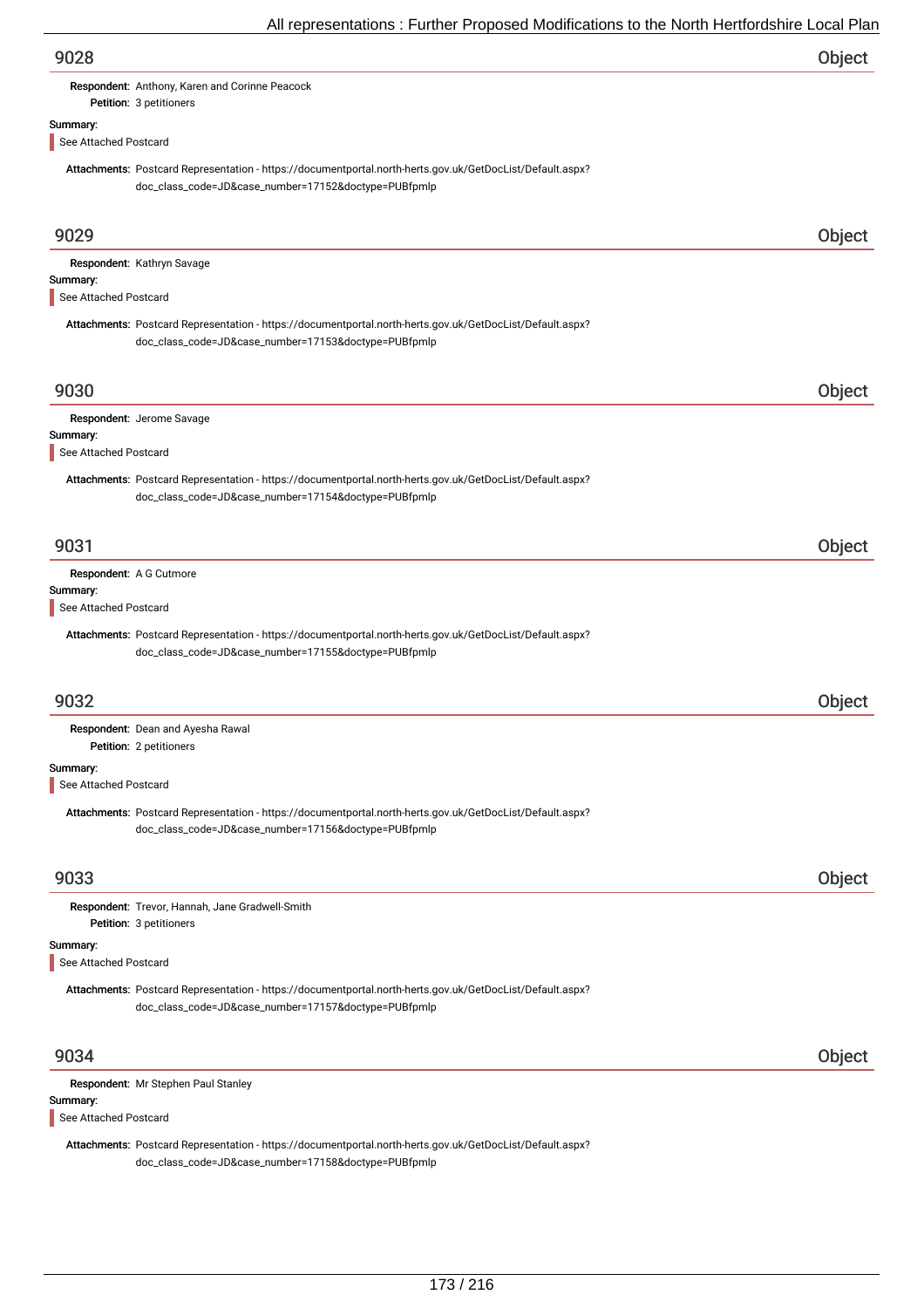## Respondent: Claire Nellis

Petition: 3 petitioners

## Summary:

See Attached Postcard

Attachments: Postcard Representation - https://documentportal.north-herts.gov.uk/GetDocList/Default.aspx? doc\_class\_code=JD&case\_number=17159&doctype=PUBfpmlp

| 9036                       |                                                                                                                                                                   | Object |
|----------------------------|-------------------------------------------------------------------------------------------------------------------------------------------------------------------|--------|
|                            | Respondent: MJ and MB Pike                                                                                                                                        |        |
|                            | Petition: 2 petitioners                                                                                                                                           |        |
| Summary:                   |                                                                                                                                                                   |        |
| See Attached Postcard      |                                                                                                                                                                   |        |
| Additional issues raised:  |                                                                                                                                                                   |        |
| Lack of facilities in area |                                                                                                                                                                   |        |
|                            | Increased risk of anti-social environments                                                                                                                        |        |
|                            | Attachments: Postcard Representation - https://documentportal.north-herts.gov.uk/GetDocList/Default.aspx?<br>doc_class_code=JD&case_number=17060&doctype=PUBfpmlp |        |
|                            |                                                                                                                                                                   |        |
| 9037                       |                                                                                                                                                                   | Object |
|                            | Respondent: Mr and Mrs DF and Carolyn Martin<br>Petition: 2 petitioners                                                                                           |        |
| Summary:                   |                                                                                                                                                                   |        |
| See Attached Postcard      |                                                                                                                                                                   |        |
|                            | Attachments: Postcard Representation - https://documentportal.north-herts.gov.uk/GetDocList/Default.aspx?                                                         |        |
|                            | doc_class_code=JD&case_number=17163&doctype=PUBfpmlp                                                                                                              |        |
| 9038                       |                                                                                                                                                                   |        |
|                            |                                                                                                                                                                   | Object |
|                            | Respondent: Brenda Dyer                                                                                                                                           |        |
| Summary:                   |                                                                                                                                                                   |        |
| See Attached Postcard      |                                                                                                                                                                   |        |
|                            | Attachments: Postcard Representation - https://documentportal.north-herts.gov.uk/GetDocList/Default.aspx?                                                         |        |
|                            | doc_class_code=JD&case_number=17164&doctype=PUBfpmlp                                                                                                              |        |
|                            |                                                                                                                                                                   |        |
|                            |                                                                                                                                                                   |        |
| 9039                       |                                                                                                                                                                   | Object |
|                            | Respondent: Kathleen Claridge                                                                                                                                     |        |
| Summary:                   |                                                                                                                                                                   |        |
| See Attached Postcard      |                                                                                                                                                                   |        |
|                            | Attachments: Postcard Representation - https://documentportal.north-herts.gov.uk/GetDocList/Default.aspx?<br>doc_class_code=JD&case_number=17165&doctype=PUBfpmlp |        |
|                            |                                                                                                                                                                   |        |
| 9040                       |                                                                                                                                                                   | Object |
|                            | Respondent: Mr and Mrs BJ and VJ Hunt                                                                                                                             |        |
|                            | Petition: 2 petitioners                                                                                                                                           |        |
| Summary:                   |                                                                                                                                                                   |        |
| See Attached Postcard      |                                                                                                                                                                   |        |
|                            |                                                                                                                                                                   |        |
|                            | Attachments: Postcard Representation - https://documentportal.north-herts.gov.uk/GetDocList/Default.aspx?<br>doc_class_code=JD&case_number=17166&doctype=PUBfpmlp |        |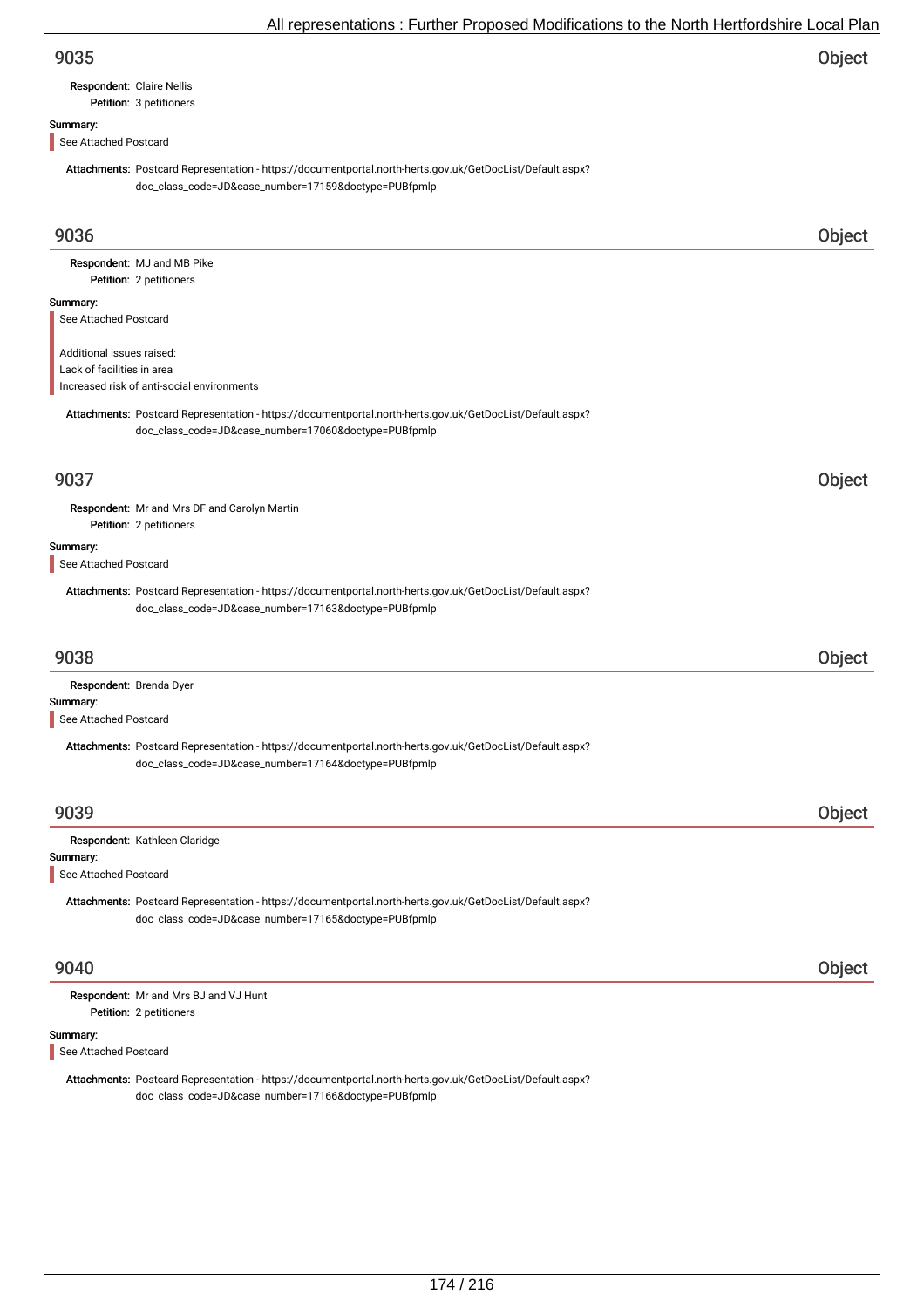| 9041                                                                                                                                                              | Object        |
|-------------------------------------------------------------------------------------------------------------------------------------------------------------------|---------------|
| Respondent: Rosemary French                                                                                                                                       |               |
| Summary:<br>See Attached Postcard                                                                                                                                 |               |
| Attachments: Postcard Representation - https://documentportal.north-herts.gov.uk/GetDocList/Default.aspx?<br>doc_class_code=JD&case_number=17145&doctype=PUBfpmlp |               |
| 9042                                                                                                                                                              | Object        |
| Respondent: Mrs Maria Nichol<br>Summary:<br>See Attached Postcard                                                                                                 |               |
| Attachments: Postcard Representation - https://documentportal.north-herts.gov.uk/GetDocList/Default.aspx?<br>doc_class_code=JD&case_number=14509&doctype=PUBfpmlp |               |
| 9043                                                                                                                                                              | Object        |
| Respondent: Vickie Peck-Cooper<br>Summary:<br>See Attached Postcard                                                                                               |               |
| Attachments: Postcard Representation - https://documentportal.north-herts.gov.uk/GetDocList/Default.aspx?<br>doc_class_code=JD&case_number=16354&doctype=PUBfpmlp |               |
| 9044                                                                                                                                                              | Object        |
| Respondent: Mr Michael Waller<br>Petition: 4 petitioners                                                                                                          |               |
| Summary:<br>See Attached Postcard                                                                                                                                 |               |
| Attachments: Postcard Representation - https://documentportal.north-herts.gov.uk/GetDocList/Default.aspx?<br>doc_class_code=JD&case_number=3817&doctype=PUBfpmlp  |               |
| 9045                                                                                                                                                              | <b>Object</b> |
| Respondent: Ms Deborah Connolly<br>Summary:                                                                                                                       |               |
| See Attached Postcard                                                                                                                                             |               |
| Attachments: Postcard Representation - https://documentportal.north-herts.gov.uk/GetDocList/Default.aspx?<br>doc_class_code=JD&case_number=7507&doctype=PUBfpmlp  |               |
| 9046                                                                                                                                                              | Object        |
| Respondent: Mr John Wells<br>Petition: 3 petitioners                                                                                                              |               |
| Summary:                                                                                                                                                          |               |
| See Attached Postcard                                                                                                                                             |               |
| Attachments: Postcard Representation - https://documentportal.north-herts.gov.uk/GetDocList/Default.aspx?<br>doc_class_code=JD&case_number=15931&doctype=PUBfpmlp |               |
| 9047                                                                                                                                                              | Object        |

|  | Respondent: Mr Roderick Stone |
|--|-------------------------------|
|--|-------------------------------|

# Summary:

See attached representation

Attachments: Representation - https://documentportal.north-herts.gov.uk/GetDocList/Default.aspx? doc\_class\_code=JD&case\_number=16958&doctype=PUBfpmlp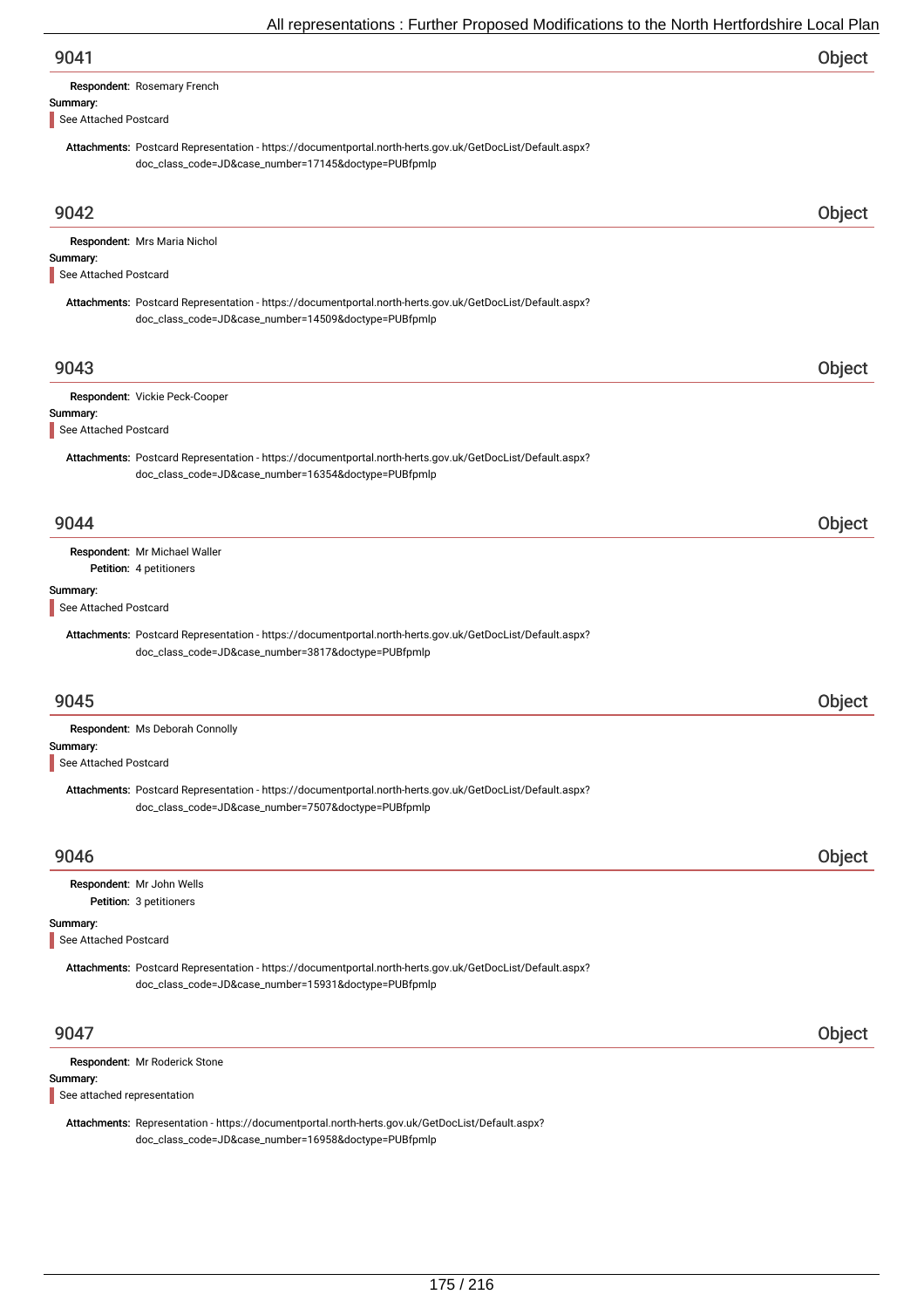| 9048                                                                                                                                                              | Object |
|-------------------------------------------------------------------------------------------------------------------------------------------------------------------|--------|
| Respondent: Mrs Brenda Parker<br>Summary:                                                                                                                         |        |
| See attached postcard                                                                                                                                             |        |
| Attachments: Postcard Representation - https://documentportal.north-herts.gov.uk/GetDocList/Default.aspx?<br>doc_class_code=JD&case_number=5058&doctype=PUBfpmlp  |        |
| 9049                                                                                                                                                              | Object |
| Respondent: Mr Roy Parker                                                                                                                                         |        |
| Summary:<br>See Attached Postcard                                                                                                                                 |        |
| Attachments: Postcard Representation - https://documentportal.north-herts.gov.uk/GetDocList/Default.aspx?<br>doc_class_code=JD&case_number=5059&doctype=PUBfpmlp  |        |
| 9050                                                                                                                                                              | Object |
| Respondent: Nicola Reintjes                                                                                                                                       |        |
| Summary:<br>See Attached Postcard                                                                                                                                 |        |
| Attachments: Postcard Representation - https://documentportal.north-herts.gov.uk/GetDocList/Default.aspx?                                                         |        |
| doc_class_code=JD&case_number=17167&doctype=PUBfpmlp                                                                                                              |        |
| 9051                                                                                                                                                              | Object |
| Respondent: Mr and Mrs Carlo and Gloria Mastrogiovanni                                                                                                            |        |
| Petition: 2 petitioners<br>Summary:                                                                                                                               |        |
| See Attached Postcard                                                                                                                                             |        |
| Attachments: Postcard Representation - https://documentportal.north-herts.gov.uk/GetDocList/Default.aspx?<br>doc_class_code=JD&case_number=17168&doctype=PUBfpmlp |        |
| 9052                                                                                                                                                              | Object |
| Respondent: Mr and Mrs Richard and Vicky Walrond<br>Petition: 2 petitioners                                                                                       |        |
| Summary:<br>See Attached Postcard                                                                                                                                 |        |
| Attachments: Postcard Representation - https://documentportal.north-herts.gov.uk/GetDocList/Default.aspx?<br>doc_class_code=JD&case_number=17169&doctype=PUBfpmlp |        |
| 9053                                                                                                                                                              | Object |
| Respondent: Mr Lawrence Reintjes                                                                                                                                  |        |
| Summary:<br>See Attached Postcard                                                                                                                                 |        |
|                                                                                                                                                                   |        |
| Attachments: Postcard Representation - https://documentportal.north-herts.gov.uk/GetDocList/Default.aspx?<br>doc_class_code=JD&case_number=17170&doctype=PUBfpmlp |        |
| 9054                                                                                                                                                              | Object |
| Respondent: Mr and Mrs David and Natasha Cole<br>Petition: 2 petitioners                                                                                          |        |

## Summary:

See Attached Postcard

Attachments: Postcard Representation - https://documentportal.north-herts.gov.uk/GetDocList/Default.aspx? doc\_class\_code=JD&case\_number=17171&doctype=PUBfpmlp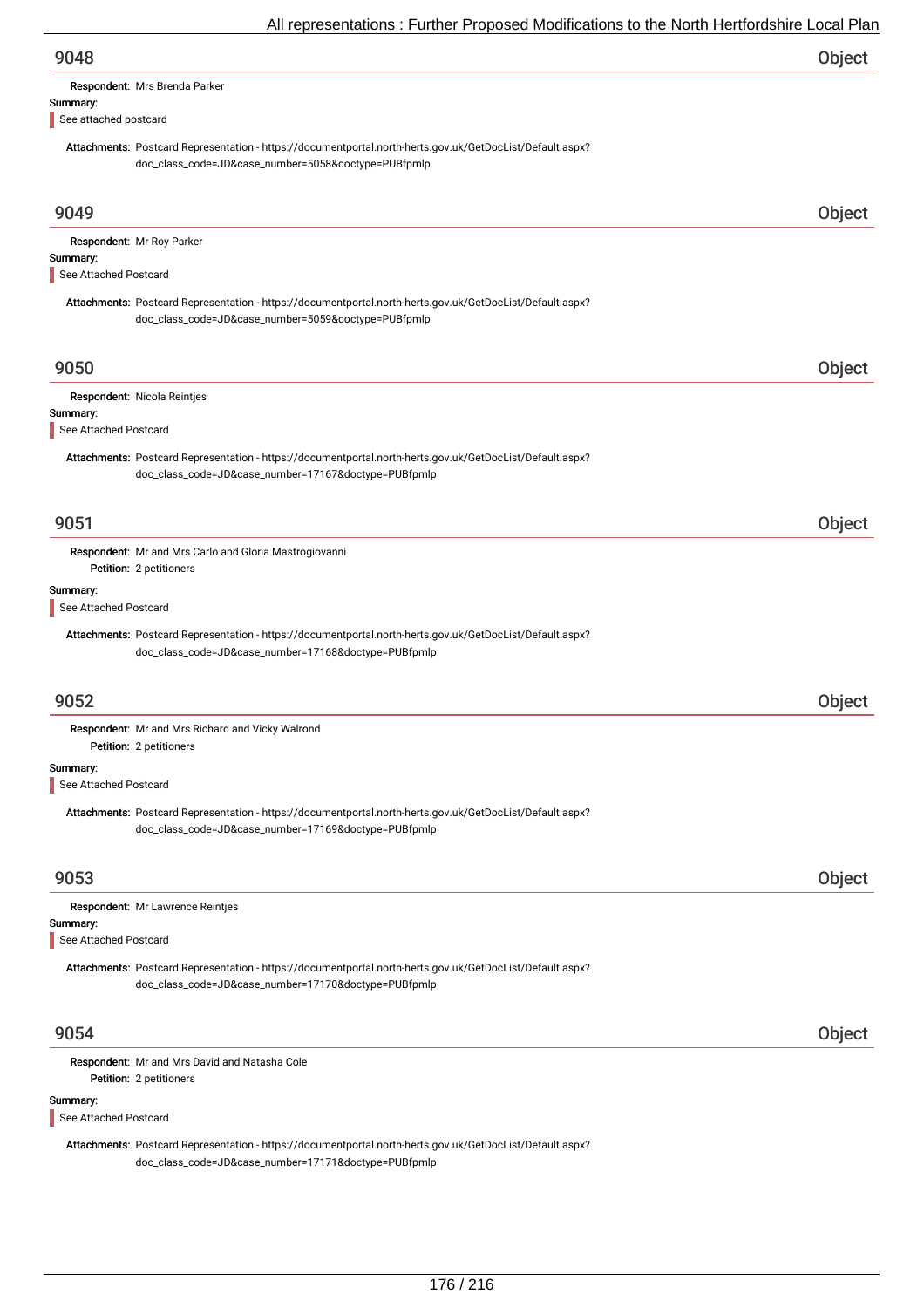| 9055 | Object |
|------|--------|
|      |        |

## Respondent: Mr and Mrs ME and KJ Dean

# Petition: 2 petitioners

# Summary:

See Attached Postcard

Attachments: Postcard Representation - https://documentportal.north-herts.gov.uk/GetDocList/Default.aspx? doc\_class\_code=JD&case\_number=17055&doctype=PUBfpmlp

| 9056                                 |                                                                                                                                                                   | Object |
|--------------------------------------|-------------------------------------------------------------------------------------------------------------------------------------------------------------------|--------|
|                                      | Respondent: Mr and Mrs Martin and Julie Fisher<br>Petition: 2 petitioners                                                                                         |        |
| Summary:                             |                                                                                                                                                                   |        |
| See Attached Postcard                |                                                                                                                                                                   |        |
|                                      | Attachments: Postcard Representation - https://documentportal.north-herts.gov.uk/GetDocList/Default.aspx?<br>doc_class_code=JD&case_number=17019&doctype=PUBfpmlp |        |
| 9057                                 |                                                                                                                                                                   | Object |
|                                      | Respondent: Mr and Mrs David and Karen King<br>Petition: 2 petitioners                                                                                            |        |
| Summary:<br>See Attached Postcard    |                                                                                                                                                                   |        |
|                                      | Attachments: Postcard Representation - https://documentportal.north-herts.gov.uk/GetDocList/Default.aspx?<br>doc_class_code=JD&case_number=17172&doctype=PUBfpmlp |        |
| 9058                                 |                                                                                                                                                                   | Object |
|                                      | Respondent: Mr and Mrs Gary and Janet Sharpe<br>Petition: 2 petitioners                                                                                           |        |
| Summary:<br>See Attached Postcard    |                                                                                                                                                                   |        |
|                                      | Attachments: Postcard Representation - https://documentportal.north-herts.gov.uk/GetDocList/Default.aspx?<br>doc_class_code=JD&case_number=17173&doctype=PUBfpmlp |        |
| 9059                                 |                                                                                                                                                                   | Object |
|                                      | Respondent: Mr Lewis Norton                                                                                                                                       |        |
| Summary:<br>See Attached Postcard    |                                                                                                                                                                   |        |
|                                      | Attachments: Postcard Representation - https://documentportal.north-herts.gov.uk/GetDocList/Default.aspx?<br>doc_class_code=JD&case_number=17174&doctype=PUBfpmlp |        |
| 9060                                 |                                                                                                                                                                   | Object |
| Summary:                             | Respondent: Mr Simon Parker                                                                                                                                       |        |
| See Attached Postcard                |                                                                                                                                                                   |        |
|                                      | Attachments: Postcard Representation - https://documentportal.north-herts.gov.uk/GetDocList/Default.aspx?<br>doc_class_code=JD&case_number=17175&doctype=PUBfpmlp |        |
| 9061                                 |                                                                                                                                                                   | Object |
| Respondent: Hollie Terry<br>Summary: |                                                                                                                                                                   |        |
| See Attached Postcard                |                                                                                                                                                                   |        |

Attachments: Postcard Representation - https://documentportal.north-herts.gov.uk/GetDocList/Default.aspx? doc\_class\_code=JD&case\_number=17176&doctype=PUBfpmlp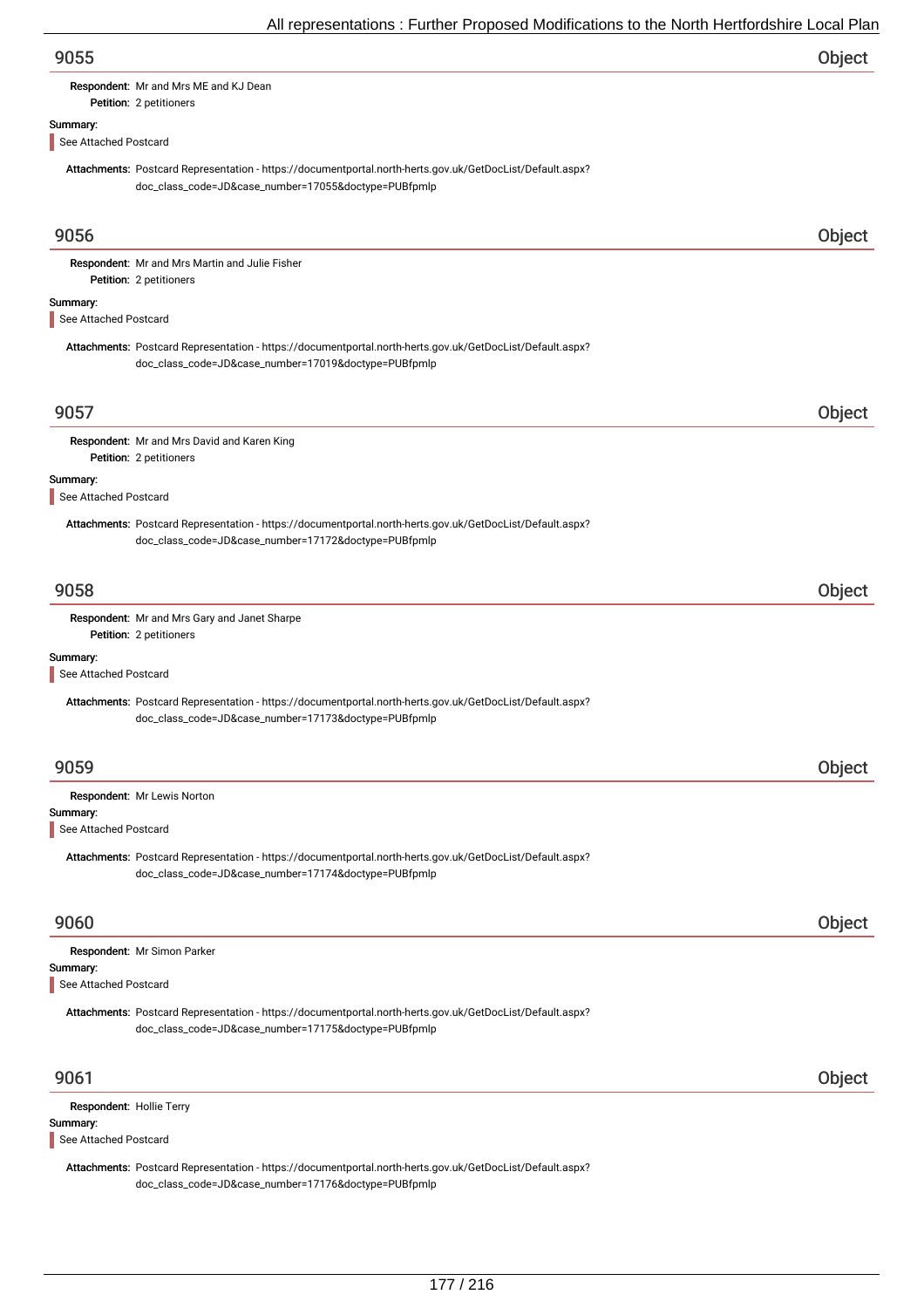| All representations. Further Froposca modifications to the north richtorushine Local Fia                                                                                                   |        |
|--------------------------------------------------------------------------------------------------------------------------------------------------------------------------------------------|--------|
| 9062                                                                                                                                                                                       | Object |
| Respondent: Mr David Etere                                                                                                                                                                 |        |
| Summary:<br>See Attached Postcard                                                                                                                                                          |        |
| Attachments: Postcard Representation - https://documentportal.north-herts.gov.uk/GetDocList/Default.aspx?<br>doc_class_code=JD&case_number=17177&doctype=PUBfpmlp                          |        |
| 9063                                                                                                                                                                                       | Object |
| Respondent: Keeley Etere<br>Summary:<br>See Attached Postcard                                                                                                                              |        |
| Attachments: Postcard Representation - https://documentportal.north-herts.gov.uk/GetDocList/Default.aspx?<br>doc_class_code=JD&case_number=17178&doctype=PUBfpmlp                          |        |
| 9064                                                                                                                                                                                       | Object |
| Respondent: Mia Etere                                                                                                                                                                      |        |
| Summary:<br>See Attached Postcard                                                                                                                                                          |        |
| Attachments: Postcard Representation - https://documentportal.north-herts.gov.uk/GetDocList/Default.aspx?<br>doc_class_code=JD&case_number=17179&doctype=PUBfpmlp                          |        |
| 9065                                                                                                                                                                                       | Object |
| Respondent: Mr and Mrs Terry and Kathleen Lowde<br>Petition: 2 petitioners                                                                                                                 |        |
| See Attached Postcard<br>Attachments: Postcard Representation - https://documentportal.north-herts.gov.uk/GetDocList/Default.aspx?<br>doc_class_code=JD&case_number=17180&doctype=PUBfpmlp |        |
| 9066                                                                                                                                                                                       | Object |
| Respondent: Mr and Mrs Ivan and Eisbeth Davey<br>Petition: 2 petitioners                                                                                                                   |        |
| Summary:<br>See Attached Postcard                                                                                                                                                          |        |
| Attachments: Postcard Representation - https://documentportal.north-herts.gov.uk/GetDocList/Default.aspx?<br>doc_class_code=JD&case_number=17181&doctype=PUBfpmlp                          |        |
| 9067                                                                                                                                                                                       | Object |
| Respondent: Mr Dennis Healey<br>Petition: 2 petitioners                                                                                                                                    |        |
| Summary:<br>See Attached Postcard                                                                                                                                                          |        |
| Attachments: Postcard Representation - https://documentportal.north-herts.gov.uk/GetDocList/Default.aspx?<br>doc_class_code=JD&case_number=3772&doctype=PUBfpmlp                           |        |
| 9068                                                                                                                                                                                       | Object |
| Respondent: Ms Ann Adlem<br>Petition: 2 petitioners                                                                                                                                        |        |
| Summary:<br>See Attached Postcard                                                                                                                                                          |        |

Attachments: Postcard Representation - https://documentportal.north-herts.gov.uk/GetDocList/Default.aspx? doc\_class\_code=JD&case\_number=7419&doctype=PUBfpmlp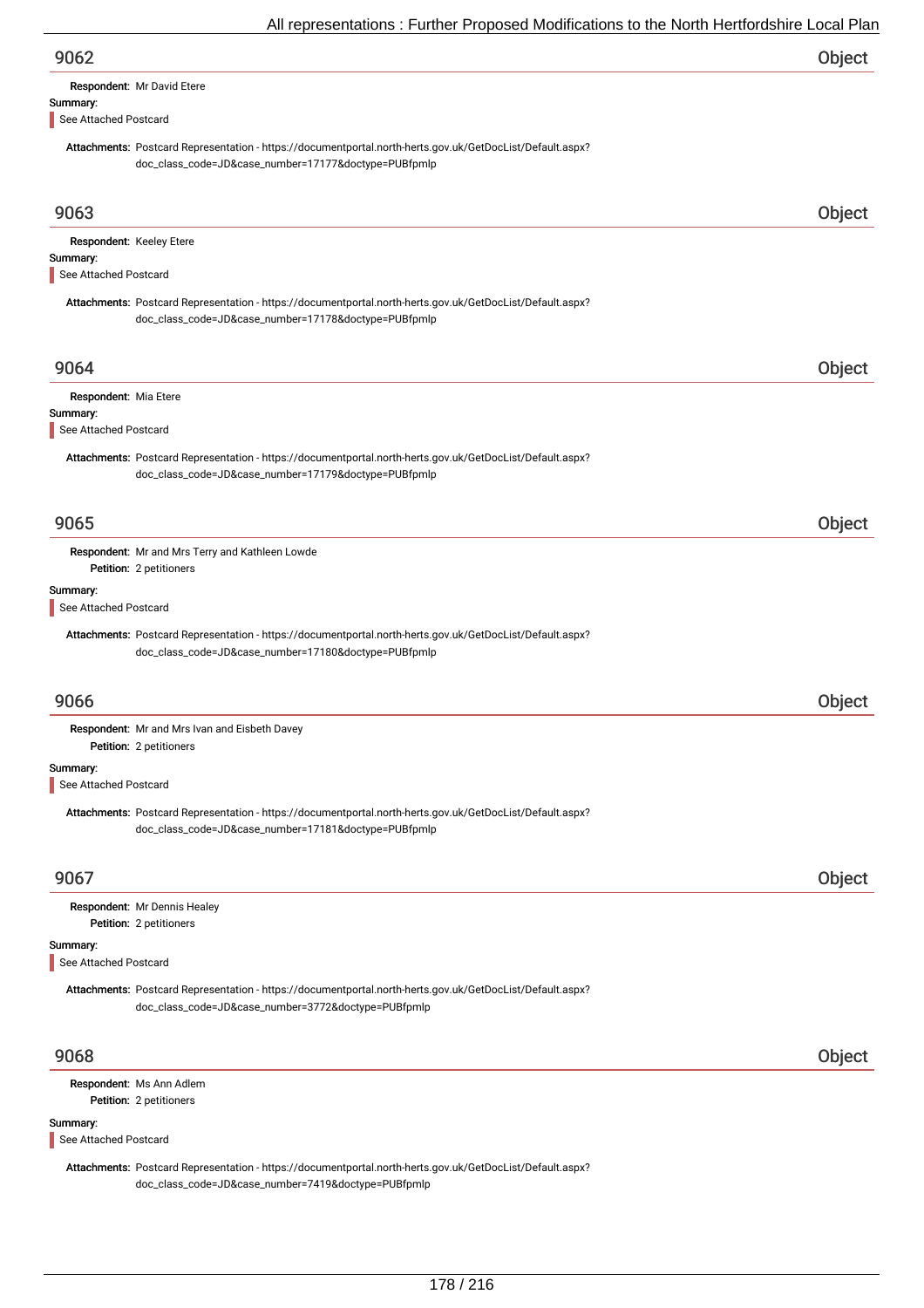| 9069                                                                                                                                                              | Object |
|-------------------------------------------------------------------------------------------------------------------------------------------------------------------|--------|
| Respondent: Miss Elaine Wardle                                                                                                                                    |        |
| Summary:<br>See Attached Postcard                                                                                                                                 |        |
| Attachments: Postcard Representation - https://documentportal.north-herts.gov.uk/GetDocList/Default.aspx?<br>doc_class_code=JD&case_number=5352&doctype=PUBfpmlp  |        |
| 9070                                                                                                                                                              | Object |
| Respondent: Beverley Daglish<br>Summary:<br>See Attached Postcard                                                                                                 |        |
| Attachments: Postcard Representation - https://documentportal.north-herts.gov.uk/GetDocList/Default.aspx?<br>doc_class_code=JD&case_number=5342&doctype=PUBfpmlp  |        |
| 9071                                                                                                                                                              | Object |
| Respondent: Mrs Edwina J Holden<br>Summary:<br>See Attached Postcard                                                                                              |        |
| Attachments: Postcard Representation - https://documentportal.north-herts.gov.uk/GetDocList/Default.aspx?<br>doc_class_code=JD&case_number=10729&doctype=PUBfpmlp |        |
| 9072                                                                                                                                                              | Object |
| Respondent: Mr and Mrs Ian and Judith Cameron<br>Petition: 2 petitioners                                                                                          |        |
| Summary:<br>See Attached Postcard                                                                                                                                 |        |
| Attachments: Postcard Representation - https://documentportal.north-herts.gov.uk/GetDocList/Default.aspx?<br>doc_class_code=JD&case_number=13661&doctype=PUBfpmlp |        |
| 9073                                                                                                                                                              | Object |
| Respondent: Mr Alistair Miller<br>Petition: 2 petitioners                                                                                                         |        |
| Summary:<br>See Attached Postcard                                                                                                                                 |        |
| Attachments: Postcard Representation - https://documentportal.north-herts.gov.uk/GetDocList/Default.aspx?<br>doc_class_code=JD&case_number=5072&doctype=PUBfpmlp  |        |
| 9074                                                                                                                                                              | Object |
| Respondent: J E Monk<br>Summary:<br>See Attached Postcard                                                                                                         |        |
| Attachments: Postcard Representation - https://documentportal.north-herts.gov.uk/GetDocList/Default.aspx?<br>doc_class_code=JD&case_number=17066&doctype=PUBfpmlp |        |
| 9075                                                                                                                                                              | Object |
| Respondent: Ms Catherine Mahmutaj<br>Summary:                                                                                                                     |        |

See Attached Postcard

Attachments: Postcard Representation - https://documentportal.north-herts.gov.uk/GetDocList/Default.aspx? doc\_class\_code=JD&case\_number=17067&doctype=PUBfpmlp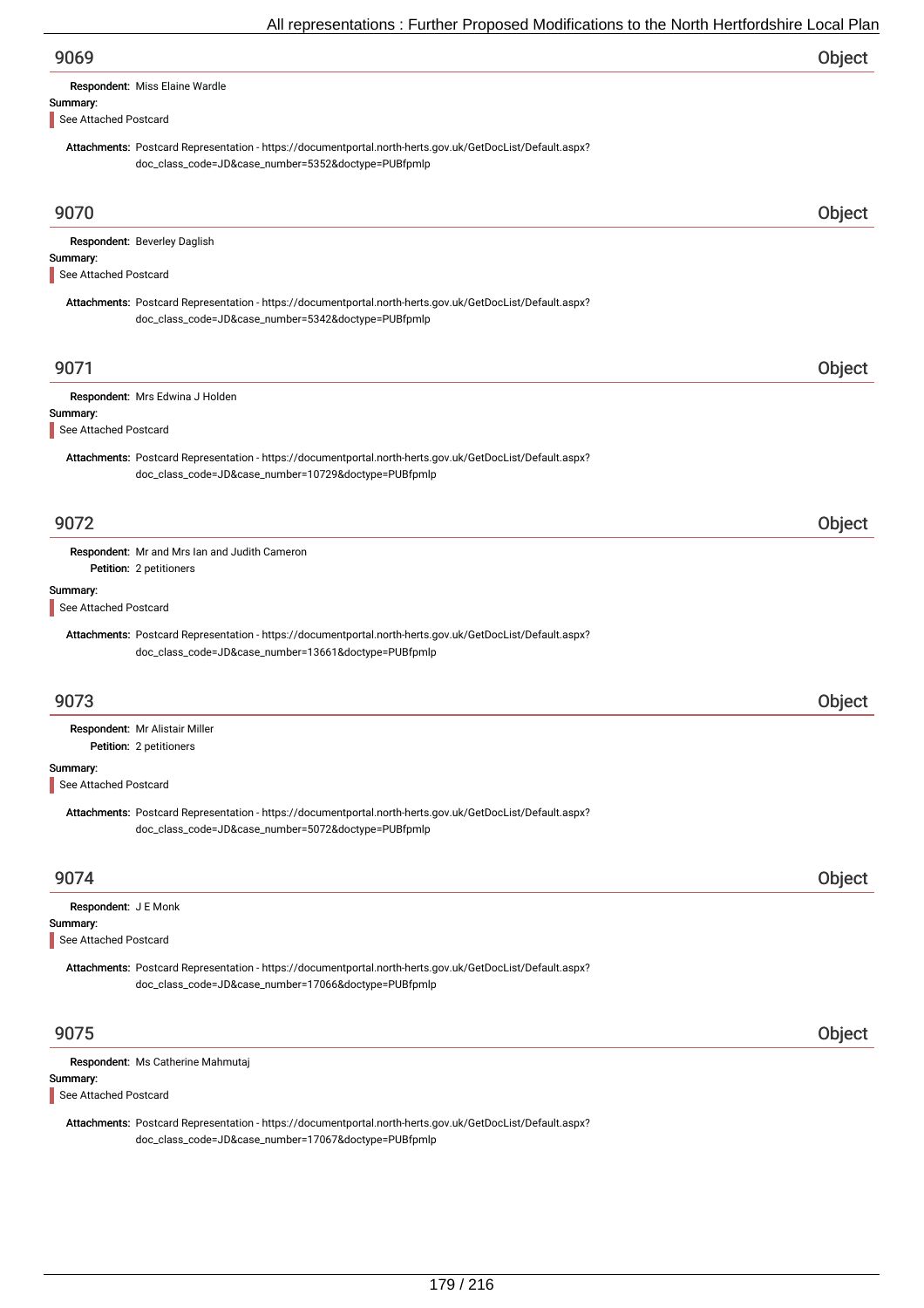## Respondent: Mr and Mrs Tim and Laura Bailey

# Petition: 2 petitioners

Summary:

See Attached Postcard

Attachments: Postcard Representation - https://documentportal.north-herts.gov.uk/GetDocList/Default.aspx? doc\_class\_code=JD&case\_number=17068&doctype=PUBfpmlp

| 9077                              |                                                                                                                                                                   | Object |
|-----------------------------------|-------------------------------------------------------------------------------------------------------------------------------------------------------------------|--------|
|                                   | Respondent: RS and J Harris                                                                                                                                       |        |
|                                   | Petition: 2 petitioners                                                                                                                                           |        |
| Summary:<br>See Attached Postcode |                                                                                                                                                                   |        |
|                                   |                                                                                                                                                                   |        |
|                                   | Attachments: Postcard Representation - https://documentportal.north-herts.gov.uk/GetDocList/Default.aspx?<br>doc_class_code=JD&case_number=17069&doctype=PUBfpmlp |        |
| 9078                              |                                                                                                                                                                   | Object |
|                                   | Respondent: Mr Joseph Sinatra                                                                                                                                     |        |
| Summary:<br>See Attached Postcard |                                                                                                                                                                   |        |
|                                   | Attachments: Postcard Representation - https://documentportal.north-herts.gov.uk/GetDocList/Default.aspx?<br>doc_class_code=JD&case_number=17070&doctype=PUBfpmlp |        |
| 9079                              |                                                                                                                                                                   | Object |
|                                   | Respondent: Mr and Ms Mark and Rachel Silis and Heathfield<br>Petition: 2 petitioners                                                                             |        |
| Summary:                          |                                                                                                                                                                   |        |
| See Attached Postcard             |                                                                                                                                                                   |        |
|                                   | Attachments: Postcard Representation - https://documentportal.north-herts.gov.uk/GetDocList/Default.aspx?<br>doc_class_code=JD&case_number=16963&doctype=PUBfpmlp |        |
| 9080                              |                                                                                                                                                                   | Object |
| Respondent: Mr Roy Cole           | Petition: 2 petitioners                                                                                                                                           |        |
| Summary:<br>See Attached Postcard |                                                                                                                                                                   |        |
|                                   | Attachments: Postcard Representation - https://documentportal.north-herts.gov.uk/GetDocList/Default.aspx?<br>doc_class_code=JD&case_number=3315&doctype=PUBfpmlp  |        |
| 9093                              |                                                                                                                                                                   | Object |
|                                   | Respondent: Mr and Mrs Andrew and Susan Burnett<br>Petition: 2 petitioners                                                                                        |        |
| Summary:<br>See Attached Postcard |                                                                                                                                                                   |        |
|                                   | Attachments: Postcard Representation - https://documentportal.north-herts.gov.uk/GetDocList/Default.aspx?<br>doc_class_code=JD&case_number=16916&doctype=PUBfpmlp |        |
| 9100                              |                                                                                                                                                                   | Object |
|                                   | Respondent: Ms Karen Marriott                                                                                                                                     |        |
| Summary:<br>See Attached Postcard |                                                                                                                                                                   |        |
|                                   | Attachments: Postcard Representation - https://documentportal.north-herts.gov.uk/GetDocList/Default.aspx?<br>doc_class_code=JD&case_number=10814&doctype=PUBfpmlp |        |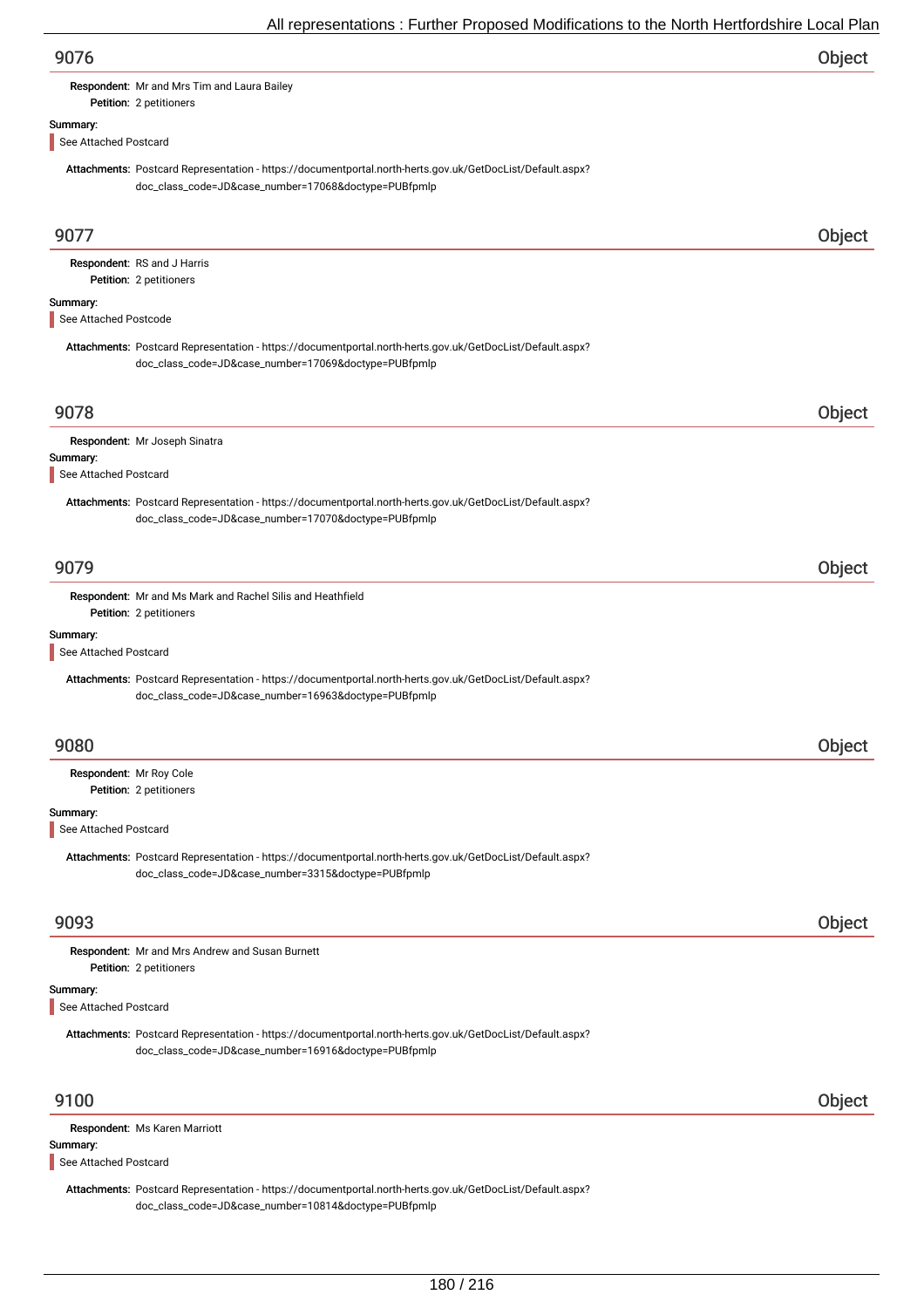| 9101                              |                                                                                                                                                                   | Object |
|-----------------------------------|-------------------------------------------------------------------------------------------------------------------------------------------------------------------|--------|
|                                   | Respondent: Ms Catherine Gaskin<br>Petition: 2 petitioners                                                                                                        |        |
| Summary:<br>See Attached Postcard |                                                                                                                                                                   |        |
|                                   | Attachments: Postcard Representation - https://documentportal.north-herts.gov.uk/GetDocList/Default.aspx?<br>doc_class_code=JD&case_number=14809&doctype=PUBfpmlp |        |
| 9106                              |                                                                                                                                                                   | Object |
|                                   | Respondent: Mr David Harris                                                                                                                                       |        |
| Summary:                          | Petition: 5 petitioners                                                                                                                                           |        |
| See Attached Postcard             |                                                                                                                                                                   |        |
|                                   | Attachments: Postcard Representation - https://documentportal.north-herts.gov.uk/GetDocList/Default.aspx?<br>doc_class_code=JD&case_number=13513&doctype=PUBfpmlp |        |
| 9108                              |                                                                                                                                                                   | Object |
|                                   | Respondent: Mr Chris Coomber<br>Petition: 2 petitioners                                                                                                           |        |
| Summary:<br>See Attached Postcard |                                                                                                                                                                   |        |
|                                   | Attachments: Postcard Representation - https://documentportal.north-herts.gov.uk/GetDocList/Default.aspx?<br>doc_class_code=JD&case_number=3126&doctype=PUBfpmlp  |        |
| 9124                              |                                                                                                                                                                   | Object |
|                                   | Respondent: Mrs Cheryl Peers                                                                                                                                      |        |
| Summary:                          | See full representation and attachment                                                                                                                            |        |
|                                   | Attachments: Supporting Document - https://documentportal.north-herts.gov.uk/GetDocList/Default.aspx?<br>doc_class_code=JD&case_number=3435&doctype=PUBfpmlp      |        |
| 9125                              |                                                                                                                                                                   | Object |
| Summary:<br>See Attached Postcard | Respondent: E J Pearman                                                                                                                                           |        |
|                                   | Attachments: Postcard Representation - https://documentportal.north-herts.gov.uk/GetDocList/Default.aspx?<br>doc_class_code=JD&case_number=17182&doctype=PUBfpmlp |        |
| 9126                              |                                                                                                                                                                   | Object |
|                                   | Respondent: Lucy-Ann, Nigel and Maddy Wallis<br>Petition: 3 petitioners                                                                                           |        |
| Summary:<br>See Attached Postcard |                                                                                                                                                                   |        |
|                                   | Attachments: Postcard Representation - https://documentportal.north-herts.gov.uk/GetDocList/Default.aspx?<br>doc_class_code=JD&case_number=17183&doctype=PUBfpmlp |        |
| 9127                              |                                                                                                                                                                   | Object |
|                                   | Respondent: Elaine Bacchus                                                                                                                                        |        |
| Summary:<br>See Attached Postcard |                                                                                                                                                                   |        |
|                                   | Attachments: Postcard Representation - https://documentportal.north-herts.gov.uk/GetDocList/Default.aspx?<br>doc_class_code=JD&case_number=17184&doctype=PUBfpmlp |        |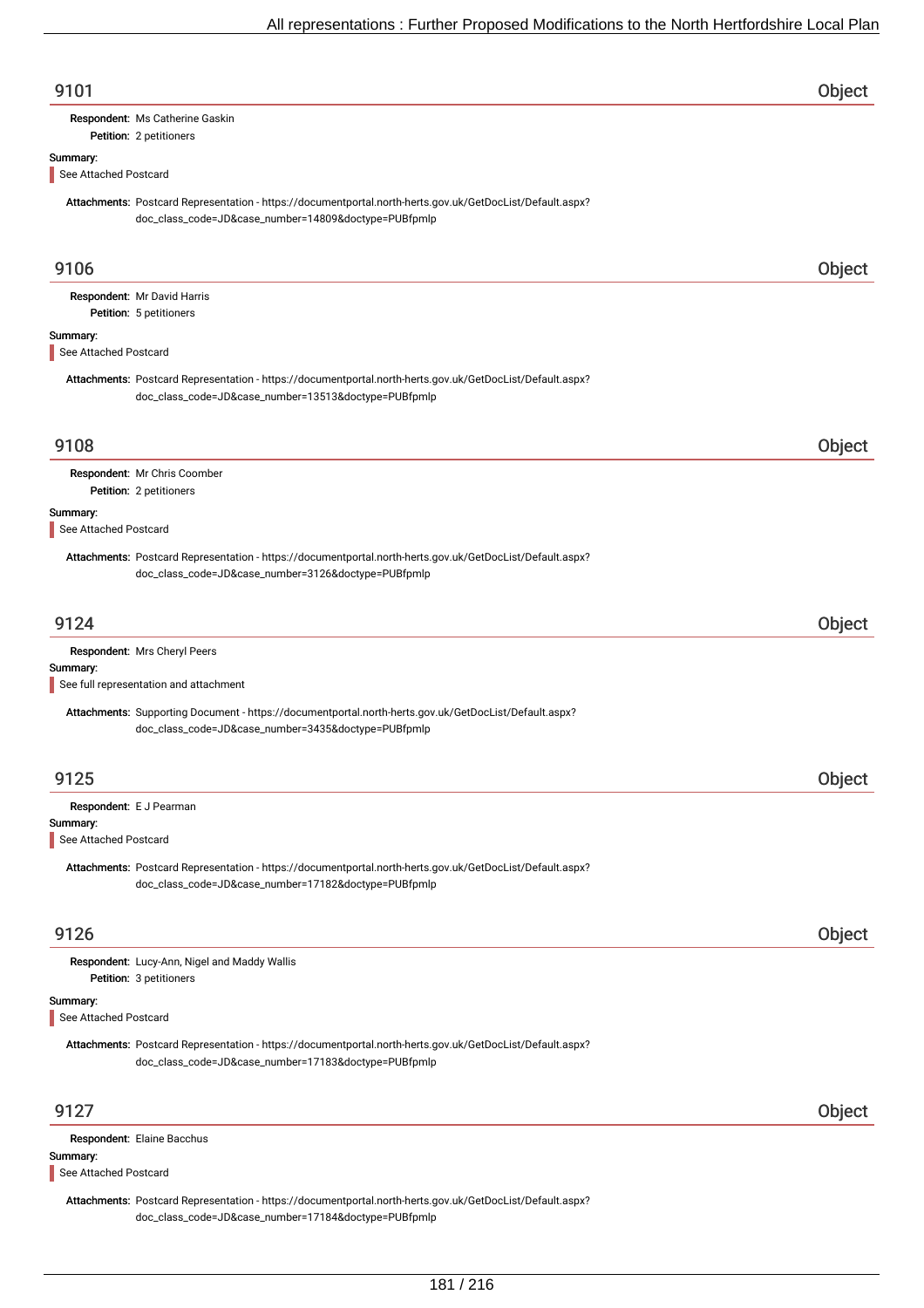| 9128                                                                                                                                                              | Object |
|-------------------------------------------------------------------------------------------------------------------------------------------------------------------|--------|
| Respondent: Mr and Mrs David and Susan Kateley                                                                                                                    |        |
| Petition: 2 petitioners                                                                                                                                           |        |
| Summary:<br>See Attached Postcard                                                                                                                                 |        |
|                                                                                                                                                                   |        |
| Attachments: Postcard Representation - https://documentportal.north-herts.gov.uk/GetDocList/Default.aspx?<br>doc_class_code=JD&case_number=17185&doctype=PUBfpmlp |        |
| 9129                                                                                                                                                              | Object |
| Respondent: Mr Robert McAllister                                                                                                                                  |        |
| Summary:<br>See Attached Postcard                                                                                                                                 |        |
|                                                                                                                                                                   |        |
| Attachments: Postcard Representation - https://documentportal.north-herts.gov.uk/GetDocList/Default.aspx?<br>doc_class_code=JD&case_number=17186&doctype=PUBfpmlp |        |
| 9130                                                                                                                                                              | Object |
| Respondent: Sharon McAllister                                                                                                                                     |        |
| Summary:                                                                                                                                                          |        |
| See Attached Postcard                                                                                                                                             |        |
| Attachments: Postcard Representation - https://documentportal.north-herts.gov.uk/GetDocList/Default.aspx?<br>doc_class_code=JD&case_number=17190&doctype=PUBfpmlp |        |
| 9131                                                                                                                                                              | Object |
| Respondent: Mirela Turcu                                                                                                                                          |        |
| Summary:                                                                                                                                                          |        |
| See Attached Postcard                                                                                                                                             |        |
| Attachments: Postcard Representation - https://documentportal.north-herts.gov.uk/GetDocList/Default.aspx?<br>doc_class_code=JD&case_number=17187&doctype=PUBfpmlp |        |
| 9132                                                                                                                                                              | Object |
| Respondent: Mr and Mrs Ray and Jan Williams<br>Petition: 2 petitioners                                                                                            |        |
| Summary:                                                                                                                                                          |        |
| See Attached Postcard                                                                                                                                             |        |
| Attachments: Postcard Representation - https://documentportal.north-herts.gov.uk/GetDocList/Default.aspx?<br>doc_class_code=JD&case_number=17188&doctype=PUBfpmlp |        |
| 9133                                                                                                                                                              | Object |
| Respondent: M L McLaughlin                                                                                                                                        |        |
| Summary:                                                                                                                                                          |        |
| See Attached Postcard                                                                                                                                             |        |
| Attachments: Postcard Representation - https://documentportal.north-herts.gov.uk/GetDocList/Default.aspx?<br>doc_class_code=JD&case_number=17189&doctype=PUBfpmlp |        |
| 9134                                                                                                                                                              | Object |
| Respondent: Simon and Jennifer Smith and Davey<br>Petition: 2 petitioners                                                                                         |        |
| Summary:<br>See Attached Postcard                                                                                                                                 |        |
| Attachments: Postcard Representation - https://documentportal.north-herts.gov.uk/GetDocList/Default.aspx?                                                         |        |

doc\_class\_code=JD&case\_number=17191&doctype=PUBfpmlp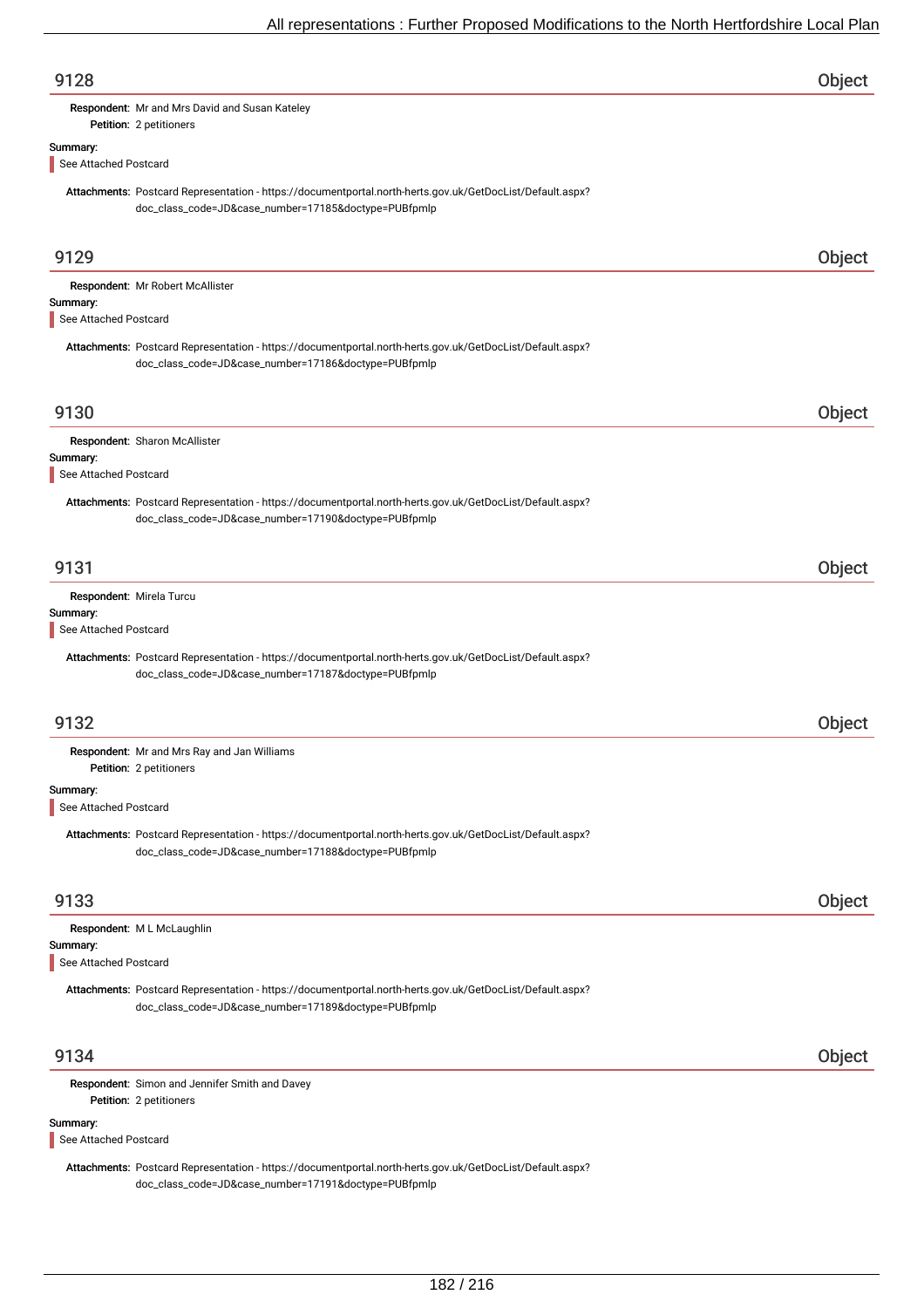| Respondent: Lucy Clare |  |
|------------------------|--|
| Summary:               |  |

See Attached Postcard

Attachments: Postcard Representation - https://documentportal.north-herts.gov.uk/GetDocList/Default.aspx? doc\_class\_code=JD&case\_number=17194&doctype=PUBfpmlp

| 9136                              |                                                                                                                                                                   | Object |
|-----------------------------------|-------------------------------------------------------------------------------------------------------------------------------------------------------------------|--------|
|                                   | Respondent: Gemma Nicolson                                                                                                                                        |        |
| Summary:<br>See Attached Postcard |                                                                                                                                                                   |        |
|                                   | Attachments: Postcard Representation - https://documentportal.north-herts.gov.uk/GetDocList/Default.aspx?<br>doc_class_code=JD&case_number=17192&doctype=PUBfpmlp |        |
| 9137                              |                                                                                                                                                                   | Object |
|                                   | Respondent: CA, MR, P and S Cox<br>Petition: 4 petitioners                                                                                                        |        |
| Summary:<br>See Attached Postcard |                                                                                                                                                                   |        |
|                                   | Attachments: Postcard Representation - https://documentportal.north-herts.gov.uk/GetDocList/Default.aspx?<br>doc_class_code=JD&case_number=17193&doctype=PUBfpmlp |        |
| 9138                              |                                                                                                                                                                   | Object |
|                                   | Respondent: Carole Wright                                                                                                                                         |        |
| Summary:<br>See Attached Postcard |                                                                                                                                                                   |        |
|                                   | Attachments: Postcard Representation - https://documentportal.north-herts.gov.uk/GetDocList/Default.aspx?<br>doc_class_code=JD&case_number=17195&doctype=PUBfpmlp |        |
| 9139                              |                                                                                                                                                                   | Object |
|                                   | Respondent: M and B Fairbanks<br>Petition: 2 petitioners                                                                                                          |        |
| Summary:<br>See Attached Postcard |                                                                                                                                                                   |        |
|                                   | Attachments: Postcard Representation - https://documentportal.north-herts.gov.uk/GetDocList/Default.aspx?<br>doc_class_code=JD&case_number=17196&doctype=PUBfpmlp |        |
| 9140                              |                                                                                                                                                                   | Object |
|                                   | Respondent: Mr and Mrs John and Valerie Deveney<br>Petition: 2 petitioners                                                                                        |        |
| Summary:<br>See Attached Postcard |                                                                                                                                                                   |        |
|                                   | Attachments: Postcard Representation - https://documentportal.north-herts.gov.uk/GetDocList/Default.aspx?<br>doc_class_code=JD&case_number=17197&doctype=PUBfpmlp |        |
| 9141                              |                                                                                                                                                                   | Object |
| Summary:<br>See Attached Postcard | Respondent: Ann Battershill                                                                                                                                       |        |
|                                   | Attachments: Postcard Representation - https://documentportal.north-herts.gov.uk/GetDocList/Default.aspx?<br>doc_class_code=JD&case_number=17198&doctype=PUBfpmlp |        |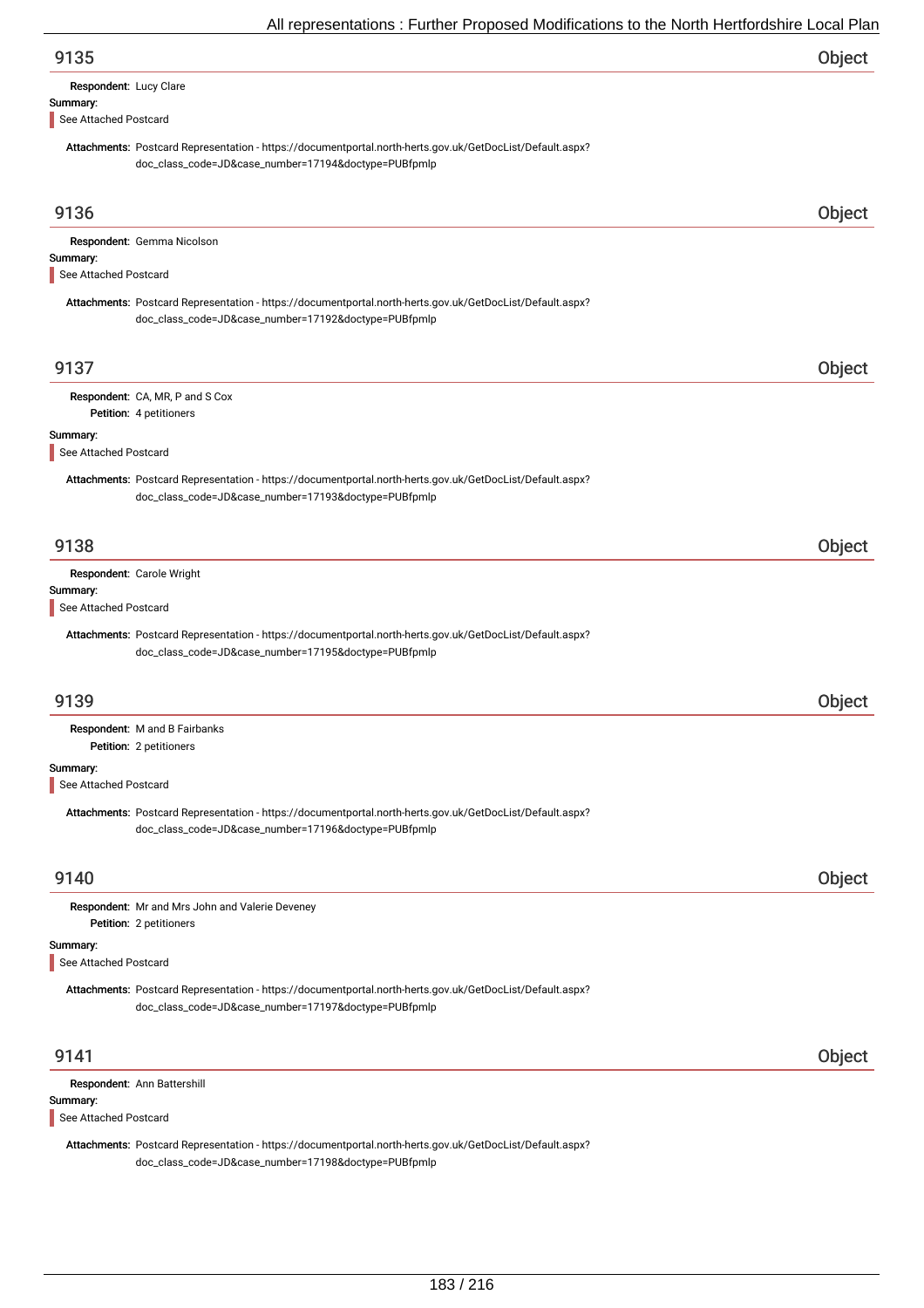| All representations : Further Proposed Modifications to the North Hertfordshire Local Plar                                                                        |        |
|-------------------------------------------------------------------------------------------------------------------------------------------------------------------|--------|
| 9142                                                                                                                                                              | Object |
| Respondent: Margaret Stone                                                                                                                                        |        |
| Summary:<br>See Attached Postcard                                                                                                                                 |        |
| Attachments: Postcard Representation - https://documentportal.north-herts.gov.uk/GetDocList/Default.aspx?<br>doc_class_code=JD&case_number=17200&doctype=PUBfpmlp |        |
| 9143                                                                                                                                                              | Object |
| Respondent: Kevin and Christina Brown and McIsaac<br>Petition: 2 petitioners                                                                                      |        |
| Summary:<br>See Attached Postcard                                                                                                                                 |        |
| Attachments: Postcard Representation - https://documentportal.north-herts.gov.uk/GetDocList/Default.aspx?<br>doc_class_code=JD&case_number=17199&doctype=PUBfpmlp |        |
| 9144                                                                                                                                                              | Object |
| Respondent: Mr and Mrs Neil and Amanda Warburton<br>Petition: 2 petitioners                                                                                       |        |
| Summary:<br>See Attached Postcard                                                                                                                                 |        |
| Attachments: Postcard Representation - https://documentportal.north-herts.gov.uk/GetDocList/Default.aspx?<br>doc_class_code=JD&case_number=17201&doctype=PUBfpmlp |        |
| 9145                                                                                                                                                              | Object |
| Respondent: G and S Amphlett                                                                                                                                      |        |
| Petition: 2 petitioners<br>Summary:<br>See Attached Postcard                                                                                                      |        |
| Attachments: Postcard Representation - https://documentportal.north-herts.gov.uk/GetDocList/Default.aspx?<br>doc_class_code=JD&case_number=17202&doctype=PUBfpmlp |        |
| 9146                                                                                                                                                              | Object |
| Respondent: MJS, Jill M and DNS Robertson<br>Petition: 3 petitioners                                                                                              |        |
| Summary:<br>See Attached Postcard                                                                                                                                 |        |
| Attachments: Postcard Representation - https://documentportal.north-herts.gov.uk/GetDocList/Default.aspx?<br>doc_class_code=JD&case_number=17203&doctype=PUBfpmlp |        |
| 9147                                                                                                                                                              | Object |
| Respondent: Mr and Mrs David and Diane Ward<br>Petition: 2 petitioners                                                                                            |        |
| Summary:<br>See Attached Postcard                                                                                                                                 |        |
| Attachments: Postcard Representation - https://documentportal.north-herts.gov.uk/GetDocList/Default.aspx?<br>doc_class_code=JD&case_number=17204&doctype=PUBfpmlp |        |
| 9148                                                                                                                                                              | Object |
| Respondent: SA and Paula Astley Jones and Rice<br>Petition: 2 petitioners                                                                                         |        |
| Summary:<br>See Attached Postcard                                                                                                                                 |        |

Attachments: Postcard Representation - https://documentportal.north-herts.gov.uk/GetDocList/Default.aspx? doc\_class\_code=JD&case\_number=17205&doctype=PUBfpmlp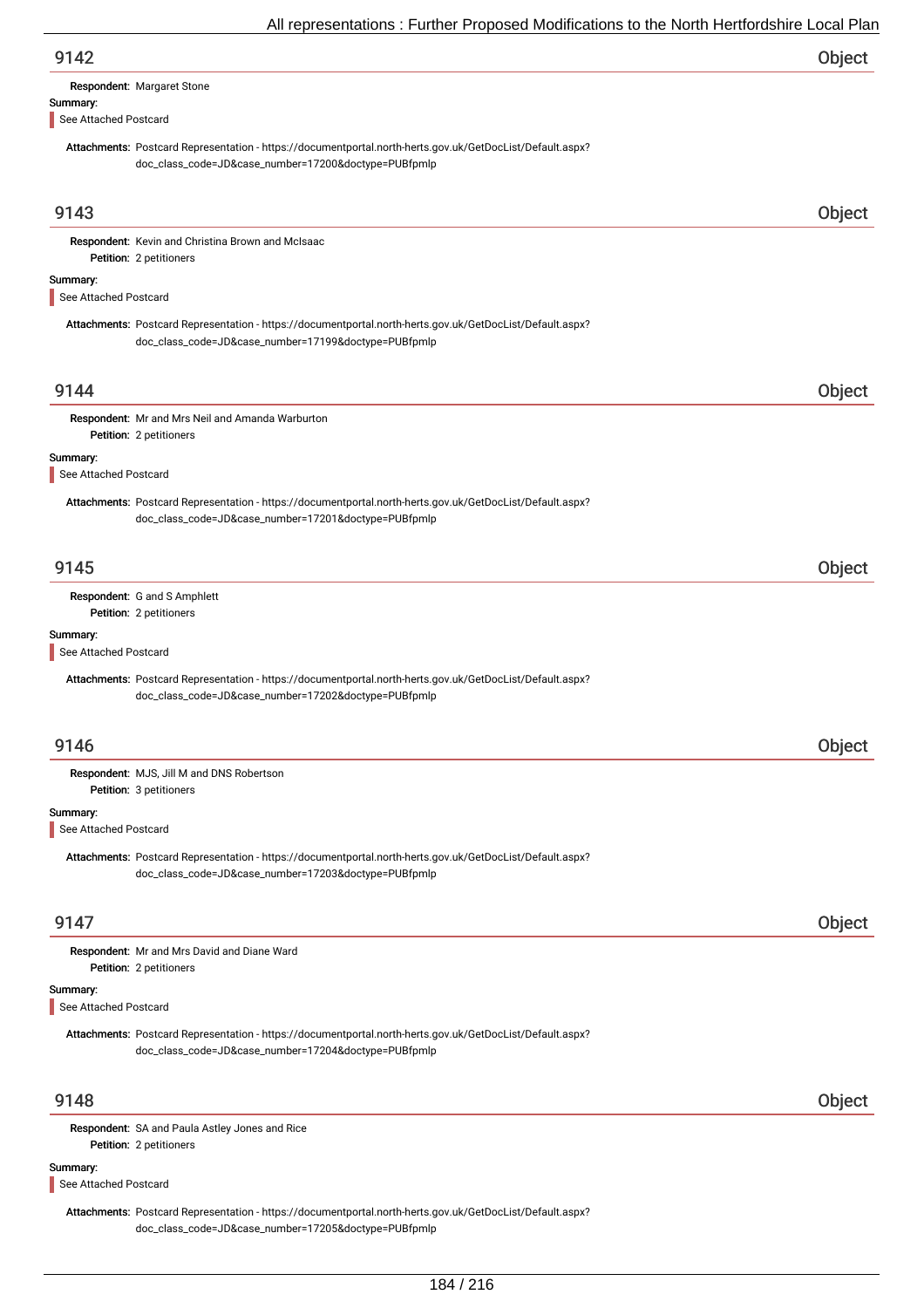| 9149 | Object |
|------|--------|
|      |        |

Respondent: Mr and Mrs David and Stephanie Anvar

## Summary:

See Attached Postcard

Petition: 2 petitioners

Attachments: Postcard Representation - https://documentportal.north-herts.gov.uk/GetDocList/Default.aspx? doc\_class\_code=JD&case\_number=17206&doctype=PUBfpmlp

| 9150                              |                                                                                                                                                                   | Object |
|-----------------------------------|-------------------------------------------------------------------------------------------------------------------------------------------------------------------|--------|
|                                   | Respondent: Mr and Mrs David and Susan Ward                                                                                                                       |        |
| Summary:                          | Petition: 2 petitioners                                                                                                                                           |        |
| See Attached Postcard             |                                                                                                                                                                   |        |
|                                   | Attachments: Postcard Representation - https://documentportal.north-herts.gov.uk/GetDocList/Default.aspx?<br>doc_class_code=JD&case_number=17207&doctype=PUBfpmlp |        |
| 9151                              |                                                                                                                                                                   | Object |
|                                   | Respondent: Sylvia and P Blakey<br>Petition: 2 petitioners                                                                                                        |        |
| Summary:<br>See Attached Postcard |                                                                                                                                                                   |        |
|                                   | Attachments: Postcard Representation - https://documentportal.north-herts.gov.uk/GetDocList/Default.aspx?<br>doc_class_code=JD&case_number=17208&doctype=PUBfpmlp |        |
| 9152                              |                                                                                                                                                                   | Object |
|                                   | Respondent: Mr and Mrs Paul and Marta Drake<br>Petition: 2 petitioners                                                                                            |        |
| Summary:<br>See Attached Postcard |                                                                                                                                                                   |        |
|                                   | Attachments: Postcard Representation - https://documentportal.north-herts.gov.uk/GetDocList/Default.aspx?<br>doc_class_code=JD&case_number=17209&doctype=PUBfpmlp |        |
| 9153                              |                                                                                                                                                                   | Object |
|                                   | Respondent: Mr DJG Cook                                                                                                                                           |        |
| Summary:<br>See Attached Postcard |                                                                                                                                                                   |        |
|                                   | Attachments: Postcard Representation - https://documentportal.north-herts.gov.uk/GetDocList/Default.aspx?<br>doc_class_code=JD&case_number=17210&doctype=PUBfpmlp |        |
| 9154                              |                                                                                                                                                                   | Object |
| Summary:                          | Respondent: Mr G McManiss                                                                                                                                         |        |
| See Attached Postcard             |                                                                                                                                                                   |        |
|                                   | Attachments: Postcard Representation - https://documentportal.north-herts.gov.uk/GetDocList/Default.aspx?<br>doc_class_code=JD&case_number=17211&doctype=PUBfpmlp |        |
| 9155                              |                                                                                                                                                                   | Object |
|                                   | Respondent: L and M Bloxham<br>Petition: 2 petitioners                                                                                                            |        |
| Summary:<br>See Attached Postcard |                                                                                                                                                                   |        |

Attachments: Postcard Representation - https://documentportal.north-herts.gov.uk/GetDocList/Default.aspx? doc\_class\_code=JD&case\_number=17213&doctype=PUBfpmlp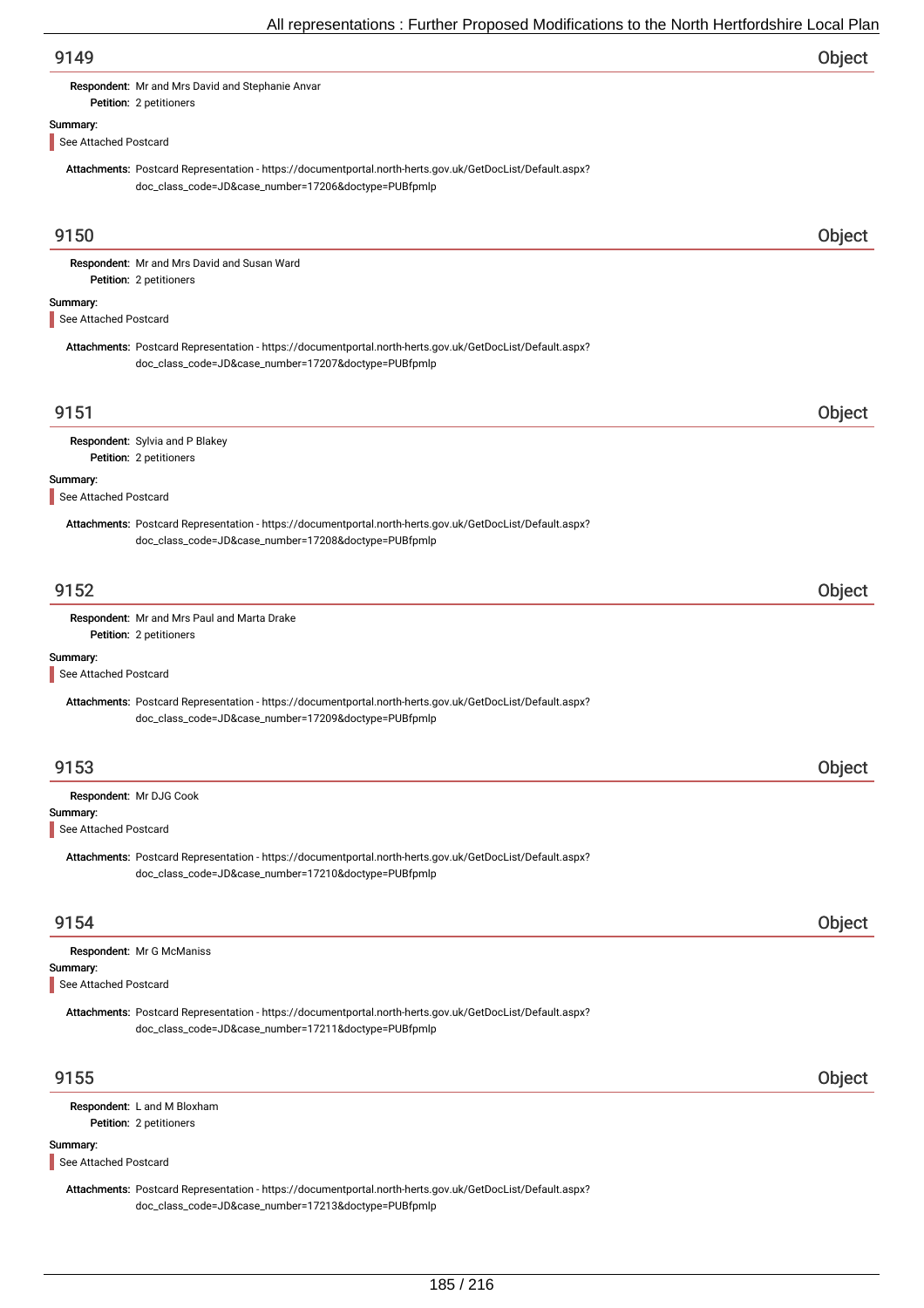| 9162                              |                                                                                                                                                                   | Object |
|-----------------------------------|-------------------------------------------------------------------------------------------------------------------------------------------------------------------|--------|
|                                   | Respondent: Mr and Mrs Adrian and Janet Cummings<br>Petition: 2 petitioners                                                                                       |        |
| Summary:                          |                                                                                                                                                                   |        |
| See Attached Postcard             |                                                                                                                                                                   |        |
|                                   | Attachments: Postcard Representation - https://documentportal.north-herts.gov.uk/GetDocList/Default.aspx?<br>doc_class_code=JD&case_number=17214&doctype=PUBfpmlp |        |
| 9169                              |                                                                                                                                                                   | Object |
|                                   | Respondent: Mr and Mrs David and Linda Nelson                                                                                                                     |        |
|                                   | Petition: 2 petitioners                                                                                                                                           |        |
| Summary:                          |                                                                                                                                                                   |        |
| See Attached Postcard             |                                                                                                                                                                   |        |
|                                   | Attachments: Postcard Representation - https://documentportal.north-herts.gov.uk/GetDocList/Default.aspx?<br>doc_class_code=JD&case_number=17215&doctype=PUBfpmlp |        |
| 9173                              |                                                                                                                                                                   | Object |
|                                   | Respondent: Mr and Mrs Blaise and Angela Hodges                                                                                                                   |        |
|                                   | Petition: 2 petitioners                                                                                                                                           |        |
| Summary:                          |                                                                                                                                                                   |        |
| See Attached Postcard             |                                                                                                                                                                   |        |
|                                   | Attachments: Postcard Representation - https://documentportal.north-herts.gov.uk/GetDocList/Default.aspx?<br>doc_class_code=JD&case_number=17216&doctype=PUBfpmlp |        |
| 9174                              |                                                                                                                                                                   | Object |
|                                   | Respondent: Mr Mark Burns<br>Petition: 4 petitioners                                                                                                              |        |
| Summary:<br>See Attached Postcard |                                                                                                                                                                   |        |
|                                   | Attachments: Postcard Representation - https://documentportal.north-herts.gov.uk/GetDocList/Default.aspx?<br>doc_class_code=JD&case_number=3240&doctype=PUBfpmlp  |        |
| 9175                              |                                                                                                                                                                   | Object |
|                                   | Respondent: Mr Brian Moggridge<br>Petition: 2 petitioners                                                                                                         |        |
| Summary:<br>See Attached Postcard |                                                                                                                                                                   |        |
|                                   | Attachments: Postcard Representation - https://documentportal.north-herts.gov.uk/GetDocList/Default.aspx?<br>doc_class_code=JD&case_number=3322&doctype=PUBfpmlp  |        |
| 9176                              |                                                                                                                                                                   | Object |
|                                   | Respondent: Mr & Mrs Stephen & Sue Marsh<br>Petition: 2 petitioners                                                                                               |        |
| Summary:<br>See Attached Postcard |                                                                                                                                                                   |        |
|                                   | Attachments: Postcard Representation - https://documentportal.north-herts.gov.uk/GetDocList/Default.aspx?<br>doc_class_code=JD&case_number=16061&doctype=PUBfpmlp |        |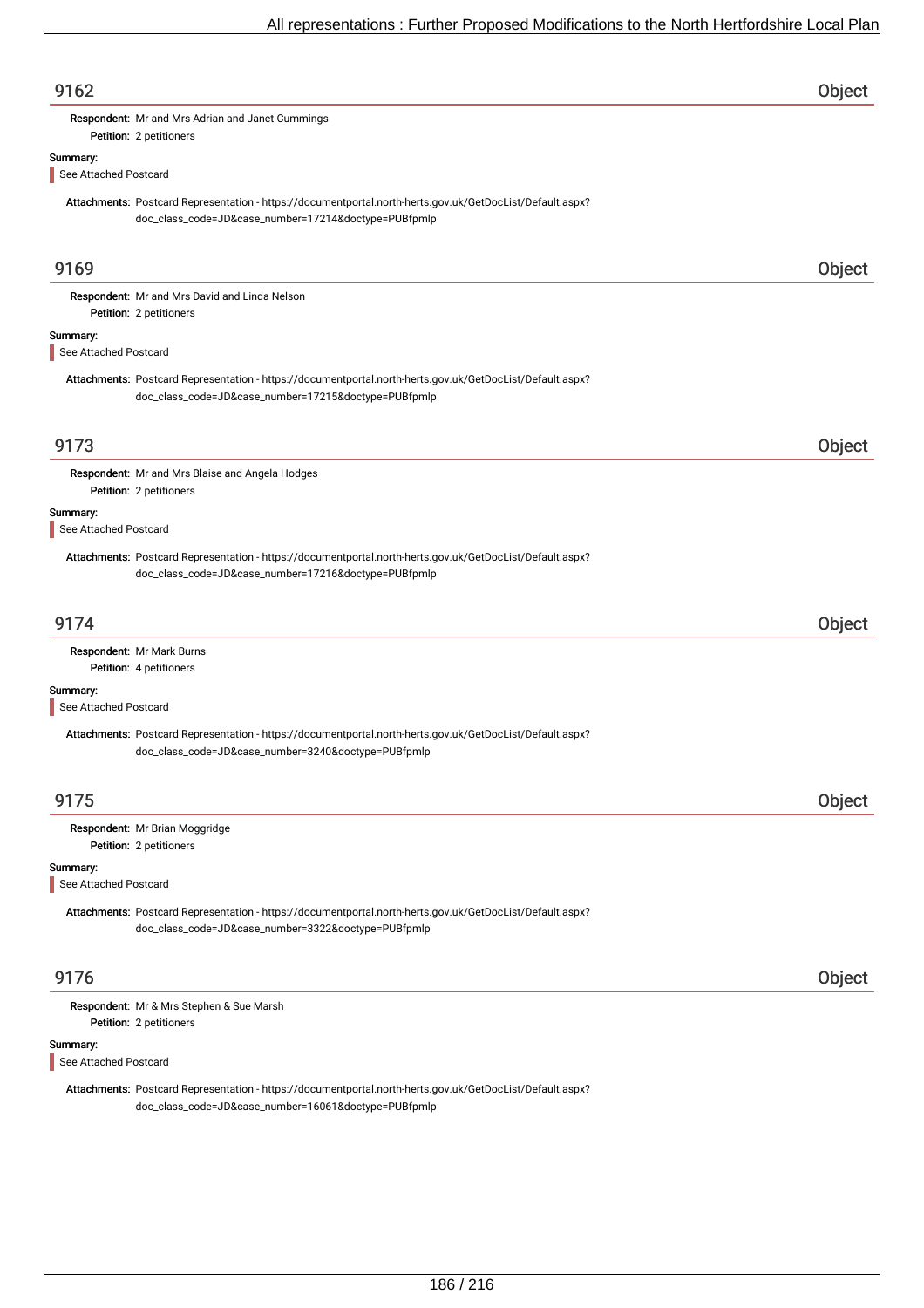| 9180                              |                                                                                                                                                                   | Object |
|-----------------------------------|-------------------------------------------------------------------------------------------------------------------------------------------------------------------|--------|
|                                   | Respondent: Ms Nikki Hamlett<br>Petition: 3 petitioners                                                                                                           |        |
| Summary:<br>See Attached Postcard |                                                                                                                                                                   |        |
|                                   | Attachments: Postcard Representation - https://documentportal.north-herts.gov.uk/GetDocList/Default.aspx?<br>doc_class_code=JD&case_number=13636&doctype=PUBfpmlp |        |
| 9183                              |                                                                                                                                                                   | Object |
|                                   | Respondent: Mr and Mrs Kenneth and Jane Foster<br>Petition: 2 petitioners                                                                                         |        |
| Summary:<br>See Attached Postcard |                                                                                                                                                                   |        |
|                                   | Attachments: Postcard Representation - https://documentportal.north-herts.gov.uk/GetDocList/Default.aspx?<br>doc_class_code=JD&case_number=14261&doctype=PUBfpmlp |        |
| 9190                              |                                                                                                                                                                   | Object |
|                                   | Respondent: Ms Debbie Chillingworth<br>Petition: 3 petitioners                                                                                                    |        |
| Summary:<br>See Attached Postcard |                                                                                                                                                                   |        |
|                                   | Attachments: Postcard Representation - https://documentportal.north-herts.gov.uk/GetDocList/Default.aspx?<br>doc_class_code=JD&case_number=15033&doctype=PUBfpmlp |        |
| 9204                              |                                                                                                                                                                   | Object |
|                                   | Respondent: Sarah Lawlor<br>Petition: 4 petitioners                                                                                                               |        |
| Summary:                          |                                                                                                                                                                   |        |
| See Attached Postcard             | Attachments: Postcard Representation - https://documentportal.north-herts.gov.uk/GetDocList/Default.aspx?<br>doc_class_code=JD&case_number=16247&doctype=PUBfpmlp |        |
| 9211                              |                                                                                                                                                                   | Object |
|                                   | Respondent: Mr and Mrs Alan and Jane Slater<br>Petition: 2 petitioners                                                                                            |        |
| Summary:<br>See Attached Postcard |                                                                                                                                                                   |        |
|                                   | Attachments: Postcard Representation - https://documentportal.north-herts.gov.uk/GetDocList/Default.aspx?<br>doc_class_code=JD&case_number=17212&doctype=PUBfpmlp |        |
| 9216                              |                                                                                                                                                                   | Object |
|                                   | Respondent: Mr Ivor Twyman<br>Petition: 2 petitioners                                                                                                             |        |
| Summary:<br>See attached Postcard |                                                                                                                                                                   |        |
|                                   | Attachments: Postcard Representation - https://documentportal.north-herts.gov.uk/GetDocList/Default.aspx?<br>doc_class_code=JD&case_number=3238&doctype=PUBfpmlp  |        |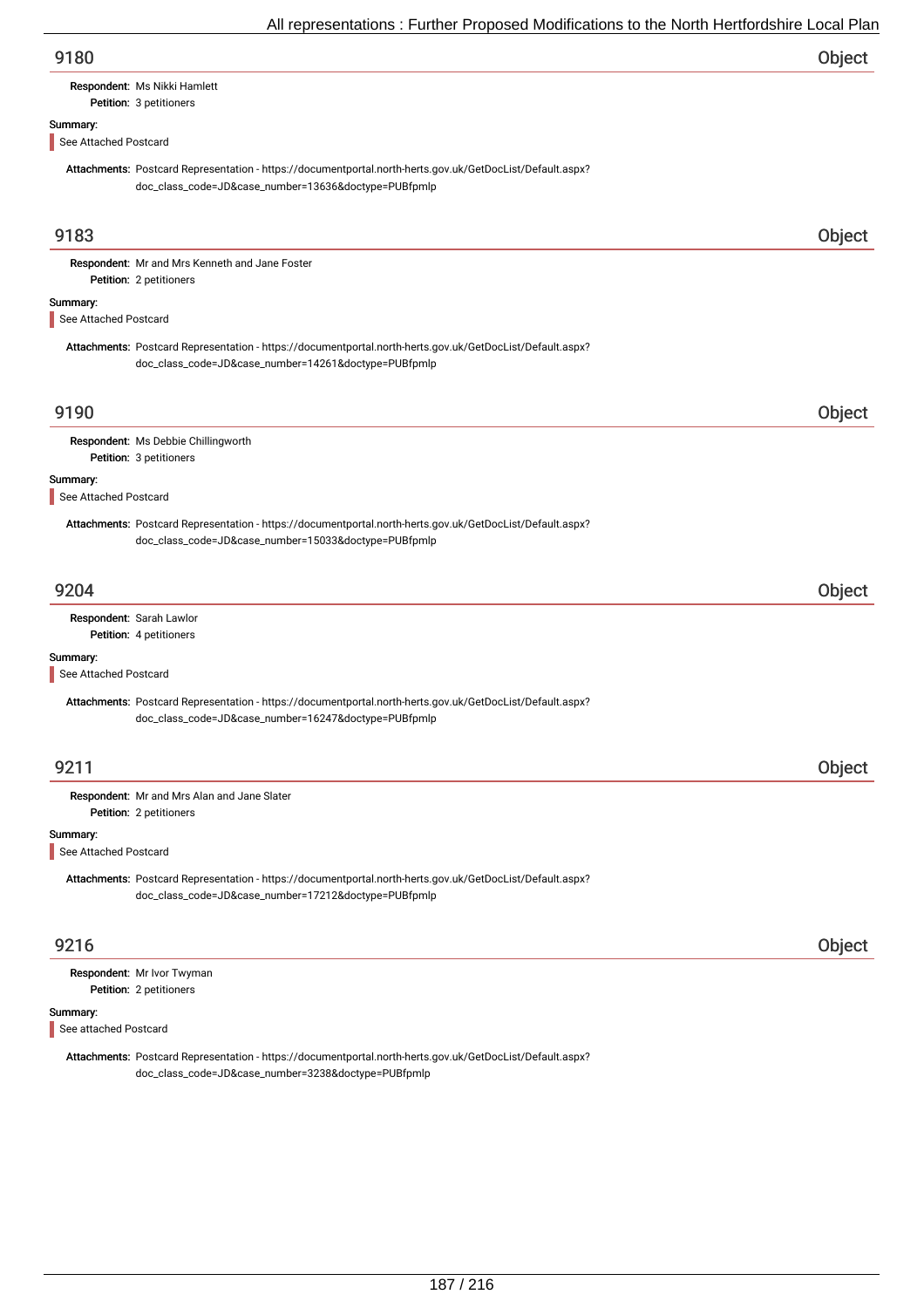| 9221 | Object |
|------|--------|
|      |        |

# Respondent: Mrs Shirin C Elliott

### Petition: 2 petitioners

### Summary:

See Attached Postcard

Attachments: Postcard Representation - https://documentportal.north-herts.gov.uk/GetDocList/Default.aspx? doc\_class\_code=JD&case\_number=3762&doctype=PUBfpmlp

| 9222                              |                                                                                                                                                                   | Object |
|-----------------------------------|-------------------------------------------------------------------------------------------------------------------------------------------------------------------|--------|
|                                   | Respondent: Mr Nigel Tilley                                                                                                                                       |        |
|                                   | Petition: 2 petitioners                                                                                                                                           |        |
| Summary:<br>See Attached Postcard |                                                                                                                                                                   |        |
|                                   |                                                                                                                                                                   |        |
|                                   | Attachments: Postcard Representation - https://documentportal.north-herts.gov.uk/GetDocList/Default.aspx?                                                         |        |
|                                   | doc_class_code=JD&case_number=5073&doctype=PUBfpmlp                                                                                                               |        |
|                                   |                                                                                                                                                                   |        |
| 9223                              |                                                                                                                                                                   | Object |
|                                   | Respondent: Mr Paul Herd                                                                                                                                          |        |
|                                   | Petition: 2 petitioners                                                                                                                                           |        |
| Summary:<br>See Attached Postcard |                                                                                                                                                                   |        |
|                                   | Attachments: Postcard Representation - https://documentportal.north-herts.gov.uk/GetDocList/Default.aspx?                                                         |        |
|                                   | doc_class_code=JD&case_number=5421&doctype=PUBfpmlp                                                                                                               |        |
|                                   |                                                                                                                                                                   |        |
| 9271                              |                                                                                                                                                                   | Object |
|                                   | Respondent: Anne Chawk                                                                                                                                            |        |
| Summary:                          |                                                                                                                                                                   |        |
| See Attached Postcard             |                                                                                                                                                                   |        |
|                                   | Attachments: Postcard Representation - https://documentportal.north-herts.gov.uk/GetDocList/Default.aspx?                                                         |        |
|                                   | doc_class_code=JD&case_number=17219&doctype=PUBfpmlp                                                                                                              |        |
|                                   |                                                                                                                                                                   |        |
| 9272                              |                                                                                                                                                                   | Object |
|                                   | Respondent: David and Samantha Moss and Hammond                                                                                                                   |        |
|                                   | Petition: 2 petitioners                                                                                                                                           |        |
| Summary:                          |                                                                                                                                                                   |        |
| See Attached Postcard             |                                                                                                                                                                   |        |
|                                   | Attachments: Postcard Representation - https://documentportal.north-herts.gov.uk/GetDocList/Default.aspx?                                                         |        |
|                                   | doc_class_code=JD&case_number=17220&doctype=PUBfpmlp                                                                                                              |        |
|                                   |                                                                                                                                                                   |        |
| 9273                              |                                                                                                                                                                   | Object |
| Respondent: G Curtis              |                                                                                                                                                                   |        |
| Summary:<br>See Attached Postcard |                                                                                                                                                                   |        |
|                                   |                                                                                                                                                                   |        |
|                                   | Attachments: Postcard Representation - https://documentportal.north-herts.gov.uk/GetDocList/Default.aspx?<br>doc_class_code=JD&case_number=17221&doctype=PUBfpmlp |        |
|                                   |                                                                                                                                                                   |        |
| 9274                              |                                                                                                                                                                   |        |
|                                   |                                                                                                                                                                   | Object |
| Summary:                          | Respondent: Mr Douglas Fisher                                                                                                                                     |        |
| See Attached Postcard             |                                                                                                                                                                   |        |
|                                   | Attachments: Postcard Representation - https://documentportal.north-herts.gov.uk/GetDocList/Default.aspx?                                                         |        |
|                                   |                                                                                                                                                                   |        |

doc\_class\_code=JD&case\_number=17222&doctype=PUBfpmlp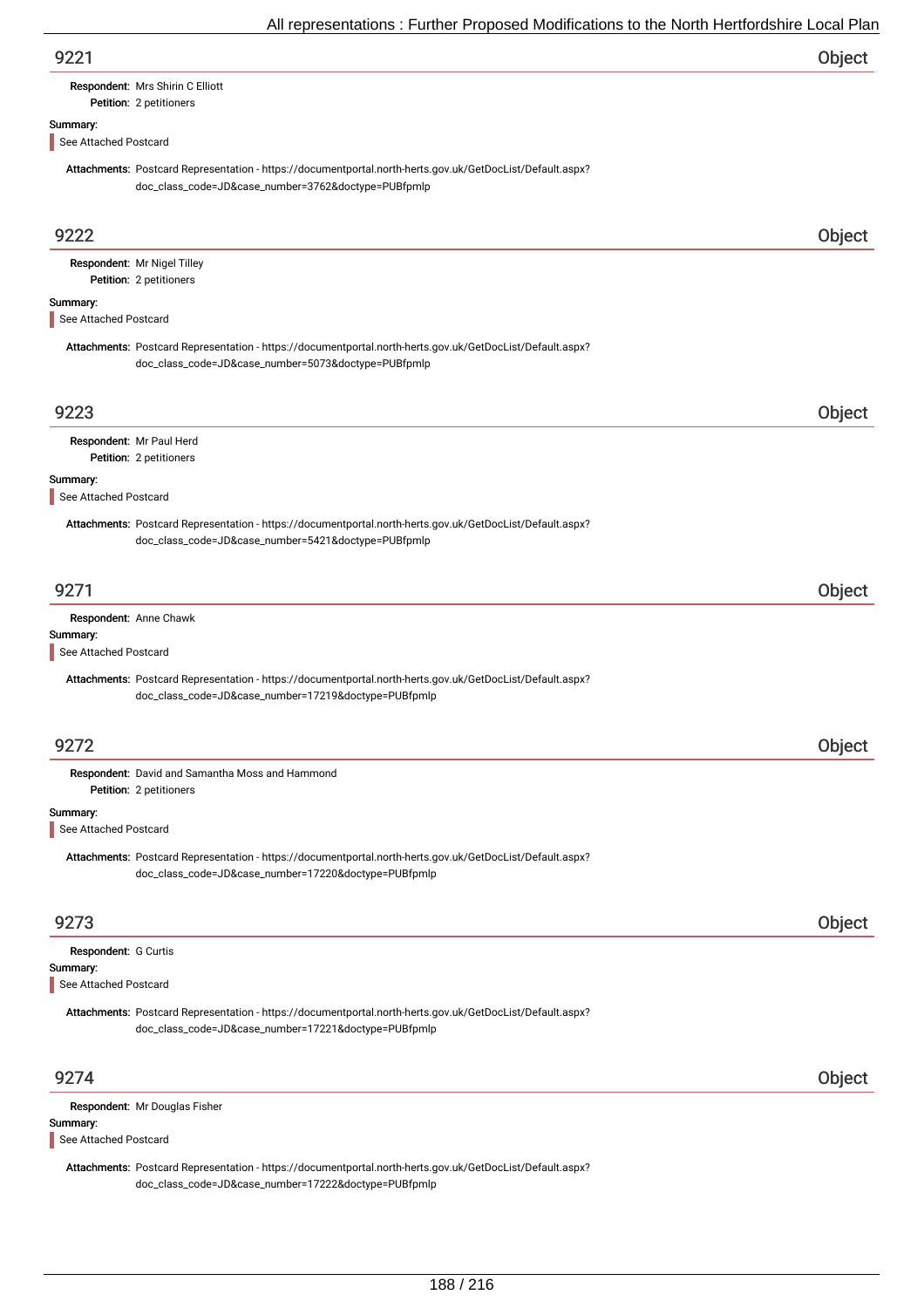| 9275 | Object |
|------|--------|
|      |        |

# Petition: 2 petitioners

Summary:

See Attached Postcard

Attachments: Postcard Representation - https://documentportal.north-herts.gov.uk/GetDocList/Default.aspx? doc\_class\_code=JD&case\_number=17223&doctype=PUBfpmlp

| 9276                              |                                                                                                                                                                   | Object        |
|-----------------------------------|-------------------------------------------------------------------------------------------------------------------------------------------------------------------|---------------|
| Summary:<br>See Attached Postcard | Respondent: Maureen Carson                                                                                                                                        |               |
|                                   | Attachments: Postcard Representation - https://documentportal.north-herts.gov.uk/GetDocList/Default.aspx?<br>doc_class_code=JD&case_number=17224&doctype=PUBfpmlp |               |
| 9277                              |                                                                                                                                                                   | Object        |
| Summary:                          | Respondent: Mr Gary Young                                                                                                                                         |               |
| See Attached Postcard             |                                                                                                                                                                   |               |
|                                   | Attachments: Postcard Representation - https://documentportal.north-herts.gov.uk/GetDocList/Default.aspx?<br>doc_class_code=JD&case_number=17225&doctype=PUBfpmlp |               |
| 9278                              |                                                                                                                                                                   | <b>Object</b> |
|                                   | Respondent: Mr and Mrs David and Carole Young<br>Petition: 2 petitioners                                                                                          |               |
| Summary:<br>See Attached Postcard |                                                                                                                                                                   |               |
|                                   | Attachments: Postcard Representation - https://documentportal.north-herts.gov.uk/GetDocList/Default.aspx?<br>doc_class_code=JD&case_number=17226&doctype=PUBfpmlp |               |
| 9279                              |                                                                                                                                                                   | Object        |
| Summary:                          | Respondent: Mr R K Marriott                                                                                                                                       |               |
| See Attached Postcard             |                                                                                                                                                                   |               |
|                                   | Attachments: Postcard Representation - https://documentportal.north-herts.gov.uk/GetDocList/Default.aspx?<br>doc_class_code=JD&case_number=17227&doctype=PUBfpmlp |               |
| 9280                              |                                                                                                                                                                   | Object        |
| Respondent: Chloe Clark           |                                                                                                                                                                   |               |
| Summary:                          |                                                                                                                                                                   |               |
| See Attached Postcard             |                                                                                                                                                                   |               |
|                                   | Attachments: Postcard Representation - https://documentportal.north-herts.gov.uk/GetDocList/Default.aspx?<br>doc_class_code=JD&case_number=17228&doctype=PUBfpmlp |               |
| 9281                              |                                                                                                                                                                   | Object        |
|                                   | Respondent: Sheila J Daniels                                                                                                                                      |               |
| Summary:<br>See Attached Postcard |                                                                                                                                                                   |               |
|                                   |                                                                                                                                                                   |               |

Attachments: Postcard Representation - https://documentportal.north-herts.gov.uk/GetDocList/Default.aspx? doc\_class\_code=JD&case\_number=17229&doctype=PUBfpmlp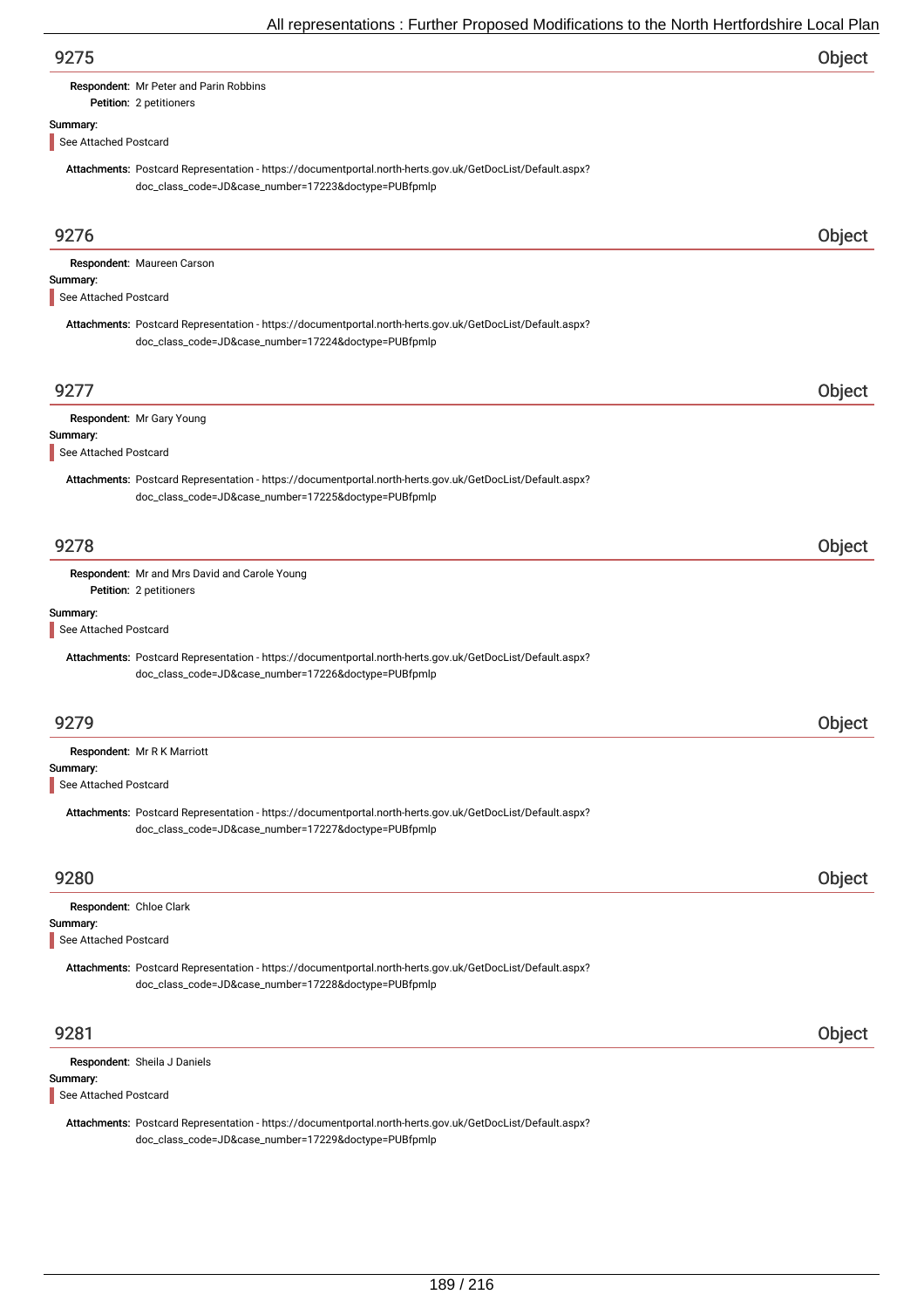| 9282 | Object |
|------|--------|
|------|--------|

| Respondent: T L Coulson |  |
|-------------------------|--|
|                         |  |

# Summary:

See Attached Postcard

Attachments: Postcard Representation - https://documentportal.north-herts.gov.uk/GetDocList/Default.aspx? doc\_class\_code=JD&case\_number=17230&doctype=PUBfpmlp

# 9283 Object

Petition: 2 petitioners Respondent: Mr and Mrs Richard and L Day

#### Summary:

See Attached Postcard

Attachments: Postcard Representation - https://documentportal.north-herts.gov.uk/GetDocList/Default.aspx? doc\_class\_code=JD&case\_number=17231&doctype=PUBfpmlp

# 9284 Object Summary: Respondent: Ann Parker Attachments: Postcard Representation - https://documentportal.north-herts.gov.uk/GetDocList/Default.aspx? doc\_class\_code=JD&case\_number=17232&doctype=PUBfpmlp See Attached Postcard 9285 Object Summary: Respondent: Susan Wilmot Attachments: Postcard Representation - https://documentportal.north-herts.gov.uk/GetDocList/Default.aspx? doc\_class\_code=JD&case\_number=17233&doctype=PUBfpmlp See Attached Postcard 9286 Object Petition: 2 petitioners Respondent: Mr and Mrs John and Carole Andrews

#### Summary:

See Attached Postcard

Attachments: Postcard Representation - https://documentportal.north-herts.gov.uk/GetDocList/Default.aspx? doc\_class\_code=JD&case\_number=17234&doctype=PUBfpmlp

## 9287 Object

Petition: 2 petitioners Respondent: Mr and Mrs Paul and Sharon Burdon

### Summary:

See Attached Postcard

Attachments: Postcard Representation - https://documentportal.north-herts.gov.uk/GetDocList/Default.aspx? doc\_class\_code=JD&case\_number=17235&doctype=PUBfpmlp

## 9288 Object

Petition: 2 petitioners Respondent: Mr and Mrs John and Mary Godfrey

#### Summary:

See Attached Postcard

Attachments: Postcard Representation - https://documentportal.north-herts.gov.uk/GetDocList/Default.aspx? doc\_class\_code=JD&case\_number=17236&doctype=PUBfpmlp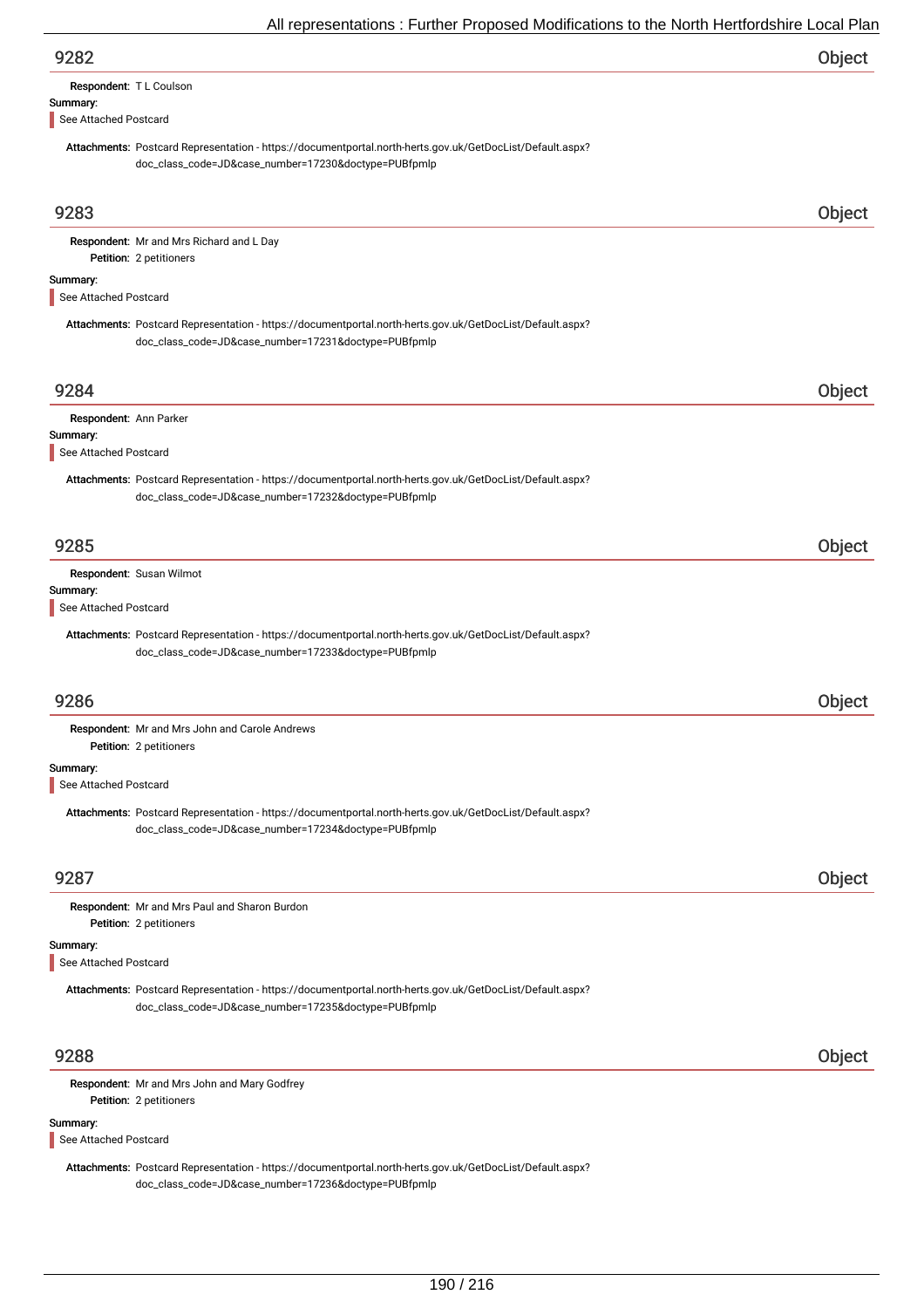| 9289                              |                                                                                                                                                                   | Object |
|-----------------------------------|-------------------------------------------------------------------------------------------------------------------------------------------------------------------|--------|
|                                   | Respondent: Mr and Mrs Howard and Sylvia Godfrey<br>Petition: 2 petitioners                                                                                       |        |
| Summary:                          |                                                                                                                                                                   |        |
| See Attached Postcard             |                                                                                                                                                                   |        |
|                                   | Attachments: Postcard Representation - https://documentportal.north-herts.gov.uk/GetDocList/Default.aspx?<br>doc_class_code=JD&case_number=17237&doctype=PUBfpmlp |        |
|                                   |                                                                                                                                                                   |        |
| 9290                              |                                                                                                                                                                   | Object |
|                                   | Respondent: Dawn Hawkes                                                                                                                                           |        |
| Summary:<br>See attached postcard |                                                                                                                                                                   |        |
|                                   | Attachments: Postcard Representation - https://documentportal.north-herts.gov.uk/GetDocList/Default.aspx?                                                         |        |
|                                   | doc_class_code=JD&case_number=17238&doctype=PUBfpmlp                                                                                                              |        |
| 9291                              |                                                                                                                                                                   | Object |
|                                   | Respondent: C McCaughey                                                                                                                                           |        |
| Summary:<br>See attached postcard |                                                                                                                                                                   |        |
|                                   |                                                                                                                                                                   |        |
|                                   | Attachments: Postcard Representation - https://documentportal.north-herts.gov.uk/GetDocList/Default.aspx?<br>doc_class_code=JD&case_number=17239&doctype=PUBfpmlp |        |
| 9292                              |                                                                                                                                                                   | Object |
|                                   | Respondent: MW and DJ Blyth<br>Petition: 2 petitioners                                                                                                            |        |
| Summary:                          |                                                                                                                                                                   |        |
| See Attached Postcard             |                                                                                                                                                                   |        |
|                                   | Attachments: Postcard Representation - https://documentportal.north-herts.gov.uk/GetDocList/Default.aspx?<br>doc_class_code=JD&case_number=17240&doctype=PUBfpmlp |        |
| 9293                              |                                                                                                                                                                   | Object |
|                                   | Respondent: Mrs Marian Edwards                                                                                                                                    |        |
|                                   | Petition: 2 petitioners                                                                                                                                           |        |
| Summary:<br>See Attached Postcard |                                                                                                                                                                   |        |
|                                   |                                                                                                                                                                   |        |
|                                   | Attachments: Postcard Representation - https://documentportal.north-herts.gov.uk/GetDocList/Default.aspx?<br>doc_class_code=JD&case_number=13598&doctype=PUBfpmlp |        |
| 9294                              |                                                                                                                                                                   | Object |
|                                   | Respondent: Mr and Mrs Steven and Bridie Boulter<br>Petition: 2 petitioners                                                                                       |        |
| Summary:<br>See Attached Postcard |                                                                                                                                                                   |        |
|                                   | Attachments: Postcard Representation - https://documentportal.north-herts.gov.uk/GetDocList/Default.aspx?<br>doc_class_code=JD&case_number=17241&doctype=PUBfpmlp |        |
| 9295                              |                                                                                                                                                                   | Object |
|                                   | Respondent: Mr and Mrs Nigel P and Carol A Smith                                                                                                                  |        |
|                                   | Petition: 2 petitioners                                                                                                                                           |        |
| Summary:<br>See Attached Postcard |                                                                                                                                                                   |        |
|                                   | Attachments: Postcard Representation - https://documentportal.north-herts.gov.uk/GetDocList/Default.aspx?<br>doc_class_code=JD&case_number=17242&doctype=PUBfpmlp |        |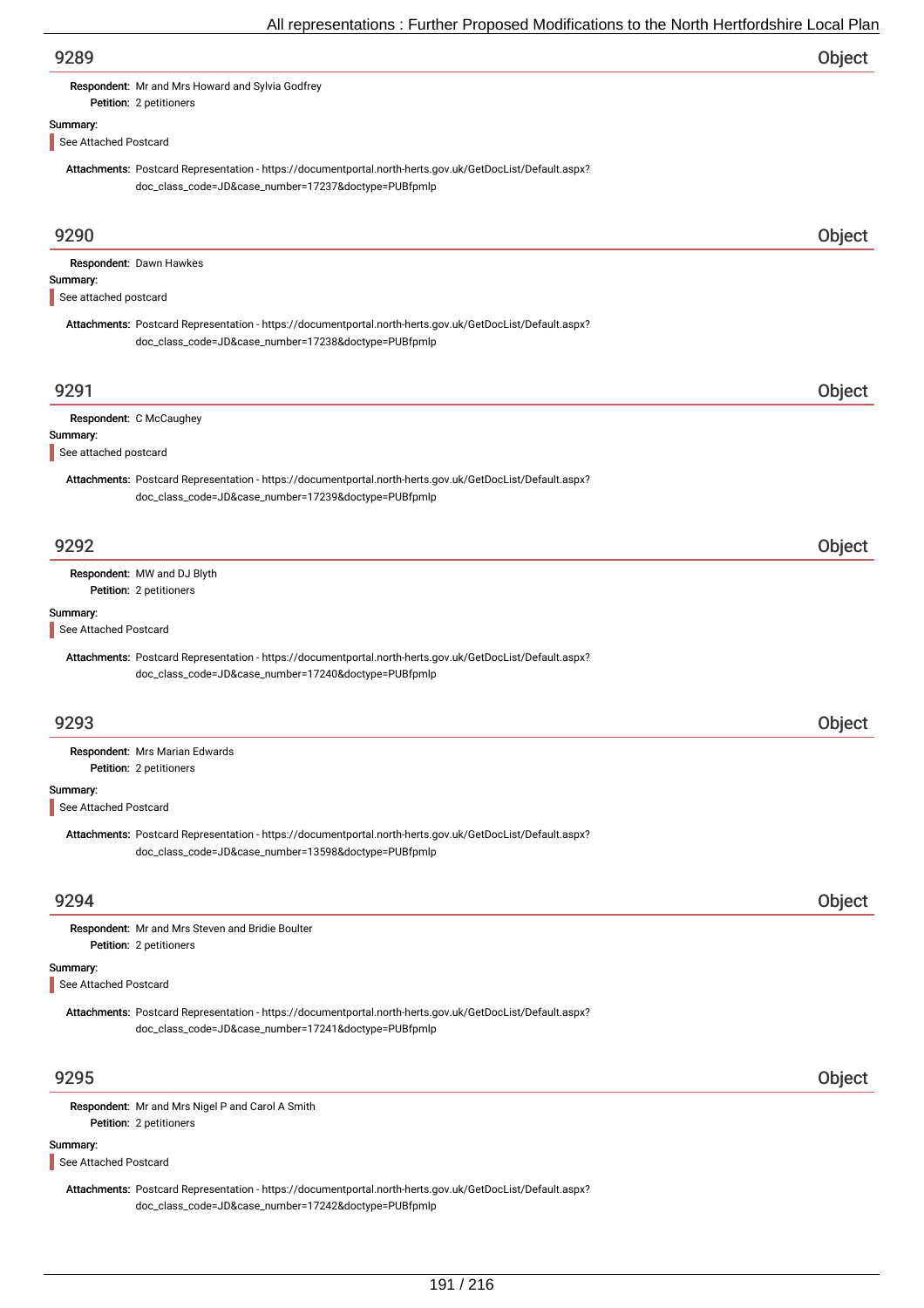| 9297                              |                                                                                                                                                                   | Object |
|-----------------------------------|-------------------------------------------------------------------------------------------------------------------------------------------------------------------|--------|
|                                   | Respondent: Michelle Cooper                                                                                                                                       |        |
| Summary:<br>See Attached Postcard |                                                                                                                                                                   |        |
|                                   | Attachments: Postcard Representation - https://documentportal.north-herts.gov.uk/GetDocList/Default.aspx?<br>doc_class_code=JD&case_number=17243&doctype=PUBfpmlp |        |
| 9298                              |                                                                                                                                                                   | Object |
|                                   | Respondent: Andrew and Clare Osborne and Wilmot<br>Petition: 2 petitioners                                                                                        |        |
| Summary:<br>See Attached Postcard |                                                                                                                                                                   |        |
|                                   | Attachments: Postcard Representation - https://documentportal.north-herts.gov.uk/GetDocList/Default.aspx?<br>doc_class_code=JD&case_number=17244&doctype=PUBfpmlp |        |
| 9299                              |                                                                                                                                                                   | Object |
|                                   | Respondent: Floyd Amphlett<br>Petition: 3 petitioners                                                                                                             |        |
| Summary:                          |                                                                                                                                                                   |        |
| See Attached Postcard             |                                                                                                                                                                   |        |
|                                   | Attachments: Postcard Representation - https://documentportal.north-herts.gov.uk/GetDocList/Default.aspx?<br>doc_class_code=JD&case_number=14546&doctype=PUBfpmlp |        |
| 9303                              |                                                                                                                                                                   | Object |
|                                   | Respondent: Mr Robert Hussey                                                                                                                                      |        |
| Summary:<br>See Attached Postcard |                                                                                                                                                                   |        |
|                                   | Attachments: Postcard Representation - https://documentportal.north-herts.gov.uk/GetDocList/Default.aspx?<br>doc_class_code=JD&case_number=3621&doctype=PUBfpmlp  |        |
| 9304                              |                                                                                                                                                                   | Object |
|                                   | Respondent: Mr and Mrs Jonathan and Helen Burman<br>Petition: 2 petitioners                                                                                       |        |
| Summary:<br>See Attached Postcard |                                                                                                                                                                   |        |
|                                   | Attachments: Postcard Representation - https://documentportal.north-herts.gov.uk/GetDocList/Default.aspx?<br>doc_class_code=JD&case_number=17245&doctype=PUBfpmlp |        |
| 9305                              |                                                                                                                                                                   | Object |
|                                   | Respondent: Lisa and Lesley MacIwwes<br>Petition: 2 petitioners                                                                                                   |        |
| Summary:<br>See attached postcard |                                                                                                                                                                   |        |

Attachments: Postcard Representation - https://documentportal.north-herts.gov.uk/GetDocList/Default.aspx? doc\_class\_code=JD&case\_number=17246&doctype=PUBfpmlp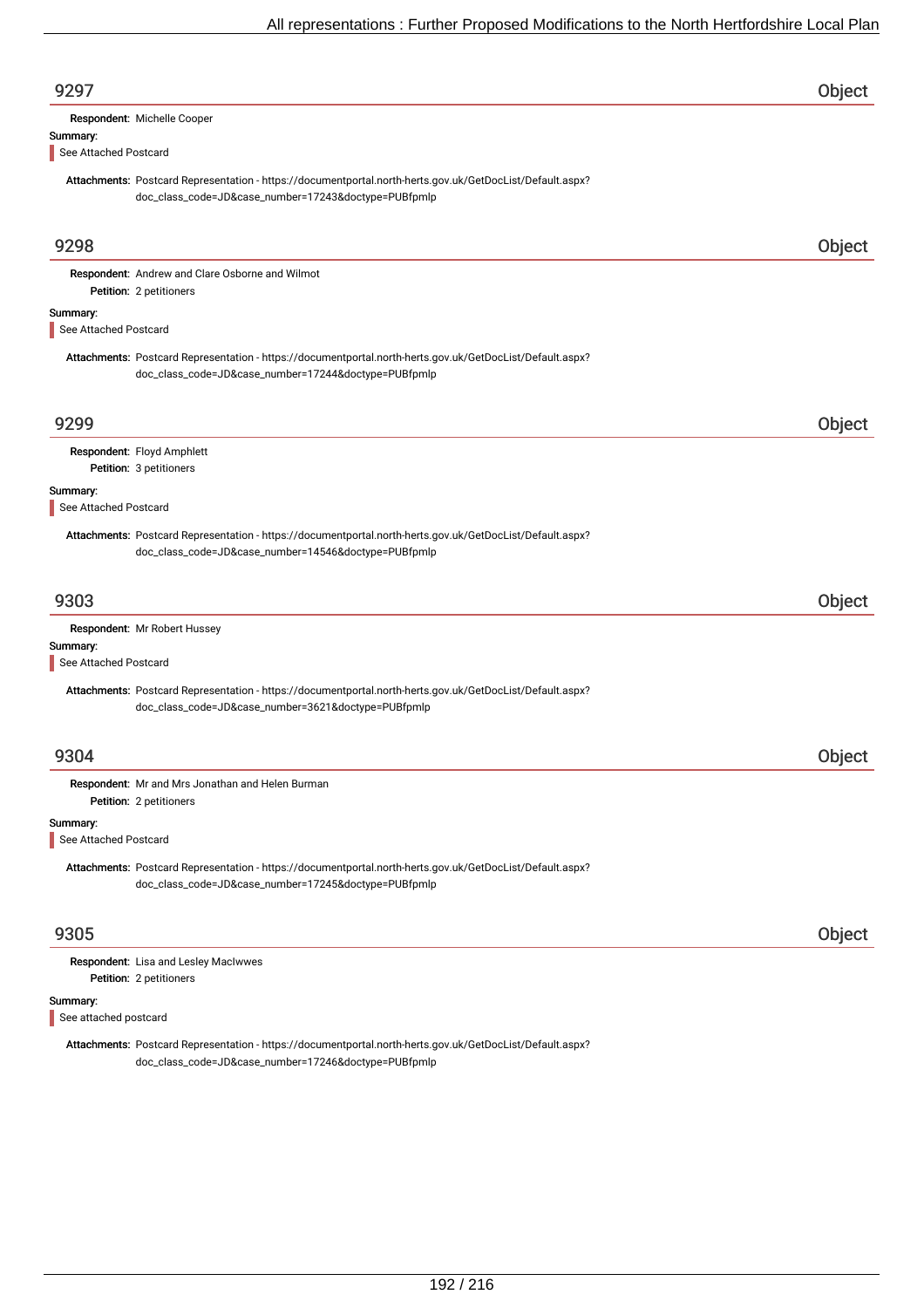| 9307 | Object |
|------|--------|
|      |        |

### Petition: 2 petitioners Respondent: Mr Alan J A Cross

# Summary:

See Attached Postcard

Attachments: Postcard Representation - https://documentportal.north-herts.gov.uk/GetDocList/Default.aspx? doc\_class\_code=JD&case\_number=8363&doctype=PUBfpmlp

| 9308                                |                                                                                                                                                                   | Object |
|-------------------------------------|-------------------------------------------------------------------------------------------------------------------------------------------------------------------|--------|
| Summary:<br>See Attached Postcard   | Respondent: Mary E Marsh                                                                                                                                          |        |
|                                     | Attachments: Postcard Representation - https://documentportal.north-herts.gov.uk/GetDocList/Default.aspx?<br>doc_class_code=JD&case_number=17247&doctype=PUBfpmlp |        |
| 9309                                |                                                                                                                                                                   | Object |
| Respondent: Trudi Skuse<br>Summary: |                                                                                                                                                                   |        |
| See Attached Postcard               |                                                                                                                                                                   |        |
|                                     | Attachments: Postcard Representation - https://documentportal.north-herts.gov.uk/GetDocList/Default.aspx?<br>doc_class_code=JD&case_number=17248&doctype=PUBfpmlp |        |
| 9311                                |                                                                                                                                                                   | Object |
|                                     | Respondent: Linda and Dawn Brown and Tobin<br>Petition: 2 petitioners                                                                                             |        |
| Summary:<br>See Attached Postcard   |                                                                                                                                                                   |        |
|                                     | Attachments: Postcard Representation - https://documentportal.north-herts.gov.uk/GetDocList/Default.aspx?<br>doc_class_code=JD&case_number=17249&doctype=PUBfpmlp |        |
| 9317                                |                                                                                                                                                                   | Object |
|                                     | Respondent: Mr and Mrs Mike and Sarah Jenkins<br>Petition: 2 petitioners                                                                                          |        |
| Summary:<br>See Attached Postcard   |                                                                                                                                                                   |        |
|                                     | Attachments: Postcard Representation - https://documentportal.north-herts.gov.uk/GetDocList/Default.aspx?<br>doc_class_code=JD&case_number=17250&doctype=PUBfpmlp |        |
| 9318                                |                                                                                                                                                                   | Object |
|                                     | Respondent: Mr Richard Linney<br>Petition: 2 petitioners                                                                                                          |        |
| Summary:<br>See attached postcard   |                                                                                                                                                                   |        |
|                                     | Attachments: Postcard Representation - https://documentportal.north-herts.gov.uk/GetDocList/Default.aspx?<br>doc_class_code=JD&case_number=10986&doctype=PUBfpmlp |        |
| 9319                                |                                                                                                                                                                   | Object |
|                                     | Respondent: Mr and Mrs Joseph and Margaret Farr<br>Petition: 2 petitioners                                                                                        |        |
| Summary:<br>See Attached Postcard   |                                                                                                                                                                   |        |
|                                     | Attachments: Postcard Representation - https://documentportal.north-herts.gov.uk/GetDocList/Default.aspx?<br>doc_class_code=JD&case_number=4317&doctype=PUBfpmlp  |        |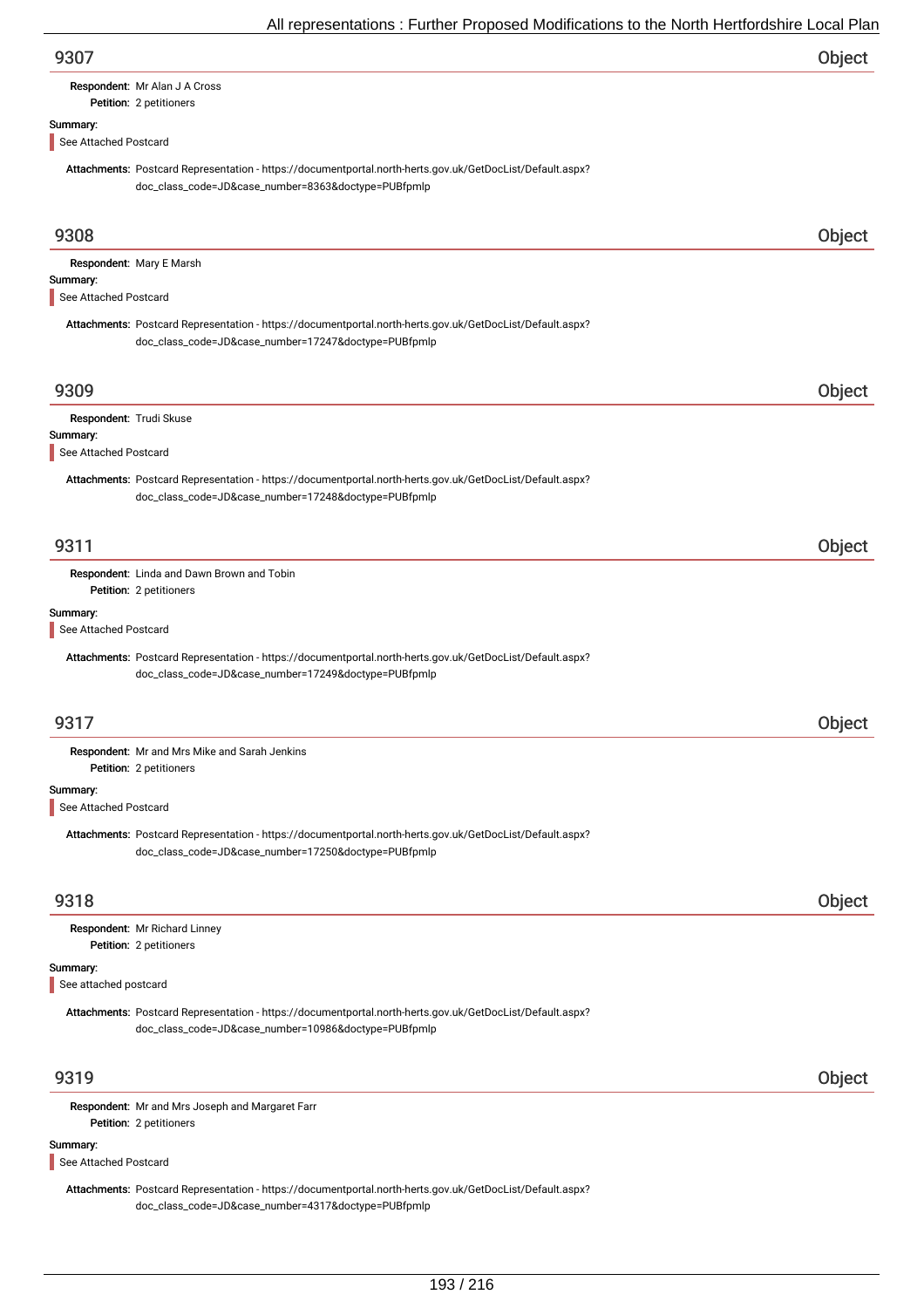| 9320                              |                                                                                                                                                                   | <b>Object</b> |
|-----------------------------------|-------------------------------------------------------------------------------------------------------------------------------------------------------------------|---------------|
|                                   | Respondent: Ms Alison Plummer                                                                                                                                     |               |
|                                   | Petition: 2 petitioners                                                                                                                                           |               |
| Summary:                          |                                                                                                                                                                   |               |
| See Attached Postcard             |                                                                                                                                                                   |               |
|                                   | Attachments: Postcard Representation - https://documentportal.north-herts.gov.uk/GetDocList/Default.aspx?<br>doc_class_code=JD&case_number=4293&doctype=PUBfpmlp  |               |
| 9321                              |                                                                                                                                                                   | Object        |
|                                   | Respondent: Mr and Mrs Leslie and Jane Jones<br>Petition: 2 petitioners                                                                                           |               |
| Summary:<br>See Attached Postcard |                                                                                                                                                                   |               |
|                                   | Attachments: Postcard Representation - https://documentportal.north-herts.gov.uk/GetDocList/Default.aspx?<br>doc_class_code=JD&case_number=17251&doctype=PUBfpmlp |               |
| 9324                              |                                                                                                                                                                   | Object        |
|                                   | Respondent: Eileen Puddephatt                                                                                                                                     |               |
| Summary:                          |                                                                                                                                                                   |               |
| See Attached Postcard             |                                                                                                                                                                   |               |
|                                   | Attachments: Postcard Representation - https://documentportal.north-herts.gov.uk/GetDocList/Default.aspx?<br>doc_class_code=JD&case_number=17252&doctype=PUBfpmlp |               |
| 9368                              |                                                                                                                                                                   | Object        |
|                                   | Respondent: Bethan and Samantha Lewis and Brown<br>Petition: 2 petitioners                                                                                        |               |
| Summary:<br>See Attached Postcard |                                                                                                                                                                   |               |
|                                   | Attachments: Postcard Representation - https://documentportal.north-herts.gov.uk/GetDocList/Default.aspx?<br>doc_class_code=JD&case_number=17253&doctype=PUBfpmlp |               |
| 9369                              |                                                                                                                                                                   | Object        |
|                                   | Respondent: Mr and Mrs Patrick and Caroline Gallagher<br>Petition: 5 petitioners                                                                                  |               |
| Summary:<br>See Attached Postcard |                                                                                                                                                                   |               |
|                                   | Attachments: Postcard Representation - https://documentportal.north-herts.gov.uk/GetDocList/Default.aspx?<br>doc_class_code=JD&case_number=17254&doctype=PUBfpmlp |               |
| 9370                              |                                                                                                                                                                   | Object        |
|                                   | Respondent: Mr and Mrs Barry and Patricia Mahoney<br>Petition: 2 petitioners                                                                                      |               |
| Summary:<br>See Attached Postcard |                                                                                                                                                                   |               |
|                                   | Attachments: Postcard Representation - https://documentportal.north-herts.gov.uk/GetDocList/Default.aspx?                                                         |               |

doc\_class\_code=JD&case\_number=17255&doctype=PUBfpmlp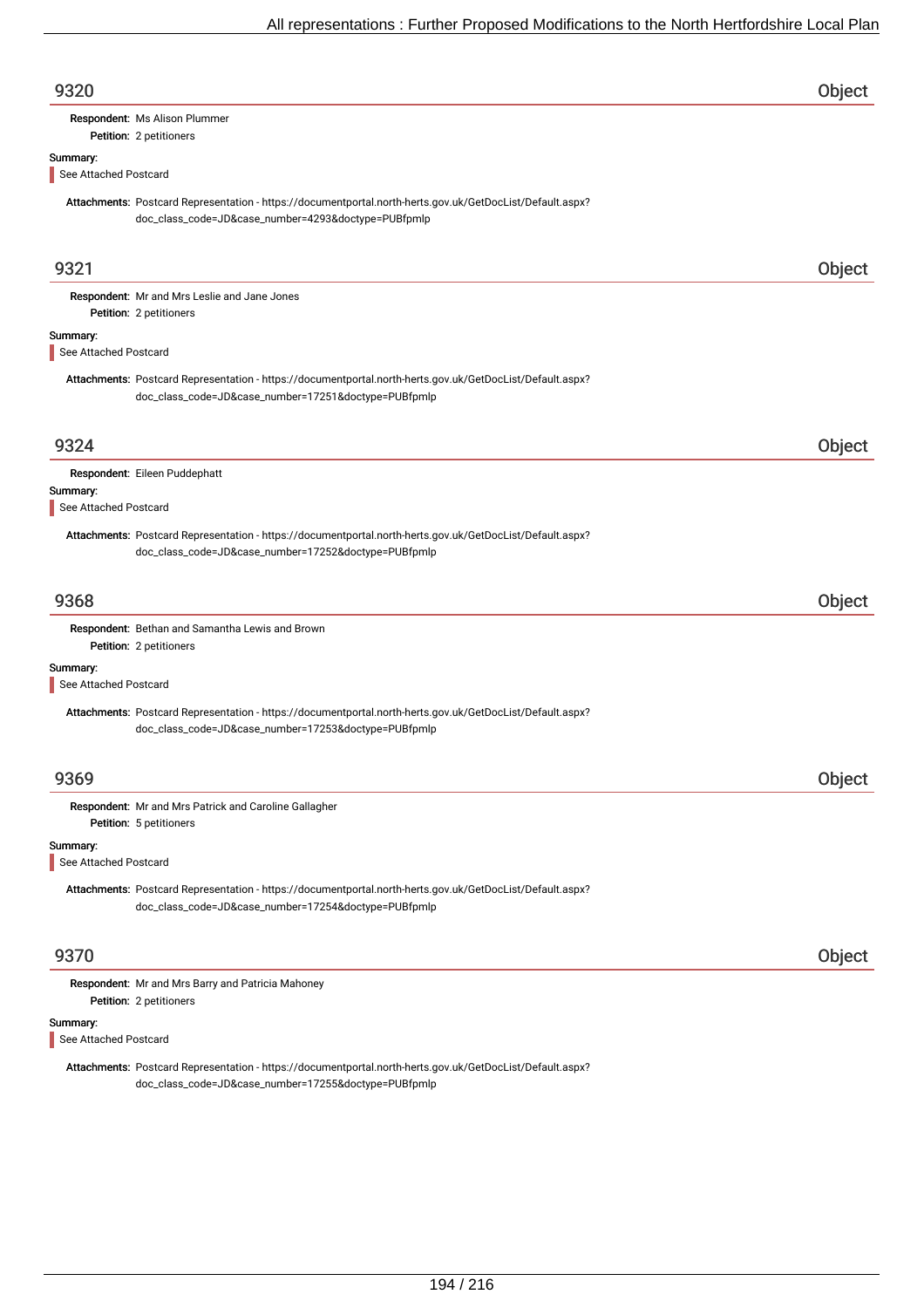| Respondent: Brenda Roe |  |
|------------------------|--|
| Summary:               |  |

See Attached Postcard

Attachments: Postcard Representation - https://documentportal.north-herts.gov.uk/GetDocList/Default.aspx? doc\_class\_code=JD&case\_number=17256&doctype=PUBfpmlp

| 9372                                                           |                                                                                                                                                                   | Object |
|----------------------------------------------------------------|-------------------------------------------------------------------------------------------------------------------------------------------------------------------|--------|
| Respondent: Kelly Croon<br>Summary:<br>See Attached Postcard   |                                                                                                                                                                   |        |
|                                                                | Attachments: Postcard Representation - https://documentportal.north-herts.gov.uk/GetDocList/Default.aspx?<br>doc_class_code=JD&case_number=17257&doctype=PUBfpmlp |        |
| 9373                                                           |                                                                                                                                                                   | Object |
| Respondent: Blyth Latimer<br>Summary:<br>See Attached Postcard |                                                                                                                                                                   |        |
|                                                                | Attachments: Postcard Representation - https://documentportal.north-herts.gov.uk/GetDocList/Default.aspx?<br>doc_class_code=JD&case_number=17258&doctype=PUBfpmlp |        |
| 9374                                                           |                                                                                                                                                                   | Object |
| Summary:<br>See Attached Postcard                              | Respondent: Mrs S Unsworth                                                                                                                                        |        |
|                                                                | Attachments: Postcard Representation - https://documentportal.north-herts.gov.uk/GetDocList/Default.aspx?<br>doc_class_code=JD&case_number=17259&doctype=PUBfpmlp |        |
| 9375                                                           |                                                                                                                                                                   | Object |
| Respondent: Mr A D Smith<br>Summary:<br>See Attached Postcard  |                                                                                                                                                                   |        |
|                                                                | Attachments: Postcard Representation - https://documentportal.north-herts.gov.uk/GetDocList/Default.aspx?<br>doc_class_code=JD&case_number=17260&doctype=PUBfpmlp |        |
| 9376                                                           |                                                                                                                                                                   | Object |
| Summary:                                                       | Respondent: Elaine Cleaver                                                                                                                                        |        |
| See Attached Postcard                                          | Attachments: Postcard Representation - https://documentportal.north-herts.gov.uk/GetDocList/Default.aspx?<br>doc_class_code=JD&case_number=17261&doctype=PUBfpmlp |        |
| 9377                                                           |                                                                                                                                                                   | Object |
| Respondent: Alice Norton<br>Summary:<br>See Attached Postcard  |                                                                                                                                                                   |        |

Attachments: Postcard Representation - https://documentportal.north-herts.gov.uk/GetDocList/Default.aspx? doc\_class\_code=JD&case\_number=17262&doctype=PUBfpmlp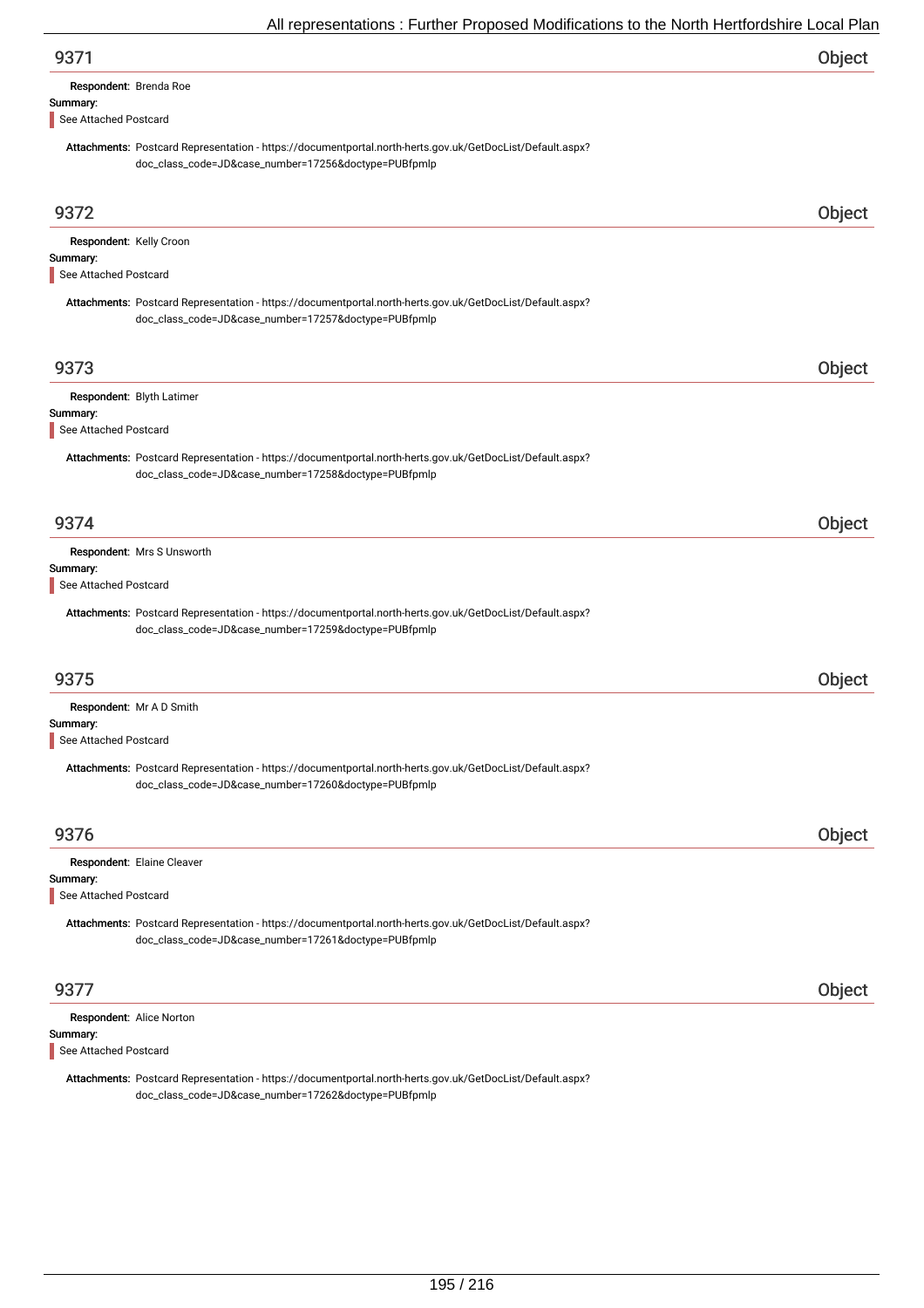| 9378                                                                                                                                                              | <b>Object</b> |
|-------------------------------------------------------------------------------------------------------------------------------------------------------------------|---------------|
| Respondent: Sam Nicolson                                                                                                                                          |               |
| Summary:                                                                                                                                                          |               |
| See Attached Postcard                                                                                                                                             |               |
| Attachments: Postcard Representation - https://documentportal.north-herts.gov.uk/GetDocList/Default.aspx?<br>doc_class_code=JD&case_number=17263&doctype=PUBfpmlp |               |
|                                                                                                                                                                   |               |

| 9379                                                                                                                                                              | Object |
|-------------------------------------------------------------------------------------------------------------------------------------------------------------------|--------|
| Respondent: Mr Mark Nicolson                                                                                                                                      |        |
| Summary:                                                                                                                                                          |        |
| See Attached Postcard                                                                                                                                             |        |
| Attachments: Postcard Representation - https://documentportal.north-herts.gov.uk/GetDocList/Default.aspx?                                                         |        |
| doc_class_code=JD&case_number=17264&doctype=PUBfpmlp                                                                                                              |        |
| 9380                                                                                                                                                              | Object |
|                                                                                                                                                                   |        |
| Respondent: Shireen Parker<br>Summary:                                                                                                                            |        |
| See Attached Postcard                                                                                                                                             |        |
| Attachments: Postcard Representation - https://documentportal.north-herts.gov.uk/GetDocList/Default.aspx?                                                         |        |
| doc_class_code=JD&case_number=17265&doctype=PUBfpmlp                                                                                                              |        |
|                                                                                                                                                                   |        |
| 9381                                                                                                                                                              | Object |
| Respondent: Zara Parker                                                                                                                                           |        |
| Summary:                                                                                                                                                          |        |
| See Attached Postcard                                                                                                                                             |        |
| Attachments: Postcard Representation - https://documentportal.north-herts.gov.uk/GetDocList/Default.aspx?                                                         |        |
| doc_class_code=JD&case_number=17266&doctype=PUBfpmlp                                                                                                              |        |
|                                                                                                                                                                   |        |
| 9382                                                                                                                                                              | Object |
| Respondent: K Mageswian                                                                                                                                           |        |
| Summary:                                                                                                                                                          |        |
| See Attached Postcard                                                                                                                                             |        |
| Attachments: Postcard Representation - https://documentportal.north-herts.gov.uk/GetDocList/Default.aspx?<br>doc_class_code=JD&case_number=17267&doctype=PUBfpmlp |        |
|                                                                                                                                                                   |        |
| 9383                                                                                                                                                              | Object |
| Respondent: Annabelle Williams                                                                                                                                    |        |
| Summary:                                                                                                                                                          |        |
| See Attached Postcard                                                                                                                                             |        |
| Attachments: Postcard Representation - https://documentportal.north-herts.gov.uk/GetDocList/Default.aspx?                                                         |        |
| doc_class_code=JD&case_number=17268&doctype=PUBfpmlp                                                                                                              |        |
|                                                                                                                                                                   |        |
| 9384                                                                                                                                                              | Object |
| Respondent: Mr Harvey Williams                                                                                                                                    |        |
| Summary:                                                                                                                                                          |        |

See Attached Postcard

Attachments: Postcard Representation - https://documentportal.north-herts.gov.uk/GetDocList/Default.aspx? doc\_class\_code=JD&case\_number=17269&doctype=PUBfpmlp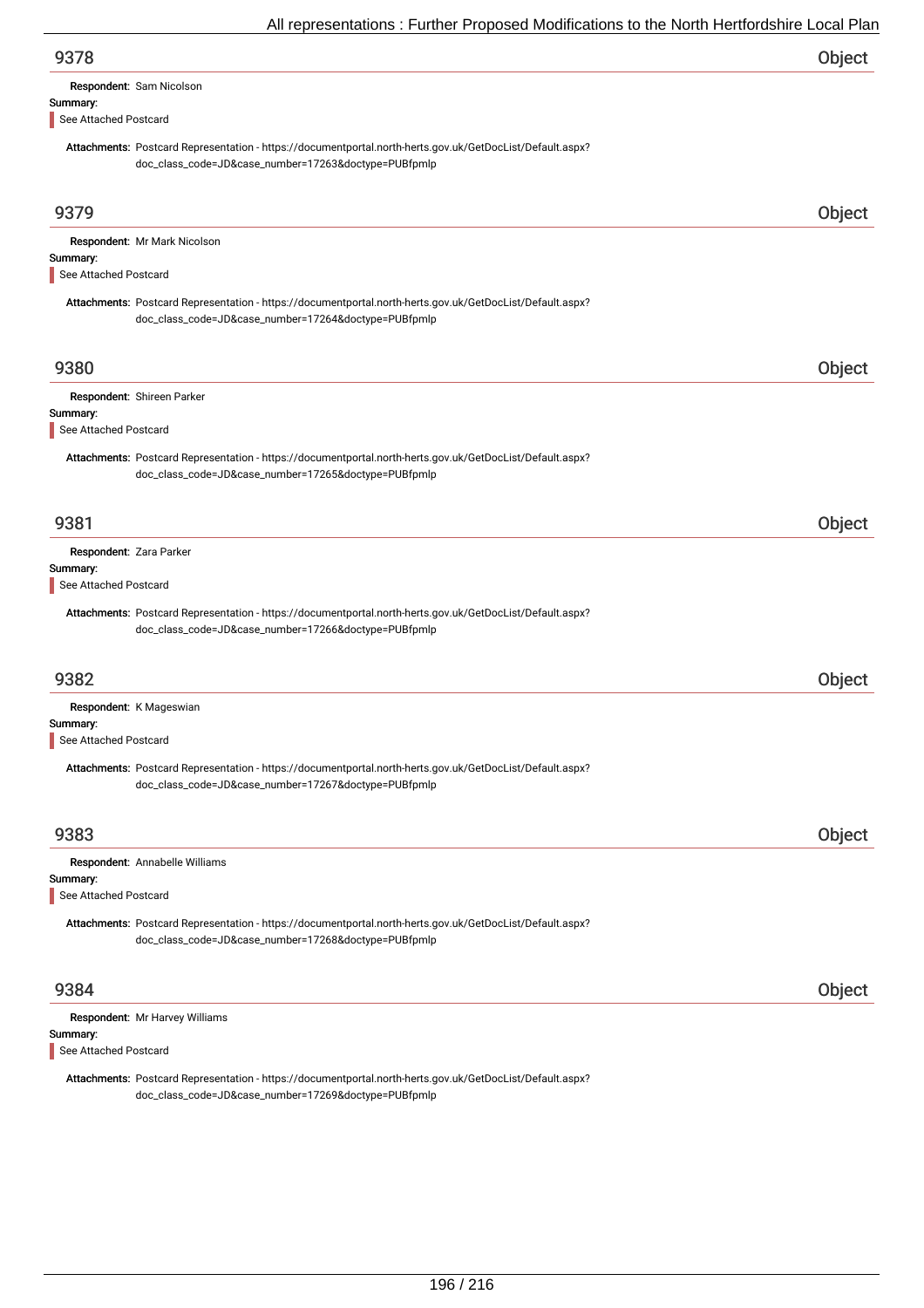| 9385                                                                                                                                                              | Object |
|-------------------------------------------------------------------------------------------------------------------------------------------------------------------|--------|
| Respondent: Arjun Gillard                                                                                                                                         |        |
| Summary:<br>See Attached Postcard                                                                                                                                 |        |
| Attachments: Postcard Representation - https://documentportal.north-herts.gov.uk/GetDocList/Default.aspx?<br>doc_class_code=JD&case_number=17270&doctype=PUBfpmlp |        |
| 9386                                                                                                                                                              | Object |
| Respondent: Jake London<br>Summary:                                                                                                                               |        |
| See Attached Postcard                                                                                                                                             |        |
| Attachments: Postcard Representation - https://documentportal.north-herts.gov.uk/GetDocList/Default.aspx?<br>doc_class_code=JD&case_number=17271&doctype=PUBfpmlp |        |
| 9387                                                                                                                                                              | Object |
| Respondent: Mr Ivor A Sansom                                                                                                                                      |        |
| Summary:<br>See Attached Postcard                                                                                                                                 |        |
| Attachments: Postcard Representation - https://documentportal.north-herts.gov.uk/GetDocList/Default.aspx?<br>doc_class_code=JD&case_number=17272&doctype=PUBfpmlp |        |
| 9388                                                                                                                                                              | Object |
| Respondent: Mrs Patricia Sansom<br>Summary:                                                                                                                       |        |
| See Attached Postcard                                                                                                                                             |        |
| Attachments: Postcard Representation - https://documentportal.north-herts.gov.uk/GetDocList/Default.aspx?<br>doc_class_code=JD&case_number=17273&doctype=PUBfpmlp |        |
| 9389                                                                                                                                                              | Object |
| Respondent: Anna Mann                                                                                                                                             |        |
| Summary:<br>See Attached Postcard                                                                                                                                 |        |
| Attachments: Postcard Representation - https://documentportal.north-herts.gov.uk/GetDocList/Default.aspx?<br>doc_class_code=JD&case_number=17274&doctype=PUBfpmlp |        |
| 9390                                                                                                                                                              | Object |
| Respondent: Mr Simon Johnson                                                                                                                                      |        |
| Summary:<br>See Attached Postcard                                                                                                                                 |        |
| Attachments: Postcard Representation - https://documentportal.north-herts.gov.uk/GetDocList/Default.aspx?<br>doc_class_code=JD&case_number=17275&doctype=PUBfpmlp |        |
| 9391                                                                                                                                                              | Object |
| Respondent: P Montgomery                                                                                                                                          |        |
| Summary:<br>See Attached Postcard                                                                                                                                 |        |

Attachments: Postcard Representation - https://documentportal.north-herts.gov.uk/GetDocList/Default.aspx? doc\_class\_code=JD&case\_number=17276&doctype=PUBfpmlp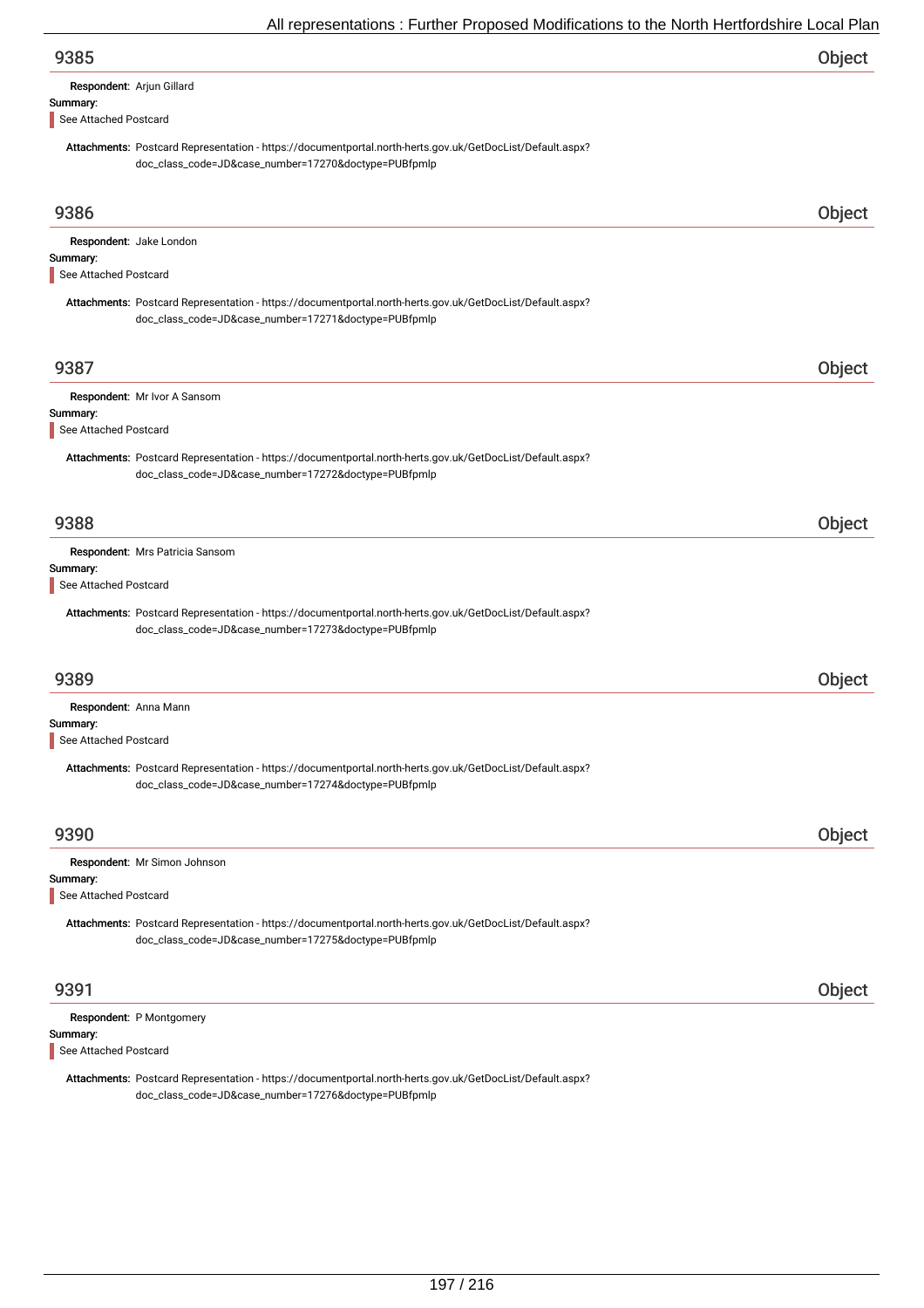| 9392                                                                                                                                                                                       | Object        |
|--------------------------------------------------------------------------------------------------------------------------------------------------------------------------------------------|---------------|
| Respondent: Alison Cleworth                                                                                                                                                                |               |
| Summary:<br>See Attached Postcard                                                                                                                                                          |               |
| Attachments: Postcard Representation - https://documentportal.north-herts.gov.uk/GetDocList/Default.aspx?<br>doc_class_code=JD&case_number=17277&doctype=PUBfpmlp                          |               |
| 9393                                                                                                                                                                                       | Object        |
| Respondent: P Sharp                                                                                                                                                                        |               |
| Summary:<br>See Attached Postcard                                                                                                                                                          |               |
| Attachments: Postcard Representation - https://documentportal.north-herts.gov.uk/GetDocList/Default.aspx?<br>doc_class_code=JD&case_number=17278&doctype=PUBfpmlp                          |               |
| 9394                                                                                                                                                                                       | Object        |
| Respondent: Mr Dan Sayers<br>Petition: 2 petitioners                                                                                                                                       |               |
| Summary:<br>See Attached Postcard                                                                                                                                                          |               |
| Attachments: Postcard Representation - https://documentportal.north-herts.gov.uk/GetDocList/Default.aspx?<br>doc_class_code=JD&case_number=14202&doctype=PUBfpmlp                          |               |
| 9395                                                                                                                                                                                       | Object        |
| Respondent: Mr and Mrs Pete and Jane Borritt<br>Petition: 2 petitioners                                                                                                                    |               |
| Summary:<br>See Attached Postcard                                                                                                                                                          |               |
| Attachments: Postcard Representation - https://documentportal.north-herts.gov.uk/GetDocList/Default.aspx?<br>doc_class_code=JD&case_number=17279&doctype=PUBfpmlp                          |               |
| 9396                                                                                                                                                                                       | <b>Object</b> |
| Respondent: Deborah Tomes                                                                                                                                                                  |               |
| Summary:<br>See Attached Postcard                                                                                                                                                          |               |
| Attachments: Postcard Representation - https://documentportal.north-herts.gov.uk/GetDocList/Default.aspx?<br>doc_class_code=JD&case_number=5416&doctype=PUBfpmlp                           |               |
| 9397                                                                                                                                                                                       | Object        |
| Respondent: Mr Paul Mead<br>Petition: 3 petitioners                                                                                                                                        |               |
| Summary:                                                                                                                                                                                   |               |
| See Attached Postcard<br>Attachments: Postcard Representation - https://documentportal.north-herts.gov.uk/GetDocList/Default.aspx?<br>doc_class_code=JD&case_number=15477&doctype=PUBfpmlp |               |
| 9398                                                                                                                                                                                       |               |
|                                                                                                                                                                                            | Object        |

Petition: 3 petitioners Respondent: Christopher Kerr

### Summary:

See Attached Postcard

Attachments: Postcard Representation - https://documentportal.north-herts.gov.uk/GetDocList/Default.aspx? doc\_class\_code=JD&case\_number=5286&doctype=PUBfpmlp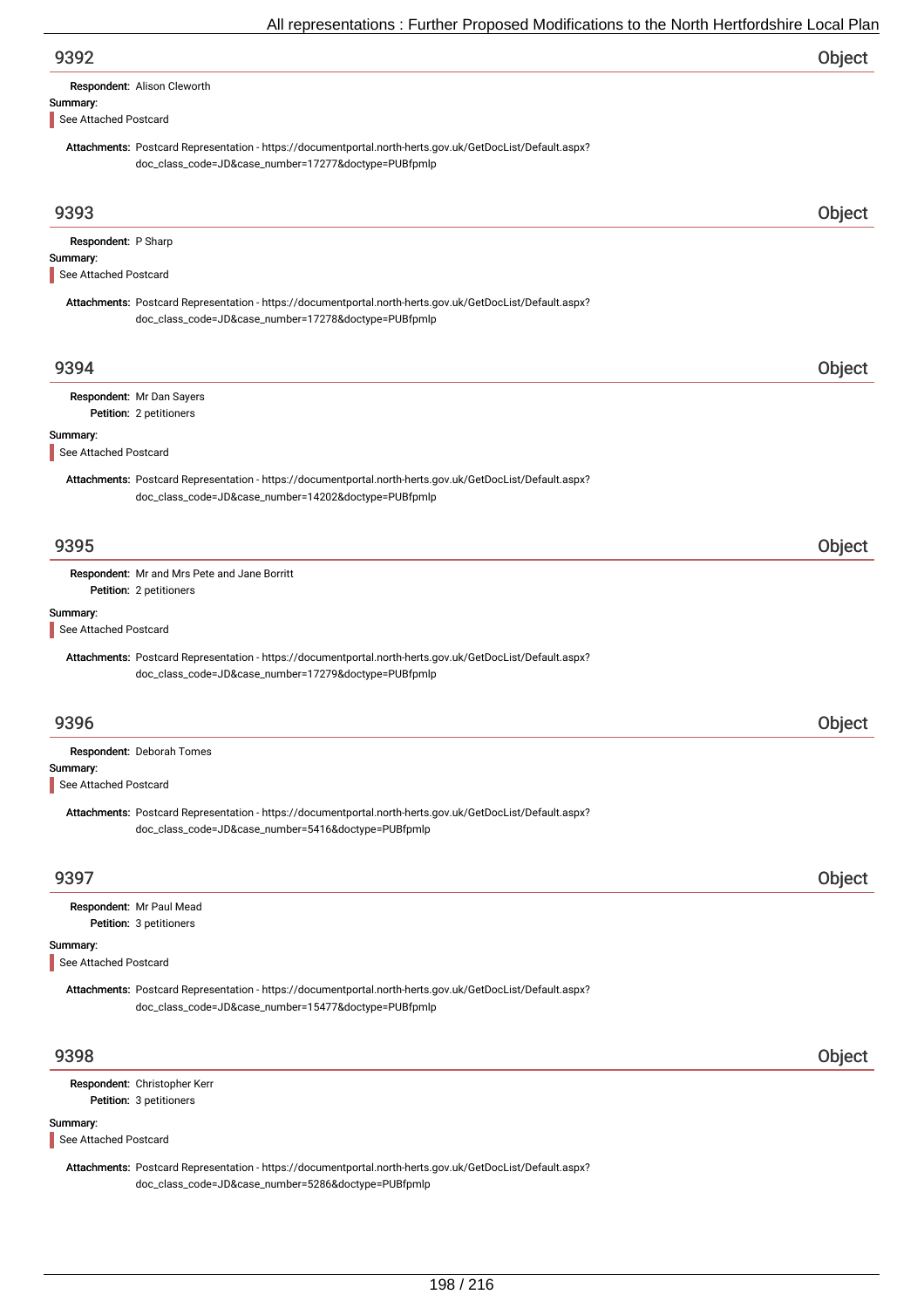| 9399                              |                                                                                                                                                                   | Object |
|-----------------------------------|-------------------------------------------------------------------------------------------------------------------------------------------------------------------|--------|
|                                   | Respondent: Mr Crispin Mackay<br>Petition: 2 petitioners                                                                                                          |        |
| Summary:                          |                                                                                                                                                                   |        |
| See Attached Postcard             |                                                                                                                                                                   |        |
|                                   | Attachments: Postcard Representation - https://documentportal.north-herts.gov.uk/GetDocList/Default.aspx?<br>doc_class_code=JD&case_number=2664&doctype=PUBfpmlp  |        |
| 9400                              |                                                                                                                                                                   | Object |
|                                   | Respondent: Mr and Mrs Gordon and Margaret Claridge<br>Petition: 2 petitioners                                                                                    |        |
| Summary:<br>See Attached Postcard |                                                                                                                                                                   |        |
|                                   | Attachments: Postcard Representation - https://documentportal.north-herts.gov.uk/GetDocList/Default.aspx?<br>doc_class_code=JD&case_number=17280&doctype=PUBfpmlp |        |
| 9401                              |                                                                                                                                                                   | Object |
| Respondent: V Ruffett             | Petition: 3 petitioners                                                                                                                                           |        |
| Summary:                          |                                                                                                                                                                   |        |
| See Attached Postcard             | Attachments: Postcard Representation - https://documentportal.north-herts.gov.uk/GetDocList/Default.aspx?<br>doc_class_code=JD&case_number=3245&doctype=PUBfpmlp  |        |
| 9402                              |                                                                                                                                                                   | Object |
| Respondent: Helen Ayres           |                                                                                                                                                                   |        |
| Summary:<br>See Attached Postcard |                                                                                                                                                                   |        |
|                                   | Attachments: Postcard Representation - https://documentportal.north-herts.gov.uk/GetDocList/Default.aspx?<br>doc_class_code=JD&case_number=17281&doctype=PUBfpmlp |        |
| 9403                              |                                                                                                                                                                   | Object |
|                                   | Respondent: Mr John Alexander<br>Petition: 2 petitioners                                                                                                          |        |
| Summary:                          |                                                                                                                                                                   |        |
| See Attached Postcard             | Attachments: Postcard Representation - https://documentportal.north-herts.gov.uk/GetDocList/Default.aspx?<br>doc_class_code=JD&case_number=16688&doctype=PUBfpmlp |        |
| 9404                              |                                                                                                                                                                   | Object |
|                                   | Respondent: Andrew and Skye Pemberton<br>Petition: 2 petitioners                                                                                                  |        |
| Summary:<br>See Attached Postcard |                                                                                                                                                                   |        |
|                                   | Attachments: Postcard Representation - https://documentportal.north-herts.gov.uk/GetDocList/Default.aspx?<br>doc_class_code=JD&case_number=17282&doctype=PUBfpmlp |        |
| 9405                              |                                                                                                                                                                   | Object |
| Respondent: S E Ayres<br>Summary: |                                                                                                                                                                   |        |
| See Attached Postcard             |                                                                                                                                                                   |        |
|                                   | Attachments: Postcard Representation - https://documentportal.north-herts.gov.uk/GetDocList/Default.aspx?                                                         |        |

doc\_class\_code=JD&case\_number=17283&doctype=PUBfpmlp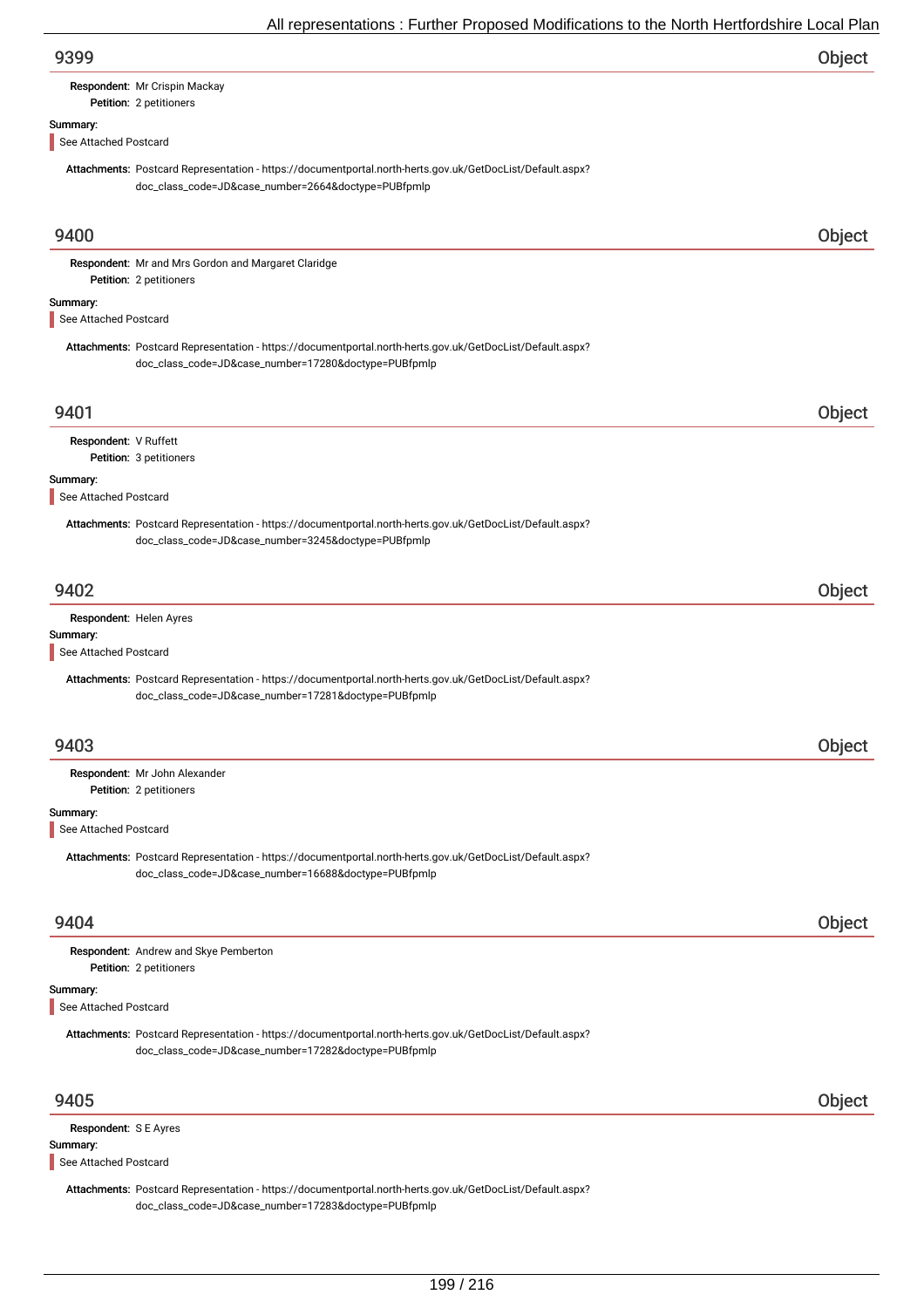| 9406                                                                                                                                                              | Object |
|-------------------------------------------------------------------------------------------------------------------------------------------------------------------|--------|
| Respondent: Russell and Joan Harris and Ford                                                                                                                      |        |
| Petition: 2 petitioners                                                                                                                                           |        |
| Summary:<br>See Attached Postcard                                                                                                                                 |        |
|                                                                                                                                                                   |        |
| Attachments: Postcard Representation - https://documentportal.north-herts.gov.uk/GetDocList/Default.aspx?<br>doc_class_code=JD&case_number=17284&doctype=PUBfpmlp |        |
| 9407                                                                                                                                                              | Object |
| Respondent: Mr Liam McLaughlin<br>Petition: 3 petitioners                                                                                                         |        |
| Summary:<br>See Attached Postcard                                                                                                                                 |        |
| Attachments: Postcard Representation - https://documentportal.north-herts.gov.uk/GetDocList/Default.aspx?<br>doc_class_code=JD&case_number=5159&doctype=PUBfpmlp  |        |
| 9408                                                                                                                                                              | Object |
| Respondent: Mr Julian McDonald<br>Petition: 4 petitioners                                                                                                         |        |
| Summary:<br>See Attached Postcard                                                                                                                                 |        |
| Attachments: Postcard Representation - https://documentportal.north-herts.gov.uk/GetDocList/Default.aspx?<br>doc_class_code=JD&case_number=5168&doctype=PUBfpmlp  |        |
| 9409                                                                                                                                                              | Object |
| Respondent: C Patrick                                                                                                                                             |        |
| Summary:<br>See Attached Postcard                                                                                                                                 |        |
| Attachments: Postcard Representation - https://documentportal.north-herts.gov.uk/GetDocList/Default.aspx?<br>doc_class_code=JD&case_number=17285&doctype=PUBfpmlp |        |
| 9410                                                                                                                                                              | Object |
| Respondent: Mrs Shirley Ockendon                                                                                                                                  |        |
| Summary:<br>See Attached Postcard                                                                                                                                 |        |
| Attachments: Postcard Representation - https://documentportal.north-herts.gov.uk/GetDocList/Default.aspx?<br>doc_class_code=JD&case_number=17286&doctype=PUBfpmlp |        |
| 9411                                                                                                                                                              | Object |
| Respondent: Mr and Mrs Hugh Symonds                                                                                                                               |        |
| Petition: 2 petitioners                                                                                                                                           |        |
| Summary:                                                                                                                                                          |        |
| See Attached Postcard                                                                                                                                             |        |

Attachments: Postcard Representation - https://documentportal.north-herts.gov.uk/GetDocList/Default.aspx? doc\_class\_code=JD&case\_number=17287&doctype=PUBfpmlp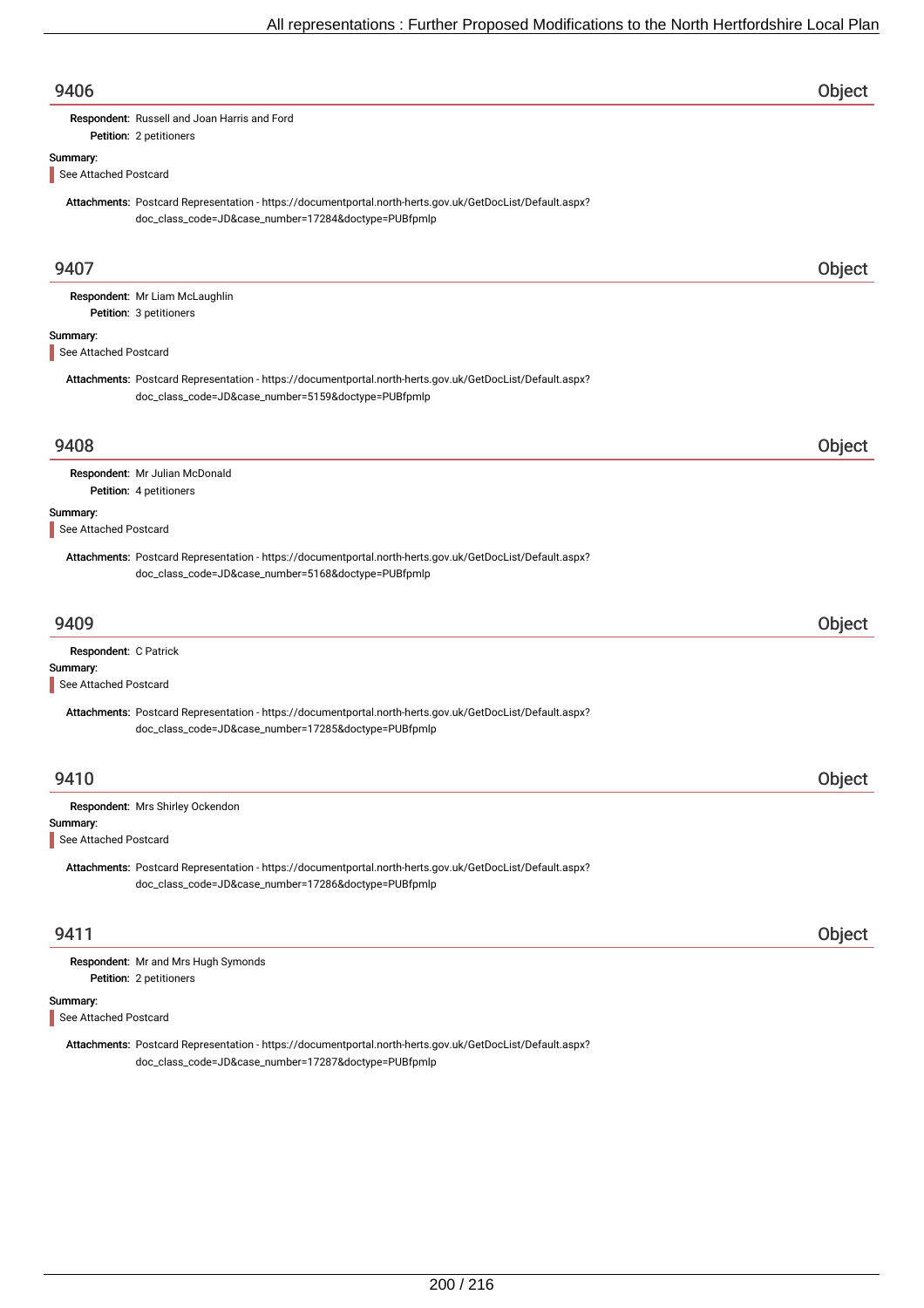| 9412 | Object |
|------|--------|
|      |        |

### Petition: 2 petitioners Respondent: Miss Alison Beasey

# Summary:

See Attached Postcard

Attachments: Postcard Representation - https://documentportal.north-herts.gov.uk/GetDocList/Default.aspx? doc\_class\_code=JD&case\_number=5145&doctype=PUBfpmlp

| 9413                                                        |                                                                                                                                                                   | Object |
|-------------------------------------------------------------|-------------------------------------------------------------------------------------------------------------------------------------------------------------------|--------|
|                                                             | Respondent: Mr Martin Pitkeathly<br>Petition: 2 petitioners                                                                                                       |        |
| Summary:<br>See Attached Postcard                           |                                                                                                                                                                   |        |
|                                                             | Attachments: Postcard Representation - https://documentportal.north-herts.gov.uk/GetDocList/Default.aspx?<br>doc_class_code=JD&case_number=5128&doctype=PUBfpmlp  |        |
| 9414                                                        |                                                                                                                                                                   | Object |
|                                                             | Respondent: Mr and Mrs Huw and Angela Lewis<br>Petition: 2 petitioners                                                                                            |        |
| Summary:<br>See Attached Postcard                           |                                                                                                                                                                   |        |
|                                                             | Attachments: Postcard Representation - https://documentportal.north-herts.gov.uk/GetDocList/Default.aspx?<br>doc_class_code=JD&case_number=17288&doctype=PUBfpmlp |        |
| 9415                                                        |                                                                                                                                                                   | Object |
| Respondent: L D Styles<br>Summary:<br>See Attached Postcard |                                                                                                                                                                   |        |
|                                                             | Attachments: Postcard Representation - https://documentportal.north-herts.gov.uk/GetDocList/Default.aspx?<br>doc_class_code=JD&case_number=17289&doctype=PUBfpmlp |        |
| 9416                                                        |                                                                                                                                                                   | Object |
| Summary:<br>See Attached Postcard                           | Respondent: Mr Brian Shaw                                                                                                                                         |        |
|                                                             | Attachments: Postcard Representation - https://documentportal.north-herts.gov.uk/GetDocList/Default.aspx?<br>doc_class_code=JD&case_number=17290&doctype=PUBfpmlp |        |
| 9417                                                        |                                                                                                                                                                   | Object |
|                                                             | Respondent: JP and TJ Scully<br>Petition: 2 petitioners                                                                                                           |        |
| Summary:<br>See Attached Postcard                           |                                                                                                                                                                   |        |
|                                                             | Attachments: Postcard Representation - https://documentportal.north-herts.gov.uk/GetDocList/Default.aspx?<br>doc_class_code=JD&case_number=17291&doctype=PUBfpmlp |        |
| 9418                                                        |                                                                                                                                                                   | Object |
| Summary:<br>See Attached Postcard                           | Respondent: Mr Robert Farr                                                                                                                                        |        |
|                                                             | Attachments: Postcard Representation - https://documentportal.north-herts.gov.uk/GetDocList/Default.aspx?<br>doc_class_code=JD&case_number=16405&doctype=PUBfpmlp |        |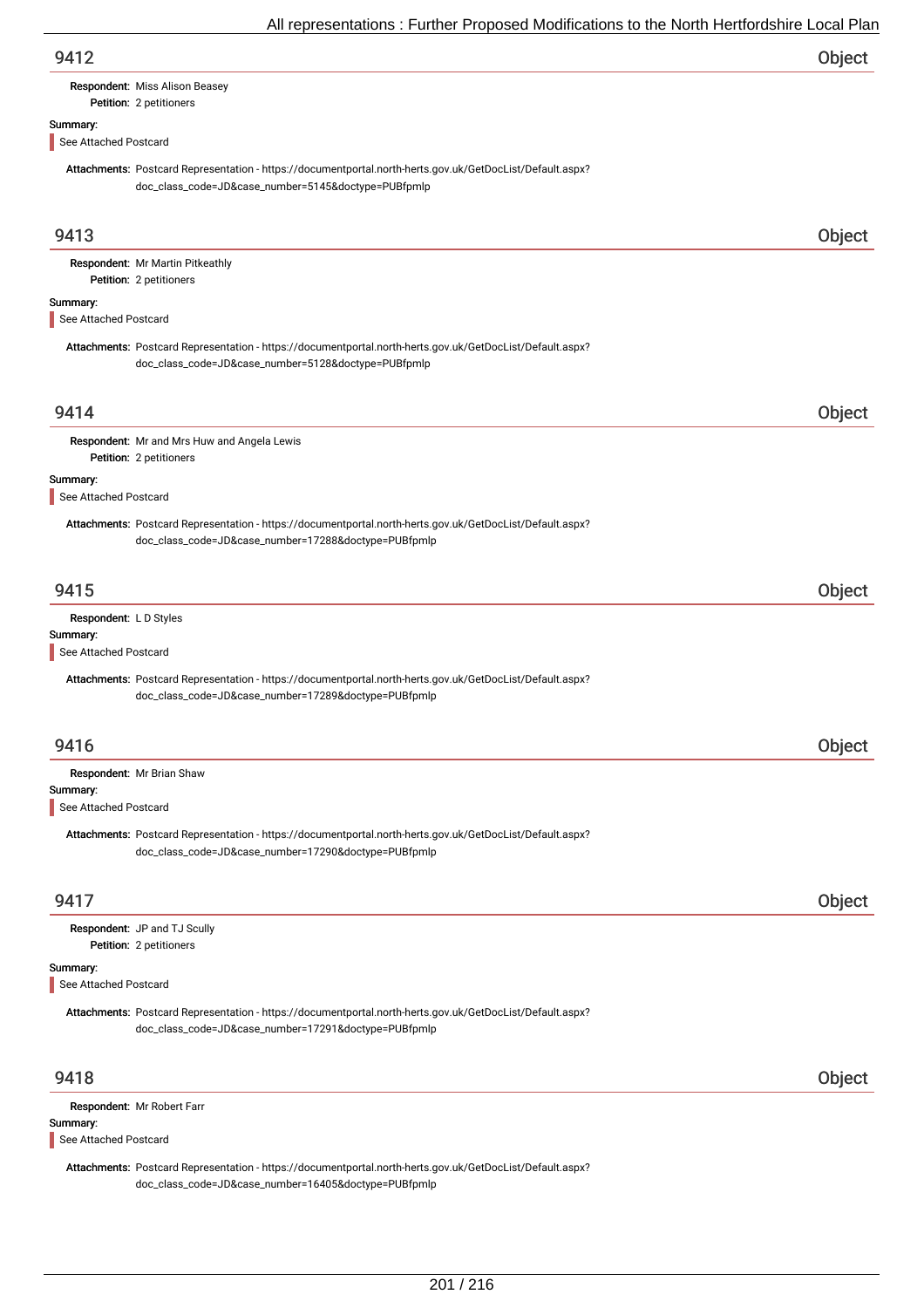| 9419                              |                                                                                                                                                                   | Object |
|-----------------------------------|-------------------------------------------------------------------------------------------------------------------------------------------------------------------|--------|
|                                   | Respondent: Ms Margaret Ross                                                                                                                                      |        |
| Summary:                          |                                                                                                                                                                   |        |
| See Attached Postcard             |                                                                                                                                                                   |        |
|                                   | Attachments: Postcard Representation - https://documentportal.north-herts.gov.uk/GetDocList/Default.aspx?<br>doc_class_code=JD&case_number=4274&doctype=PUBfpmlp  |        |
| 9420                              |                                                                                                                                                                   | Object |
|                                   | Respondent: Mrs Sally Gaskell                                                                                                                                     |        |
| Summary:<br>See Attached Postcard |                                                                                                                                                                   |        |
|                                   |                                                                                                                                                                   |        |
|                                   | Attachments: Postcard Representation - https://documentportal.north-herts.gov.uk/GetDocList/Default.aspx?<br>doc_class_code=JD&case_number=4322&doctype=PUBfpmlp  |        |
| 9421                              |                                                                                                                                                                   | Object |
| Respondent: Karen Allen           |                                                                                                                                                                   |        |
| Summary:                          |                                                                                                                                                                   |        |
| See Attached Postcard             |                                                                                                                                                                   |        |
|                                   | Attachments: Postcard Representation - https://documentportal.north-herts.gov.uk/GetDocList/Default.aspx?<br>doc_class_code=JD&case_number=17292&doctype=PUBfpmlp |        |
| 9422                              |                                                                                                                                                                   | Object |
|                                   | Respondent: Mr Philip Leaver                                                                                                                                      |        |
| Summary:                          |                                                                                                                                                                   |        |
| See Attached Postcard             |                                                                                                                                                                   |        |
|                                   | Attachments: Postcard Representation - https://documentportal.north-herts.gov.uk/GetDocList/Default.aspx?<br>doc_class_code=JD&case_number=17293&doctype=PUBfpmlp |        |
| 9423                              |                                                                                                                                                                   | Object |
|                                   | Respondent: Mr Paul Francis                                                                                                                                       |        |
|                                   | Petition: 2 petitioners                                                                                                                                           |        |
| Summary:                          |                                                                                                                                                                   |        |
| See Attached Postcard             |                                                                                                                                                                   |        |
|                                   | Attachments: Postcard Representation - https://documentportal.north-herts.gov.uk/GetDocList/Default.aspx?<br>doc_class_code=JD&case_number=17294&doctype=PUBfpmlp |        |
| 9424                              |                                                                                                                                                                   | Object |
|                                   | Respondent: Mr and Mrs Colin J and Gloria Lathwell<br>Petition: 2 petitioners                                                                                     |        |
| Summary:<br>See Attached Postcard |                                                                                                                                                                   |        |
|                                   | Attachments: Postcard Representation - https://documentportal.north-herts.gov.uk/GetDocList/Default.aspx?<br>doc_class_code=JD&case_number=16935&doctype=PUBfpmlp |        |
| 9425                              |                                                                                                                                                                   | Object |
|                                   | Respondent: Mr John Rowland                                                                                                                                       |        |
| Summary:<br>See Attached Postcard |                                                                                                                                                                   |        |
|                                   | Attachments: Postcard Representation - https://documentportal.north-herts.gov.uk/GetDocList/Default.aspx?                                                         |        |

doc\_class\_code=JD&case\_number=17295&doctype=PUBfpmlp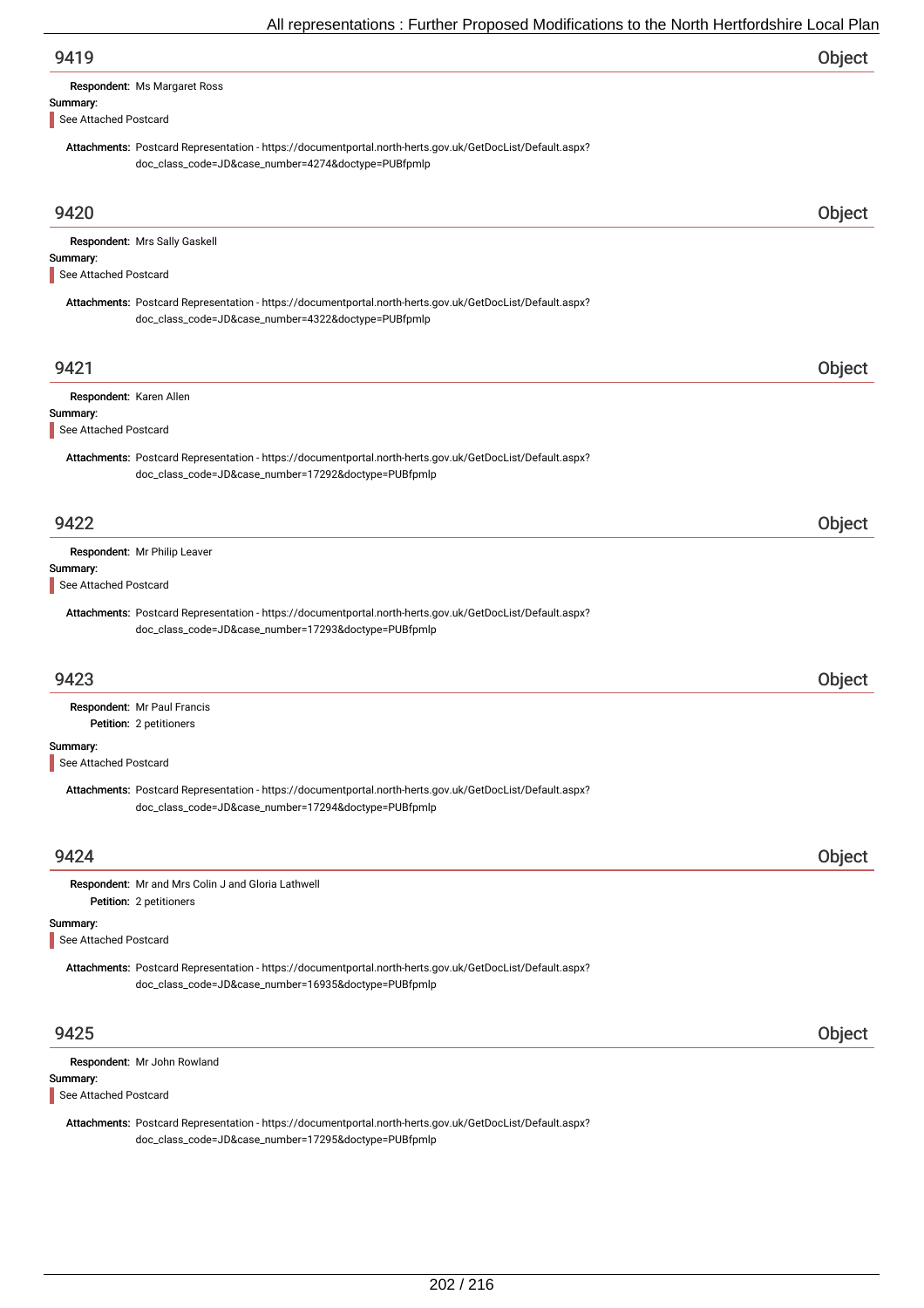| 9426                                                                                                                                                              | Object |
|-------------------------------------------------------------------------------------------------------------------------------------------------------------------|--------|
| Respondent: Margaret Harwood                                                                                                                                      |        |
| Summary:<br>See Attached Postcard                                                                                                                                 |        |
| Attachments: Postcard Representation - https://documentportal.north-herts.gov.uk/GetDocList/Default.aspx?<br>doc_class_code=JD&case_number=17296&doctype=PUBfpmlp |        |
| 9427                                                                                                                                                              | Object |
| Respondent: Nigel and Louise Wharton and Levene<br>Petition: 2 petitioners                                                                                        |        |
| Summary:<br>See Attached Postcard                                                                                                                                 |        |
| Attachments: Postcard Representation - https://documentportal.north-herts.gov.uk/GetDocList/Default.aspx?<br>doc_class_code=JD&case_number=17297&doctype=PUBfpmlp |        |
| 9428                                                                                                                                                              | Object |
| Respondent: Mrs * Gillshaw                                                                                                                                        |        |
| Summary:<br>See Attached Postcard                                                                                                                                 |        |
| Attachments: Postcard Representation - https://documentportal.north-herts.gov.uk/GetDocList/Default.aspx?<br>doc_class_code=JD&case_number=17298&doctype=PUBfpmlp |        |
| 9429                                                                                                                                                              | Object |
| Respondent: Chris, Jacqui, James Brown and Jarvis<br>Petition: 3 petitioners                                                                                      |        |
| Summary:<br>See Attached Postcard                                                                                                                                 |        |
| Attachments: Postcard Representation - https://documentportal.north-herts.gov.uk/GetDocList/Default.aspx?<br>doc_class_code=JD&case_number=17299&doctype=PUBfpmlp |        |
| 9430                                                                                                                                                              | Object |
| Respondent: Sandra Gordon                                                                                                                                         |        |
| Summary:<br>See Attached Postcard                                                                                                                                 |        |
| Attachments: Postcard Representation - https://documentportal.north-herts.gov.uk/GetDocList/Default.aspx?<br>doc_class_code=JD&case_number=17300&doctype=PUBfpmlp |        |
| 9431                                                                                                                                                              | Object |
| Respondent: R Castle<br>Summary:<br>See Attached Postcard                                                                                                         |        |
| Attachments: Postcard Representation - https://documentportal.north-herts.gov.uk/GetDocList/Default.aspx?<br>doc_class_code=JD&case_number=17301&doctype=PUBfpmlp |        |
| 9432                                                                                                                                                              | Object |
| Respondent: Mrs Charlotte Hume                                                                                                                                    |        |
| Summary:                                                                                                                                                          |        |
| See Attached Postcard                                                                                                                                             |        |

Attachments: Postcard Representation - https://documentportal.north-herts.gov.uk/GetDocList/Default.aspx? doc\_class\_code=JD&case\_number=6996&doctype=PUBfpmlp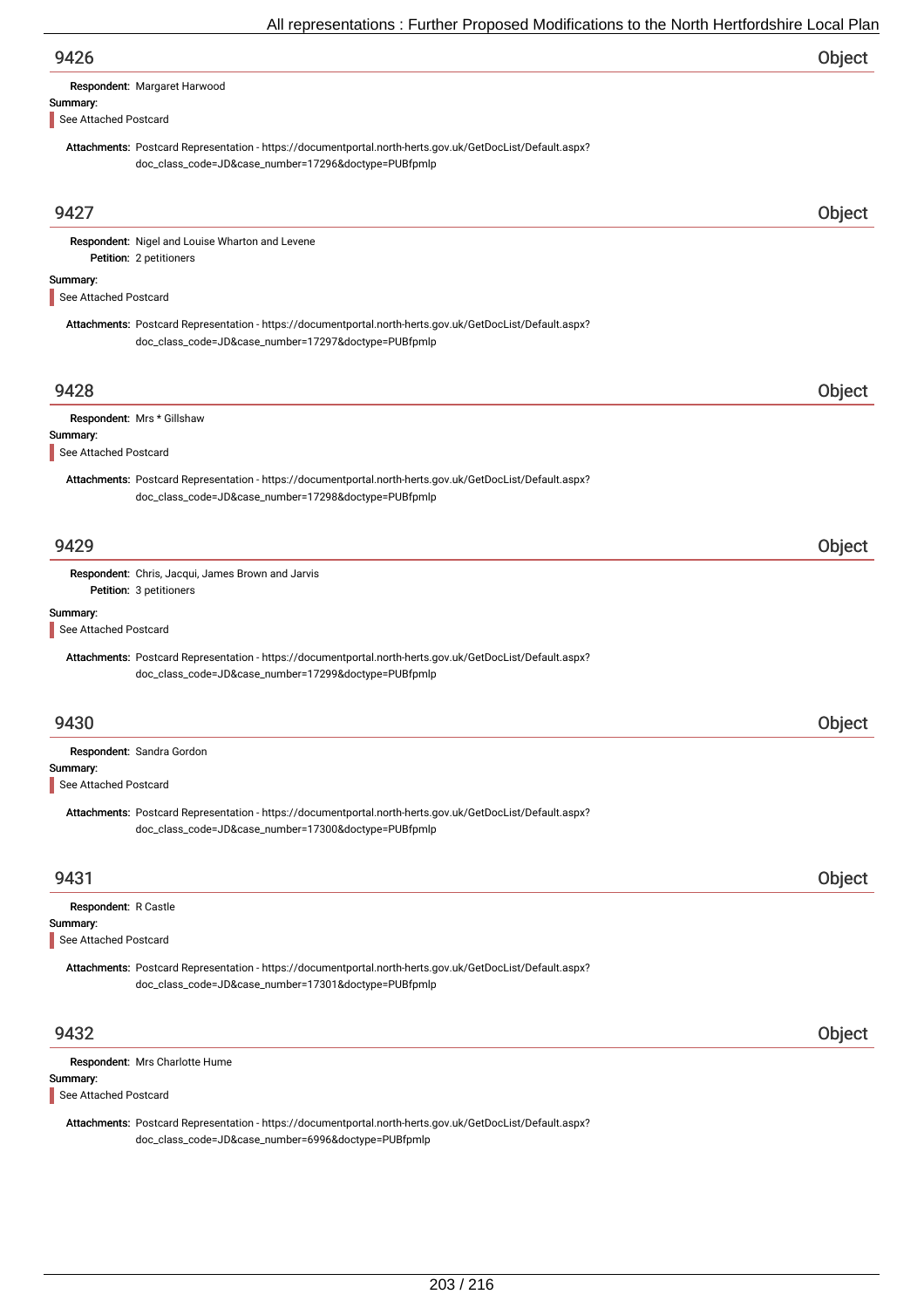| 9433 | Object |
|------|--------|
|      |        |

Respondent: Alan, Hazel and Jackie Furssedonn

### Summary:

See Attached Postcard

Petition: 3 petitioners

Attachments: Postcard Representation - https://documentportal.north-herts.gov.uk/GetDocList/Default.aspx? doc\_class\_code=JD&case\_number=17302&doctype=PUBfpmlp

| 9434                                                      |                                                                                                                                                                   | Object |
|-----------------------------------------------------------|-------------------------------------------------------------------------------------------------------------------------------------------------------------------|--------|
|                                                           | Respondent: C and R Bailey                                                                                                                                        |        |
|                                                           | Petition: 2 petitioners                                                                                                                                           |        |
| Summary:<br>See Attached Postcard                         |                                                                                                                                                                   |        |
|                                                           | Attachments: Postcard Representation - https://documentportal.north-herts.gov.uk/GetDocList/Default.aspx?<br>doc_class_code=JD&case_number=17303&doctype=PUBfpmlp |        |
| 9435                                                      |                                                                                                                                                                   | Object |
|                                                           | Respondent: Mr Francis Mabbett<br>Petition: 2 petitioners                                                                                                         |        |
| Summary:<br>See Attached Postcard                         |                                                                                                                                                                   |        |
|                                                           | Attachments: Postcard Representation - https://documentportal.north-herts.gov.uk/GetDocList/Default.aspx?<br>doc_class_code=JD&case_number=16720&doctype=PUBfpmlp |        |
| 9436                                                      |                                                                                                                                                                   | Object |
|                                                           | Respondent: Mr and Mrs RH and DE Blockley<br>Petition: 2 petitioners                                                                                              |        |
| Summary:<br>See Attached Postcard                         |                                                                                                                                                                   |        |
|                                                           | Attachments: Postcard Representation - https://documentportal.north-herts.gov.uk/GetDocList/Default.aspx?<br>doc_class_code=JD&case_number=17304&doctype=PUBfpmlp |        |
| 9437                                                      |                                                                                                                                                                   | Object |
|                                                           | Respondent: Mr and Mrs MJ and PM Barden<br>Petition: 2 petitioners                                                                                                |        |
| Summary:<br>See Attached Postcard                         |                                                                                                                                                                   |        |
|                                                           | Attachments: Postcard Representation - https://documentportal.north-herts.gov.uk/GetDocList/Default.aspx?<br>doc_class_code=JD&case_number=17305&doctype=PUBfpmlp |        |
| 9438                                                      |                                                                                                                                                                   | Object |
| Respondent: G L Shaw<br>Summary:<br>See Attached Postcard |                                                                                                                                                                   |        |
|                                                           | Attachments: Postcard Representation - https://documentportal.north-herts.gov.uk/GetDocList/Default.aspx?<br>doc_class_code=JD&case_number=17306&doctype=PUBfpmlp |        |
| 9439                                                      |                                                                                                                                                                   | Object |
| Summary:                                                  | Respondent: Mr David Ralph Stapleton                                                                                                                              |        |
| See Attached Postcard                                     |                                                                                                                                                                   |        |
|                                                           | Attachments: Postcard Representation - https://documentportal.north-herts.gov.uk/GetDocList/Default.aspx?<br>doc_class_code=JD&case_number=17307&doctype=PUBfpmlp |        |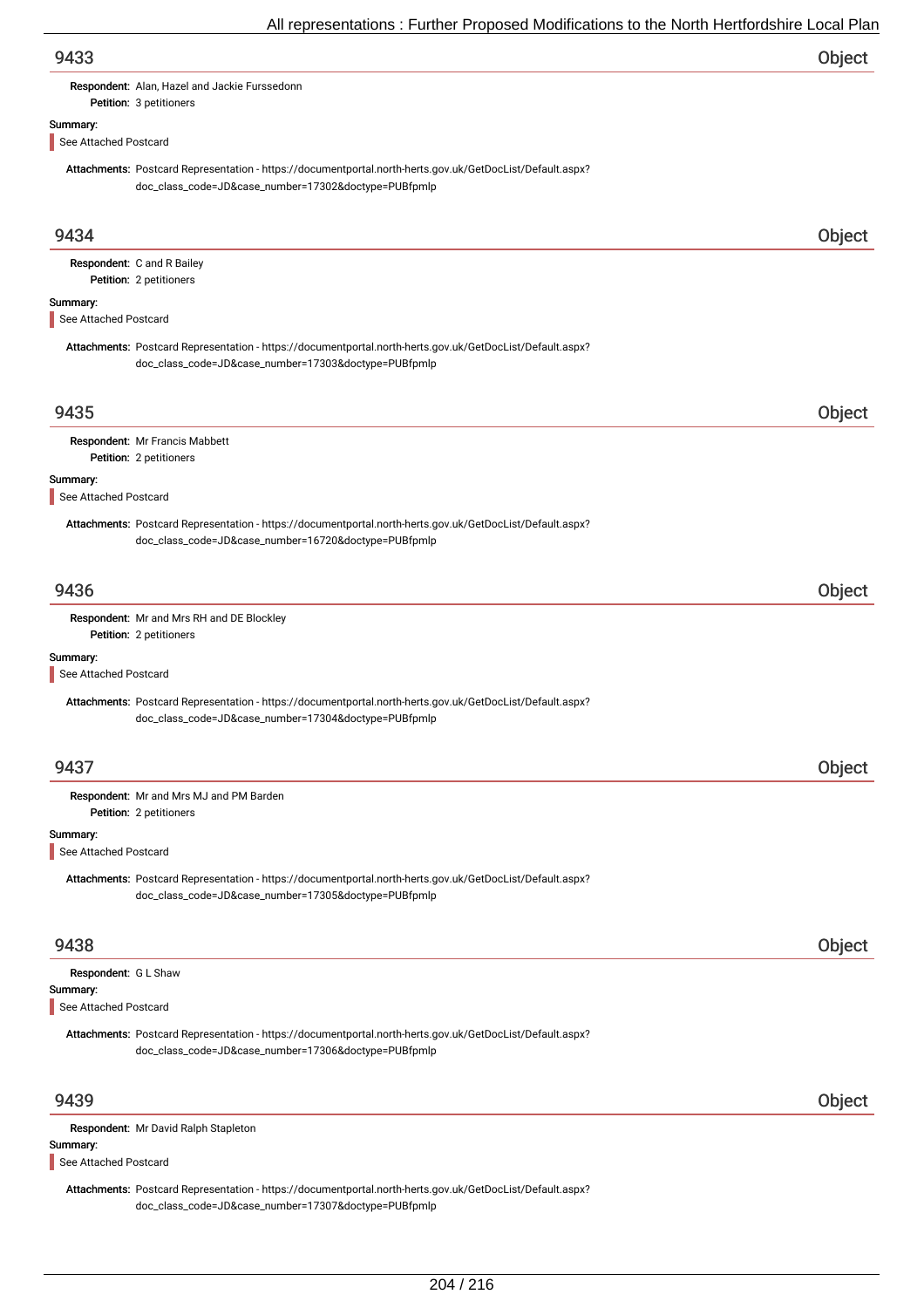| 9440                                                        |                                                                                                                                                                   | Object |
|-------------------------------------------------------------|-------------------------------------------------------------------------------------------------------------------------------------------------------------------|--------|
|                                                             | Respondent: Mr and Mrs Colin and Susan King                                                                                                                       |        |
|                                                             | Petition: 2 petitioners                                                                                                                                           |        |
| Summary:<br>See Attached Postcard                           |                                                                                                                                                                   |        |
|                                                             | Attachments: Postcard Representation - https://documentportal.north-herts.gov.uk/GetDocList/Default.aspx?<br>doc_class_code=JD&case_number=17308&doctype=PUBfpmlp |        |
| 9441                                                        |                                                                                                                                                                   | Object |
| Respondent: Mrs B Cole                                      | Petition: 2 petitioners                                                                                                                                           |        |
| Summary:<br>See Attached Postcard                           |                                                                                                                                                                   |        |
|                                                             | Attachments: Postcard Representation - https://documentportal.north-herts.gov.uk/GetDocList/Default.aspx?<br>doc_class_code=JD&case_number=9010&doctype=PUBfpmlp  |        |
| 9442                                                        |                                                                                                                                                                   | Object |
|                                                             | Respondent: Mr and Mrs Ken and Lesley Lark<br>Petition: 3 petitioners                                                                                             |        |
| Summary:<br>See Attached Postcard                           |                                                                                                                                                                   |        |
|                                                             | Attachments: Postcard Representation - https://documentportal.north-herts.gov.uk/GetDocList/Default.aspx?<br>doc_class_code=JD&case_number=17309&doctype=PUBfpmlp |        |
| 9443                                                        |                                                                                                                                                                   | Object |
|                                                             | Respondent: Ms Mary Rose<br>Petition: 2 petitioners                                                                                                               |        |
| Summary:<br>See Attached Postcard                           |                                                                                                                                                                   |        |
|                                                             | Attachments: Postcard Representation - https://documentportal.north-herts.gov.uk/GetDocList/Default.aspx?<br>doc_class_code=JD&case_number=16066&doctype=PUBfpmlp |        |
| 9444                                                        |                                                                                                                                                                   | Object |
|                                                             | Respondent: Simon and AJ Best<br>Petition: 2 petitioners                                                                                                          |        |
| Summary:<br>See Attached Postcard                           |                                                                                                                                                                   |        |
|                                                             | Attachments: Postcard Representation - https://documentportal.north-herts.gov.uk/GetDocList/Default.aspx?<br>doc_class_code=JD&case_number=17310&doctype=PUBfpmlp |        |
| 9445                                                        |                                                                                                                                                                   | Object |
| Respondent: Joan Drage<br>Summary:<br>See Attached Postcard |                                                                                                                                                                   |        |
|                                                             | Attachments: Postcard Representation - https://documentportal.north-herts.gov.uk/GetDocList/Default.aspx?<br>doc_class_code=JD&case_number=17311&doctype=PUBfpmlp |        |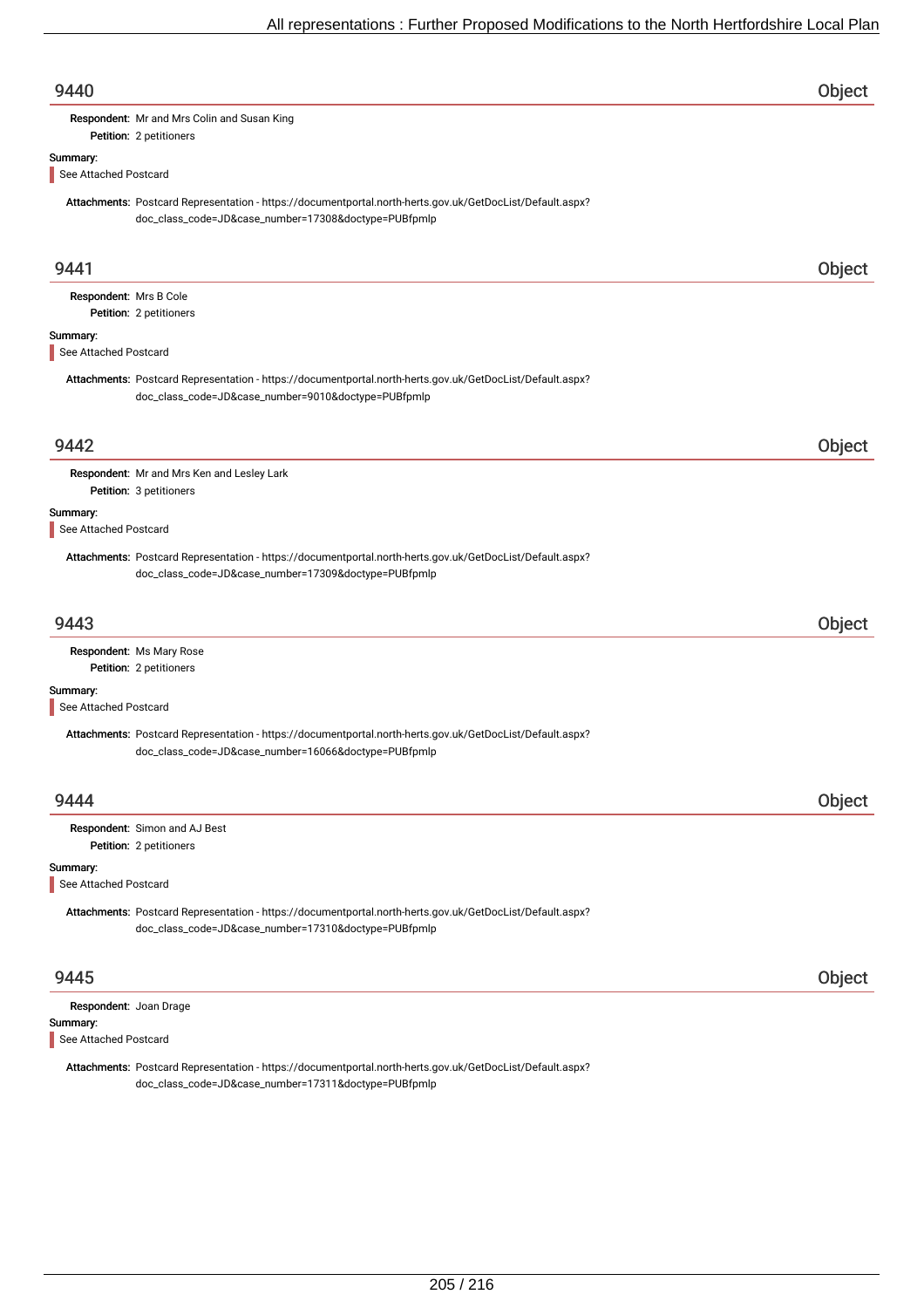| 9446 | Object |
|------|--------|
|      |        |

| Respondent: Janet Selfe |  |
|-------------------------|--|
| Summary:                |  |

See Attached Postcard

Attachments: Postcard Representation - https://documentportal.north-herts.gov.uk/GetDocList/Default.aspx? doc\_class\_code=JD&case\_number=15619&doctype=PUBfpmlp

| 9447                                                          |                                                                                                                                                                   | Object |
|---------------------------------------------------------------|-------------------------------------------------------------------------------------------------------------------------------------------------------------------|--------|
| Respondent: G R Day<br>Summary:<br>See Attached Postcard      |                                                                                                                                                                   |        |
|                                                               | Attachments: Postcard Representation - https://documentportal.north-herts.gov.uk/GetDocList/Default.aspx?<br>doc_class_code=JD&case_number=17312&doctype=PUBfpmlp |        |
| 9448                                                          |                                                                                                                                                                   | Object |
| Summary:<br>See Attached Postcard                             | Respondent: Mrs Sue K Lloyd                                                                                                                                       |        |
|                                                               | Attachments: Postcard Representation - https://documentportal.north-herts.gov.uk/GetDocList/Default.aspx?<br>doc_class_code=JD&case_number=10983&doctype=PUBfpmlp |        |
| 9449                                                          |                                                                                                                                                                   | Object |
|                                                               | Respondent: Nathan, Natalie and Katy Scott and Berzins<br>Petition: 3 petitioners                                                                                 |        |
| Summary:<br>See Attached Postcard                             |                                                                                                                                                                   |        |
|                                                               | Attachments: Postcard Representation - https://documentportal.north-herts.gov.uk/GetDocList/Default.aspx?<br>doc_class_code=JD&case_number=17313&doctype=PUBfpmlp |        |
| 9450                                                          |                                                                                                                                                                   | Object |
|                                                               | Respondent: Mr Mervyn Jones                                                                                                                                       |        |
| Summary:<br>See Attached Postcard                             |                                                                                                                                                                   |        |
|                                                               | Attachments: Postcard Representation - https://documentportal.north-herts.gov.uk/GetDocList/Default.aspx?<br>doc_class_code=JD&case_number=15762&doctype=PUBfpmlp |        |
| 9451                                                          |                                                                                                                                                                   | Object |
|                                                               | Respondent: Mr and Mrs Neil and Beverley Rolls<br>Petition: 2 petitioners                                                                                         |        |
| Summary:<br>See Attached Postcard                             |                                                                                                                                                                   |        |
|                                                               | Attachments: Postcard Representation - https://documentportal.north-herts.gov.uk/GetDocList/Default.aspx?<br>doc_class_code=JD&case_number=17314&doctype=PUBfpmlp |        |
| 9452                                                          |                                                                                                                                                                   | Object |
| Respondent: Carol Justin<br>Summary:<br>See Attached Postcard |                                                                                                                                                                   |        |

Attachments: Postcard Representation - https://documentportal.north-herts.gov.uk/GetDocList/Default.aspx? doc\_class\_code=JD&case\_number=17315&doctype=PUBfpmlp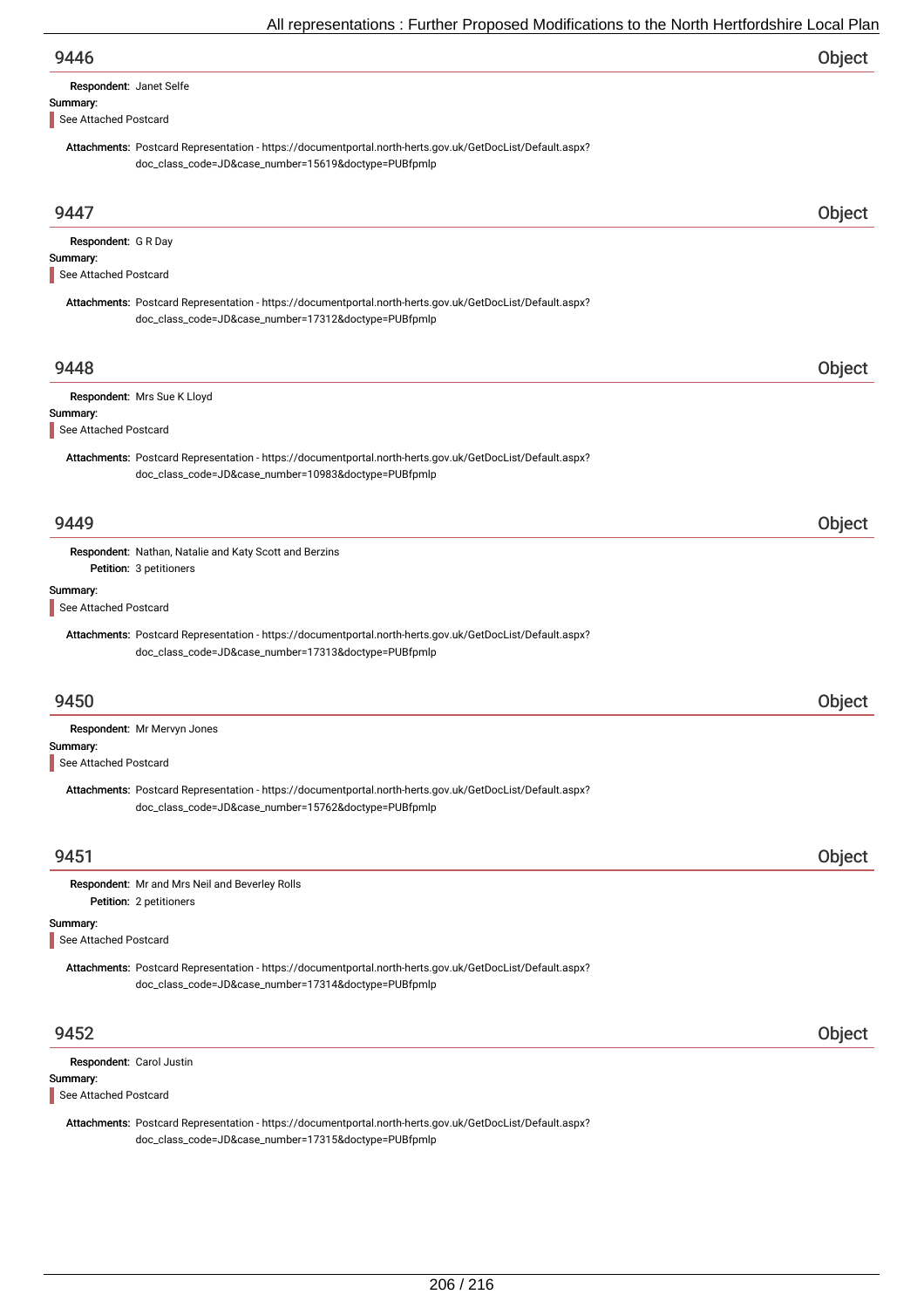| 9453                              |                                                                                                                                                                   | Object |
|-----------------------------------|-------------------------------------------------------------------------------------------------------------------------------------------------------------------|--------|
|                                   | Respondent: Ms Gemma Riddell<br>Petition: 2 petitioners                                                                                                           |        |
| Summary:                          |                                                                                                                                                                   |        |
| See Attached Postcard             |                                                                                                                                                                   |        |
|                                   | Attachments: Postcard Representation - https://documentportal.north-herts.gov.uk/GetDocList/Default.aspx?<br>doc_class_code=JD&case_number=7655&doctype=PUBfpmlp  |        |
| 9454                              |                                                                                                                                                                   | Object |
|                                   | Respondent: Mrs and Ms P and H Wand and Wadsworth<br>Petition: 2 petitioners                                                                                      |        |
| Summary:<br>See Attached Postcard |                                                                                                                                                                   |        |
|                                   | Attachments: Postcard Representation - https://documentportal.north-herts.gov.uk/GetDocList/Default.aspx?<br>doc_class_code=JD&case_number=17316&doctype=PUBfpmlp |        |
| 9455                              |                                                                                                                                                                   | Object |
|                                   | Respondent: Mr and Mrs D and WJ Fensome                                                                                                                           |        |
|                                   | Petition: 2 petitioners                                                                                                                                           |        |
| Summary:<br>See Attached Postcard |                                                                                                                                                                   |        |
|                                   | Attachments: Postcard Representation - https://documentportal.north-herts.gov.uk/GetDocList/Default.aspx?<br>doc_class_code=JD&case_number=17317&doctype=PUBfpmlp |        |
| 9456                              |                                                                                                                                                                   | Object |
|                                   | Respondent: Mr and Mrs Michael and Wendy Chamberlin<br>Petition: 2 petitioners                                                                                    |        |
| Summary:<br>See Attached Postcard |                                                                                                                                                                   |        |
|                                   | Attachments: Postcard Representation - https://documentportal.north-herts.gov.uk/GetDocList/Default.aspx?<br>doc_class_code=JD&case_number=17318&doctype=PUBfpmlp |        |
| 9457                              |                                                                                                                                                                   | Object |
|                                   | Respondent: Mr & Mrs A & B Johnstone<br>Petition: 2 petitioners                                                                                                   |        |
| Summary:<br>See Attached Postcard |                                                                                                                                                                   |        |
|                                   | Attachments: Postcard Representation - https://documentportal.north-herts.gov.uk/GetDocList/Default.aspx?<br>doc_class_code=JD&case_number=7143&doctype=PUBfpmlp  |        |
| 9458                              |                                                                                                                                                                   | Object |
|                                   | Respondent: Mr Anthony Baillie                                                                                                                                    |        |
| Summary:<br>See Attached Postcard |                                                                                                                                                                   |        |
|                                   | Attachments: Postcard Representation - https://documentportal.north-herts.gov.uk/GetDocList/Default.aspx?<br>doc_class_code=JD&case_number=7347&doctype=PUBfpmlp  |        |
| 9459                              |                                                                                                                                                                   | Object |
|                                   | Respondent: Ursula Searle Grainger                                                                                                                                |        |
| Summary:<br>See Attached Postcard |                                                                                                                                                                   |        |
|                                   | Attachments: Postcard Representation - https://documentportal.north-herts.gov.uk/GetDocList/Default.aspx?<br>doc_class_code=JD&case_number=17319&doctype=PUBfpmlp |        |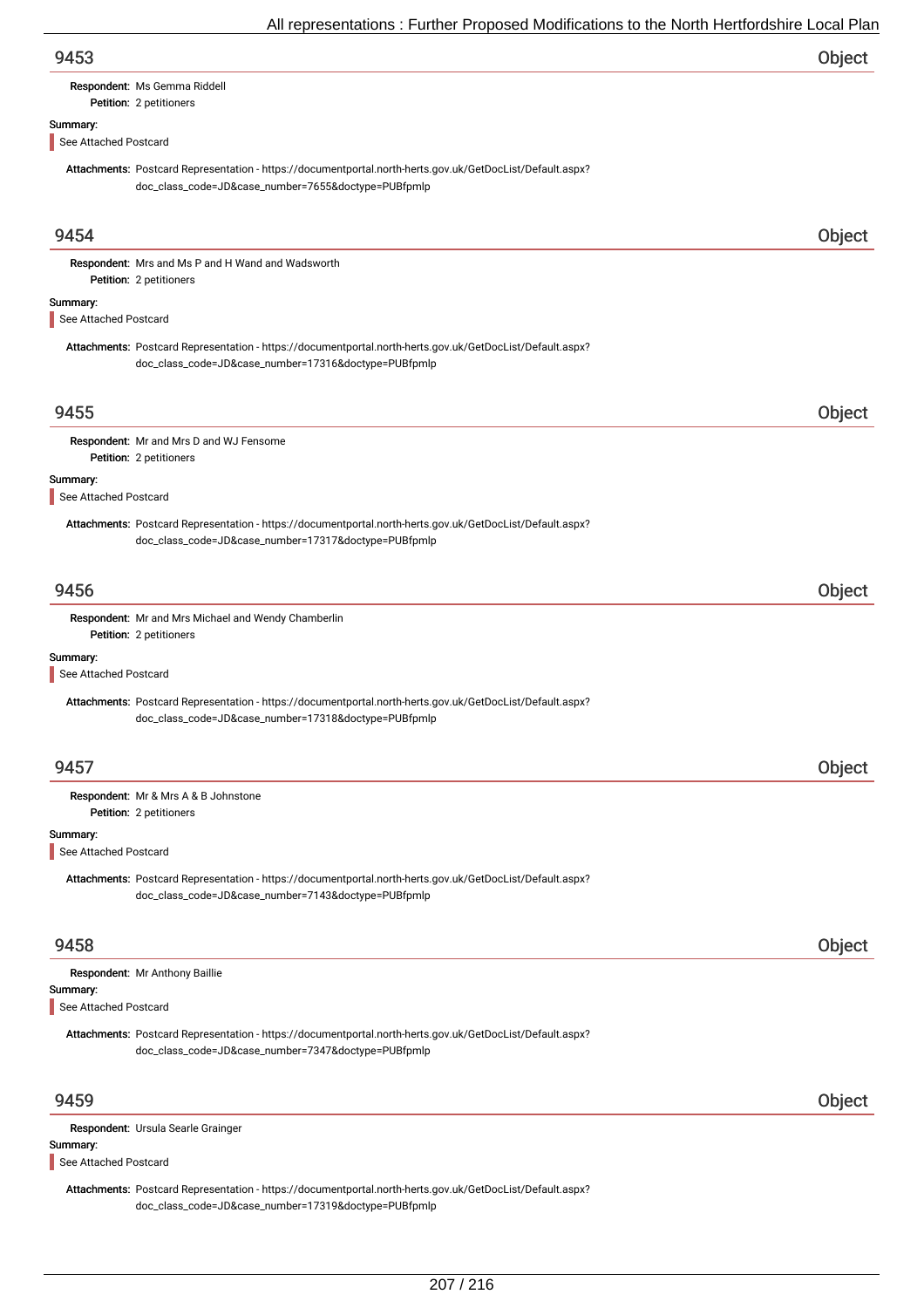| 9460                              |                                                                                                                                                                   | Object |
|-----------------------------------|-------------------------------------------------------------------------------------------------------------------------------------------------------------------|--------|
|                                   | Respondent: Mr Malcolm Moss<br>Petition: 2 petitioners                                                                                                            |        |
| Summary:<br>See Attached Postcard |                                                                                                                                                                   |        |
|                                   | Attachments: Postcard Representation - https://documentportal.north-herts.gov.uk/GetDocList/Default.aspx?<br>doc_class_code=JD&case_number=14978&doctype=PUBfpmlp |        |
| 9461                              |                                                                                                                                                                   | Object |
|                                   | Respondent: Mr and Mrs Kai and Siobhan Allen<br>Petition: 2 petitioners                                                                                           |        |
| Summary:<br>See Attached Postcard |                                                                                                                                                                   |        |
|                                   | Attachments: Postcard Representation - https://documentportal.north-herts.gov.uk/GetDocList/Default.aspx?<br>doc_class_code=JD&case_number=17320&doctype=PUBfpmlp |        |
| 9462                              |                                                                                                                                                                   | Object |
|                                   | Respondent: Mrs S Stephens                                                                                                                                        |        |
| Summary:<br>See Attached Postcard |                                                                                                                                                                   |        |
|                                   | Attachments: Postcard Representation - https://documentportal.north-herts.gov.uk/GetDocList/Default.aspx?<br>doc_class_code=JD&case_number=17321&doctype=PUBfpmlp |        |
| 9463                              |                                                                                                                                                                   | Object |
| Summary:<br>See Attached Postcard | Respondent: Mr Steven J Sansom                                                                                                                                    |        |
|                                   | Attachments: Postcard Representation - https://documentportal.north-herts.gov.uk/GetDocList/Default.aspx?<br>doc_class_code=JD&case_number=17322&doctype=PUBfpmlp |        |
| 9464                              |                                                                                                                                                                   | Object |
|                                   | Respondent: Mark and Steve Edwards and Jackson<br>Petition: 2 petitioners                                                                                         |        |
| Summary:<br>See Attached Postcard |                                                                                                                                                                   |        |
|                                   | Attachments: Postcard Representation - https://documentportal.north-herts.gov.uk/GetDocList/Default.aspx?<br>doc_class_code=JD&case_number=17323&doctype=PUBfpmlp |        |
| 9465                              |                                                                                                                                                                   | Object |
| Summary:                          | Respondent: Mr George Harrison                                                                                                                                    |        |
| See Attached Postcard             |                                                                                                                                                                   |        |
|                                   | Attachments: Postcard Representation - https://documentportal.north-herts.gov.uk/GetDocList/Default.aspx?<br>doc_class_code=JD&case_number=17324&doctype=PUBfpmlp |        |
| 9489                              |                                                                                                                                                                   | Object |
| Summary:<br>See Attached Postcard | Respondent: Ms Linda Street                                                                                                                                       |        |
|                                   | Attachments: Postcard Representation - https://documentportal.north-herts.gov.uk/GetDocList/Default.aspx?                                                         |        |

doc\_class\_code=JD&case\_number=16209&doctype=PUBfpmlp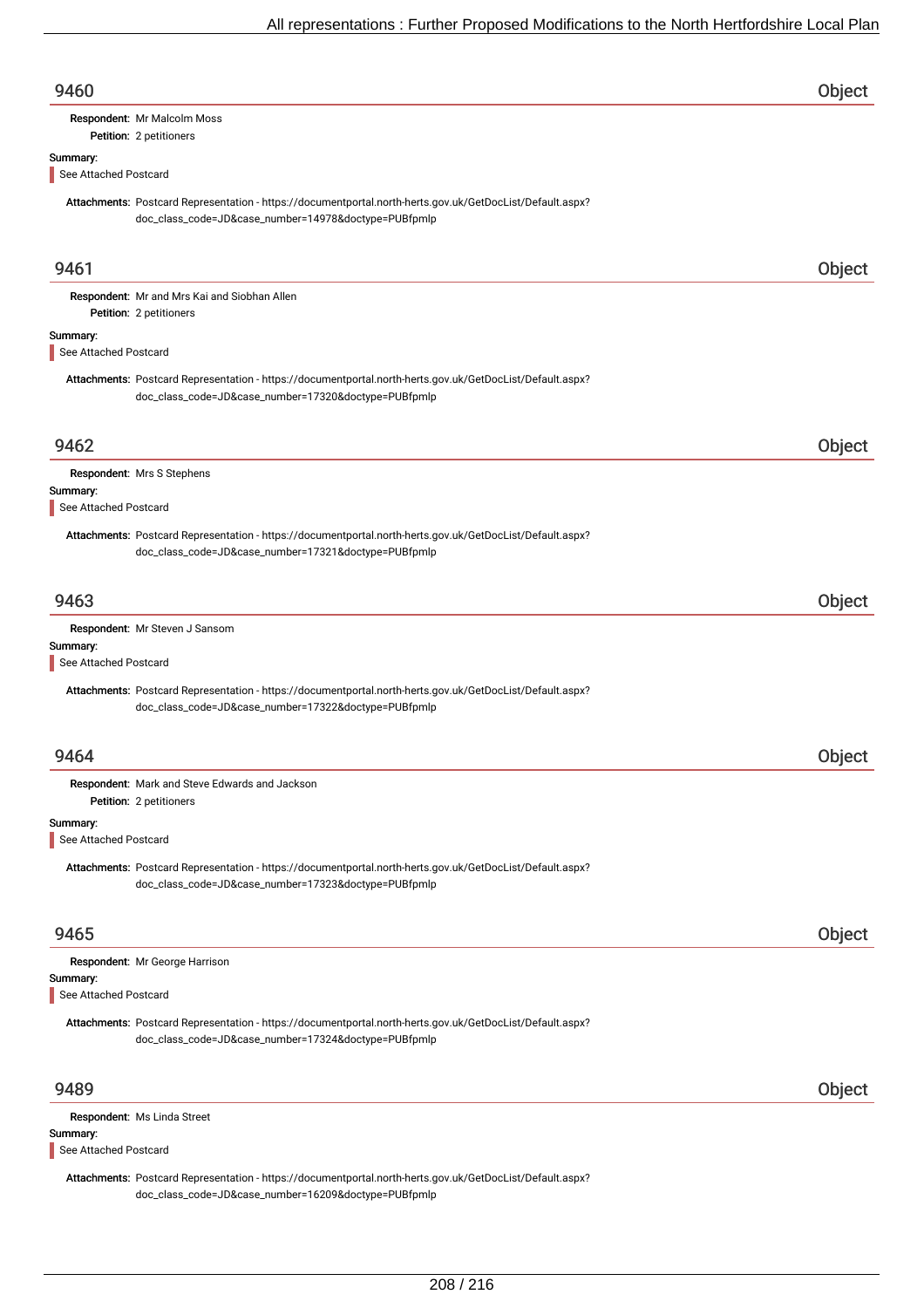| 9490                              |                                                                                                                                                                   | Object |
|-----------------------------------|-------------------------------------------------------------------------------------------------------------------------------------------------------------------|--------|
|                                   | Respondent: Wendy E Burns                                                                                                                                         |        |
| Summary:<br>See Attached Postcard |                                                                                                                                                                   |        |
|                                   | Attachments: Postcard Representation - https://documentportal.north-herts.gov.uk/GetDocList/Default.aspx?<br>doc_class_code=JD&case_number=17327&doctype=PUBfpmlp |        |
| 9491                              |                                                                                                                                                                   | Object |
|                                   | Respondent: Jason and Teresa Conway<br>Petition: 2 petitioners                                                                                                    |        |
| Summary:<br>See Attached Postcard |                                                                                                                                                                   |        |
|                                   | Attachments: Postcard Representation - https://documentportal.north-herts.gov.uk/GetDocList/Default.aspx?<br>doc_class_code=JD&case_number=17328&doctype=PUBfpmlp |        |
| 9492                              |                                                                                                                                                                   | Object |
|                                   | Respondent: SJ and AJ Knight                                                                                                                                      |        |
| Summary:                          | Petition: 2 petitioners                                                                                                                                           |        |
| See Attached Postcard             |                                                                                                                                                                   |        |
|                                   | Attachments: Postcard Representation - https://documentportal.north-herts.gov.uk/GetDocList/Default.aspx?<br>doc_class_code=JD&case_number=17329&doctype=PUBfpmlp |        |
| 9493                              |                                                                                                                                                                   | Object |
| Summary:                          | Respondent: Jennifer Prickett                                                                                                                                     |        |
| See Attached Postcard             |                                                                                                                                                                   |        |
|                                   | Attachments: Postcard Representation - https://documentportal.north-herts.gov.uk/GetDocList/Default.aspx?<br>doc_class_code=JD&case_number=17330&doctype=PUBfpmlp |        |
| 9494                              |                                                                                                                                                                   | Object |
|                                   | Respondent: Mr and Mrs Ray and Sue Ganderton<br>Petition: 2 petitioners                                                                                           |        |
| Summary:<br>See Attached Postcard |                                                                                                                                                                   |        |
|                                   | Attachments: Postcard Representation - https://documentportal.north-herts.gov.uk/GetDocList/Default.aspx?<br>doc_class_code=JD&case_number=16923&doctype=PUBfpmlp |        |
| 9495                              |                                                                                                                                                                   | Object |
|                                   | Respondent: Mr and Mrs James and Stephanie Louise Worrall<br>Petition: 2 petitioners                                                                              |        |
| Summary:<br>See Attached Postcard |                                                                                                                                                                   |        |
|                                   | Attachments: Postcard Representation - https://documentportal.north-herts.gov.uk/GetDocList/Default.aspx?<br>doc_class_code=JD&case_number=17331&doctype=PUBfpmlp |        |
| 9496                              |                                                                                                                                                                   | Object |
|                                   | Respondent: Mr John Bloxham                                                                                                                                       |        |
| Summary:<br>See Attached Postcard |                                                                                                                                                                   |        |

Attachments: Postcard Representation - https://documentportal.north-herts.gov.uk/GetDocList/Default.aspx? doc\_class\_code=JD&case\_number=17332&doctype=PUBfpmlp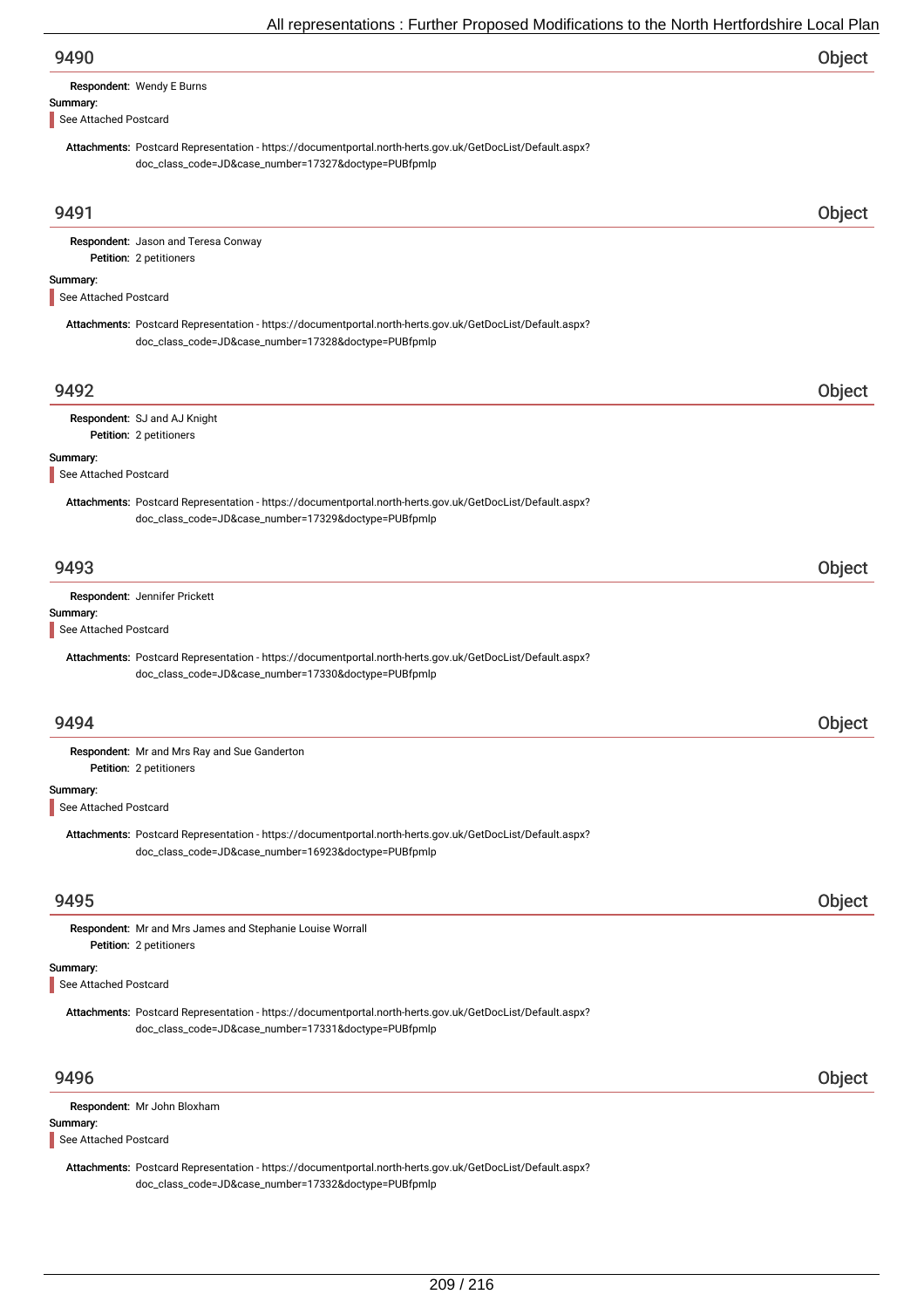| 9497                                                                                                                                                              | Object |
|-------------------------------------------------------------------------------------------------------------------------------------------------------------------|--------|
| Respondent: Mr and Mrs Franco and Bernadette Schettino<br>Petition: 2 petitioners                                                                                 |        |
| Summary:<br>See Attached Postcard                                                                                                                                 |        |
| Attachments: Postcard Representation - https://documentportal.north-herts.gov.uk/GetDocList/Default.aspx?<br>doc_class_code=JD&case_number=17333&doctype=PUBfpmlp |        |
| 9498                                                                                                                                                              | Object |
| Respondent: Mr & Mrs Tony and Ann Ridler<br>Petition: 2 petitioners                                                                                               |        |
| Summary:<br>See Attached Postcard                                                                                                                                 |        |
| Attachments: Postcard Representation - https://documentportal.north-herts.gov.uk/GetDocList/Default.aspx?<br>doc_class_code=JD&case_number=3213&doctype=PUBfpmlp  |        |
| 9499                                                                                                                                                              | Object |
| Respondent: Teresa Davies                                                                                                                                         |        |
| Summary:<br>See Attached Postcard                                                                                                                                 |        |
| Attachments: Postcard Representation - https://documentportal.north-herts.gov.uk/GetDocList/Default.aspx?<br>doc_class_code=JD&case_number=17334&doctype=PUBfpmlp |        |
| 9500                                                                                                                                                              | Object |
| Respondent: D and S Cross and Eyles<br>Summary:<br>See Attached Postcard                                                                                          |        |
| Attachments: Postcard Representation - https://documentportal.north-herts.gov.uk/GetDocList/Default.aspx?<br>doc_class_code=JD&case_number=16402&doctype=PUBfpmlp |        |
| 9501                                                                                                                                                              | Object |
| Respondent: Mr J J Barber<br>Summary:<br>See Attached Postcard                                                                                                    |        |
| Attachments: Postcard Representation - https://documentportal.north-herts.gov.uk/GetDocList/Default.aspx?<br>doc_class_code=JD&case_number=5026&doctype=PUBfpmlp  |        |
| 9502                                                                                                                                                              | Object |
| Respondent: Miss Catherine A Smith<br>Petition: 2 petitioners                                                                                                     |        |
| Summary:<br>See Attached Postcard                                                                                                                                 |        |
| Attachments: Postcard Representation - https://documentportal.north-herts.gov.uk/GetDocList/Default.aspx?<br>doc_class_code=JD&case_number=14659&doctype=PUBfpmlp |        |
| 9503                                                                                                                                                              | Object |
| Respondent: Mr John Prutton<br>Summary:                                                                                                                           |        |
| See Attached Postcard                                                                                                                                             |        |
| Attachments: Postcard Representation - https://documentportal.north-herts.gov.uk/GetDocList/Default.aspx?<br>doc_class_code=JD&case_number=17335&doctype=PUBfpmlp |        |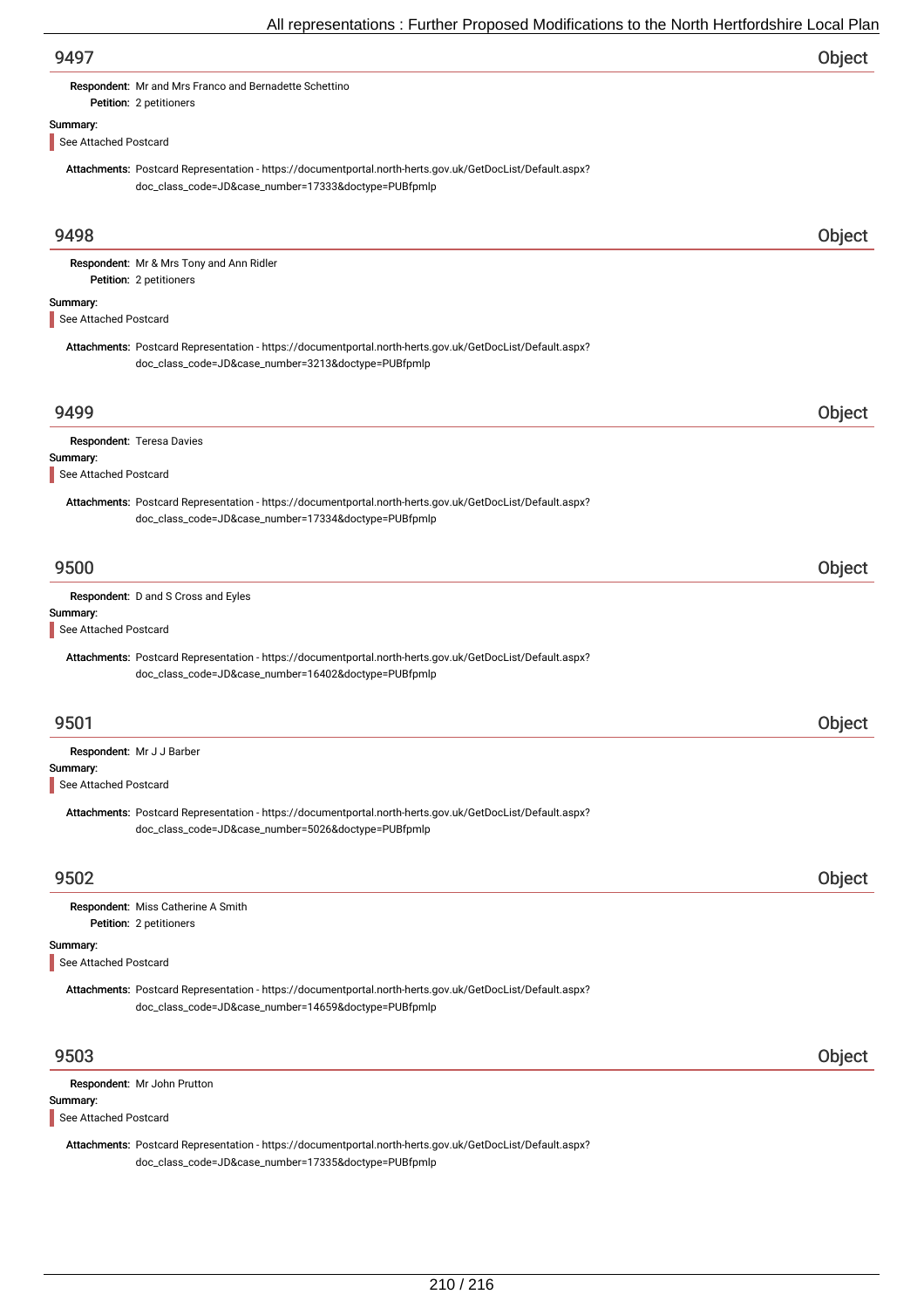| 9504                              |                                                                                                                                                                   | Object        |
|-----------------------------------|-------------------------------------------------------------------------------------------------------------------------------------------------------------------|---------------|
|                                   | Respondent: Raymond and Jacqueline Brown and Haines<br>Petition: 2 petitioners                                                                                    |               |
| Summary:<br>See Attached Postcard |                                                                                                                                                                   |               |
|                                   | Attachments: Postcard Representation - https://documentportal.north-herts.gov.uk/GetDocList/Default.aspx?<br>doc_class_code=JD&case_number=17336&doctype=PUBfpmlp |               |
| 9505                              |                                                                                                                                                                   | Object        |
|                                   | Respondent: Kevin and Christina Brown and McIsaac<br>Petition: 3 petitioners                                                                                      |               |
| Summary:<br>See Attached Postcard |                                                                                                                                                                   |               |
|                                   | Attachments: Postcard Representation - https://documentportal.north-herts.gov.uk/GetDocList/Default.aspx?<br>doc_class_code=JD&case_number=17199&doctype=PUBfpmlp |               |
| 9506                              |                                                                                                                                                                   | Object        |
|                                   | Respondent: David and Erika Ryman and Brucknerova<br>Petition: 2 petitioners                                                                                      |               |
| Summary:<br>See Attached Postcard |                                                                                                                                                                   |               |
|                                   | Attachments: Postcard Representation - https://documentportal.north-herts.gov.uk/GetDocList/Default.aspx?<br>doc_class_code=JD&case_number=17337&doctype=PUBfpmlp |               |
| 9507                              |                                                                                                                                                                   | Object        |
|                                   | Respondent: Mr Simon Lange<br>Petition: 4 petitioners                                                                                                             |               |
| Summary:<br>See Attached Postcard |                                                                                                                                                                   |               |
|                                   | Attachments: Postcard Representation - https://documentportal.north-herts.gov.uk/GetDocList/Default.aspx?<br>doc_class_code=JD&case_number=16728&doctype=PUBfpmlp |               |
| 9508                              |                                                                                                                                                                   | <b>Object</b> |
|                                   | Respondent: Mr & Mrs Julie & Maurice Mariga<br>Petition: 2 petitioners                                                                                            |               |
| Summary:<br>See Attached Postcard |                                                                                                                                                                   |               |
|                                   | Attachments: Postcard Representation - https://documentportal.north-herts.gov.uk/GetDocList/Default.aspx?<br>doc_class_code=JD&case_number=3077&doctype=PUBfpmlp  |               |
| 9509                              |                                                                                                                                                                   | Object        |
|                                   | Respondent: Mr and Mrs Philip and Patricia Shaw<br>Petition: 2 petitioners                                                                                        |               |
| Summary:<br>See Attached Postcard |                                                                                                                                                                   |               |
|                                   | Attachments: Postcard Representation - https://documentportal.north-herts.gov.uk/GetDocList/Default.aspx?<br>doc_class_code=JD&case_number=17338&doctype=PUBfpmlp |               |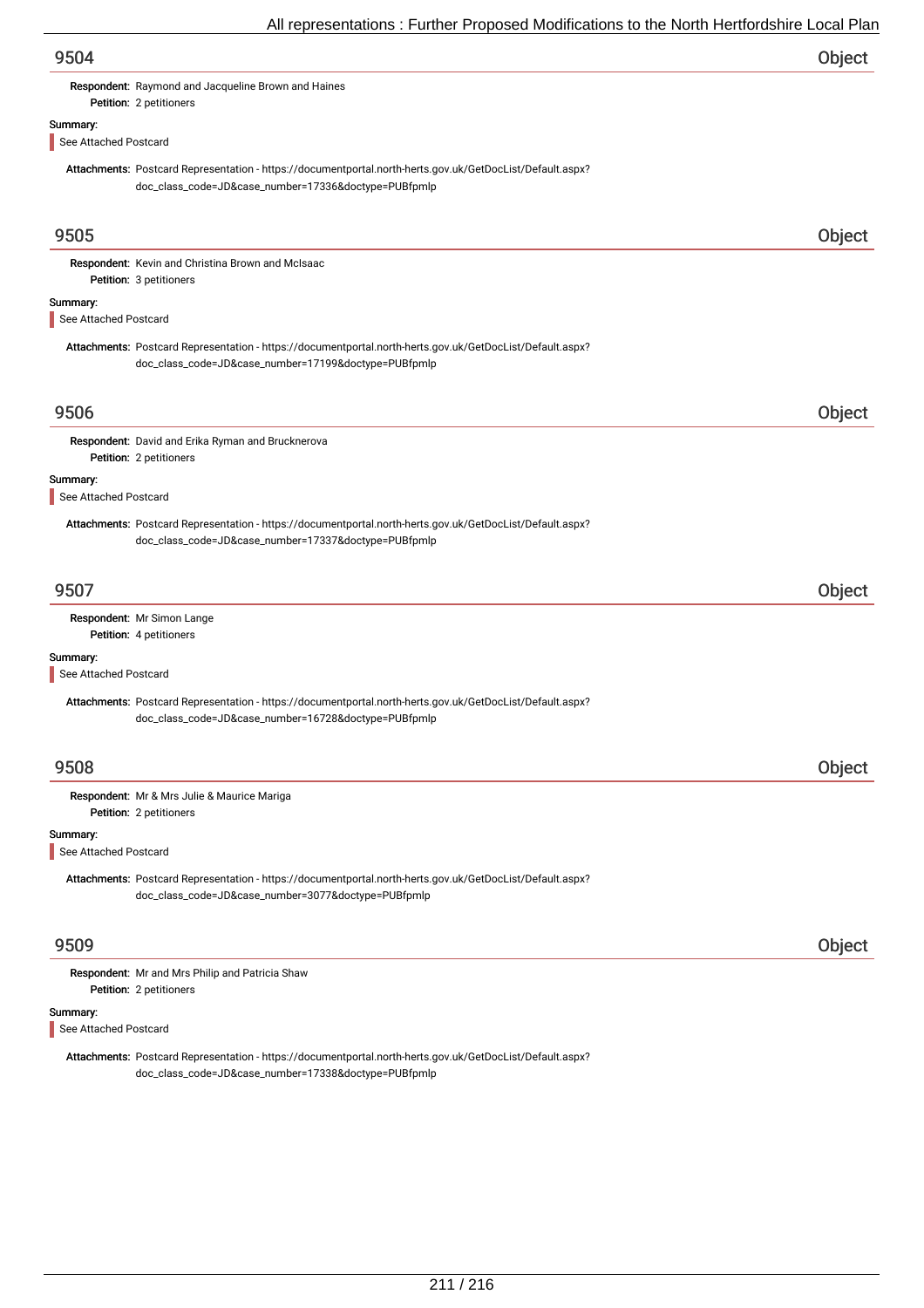Respondent: Mr and Mrs Roger and Julie Tompkins

# Summary:

See Attached Postcard

Petition: 2 petitioners

Attachments: Postcard Representation - https://documentportal.north-herts.gov.uk/GetDocList/Default.aspx? doc\_class\_code=JD&case\_number=17339&doctype=PUBfpmlp

| 9511                              |                                                                                                                                                                   | Object |
|-----------------------------------|-------------------------------------------------------------------------------------------------------------------------------------------------------------------|--------|
|                                   | Respondent: Mr David Henson<br>Petition: 2 petitioners                                                                                                            |        |
| Summary:<br>See Attached Postcard |                                                                                                                                                                   |        |
|                                   | Attachments: Postcard Representation - https://documentportal.north-herts.gov.uk/GetDocList/Default.aspx?<br>doc_class_code=JD&case_number=15013&doctype=PUBfpmlp |        |
| 9512                              |                                                                                                                                                                   | Object |
|                                   | Respondent: Mr Chris J Burkitt<br>Petition: 2 petitioners                                                                                                         |        |
| Summary:<br>See Attached Postcard |                                                                                                                                                                   |        |
|                                   | Attachments: Postcard Representation - https://documentportal.north-herts.gov.uk/GetDocList/Default.aspx?<br>doc_class_code=JD&case_number=6758&doctype=PUBfpmlp  |        |
| 9513                              |                                                                                                                                                                   | Object |
|                                   | Respondent: Mrs Sylvia Brown<br>Petition: 2 petitioners                                                                                                           |        |
| Summary:<br>See Attached Postcard |                                                                                                                                                                   |        |
|                                   | Attachments: Postcard Representation - https://documentportal.north-herts.gov.uk/GetDocList/Default.aspx?<br>doc_class_code=JD&case_number=8921&doctype=PUBfpmlp  |        |
| 9514                              |                                                                                                                                                                   | Object |
|                                   | Respondent: Ms Marion Quick<br>Petition: 2 petitioners                                                                                                            |        |
| Summary:<br>See Attached Postcard |                                                                                                                                                                   |        |
|                                   | Attachments: Postcard Representation - https://documentportal.north-herts.gov.uk/GetDocList/Default.aspx?<br>doc_class_code=JD&case_number=3086&doctype=PUBfpmlp  |        |
| 9515                              |                                                                                                                                                                   | Object |
|                                   | Respondent: Mrs Diane Baker<br>Petition: 2 petitioners                                                                                                            |        |
| Summary:<br>See Attached Postcard |                                                                                                                                                                   |        |
|                                   | Attachments: Postcard Representation - https://documentportal.north-herts.gov.uk/GetDocList/Default.aspx?<br>doc_class_code=JD&case_number=7595&doctype=PUBfpmlp  |        |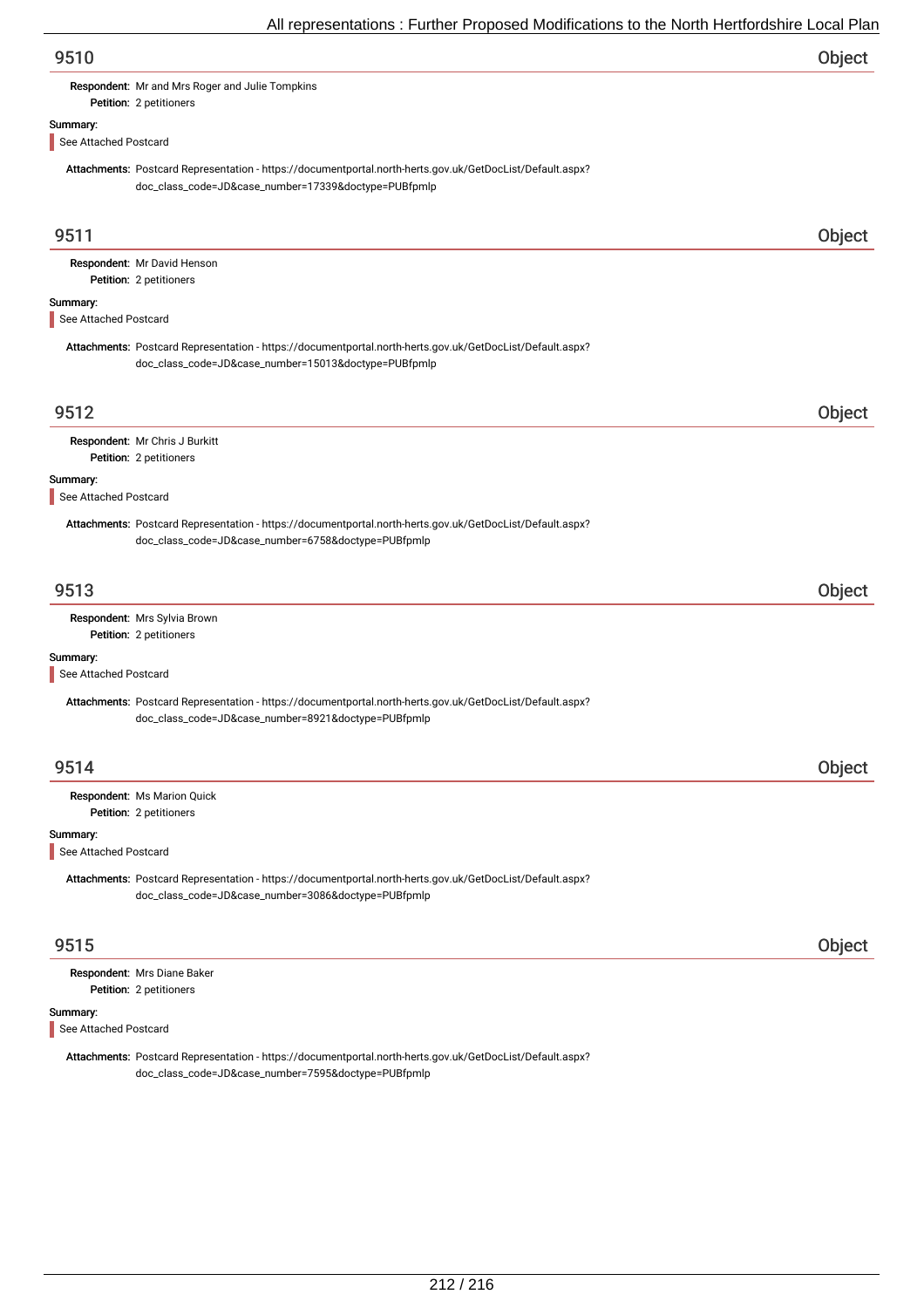| 9516 | Object |
|------|--------|
|      |        |

### Respondent: Mr and Mrs Gary and Mary Winter

Petition: 2 petitioners

### Summary:

See Attached Postcard

Attachments: Postcard Representation - https://documentportal.north-herts.gov.uk/GetDocList/Default.aspx? doc\_class\_code=JD&case\_number=17340&doctype=PUBfpmlp

| 9517                              |                                                                                                                                                                   | Object |
|-----------------------------------|-------------------------------------------------------------------------------------------------------------------------------------------------------------------|--------|
| Summary:<br>See Attached Postcard | Respondent: Mr Gary Winston Humphrey                                                                                                                              |        |
|                                   | Attachments: Postcard Representation - https://documentportal.north-herts.gov.uk/GetDocList/Default.aspx?<br>doc_class_code=JD&case_number=17341&doctype=PUBfpmlp |        |
| 9518                              |                                                                                                                                                                   | Object |
| Summary:<br>See Attached Postcard | Respondent: Jennifer Monaco                                                                                                                                       |        |
|                                   | Attachments: Postcard Representation - https://documentportal.north-herts.gov.uk/GetDocList/Default.aspx?<br>doc_class_code=JD&case_number=17342&doctype=PUBfpmlp |        |
| 9519                              |                                                                                                                                                                   | Object |
|                                   | Respondent: Mr Duncan Hilder<br>Petition: 2 petitioners                                                                                                           |        |
| Summary:<br>See Attached Postcard |                                                                                                                                                                   |        |
|                                   | Attachments: Postcard Representation - https://documentportal.north-herts.gov.uk/GetDocList/Default.aspx?<br>doc_class_code=JD&case_number=13749&doctype=PUBfpmlp |        |
| 9520                              |                                                                                                                                                                   | Object |
| Summary:<br>See Attached Postcard | Respondent: Andrew Schroder                                                                                                                                       |        |
|                                   | Attachments: Postcard Representation - https://documentportal.north-herts.gov.uk/GetDocList/Default.aspx?<br>doc_class_code=JD&case_number=17343&doctype=PUBfpmlp |        |
| 9521                              |                                                                                                                                                                   | Object |
| Summary:<br>See Attached Postcard | Respondent: Mrs Clare Brown                                                                                                                                       |        |
|                                   | Attachments: Postcard Representation - https://documentportal.north-herts.gov.uk/GetDocList/Default.aspx?<br>doc_class_code=JD&case_number=2699&doctype=PUBfpmlp  |        |
| 9522                              |                                                                                                                                                                   | Object |
|                                   | Respondent: Mr and Mrs AF and LE Burge and Carter<br>Petition: 2 petitioners                                                                                      |        |
| Summary:<br>See Attached Postcard |                                                                                                                                                                   |        |
|                                   | Attachments: Postcard Representation - https://documentportal.north-herts.gov.uk/GetDocList/Default.aspx?                                                         |        |

doc\_class\_code=JD&case\_number=17344&doctype=PUBfpmlp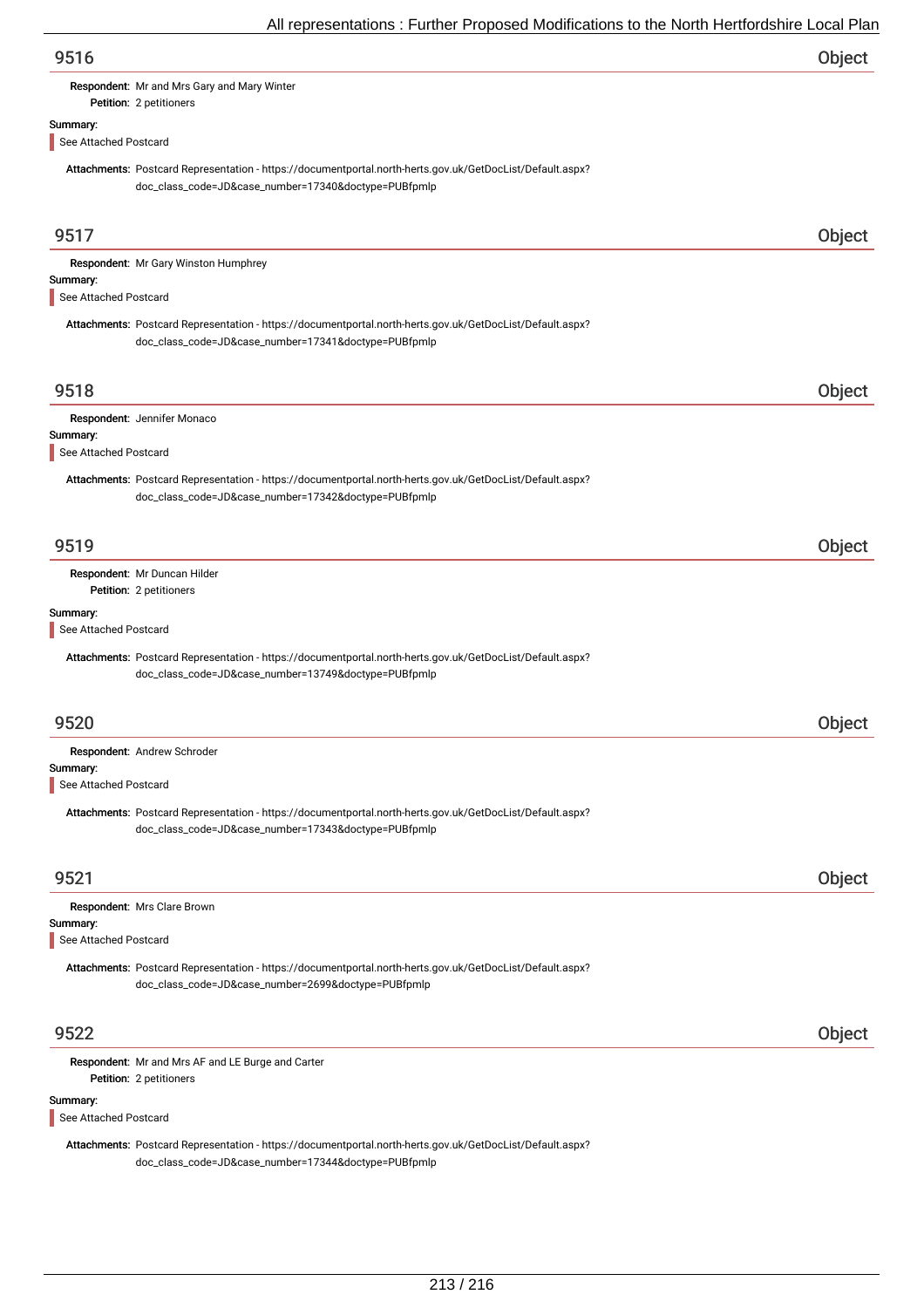|                       |                                                                                                                                                                   | Object        |
|-----------------------|-------------------------------------------------------------------------------------------------------------------------------------------------------------------|---------------|
|                       | Respondent: Mr and Mrs Jason and Sally Beaumont                                                                                                                   |               |
|                       | Petition: 2 petitioners                                                                                                                                           |               |
| Summary:              |                                                                                                                                                                   |               |
| See Attached Postcard |                                                                                                                                                                   |               |
|                       | Attachments: Postcard Representation - https://documentportal.north-herts.gov.uk/GetDocList/Default.aspx?<br>doc_class_code=JD&case_number=17345&doctype=PUBfpmlp |               |
| 9630                  |                                                                                                                                                                   | Object        |
|                       | Respondent: Mr and Mrs Martin D F and Carolyn                                                                                                                     |               |
|                       | Petition: 2 petitioners                                                                                                                                           |               |
| Summary:              |                                                                                                                                                                   |               |
| See Attached Postcard |                                                                                                                                                                   |               |
|                       | Attachments: Postcard Representation - https://documentportal.north-herts.gov.uk/GetDocList/Default.aspx?<br>doc_class_code=JD&case_number=17011&doctype=PUBfpmlp |               |
| 9687                  |                                                                                                                                                                   | Object        |
|                       | Respondent: Mr David Dorman                                                                                                                                       |               |
| Summary:              |                                                                                                                                                                   |               |
|                       | See attached - detailed comments on Luton Local Plan review; capacity for development in Luton; housing mix and tenure                                            |               |
|                       | Attachments: Representation - https://documentportal.north-herts.gov.uk/GetDocList/Default.aspx?<br>doc_class_code=JD&case_number=5138&doctype=PUBfpmlp           |               |
|                       |                                                                                                                                                                   |               |
|                       |                                                                                                                                                                   |               |
|                       |                                                                                                                                                                   |               |
| 9809                  |                                                                                                                                                                   | Object        |
|                       | Respondent: Save The Worlds First Garden City                                                                                                                     |               |
| Summary:              |                                                                                                                                                                   |               |
|                       | See attached; collaboration between public bodies and landowners & developers is inappropriate                                                                    |               |
|                       | Attachments: Representation - https://documentportal.north-herts.gov.uk/GetDocList/Default.aspx?<br>doc_class_code=JD&case_number=16015&doctype=PUBfpmlp          |               |
| 9990                  |                                                                                                                                                                   | <b>Object</b> |
|                       |                                                                                                                                                                   |               |
| Summary:              | Respondent: Mr Roy Parker                                                                                                                                         |               |
| See attached postcard |                                                                                                                                                                   |               |
|                       | Attachments: Representation - https://documentportal.north-herts.gov.uk/GetDocList/Default.aspx?<br>doc_class_code=JD&case_number=5059&doctype=PUBfpmlp           |               |
|                       |                                                                                                                                                                   |               |
| 9991                  |                                                                                                                                                                   | Object        |
|                       | Respondent: Mr Roy Parker                                                                                                                                         |               |
| Summary:              | See attached representation                                                                                                                                       |               |
|                       |                                                                                                                                                                   |               |
|                       | Attachments: Representation - https://documentportal.north-herts.gov.uk/GetDocList/Default.aspx?<br>doc_class_code=JD&case_number=5059&doctype=PUBfpmlp           |               |

See attached; detailed comments on figures used in ED224

Attachments: Representations - https://documentportal.north-herts.gov.uk/GetDocList/Default.aspx? doc\_class\_code=JD&case\_number=17091&doctype=PUBfpmlp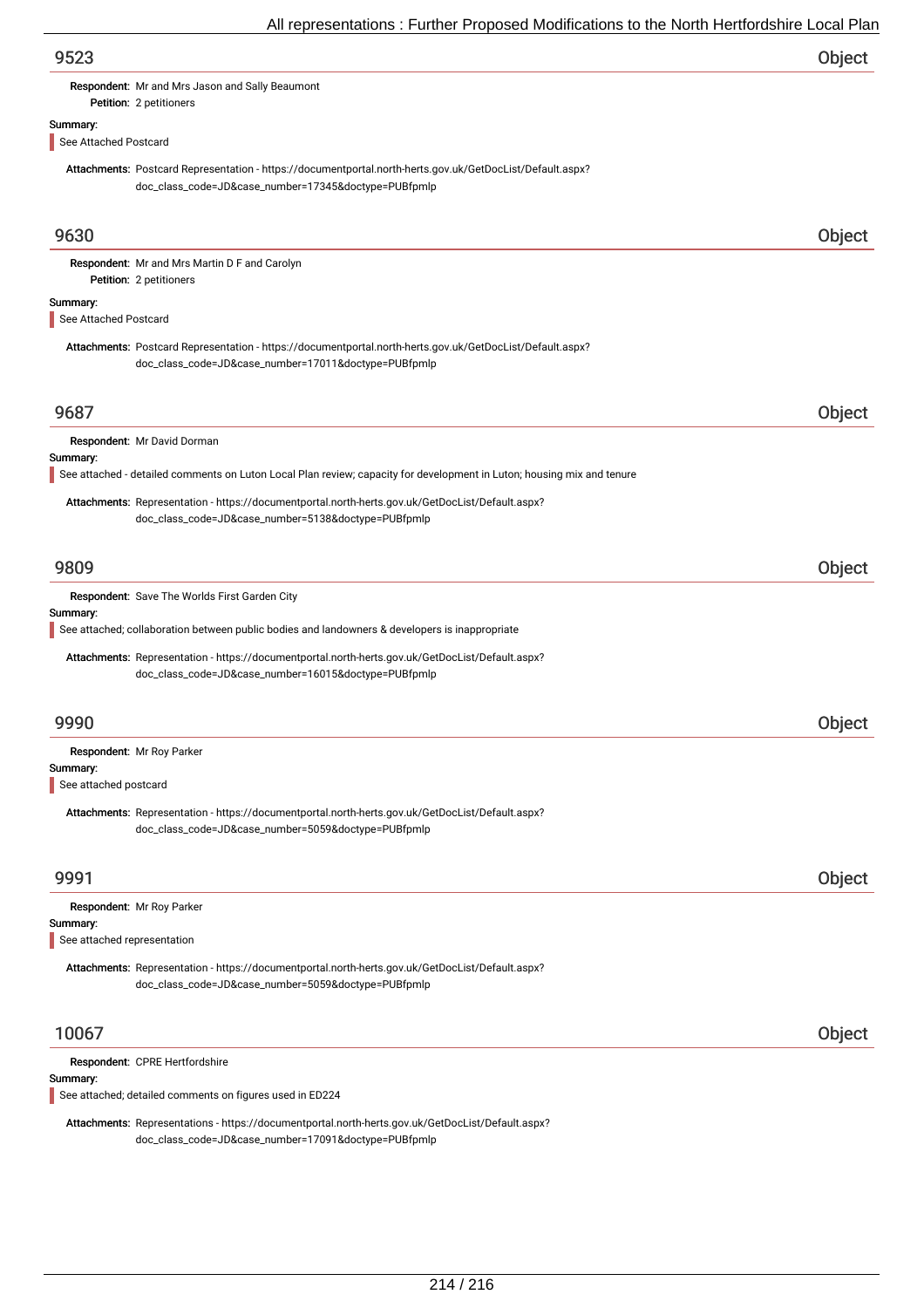| 10077 | Object |
|-------|--------|
|       |        |

### Summary:

See attached representation

Attachments: Representation - https://documentportal.north-herts.gov.uk/GetDocList/Default.aspx? doc\_class\_code=JD&case\_number=17097&doctype=PUBfpmlp

| 10107                                    |                                                                                                                                                                   | Object |
|------------------------------------------|-------------------------------------------------------------------------------------------------------------------------------------------------------------------|--------|
| Summary:<br>See attached representation  | Respondent: Mr Jason Else                                                                                                                                         |        |
|                                          | Attachments: Representation - https://documentportal.north-herts.gov.uk/GetDocList/Default.aspx?<br>doc_class_code=JD&case_number=17121&doctype=PUBfpmlp          |        |
| 10119                                    |                                                                                                                                                                   | Object |
| Summary:<br>See attached representation  | Respondent: Mr Philip Weller                                                                                                                                      |        |
|                                          | Attachments: Representation - https://documentportal.north-herts.gov.uk/GetDocList/Default.aspx?<br>doc_class_code=JD&case_number=17125&doctype=PUBfpmlp          |        |
| 10139                                    |                                                                                                                                                                   | Object |
|                                          | Respondent: Mr A G Tomlin<br>Petition: 2 petitioners                                                                                                              |        |
| Summary:                                 | See Attached Postcard - LATE REPRESENTATION                                                                                                                       |        |
|                                          | Attachments: Postcard Representation - https://documentportal.north-herts.gov.uk/GetDocList/Default.aspx?<br>doc_class_code=JD&case_number=8002&doctype=PUBfpmlp  |        |
| 10140                                    |                                                                                                                                                                   | Object |
|                                          | Respondent: Alan and Sharon Cliff and Torres<br>Petition: 2 petitioners                                                                                           |        |
| Summary:<br>See Attached Postcard - LATE |                                                                                                                                                                   |        |
|                                          | Attachments: Postcard Representation - https://documentportal.north-herts.gov.uk/GetDocList/Default.aspx?<br>doc_class_code=JD&case_number=17346&doctype=PUBfpmlp |        |
| 10141                                    |                                                                                                                                                                   | Object |
| Summary:                                 | Respondent: Mr MC Harris                                                                                                                                          |        |
| See Attached Postcard - LATE             |                                                                                                                                                                   |        |
|                                          | Attachments: Postcard Representation - https://documentportal.north-herts.gov.uk/GetDocList/Default.aspx?<br>doc_class_code=JD&case_number=17347&doctype=PUBfpmlp |        |
| 10142                                    |                                                                                                                                                                   | Object |
| Summary:<br>See Attached Postcard - LATE | Respondent: Mr John Richardson                                                                                                                                    |        |

Attachments: Postcard Representation - https://documentportal.north-herts.gov.uk/GetDocList/Default.aspx? doc\_class\_code=JD&case\_number=17348&doctype=PUBfpmlp